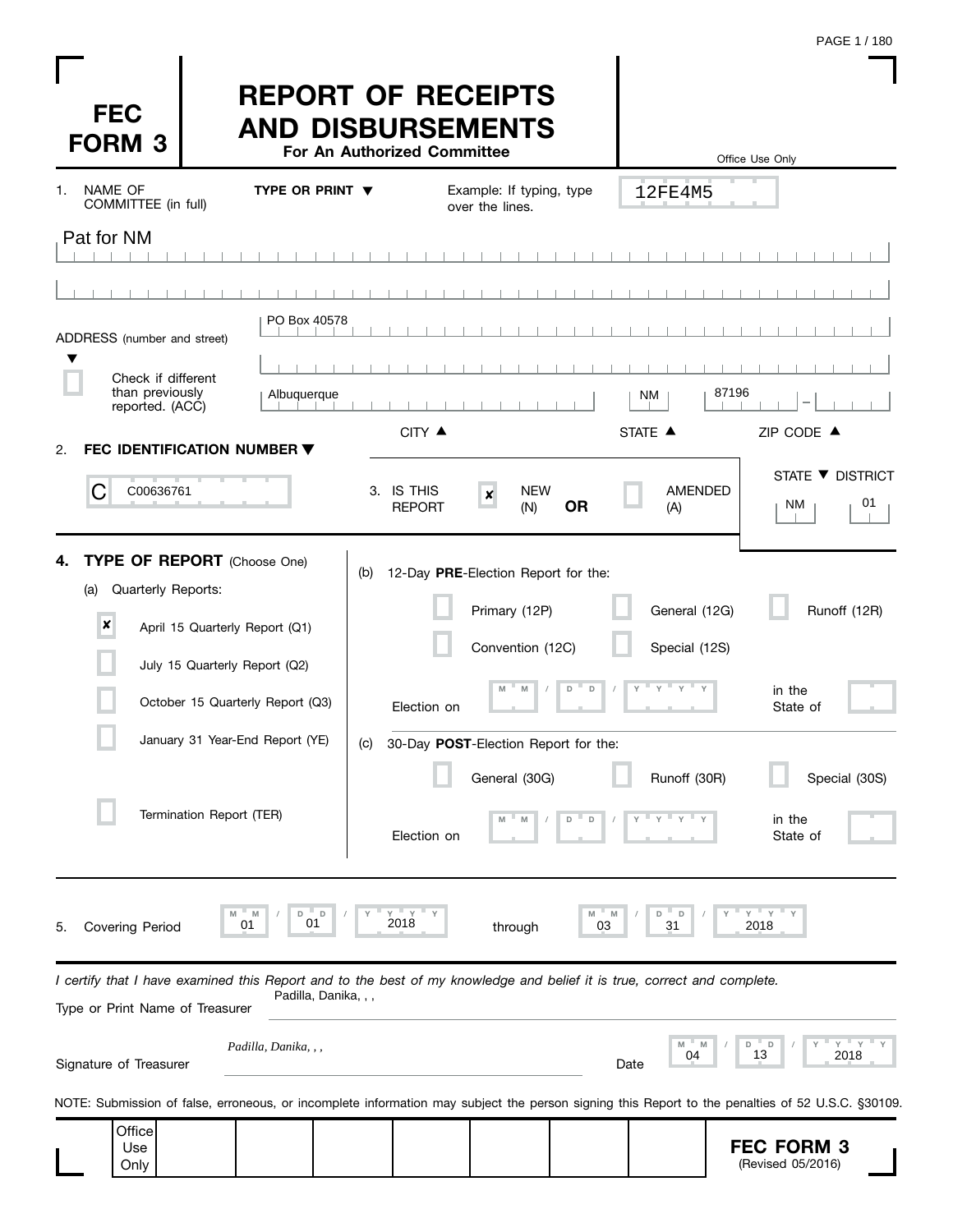|    |     | FEC Form 3 (Revised 05/2016)                                                                        | <b>SUMMARY PAGE</b><br>of Receipts and Disbursements       | PAGE 2 / 180                                     |
|----|-----|-----------------------------------------------------------------------------------------------------|------------------------------------------------------------|--------------------------------------------------|
|    |     | Write or Type Committee Name<br>Pat for NM                                                          |                                                            |                                                  |
|    |     | M<br>Report Covering the Period:<br>From:                                                           | $Y$ $Y$ $Y$<br>D<br>Υ<br>M<br>D<br>2018<br>01<br>01<br>To: | 2018<br>$Y =$<br>M<br>D<br>D<br>M<br>03<br>31    |
|    |     |                                                                                                     | <b>COLUMN A</b><br><b>This Period</b>                      | <b>COLUMN B</b><br><b>Election Cycle-to-Date</b> |
| 6. |     | Net Contributions (other than loans)                                                                |                                                            |                                                  |
|    | (a) | <b>Total Contributions</b><br>(other than loans) (from Line 11(e))                                  | 82551.05                                                   | 283970.81                                        |
|    | (b) | <b>Total Contribution Refunds</b>                                                                   | 0.00                                                       | 575.00                                           |
|    | (c) | Net Contributions (other than loans)<br>(subtract Line 6(b) from Line 6(a))                         | 82551.05                                                   | 283395.81                                        |
| 7. |     | Net Operating Expenditures                                                                          |                                                            |                                                  |
|    | (a) | <b>Total Operating Expenditures</b>                                                                 | 90199.72                                                   | 227257.49                                        |
|    | (b) | Total Offsets to Operating<br>Expenditures (from Line 14)                                           | 0.00                                                       | 0.00                                             |
|    | (C) | Net Operating Expenditures<br>(subtract Line 7(b) from Line 7(a))                                   | 90199.72                                                   | 227257.49                                        |
| 8. |     | Cash on Hand at Close of<br>Reporting Period (from Line 27)                                         | 61138.32                                                   |                                                  |
| 9. |     | Debts and Obligations Owed TO<br>the Committee (Itemize all on<br>Schedule C and/or Schedule D)     | 0.00                                                       |                                                  |
|    |     | 10. Debts and Obligations Owed BY<br>the Committee (Itemize all on<br>Schedule C and/or Schedule D) | 5000.00                                                    |                                                  |

#### **For further information contact:**

Federal Election Commission 999 E Street, NW Washington, DC 20463

Toll Free 800-424-9530 Local 202-694-1100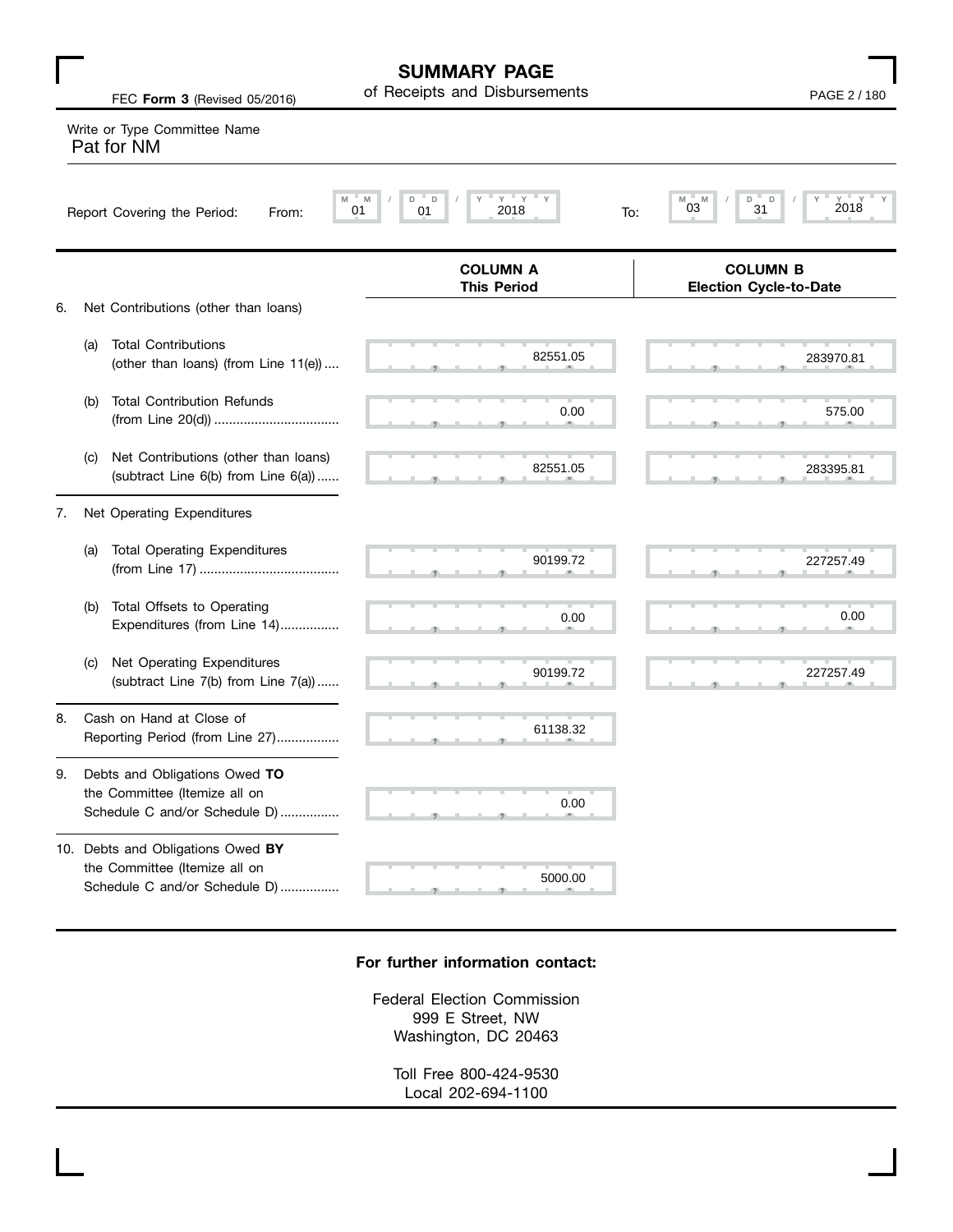| FEC Form 3 (Revised 05/2016)                                                                              | <b>DETAILED SUMMARY PAGE</b><br>of Receipts                       | PAGE 3/180                                               |
|-----------------------------------------------------------------------------------------------------------|-------------------------------------------------------------------|----------------------------------------------------------|
| Write or Type Committee Name                                                                              |                                                                   |                                                          |
| Pat for NM                                                                                                |                                                                   |                                                          |
| Report Covering the Period:<br>From:                                                                      | $Y$ $Y$ $Y$<br>- M<br>D<br>D<br>Υ<br>M<br>01<br>2018<br>01<br>To: | $Y + Y + Y$<br>M<br>M<br>D<br>D<br>Y<br>31<br>2018<br>03 |
| <b>I. RECEIPTS</b>                                                                                        | <b>COLUMN A</b><br><b>Total This Period</b>                       | <b>COLUMN B</b><br><b>Election Cycle-to-Date</b>         |
| 11. CONTRIBUTIONS (other than loans) FROM:                                                                |                                                                   |                                                          |
| Individuals/Persons Other Than<br>(a)<br><b>Political Committees</b>                                      |                                                                   |                                                          |
| Itemized (use Schedule A)<br>(i)                                                                          | 62415.78                                                          | 213642.68                                                |
| (ii)                                                                                                      | 17135.27                                                          | 67027.93                                                 |
| (iii) TOTAL of contributions<br>from individuals                                                          | 79551.05                                                          | 280670.61                                                |
| Political Party Committees<br>(b)                                                                         | 0.00                                                              | 0.00                                                     |
| <b>Other Political Committees</b><br>(c)                                                                  | 3000.00<br>a,                                                     | 3300.20                                                  |
| (d)                                                                                                       | 0.00                                                              | 0.00                                                     |
| TOTAL CONTRIBUTIONS<br>(e)<br>(other than loans)                                                          |                                                                   |                                                          |
| (add Lines 11(a)(iii), (b), (c), and (d))                                                                 | 82551.05                                                          | 283970.81                                                |
| 12. TRANSFERS FROM OTHER<br>AUTHORIZED COMMITTEES                                                         | 0.00                                                              | 0.00                                                     |
| 13. LOANS:                                                                                                |                                                                   |                                                          |
| Made or Guaranteed by the<br>(a)<br>Candidate                                                             | 0.00                                                              | 0.00                                                     |
| (b)                                                                                                       | 0.00                                                              | 10000.00                                                 |
| TOTAL LOANS<br>(c)<br>(add Lines 13(a) and (b))                                                           | 0.00                                                              | 10000.00                                                 |
| 14. OFFSETS TO OPERATING                                                                                  |                                                                   |                                                          |
| <b>EXPENDITURES</b><br>(Refunds, Rebates, etc.)                                                           | 0.00                                                              | 0.00                                                     |
| 15. OTHER RECEIPTS<br>(Dividends, Interest, etc.)                                                         | 0.00                                                              | 0.00                                                     |
| 16. <b>TOTAL RECEIPTS</b> (add Lines<br>11(e), 12, 13(c), 14, and 15)<br>(Carry Total to Line 24, page 4) | 82551.05                                                          | 293970.81                                                |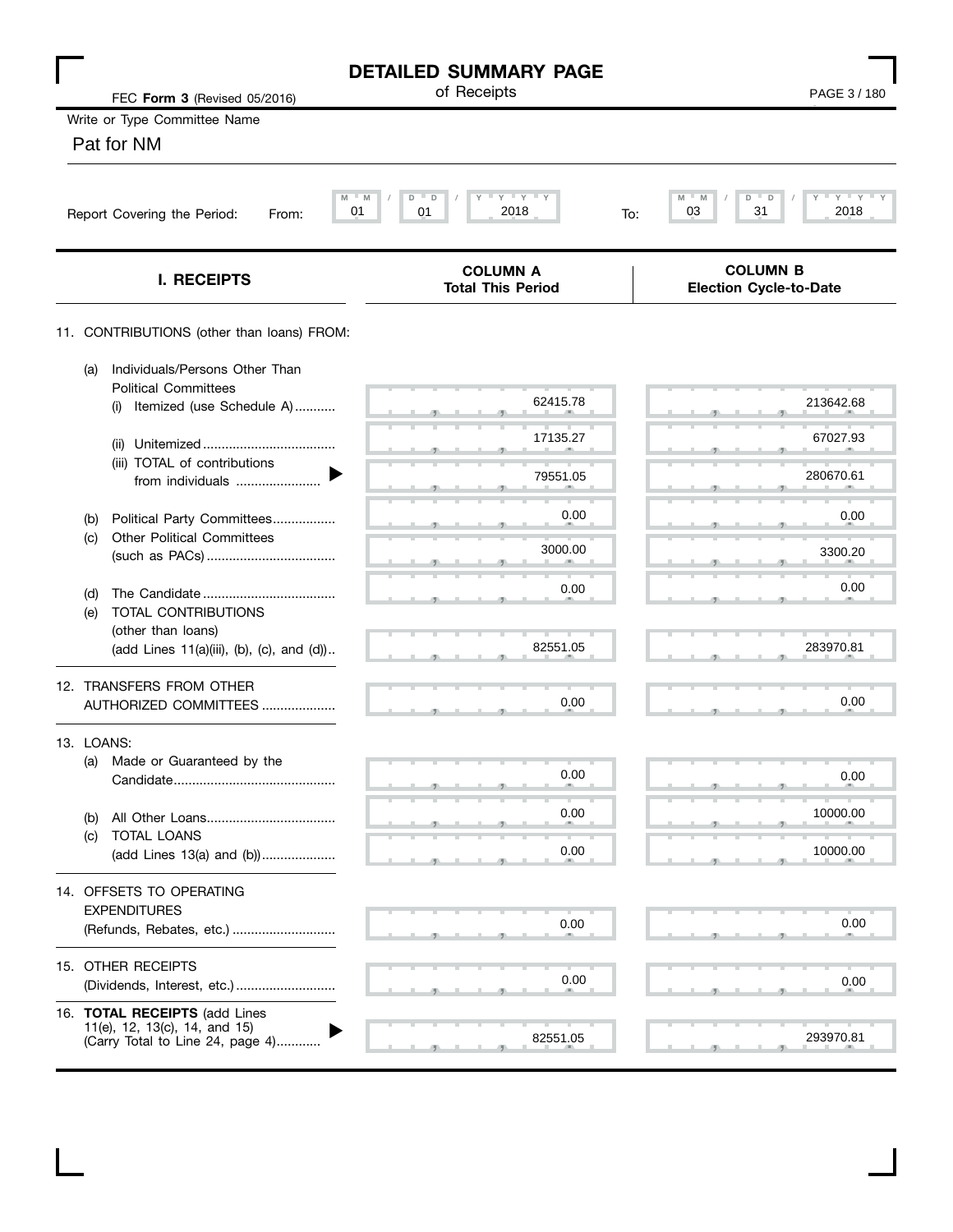### **DETAILED SUMMARY PAGE**<br>of Disbursements

FEC **Form 3** (Revised 05/2016)

PAGE 4 / 180

|            | <b>II. DISBURSEMENTS</b>                                                                   | <b>COLUMN A</b><br><b>Total This Period</b> | <b>COLUMN B</b><br><b>Election Cycle-to-Date</b> |
|------------|--------------------------------------------------------------------------------------------|---------------------------------------------|--------------------------------------------------|
|            | 17. OPERATING EXPENDITURES                                                                 | 90199.72                                    | 227257.49                                        |
|            | 18. TRANSFERS TO OTHER<br>AUTHORIZED COMMITTEES                                            | 0.00                                        | 0.00                                             |
| (a)<br>(b) | 19. LOAN REPAYMENTS:<br>Of Loans Made or Guaranteed<br>by the Candidate                    | 0.00<br>5000.00                             | 0.00<br>5000.00                                  |
| (C)        | TOTAL LOAN REPAYMENTS<br>(add Lines 19(a) and (b))                                         | 5000.00                                     | 5000.00                                          |
| (a)        | 20. REFUNDS OF CONTRIBUTIONS TO:<br>Individuals/Persons Other<br>Than Political Committees | 0.00                                        | 575.00                                           |
| (b)<br>(c) | Political Party Committees<br><b>Other Political Committees</b>                            | 0.00<br>0.00                                | 0.00<br>0.00                                     |
| (d)        | TOTAL CONTRIBUTION REFUNDS<br>(add Lines 20(a), (b), and (c))                              | 0.00                                        | 575.00                                           |
| 21.        | OTHER DISBURSEMENTS                                                                        | 0.00                                        | 0.00                                             |
|            | 22. TOTAL DISBURSEMENTS<br>(add Lines 17, 18, 19(c), 20(d), and 21)                        | 95199.72                                    | 232832.49                                        |

#### **III. CASH SUMMARY**

|                                               | 73786.99  |
|-----------------------------------------------|-----------|
|                                               | 82551.05  |
|                                               | 156338.04 |
|                                               | 95199.72  |
| 27. CASH ON HAND AT CLOSE OF REPORTING PERIOD | 61138.32  |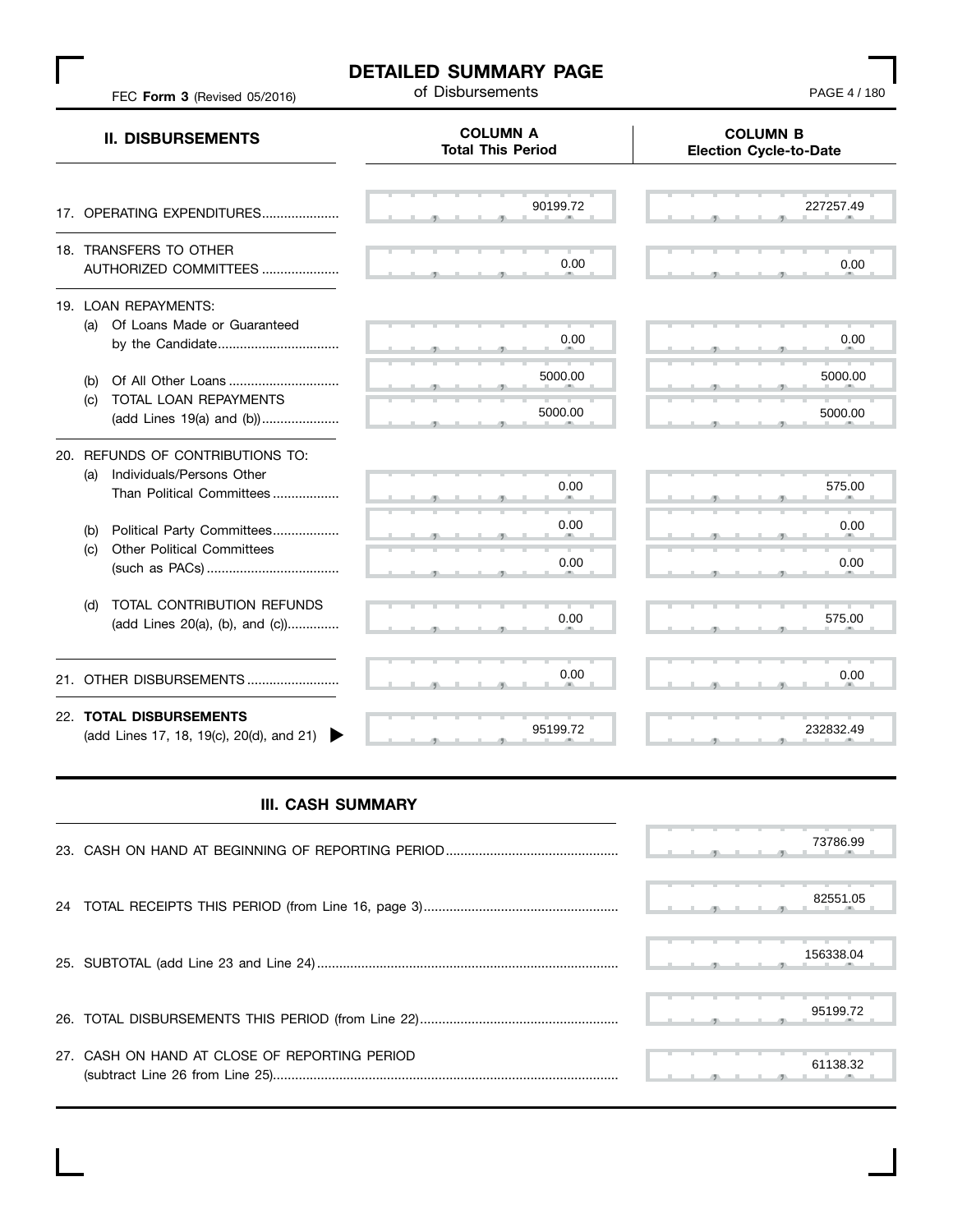|                                                   | FOR LINE NUMBER:             |
|---------------------------------------------------|------------------------------|
| Use separate schedule(s)                          | (check only one)             |
| for each category of the<br>Detailed Summary Page | $\vert x \vert_{11a}$<br>11b |

| SCHEDULE A (FEC FOrm 3)<br><b>ITEMIZED RECEIPTS</b>                                                                                                                                                                                                                        |                                       | Use separate schedule(s)<br>for each category of the<br>Detailed Summary Page | (check only one)<br>$x _{11a}$<br>11d<br>11 <sub>b</sub><br>11c<br>12<br>13a<br>13 <sub>b</sub><br>14<br>15                                                                                                                                                                             |
|----------------------------------------------------------------------------------------------------------------------------------------------------------------------------------------------------------------------------------------------------------------------------|---------------------------------------|-------------------------------------------------------------------------------|-----------------------------------------------------------------------------------------------------------------------------------------------------------------------------------------------------------------------------------------------------------------------------------------|
|                                                                                                                                                                                                                                                                            |                                       |                                                                               | Any information copied from such Reports and Statements may not be sold or used by any person for the purpose of soliciting contributions<br>or for commercial purposes, other than using the name and address of any political committee to solicit contributions from such committee. |
| NAME OF COMMITTEE (In Full)<br>Pat for NM                                                                                                                                                                                                                                  |                                       |                                                                               |                                                                                                                                                                                                                                                                                         |
| Full Name (Last, First, Middle Initial)<br>Boulay, Candace, , ,<br>Α.<br>Mailing Address 1228 Nakomis Dr NE<br>Unit C<br>City<br>State<br><b>NM</b><br>Albuquerque<br>FEC ID number of contributing<br>С<br>federal political committee.<br>Name of Employer<br>Occupation |                                       | Zip Code<br>87112-6083                                                        | Date of Receipt<br>$M - M$<br>$D$ $D$<br>$Y + Y$<br>01<br>2018<br>01<br><b>Transaction ID: VTEEPNKSK04</b><br>Amount of Each Receipt this Period<br>100.00                                                                                                                              |
| Not Employed<br>Receipt For: 2018<br>Primary<br>x<br>General<br>Other (specify) $\blacktriangledown$                                                                                                                                                                       | Not Employed                          | Election Cycle-to-Date<br>200.00                                              | Memo Item                                                                                                                                                                                                                                                                               |
| Full Name (Last, First, Middle Initial)<br>Carr, Richard, , ,<br>B.<br>Mailing Address 6405 Concordia Rd NE<br>City<br>Albuquerque                                                                                                                                         | State<br><b>NM</b>                    | Zip Code<br>87111-1210                                                        | Date of Receipt<br>$M - M$<br>$\overline{\mathbf{y}}$<br>D<br>$\Box$<br>2018<br>01<br>01<br><b>Transaction ID: VTEEPNKSK60</b>                                                                                                                                                          |
| FEC ID number of contributing<br>federal political committee.<br>Name of Employer<br>Not Employed<br>Receipt For: 2018<br>Primary<br>General<br>x<br>Other (specify) $\blacktriangledown$                                                                                  | С<br>Occupation<br>Not Employed       | Election Cycle-to-Date<br>177.00                                              | Amount of Each Receipt this Period<br>27.00<br>Memo Item                                                                                                                                                                                                                                |
| Full Name (Last, First, Middle Initial)<br>Painter, Marla, G,,<br>C.<br>Mailing Address 506 Valley High St SW<br>City                                                                                                                                                      | State                                 | Zip Code                                                                      | Date of Receipt<br>$M - M$<br>$\bot$ $\gamma$ $\bot$ $\gamma$ $\bot$ $\gamma$<br>D<br>$\Box$<br>01<br>01<br>2018<br><b>Transaction ID: VTEEPNKSKA1</b>                                                                                                                                  |
| Albuquerque<br>FEC ID number of contributing<br>federal political committee.<br>Name of Employer<br>Not Employed<br>Receipt For: 2018<br>Primary<br>General<br>$\boldsymbol{x}$                                                                                            | ΝM<br>С<br>Occupation<br>Not Employed | 87105-0745<br>Election Cycle-to-Date                                          | Amount of Each Receipt this Period<br>50.00<br>Memo Item                                                                                                                                                                                                                                |
| Other (specify) $\blacktriangledown$                                                                                                                                                                                                                                       |                                       | 550.00                                                                        | 177.00                                                                                                                                                                                                                                                                                  |
|                                                                                                                                                                                                                                                                            |                                       |                                                                               |                                                                                                                                                                                                                                                                                         |

PAGE 5 OF 180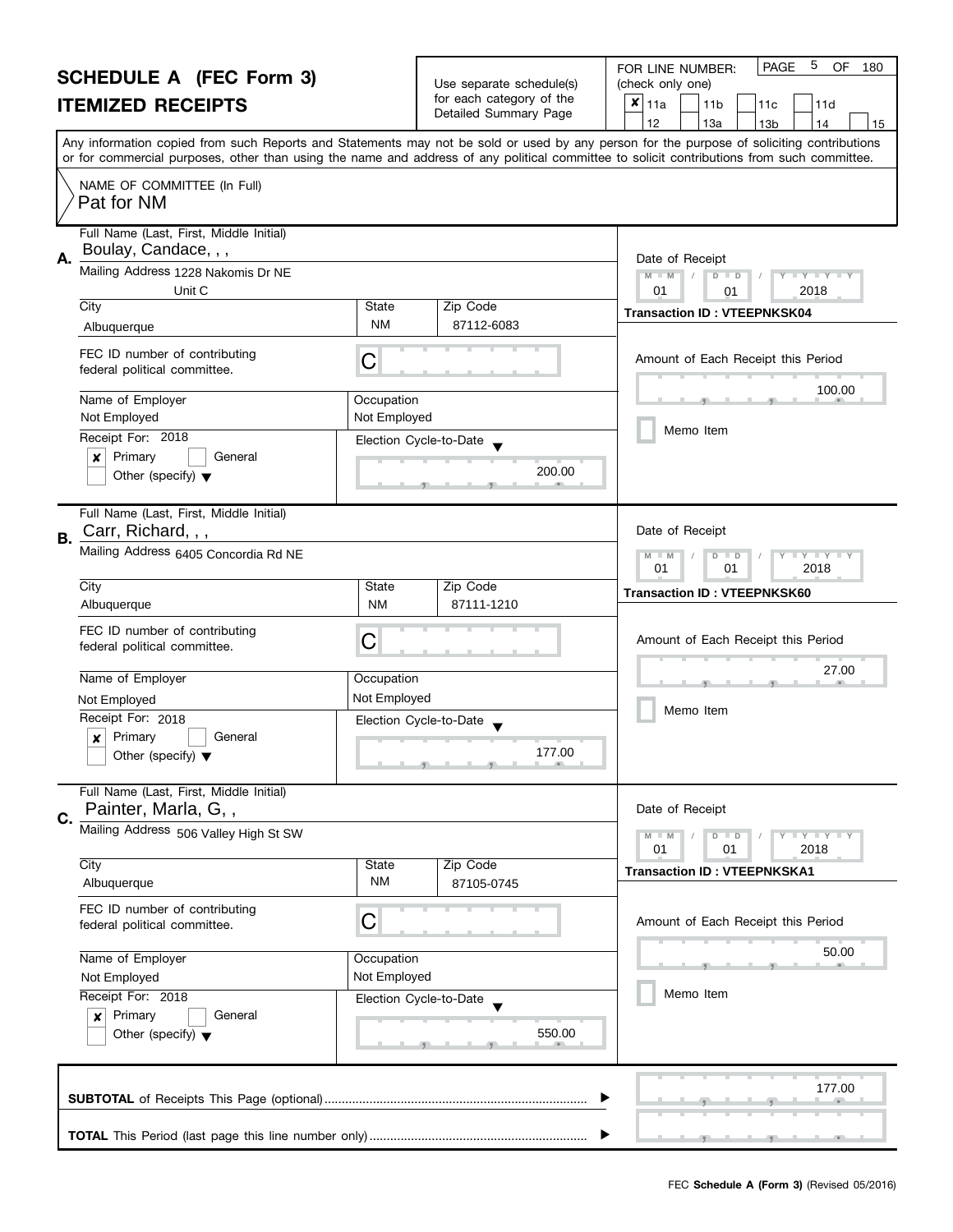|    | <b>SCHEDULE A (FEC Form 3)</b><br><b>ITEMIZED RECEIPTS</b>                           |                                              | Use separate schedule(s)<br>for each category of the<br>Detailed Summary Page | 6<br>PAGE<br>OF<br>180<br>FOR LINE NUMBER:<br>(check only one)<br>×<br>11a<br>11 <sub>b</sub><br>11d<br>11c<br>12<br>13a<br>13 <sub>b</sub><br>14<br>15                                                                                                                                 |  |  |  |  |
|----|--------------------------------------------------------------------------------------|----------------------------------------------|-------------------------------------------------------------------------------|-----------------------------------------------------------------------------------------------------------------------------------------------------------------------------------------------------------------------------------------------------------------------------------------|--|--|--|--|
|    |                                                                                      |                                              |                                                                               | Any information copied from such Reports and Statements may not be sold or used by any person for the purpose of soliciting contributions<br>or for commercial purposes, other than using the name and address of any political committee to solicit contributions from such committee. |  |  |  |  |
|    | NAME OF COMMITTEE (In Full)<br>Pat for NM                                            |                                              |                                                                               |                                                                                                                                                                                                                                                                                         |  |  |  |  |
| Α. | Full Name (Last, First, Middle Initial)<br>Ricker, Susan, , ,                        |                                              |                                                                               | Date of Receipt                                                                                                                                                                                                                                                                         |  |  |  |  |
|    | Mailing Address 635 Isleta Blvd SW                                                   |                                              |                                                                               | $D$ $D$<br>$Y - Y - Y - Y$<br>$M - M$<br>01<br>2018<br>02                                                                                                                                                                                                                               |  |  |  |  |
|    | City<br>Albuquerque                                                                  | State<br><b>NM</b>                           | Zip Code<br>87105-3827                                                        | <b>Transaction ID: VTEEPNKSK12</b>                                                                                                                                                                                                                                                      |  |  |  |  |
|    | FEC ID number of contributing<br>federal political committee.                        | C                                            |                                                                               | Amount of Each Receipt this Period                                                                                                                                                                                                                                                      |  |  |  |  |
|    | Name of Employer<br>Off Broadway                                                     | Occupation<br>retail owner                   |                                                                               | 100.00                                                                                                                                                                                                                                                                                  |  |  |  |  |
|    | Receipt For: 2018                                                                    | Election Cycle-to-Date                       |                                                                               | Memo Item                                                                                                                                                                                                                                                                               |  |  |  |  |
|    | Primary<br>General<br>x<br>Other (specify) $\blacktriangledown$                      |                                              | 850.00                                                                        |                                                                                                                                                                                                                                                                                         |  |  |  |  |
| В. | Full Name (Last, First, Middle Initial)<br>Sprain, Lynn, , ,                         |                                              |                                                                               | Date of Receipt                                                                                                                                                                                                                                                                         |  |  |  |  |
|    | Mailing Address 1713 Lena Rd SW                                                      |                                              |                                                                               | T Y T Y T Y<br>M<br>$D$ $D$<br>$-M$<br>01<br>03<br>2018                                                                                                                                                                                                                                 |  |  |  |  |
|    | City<br>Albuquerque                                                                  | Zip Code<br>State<br><b>NM</b><br>87105-3141 |                                                                               | <b>Transaction ID: VTEEPNKSKE3</b>                                                                                                                                                                                                                                                      |  |  |  |  |
|    | FEC ID number of contributing<br>federal political committee.                        | C                                            |                                                                               | Amount of Each Receipt this Period                                                                                                                                                                                                                                                      |  |  |  |  |
|    | Name of Employer                                                                     | Occupation                                   |                                                                               | 50.00                                                                                                                                                                                                                                                                                   |  |  |  |  |
|    | Beads 'n More Custom Jewelery                                                        | Not employed                                 |                                                                               |                                                                                                                                                                                                                                                                                         |  |  |  |  |
|    | Receipt For: 2018                                                                    | Election Cycle-to-Date                       |                                                                               | Memo Item                                                                                                                                                                                                                                                                               |  |  |  |  |
|    | Primary<br>General<br>X<br>Other (specify) $\blacktriangledown$                      |                                              | 277.00                                                                        |                                                                                                                                                                                                                                                                                         |  |  |  |  |
| C. | Full Name (Last, First, Middle Initial)<br>Baca, Chris, , ,                          |                                              |                                                                               | Date of Receipt                                                                                                                                                                                                                                                                         |  |  |  |  |
|    | Mailing Address 901 Field St SW                                                      |                                              |                                                                               | $Y - Y - Y - Y - Y$<br>$D$ $D$<br>01<br>04<br>2018                                                                                                                                                                                                                                      |  |  |  |  |
|    | City<br>Albuquerque                                                                  | State<br><b>NM</b>                           | Zip Code<br>87121-3255                                                        | <b>Transaction ID: VTEEPNKSKJ5</b>                                                                                                                                                                                                                                                      |  |  |  |  |
|    | FEC ID number of contributing<br>federal political committee.                        | С                                            |                                                                               | Amount of Each Receipt this Period                                                                                                                                                                                                                                                      |  |  |  |  |
|    | Name of Employer<br>Occupation<br>CEO<br>Yes Housing Inc.                            |                                              |                                                                               | 100.00                                                                                                                                                                                                                                                                                  |  |  |  |  |
|    |                                                                                      |                                              |                                                                               | Memo Item                                                                                                                                                                                                                                                                               |  |  |  |  |
|    | Receipt For: 2018<br>Primary<br>General<br>×<br>Other (specify) $\blacktriangledown$ | Election Cycle-to-Date                       | 350.00                                                                        |                                                                                                                                                                                                                                                                                         |  |  |  |  |
|    |                                                                                      |                                              |                                                                               | 250.00                                                                                                                                                                                                                                                                                  |  |  |  |  |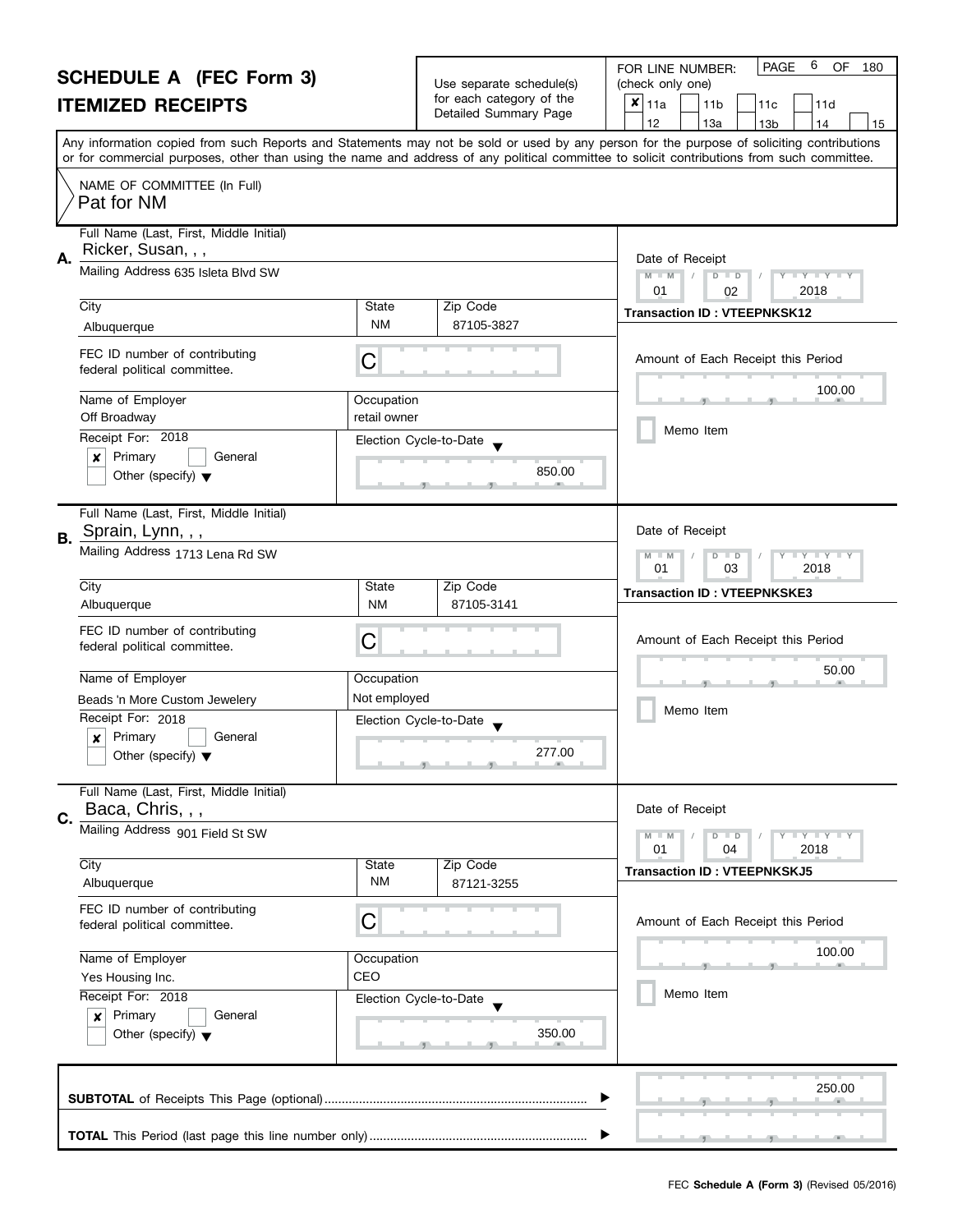|                                                   | FOR LINE NUMBER:                |
|---------------------------------------------------|---------------------------------|
| Use separate schedule(s)                          | (check only one)                |
| for each category of the<br>Detailed Summary Page | $\vert x \vert_{11a}$<br>l 11 h |

| SCHEDULE A (FEC FOrm 3)<br><b>ITEMIZED RECEIPTS</b>                                                                                                                                                                                                                                                                                              |                                                       | Use separate schedule(s)<br>for each category of the<br>Detailed Summary Page | (check only one)<br>$x _{11a}$<br>11d<br>11 <sub>b</sub><br>11c<br>12<br>13a<br>13 <sub>b</sub><br>14<br>15                                                                                                                                                                             |
|--------------------------------------------------------------------------------------------------------------------------------------------------------------------------------------------------------------------------------------------------------------------------------------------------------------------------------------------------|-------------------------------------------------------|-------------------------------------------------------------------------------|-----------------------------------------------------------------------------------------------------------------------------------------------------------------------------------------------------------------------------------------------------------------------------------------|
|                                                                                                                                                                                                                                                                                                                                                  |                                                       |                                                                               | Any information copied from such Reports and Statements may not be sold or used by any person for the purpose of soliciting contributions<br>or for commercial purposes, other than using the name and address of any political committee to solicit contributions from such committee. |
| NAME OF COMMITTEE (In Full)<br>Pat for NM                                                                                                                                                                                                                                                                                                        |                                                       |                                                                               |                                                                                                                                                                                                                                                                                         |
| Full Name (Last, First, Middle Initial)<br>Hayward, Christine, A,,<br>Α.<br>Mailing Address 110 Richmond Dr SE<br><b>Unit 211</b><br>City<br>Albuquerque<br>FEC ID number of contributing<br>federal political committee.<br>Name of Employer<br>Retired<br>Receipt For: 2018<br>Primary<br>General<br>x<br>Other (specify) $\blacktriangledown$ | State<br><b>NM</b><br>С<br>Occupation<br>Not Employed | Zip Code<br>87106-2273<br>Election Cycle-to-Date<br>250.00                    | Date of Receipt<br>$M - M$<br>$D$ $D$<br>$Y + Y$<br>01<br>2018<br>08<br><b>Transaction ID: VTEEPNP7481</b><br>Amount of Each Receipt this Period<br>50.00<br>Memo Item                                                                                                                  |
| Full Name (Last, First, Middle Initial)<br>Relkin, Harry, N,,<br>B.<br>Mailing Address PO Box 11594<br>City                                                                                                                                                                                                                                      | State<br><b>NM</b>                                    | Zip Code                                                                      | Date of Receipt<br>$M - M$<br>$\overline{\mathbf{y}}$<br>D<br>$\Box$<br>2018<br>01<br>08<br><b>Transaction ID: VTEEPNP7466</b>                                                                                                                                                          |
| Albuquerque<br>FEC ID number of contributing<br>federal political committee.<br>Name of Employer<br>self<br>Receipt For: 2018<br>Primary<br>General<br>×<br>Other (specify) $\blacktriangledown$                                                                                                                                                 | С<br>Occupation<br>attorney/consultant                | 87192-0594<br>Election Cycle-to-Date<br>1500.00                               | Amount of Each Receipt this Period<br>250.00<br>Memo Item                                                                                                                                                                                                                               |
| Full Name (Last, First, Middle Initial)<br>Bradley, Gerald, , ,<br>Ć.<br>Mailing Address 6008 Ponderosa Ave NE<br>City                                                                                                                                                                                                                           | State<br>ΝM                                           | Zip Code                                                                      | Date of Receipt<br>$M - M$<br>$\frac{1}{2}$ $\frac{1}{2}$ $\frac{1}{2}$ $\frac{1}{2}$ $\frac{1}{2}$ $\frac{1}{2}$ $\frac{1}{2}$ $\frac{1}{2}$ $\frac{1}{2}$ $\frac{1}{2}$ $\frac{1}{2}$ $\frac{1}{2}$<br>$D$ $D$<br>01<br>09<br>2018<br><b>Transaction ID: VTEEPNP74J8</b>              |
| Albuquerque<br>FEC ID number of contributing<br>federal political committee.<br>Name of Employer                                                                                                                                                                                                                                                 | С<br>Occupation                                       | 87110-1222                                                                    | Amount of Each Receipt this Period<br>50.00                                                                                                                                                                                                                                             |
| <b>NM Voices</b><br>Receipt For: 2018<br>Primary<br>General<br>x<br>Other (specify) $\blacktriangledown$                                                                                                                                                                                                                                         | analyst                                               | Election Cycle-to-Date<br>168.00                                              | Memo Item                                                                                                                                                                                                                                                                               |
|                                                                                                                                                                                                                                                                                                                                                  |                                                       |                                                                               | 350.00                                                                                                                                                                                                                                                                                  |
|                                                                                                                                                                                                                                                                                                                                                  |                                                       |                                                                               |                                                                                                                                                                                                                                                                                         |

PAGE 7 OF 180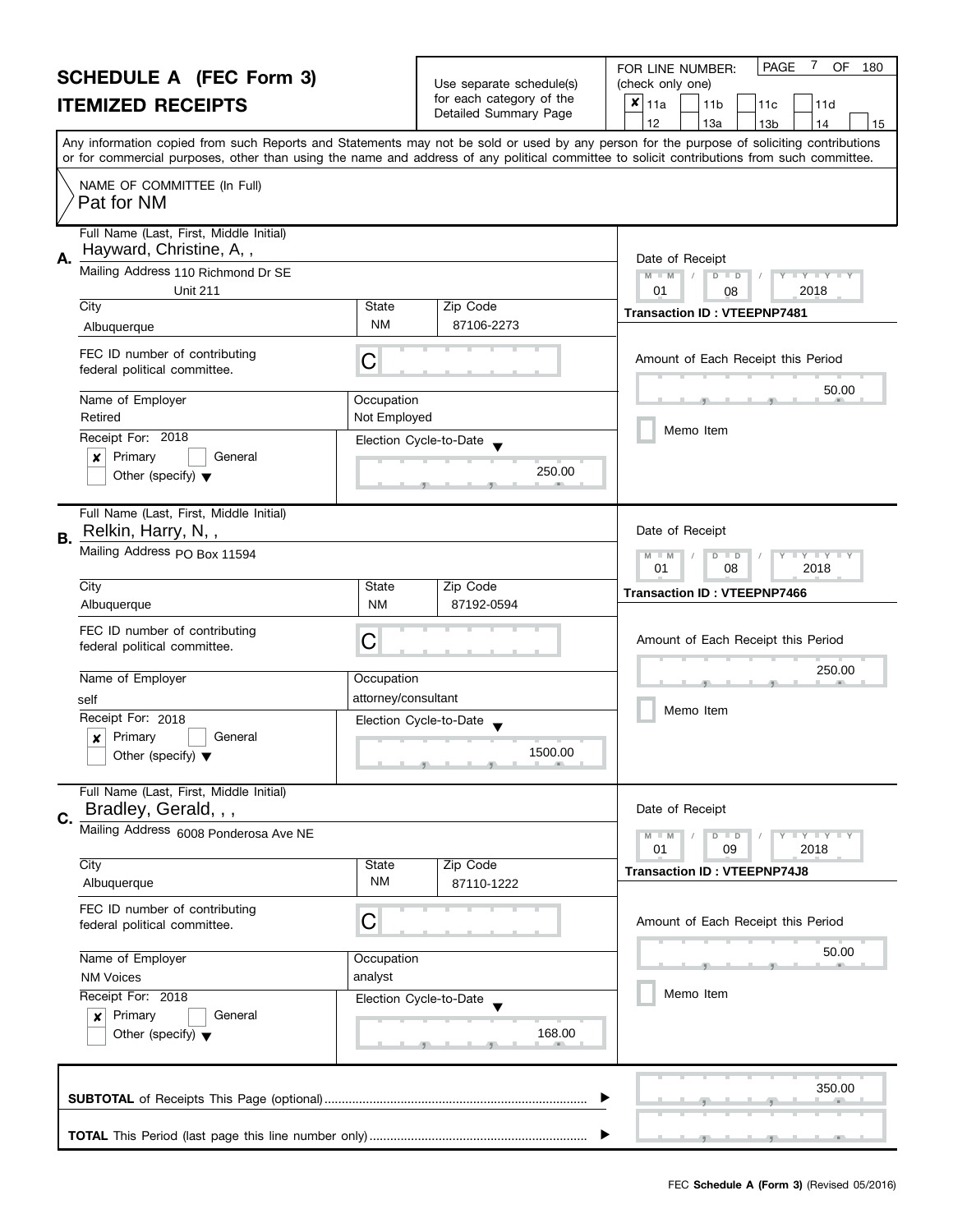|    | <b>SCHEDULE A (FEC Form 3)</b><br><b>ITEMIZED RECEIPTS</b>                                                               |                                                           | Use separate schedule(s)<br>for each category of the<br>Detailed Summary Page | 8<br>PAGE<br>OF<br>180<br>FOR LINE NUMBER:<br>(check only one)<br>×<br>11a<br>11 <sub>b</sub><br>11c<br>11d<br>12<br>13a<br>13 <sub>b</sub><br>14<br>15                                                                                                                                 |  |  |  |
|----|--------------------------------------------------------------------------------------------------------------------------|-----------------------------------------------------------|-------------------------------------------------------------------------------|-----------------------------------------------------------------------------------------------------------------------------------------------------------------------------------------------------------------------------------------------------------------------------------------|--|--|--|
|    |                                                                                                                          |                                                           |                                                                               | Any information copied from such Reports and Statements may not be sold or used by any person for the purpose of soliciting contributions<br>or for commercial purposes, other than using the name and address of any political committee to solicit contributions from such committee. |  |  |  |
|    | NAME OF COMMITTEE (In Full)<br>Pat for NM                                                                                |                                                           |                                                                               |                                                                                                                                                                                                                                                                                         |  |  |  |
| А. | Full Name (Last, First, Middle Initial)<br>Gingerich, Joshua, , ,<br>Mailing Address 3500 Thaxton Ave SE                 |                                                           |                                                                               | Date of Receipt                                                                                                                                                                                                                                                                         |  |  |  |
|    |                                                                                                                          | $D$ $D$<br>$Y - Y - Y - Y$<br>$M - M$<br>01<br>2018<br>09 |                                                                               |                                                                                                                                                                                                                                                                                         |  |  |  |
|    | City<br>Albuquerque                                                                                                      | State<br><b>NM</b>                                        | Zip Code<br>87106-1629                                                        | <b>Transaction ID: VTEEPNP74Z1</b>                                                                                                                                                                                                                                                      |  |  |  |
|    | FEC ID number of contributing<br>federal political committee.                                                            | C                                                         |                                                                               | Amount of Each Receipt this Period                                                                                                                                                                                                                                                      |  |  |  |
|    | Name of Employer<br><b>Veterans Administration</b>                                                                       | Occupation<br>Social Worker                               |                                                                               | 50.00                                                                                                                                                                                                                                                                                   |  |  |  |
|    | Receipt For: 2018                                                                                                        | Election Cycle-to-Date                                    |                                                                               | Memo Item                                                                                                                                                                                                                                                                               |  |  |  |
|    | Primary<br>General<br>x<br>Other (specify) $\blacktriangledown$                                                          |                                                           | 192.00                                                                        |                                                                                                                                                                                                                                                                                         |  |  |  |
| В. | Full Name (Last, First, Middle Initial)<br>McCune, Chuck, , ,                                                            |                                                           |                                                                               | Date of Receipt                                                                                                                                                                                                                                                                         |  |  |  |
|    | Mailing Address PO Box 12302                                                                                             |                                                           |                                                                               | $\bot$ Y $\bot$ Y $\bot$ Y<br>M<br>$\overline{D}$<br>$-M$<br>$\Box$<br>01<br>09<br>2018                                                                                                                                                                                                 |  |  |  |
|    | City<br>Albuquerque                                                                                                      | State<br><b>NM</b>                                        | Zip Code<br>87195-0302                                                        | <b>Transaction ID: VTEEPNP74K6</b>                                                                                                                                                                                                                                                      |  |  |  |
|    | FEC ID number of contributing<br>federal political committee.                                                            | C                                                         |                                                                               | Amount of Each Receipt this Period                                                                                                                                                                                                                                                      |  |  |  |
|    | Name of Employer                                                                                                         | Occupation                                                |                                                                               | 50.00                                                                                                                                                                                                                                                                                   |  |  |  |
|    | mccune works inc.                                                                                                        | ceo                                                       |                                                                               |                                                                                                                                                                                                                                                                                         |  |  |  |
|    | Receipt For: 2018                                                                                                        | Election Cycle-to-Date                                    |                                                                               | Memo Item                                                                                                                                                                                                                                                                               |  |  |  |
|    | Primary<br>General<br>X<br>Other (specify) $\blacktriangledown$                                                          |                                                           | 514.00                                                                        |                                                                                                                                                                                                                                                                                         |  |  |  |
| C. | Full Name (Last, First, Middle Initial)<br>Ricker, Susan, , ,                                                            |                                                           |                                                                               | Date of Receipt                                                                                                                                                                                                                                                                         |  |  |  |
|    | Mailing Address 635 Isleta Blvd SW                                                                                       |                                                           |                                                                               | $Y - Y - Y - Y - Y$<br>$D$ $D$<br>01<br>09<br>2018                                                                                                                                                                                                                                      |  |  |  |
|    | City<br>Albuquerque                                                                                                      | State<br><b>NM</b>                                        | Zip Code<br>87105-3827                                                        | <b>Transaction ID: VTEEPNP73S3</b>                                                                                                                                                                                                                                                      |  |  |  |
|    | FEC ID number of contributing                                                                                            |                                                           |                                                                               |                                                                                                                                                                                                                                                                                         |  |  |  |
|    | С<br>federal political committee.<br>Name of Employer<br>Occupation<br>retail owner<br>Off Broadway<br>Receipt For: 2018 |                                                           |                                                                               | Amount of Each Receipt this Period                                                                                                                                                                                                                                                      |  |  |  |
|    |                                                                                                                          |                                                           |                                                                               | 150.00                                                                                                                                                                                                                                                                                  |  |  |  |
|    |                                                                                                                          |                                                           | Election Cycle-to-Date                                                        | Memo Item                                                                                                                                                                                                                                                                               |  |  |  |
|    | Primary<br>General<br>×<br>Other (specify) $\blacktriangledown$                                                          |                                                           | 1000.00                                                                       |                                                                                                                                                                                                                                                                                         |  |  |  |
|    |                                                                                                                          |                                                           |                                                                               | 250.00                                                                                                                                                                                                                                                                                  |  |  |  |
|    |                                                                                                                          |                                                           |                                                                               |                                                                                                                                                                                                                                                                                         |  |  |  |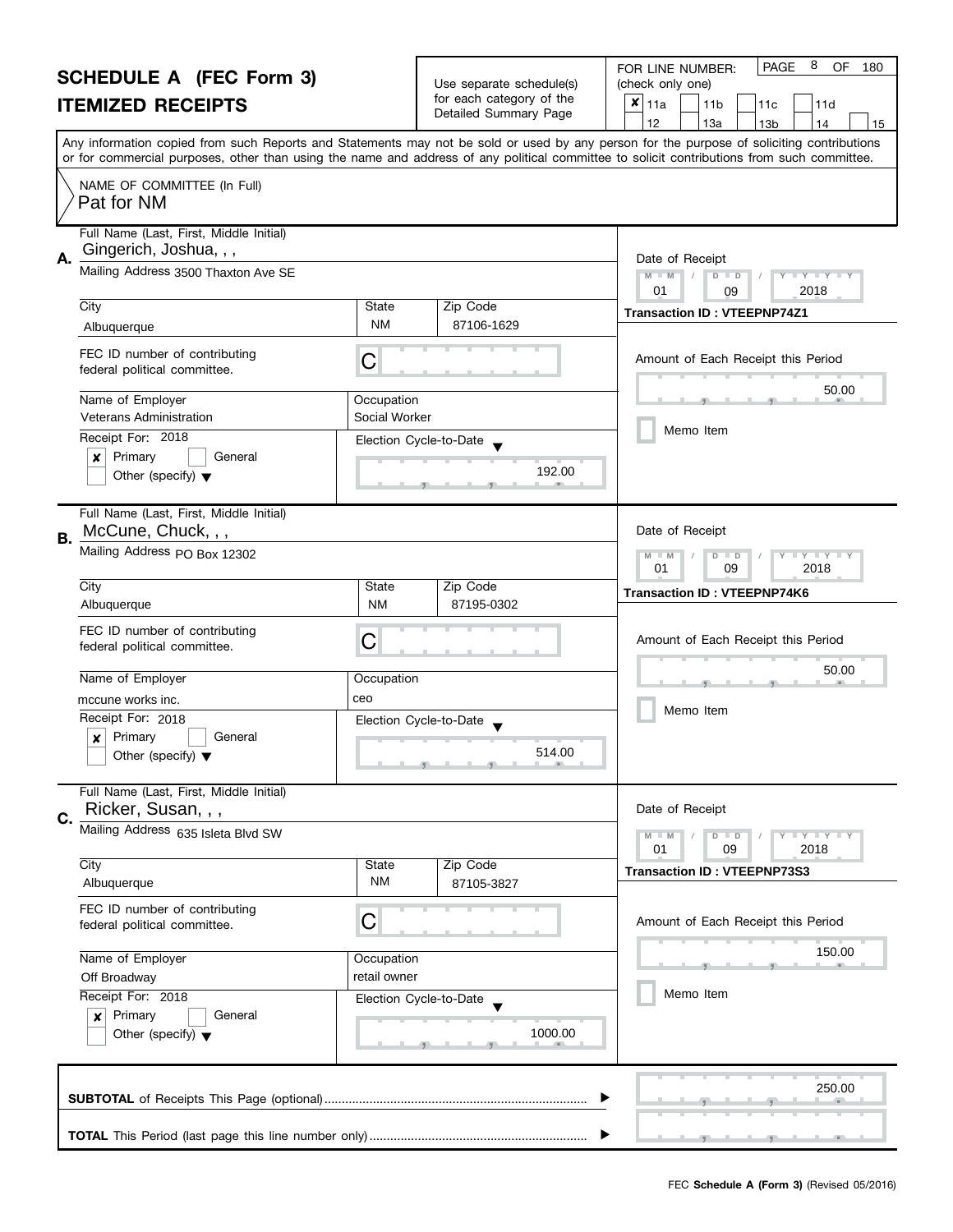|                          | FOR LINE NUMBER:                     | I PAGE | 9<br>OF. | 180 |
|--------------------------|--------------------------------------|--------|----------|-----|
| Use separate schedule(s) | (check only one)                     |        |          |     |
| for each category of the | $x _{11a}$<br>11c<br>11 <sub>b</sub> |        | 11d      |     |
| Detailed Summary Page    | 13a                                  |        |          | 15  |

| <b>ITEMIZED RECEIPTS</b>                                                                            |                              | for each category of the<br>Detailed Summary Page | ×<br>11a<br>11 <sub>b</sub><br>11c<br>11d<br>12<br>13a<br>13 <sub>b</sub><br>15<br>14                                                                                                                                                                                                   |  |
|-----------------------------------------------------------------------------------------------------|------------------------------|---------------------------------------------------|-----------------------------------------------------------------------------------------------------------------------------------------------------------------------------------------------------------------------------------------------------------------------------------------|--|
|                                                                                                     |                              |                                                   | Any information copied from such Reports and Statements may not be sold or used by any person for the purpose of soliciting contributions<br>or for commercial purposes, other than using the name and address of any political committee to solicit contributions from such committee. |  |
| NAME OF COMMITTEE (In Full)<br>Pat for NM                                                           |                              |                                                   |                                                                                                                                                                                                                                                                                         |  |
| Full Name (Last, First, Middle Initial)<br>Seidenwurm, Rhonda, , ,<br>А.                            |                              |                                                   | Date of Receipt                                                                                                                                                                                                                                                                         |  |
| Mailing Address 6562 Basket Weaver Ave NW                                                           |                              |                                                   | $M - M$<br>$D$ $D$<br>$\cdots$ Y $\cdots$ Y $\cdots$<br>01<br>2018<br>09                                                                                                                                                                                                                |  |
| City<br>Albuquerque                                                                                 | State<br><b>NM</b>           | Zip Code<br>87114-6107                            | <b>Transaction ID: VTEEPNP7509</b>                                                                                                                                                                                                                                                      |  |
| FEC ID number of contributing<br>federal political committee.                                       | C                            |                                                   | Amount of Each Receipt this Period                                                                                                                                                                                                                                                      |  |
| Name of Employer<br>Not Employed                                                                    | Occupation<br>Accountant     |                                                   | 50.00<br>Memo Item                                                                                                                                                                                                                                                                      |  |
| Receipt For: 2018<br>Primary<br>General<br>×<br>Other (specify) $\blacktriangledown$                |                              | Election Cycle-to-Date<br>250.00                  |                                                                                                                                                                                                                                                                                         |  |
| Full Name (Last, First, Middle Initial)<br>Thacher, Jennifer, , ,<br><b>B.</b>                      |                              |                                                   | Date of Receipt                                                                                                                                                                                                                                                                         |  |
| Mailing Address 708 Morningside Dr SE                                                               |                              |                                                   | $M - M$<br>$D$ $D$<br>$Y \perp Y \perp Y$<br>01<br>09<br>2018                                                                                                                                                                                                                           |  |
| City<br>Albuquerque                                                                                 | State<br><b>NM</b>           | Zip Code<br>87108-3357                            | <b>Transaction ID: VTEEPNP74H0</b>                                                                                                                                                                                                                                                      |  |
| FEC ID number of contributing<br>federal political committee.                                       | C                            | Amount of Each Receipt this Period                |                                                                                                                                                                                                                                                                                         |  |
| Name of Employer<br><b>UNM</b>                                                                      | Occupation<br>Faculty        |                                                   | 10.00<br>Memo Item                                                                                                                                                                                                                                                                      |  |
| Receipt For: 2018<br>Primary<br>General<br>×<br>Other (specify) $\blacktriangledown$                |                              | Election Cycle-to-Date<br>172.00                  |                                                                                                                                                                                                                                                                                         |  |
| Full Name (Last, First, Middle Initial)<br>Akins, James, Carl,,<br>C.                               |                              |                                                   | Date of Receipt                                                                                                                                                                                                                                                                         |  |
| Mailing Address 3515 La Hacienda PI NE<br>Unit 21<br>City                                           |                              |                                                   | $M - M$<br>$+$ $+$ $+$ $+$ $+$ $+$ $+$ $+$<br>$D$ $D$<br>01<br>12<br>2018                                                                                                                                                                                                               |  |
| Albuquerque                                                                                         | <b>State</b><br><b>NM</b>    | Zip Code<br>87106-1118                            | <b>Transaction ID: VTEEPNP74C1</b>                                                                                                                                                                                                                                                      |  |
| FEC ID number of contributing<br>federal political committee.                                       | С                            |                                                   | Amount of Each Receipt this Period                                                                                                                                                                                                                                                      |  |
| Name of Employer<br><b>NA</b>                                                                       | Occupation<br><b>RETIRED</b> |                                                   | 1000.00                                                                                                                                                                                                                                                                                 |  |
| Receipt For: 2018<br>Primary<br>General<br>$\boldsymbol{x}$<br>Other (specify) $\blacktriangledown$ |                              | Election Cycle-to-Date<br>1000.00                 | Memo Item                                                                                                                                                                                                                                                                               |  |
|                                                                                                     |                              |                                                   | 1060.00                                                                                                                                                                                                                                                                                 |  |
|                                                                                                     |                              |                                                   |                                                                                                                                                                                                                                                                                         |  |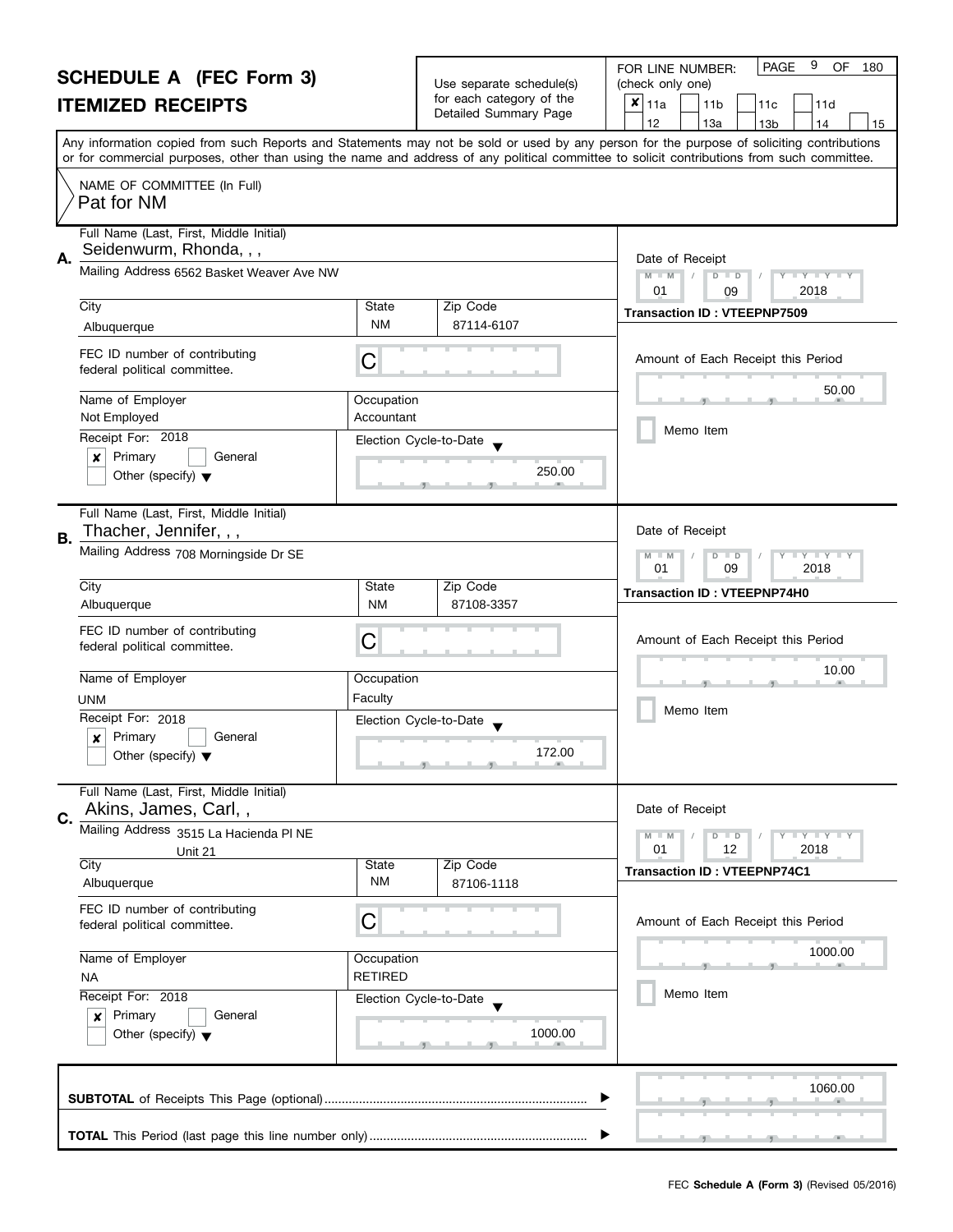|                  | <b>SCHEDULE A (FEC Form 3)</b><br><b>ITEMIZED RECEIPTS</b>                     |                                | Use separate schedule(s)<br>for each category of the<br>Detailed Summary Page                         | 10<br>OF<br>PAGE<br>180<br>FOR LINE NUMBER:<br>(check only one)<br>$\pmb{\times}$<br>11a<br>11 <sub>b</sub><br>11d<br>11c<br>12<br>13a<br>13 <sub>b</sub><br>14<br>15                                                                                                                   |
|------------------|--------------------------------------------------------------------------------|--------------------------------|-------------------------------------------------------------------------------------------------------|-----------------------------------------------------------------------------------------------------------------------------------------------------------------------------------------------------------------------------------------------------------------------------------------|
|                  |                                                                                |                                |                                                                                                       | Any information copied from such Reports and Statements may not be sold or used by any person for the purpose of soliciting contributions<br>or for commercial purposes, other than using the name and address of any political committee to solicit contributions from such committee. |
|                  | NAME OF COMMITTEE (In Full)<br>Pat for NM                                      |                                |                                                                                                       |                                                                                                                                                                                                                                                                                         |
| А.               | Full Name (Last, First, Middle Initial)<br>HART STEBBINS, MAGGIE, , ,          |                                |                                                                                                       | Date of Receipt                                                                                                                                                                                                                                                                         |
|                  | Mailing Address 1 Civic Plz NW                                                 |                                |                                                                                                       | $M - M$<br>$D$ $D$<br>$Y = Y = Y + Y$<br>01<br>2018<br>12                                                                                                                                                                                                                               |
|                  | $\overline{City}$<br>Albuquerque                                               | State<br><b>NM</b>             | Zip Code<br>87102-2109                                                                                | <b>Transaction ID: VTEEPNP7525</b>                                                                                                                                                                                                                                                      |
|                  | FEC ID number of contributing<br>federal political committee.                  | C                              |                                                                                                       | Amount of Each Receipt this Period                                                                                                                                                                                                                                                      |
|                  | Name of Employer<br><b>BERNALILLO COUNTY</b>                                   | Occupation<br>Government/Civil |                                                                                                       | 500.00                                                                                                                                                                                                                                                                                  |
|                  | Receipt For: 2018                                                              | Election Cycle-to-Date         |                                                                                                       | Memo Item                                                                                                                                                                                                                                                                               |
|                  | Primary<br>$\boldsymbol{x}$<br>General<br>Other (specify) $\blacktriangledown$ |                                | 500.00                                                                                                |                                                                                                                                                                                                                                                                                         |
| <b>B.</b>        | Full Name (Last, First, Middle Initial)<br>Buffett, Sandra, Alison,,           |                                |                                                                                                       | Date of Receipt                                                                                                                                                                                                                                                                         |
|                  | Mailing Address 402 15th St SW                                                 |                                |                                                                                                       | T Y T Y T Y<br>$M - M$<br>$D$ $D$<br>01<br>13<br>2018                                                                                                                                                                                                                                   |
|                  | City<br>Albuquerque                                                            | State<br><b>NM</b>             | Zip Code<br>87104-1002                                                                                | <b>Transaction ID: VTEEPNP7533</b>                                                                                                                                                                                                                                                      |
|                  | FEC ID number of contributing<br>federal political committee.                  | C                              |                                                                                                       | Amount of Each Receipt this Period                                                                                                                                                                                                                                                      |
|                  | Name of Employer                                                               | Occupation                     |                                                                                                       | 150.00                                                                                                                                                                                                                                                                                  |
|                  | self<br>Receipt For: 2018                                                      | Business Owner                 |                                                                                                       | Memo Item                                                                                                                                                                                                                                                                               |
|                  | Primary<br>General<br>Other (specify) $\blacktriangledown$                     | Election Cycle-to-Date         | 1500.00<br>$\overline{y}$ and $\overline{y}$ and $\overline{y}$ and $\overline{y}$ and $\overline{y}$ |                                                                                                                                                                                                                                                                                         |
| C.               | Full Name (Last, First, Middle Initial)<br>Semiglia, Mario, M.,,               |                                |                                                                                                       | Date of Receipt                                                                                                                                                                                                                                                                         |
|                  | Mailing Address 611 Lead Ave SW<br>Apt 430                                     |                                |                                                                                                       | $T + Y = Y + Y$<br>$M - M$<br>$D$ $D$<br>01<br>15<br>2018                                                                                                                                                                                                                               |
|                  | City<br>Albuquerque                                                            | <b>State</b><br><b>NM</b>      | Zip Code<br>87102-3167                                                                                | <b>Transaction ID: VTEEPQ0T9J7</b>                                                                                                                                                                                                                                                      |
|                  | FEC ID number of contributing<br>federal political committee.                  | С                              |                                                                                                       | Amount of Each Receipt this Period                                                                                                                                                                                                                                                      |
| Name of Employer |                                                                                | Occupation                     | Deputy Campaign Manager                                                                               | 17.93                                                                                                                                                                                                                                                                                   |
|                  | <b>Rio Strategies</b><br>Receipt For: 2018                                     | Election Cycle-to-Date         |                                                                                                       | Memo Item                                                                                                                                                                                                                                                                               |
|                  | Primary<br>General<br>$\boldsymbol{x}$<br>Other (specify) $\blacktriangledown$ |                                | 291.05                                                                                                | * In-Kind: Jimmy Johns                                                                                                                                                                                                                                                                  |
|                  |                                                                                |                                |                                                                                                       | 667.93                                                                                                                                                                                                                                                                                  |
|                  |                                                                                |                                |                                                                                                       |                                                                                                                                                                                                                                                                                         |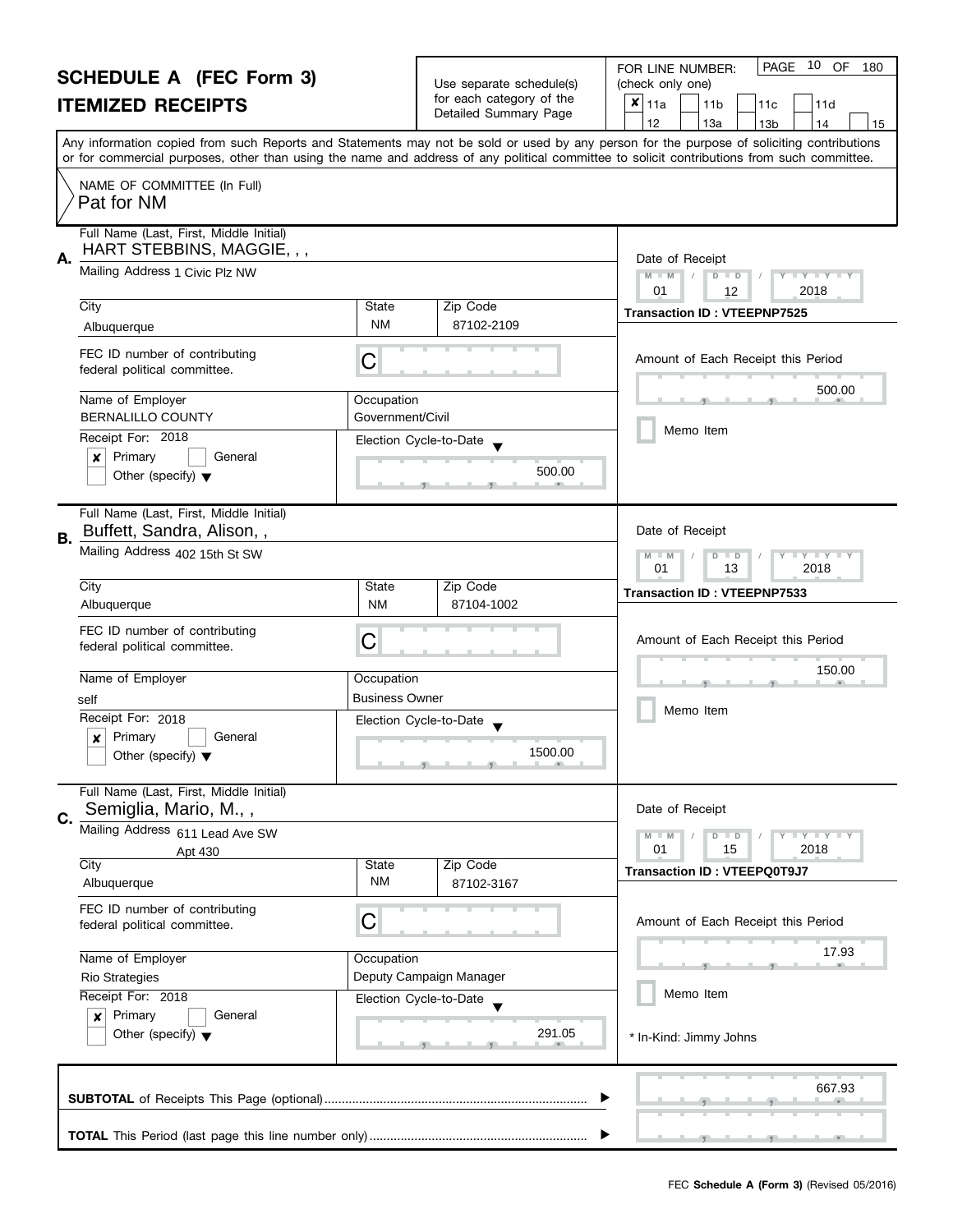# **)(&0,6&(//\$1(2867(;75(/\$7('72\$5(32576&+('8/(25,7(0,=\$7,21**

Ī **Form/Schedule: SA11AI Transaction ID : VTEEPQ0T9J7**

Food and Beverages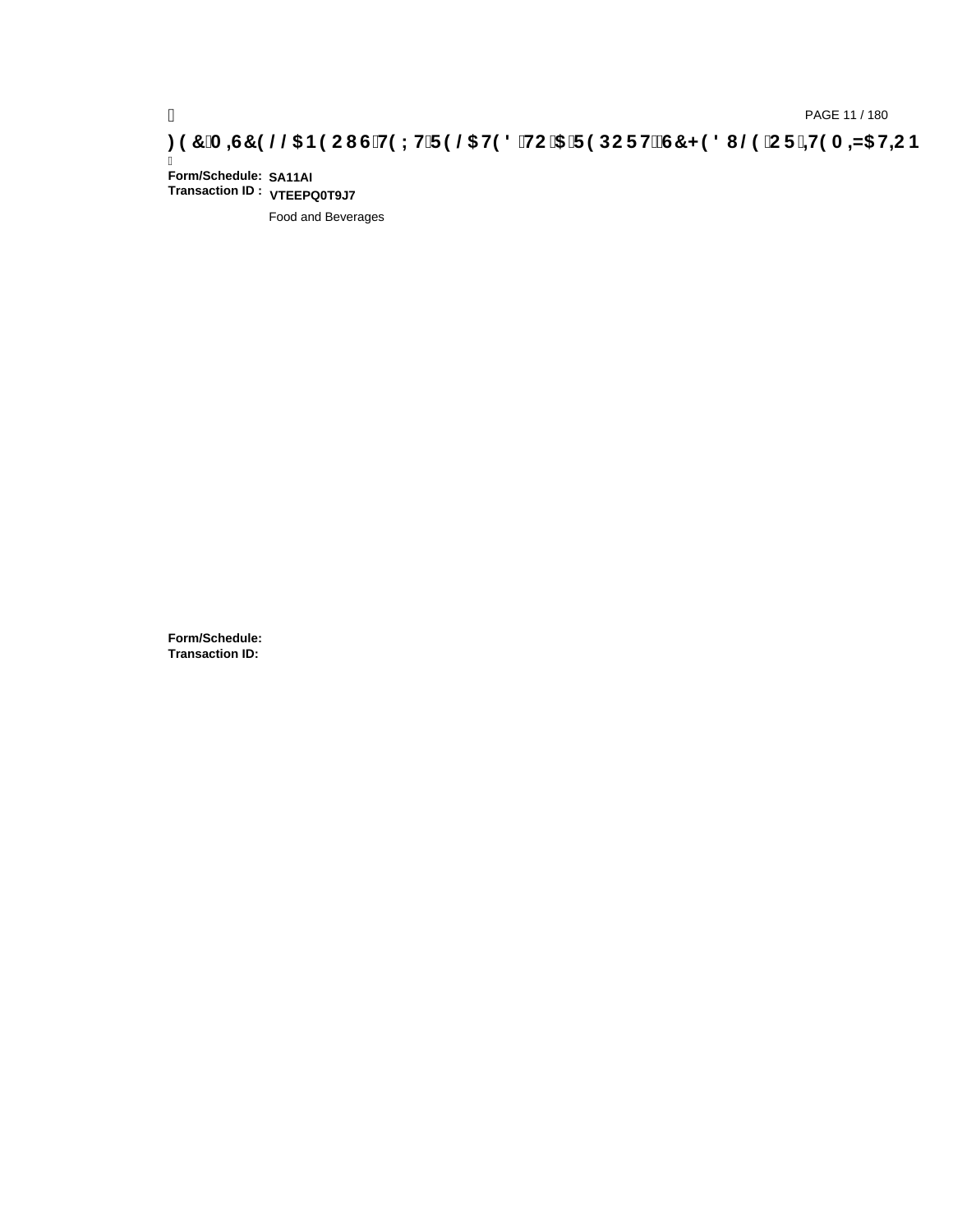|                                                                                                                                                                              | <b>SCHEDULE A (FEC Form 3)</b>                                       |                                                                                                                                            |                                       | PAGE 12 OF<br>FOR LINE NUMBER:<br>180                                                                                                                                           |  |  |
|------------------------------------------------------------------------------------------------------------------------------------------------------------------------------|----------------------------------------------------------------------|--------------------------------------------------------------------------------------------------------------------------------------------|---------------------------------------|---------------------------------------------------------------------------------------------------------------------------------------------------------------------------------|--|--|
|                                                                                                                                                                              |                                                                      | Use separate schedule(s)<br>for each category of the                                                                                       | (check only one)                      |                                                                                                                                                                                 |  |  |
|                                                                                                                                                                              | <b>ITEMIZED RECEIPTS</b>                                             |                                                                                                                                            | Detailed Summary Page                 | $\pmb{\times}$<br>11a<br>11 <sub>b</sub><br>11d<br>11c<br>12                                                                                                                    |  |  |
|                                                                                                                                                                              |                                                                      |                                                                                                                                            |                                       | 13a<br>13 <sub>b</sub><br>14<br>15<br>Any information copied from such Reports and Statements may not be sold or used by any person for the purpose of soliciting contributions |  |  |
|                                                                                                                                                                              |                                                                      | or for commercial purposes, other than using the name and address of any political committee to solicit contributions from such committee. |                                       |                                                                                                                                                                                 |  |  |
|                                                                                                                                                                              | NAME OF COMMITTEE (In Full)<br>Pat for NM                            |                                                                                                                                            |                                       |                                                                                                                                                                                 |  |  |
| А.                                                                                                                                                                           | Full Name (Last, First, Middle Initial)<br>Diamond, Stan, , ,        |                                                                                                                                            |                                       | Date of Receipt                                                                                                                                                                 |  |  |
|                                                                                                                                                                              | Mailing Address 21 Vista Valle Cir                                   |                                                                                                                                            |                                       | $M - M$<br>D<br>$\mathbf{I} \times \mathbf{I} \times \mathbf{I}$<br>$\Box$<br>2018<br>01<br>16                                                                                  |  |  |
|                                                                                                                                                                              | City                                                                 | State                                                                                                                                      | Zip Code                              | <b>Transaction ID: VTEEPNP7458</b>                                                                                                                                              |  |  |
|                                                                                                                                                                              | Lamy                                                                 | NM                                                                                                                                         | 87540-7506                            |                                                                                                                                                                                 |  |  |
|                                                                                                                                                                              | FEC ID number of contributing<br>federal political committee.        | С                                                                                                                                          |                                       | Amount of Each Receipt this Period                                                                                                                                              |  |  |
|                                                                                                                                                                              | Name of Employer                                                     | Occupation                                                                                                                                 |                                       | 500.00                                                                                                                                                                          |  |  |
|                                                                                                                                                                              | <b>Information Requested</b>                                         | Principal                                                                                                                                  |                                       | Memo Item                                                                                                                                                                       |  |  |
|                                                                                                                                                                              | Receipt For: 2018<br>Primary<br>×<br>General                         |                                                                                                                                            | Election Cycle-to-Date                |                                                                                                                                                                                 |  |  |
|                                                                                                                                                                              | Other (specify) $\blacktriangledown$                                 |                                                                                                                                            | 1000.00                               |                                                                                                                                                                                 |  |  |
| В.                                                                                                                                                                           | Full Name (Last, First, Middle Initial)<br>Rembe, Penelope, Taylor,, |                                                                                                                                            |                                       | Date of Receipt                                                                                                                                                                 |  |  |
|                                                                                                                                                                              | Mailing Address 4903 Rio Grande Blvd NW                              |                                                                                                                                            |                                       | $Y - Y - Y$<br>$\overline{D}$<br>$\Box$<br>01<br>16<br>2018                                                                                                                     |  |  |
|                                                                                                                                                                              | City                                                                 | State                                                                                                                                      | Zip Code                              | <b>Transaction ID: VTEEPNP7440</b>                                                                                                                                              |  |  |
|                                                                                                                                                                              | Los Ranchos                                                          | <b>NM</b>                                                                                                                                  | 87107-5530                            |                                                                                                                                                                                 |  |  |
|                                                                                                                                                                              | FEC ID number of contributing<br>federal political committee.        | С                                                                                                                                          |                                       | Amount of Each Receipt this Period                                                                                                                                              |  |  |
|                                                                                                                                                                              | Name of Employer                                                     | Occupation                                                                                                                                 |                                       | 500.00                                                                                                                                                                          |  |  |
|                                                                                                                                                                              | Los Poblanos                                                         | retired/not employed                                                                                                                       |                                       |                                                                                                                                                                                 |  |  |
|                                                                                                                                                                              | Receipt For: 2018                                                    |                                                                                                                                            | Election Cycle-to-Date                | Memo Item                                                                                                                                                                       |  |  |
|                                                                                                                                                                              | X<br>Primary<br>General                                              |                                                                                                                                            |                                       |                                                                                                                                                                                 |  |  |
|                                                                                                                                                                              | Other (specify) $\blacktriangledown$                                 |                                                                                                                                            | 500.00<br>والمستلمس والمستنسخ والمناد |                                                                                                                                                                                 |  |  |
|                                                                                                                                                                              | Full Name (Last, First, Middle Initial)<br>O'Malley, Debbie, M.,,    |                                                                                                                                            |                                       | Date of Receipt                                                                                                                                                                 |  |  |
| C.                                                                                                                                                                           | Mailing Address 839 Fitzgerald Rd NW                                 |                                                                                                                                            |                                       |                                                                                                                                                                                 |  |  |
|                                                                                                                                                                              |                                                                      |                                                                                                                                            |                                       | Y FY FY FY<br>$M - M$<br>$D$ $D$<br>01<br>18<br>2018                                                                                                                            |  |  |
|                                                                                                                                                                              | City                                                                 | State                                                                                                                                      | Zip Code                              | Transaction ID: VTEEPP23HG3                                                                                                                                                     |  |  |
|                                                                                                                                                                              | Albuquerque                                                          | NM                                                                                                                                         | 87107-2437                            |                                                                                                                                                                                 |  |  |
| FEC ID number of contributing<br>С<br>federal political committee.<br>Name of Employer<br>Occupation<br><b>COMMISSIONER</b><br><b>BERNALILLO COUNTY</b><br>Receipt For: 2018 |                                                                      |                                                                                                                                            |                                       | Amount of Each Receipt this Period                                                                                                                                              |  |  |
|                                                                                                                                                                              |                                                                      |                                                                                                                                            | 300.00                                |                                                                                                                                                                                 |  |  |
|                                                                                                                                                                              |                                                                      |                                                                                                                                            |                                       |                                                                                                                                                                                 |  |  |
|                                                                                                                                                                              |                                                                      | Election Cycle-to-Date                                                                                                                     | Memo Item                             |                                                                                                                                                                                 |  |  |
| Primary<br>General<br>$\boldsymbol{x}$<br>Other (specify) $\blacktriangledown$                                                                                               |                                                                      |                                                                                                                                            | 300.00                                |                                                                                                                                                                                 |  |  |
|                                                                                                                                                                              |                                                                      |                                                                                                                                            |                                       | 1300.00                                                                                                                                                                         |  |  |
|                                                                                                                                                                              |                                                                      |                                                                                                                                            |                                       |                                                                                                                                                                                 |  |  |
|                                                                                                                                                                              |                                                                      |                                                                                                                                            |                                       |                                                                                                                                                                                 |  |  |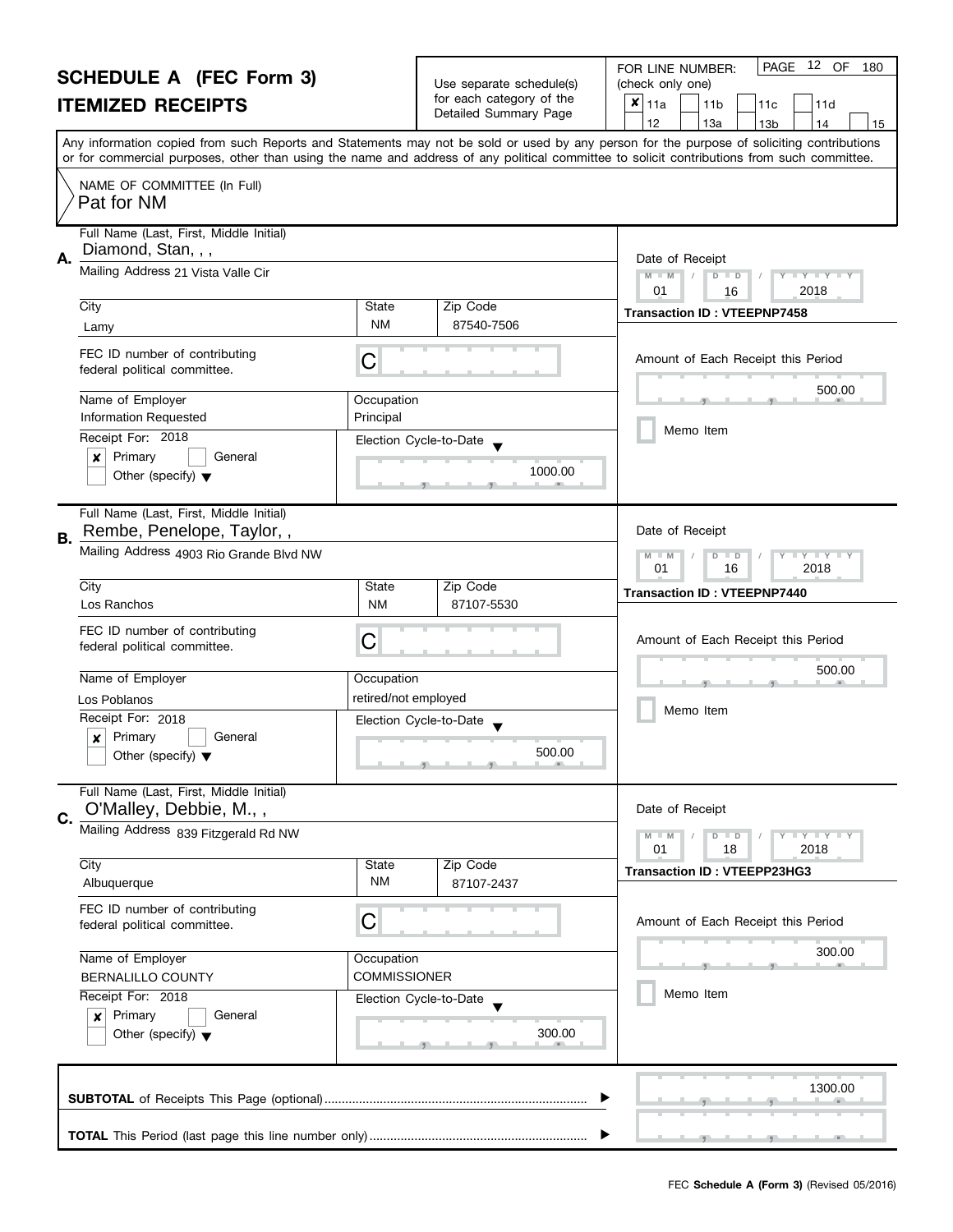| <b>SCHEDULE A (FEC Form 3)</b>                                                                                            |                                                                   |                        | Use separate schedule(s) | 13 OF<br>PAGE<br>FOR LINE NUMBER:<br>180<br>(check only one)                                                                                                                                                                                                                            |  |
|---------------------------------------------------------------------------------------------------------------------------|-------------------------------------------------------------------|------------------------|--------------------------|-----------------------------------------------------------------------------------------------------------------------------------------------------------------------------------------------------------------------------------------------------------------------------------------|--|
| <b>ITEMIZED RECEIPTS</b>                                                                                                  |                                                                   |                        | for each category of the | $x _{11a}$<br>11 <sub>b</sub><br>11d<br>11c                                                                                                                                                                                                                                             |  |
|                                                                                                                           |                                                                   |                        | Detailed Summary Page    | 12<br>13a<br>13 <sub>b</sub><br>14<br>15                                                                                                                                                                                                                                                |  |
|                                                                                                                           |                                                                   |                        |                          | Any information copied from such Reports and Statements may not be sold or used by any person for the purpose of soliciting contributions<br>or for commercial purposes, other than using the name and address of any political committee to solicit contributions from such committee. |  |
|                                                                                                                           |                                                                   |                        |                          |                                                                                                                                                                                                                                                                                         |  |
|                                                                                                                           | NAME OF COMMITTEE (In Full)<br>Pat for NM                         |                        |                          |                                                                                                                                                                                                                                                                                         |  |
| А.                                                                                                                        | Full Name (Last, First, Middle Initial)<br>Thacher, Jennifer, , , |                        |                          | Date of Receipt                                                                                                                                                                                                                                                                         |  |
|                                                                                                                           | Mailing Address 708 Morningside Dr SE                             |                        |                          | $M - M$<br>D<br>$\Box$ Y $\Box$ Y $\Box$<br>$\Box$<br>01<br>18<br>2018                                                                                                                                                                                                                  |  |
|                                                                                                                           | City                                                              | State                  | Zip Code                 | <b>Transaction ID: VTEEPP23HS4</b>                                                                                                                                                                                                                                                      |  |
|                                                                                                                           | Albuquerque                                                       | NM                     | 87108-3357               |                                                                                                                                                                                                                                                                                         |  |
|                                                                                                                           | FEC ID number of contributing<br>federal political committee.     | C                      |                          | Amount of Each Receipt this Period                                                                                                                                                                                                                                                      |  |
|                                                                                                                           | Name of Employer<br><b>UNM</b>                                    | Occupation<br>Faculty  |                          | 40.00                                                                                                                                                                                                                                                                                   |  |
|                                                                                                                           | Receipt For: 2018                                                 | Election Cycle-to-Date |                          | Memo Item                                                                                                                                                                                                                                                                               |  |
|                                                                                                                           | Primary<br>General<br>×                                           |                        |                          |                                                                                                                                                                                                                                                                                         |  |
|                                                                                                                           | Other (specify) $\blacktriangledown$                              |                        | 212.00                   |                                                                                                                                                                                                                                                                                         |  |
| В.                                                                                                                        | Full Name (Last, First, Middle Initial)<br>Umland, Bert, E.,,     |                        |                          | Date of Receipt                                                                                                                                                                                                                                                                         |  |
|                                                                                                                           | Mailing Address 737 Valverde Dr SE                                |                        |                          | $Y - Y - Y$<br>D<br>$\Box$<br>$-M$<br>18<br>2018<br>01                                                                                                                                                                                                                                  |  |
|                                                                                                                           | City                                                              | State                  | Zip Code                 | Transaction ID: VTEEPP23HJ9                                                                                                                                                                                                                                                             |  |
|                                                                                                                           | Albuquerque                                                       | <b>NM</b>              | 87108-3467               |                                                                                                                                                                                                                                                                                         |  |
|                                                                                                                           | FEC ID number of contributing<br>federal political committee.     | C                      |                          | Amount of Each Receipt this Period                                                                                                                                                                                                                                                      |  |
|                                                                                                                           | Name of Employer                                                  | Occupation             |                          | 25.00                                                                                                                                                                                                                                                                                   |  |
|                                                                                                                           | Not employed                                                      | Not employed           |                          |                                                                                                                                                                                                                                                                                         |  |
|                                                                                                                           | Receipt For: 2018                                                 | Election Cycle-to-Date |                          | Memo Item                                                                                                                                                                                                                                                                               |  |
|                                                                                                                           | Primary<br>$\boldsymbol{x}$<br>General                            |                        |                          |                                                                                                                                                                                                                                                                                         |  |
|                                                                                                                           | Other (specify) $\blacktriangledown$                              |                        | 432.00                   |                                                                                                                                                                                                                                                                                         |  |
|                                                                                                                           | Full Name (Last, First, Middle Initial)<br>Benz, Zachary, , ,     |                        |                          | Date of Receipt                                                                                                                                                                                                                                                                         |  |
| C.                                                                                                                        | Mailing Address 312 Amherst Dr SE                                 |                        |                          |                                                                                                                                                                                                                                                                                         |  |
|                                                                                                                           |                                                                   |                        |                          | Y TY TY TY<br>$D$ $D$<br>19<br>2018<br>01                                                                                                                                                                                                                                               |  |
|                                                                                                                           | City                                                              | State                  | Zip Code                 | <b>Transaction ID: VTEEPP23HV0</b>                                                                                                                                                                                                                                                      |  |
|                                                                                                                           | Albuquerque                                                       | NM                     | 87106-1404               |                                                                                                                                                                                                                                                                                         |  |
|                                                                                                                           | FEC ID number of contributing<br>federal political committee.     | C                      |                          | Amount of Each Receipt this Period                                                                                                                                                                                                                                                      |  |
| Name of Employer<br>Occupation<br>Engineer<br>Sandia National Laboratories<br>Receipt For: 2018<br>Election Cycle-to-Date |                                                                   |                        |                          | 27.00                                                                                                                                                                                                                                                                                   |  |
|                                                                                                                           |                                                                   |                        |                          |                                                                                                                                                                                                                                                                                         |  |
|                                                                                                                           |                                                                   |                        | Memo Item                |                                                                                                                                                                                                                                                                                         |  |
|                                                                                                                           | Primary<br>General<br>x                                           |                        |                          |                                                                                                                                                                                                                                                                                         |  |
|                                                                                                                           | Other (specify) $\blacktriangledown$                              |                        | 199.00                   |                                                                                                                                                                                                                                                                                         |  |
|                                                                                                                           |                                                                   |                        |                          | 92.00                                                                                                                                                                                                                                                                                   |  |
|                                                                                                                           |                                                                   |                        |                          |                                                                                                                                                                                                                                                                                         |  |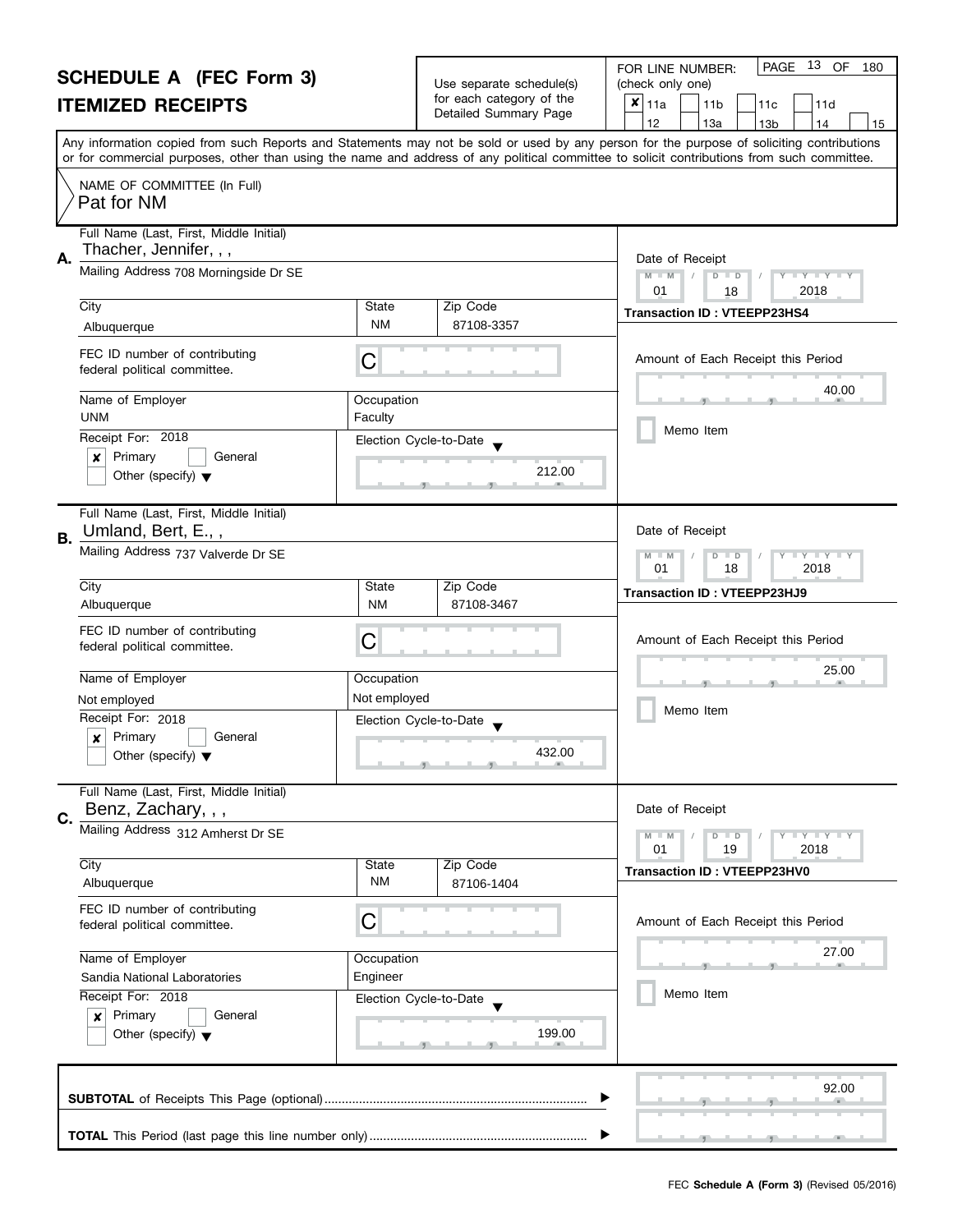| <b>SCHEDULE A (FEC Form 3)</b>                                |                                                                                | Use separate schedule(s)   | 14 OF<br>PAGE<br>180<br>FOR LINE NUMBER:                        |                                                                                                                                                                                                                                                                                         |
|---------------------------------------------------------------|--------------------------------------------------------------------------------|----------------------------|-----------------------------------------------------------------|-----------------------------------------------------------------------------------------------------------------------------------------------------------------------------------------------------------------------------------------------------------------------------------------|
| <b>ITEMIZED RECEIPTS</b>                                      |                                                                                | for each category of the   | (check only one)<br>$x _{11a}$<br>11 <sub>b</sub><br>11c<br>11d |                                                                                                                                                                                                                                                                                         |
|                                                               |                                                                                |                            | Detailed Summary Page                                           | 12<br>13a<br>13 <sub>b</sub><br>14<br>15                                                                                                                                                                                                                                                |
|                                                               |                                                                                |                            |                                                                 | Any information copied from such Reports and Statements may not be sold or used by any person for the purpose of soliciting contributions<br>or for commercial purposes, other than using the name and address of any political committee to solicit contributions from such committee. |
|                                                               | NAME OF COMMITTEE (In Full)<br>Pat for NM                                      |                            |                                                                 |                                                                                                                                                                                                                                                                                         |
|                                                               | Full Name (Last, First, Middle Initial)                                        |                            |                                                                 |                                                                                                                                                                                                                                                                                         |
| А.                                                            | Wilham, Todd, , ,                                                              |                            |                                                                 | Date of Receipt                                                                                                                                                                                                                                                                         |
|                                                               | Mailing Address 9415 Piedra Colina Ct NW                                       |                            |                                                                 | $M - M$<br>$\mathbf{I}$ $\mathbf{Y}$ $\mathbf{I}$ $\mathbf{Y}$ $\mathbf{I}$<br>$D$ $D$<br>01<br>2018<br>19                                                                                                                                                                              |
|                                                               | City                                                                           | State                      | Zip Code                                                        | <b>Transaction ID: VTEEPP23HP0</b>                                                                                                                                                                                                                                                      |
|                                                               | Albuquerque                                                                    | NM                         | 87114-3489                                                      |                                                                                                                                                                                                                                                                                         |
|                                                               | FEC ID number of contributing<br>federal political committee.                  | C                          |                                                                 | Amount of Each Receipt this Period                                                                                                                                                                                                                                                      |
|                                                               | Name of Employer                                                               | Occupation                 |                                                                 | 250.00                                                                                                                                                                                                                                                                                  |
|                                                               | City of Albuquerque                                                            | <b>Department Director</b> |                                                                 |                                                                                                                                                                                                                                                                                         |
|                                                               | Receipt For: 2018                                                              | Election Cycle-to-Date     |                                                                 | Memo Item                                                                                                                                                                                                                                                                               |
|                                                               | Primary<br>General<br>x                                                        |                            | 250.00                                                          |                                                                                                                                                                                                                                                                                         |
|                                                               | Other (specify) $\blacktriangledown$                                           |                            |                                                                 |                                                                                                                                                                                                                                                                                         |
| В.                                                            | Full Name (Last, First, Middle Initial)<br>Fuentes, Marie, , ,                 |                            |                                                                 | Date of Receipt                                                                                                                                                                                                                                                                         |
|                                                               | Mailing Address 3709 Smith Ave SE                                              |                            |                                                                 | $Y + Y$<br>$-M$<br>D<br>$\blacksquare$<br>01<br>20<br>2018                                                                                                                                                                                                                              |
|                                                               | City                                                                           | State                      | Zip Code                                                        | <b>Transaction ID: VTEEPP23HN2</b>                                                                                                                                                                                                                                                      |
|                                                               | Albuquerque                                                                    | <b>NM</b>                  | 87108-4343                                                      |                                                                                                                                                                                                                                                                                         |
|                                                               | FEC ID number of contributing<br>federal political committee.                  | С                          |                                                                 | Amount of Each Receipt this Period                                                                                                                                                                                                                                                      |
|                                                               | Name of Employer                                                               | Occupation                 |                                                                 | 12.00                                                                                                                                                                                                                                                                                   |
|                                                               | Not employed                                                                   | Not employed               |                                                                 | Memo Item                                                                                                                                                                                                                                                                               |
|                                                               | Receipt For: 2018                                                              | Election Cycle-to-Date     |                                                                 |                                                                                                                                                                                                                                                                                         |
|                                                               | Primary<br>$\boldsymbol{x}$<br>General<br>Other (specify) $\blacktriangledown$ |                            | 22.00<br><u>g and and grant and an</u>                          |                                                                                                                                                                                                                                                                                         |
| C.                                                            | Full Name (Last, First, Middle Initial)<br>Zimmerman, Ralph, , ,               |                            |                                                                 | Date of Receipt                                                                                                                                                                                                                                                                         |
|                                                               | Mailing Address 4 Shadow View Ct                                               |                            |                                                                 | $T + Y = Y + Y$<br>$D$ $D$                                                                                                                                                                                                                                                              |
|                                                               | City                                                                           | State                      | Zip Code                                                        | 01<br>20<br>2018                                                                                                                                                                                                                                                                        |
|                                                               | Los Lunas                                                                      | ΝM                         | 87031-7636                                                      | <b>Transaction ID: VTEEPP23HK7</b>                                                                                                                                                                                                                                                      |
|                                                               | FEC ID number of contributing<br>federal political committee.                  | C                          |                                                                 | Amount of Each Receipt this Period                                                                                                                                                                                                                                                      |
| Name of Employer<br>Occupation<br>Veterinarian<br><b>NMLB</b> |                                                                                |                            | 100.00                                                          |                                                                                                                                                                                                                                                                                         |
|                                                               |                                                                                |                            |                                                                 |                                                                                                                                                                                                                                                                                         |
|                                                               | Receipt For: 2018                                                              | Election Cycle-to-Date     |                                                                 | Memo Item                                                                                                                                                                                                                                                                               |
|                                                               | Primary<br>General<br>×<br>Other (specify) $\blacktriangledown$                |                            | 800.00                                                          |                                                                                                                                                                                                                                                                                         |
|                                                               |                                                                                |                            |                                                                 | 362.00                                                                                                                                                                                                                                                                                  |
|                                                               |                                                                                |                            |                                                                 |                                                                                                                                                                                                                                                                                         |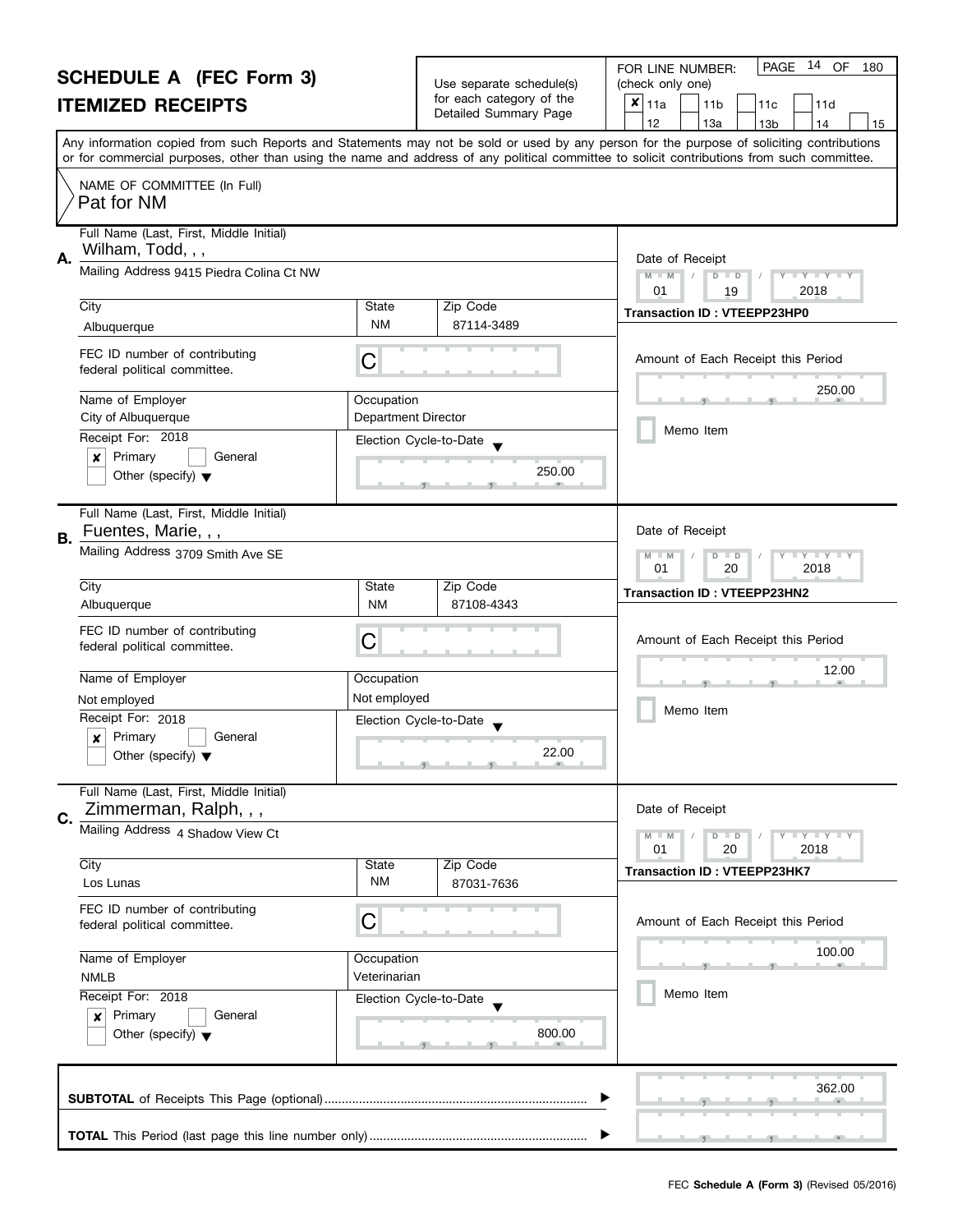|                                                | <b>SCHEDULE A (FEC Form 3)</b><br><b>ITEMIZED RECEIPTS</b>                                                        |                                                                          | Use separate schedule(s)<br>for each category of the<br>Detailed Summary Page                                                                                                                                                                                                           | 15<br>PAGE<br>OF<br>FOR LINE NUMBER:<br>180<br>(check only one)<br>$\boldsymbol{x}$<br>11a<br>11 <sub>b</sub><br>11d<br>11c<br>12<br>13a<br>13 <sub>b</sub><br>14<br>15 |
|------------------------------------------------|-------------------------------------------------------------------------------------------------------------------|--------------------------------------------------------------------------|-----------------------------------------------------------------------------------------------------------------------------------------------------------------------------------------------------------------------------------------------------------------------------------------|-------------------------------------------------------------------------------------------------------------------------------------------------------------------------|
|                                                |                                                                                                                   |                                                                          | Any information copied from such Reports and Statements may not be sold or used by any person for the purpose of soliciting contributions<br>or for commercial purposes, other than using the name and address of any political committee to solicit contributions from such committee. |                                                                                                                                                                         |
|                                                | NAME OF COMMITTEE (In Full)<br>Pat for NM                                                                         |                                                                          |                                                                                                                                                                                                                                                                                         |                                                                                                                                                                         |
| А.                                             | Full Name (Last, First, Middle Initial)<br>McCune, Chuck, , ,                                                     |                                                                          |                                                                                                                                                                                                                                                                                         | Date of Receipt                                                                                                                                                         |
|                                                | Mailing Address PO Box 12302                                                                                      |                                                                          |                                                                                                                                                                                                                                                                                         | $D$ $D$<br>Y I Y I Y I Y<br>$M - M$<br>01<br>2018<br>21                                                                                                                 |
|                                                | City<br>Albuquerque                                                                                               | State<br><b>NM</b>                                                       | Zip Code<br>87195-0302                                                                                                                                                                                                                                                                  | Transaction ID: VTEEPP23HQ8                                                                                                                                             |
|                                                | FEC ID number of contributing<br>federal political committee.                                                     | C                                                                        |                                                                                                                                                                                                                                                                                         | Amount of Each Receipt this Period                                                                                                                                      |
|                                                | Name of Employer<br>mccune works inc.                                                                             | Occupation<br>ceo                                                        |                                                                                                                                                                                                                                                                                         | 17.00                                                                                                                                                                   |
|                                                | Receipt For: 2018<br>Primary<br>$\boldsymbol{x}$<br>General<br>Other (specify) $\blacktriangledown$               | Election Cycle-to-Date                                                   | 531.00                                                                                                                                                                                                                                                                                  | Memo Item                                                                                                                                                               |
| В.                                             | Full Name (Last, First, Middle Initial)<br>Converse, Kari, , ,                                                    |                                                                          |                                                                                                                                                                                                                                                                                         | Date of Receipt                                                                                                                                                         |
|                                                | Mailing Address 4724 Trumbull Ave SE                                                                              | T Y T Y T Y<br>M<br>$\overline{D}$<br>$-M$<br>$\Box$<br>01<br>22<br>2018 |                                                                                                                                                                                                                                                                                         |                                                                                                                                                                         |
|                                                | City<br>Albuquerque                                                                                               | State<br><b>NM</b>                                                       | Zip Code<br>87108-3551                                                                                                                                                                                                                                                                  | <b>Transaction ID: VTEEPP4ATV7</b>                                                                                                                                      |
|                                                | FEC ID number of contributing<br>federal political committee.                                                     | C                                                                        |                                                                                                                                                                                                                                                                                         | Amount of Each Receipt this Period                                                                                                                                      |
|                                                | Name of Employer                                                                                                  | Occupation<br>Attorney                                                   |                                                                                                                                                                                                                                                                                         | 30.00                                                                                                                                                                   |
|                                                | <b>FPD</b><br>Receipt For: 2018<br>Primary<br>General<br>$\boldsymbol{x}$<br>Other (specify) $\blacktriangledown$ | Election Cycle-to-Date                                                   | 247.00<br>$\overline{y}$ and $\overline{y}$ and $\overline{y}$ and $\overline{y}$ and $\overline{y}$ and $\overline{y}$                                                                                                                                                                 | Memo Item                                                                                                                                                               |
| C.                                             | Full Name (Last, First, Middle Initial)<br>Wertheim, Jerry Todd, , , Jr<br>Mailing Address 2244 Espejo PI         |                                                                          |                                                                                                                                                                                                                                                                                         | Date of Receipt                                                                                                                                                         |
|                                                |                                                                                                                   |                                                                          |                                                                                                                                                                                                                                                                                         | Y TY TY TY<br>$D$ $D$<br>01<br>22<br>2018                                                                                                                               |
|                                                | City<br>Santa Fe                                                                                                  | State<br>NM                                                              | Zip Code<br>87505-4917                                                                                                                                                                                                                                                                  | <b>Transaction ID: VTEEPQ0T719</b>                                                                                                                                      |
|                                                | FEC ID number of contributing<br>federal political committee.                                                     | С                                                                        |                                                                                                                                                                                                                                                                                         | Amount of Each Receipt this Period                                                                                                                                      |
| Name of Employer<br>Attorney<br>The Jones Firm |                                                                                                                   | Occupation                                                               |                                                                                                                                                                                                                                                                                         | 250.00<br>Memo Item                                                                                                                                                     |
|                                                | Receipt For: 2018<br>Primary<br>General<br>×<br>Other (specify) $\blacktriangledown$                              | Election Cycle-to-Date                                                   | 250.00                                                                                                                                                                                                                                                                                  |                                                                                                                                                                         |
|                                                |                                                                                                                   |                                                                          |                                                                                                                                                                                                                                                                                         | 297.00                                                                                                                                                                  |
|                                                |                                                                                                                   |                                                                          |                                                                                                                                                                                                                                                                                         |                                                                                                                                                                         |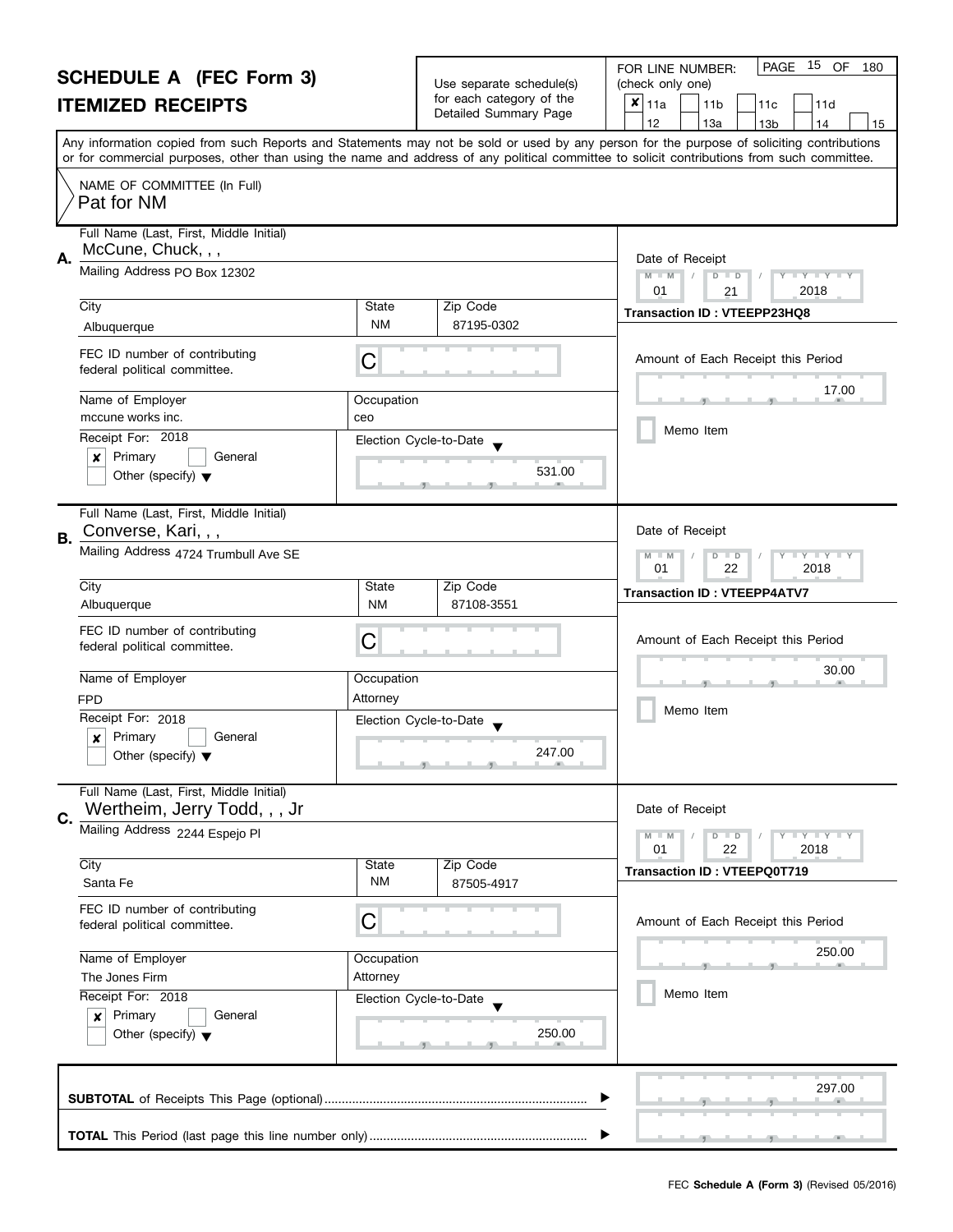|                                                                   | <b>SCHEDULE A (FEC Form 3)</b>                                |                                                      |                                    | PAGE<br>16 OF<br>180<br>FOR LINE NUMBER:                                                                                                   |
|-------------------------------------------------------------------|---------------------------------------------------------------|------------------------------------------------------|------------------------------------|--------------------------------------------------------------------------------------------------------------------------------------------|
|                                                                   |                                                               | Use separate schedule(s)<br>for each category of the | (check only one)<br>$\pmb{\times}$ |                                                                                                                                            |
|                                                                   | <b>ITEMIZED RECEIPTS</b>                                      |                                                      | Detailed Summary Page              | 11a<br>11 <sub>b</sub><br>11d<br>11c<br>13a<br>12<br>13 <sub>b</sub><br>14<br>15                                                           |
|                                                                   |                                                               |                                                      |                                    | Any information copied from such Reports and Statements may not be sold or used by any person for the purpose of soliciting contributions  |
|                                                                   |                                                               |                                                      |                                    | or for commercial purposes, other than using the name and address of any political committee to solicit contributions from such committee. |
|                                                                   | NAME OF COMMITTEE (In Full)<br>Pat for NM                     |                                                      |                                    |                                                                                                                                            |
|                                                                   | Full Name (Last, First, Middle Initial)                       |                                                      |                                    |                                                                                                                                            |
| А.                                                                | Jenkusky, Steven, M.,,                                        |                                                      |                                    | Date of Receipt                                                                                                                            |
|                                                                   | Mailing Address 6031 Kensington Dr NW                         |                                                      |                                    | $M - M$<br>D<br>$\Box$ $\Upsilon$ $\Box$ $\Upsilon$ $\Box$<br>$\Box$<br>2018<br>01<br>23                                                   |
|                                                                   | City                                                          | <b>State</b>                                         | Zip Code                           | <b>Transaction ID: VTEEPP4AV22</b>                                                                                                         |
|                                                                   | Albuquerque                                                   | <b>NM</b>                                            | 87107-5736                         |                                                                                                                                            |
|                                                                   | FEC ID number of contributing<br>federal political committee. | C                                                    |                                    | Amount of Each Receipt this Period                                                                                                         |
|                                                                   | Name of Employer                                              | Occupation                                           |                                    | 500.00                                                                                                                                     |
|                                                                   | Magellan Health                                               | Psychiatrist                                         |                                    |                                                                                                                                            |
|                                                                   | Receipt For: 2018                                             | Election Cycle-to-Date                               |                                    | Memo Item                                                                                                                                  |
|                                                                   | Primary<br>General<br>×                                       |                                                      |                                    |                                                                                                                                            |
|                                                                   | Other (specify) $\blacktriangledown$                          |                                                      | 500.00                             |                                                                                                                                            |
|                                                                   | Full Name (Last, First, Middle Initial)<br>Zaman, Jon, , ,    |                                                      |                                    | Date of Receipt                                                                                                                            |
| В.                                                                | Mailing Address 6574 Loon Ct                                  |                                                      |                                    | M<br>$\bot$ $\gamma$ $\bot$ $\gamma$ $\bot$ $\gamma$<br>$-M$<br>D<br>$\Box$                                                                |
|                                                                   |                                                               |                                                      |                                    |                                                                                                                                            |
|                                                                   | City                                                          | <b>State</b>                                         | Zip Code                           | <b>Transaction ID: VTEEPP4AVB3</b>                                                                                                         |
|                                                                   | Cochiti Lake                                                  | <b>NM</b>                                            | 87083-6023                         |                                                                                                                                            |
|                                                                   | FEC ID number of contributing<br>federal political committee. | C                                                    |                                    | Amount of Each Receipt this Period                                                                                                         |
|                                                                   | Name of Employer                                              | Occupation                                           |                                    | 27.00                                                                                                                                      |
|                                                                   | City of Albuquerque                                           | Administrator                                        |                                    |                                                                                                                                            |
|                                                                   | Receipt For: 2018                                             | Election Cycle-to-Date                               |                                    | Memo Item                                                                                                                                  |
|                                                                   | Primary<br>$\boldsymbol{x}$<br>General                        |                                                      | 289.00                             |                                                                                                                                            |
|                                                                   | Other (specify) $\blacktriangledown$                          |                                                      |                                    |                                                                                                                                            |
|                                                                   | Full Name (Last, First, Middle Initial)                       |                                                      |                                    |                                                                                                                                            |
| C.                                                                | Zaman, Lorry, , ,                                             |                                                      |                                    | Date of Receipt                                                                                                                            |
|                                                                   | Mailing Address 6574 Loon Ct                                  |                                                      |                                    | $T + Y = Y + Y$<br>$M - M$<br>$D$ $D$                                                                                                      |
|                                                                   |                                                               |                                                      |                                    | 23<br>2018<br>01                                                                                                                           |
|                                                                   | City<br>Cochiti Lake                                          | State<br><b>NM</b>                                   | Zip Code<br>87083-6023             | <b>Transaction ID: VTEEPP4AV30</b>                                                                                                         |
|                                                                   |                                                               |                                                      |                                    |                                                                                                                                            |
|                                                                   | FEC ID number of contributing<br>federal political committee. | C                                                    |                                    | Amount of Each Receipt this Period                                                                                                         |
| Name of Employer                                                  |                                                               |                                                      |                                    | 27.00                                                                                                                                      |
|                                                                   |                                                               | Occupation                                           |                                    |                                                                                                                                            |
|                                                                   | Not Employed                                                  | Not Employed                                         |                                    | Memo Item                                                                                                                                  |
| Receipt For: 2018<br>Election Cycle-to-Date<br>Primary<br>General |                                                               |                                                      |                                    |                                                                                                                                            |
|                                                                   | ×<br>Other (specify) $\blacktriangledown$                     |                                                      | 189.00                             |                                                                                                                                            |
|                                                                   |                                                               |                                                      |                                    |                                                                                                                                            |
|                                                                   |                                                               |                                                      |                                    | 554.00                                                                                                                                     |
|                                                                   |                                                               |                                                      |                                    |                                                                                                                                            |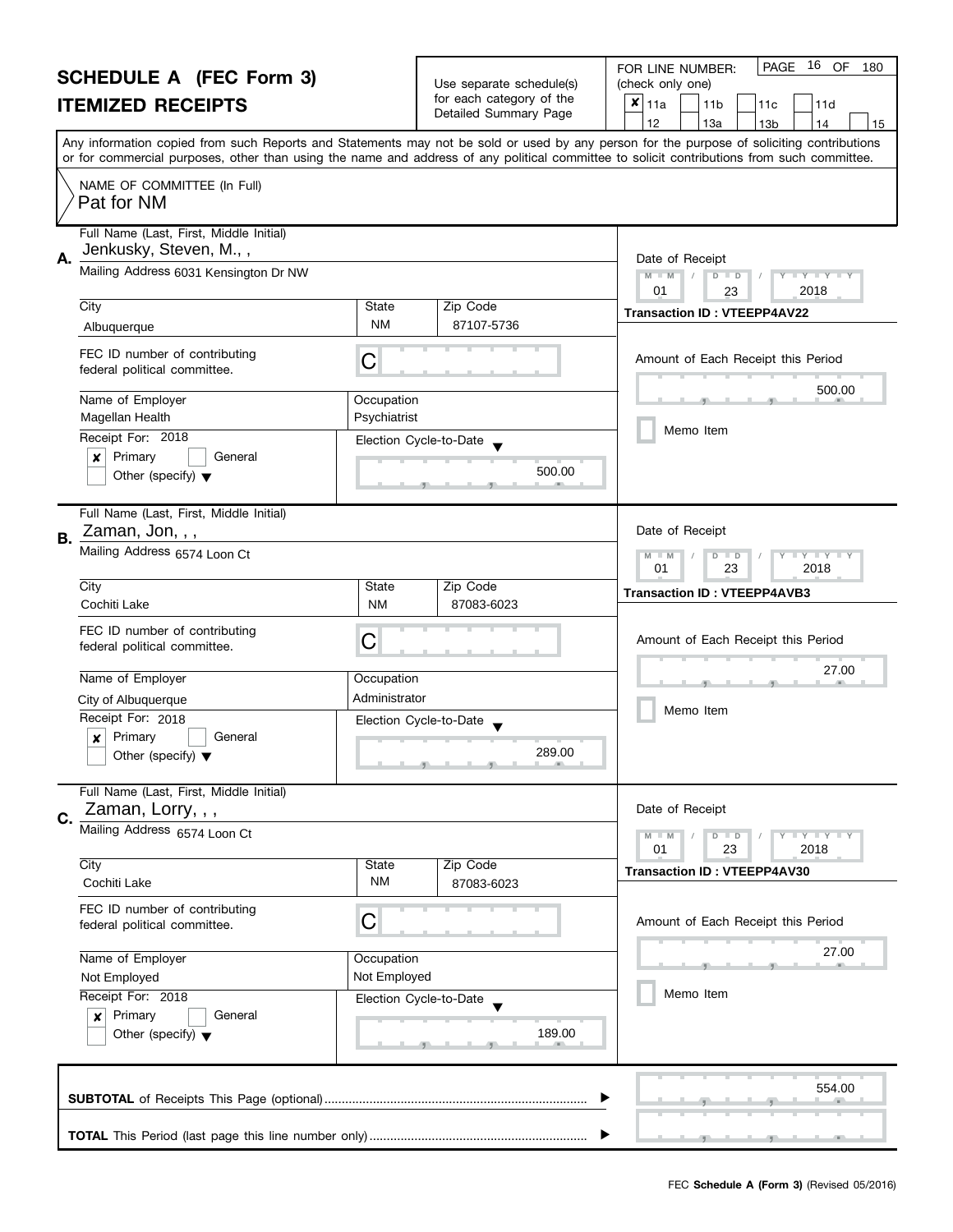|                                                            | <b>SCHEDULE A (FEC Form 3)</b>                                                                      |                                                                                                                                                                                                                                                                                         | Use separate schedule(s)         | PAGE 17 OF<br>FOR LINE NUMBER:<br>180<br>(check only one)     |
|------------------------------------------------------------|-----------------------------------------------------------------------------------------------------|-----------------------------------------------------------------------------------------------------------------------------------------------------------------------------------------------------------------------------------------------------------------------------------------|----------------------------------|---------------------------------------------------------------|
| <b>ITEMIZED RECEIPTS</b>                                   |                                                                                                     |                                                                                                                                                                                                                                                                                         | for each category of the         | $x _{11a}$<br>11 <sub>b</sub><br>11d<br>11c                   |
|                                                            |                                                                                                     |                                                                                                                                                                                                                                                                                         | Detailed Summary Page            | 12<br>13a<br>13 <sub>b</sub><br>14<br>15                      |
|                                                            |                                                                                                     | Any information copied from such Reports and Statements may not be sold or used by any person for the purpose of soliciting contributions<br>or for commercial purposes, other than using the name and address of any political committee to solicit contributions from such committee. |                                  |                                                               |
|                                                            | NAME OF COMMITTEE (In Full)<br>Pat for NM                                                           |                                                                                                                                                                                                                                                                                         |                                  |                                                               |
| <b>A.</b>                                                  | Full Name (Last, First, Middle Initial)<br>Dzur, Stephanie, , ,                                     |                                                                                                                                                                                                                                                                                         |                                  | Date of Receipt                                               |
|                                                            | Mailing Address 5724 Nugget Ct NE                                                                   |                                                                                                                                                                                                                                                                                         |                                  | $M - M$<br>D<br>$T + Y = Y + T$<br>$\Box$<br>2018<br>01<br>25 |
|                                                            | City<br>Albuquerque                                                                                 | State<br><b>NM</b>                                                                                                                                                                                                                                                                      | Zip Code<br>87111-5927           | <b>Transaction ID: VTEEPP4AV89</b>                            |
|                                                            | FEC ID number of contributing<br>federal political committee.                                       | С                                                                                                                                                                                                                                                                                       |                                  | Amount of Each Receipt this Period                            |
|                                                            | Name of Employer<br>New Mexico PRC                                                                  | Occupation<br>executive assistant                                                                                                                                                                                                                                                       |                                  | 50.00                                                         |
|                                                            | Receipt For: 2018<br>Primary<br>General<br>×                                                        | Election Cycle-to-Date                                                                                                                                                                                                                                                                  |                                  | Memo Item                                                     |
|                                                            | Other (specify) $\blacktriangledown$                                                                |                                                                                                                                                                                                                                                                                         | 147.00                           |                                                               |
| В.                                                         | Full Name (Last, First, Middle Initial)<br>Gingerich, Joshua, , ,                                   |                                                                                                                                                                                                                                                                                         |                                  | Date of Receipt                                               |
|                                                            | Mailing Address 3500 Thaxton Ave SE                                                                 |                                                                                                                                                                                                                                                                                         |                                  | $Y - Y - Y$<br>D<br>$\Box$<br>01<br>25<br>2018                |
|                                                            | City<br>Albuquerque                                                                                 | State<br><b>NM</b>                                                                                                                                                                                                                                                                      | Zip Code<br>87106-1629           | <b>Transaction ID: VTEEPP4AV14</b>                            |
|                                                            | FEC ID number of contributing<br>federal political committee.                                       | С                                                                                                                                                                                                                                                                                       |                                  | Amount of Each Receipt this Period                            |
|                                                            | Name of Employer                                                                                    | Occupation                                                                                                                                                                                                                                                                              |                                  | 10.00                                                         |
|                                                            | <b>Veterans Administration</b>                                                                      | Social Worker                                                                                                                                                                                                                                                                           |                                  | Memo Item                                                     |
|                                                            | Receipt For: 2018<br>Primary<br>$\boldsymbol{x}$<br>General<br>Other (specify) $\blacktriangledown$ |                                                                                                                                                                                                                                                                                         | Election Cycle-to-Date<br>202.00 |                                                               |
|                                                            | Full Name (Last, First, Middle Initial)<br>Kuidis, Deborah, L,,                                     |                                                                                                                                                                                                                                                                                         |                                  | Date of Receipt                                               |
| C.                                                         | Mailing Address 5009 Valle Rio Trl NW                                                               |                                                                                                                                                                                                                                                                                         |                                  | $Y - Y - Y - Y - Y$<br>$D$ $D$                                |
|                                                            | City                                                                                                | State                                                                                                                                                                                                                                                                                   | Zip Code                         | 01<br>25<br>2018<br><b>Transaction ID: VTEEPP4AV97</b>        |
|                                                            | Albuquerque                                                                                         | <b>NM</b>                                                                                                                                                                                                                                                                               | 87120-4674                       |                                                               |
|                                                            | FEC ID number of contributing<br>federal political committee.                                       | С                                                                                                                                                                                                                                                                                       |                                  | Amount of Each Receipt this Period                            |
| Name of Employer<br>Occupation<br><b>FSO</b><br><b>UNM</b> |                                                                                                     |                                                                                                                                                                                                                                                                                         | 50.00                            |                                                               |
|                                                            | Receipt For: 2018<br>Primary<br>General<br>×<br>Other (specify) $\blacktriangledown$                | Election Cycle-to-Date                                                                                                                                                                                                                                                                  | 1100.00                          | Memo Item                                                     |
|                                                            |                                                                                                     |                                                                                                                                                                                                                                                                                         |                                  | 110.00                                                        |
|                                                            |                                                                                                     |                                                                                                                                                                                                                                                                                         |                                  |                                                               |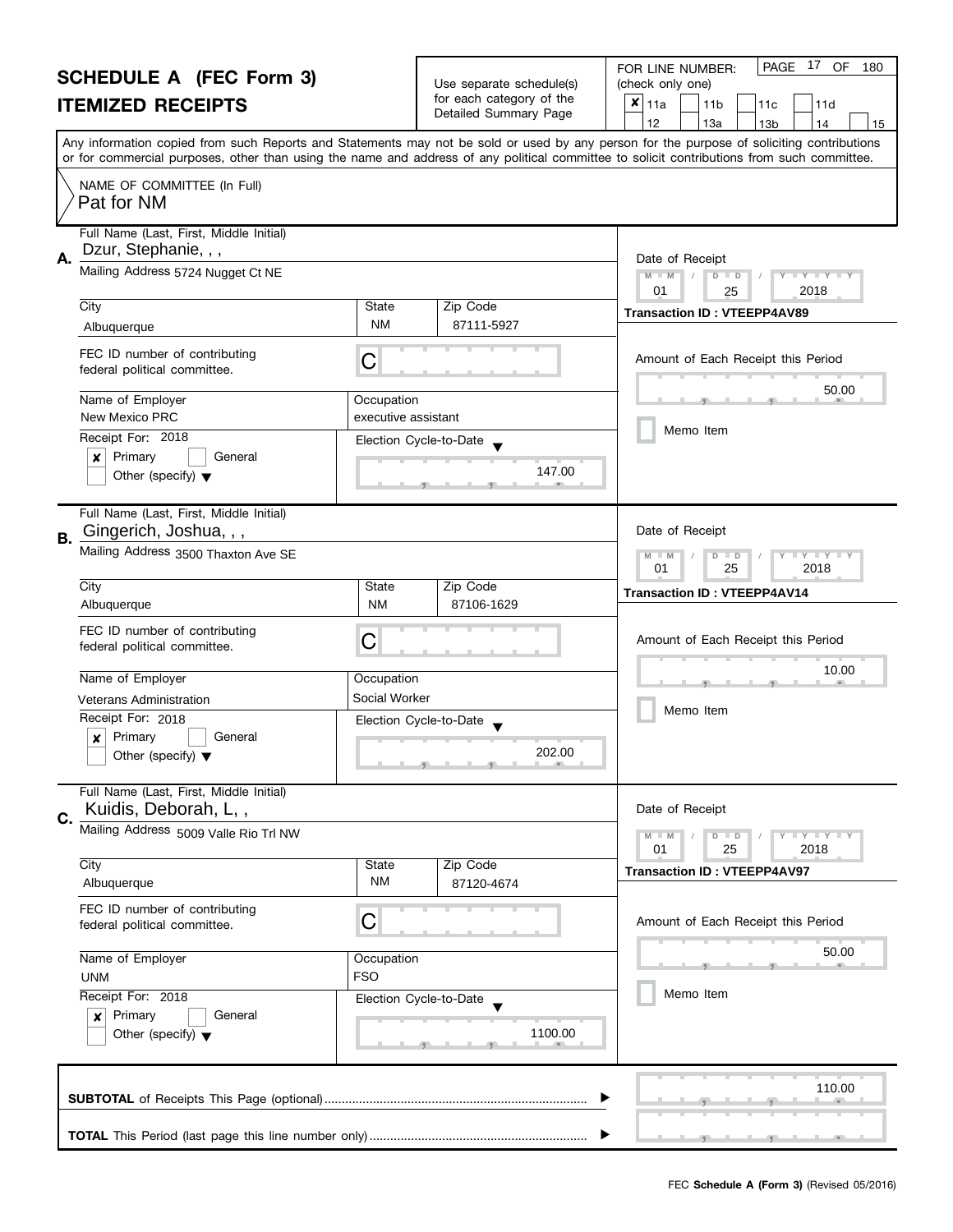|                                       | <b>SCHEDULE A (FEC Form 3)</b><br><b>ITEMIZED RECEIPTS</b>                           |                            | Use separate schedule(s)<br>for each category of the<br>Detailed Summary Page                                                                                 | 18<br>OF<br>PAGE<br>180<br>FOR LINE NUMBER:<br>(check only one)<br>$\boldsymbol{x}$<br>11a<br>11 <sub>b</sub><br>11c<br>11d                                                                                                                                                                                                         |
|---------------------------------------|--------------------------------------------------------------------------------------|----------------------------|---------------------------------------------------------------------------------------------------------------------------------------------------------------|-------------------------------------------------------------------------------------------------------------------------------------------------------------------------------------------------------------------------------------------------------------------------------------------------------------------------------------|
|                                       |                                                                                      |                            |                                                                                                                                                               | 12<br>13a<br>13 <sub>b</sub><br>14<br>15<br>Any information copied from such Reports and Statements may not be sold or used by any person for the purpose of soliciting contributions<br>or for commercial purposes, other than using the name and address of any political committee to solicit contributions from such committee. |
|                                       | NAME OF COMMITTEE (In Full)<br>Pat for NM                                            |                            |                                                                                                                                                               |                                                                                                                                                                                                                                                                                                                                     |
| Α.                                    | Full Name (Last, First, Middle Initial)<br>Sprain, Lynn, , ,                         |                            |                                                                                                                                                               | Date of Receipt                                                                                                                                                                                                                                                                                                                     |
|                                       | Mailing Address 1713 Lena Rd SW                                                      |                            | Zip Code                                                                                                                                                      | $D$ $D$<br>$+Y+Y+Y$<br>$M - M$<br>01<br>2018<br>25                                                                                                                                                                                                                                                                                  |
|                                       | City<br>Albuquerque                                                                  | State<br><b>NM</b>         | 87105-3141                                                                                                                                                    | <b>Transaction ID: VTEEPP4ATW5</b>                                                                                                                                                                                                                                                                                                  |
|                                       | FEC ID number of contributing<br>federal political committee.                        | C                          |                                                                                                                                                               | Amount of Each Receipt this Period                                                                                                                                                                                                                                                                                                  |
|                                       | Name of Employer<br>Beads 'n More Custom Jewelery                                    | Occupation<br>Not employed |                                                                                                                                                               | 50.00                                                                                                                                                                                                                                                                                                                               |
|                                       | Receipt For: 2018<br>Primary<br>×<br>General<br>Other (specify) $\blacktriangledown$ | Election Cycle-to-Date     | 327.00                                                                                                                                                        | Memo Item                                                                                                                                                                                                                                                                                                                           |
| В.                                    | Full Name (Last, First, Middle Initial)<br>Coinbase                                  |                            |                                                                                                                                                               | Date of Receipt                                                                                                                                                                                                                                                                                                                     |
|                                       | Mailing Address 548 Market St<br>#23008                                              |                            |                                                                                                                                                               | T Y T Y T Y<br>M<br>$\overline{D}$<br>$-M$<br>$\Box$<br>01<br>26<br>2018                                                                                                                                                                                                                                                            |
|                                       | City<br>San Francisco                                                                | State<br>CA                | Zip Code<br>94104-5401                                                                                                                                        | <b>Transaction ID: VTEEPQ0T5W7</b>                                                                                                                                                                                                                                                                                                  |
|                                       | FEC ID number of contributing<br>federal political committee.                        | С                          |                                                                                                                                                               | Amount of Each Receipt this Period                                                                                                                                                                                                                                                                                                  |
|                                       | Name of Employer                                                                     | Occupation                 |                                                                                                                                                               | 2575.03                                                                                                                                                                                                                                                                                                                             |
|                                       | Receipt For: 2018<br>Primary<br>General                                              | Election Cycle-to-Date     |                                                                                                                                                               | Memo Item                                                                                                                                                                                                                                                                                                                           |
|                                       | Other (specify) $\blacktriangledown$                                                 |                            | 10300.12<br>Bitcoin transaction. See explanatory text.<br>$\overline{y}$ and a set of $\overline{y}$ and $\overline{y}$ and $\overline{y}$ and $\overline{y}$ |                                                                                                                                                                                                                                                                                                                                     |
| C.                                    | Full Name (Last, First, Middle Initial)<br>Coinbase                                  |                            |                                                                                                                                                               | Date of Receipt                                                                                                                                                                                                                                                                                                                     |
|                                       | Mailing Address 548 Market St<br>#23008                                              |                            |                                                                                                                                                               | Y I Y I Y I Y<br>$D$ $D$<br>$M - M$<br>01<br>26<br>2018                                                                                                                                                                                                                                                                             |
|                                       | City<br>San Francisco                                                                | State<br>СA                | Zip Code<br>94104-5401                                                                                                                                        | <b>Transaction ID: VTEEPQ0T5Y3</b>                                                                                                                                                                                                                                                                                                  |
|                                       | FEC ID number of contributing<br>federal political committee.                        | С                          |                                                                                                                                                               | Amount of Each Receipt this Period                                                                                                                                                                                                                                                                                                  |
| Name of Employer<br>Receipt For: 2018 |                                                                                      | Occupation                 |                                                                                                                                                               | 2575.03<br>m                                                                                                                                                                                                                                                                                                                        |
|                                       |                                                                                      | Election Cycle-to-Date     |                                                                                                                                                               | Memo Item                                                                                                                                                                                                                                                                                                                           |
|                                       | Primary<br>x<br>General<br>Other (specify) $\blacktriangledown$                      |                            | 10300.12                                                                                                                                                      | Bitcoin transaction. See explanatory text.                                                                                                                                                                                                                                                                                          |
|                                       |                                                                                      |                            |                                                                                                                                                               | 5200.06                                                                                                                                                                                                                                                                                                                             |
|                                       |                                                                                      |                            |                                                                                                                                                               |                                                                                                                                                                                                                                                                                                                                     |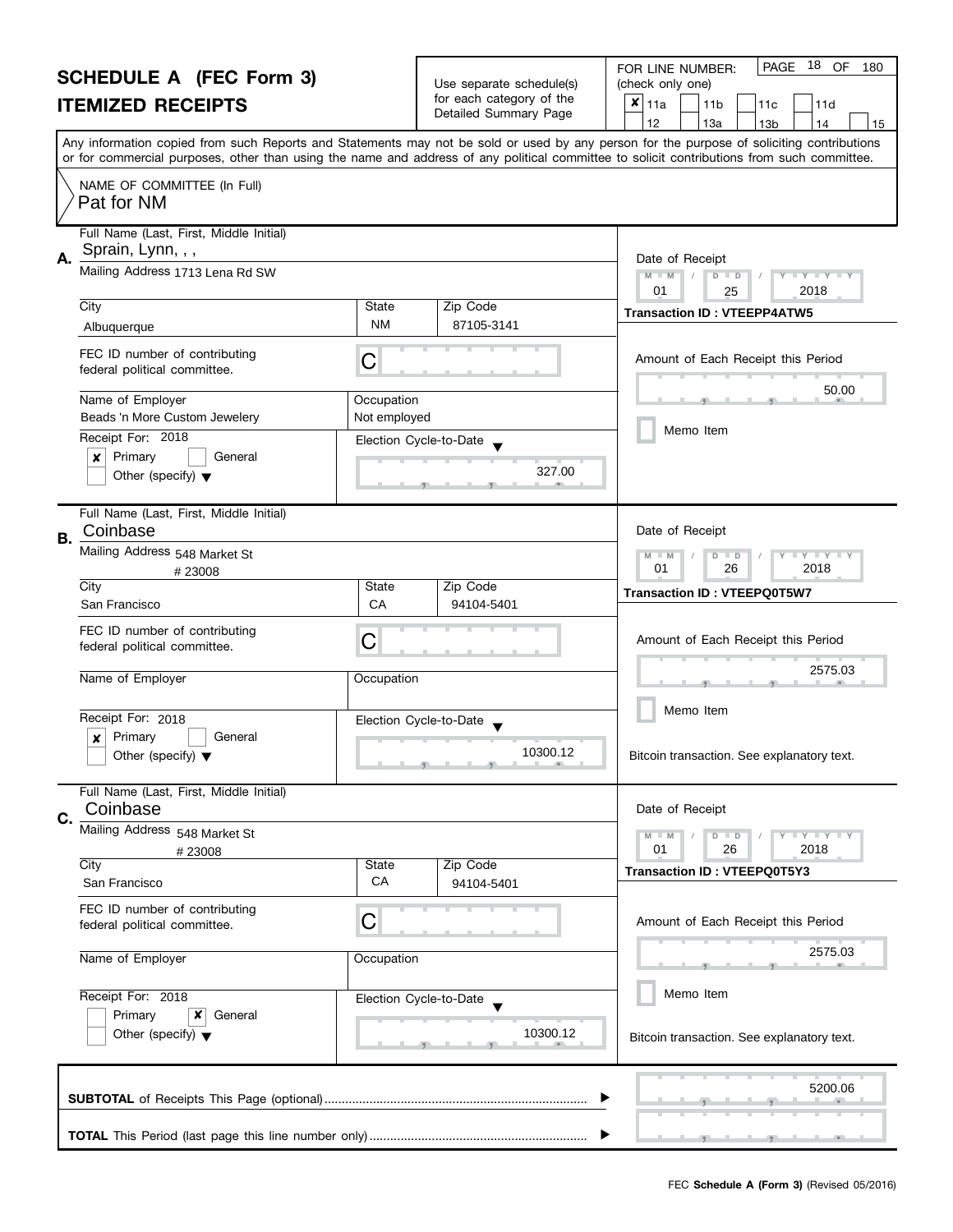## **)(&0,6&(//\$1(2867(;75(/\$7('72\$5(32576&+('8/(25,7(0,=\$7,21**

#### Ī **Form/Schedule: SA11AI Transaction ID : VTEEPQ0T5W7**

Jared Tarbell 2541 Elfego Rd NW Albuquerque, NM 87107 Primary Contribution: 1/26/18 .243 BTC donated from Jared Tarbell, Value \$2613.975. Sold same day .24 BTC

**Form/Schedule: SA11AI Transaction ID: VTEEPQ0T5Y3**

> Jared Tarbell 2541 Elfego Rd NW Albuquerque, NM 87107 General Contribution: 1/26/18 .243 BTC donated from Jared Tarbell, Value \$2613.975. Sold same day .24 BTC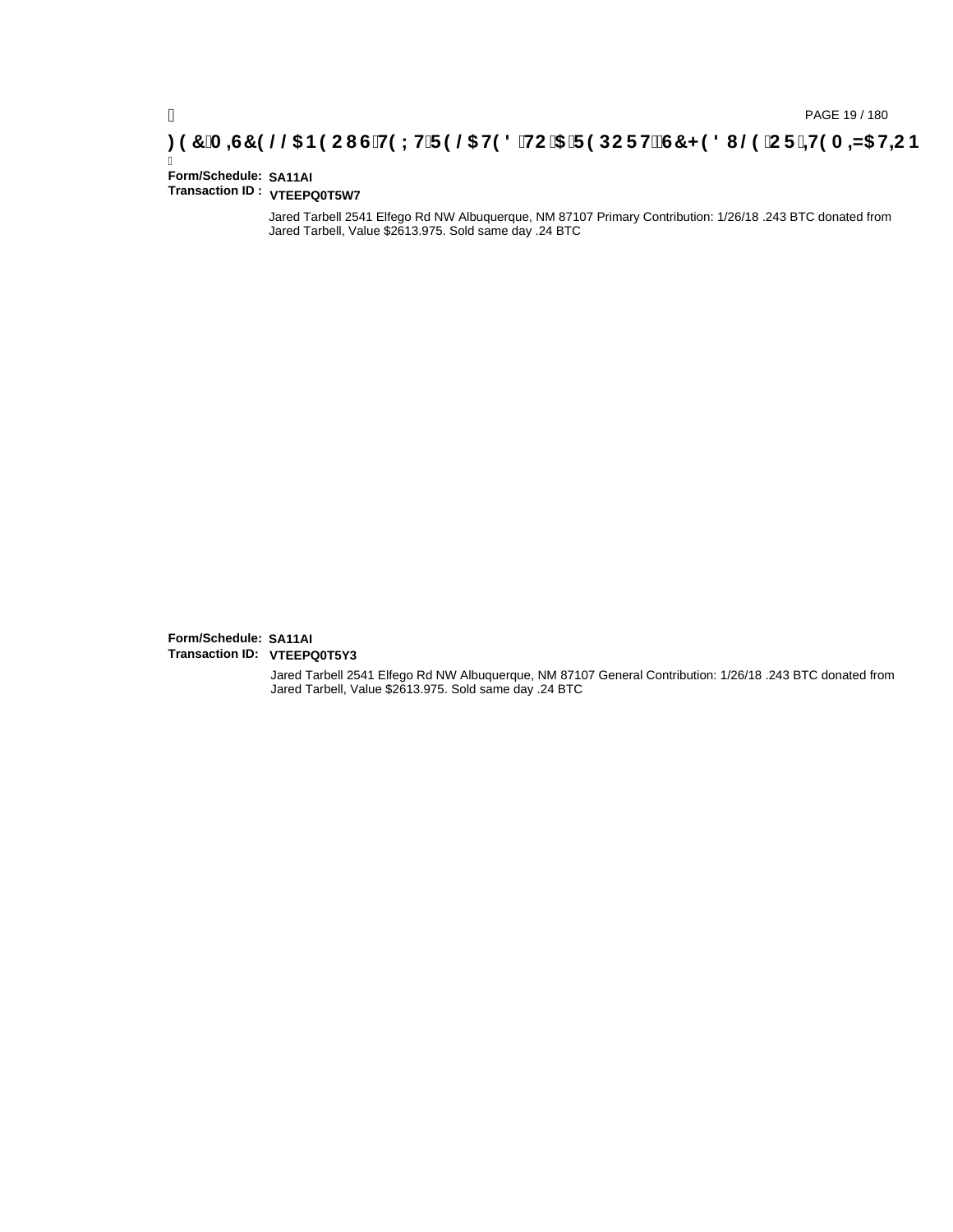|                          | FOR LINE NUMBER:                         |
|--------------------------|------------------------------------------|
| Use separate schedule(s) | (check only one)                         |
| for each category of the | $\vert x \vert_{11a}$<br>11 <sub>b</sub> |
| Detailed Summary Page    |                                          |

 $\mathsf{l}$ 

| OUNLDULL A TEA LUNI OF                                                                     |                  | Use separate schedule(s)                          | (check only one)                                                                                                                                                                                                                                                                                                                    |
|--------------------------------------------------------------------------------------------|------------------|---------------------------------------------------|-------------------------------------------------------------------------------------------------------------------------------------------------------------------------------------------------------------------------------------------------------------------------------------------------------------------------------------|
| <b>ITEMIZED RECEIPTS</b>                                                                   |                  | for each category of the<br>Detailed Summary Page | X<br>11a<br>11 <sub>b</sub><br>11c<br>11d                                                                                                                                                                                                                                                                                           |
|                                                                                            |                  |                                                   | 12<br>13a<br>13 <sub>b</sub><br>14<br>15<br>Any information copied from such Reports and Statements may not be sold or used by any person for the purpose of soliciting contributions<br>or for commercial purposes, other than using the name and address of any political committee to solicit contributions from such committee. |
| NAME OF COMMITTEE (In Full)<br>Pat for NM                                                  |                  |                                                   |                                                                                                                                                                                                                                                                                                                                     |
| Full Name (Last, First, Middle Initial)                                                    |                  |                                                   |                                                                                                                                                                                                                                                                                                                                     |
| Coinbase                                                                                   |                  |                                                   | Date of Receipt                                                                                                                                                                                                                                                                                                                     |
| Mailing Address 548 Market St<br>#23008                                                    |                  |                                                   | $M - M$<br>$\mathbf{y}$ $\mathbf{y}$ $\mathbf{y}$ $\mathbf{y}$<br>$D$ $D$<br>01<br>2018<br>26                                                                                                                                                                                                                                       |
| City<br>San Francisco                                                                      | State<br>CA      | Zip Code<br>94104-5401                            | <b>Transaction ID: VTEEPQ0T616</b>                                                                                                                                                                                                                                                                                                  |
|                                                                                            |                  |                                                   |                                                                                                                                                                                                                                                                                                                                     |
| FEC ID number of contributing<br>federal political committee.                              | С                |                                                   | Amount of Each Receipt this Period                                                                                                                                                                                                                                                                                                  |
| Name of Employer                                                                           | Occupation       |                                                   | 2575.03                                                                                                                                                                                                                                                                                                                             |
| Receipt For: 2018                                                                          |                  | Election Cycle-to-Date                            | Memo Item                                                                                                                                                                                                                                                                                                                           |
| x<br>General<br>Primary<br>Other (specify) $\blacktriangledown$                            |                  | 10300.12                                          | Bitcoin transaction. See explanatory text.                                                                                                                                                                                                                                                                                          |
| Full Name (Last, First, Middle Initial)<br>Coinbase                                        |                  |                                                   | Date of Receipt                                                                                                                                                                                                                                                                                                                     |
| Mailing Address 548 Market St<br>#23008                                                    |                  |                                                   | $ \gamma$ $  \gamma$ $  \gamma$<br>$M - M$<br>D<br>$\Box$<br>01<br>26<br>2018                                                                                                                                                                                                                                                       |
| City                                                                                       | State            | Zip Code                                          | <b>Transaction ID: VTEEPQ0T624</b>                                                                                                                                                                                                                                                                                                  |
| San Francisco                                                                              | CA<br>94104-5401 |                                                   |                                                                                                                                                                                                                                                                                                                                     |
| FEC ID number of contributing<br>federal political committee.                              | С                |                                                   | Amount of Each Receipt this Period                                                                                                                                                                                                                                                                                                  |
| Name of Employer                                                                           | Occupation       |                                                   | 2575.03                                                                                                                                                                                                                                                                                                                             |
|                                                                                            |                  |                                                   | Memo Item                                                                                                                                                                                                                                                                                                                           |
| Receipt For: 2018<br>Primary<br>General<br>x<br>Other (specify) $\blacktriangledown$       |                  | Election Cycle-to-Date<br>10300.12                | Bitcoin transaction. See explanatory text.                                                                                                                                                                                                                                                                                          |
| Full Name (Last, First, Middle Initial)<br>Davis, Pat, , ,                                 |                  |                                                   | Date of Receipt                                                                                                                                                                                                                                                                                                                     |
| Mailing Address 3926 Simms Ave SE                                                          |                  |                                                   | $M - M$<br>$\bot$ $\gamma$ $\bot$ $\gamma$ $\bot$ $\gamma$<br>$\overline{D}$<br>$\Box$<br>27<br>2018<br>01                                                                                                                                                                                                                          |
| City                                                                                       | State            | Zip Code                                          | <b>Transaction ID: VTEEPQ0T9N1</b>                                                                                                                                                                                                                                                                                                  |
| Albuquerque                                                                                | ΝM               | 87108-4338                                        |                                                                                                                                                                                                                                                                                                                                     |
| FEC ID number of contributing<br>federal political committee.                              | С                |                                                   | Amount of Each Receipt this Period                                                                                                                                                                                                                                                                                                  |
| Name of Employer                                                                           | Occupation       |                                                   | 23.68                                                                                                                                                                                                                                                                                                                               |
| <b>Executive Director</b><br>ProgressNow NM<br>Receipt For: 2018<br>Election Cycle-to-Date |                  |                                                   |                                                                                                                                                                                                                                                                                                                                     |
|                                                                                            |                  |                                                   | Memo Item                                                                                                                                                                                                                                                                                                                           |
| Primary<br>General<br>×                                                                    |                  |                                                   |                                                                                                                                                                                                                                                                                                                                     |
| Other (specify) $\blacktriangledown$                                                       |                  | 23.68                                             | * In-Kind: Jimmy Johns                                                                                                                                                                                                                                                                                                              |
|                                                                                            |                  |                                                   |                                                                                                                                                                                                                                                                                                                                     |
|                                                                                            |                  |                                                   | 5173.74                                                                                                                                                                                                                                                                                                                             |

PAGE 20 OF 180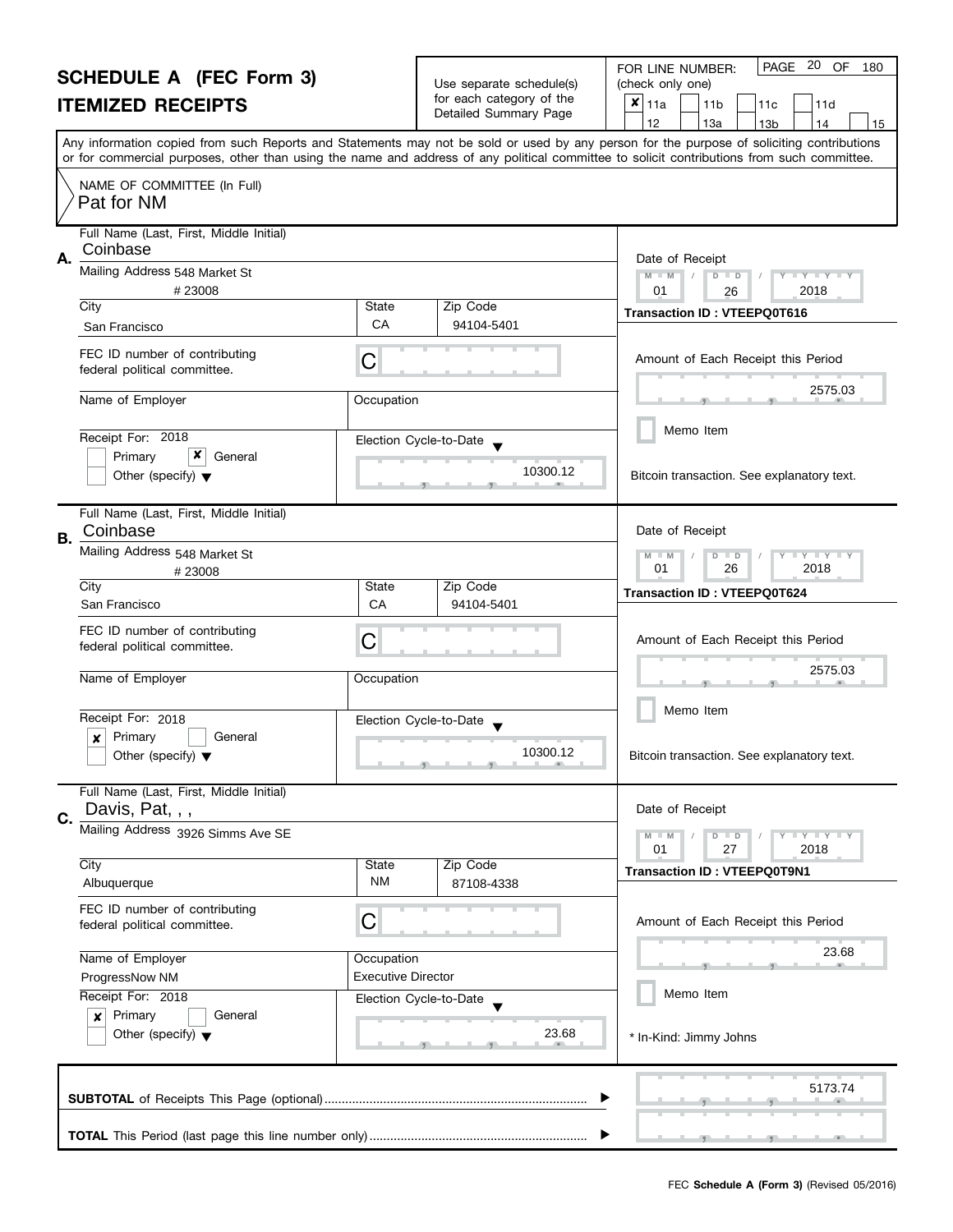## **)(&0,6&(//\$1(2867(;75(/\$7('72\$5(32576&+('8/(25,7(0,=\$7,21**

#### Ī **Form/Schedule: SA11AI Transaction ID : VTEEPQ0T616**

Laurie Tarbell 2541 Elfego Rd NW Albuquerque, NM 87107 General Contribution: 1/26/18 .243 BTC Value \$2613.975. Sold same day .24 BTC

**Form/Schedule: SA11AI Transaction ID: VTEEPQ0T624**

> Laurie Tarbell 2541 Elfego Rd NW Albuquerque, NM 87107 Primary Contribution: 1/26/18 .243 BTC Value \$2613.975. Sold same day .24 BTC.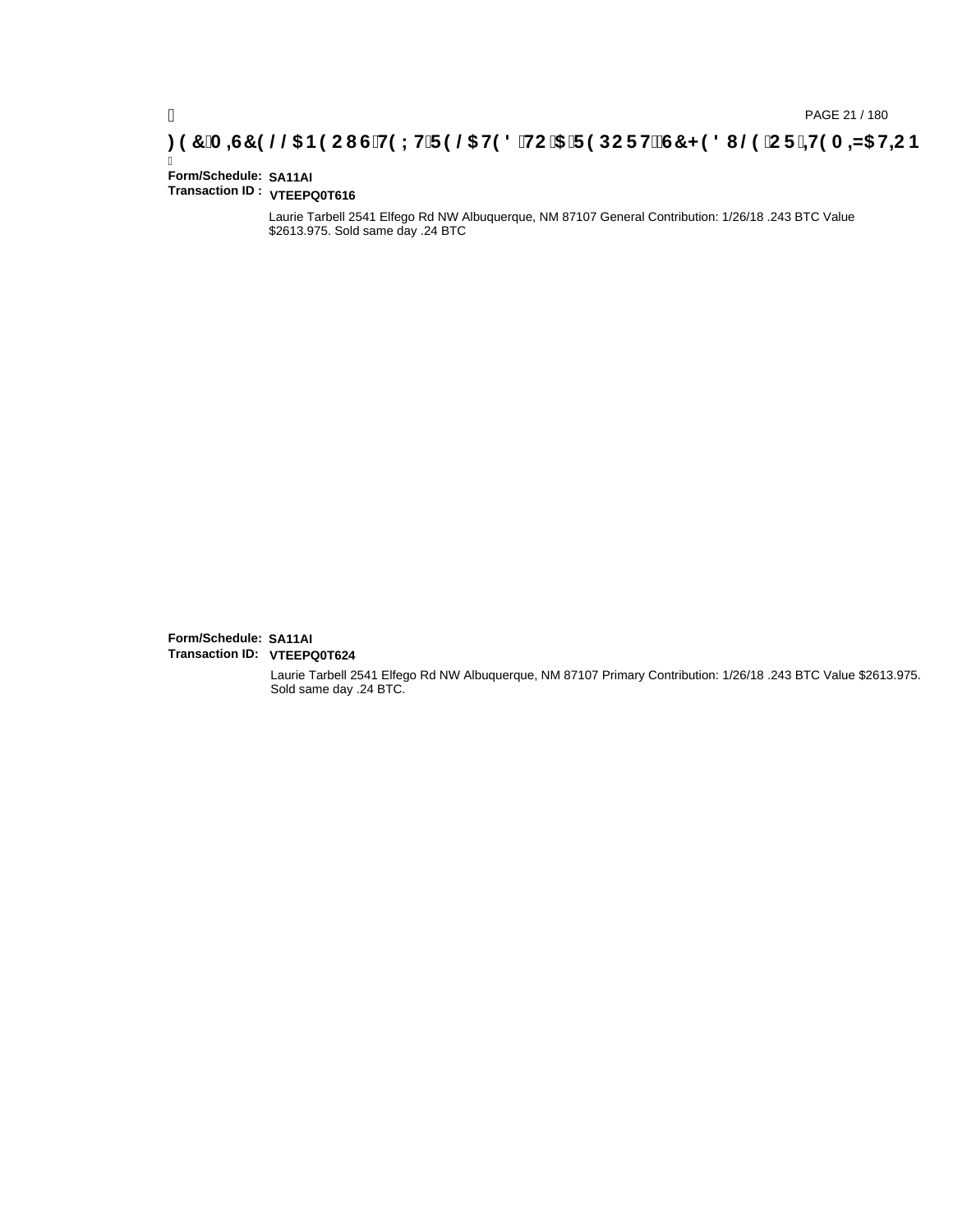# ) PAGE 22 / 180<br>(DAGE 22 / 180 PAGE 22 / 180 PAGE 22 / 3H C iS HOLH F 9 @ HOLS HC iS iF 9 DC F HŽG7 < 98 I @ iC F

Ī **Form/Schedule: SA11AI Transaction ID : VTEEPQ0T9N1**

Food and Beverages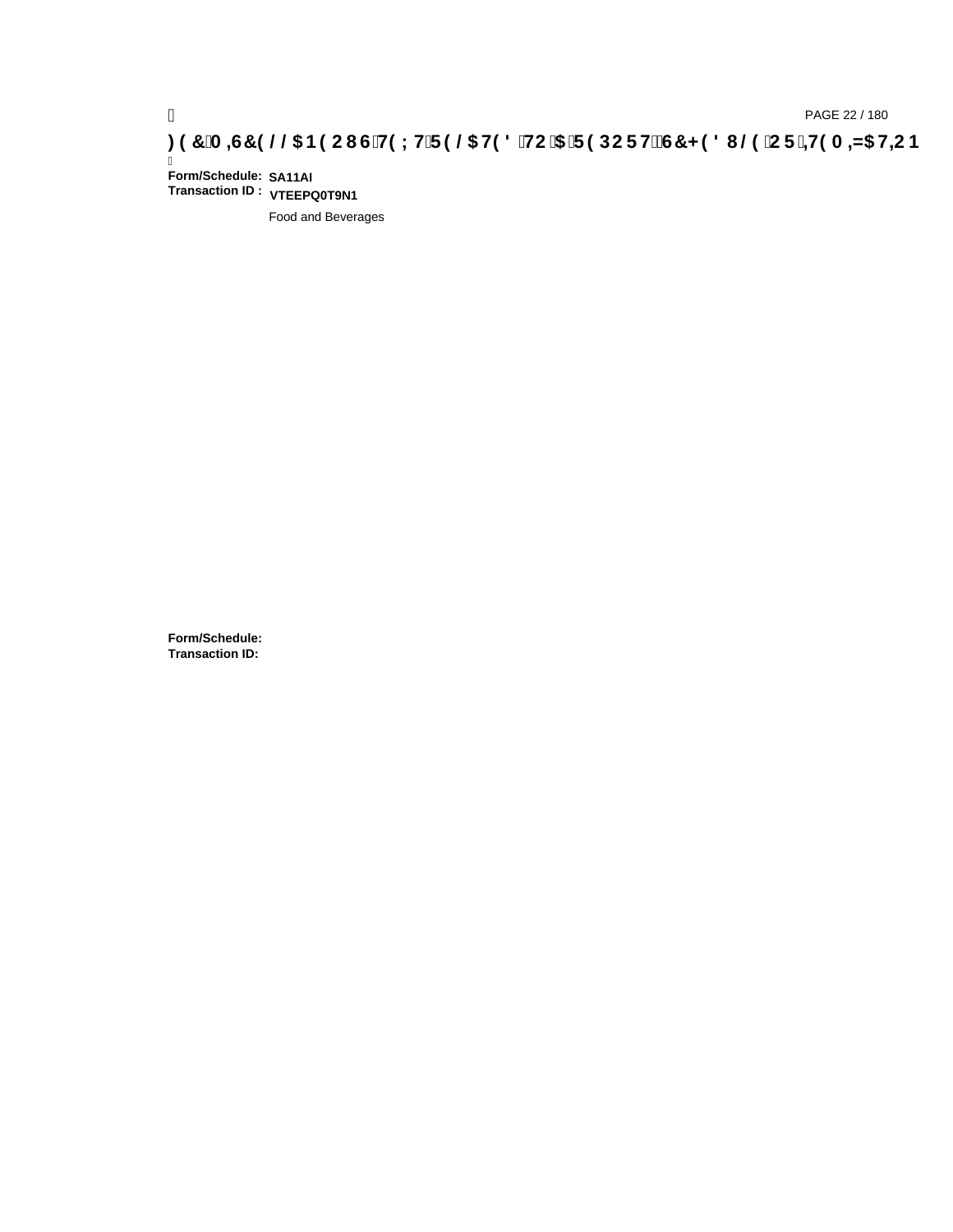|                          | <b>SCHEDULE A (FEC Form 3)</b>                                                 |                                   | Use separate schedule(s)                                                                                                                                                                                                                        | PAGE 23 OF<br>FOR LINE NUMBER:<br>180<br>(check only one)                                                                                                                                                                                                                               |
|--------------------------|--------------------------------------------------------------------------------|-----------------------------------|-------------------------------------------------------------------------------------------------------------------------------------------------------------------------------------------------------------------------------------------------|-----------------------------------------------------------------------------------------------------------------------------------------------------------------------------------------------------------------------------------------------------------------------------------------|
| <b>ITEMIZED RECEIPTS</b> |                                                                                |                                   | for each category of the                                                                                                                                                                                                                        | $x _{11a}$<br>11 <sub>b</sub><br>11d<br>11c                                                                                                                                                                                                                                             |
|                          |                                                                                |                                   | Detailed Summary Page                                                                                                                                                                                                                           | 12<br>13a<br>13 <sub>b</sub><br>14<br>15                                                                                                                                                                                                                                                |
|                          |                                                                                |                                   |                                                                                                                                                                                                                                                 | Any information copied from such Reports and Statements may not be sold or used by any person for the purpose of soliciting contributions<br>or for commercial purposes, other than using the name and address of any political committee to solicit contributions from such committee. |
|                          | NAME OF COMMITTEE (In Full)<br>Pat for NM                                      |                                   |                                                                                                                                                                                                                                                 |                                                                                                                                                                                                                                                                                         |
| А.                       | Full Name (Last, First, Middle Initial)<br>Gibel, Rosalind, E.,,               |                                   |                                                                                                                                                                                                                                                 | Date of Receipt                                                                                                                                                                                                                                                                         |
|                          | Mailing Address 1909 Rita Ct NE                                                |                                   |                                                                                                                                                                                                                                                 | $M - M$<br>D<br>$T + Y = Y + T$<br>$\Box$<br>2018<br>01<br>28                                                                                                                                                                                                                           |
|                          | City                                                                           | State                             | Zip Code                                                                                                                                                                                                                                        | <b>Transaction ID: VTEEPP4AVD9</b>                                                                                                                                                                                                                                                      |
|                          | Albuquerque                                                                    | <b>NM</b>                         | 87106-1124                                                                                                                                                                                                                                      |                                                                                                                                                                                                                                                                                         |
|                          | FEC ID number of contributing<br>federal political committee.                  | С                                 |                                                                                                                                                                                                                                                 | Amount of Each Receipt this Period                                                                                                                                                                                                                                                      |
|                          | Name of Employer<br>Self                                                       | Occupation<br><b>Travel Agent</b> |                                                                                                                                                                                                                                                 | 10.00                                                                                                                                                                                                                                                                                   |
|                          | Receipt For: 2018                                                              | Election Cycle-to-Date            |                                                                                                                                                                                                                                                 | Memo Item                                                                                                                                                                                                                                                                               |
|                          | Primary<br>General<br>×<br>Other (specify) $\blacktriangledown$                |                                   | 320.00                                                                                                                                                                                                                                          |                                                                                                                                                                                                                                                                                         |
| В.                       | Full Name (Last, First, Middle Initial)<br>Printz-Feddersen, Virginia, , ,     |                                   |                                                                                                                                                                                                                                                 | Date of Receipt                                                                                                                                                                                                                                                                         |
|                          | Mailing Address 4401 Royene Ave NE                                             |                                   |                                                                                                                                                                                                                                                 | $Y - Y - Y$<br>D<br>$\blacksquare$<br>01<br>28<br>2018                                                                                                                                                                                                                                  |
|                          | City                                                                           | State                             | Zip Code                                                                                                                                                                                                                                        | <b>Transaction ID: VTEEPP4AV56</b>                                                                                                                                                                                                                                                      |
|                          | Albuquerque                                                                    | <b>NM</b>                         | 87110-5729                                                                                                                                                                                                                                      |                                                                                                                                                                                                                                                                                         |
|                          | FEC ID number of contributing<br>federal political committee.                  | С                                 |                                                                                                                                                                                                                                                 | Amount of Each Receipt this Period                                                                                                                                                                                                                                                      |
|                          | Name of Employer                                                               | Occupation                        |                                                                                                                                                                                                                                                 | 12.00                                                                                                                                                                                                                                                                                   |
|                          | <b>NOT EMPLOYED</b>                                                            | <b>RETIRED</b>                    |                                                                                                                                                                                                                                                 |                                                                                                                                                                                                                                                                                         |
|                          | Receipt For: 2018                                                              | Election Cycle-to-Date            |                                                                                                                                                                                                                                                 | Memo Item                                                                                                                                                                                                                                                                               |
|                          | Primary<br>General<br>$\boldsymbol{x}$<br>Other (specify) $\blacktriangledown$ |                                   | 1127.00<br><u> 1 g - 1 g - 1 g - 1 a - 1 a - 1 a - 1 a - 1 a - 1 a - 1 a - 1 a - 1 a - 1 a - 1 a - 1 a - 1 a - 1 a - 1 a - 1 a - 1 a - 1 a - 1 a - 1 a - 1 a - 1 a - 1 a - 1 a - 1 a - 1 a - 1 a - 1 a - 1 a - 1 a - 1 a - 1 a - 1 a - 1 a </u> |                                                                                                                                                                                                                                                                                         |
|                          | Full Name (Last, First, Middle Initial)<br>Balzer, JoAnn, , ,                  |                                   |                                                                                                                                                                                                                                                 | Date of Receipt                                                                                                                                                                                                                                                                         |
| C.                       | Mailing Address 3918 Old Santa Fe Trl                                          |                                   |                                                                                                                                                                                                                                                 | $Y - Y - Y - Y - Y$<br>$D$ $D$<br>01<br>29<br>2018                                                                                                                                                                                                                                      |
|                          | City                                                                           | State                             | Zip Code                                                                                                                                                                                                                                        | <b>Transaction ID: VTEEPP4A322</b>                                                                                                                                                                                                                                                      |
|                          | Santa Fe                                                                       | <b>NM</b>                         | 87505-4538                                                                                                                                                                                                                                      |                                                                                                                                                                                                                                                                                         |
|                          | FEC ID number of contributing<br>federal political committee.                  | С                                 |                                                                                                                                                                                                                                                 | Amount of Each Receipt this Period                                                                                                                                                                                                                                                      |
|                          | Name of Employer<br>Occupation                                                 |                                   |                                                                                                                                                                                                                                                 | 200.00                                                                                                                                                                                                                                                                                  |
| Retired<br>Not Employed  |                                                                                |                                   |                                                                                                                                                                                                                                                 |                                                                                                                                                                                                                                                                                         |
|                          | Receipt For: 2018                                                              | Election Cycle-to-Date            |                                                                                                                                                                                                                                                 | Memo Item                                                                                                                                                                                                                                                                               |
|                          | Primary<br>General<br>×<br>Other (specify) $\blacktriangledown$                |                                   | 239.00                                                                                                                                                                                                                                          |                                                                                                                                                                                                                                                                                         |
|                          |                                                                                |                                   |                                                                                                                                                                                                                                                 | 222.00                                                                                                                                                                                                                                                                                  |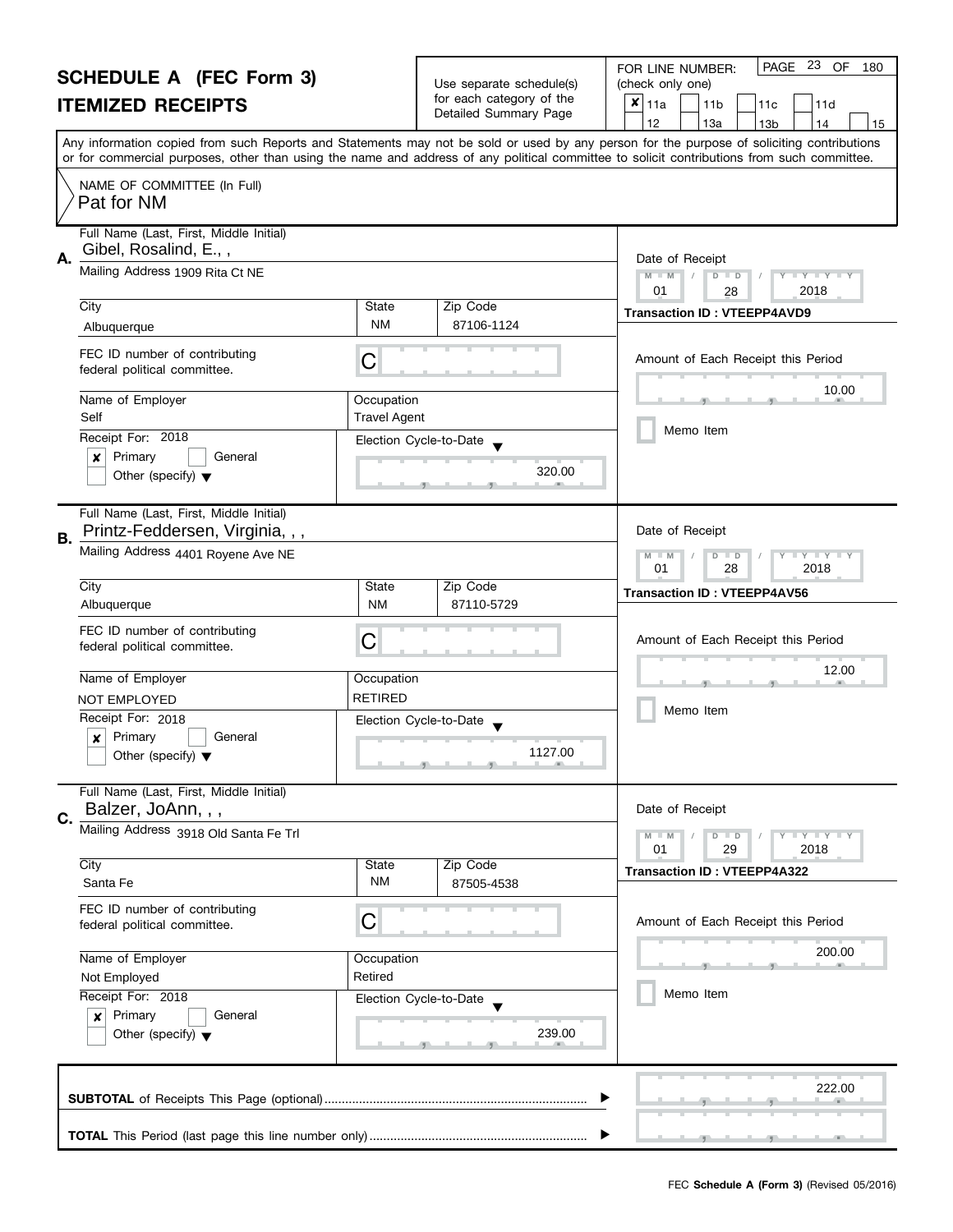| <b>SCHEDULE A (FEC Form 3)</b> |                                                                                                                                                                                        |                                                                                                                                            |                                | PAGE 24 OF<br>180<br>FOR LINE NUMBER:                                                                                                     |
|--------------------------------|----------------------------------------------------------------------------------------------------------------------------------------------------------------------------------------|--------------------------------------------------------------------------------------------------------------------------------------------|--------------------------------|-------------------------------------------------------------------------------------------------------------------------------------------|
|                                |                                                                                                                                                                                        | Use separate schedule(s)<br>for each category of the                                                                                       | (check only one)<br>$x _{11a}$ |                                                                                                                                           |
|                                | <b>ITEMIZED RECEIPTS</b>                                                                                                                                                               |                                                                                                                                            | Detailed Summary Page          | 11 <sub>b</sub><br>11d<br>11c<br>12<br>13a<br>13 <sub>b</sub><br>14<br>15                                                                 |
|                                |                                                                                                                                                                                        |                                                                                                                                            |                                | Any information copied from such Reports and Statements may not be sold or used by any person for the purpose of soliciting contributions |
|                                |                                                                                                                                                                                        | or for commercial purposes, other than using the name and address of any political committee to solicit contributions from such committee. |                                |                                                                                                                                           |
|                                | NAME OF COMMITTEE (In Full)<br>Pat for NM                                                                                                                                              |                                                                                                                                            |                                |                                                                                                                                           |
|                                | Full Name (Last, First, Middle Initial)                                                                                                                                                |                                                                                                                                            |                                |                                                                                                                                           |
| А.                             | Davis, Pat, , ,                                                                                                                                                                        |                                                                                                                                            |                                | Date of Receipt                                                                                                                           |
|                                | Mailing Address 3926 Simms Ave SE                                                                                                                                                      |                                                                                                                                            |                                | $Y = Y = Y$<br>$M - M$<br>$D$ $D$<br>2018<br>01<br>29                                                                                     |
|                                | City                                                                                                                                                                                   | State                                                                                                                                      | Zip Code                       | <b>Transaction ID: VTEEPQ0T9P9</b>                                                                                                        |
|                                | Albuquerque                                                                                                                                                                            | NM                                                                                                                                         | 87108-4338                     |                                                                                                                                           |
|                                | FEC ID number of contributing<br>federal political committee.                                                                                                                          | C                                                                                                                                          |                                | Amount of Each Receipt this Period                                                                                                        |
|                                | Name of Employer                                                                                                                                                                       | Occupation                                                                                                                                 |                                | 174.85                                                                                                                                    |
|                                | ProgressNow NM                                                                                                                                                                         | <b>Executive Director</b>                                                                                                                  |                                |                                                                                                                                           |
|                                | Receipt For: 2018                                                                                                                                                                      |                                                                                                                                            | Election Cycle-to-Date         | Memo Item                                                                                                                                 |
|                                | Primary<br>$\boldsymbol{x}$<br>General                                                                                                                                                 |                                                                                                                                            | 198.53                         |                                                                                                                                           |
|                                | Other (specify) $\blacktriangledown$                                                                                                                                                   |                                                                                                                                            |                                | * In-Kind: Verizon Wireless                                                                                                               |
|                                | Full Name (Last, First, Middle Initial)<br>Klinghoffer, Shirley, , ,                                                                                                                   |                                                                                                                                            |                                | Date of Receipt                                                                                                                           |
|                                | В.<br>Mailing Address 21 Brahma Ln                                                                                                                                                     |                                                                                                                                            |                                | $Y - Y - Y$<br>$M - M$<br>D<br>$\Box$                                                                                                     |
|                                |                                                                                                                                                                                        |                                                                                                                                            |                                | 29<br>2018<br>01                                                                                                                          |
|                                | City<br>Santa Fe                                                                                                                                                                       | State<br><b>NM</b>                                                                                                                         | Zip Code<br>87506-7920         | <b>Transaction ID: VTEEPP4A330</b>                                                                                                        |
|                                |                                                                                                                                                                                        |                                                                                                                                            |                                |                                                                                                                                           |
|                                | FEC ID number of contributing<br>federal political committee.                                                                                                                          | С                                                                                                                                          |                                | Amount of Each Receipt this Period                                                                                                        |
|                                |                                                                                                                                                                                        |                                                                                                                                            |                                | 5.00                                                                                                                                      |
|                                | Name of Employer                                                                                                                                                                       | Occupation                                                                                                                                 |                                |                                                                                                                                           |
|                                | self<br>Receipt For: 2018                                                                                                                                                              | artist/sculptor                                                                                                                            |                                | Memo Item                                                                                                                                 |
|                                | Primary<br>General<br>$\boldsymbol{x}$                                                                                                                                                 |                                                                                                                                            | Election Cycle-to-Date         |                                                                                                                                           |
|                                | Other (specify) $\blacktriangledown$                                                                                                                                                   |                                                                                                                                            |                                |                                                                                                                                           |
|                                | Full Name (Last, First, Middle Initial)                                                                                                                                                |                                                                                                                                            |                                |                                                                                                                                           |
| C.                             | Lancaster, Jane, B,,                                                                                                                                                                   |                                                                                                                                            |                                | Date of Receipt                                                                                                                           |
|                                | Mailing Address 415 Girard Blvd NE                                                                                                                                                     |                                                                                                                                            |                                | Y FY FY FY<br>$M - M$<br>$D$ $D$<br>29<br>2018<br>01                                                                                      |
|                                | City                                                                                                                                                                                   | State                                                                                                                                      | Zip Code                       | <b>Transaction ID: VTEEPP4A355</b>                                                                                                        |
|                                | Albuquerque                                                                                                                                                                            | <b>NM</b>                                                                                                                                  | 87106-2707                     |                                                                                                                                           |
|                                | FEC ID number of contributing<br>С<br>federal political committee.<br>Name of Employer<br>Occupation<br>Teacher/Education<br><b>UNM</b><br>Receipt For: 2018<br>Election Cycle-to-Date |                                                                                                                                            |                                | Amount of Each Receipt this Period                                                                                                        |
|                                |                                                                                                                                                                                        |                                                                                                                                            |                                | 27.00                                                                                                                                     |
|                                |                                                                                                                                                                                        |                                                                                                                                            |                                |                                                                                                                                           |
|                                |                                                                                                                                                                                        |                                                                                                                                            |                                | Memo Item                                                                                                                                 |
|                                | Primary<br>General<br>×                                                                                                                                                                |                                                                                                                                            |                                |                                                                                                                                           |
|                                | Other (specify) $\blacktriangledown$                                                                                                                                                   |                                                                                                                                            | 1258.00                        |                                                                                                                                           |
|                                |                                                                                                                                                                                        |                                                                                                                                            |                                | 206.85                                                                                                                                    |
|                                |                                                                                                                                                                                        |                                                                                                                                            |                                |                                                                                                                                           |
|                                |                                                                                                                                                                                        |                                                                                                                                            |                                |                                                                                                                                           |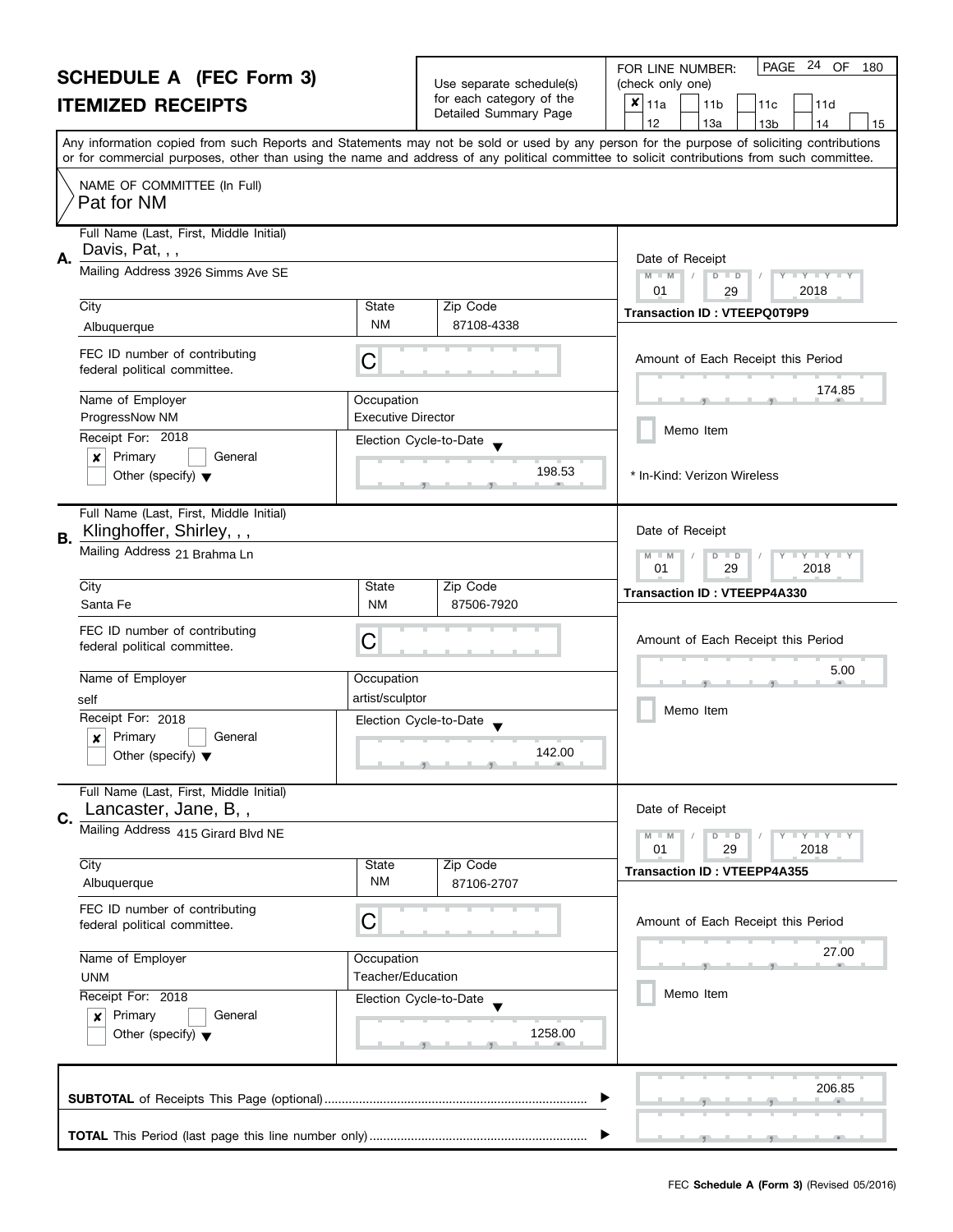# ) PAGE 25 / 180<br>**DAGE 25 / 180 PAGE 25 / 180 SPOC I G`H9LH`F9 @5 H98** `HC`5 `F9DCFHžG7 < 98 I @9 `CF`<del>J</del>I9A =N5 H=CB .

Ī **Form/Schedule: SA11AI Transaction ID : VTEEPQ0T9P9**

Cell Phone Bill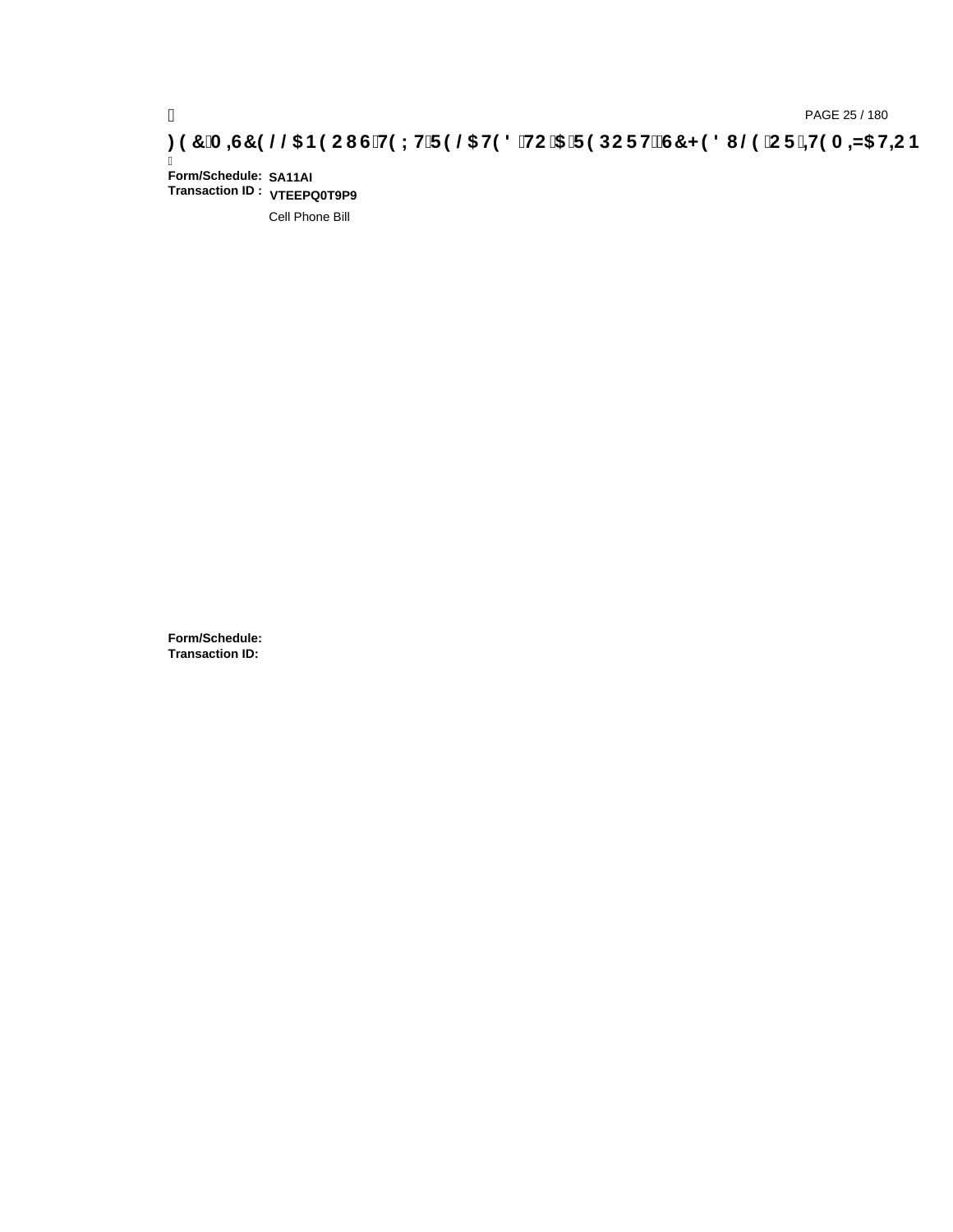|                                                                        | <b>SCHEDULE A (FEC Form 3)</b>                                                                                                                                                      |                                                                                                                                            |                                                      | PAGE 26 OF<br>180<br>FOR LINE NUMBER:                                                                                                     |  |  |  |
|------------------------------------------------------------------------|-------------------------------------------------------------------------------------------------------------------------------------------------------------------------------------|--------------------------------------------------------------------------------------------------------------------------------------------|------------------------------------------------------|-------------------------------------------------------------------------------------------------------------------------------------------|--|--|--|
|                                                                        |                                                                                                                                                                                     |                                                                                                                                            | Use separate schedule(s)<br>for each category of the | (check only one)<br>$x _{11a}$                                                                                                            |  |  |  |
|                                                                        | <b>ITEMIZED RECEIPTS</b>                                                                                                                                                            |                                                                                                                                            | Detailed Summary Page                                | 11 <sub>b</sub><br>11d<br>11c<br>12<br>13a<br>13 <sub>b</sub><br>14<br>15                                                                 |  |  |  |
|                                                                        |                                                                                                                                                                                     |                                                                                                                                            |                                                      | Any information copied from such Reports and Statements may not be sold or used by any person for the purpose of soliciting contributions |  |  |  |
|                                                                        |                                                                                                                                                                                     | or for commercial purposes, other than using the name and address of any political committee to solicit contributions from such committee. |                                                      |                                                                                                                                           |  |  |  |
|                                                                        | NAME OF COMMITTEE (In Full)<br>Pat for NM                                                                                                                                           |                                                                                                                                            |                                                      |                                                                                                                                           |  |  |  |
|                                                                        | Full Name (Last, First, Middle Initial)<br>Printz-Feddersen, Virginia, , ,                                                                                                          |                                                                                                                                            |                                                      |                                                                                                                                           |  |  |  |
| А.                                                                     | Mailing Address 4401 Royene Ave NE                                                                                                                                                  |                                                                                                                                            |                                                      | Date of Receipt                                                                                                                           |  |  |  |
|                                                                        |                                                                                                                                                                                     |                                                                                                                                            |                                                      | $M - M$<br>D<br>$\mathbf{I} \cdot \mathbf{Y} \cdot \mathbf{I} \cdot \mathbf{Y} \cdot \mathbf{I}$<br>$\Box$<br>01<br>2018<br>29            |  |  |  |
|                                                                        | City                                                                                                                                                                                | State                                                                                                                                      | Zip Code                                             | <b>Transaction ID: VTEEPP4A363</b>                                                                                                        |  |  |  |
|                                                                        | Albuquerque                                                                                                                                                                         | <b>NM</b>                                                                                                                                  | 87110-5729                                           |                                                                                                                                           |  |  |  |
|                                                                        | FEC ID number of contributing<br>federal political committee.                                                                                                                       | C                                                                                                                                          |                                                      | Amount of Each Receipt this Period                                                                                                        |  |  |  |
|                                                                        | Name of Employer                                                                                                                                                                    | Occupation                                                                                                                                 |                                                      | 27.00                                                                                                                                     |  |  |  |
|                                                                        | <b>NOT EMPLOYED</b>                                                                                                                                                                 | <b>RETIRED</b>                                                                                                                             |                                                      | Memo Item                                                                                                                                 |  |  |  |
|                                                                        | Receipt For: 2018                                                                                                                                                                   | Election Cycle-to-Date                                                                                                                     |                                                      |                                                                                                                                           |  |  |  |
|                                                                        | Primary<br>×<br>General<br>Other (specify) $\blacktriangledown$                                                                                                                     |                                                                                                                                            | 1154.00                                              |                                                                                                                                           |  |  |  |
|                                                                        |                                                                                                                                                                                     |                                                                                                                                            |                                                      |                                                                                                                                           |  |  |  |
| <b>B.</b>                                                              | Full Name (Last, First, Middle Initial)<br>Wagoner, George, , ,                                                                                                                     | Date of Receipt                                                                                                                            |                                                      |                                                                                                                                           |  |  |  |
|                                                                        | Mailing Address 12820 Punta De Vista PI NE                                                                                                                                          |                                                                                                                                            |                                                      | $Y$ $Y$<br>D<br>$\Box$                                                                                                                    |  |  |  |
|                                                                        | City                                                                                                                                                                                | State                                                                                                                                      | Zip Code                                             | 01<br>29<br>2018                                                                                                                          |  |  |  |
|                                                                        | Albuquerque                                                                                                                                                                         | <b>NM</b>                                                                                                                                  | 87112-2538                                           | <b>Transaction ID: VTEEPP4A348</b>                                                                                                        |  |  |  |
|                                                                        | FEC ID number of contributing<br>federal political committee.                                                                                                                       | С                                                                                                                                          |                                                      | Amount of Each Receipt this Period                                                                                                        |  |  |  |
|                                                                        | Name of Employer                                                                                                                                                                    | Occupation                                                                                                                                 |                                                      | 6.00                                                                                                                                      |  |  |  |
|                                                                        | Not Employed<br>Not Employed                                                                                                                                                        |                                                                                                                                            |                                                      |                                                                                                                                           |  |  |  |
|                                                                        | Receipt For: 2018                                                                                                                                                                   | Election Cycle-to-Date                                                                                                                     |                                                      | Memo Item                                                                                                                                 |  |  |  |
|                                                                        | X<br>Primary<br>General                                                                                                                                                             |                                                                                                                                            |                                                      |                                                                                                                                           |  |  |  |
|                                                                        | Other (specify) $\blacktriangledown$                                                                                                                                                |                                                                                                                                            | 241.00                                               |                                                                                                                                           |  |  |  |
|                                                                        | Full Name (Last, First, Middle Initial)                                                                                                                                             |                                                                                                                                            |                                                      | Date of Receipt                                                                                                                           |  |  |  |
| Alexander, Dennis, , ,<br>C.<br>Mailing Address 4827 Mi Cordelia Dr NW |                                                                                                                                                                                     |                                                                                                                                            |                                                      |                                                                                                                                           |  |  |  |
|                                                                        |                                                                                                                                                                                     |                                                                                                                                            |                                                      | $T - Y = Y + Y$<br>$D$ $D$<br>2018<br>01<br>30                                                                                            |  |  |  |
|                                                                        | City                                                                                                                                                                                | State                                                                                                                                      | Zip Code                                             | <b>Transaction ID: VTEEPP4A4G3</b>                                                                                                        |  |  |  |
|                                                                        | Albuquerque                                                                                                                                                                         | <b>NM</b>                                                                                                                                  | 87120-1850                                           |                                                                                                                                           |  |  |  |
|                                                                        | FEC ID number of contributing<br>С<br>federal political committee.<br>Name of Employer<br>Occupation<br>Not Employed<br>Not Employed<br>Receipt For: 2018<br>Election Cycle-to-Date |                                                                                                                                            |                                                      | Amount of Each Receipt this Period                                                                                                        |  |  |  |
|                                                                        |                                                                                                                                                                                     |                                                                                                                                            |                                                      | 27.00                                                                                                                                     |  |  |  |
|                                                                        |                                                                                                                                                                                     |                                                                                                                                            |                                                      |                                                                                                                                           |  |  |  |
|                                                                        |                                                                                                                                                                                     |                                                                                                                                            | Memo Item                                            |                                                                                                                                           |  |  |  |
|                                                                        | Primary<br>General<br>$\boldsymbol{x}$                                                                                                                                              |                                                                                                                                            |                                                      |                                                                                                                                           |  |  |  |
|                                                                        | Other (specify) $\blacktriangledown$                                                                                                                                                |                                                                                                                                            | 208.00                                               |                                                                                                                                           |  |  |  |
|                                                                        |                                                                                                                                                                                     |                                                                                                                                            |                                                      | 60.00                                                                                                                                     |  |  |  |
|                                                                        |                                                                                                                                                                                     |                                                                                                                                            |                                                      |                                                                                                                                           |  |  |  |
|                                                                        |                                                                                                                                                                                     |                                                                                                                                            |                                                      |                                                                                                                                           |  |  |  |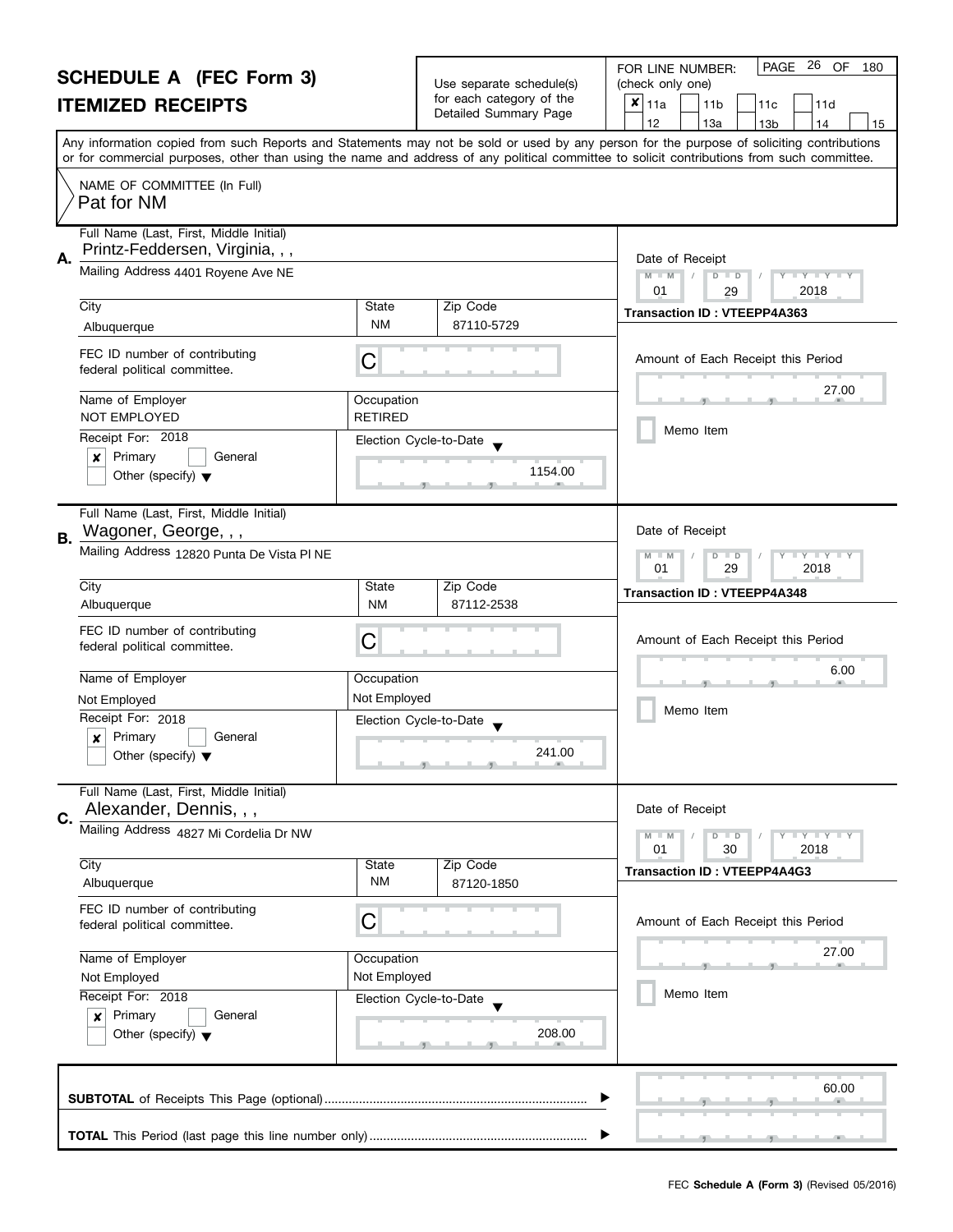| <b>SCHEDULE A (FEC Form 3)</b> |                                                                       |                                                                                                                                                                                                                                                                                         | Use separate schedule(s)                    | PAGE 27 OF<br>FOR LINE NUMBER:<br>180<br>(check only one)     |
|--------------------------------|-----------------------------------------------------------------------|-----------------------------------------------------------------------------------------------------------------------------------------------------------------------------------------------------------------------------------------------------------------------------------------|---------------------------------------------|---------------------------------------------------------------|
| <b>ITEMIZED RECEIPTS</b>       |                                                                       | for each category of the                                                                                                                                                                                                                                                                | $x _{11a}$<br>11 <sub>b</sub><br>11d<br>11c |                                                               |
|                                |                                                                       |                                                                                                                                                                                                                                                                                         | Detailed Summary Page                       | 12<br>13a<br>13 <sub>b</sub><br>14<br>15                      |
|                                |                                                                       | Any information copied from such Reports and Statements may not be sold or used by any person for the purpose of soliciting contributions<br>or for commercial purposes, other than using the name and address of any political committee to solicit contributions from such committee. |                                             |                                                               |
|                                | NAME OF COMMITTEE (In Full)<br>Pat for NM                             |                                                                                                                                                                                                                                                                                         |                                             |                                                               |
| А.                             | Full Name (Last, First, Middle Initial)<br>Byers, Maggie, M,,         |                                                                                                                                                                                                                                                                                         |                                             | Date of Receipt                                               |
|                                | Mailing Address 11112 Bellamah Ave NE                                 |                                                                                                                                                                                                                                                                                         |                                             | $M - M$<br>D<br>$T + Y = Y + T$<br>$\Box$<br>2018<br>01<br>30 |
|                                | City<br>Albuquerque                                                   | State<br><b>NM</b>                                                                                                                                                                                                                                                                      | Zip Code<br>87112-4304                      | <b>Transaction ID: VTEEPP4A3Y1</b>                            |
|                                | FEC ID number of contributing<br>federal political committee.         | С                                                                                                                                                                                                                                                                                       |                                             | Amount of Each Receipt this Period                            |
|                                | Name of Employer<br>photographer                                      | Occupation<br>self                                                                                                                                                                                                                                                                      |                                             | 10.00                                                         |
|                                | Receipt For: 2018                                                     | Election Cycle-to-Date                                                                                                                                                                                                                                                                  |                                             | Memo Item                                                     |
|                                | Primary<br>General<br>x<br>Other (specify) $\blacktriangledown$       |                                                                                                                                                                                                                                                                                         | 414.00                                      |                                                               |
| В.                             | Full Name (Last, First, Middle Initial)<br>GILMORE, ALLEN, R.,,       |                                                                                                                                                                                                                                                                                         |                                             | Date of Receipt                                               |
|                                | Mailing Address 10501 Lagrima De Oro Rd NE<br>Apt 385                 |                                                                                                                                                                                                                                                                                         |                                             | $Y - Y - Y$<br>D<br>$\Box$<br>30<br>01<br>2018                |
|                                | City<br>Albuquerque                                                   | State<br><b>NM</b>                                                                                                                                                                                                                                                                      | Zip Code<br>87111-6962                      | <b>Transaction ID: VTEEPP4A4Q8</b>                            |
|                                | FEC ID number of contributing<br>federal political committee.         | С                                                                                                                                                                                                                                                                                       |                                             | Amount of Each Receipt this Period                            |
|                                | Name of Employer                                                      | Occupation                                                                                                                                                                                                                                                                              |                                             | 250.00                                                        |
|                                | <b>RETIRED</b>                                                        | Retired                                                                                                                                                                                                                                                                                 |                                             | Memo Item                                                     |
|                                | Receipt For: 2018<br>Primary<br>General<br>$\boldsymbol{x}$           | Election Cycle-to-Date                                                                                                                                                                                                                                                                  |                                             |                                                               |
|                                | Other (specify) $\blacktriangledown$                                  |                                                                                                                                                                                                                                                                                         |                                             |                                                               |
| C.                             | Full Name (Last, First, Middle Initial)<br>Kadi, Sheena, , ,          |                                                                                                                                                                                                                                                                                         |                                             | Date of Receipt                                               |
|                                | Mailing Address 4901 W 93rd Ave                                       |                                                                                                                                                                                                                                                                                         |                                             | Y FY FY FY<br>$D$ $D$                                         |
|                                | Apt 1433<br>City                                                      | <b>State</b>                                                                                                                                                                                                                                                                            | Zip Code                                    | 01<br>30<br>2018                                              |
|                                | Westminster                                                           | <b>CO</b>                                                                                                                                                                                                                                                                               | 80031-6329                                  | <b>Transaction ID: VTEEPP4A456</b>                            |
|                                | FEC ID number of contributing<br>federal political committee.         | С                                                                                                                                                                                                                                                                                       |                                             | Amount of Each Receipt this Period                            |
|                                | Name of Employer<br>Occupation<br><b>Political Consultant</b><br>Self |                                                                                                                                                                                                                                                                                         |                                             | 250.00                                                        |
|                                |                                                                       |                                                                                                                                                                                                                                                                                         |                                             |                                                               |
|                                | Primary<br>General                                                    | Receipt For: 2018<br>Election Cycle-to-Date                                                                                                                                                                                                                                             |                                             | Memo Item                                                     |
|                                | ×<br>Other (specify) $\blacktriangledown$                             |                                                                                                                                                                                                                                                                                         | 250.00                                      |                                                               |
|                                |                                                                       |                                                                                                                                                                                                                                                                                         |                                             | 510.00                                                        |
|                                |                                                                       |                                                                                                                                                                                                                                                                                         |                                             |                                                               |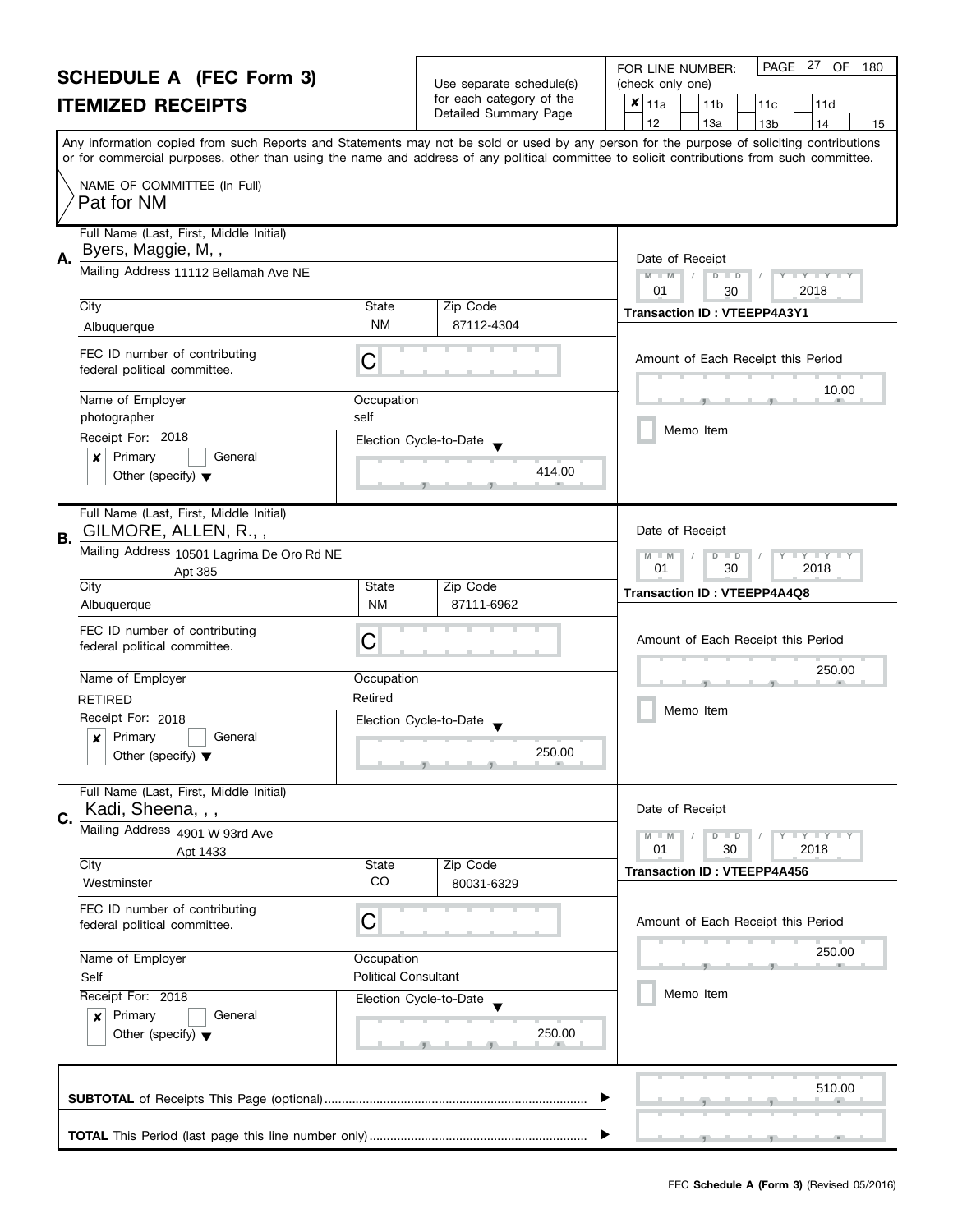| <b>SCHEDULE A (FEC Form 3)</b> |                                                                                                                                                                                                                                                                                   |                                                                                                                                                                                                                                                                                         | Use separate schedule(s)                                                     | 28 OF<br>PAGE<br>180<br>FOR LINE NUMBER:<br>(check only one)                               |  |  |  |
|--------------------------------|-----------------------------------------------------------------------------------------------------------------------------------------------------------------------------------------------------------------------------------------------------------------------------------|-----------------------------------------------------------------------------------------------------------------------------------------------------------------------------------------------------------------------------------------------------------------------------------------|------------------------------------------------------------------------------|--------------------------------------------------------------------------------------------|--|--|--|
| <b>ITEMIZED RECEIPTS</b>       |                                                                                                                                                                                                                                                                                   |                                                                                                                                                                                                                                                                                         | for each category of the                                                     | ×<br>11a<br>11 <sub>b</sub><br>11c<br>11d                                                  |  |  |  |
|                                |                                                                                                                                                                                                                                                                                   |                                                                                                                                                                                                                                                                                         | Detailed Summary Page                                                        | 12<br>13a<br>13 <sub>b</sub><br>14<br>15                                                   |  |  |  |
|                                |                                                                                                                                                                                                                                                                                   | Any information copied from such Reports and Statements may not be sold or used by any person for the purpose of soliciting contributions<br>or for commercial purposes, other than using the name and address of any political committee to solicit contributions from such committee. |                                                                              |                                                                                            |  |  |  |
|                                | NAME OF COMMITTEE (In Full)<br>Pat for NM                                                                                                                                                                                                                                         |                                                                                                                                                                                                                                                                                         |                                                                              |                                                                                            |  |  |  |
| Α.                             | Full Name (Last, First, Middle Initial)<br>Lancaster, Jane, B,,                                                                                                                                                                                                                   |                                                                                                                                                                                                                                                                                         |                                                                              | Date of Receipt                                                                            |  |  |  |
|                                | Mailing Address 415 Girard Blvd NE                                                                                                                                                                                                                                                |                                                                                                                                                                                                                                                                                         |                                                                              | $M - M$<br>$D$ $D$<br>$\mathbf{I} \times \mathbf{I} \times \mathbf{I}$<br>2018<br>01<br>30 |  |  |  |
|                                | City<br>Albuquerque                                                                                                                                                                                                                                                               | State<br>NM                                                                                                                                                                                                                                                                             | Zip Code<br>87106-2707                                                       | <b>Transaction ID: VTEEPP4A407</b>                                                         |  |  |  |
|                                | FEC ID number of contributing<br>federal political committee.                                                                                                                                                                                                                     | С                                                                                                                                                                                                                                                                                       |                                                                              | Amount of Each Receipt this Period                                                         |  |  |  |
|                                | Name of Employer<br><b>UNM</b>                                                                                                                                                                                                                                                    | Occupation<br><b>Teacher/Education</b>                                                                                                                                                                                                                                                  |                                                                              | 27.00                                                                                      |  |  |  |
|                                | Receipt For: 2018<br>Primary<br>General<br>×                                                                                                                                                                                                                                      | Election Cycle-to-Date                                                                                                                                                                                                                                                                  |                                                                              | Memo Item                                                                                  |  |  |  |
|                                | Other (specify) $\blacktriangledown$                                                                                                                                                                                                                                              |                                                                                                                                                                                                                                                                                         | 1285.00                                                                      |                                                                                            |  |  |  |
| В.                             | Full Name (Last, First, Middle Initial)<br>Boulay, Candace, , ,                                                                                                                                                                                                                   |                                                                                                                                                                                                                                                                                         |                                                                              | Date of Receipt                                                                            |  |  |  |
|                                | Mailing Address 1228 Nakomis Dr NE<br>Unit C                                                                                                                                                                                                                                      |                                                                                                                                                                                                                                                                                         |                                                                              | $Y + Y$<br>$M - M$<br>D<br>$\blacksquare$<br>31<br>01<br>2018                              |  |  |  |
|                                | City<br>Albuquerque                                                                                                                                                                                                                                                               | State<br><b>NM</b>                                                                                                                                                                                                                                                                      | Zip Code<br>87112-6083                                                       | <b>Transaction ID: VTEEPP4A3H0</b>                                                         |  |  |  |
|                                | FEC ID number of contributing<br>federal political committee.                                                                                                                                                                                                                     | С                                                                                                                                                                                                                                                                                       |                                                                              | Amount of Each Receipt this Period                                                         |  |  |  |
|                                | Name of Employer                                                                                                                                                                                                                                                                  | Occupation                                                                                                                                                                                                                                                                              |                                                                              | 50.00                                                                                      |  |  |  |
|                                | Not Employed                                                                                                                                                                                                                                                                      | Not Employed                                                                                                                                                                                                                                                                            |                                                                              |                                                                                            |  |  |  |
|                                | Receipt For: 2018<br>Primary<br>General<br>$\boldsymbol{x}$<br>Other (specify) $\blacktriangledown$                                                                                                                                                                               |                                                                                                                                                                                                                                                                                         | Election Cycle-to-Date<br>250.00<br>$-9$ and $-1$ and $-9$ and $-1$ and $-1$ | Memo Item                                                                                  |  |  |  |
|                                | Full Name (Last, First, Middle Initial)<br>Carson, Kenneth, , ,                                                                                                                                                                                                                   |                                                                                                                                                                                                                                                                                         |                                                                              | Date of Receipt                                                                            |  |  |  |
| C.                             | Mailing Address 916 Acequia Escondida NW                                                                                                                                                                                                                                          |                                                                                                                                                                                                                                                                                         |                                                                              | $T + Y = Y + Y$<br>$D$ $D$<br>2018<br>01<br>31                                             |  |  |  |
|                                | City<br>Albuquerque                                                                                                                                                                                                                                                               | State<br>ΝM                                                                                                                                                                                                                                                                             | Zip Code<br>87104-1973                                                       | <b>Transaction ID: VTEEPP4A4F5</b>                                                         |  |  |  |
|                                | FEC ID number of contributing<br>С<br>federal political committee.<br>Name of Employer<br>Occupation<br><b>Business Owner</b><br><b>SELF EMPLOYED</b><br>Receipt For: 2018<br>Election Cycle-to-Date<br>Primary<br>General<br>×<br>550.00<br>Other (specify) $\blacktriangledown$ |                                                                                                                                                                                                                                                                                         | Amount of Each Receipt this Period                                           |                                                                                            |  |  |  |
|                                |                                                                                                                                                                                                                                                                                   |                                                                                                                                                                                                                                                                                         |                                                                              | 50.00                                                                                      |  |  |  |
|                                |                                                                                                                                                                                                                                                                                   |                                                                                                                                                                                                                                                                                         |                                                                              | Memo Item                                                                                  |  |  |  |
|                                |                                                                                                                                                                                                                                                                                   |                                                                                                                                                                                                                                                                                         |                                                                              |                                                                                            |  |  |  |
|                                |                                                                                                                                                                                                                                                                                   |                                                                                                                                                                                                                                                                                         |                                                                              | 127.00                                                                                     |  |  |  |
|                                |                                                                                                                                                                                                                                                                                   |                                                                                                                                                                                                                                                                                         |                                                                              |                                                                                            |  |  |  |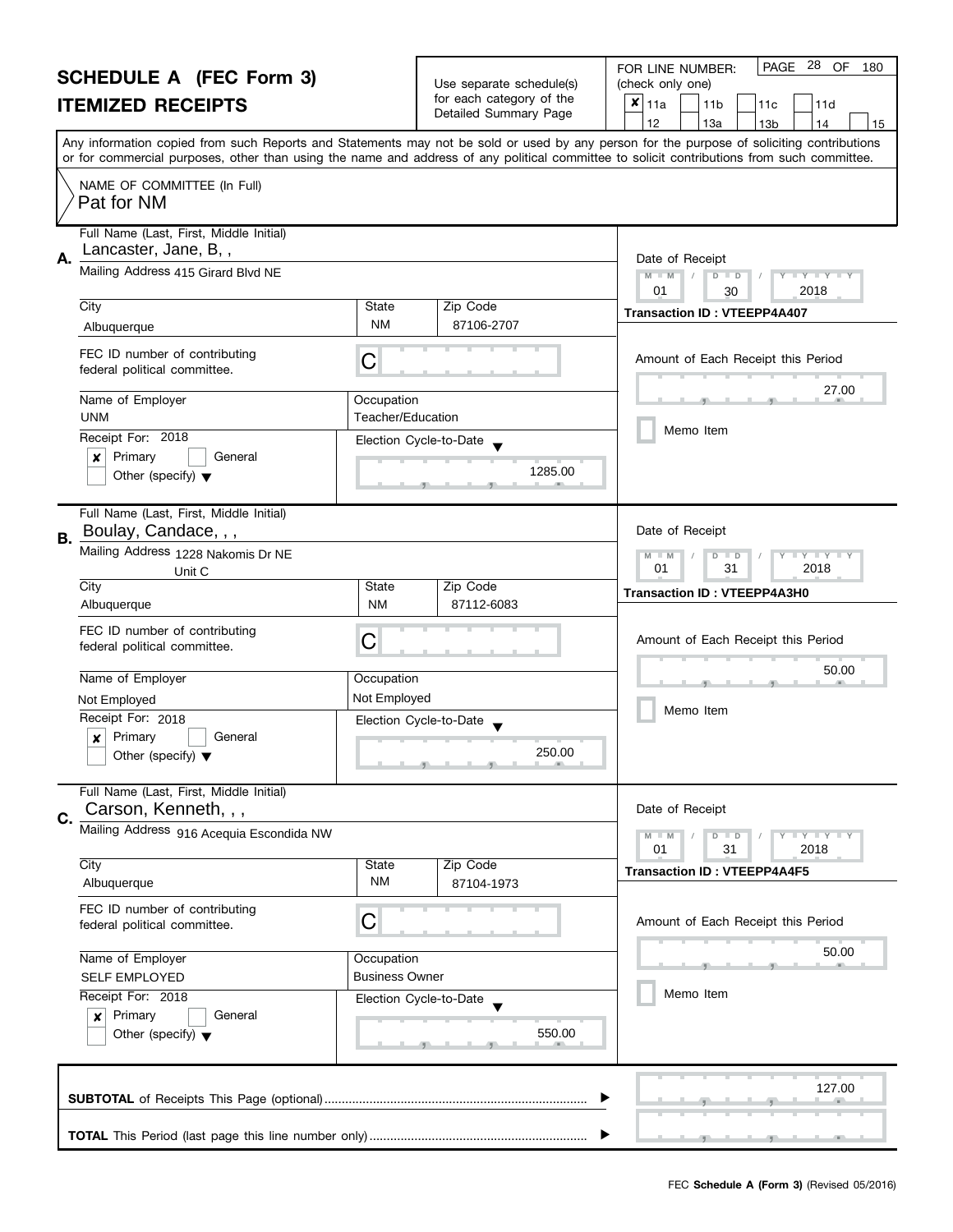|                          | <b>I OIL LINE INOINIE</b> |  |
|--------------------------|---------------------------|--|
| Use separate schedule(s) | (check only one)          |  |
| for each category of the | $\mathbf{x} _{11a}$       |  |
| Detailed Summary Page    |                           |  |

FOR LINE NUMBER: PAGE 29 OF

PAGE 29 OF 180

|                  | <b>ITEMIZED RECEIPTS</b>                                                                                     |                           | Use separate scriedule(s)<br>for each category of the<br>Detailed Summary Page | (Crieck only one)<br>$\boldsymbol{x}$<br>11a<br>11 <sub>b</sub><br>11c<br>11d<br>12<br>13a<br>14<br>15<br>13 <sub>b</sub>                                                                                                                                                               |
|------------------|--------------------------------------------------------------------------------------------------------------|---------------------------|--------------------------------------------------------------------------------|-----------------------------------------------------------------------------------------------------------------------------------------------------------------------------------------------------------------------------------------------------------------------------------------|
|                  |                                                                                                              |                           |                                                                                | Any information copied from such Reports and Statements may not be sold or used by any person for the purpose of soliciting contributions<br>or for commercial purposes, other than using the name and address of any political committee to solicit contributions from such committee. |
|                  | NAME OF COMMITTEE (In Full)<br>Pat for NM                                                                    |                           |                                                                                |                                                                                                                                                                                                                                                                                         |
| А.               | Full Name (Last, First, Middle Initial)<br>Daniel, John, M,,<br>Mailing Address 625 Silver Ave SW<br>Ste 320 |                           |                                                                                | Date of Receipt<br>$D$ $D$<br>$Y = Y = Y' + Y'$<br>$M - M$<br>01<br>2018<br>31                                                                                                                                                                                                          |
|                  | City                                                                                                         | State                     | Zip Code                                                                       | <b>Transaction ID: VTEEPP4A3V7</b>                                                                                                                                                                                                                                                      |
|                  | Albuquerque                                                                                                  | <b>NM</b>                 | 87102-3154                                                                     |                                                                                                                                                                                                                                                                                         |
|                  | FEC ID number of contributing<br>federal political committee.                                                | C                         |                                                                                | Amount of Each Receipt this Period                                                                                                                                                                                                                                                      |
|                  | Name of Employer                                                                                             | Occupation                |                                                                                | 125.00                                                                                                                                                                                                                                                                                  |
|                  | <b>CENTER FOR CIVIC POLICY</b>                                                                               | <b>SENIOR ADVISOR</b>     |                                                                                |                                                                                                                                                                                                                                                                                         |
|                  | Receipt For: 2018<br>Primary<br>General<br>×                                                                 |                           | Election Cycle-to-Date<br>425.00                                               | Memo Item                                                                                                                                                                                                                                                                               |
|                  | Other (specify) $\blacktriangledown$                                                                         |                           |                                                                                |                                                                                                                                                                                                                                                                                         |
| В.               | Full Name (Last, First, Middle Initial)<br>Davis, Pat, , ,                                                   |                           |                                                                                | Date of Receipt                                                                                                                                                                                                                                                                         |
|                  | Mailing Address 3926 Simms Ave SE                                                                            |                           |                                                                                | $T + Y = Y + Y$<br>$M - M$<br>$D$ $D$<br>01<br>31<br>2018                                                                                                                                                                                                                               |
|                  | City<br>Albuquerque                                                                                          | State<br><b>NM</b>        | Zip Code<br>87108-4338                                                         | Transaction ID: VTEEPQ0V7Q0                                                                                                                                                                                                                                                             |
|                  | FEC ID number of contributing<br>federal political committee.                                                | С                         |                                                                                | Amount of Each Receipt this Period                                                                                                                                                                                                                                                      |
|                  | Name of Employer                                                                                             | Occupation                |                                                                                | 122.21                                                                                                                                                                                                                                                                                  |
|                  | ProgressNow NM                                                                                               | <b>Executive Director</b> |                                                                                |                                                                                                                                                                                                                                                                                         |
|                  | Receipt For: 2018                                                                                            |                           | Election Cycle-to-Date                                                         | Memo Item                                                                                                                                                                                                                                                                               |
|                  | Primary<br>General<br>$\pmb{\times}$<br>Other (specify) $\blacktriangledown$                                 |                           | 320.74                                                                         | * In-Kind: Facebook                                                                                                                                                                                                                                                                     |
| C.               | Full Name (Last, First, Middle Initial)<br>Davis, Robert, J.,,                                               | Date of Receipt           |                                                                                |                                                                                                                                                                                                                                                                                         |
|                  | Mailing Address 248 Green St                                                                                 |                           |                                                                                | $M - M$<br><b>LYLYLY</b><br>$D$ $D$                                                                                                                                                                                                                                                     |
|                  | Apt 3<br>City                                                                                                | State                     | Zip Code                                                                       | 01<br>31<br>2018                                                                                                                                                                                                                                                                        |
|                  | Schenectady                                                                                                  | NY                        | 12305-1402                                                                     | <b>Transaction ID: VTEEPP4A4D9</b>                                                                                                                                                                                                                                                      |
|                  | FEC ID number of contributing<br>federal political committee.                                                | C                         |                                                                                | Amount of Each Receipt this Period                                                                                                                                                                                                                                                      |
| Name of Employer |                                                                                                              | Occupation                |                                                                                | 500.00                                                                                                                                                                                                                                                                                  |
|                  | Scientist<br><b>General Electric</b><br>Receipt For: 2018<br>Election Cycle-to-Date                          |                           |                                                                                |                                                                                                                                                                                                                                                                                         |
|                  |                                                                                                              |                           | Memo Item                                                                      |                                                                                                                                                                                                                                                                                         |
|                  | Primary<br>General<br>$\boldsymbol{x}$<br>Other (specify) $\blacktriangledown$                               |                           | 2000.00                                                                        |                                                                                                                                                                                                                                                                                         |
|                  |                                                                                                              |                           |                                                                                |                                                                                                                                                                                                                                                                                         |
|                  |                                                                                                              |                           |                                                                                | 747.21                                                                                                                                                                                                                                                                                  |
|                  |                                                                                                              |                           |                                                                                |                                                                                                                                                                                                                                                                                         |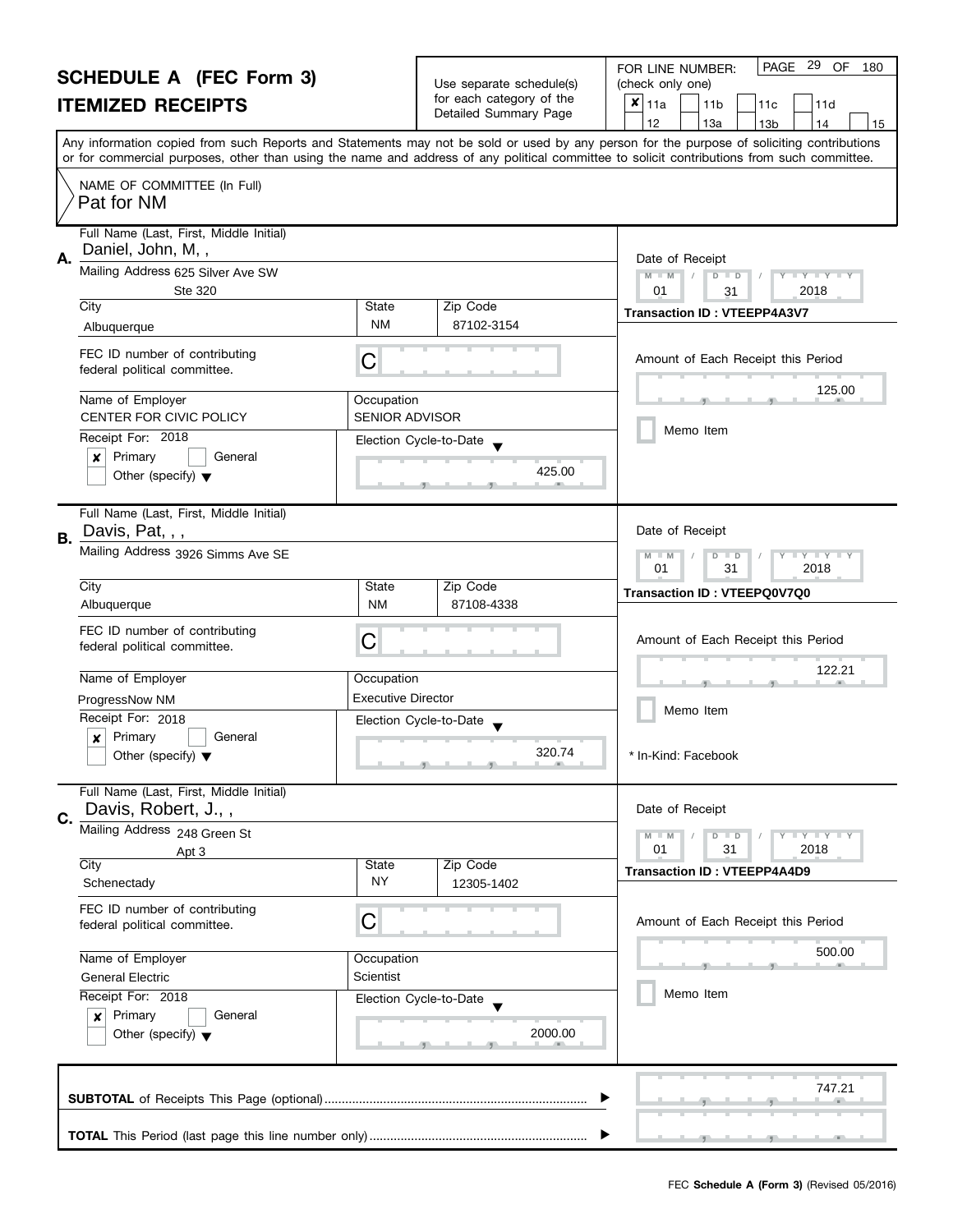# ) PAGE 30 / 180<br>DAGE 30 / 180 PAGE 30 / 180 PAGE 30 / 180<br>DETERMINED @ TO FHEAD AND HEAR 19 20 DETERMINED \$PASS THAT HEAR HEAR 197 A ST 9 2013 NOTERMINED \$PASS THAT 198

Ī **Form/Schedule: SA11AI Transaction ID : VTEEPQ0V7Q0**

Digital Advertising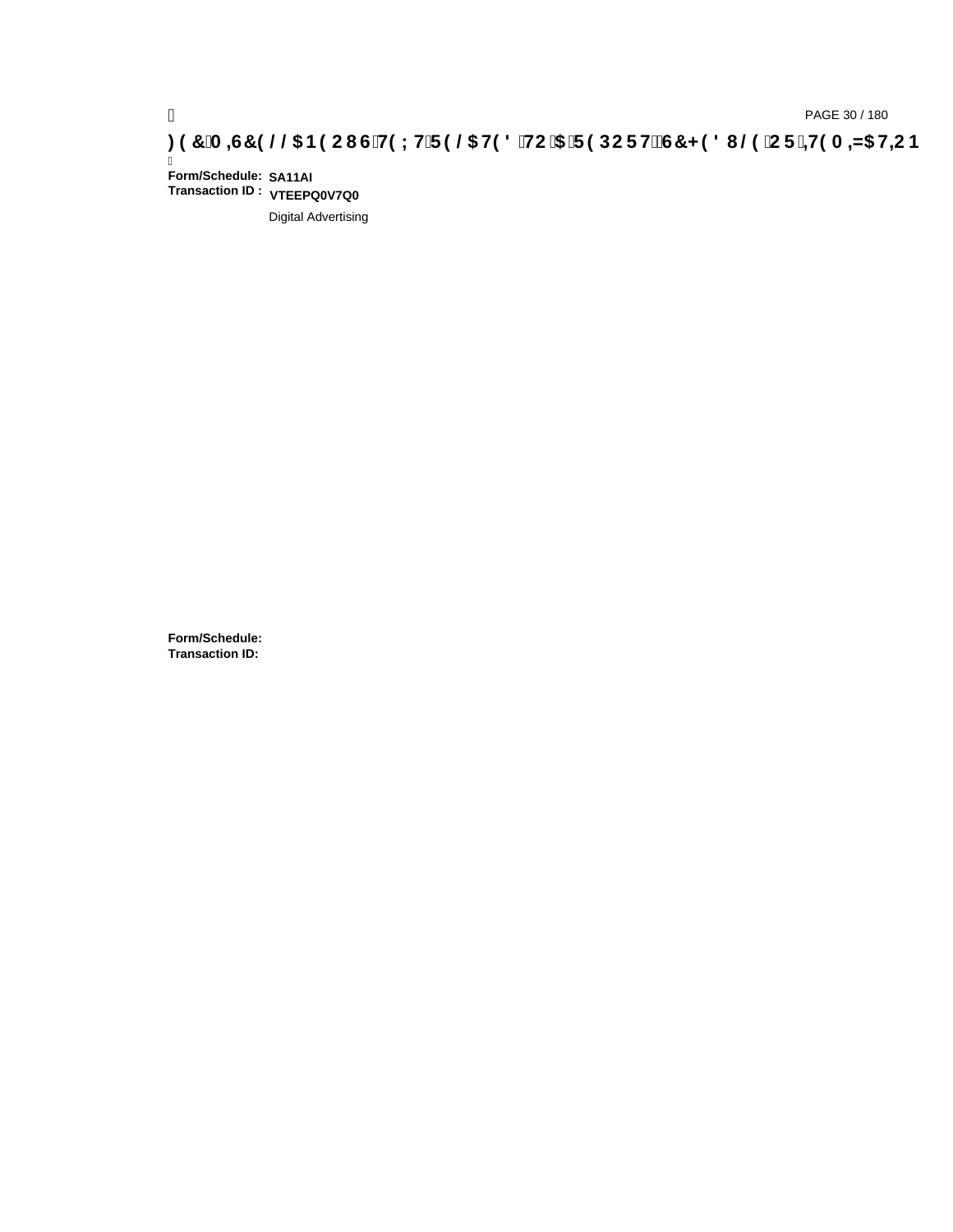| for each category of the<br>$x _{11a}$<br><b>ITEMIZED RECEIPTS</b><br>11 <sub>b</sub><br>11d<br>11c<br>Detailed Summary Page<br>12<br>13a<br>13 <sub>b</sub><br>14<br>Any information copied from such Reports and Statements may not be sold or used by any person for the purpose of soliciting contributions<br>or for commercial purposes, other than using the name and address of any political committee to solicit contributions from such committee.<br>NAME OF COMMITTEE (In Full)<br>Pat for NM<br>Full Name (Last, First, Middle Initial)<br>Dawson, Douglas, , ,<br>А.<br>Date of Receipt<br>Mailing Address 14059 Claywood Ave<br>$M - M$<br>$D$ $D$<br>$\Box$ $\Upsilon$ $\Box$ $\Upsilon$ $\Box$<br>2018<br>01<br>31<br>City<br>Zip Code<br>State<br><b>Transaction ID: VTEEPP4A4T2</b><br><b>CA</b><br>91342-1840<br>Sylmar<br>FEC ID number of contributing<br>C<br>Amount of Each Receipt this Period<br>federal political committee.<br>50.00<br>Name of Employer<br>Occupation<br><b>JPL</b><br>Engineer<br>Memo Item<br>Receipt For: 2018<br>Election Cycle-to-Date<br>Primary<br>General<br>×<br>850.00<br>Other (specify) $\blacktriangledown$<br>Full Name (Last, First, Middle Initial)<br>Fuentes, Marie, , ,<br>Date of Receipt<br>В.<br>Mailing Address 3709 Smith Ave SE<br>$\bot$ $\gamma$ $\bot$ $\gamma$ $\bot$ $\gamma$<br>M<br>$-M$<br>D<br>$\Box$<br>01<br>31<br>2018<br>Zip Code<br>City<br>State<br><b>Transaction ID: VTEEPP4A567</b><br><b>NM</b><br>87108-4343<br>Albuquerque<br>FEC ID number of contributing<br>C<br>Amount of Each Receipt this Period<br>federal political committee.<br>13.00<br>Name of Employer<br>Occupation<br>Not employed<br>Not employed<br>Memo Item<br>Receipt For: 2018<br>Election Cycle-to-Date<br>Primary<br>General<br>$\boldsymbol{x}$<br>35.00<br>Other (specify) $\blacktriangledown$<br>Full Name (Last, First, Middle Initial)<br>Gingerich, Joshua, , ,<br>Date of Receipt<br>C.<br>Mailing Address 3500 Thaxton Ave SE<br>$T + Y = Y + Y$<br>$M - M$<br>$D$ $D$<br>2018<br>01<br>31<br>City<br>Zip Code<br>State<br><b>Transaction ID: VTEEPP4A583</b><br><b>NM</b><br>Albuquerque<br>87106-1629<br>FEC ID number of contributing<br>C<br>Amount of Each Receipt this Period<br>federal political committee.<br>10.00<br>Name of Employer<br>Occupation | <b>SCHEDULE A (FEC Form 3)</b> |                                                 |  |                          | PAGE 31 OF<br>180<br>FOR LINE NUMBER: |  |
|--------------------------------------------------------------------------------------------------------------------------------------------------------------------------------------------------------------------------------------------------------------------------------------------------------------------------------------------------------------------------------------------------------------------------------------------------------------------------------------------------------------------------------------------------------------------------------------------------------------------------------------------------------------------------------------------------------------------------------------------------------------------------------------------------------------------------------------------------------------------------------------------------------------------------------------------------------------------------------------------------------------------------------------------------------------------------------------------------------------------------------------------------------------------------------------------------------------------------------------------------------------------------------------------------------------------------------------------------------------------------------------------------------------------------------------------------------------------------------------------------------------------------------------------------------------------------------------------------------------------------------------------------------------------------------------------------------------------------------------------------------------------------------------------------------------------------------------------------------------------------------------------------------------------------------------------------------------------------------------------------------------------------------------------------------------------------------------------------------------------------------------------------------------------------------------------------------------------------------------------------------------------------------------------------------------------------------------------|--------------------------------|-------------------------------------------------|--|--------------------------|---------------------------------------|--|
|                                                                                                                                                                                                                                                                                                                                                                                                                                                                                                                                                                                                                                                                                                                                                                                                                                                                                                                                                                                                                                                                                                                                                                                                                                                                                                                                                                                                                                                                                                                                                                                                                                                                                                                                                                                                                                                                                                                                                                                                                                                                                                                                                                                                                                                                                                                                            |                                |                                                 |  | Use separate schedule(s) | (check only one)                      |  |
|                                                                                                                                                                                                                                                                                                                                                                                                                                                                                                                                                                                                                                                                                                                                                                                                                                                                                                                                                                                                                                                                                                                                                                                                                                                                                                                                                                                                                                                                                                                                                                                                                                                                                                                                                                                                                                                                                                                                                                                                                                                                                                                                                                                                                                                                                                                                            |                                |                                                 |  |                          |                                       |  |
|                                                                                                                                                                                                                                                                                                                                                                                                                                                                                                                                                                                                                                                                                                                                                                                                                                                                                                                                                                                                                                                                                                                                                                                                                                                                                                                                                                                                                                                                                                                                                                                                                                                                                                                                                                                                                                                                                                                                                                                                                                                                                                                                                                                                                                                                                                                                            |                                |                                                 |  |                          | 15                                    |  |
|                                                                                                                                                                                                                                                                                                                                                                                                                                                                                                                                                                                                                                                                                                                                                                                                                                                                                                                                                                                                                                                                                                                                                                                                                                                                                                                                                                                                                                                                                                                                                                                                                                                                                                                                                                                                                                                                                                                                                                                                                                                                                                                                                                                                                                                                                                                                            |                                |                                                 |  |                          |                                       |  |
|                                                                                                                                                                                                                                                                                                                                                                                                                                                                                                                                                                                                                                                                                                                                                                                                                                                                                                                                                                                                                                                                                                                                                                                                                                                                                                                                                                                                                                                                                                                                                                                                                                                                                                                                                                                                                                                                                                                                                                                                                                                                                                                                                                                                                                                                                                                                            |                                |                                                 |  |                          |                                       |  |
|                                                                                                                                                                                                                                                                                                                                                                                                                                                                                                                                                                                                                                                                                                                                                                                                                                                                                                                                                                                                                                                                                                                                                                                                                                                                                                                                                                                                                                                                                                                                                                                                                                                                                                                                                                                                                                                                                                                                                                                                                                                                                                                                                                                                                                                                                                                                            |                                |                                                 |  |                          |                                       |  |
|                                                                                                                                                                                                                                                                                                                                                                                                                                                                                                                                                                                                                                                                                                                                                                                                                                                                                                                                                                                                                                                                                                                                                                                                                                                                                                                                                                                                                                                                                                                                                                                                                                                                                                                                                                                                                                                                                                                                                                                                                                                                                                                                                                                                                                                                                                                                            |                                |                                                 |  |                          |                                       |  |
|                                                                                                                                                                                                                                                                                                                                                                                                                                                                                                                                                                                                                                                                                                                                                                                                                                                                                                                                                                                                                                                                                                                                                                                                                                                                                                                                                                                                                                                                                                                                                                                                                                                                                                                                                                                                                                                                                                                                                                                                                                                                                                                                                                                                                                                                                                                                            |                                |                                                 |  |                          |                                       |  |
|                                                                                                                                                                                                                                                                                                                                                                                                                                                                                                                                                                                                                                                                                                                                                                                                                                                                                                                                                                                                                                                                                                                                                                                                                                                                                                                                                                                                                                                                                                                                                                                                                                                                                                                                                                                                                                                                                                                                                                                                                                                                                                                                                                                                                                                                                                                                            |                                |                                                 |  |                          |                                       |  |
|                                                                                                                                                                                                                                                                                                                                                                                                                                                                                                                                                                                                                                                                                                                                                                                                                                                                                                                                                                                                                                                                                                                                                                                                                                                                                                                                                                                                                                                                                                                                                                                                                                                                                                                                                                                                                                                                                                                                                                                                                                                                                                                                                                                                                                                                                                                                            |                                |                                                 |  |                          |                                       |  |
|                                                                                                                                                                                                                                                                                                                                                                                                                                                                                                                                                                                                                                                                                                                                                                                                                                                                                                                                                                                                                                                                                                                                                                                                                                                                                                                                                                                                                                                                                                                                                                                                                                                                                                                                                                                                                                                                                                                                                                                                                                                                                                                                                                                                                                                                                                                                            |                                |                                                 |  |                          |                                       |  |
|                                                                                                                                                                                                                                                                                                                                                                                                                                                                                                                                                                                                                                                                                                                                                                                                                                                                                                                                                                                                                                                                                                                                                                                                                                                                                                                                                                                                                                                                                                                                                                                                                                                                                                                                                                                                                                                                                                                                                                                                                                                                                                                                                                                                                                                                                                                                            |                                |                                                 |  |                          |                                       |  |
|                                                                                                                                                                                                                                                                                                                                                                                                                                                                                                                                                                                                                                                                                                                                                                                                                                                                                                                                                                                                                                                                                                                                                                                                                                                                                                                                                                                                                                                                                                                                                                                                                                                                                                                                                                                                                                                                                                                                                                                                                                                                                                                                                                                                                                                                                                                                            |                                |                                                 |  |                          |                                       |  |
|                                                                                                                                                                                                                                                                                                                                                                                                                                                                                                                                                                                                                                                                                                                                                                                                                                                                                                                                                                                                                                                                                                                                                                                                                                                                                                                                                                                                                                                                                                                                                                                                                                                                                                                                                                                                                                                                                                                                                                                                                                                                                                                                                                                                                                                                                                                                            |                                |                                                 |  |                          |                                       |  |
|                                                                                                                                                                                                                                                                                                                                                                                                                                                                                                                                                                                                                                                                                                                                                                                                                                                                                                                                                                                                                                                                                                                                                                                                                                                                                                                                                                                                                                                                                                                                                                                                                                                                                                                                                                                                                                                                                                                                                                                                                                                                                                                                                                                                                                                                                                                                            |                                |                                                 |  |                          |                                       |  |
|                                                                                                                                                                                                                                                                                                                                                                                                                                                                                                                                                                                                                                                                                                                                                                                                                                                                                                                                                                                                                                                                                                                                                                                                                                                                                                                                                                                                                                                                                                                                                                                                                                                                                                                                                                                                                                                                                                                                                                                                                                                                                                                                                                                                                                                                                                                                            |                                |                                                 |  |                          |                                       |  |
|                                                                                                                                                                                                                                                                                                                                                                                                                                                                                                                                                                                                                                                                                                                                                                                                                                                                                                                                                                                                                                                                                                                                                                                                                                                                                                                                                                                                                                                                                                                                                                                                                                                                                                                                                                                                                                                                                                                                                                                                                                                                                                                                                                                                                                                                                                                                            |                                |                                                 |  |                          |                                       |  |
|                                                                                                                                                                                                                                                                                                                                                                                                                                                                                                                                                                                                                                                                                                                                                                                                                                                                                                                                                                                                                                                                                                                                                                                                                                                                                                                                                                                                                                                                                                                                                                                                                                                                                                                                                                                                                                                                                                                                                                                                                                                                                                                                                                                                                                                                                                                                            |                                |                                                 |  |                          |                                       |  |
|                                                                                                                                                                                                                                                                                                                                                                                                                                                                                                                                                                                                                                                                                                                                                                                                                                                                                                                                                                                                                                                                                                                                                                                                                                                                                                                                                                                                                                                                                                                                                                                                                                                                                                                                                                                                                                                                                                                                                                                                                                                                                                                                                                                                                                                                                                                                            |                                |                                                 |  |                          |                                       |  |
|                                                                                                                                                                                                                                                                                                                                                                                                                                                                                                                                                                                                                                                                                                                                                                                                                                                                                                                                                                                                                                                                                                                                                                                                                                                                                                                                                                                                                                                                                                                                                                                                                                                                                                                                                                                                                                                                                                                                                                                                                                                                                                                                                                                                                                                                                                                                            |                                |                                                 |  |                          |                                       |  |
|                                                                                                                                                                                                                                                                                                                                                                                                                                                                                                                                                                                                                                                                                                                                                                                                                                                                                                                                                                                                                                                                                                                                                                                                                                                                                                                                                                                                                                                                                                                                                                                                                                                                                                                                                                                                                                                                                                                                                                                                                                                                                                                                                                                                                                                                                                                                            |                                |                                                 |  |                          |                                       |  |
|                                                                                                                                                                                                                                                                                                                                                                                                                                                                                                                                                                                                                                                                                                                                                                                                                                                                                                                                                                                                                                                                                                                                                                                                                                                                                                                                                                                                                                                                                                                                                                                                                                                                                                                                                                                                                                                                                                                                                                                                                                                                                                                                                                                                                                                                                                                                            |                                |                                                 |  |                          |                                       |  |
|                                                                                                                                                                                                                                                                                                                                                                                                                                                                                                                                                                                                                                                                                                                                                                                                                                                                                                                                                                                                                                                                                                                                                                                                                                                                                                                                                                                                                                                                                                                                                                                                                                                                                                                                                                                                                                                                                                                                                                                                                                                                                                                                                                                                                                                                                                                                            |                                |                                                 |  |                          |                                       |  |
|                                                                                                                                                                                                                                                                                                                                                                                                                                                                                                                                                                                                                                                                                                                                                                                                                                                                                                                                                                                                                                                                                                                                                                                                                                                                                                                                                                                                                                                                                                                                                                                                                                                                                                                                                                                                                                                                                                                                                                                                                                                                                                                                                                                                                                                                                                                                            |                                |                                                 |  |                          |                                       |  |
|                                                                                                                                                                                                                                                                                                                                                                                                                                                                                                                                                                                                                                                                                                                                                                                                                                                                                                                                                                                                                                                                                                                                                                                                                                                                                                                                                                                                                                                                                                                                                                                                                                                                                                                                                                                                                                                                                                                                                                                                                                                                                                                                                                                                                                                                                                                                            |                                |                                                 |  |                          |                                       |  |
|                                                                                                                                                                                                                                                                                                                                                                                                                                                                                                                                                                                                                                                                                                                                                                                                                                                                                                                                                                                                                                                                                                                                                                                                                                                                                                                                                                                                                                                                                                                                                                                                                                                                                                                                                                                                                                                                                                                                                                                                                                                                                                                                                                                                                                                                                                                                            |                                |                                                 |  |                          |                                       |  |
|                                                                                                                                                                                                                                                                                                                                                                                                                                                                                                                                                                                                                                                                                                                                                                                                                                                                                                                                                                                                                                                                                                                                                                                                                                                                                                                                                                                                                                                                                                                                                                                                                                                                                                                                                                                                                                                                                                                                                                                                                                                                                                                                                                                                                                                                                                                                            |                                |                                                 |  |                          |                                       |  |
|                                                                                                                                                                                                                                                                                                                                                                                                                                                                                                                                                                                                                                                                                                                                                                                                                                                                                                                                                                                                                                                                                                                                                                                                                                                                                                                                                                                                                                                                                                                                                                                                                                                                                                                                                                                                                                                                                                                                                                                                                                                                                                                                                                                                                                                                                                                                            |                                |                                                 |  |                          |                                       |  |
|                                                                                                                                                                                                                                                                                                                                                                                                                                                                                                                                                                                                                                                                                                                                                                                                                                                                                                                                                                                                                                                                                                                                                                                                                                                                                                                                                                                                                                                                                                                                                                                                                                                                                                                                                                                                                                                                                                                                                                                                                                                                                                                                                                                                                                                                                                                                            |                                |                                                 |  |                          |                                       |  |
|                                                                                                                                                                                                                                                                                                                                                                                                                                                                                                                                                                                                                                                                                                                                                                                                                                                                                                                                                                                                                                                                                                                                                                                                                                                                                                                                                                                                                                                                                                                                                                                                                                                                                                                                                                                                                                                                                                                                                                                                                                                                                                                                                                                                                                                                                                                                            |                                |                                                 |  |                          |                                       |  |
|                                                                                                                                                                                                                                                                                                                                                                                                                                                                                                                                                                                                                                                                                                                                                                                                                                                                                                                                                                                                                                                                                                                                                                                                                                                                                                                                                                                                                                                                                                                                                                                                                                                                                                                                                                                                                                                                                                                                                                                                                                                                                                                                                                                                                                                                                                                                            |                                | Social Worker<br><b>Veterans Administration</b> |  |                          |                                       |  |
|                                                                                                                                                                                                                                                                                                                                                                                                                                                                                                                                                                                                                                                                                                                                                                                                                                                                                                                                                                                                                                                                                                                                                                                                                                                                                                                                                                                                                                                                                                                                                                                                                                                                                                                                                                                                                                                                                                                                                                                                                                                                                                                                                                                                                                                                                                                                            |                                |                                                 |  |                          |                                       |  |
|                                                                                                                                                                                                                                                                                                                                                                                                                                                                                                                                                                                                                                                                                                                                                                                                                                                                                                                                                                                                                                                                                                                                                                                                                                                                                                                                                                                                                                                                                                                                                                                                                                                                                                                                                                                                                                                                                                                                                                                                                                                                                                                                                                                                                                                                                                                                            |                                |                                                 |  |                          |                                       |  |
| Memo Item<br>Receipt For: 2018<br>Election Cycle-to-Date                                                                                                                                                                                                                                                                                                                                                                                                                                                                                                                                                                                                                                                                                                                                                                                                                                                                                                                                                                                                                                                                                                                                                                                                                                                                                                                                                                                                                                                                                                                                                                                                                                                                                                                                                                                                                                                                                                                                                                                                                                                                                                                                                                                                                                                                                   |                                |                                                 |  |                          |                                       |  |
| Primary<br>General<br>×                                                                                                                                                                                                                                                                                                                                                                                                                                                                                                                                                                                                                                                                                                                                                                                                                                                                                                                                                                                                                                                                                                                                                                                                                                                                                                                                                                                                                                                                                                                                                                                                                                                                                                                                                                                                                                                                                                                                                                                                                                                                                                                                                                                                                                                                                                                    |                                |                                                 |  |                          |                                       |  |
| 212.00<br>Other (specify) $\blacktriangledown$                                                                                                                                                                                                                                                                                                                                                                                                                                                                                                                                                                                                                                                                                                                                                                                                                                                                                                                                                                                                                                                                                                                                                                                                                                                                                                                                                                                                                                                                                                                                                                                                                                                                                                                                                                                                                                                                                                                                                                                                                                                                                                                                                                                                                                                                                             |                                |                                                 |  |                          |                                       |  |
| 73.00                                                                                                                                                                                                                                                                                                                                                                                                                                                                                                                                                                                                                                                                                                                                                                                                                                                                                                                                                                                                                                                                                                                                                                                                                                                                                                                                                                                                                                                                                                                                                                                                                                                                                                                                                                                                                                                                                                                                                                                                                                                                                                                                                                                                                                                                                                                                      |                                |                                                 |  |                          |                                       |  |
|                                                                                                                                                                                                                                                                                                                                                                                                                                                                                                                                                                                                                                                                                                                                                                                                                                                                                                                                                                                                                                                                                                                                                                                                                                                                                                                                                                                                                                                                                                                                                                                                                                                                                                                                                                                                                                                                                                                                                                                                                                                                                                                                                                                                                                                                                                                                            |                                |                                                 |  |                          |                                       |  |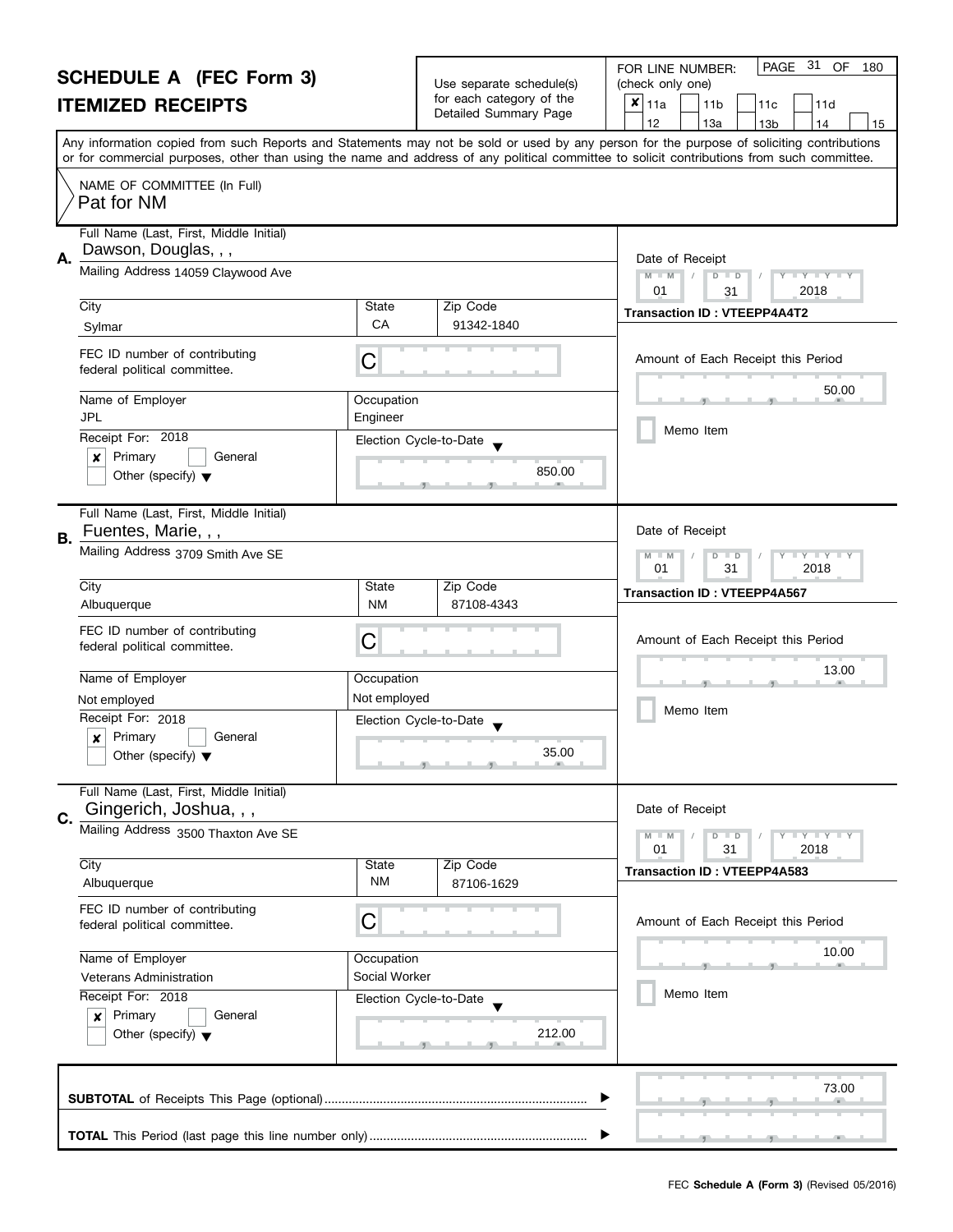|        | <b>SCHEDULE A (FEC Form 3)</b><br><b>ITEMIZED RECEIPTS</b>                                                     |                              | Use separate schedule(s)<br>for each category of the<br>Detailed Summary Page | 32 OF<br><b>PAGE</b><br>180<br>FOR LINE NUMBER:<br>(check only one)<br>×<br>11a<br>11 <sub>b</sub><br>11d<br>11c<br>12<br>13a<br>13 <sub>b</sub><br>14<br>15                                                                                                                            |  |
|--------|----------------------------------------------------------------------------------------------------------------|------------------------------|-------------------------------------------------------------------------------|-----------------------------------------------------------------------------------------------------------------------------------------------------------------------------------------------------------------------------------------------------------------------------------------|--|
|        |                                                                                                                |                              |                                                                               | Any information copied from such Reports and Statements may not be sold or used by any person for the purpose of soliciting contributions<br>or for commercial purposes, other than using the name and address of any political committee to solicit contributions from such committee. |  |
|        | NAME OF COMMITTEE (In Full)<br>Pat for NM                                                                      |                              |                                                                               |                                                                                                                                                                                                                                                                                         |  |
| А.     | Full Name (Last, First, Middle Initial)<br>Gonzalez, Christina, , ,                                            |                              |                                                                               | Date of Receipt                                                                                                                                                                                                                                                                         |  |
|        | Mailing Address 7419 Via Cometa SW<br>City                                                                     | State                        | Zip Code                                                                      | $D$ $D$<br>$\begin{array}{c c c c c} \hline \textbf{I} & \textbf{Y} & \textbf{I} & \textbf{Y} & \textbf{I} & \textbf{Y} \\\hline \end{array}$<br>$M - M$<br>01<br>2018<br>31                                                                                                            |  |
|        | Albuquerque                                                                                                    | NM                           | 87121-5138                                                                    | <b>Transaction ID: VTEEPP4A3B3</b>                                                                                                                                                                                                                                                      |  |
|        | FEC ID number of contributing<br>federal political committee.                                                  | C                            |                                                                               | Amount of Each Receipt this Period                                                                                                                                                                                                                                                      |  |
|        | Name of Employer<br>none                                                                                       | Occupation<br>retired        |                                                                               | 100.00                                                                                                                                                                                                                                                                                  |  |
|        | Receipt For: 2018<br>Primary<br>General<br>x<br>Other (specify) $\blacktriangledown$                           | Election Cycle-to-Date       | 300.00                                                                        | Memo Item                                                                                                                                                                                                                                                                               |  |
| В.     | Full Name (Last, First, Middle Initial)<br>Grassham, John, , ,<br>Mailing Address 6701 Loftus Ave NE           |                              |                                                                               | Date of Receipt                                                                                                                                                                                                                                                                         |  |
|        |                                                                                                                |                              |                                                                               | $\bot$ Y $\bot$ Y $\bot$ Y<br>$M - M$<br>$D$ $D$<br>01<br>31<br>2018                                                                                                                                                                                                                    |  |
|        | City<br>Albuquerque                                                                                            | State<br><b>NM</b>           | Zip Code<br>87109-2723                                                        | <b>Transaction ID: VTEEPP4A559</b>                                                                                                                                                                                                                                                      |  |
|        | FEC ID number of contributing<br>federal political committee.                                                  | C                            |                                                                               | Amount of Each Receipt this Period                                                                                                                                                                                                                                                      |  |
|        | Name of Employer                                                                                               | Occupation                   |                                                                               | 100.00                                                                                                                                                                                                                                                                                  |  |
|        | RMHC-NM                                                                                                        | <b>Executive Director</b>    |                                                                               | Memo Item                                                                                                                                                                                                                                                                               |  |
|        | Receipt For: 2018<br>Election Cycle-to-Date<br>Primary<br>General<br>X<br>Other (specify) $\blacktriangledown$ |                              | 709.18                                                                        |                                                                                                                                                                                                                                                                                         |  |
| C.     | Full Name (Last, First, Middle Initial)<br>Helwig, Bill, J.,,                                                  |                              |                                                                               | Date of Receipt                                                                                                                                                                                                                                                                         |  |
|        | Mailing Address 10801 Lagrima De Oro Rd NE<br>Apt 876                                                          |                              |                                                                               | Y I Y I Y I Y<br>$M - M$<br>$D$ $D$<br>01<br>31<br>2018                                                                                                                                                                                                                                 |  |
|        | City<br>Albuquerque                                                                                            | <b>State</b><br><b>NM</b>    | Zip Code<br>87111-8506                                                        | <b>Transaction ID: VTEEPP4A3S1</b>                                                                                                                                                                                                                                                      |  |
|        | FEC ID number of contributing<br>federal political committee.                                                  | С                            |                                                                               | Amount of Each Receipt this Period                                                                                                                                                                                                                                                      |  |
|        | Name of Employer<br>Occupation<br>Retired<br><b>RETIRED</b><br>Receipt For: 2018                               |                              |                                                                               | 100.00<br>小                                                                                                                                                                                                                                                                             |  |
|        |                                                                                                                |                              | Election Cycle-to-Date                                                        | Memo Item                                                                                                                                                                                                                                                                               |  |
|        | ×<br>Other (specify) $\blacktriangledown$                                                                      | Primary<br>General<br>800.00 |                                                                               |                                                                                                                                                                                                                                                                                         |  |
| 300.00 |                                                                                                                |                              |                                                                               |                                                                                                                                                                                                                                                                                         |  |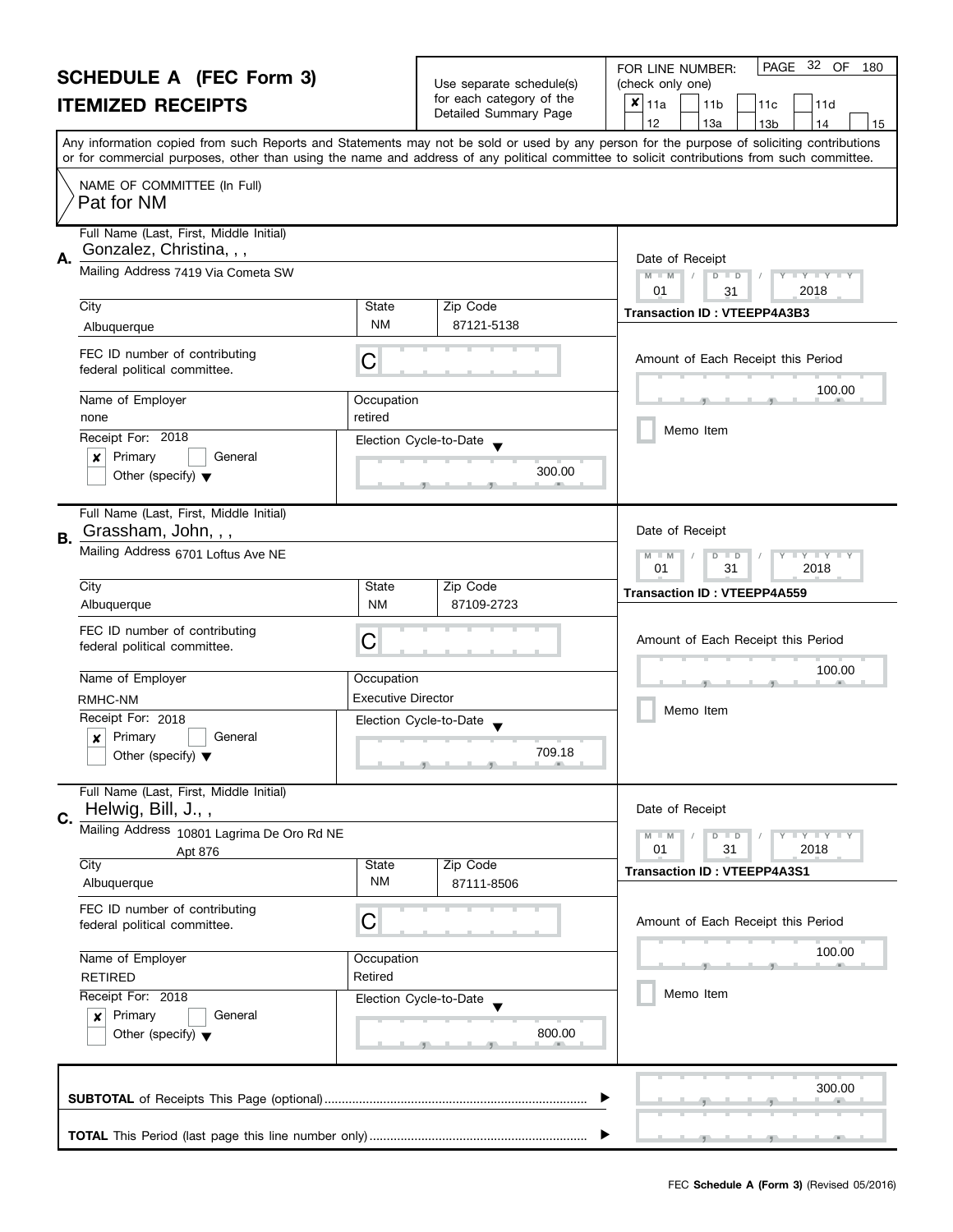|                                                   | FOR LINE NUMBER:              |
|---------------------------------------------------|-------------------------------|
| Use separate schedule(s)                          | (check only one)              |
| for each category of the<br>Detailed Summary Page | $x _{11a}$<br>11 <sub>b</sub> |
|                                                   |                               |

|                                            | OUNEDULE A (LEA LONN 9)                                         |                    | Use separate schedule(s)                          | (check only one)                                                                                                                                                                                                                                                                        |
|--------------------------------------------|-----------------------------------------------------------------|--------------------|---------------------------------------------------|-----------------------------------------------------------------------------------------------------------------------------------------------------------------------------------------------------------------------------------------------------------------------------------------|
|                                            | <b>ITEMIZED RECEIPTS</b>                                        |                    | for each category of the<br>Detailed Summary Page | x<br>11a<br>11 <sub>b</sub><br>11d<br>11c<br>12<br>13a<br>13 <sub>b</sub><br>14<br>15                                                                                                                                                                                                   |
|                                            |                                                                 |                    |                                                   | Any information copied from such Reports and Statements may not be sold or used by any person for the purpose of soliciting contributions<br>or for commercial purposes, other than using the name and address of any political committee to solicit contributions from such committee. |
|                                            | NAME OF COMMITTEE (In Full)<br>Pat for NM                       |                    |                                                   |                                                                                                                                                                                                                                                                                         |
|                                            | Full Name (Last, First, Middle Initial)                         |                    |                                                   |                                                                                                                                                                                                                                                                                         |
| А.                                         | Kloke, Daniel, H.,,                                             |                    |                                                   | Date of Receipt                                                                                                                                                                                                                                                                         |
|                                            | Mailing Address 3804 Copper Ave NE<br>Apt 1                     |                    |                                                   | $M - M$<br>$\Box$ $\gamma$ $\Box$ $\gamma$ $\Box$<br>$D$ $D$<br>01<br>2018<br>31                                                                                                                                                                                                        |
|                                            | City                                                            | State<br><b>NM</b> | Zip Code<br>87108-1049                            | <b>Transaction ID: VTEEPP4A3K6</b>                                                                                                                                                                                                                                                      |
|                                            | Albuquerque                                                     |                    |                                                   |                                                                                                                                                                                                                                                                                         |
|                                            | FEC ID number of contributing<br>federal political committee.   | C                  |                                                   | Amount of Each Receipt this Period                                                                                                                                                                                                                                                      |
|                                            | Name of Employer                                                | Occupation         |                                                   | 27.00                                                                                                                                                                                                                                                                                   |
|                                            | self                                                            | consultant         |                                                   |                                                                                                                                                                                                                                                                                         |
|                                            | Receipt For: 2018                                               |                    | Election Cycle-to-Date                            | Memo Item                                                                                                                                                                                                                                                                               |
|                                            | Primary<br>General<br>×                                         |                    |                                                   |                                                                                                                                                                                                                                                                                         |
|                                            | Other (specify) $\blacktriangledown$                            |                    | 827.00                                            |                                                                                                                                                                                                                                                                                         |
|                                            | Full Name (Last, First, Middle Initial)<br>Leeman, Hans, , ,    |                    |                                                   | Date of Receipt                                                                                                                                                                                                                                                                         |
| В.<br>Mailing Address 356 1/2 Willow Rd NW |                                                                 |                    |                                                   | $Y = Y$<br>$M - M$<br>D<br>$\blacksquare$                                                                                                                                                                                                                                               |
|                                            |                                                                 |                    |                                                   | 31<br>2018<br>01                                                                                                                                                                                                                                                                        |
|                                            | City                                                            | State              | Zip Code                                          | <b>Transaction ID: VTEEPP4A3J8</b>                                                                                                                                                                                                                                                      |
|                                            | Los Ranchos                                                     | <b>NM</b>          | 87107-5841                                        |                                                                                                                                                                                                                                                                                         |
|                                            | FEC ID number of contributing<br>federal political committee.   | C                  |                                                   | Amount of Each Receipt this Period                                                                                                                                                                                                                                                      |
|                                            | Name of Employer                                                | Occupation         |                                                   | 50.00                                                                                                                                                                                                                                                                                   |
|                                            | Not Employed                                                    | Not Employed       |                                                   |                                                                                                                                                                                                                                                                                         |
|                                            | Receipt For: 2018                                               |                    | Election Cycle-to-Date                            | Memo Item                                                                                                                                                                                                                                                                               |
|                                            | Primary<br>General<br>×<br>Other (specify) $\blacktriangledown$ |                    | 479.00                                            |                                                                                                                                                                                                                                                                                         |
|                                            | Full Name (Last, First, Middle Initial)<br>Mauer, Joanna, , ,   |                    |                                                   | Date of Receipt                                                                                                                                                                                                                                                                         |
| $\mathbf{C}$                               | Mailing Address 321 Dartmouth Dr SE                             |                    |                                                   | $M - M$<br>$+$ $+$ $+$ $+$ $+$ $+$ $+$<br>D<br>$\Box$<br>2018<br>01<br>31                                                                                                                                                                                                               |
|                                            | City<br>Albuquerque                                             | State<br><b>NM</b> | Zip Code<br>87106-2221                            | <b>Transaction ID: VTEEPP4A480</b>                                                                                                                                                                                                                                                      |
|                                            | FEC ID number of contributing<br>federal political committee.   | C                  |                                                   | Amount of Each Receipt this Period                                                                                                                                                                                                                                                      |
|                                            | Name of Employer                                                | Occupation         |                                                   | 27.00                                                                                                                                                                                                                                                                                   |
|                                            | American Council for an Energy-Efficie                          | Engineer           |                                                   |                                                                                                                                                                                                                                                                                         |
|                                            | Receipt For: 2018                                               |                    | Election Cycle-to-Date                            | Memo Item                                                                                                                                                                                                                                                                               |
|                                            | Primary<br>General<br>$\boldsymbol{x}$                          |                    |                                                   |                                                                                                                                                                                                                                                                                         |
|                                            | Other (specify) $\blacktriangledown$                            |                    | 401.00                                            |                                                                                                                                                                                                                                                                                         |
|                                            |                                                                 |                    |                                                   | 104.00                                                                                                                                                                                                                                                                                  |
|                                            |                                                                 |                    |                                                   |                                                                                                                                                                                                                                                                                         |
|                                            |                                                                 |                    |                                                   |                                                                                                                                                                                                                                                                                         |

PAGE 33 OF 180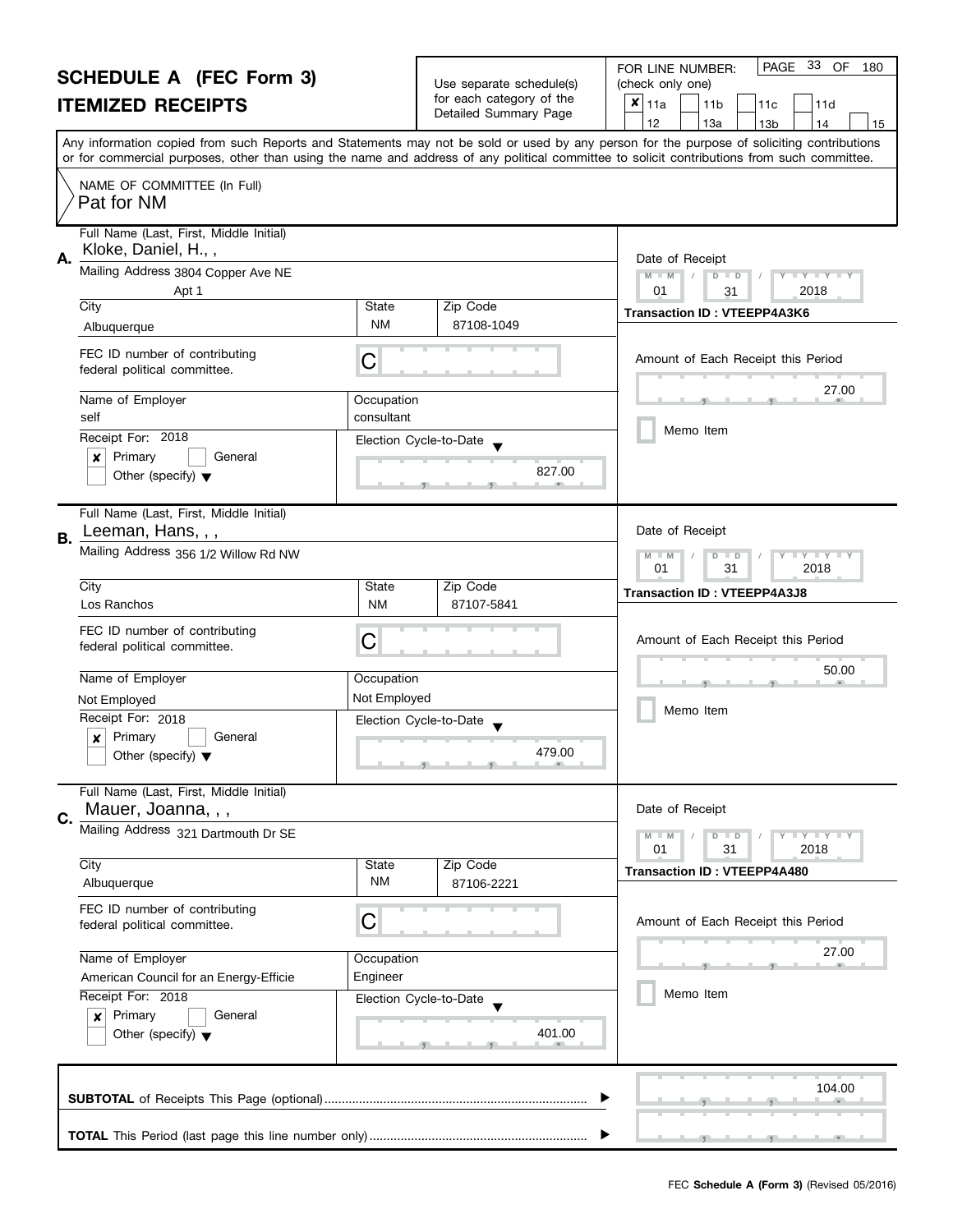| <b>SCHEDULE A (FEC Form 3)</b>                                       |                                                                 |                                                                                                                                                                                                                                                                                         | Use separate schedule(s)                    | PAGE 34 OF<br>FOR LINE NUMBER:<br>180<br>(check only one)     |  |
|----------------------------------------------------------------------|-----------------------------------------------------------------|-----------------------------------------------------------------------------------------------------------------------------------------------------------------------------------------------------------------------------------------------------------------------------------------|---------------------------------------------|---------------------------------------------------------------|--|
| <b>ITEMIZED RECEIPTS</b>                                             |                                                                 | for each category of the                                                                                                                                                                                                                                                                | $x _{11a}$<br>11 <sub>b</sub><br>11d<br>11c |                                                               |  |
|                                                                      |                                                                 |                                                                                                                                                                                                                                                                                         | Detailed Summary Page                       | 12<br>13a<br>13 <sub>b</sub><br>14<br>15                      |  |
|                                                                      |                                                                 | Any information copied from such Reports and Statements may not be sold or used by any person for the purpose of soliciting contributions<br>or for commercial purposes, other than using the name and address of any political committee to solicit contributions from such committee. |                                             |                                                               |  |
|                                                                      | NAME OF COMMITTEE (In Full)<br>Pat for NM                       |                                                                                                                                                                                                                                                                                         |                                             |                                                               |  |
|                                                                      | Full Name (Last, First, Middle Initial)                         |                                                                                                                                                                                                                                                                                         |                                             |                                                               |  |
| А.                                                                   | Mauer, Joanna, , ,<br>Mailing Address 321 Dartmouth Dr SE       |                                                                                                                                                                                                                                                                                         |                                             | Date of Receipt                                               |  |
|                                                                      |                                                                 |                                                                                                                                                                                                                                                                                         |                                             | $M - M$<br>D<br>$T + Y = Y + T$<br>$\Box$<br>2018<br>01<br>31 |  |
|                                                                      | City                                                            | State                                                                                                                                                                                                                                                                                   | Zip Code                                    | <b>Transaction ID: VTEEPP4A4V0</b>                            |  |
|                                                                      | Albuquerque                                                     | <b>NM</b>                                                                                                                                                                                                                                                                               | 87106-2221                                  |                                                               |  |
|                                                                      | FEC ID number of contributing<br>federal political committee.   | С                                                                                                                                                                                                                                                                                       |                                             | Amount of Each Receipt this Period                            |  |
|                                                                      | Name of Employer                                                | Occupation                                                                                                                                                                                                                                                                              |                                             | 27.00                                                         |  |
|                                                                      | American Council for an Energy-Efficie                          | Engineer                                                                                                                                                                                                                                                                                |                                             | Memo Item                                                     |  |
|                                                                      | Receipt For: 2018                                               |                                                                                                                                                                                                                                                                                         | Election Cycle-to-Date                      |                                                               |  |
|                                                                      | Primary<br>General<br>×<br>Other (specify) $\blacktriangledown$ |                                                                                                                                                                                                                                                                                         | 401.00                                      |                                                               |  |
|                                                                      |                                                                 |                                                                                                                                                                                                                                                                                         |                                             |                                                               |  |
| В.                                                                   | Full Name (Last, First, Middle Initial)<br>McCune, Chuck, , ,   |                                                                                                                                                                                                                                                                                         |                                             | Date of Receipt                                               |  |
|                                                                      | Mailing Address PO Box 12302                                    |                                                                                                                                                                                                                                                                                         |                                             | $Y - Y - Y$<br>D<br>$\blacksquare$                            |  |
|                                                                      | City                                                            | State                                                                                                                                                                                                                                                                                   | Zip Code                                    | 01<br>31<br>2018                                              |  |
|                                                                      | Albuquerque                                                     | <b>NM</b>                                                                                                                                                                                                                                                                               | 87195-0302                                  | <b>Transaction ID: VTEEPP4A397</b>                            |  |
|                                                                      | FEC ID number of contributing<br>federal political committee.   | С                                                                                                                                                                                                                                                                                       |                                             | Amount of Each Receipt this Period                            |  |
|                                                                      | Name of Employer                                                | Occupation                                                                                                                                                                                                                                                                              |                                             | 27.00                                                         |  |
|                                                                      | mccune works inc.                                               | ceo                                                                                                                                                                                                                                                                                     |                                             |                                                               |  |
|                                                                      | Receipt For: 2018                                               |                                                                                                                                                                                                                                                                                         | Election Cycle-to-Date                      | Memo Item                                                     |  |
|                                                                      | Primary<br>General<br>$\boldsymbol{x}$                          |                                                                                                                                                                                                                                                                                         |                                             |                                                               |  |
|                                                                      | Other (specify) $\blacktriangledown$                            |                                                                                                                                                                                                                                                                                         | 558.00                                      |                                                               |  |
| Full Name (Last, First, Middle Initial)<br>Pineda, Juan De Dios, , , |                                                                 |                                                                                                                                                                                                                                                                                         |                                             | Date of Receipt                                               |  |
| C.<br>Mailing Address 1301 Cirrus Dr NW                              |                                                                 |                                                                                                                                                                                                                                                                                         |                                             | Y FY FY FY<br>$D$ $D$                                         |  |
|                                                                      |                                                                 |                                                                                                                                                                                                                                                                                         |                                             | 01<br>31<br>2018                                              |  |
|                                                                      | City<br>Albuquerque                                             | State<br><b>NM</b>                                                                                                                                                                                                                                                                      | Zip Code<br>87120-3883                      | <b>Transaction ID: VTEEPP4A4X6</b>                            |  |
|                                                                      | FEC ID number of contributing<br>federal political committee.   | С                                                                                                                                                                                                                                                                                       |                                             | Amount of Each Receipt this Period                            |  |
| Name of Employer<br>Occupation                                       |                                                                 |                                                                                                                                                                                                                                                                                         | 50.00                                       |                                                               |  |
|                                                                      | <b>RESEARCH PROFESSOR</b><br><b>UNM</b>                         |                                                                                                                                                                                                                                                                                         |                                             |                                                               |  |
|                                                                      | Receipt For: 2018                                               | Election Cycle-to-Date<br>250.00                                                                                                                                                                                                                                                        |                                             | Memo Item                                                     |  |
|                                                                      | Primary<br>General<br>×<br>Other (specify) $\blacktriangledown$ |                                                                                                                                                                                                                                                                                         |                                             |                                                               |  |
|                                                                      |                                                                 |                                                                                                                                                                                                                                                                                         |                                             |                                                               |  |
|                                                                      |                                                                 |                                                                                                                                                                                                                                                                                         |                                             | 104.00                                                        |  |
|                                                                      |                                                                 |                                                                                                                                                                                                                                                                                         |                                             |                                                               |  |
|                                                                      |                                                                 |                                                                                                                                                                                                                                                                                         |                                             |                                                               |  |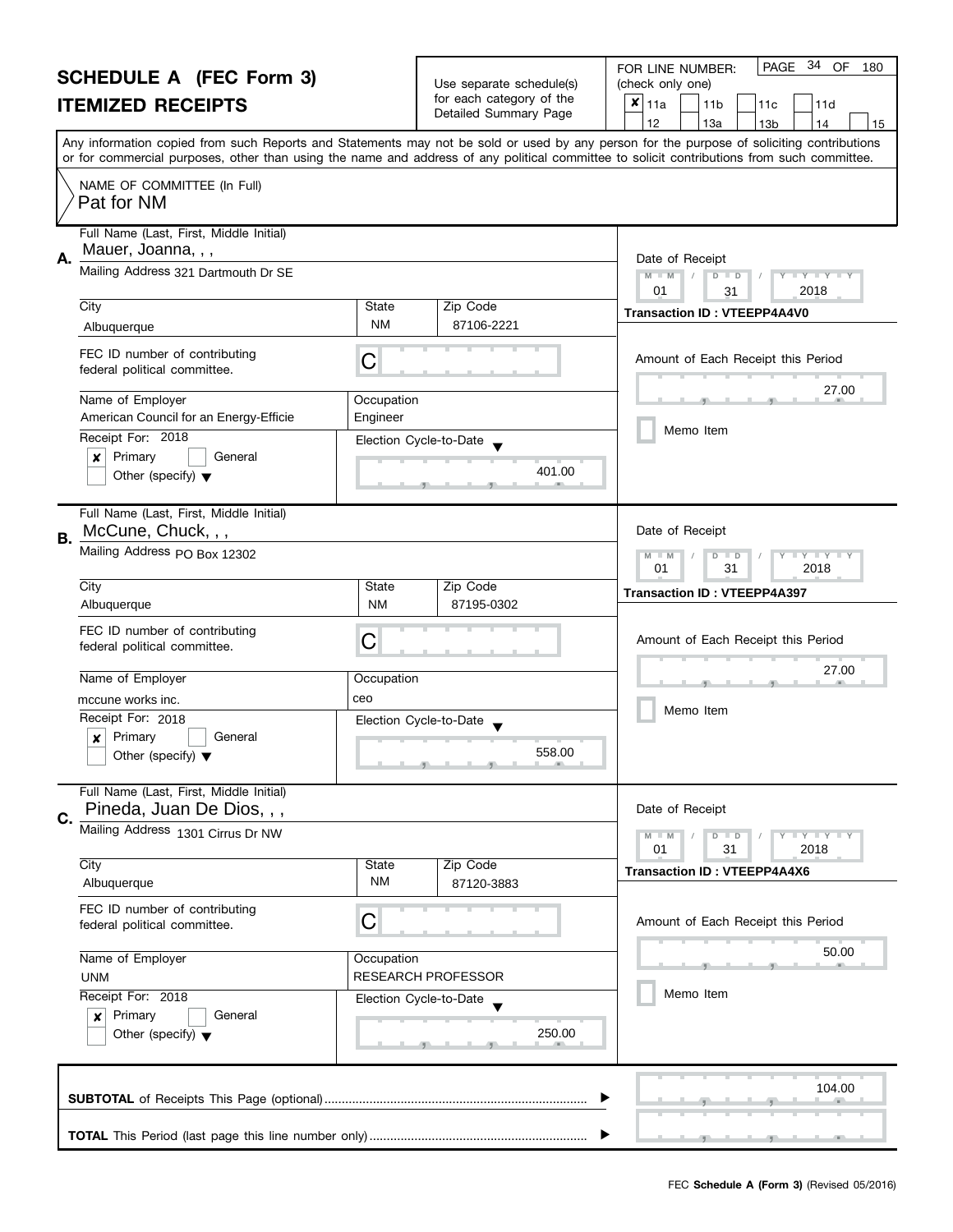| <b>SCHEDULE A (FEC Form 3)</b> |                                                                                                                                  | Use separate schedule(s) | PAGE 35 OF<br>FOR LINE NUMBER:<br>180<br>(check only one)         |                                                                                                                                                                                                                                                                                         |  |
|--------------------------------|----------------------------------------------------------------------------------------------------------------------------------|--------------------------|-------------------------------------------------------------------|-----------------------------------------------------------------------------------------------------------------------------------------------------------------------------------------------------------------------------------------------------------------------------------------|--|
| <b>ITEMIZED RECEIPTS</b>       |                                                                                                                                  |                          | for each category of the<br>Detailed Summary Page                 | $x _{11a}$<br>11 <sub>b</sub><br>11d<br>11c<br>12<br>13a<br>13 <sub>b</sub><br>14<br>15                                                                                                                                                                                                 |  |
|                                |                                                                                                                                  |                          |                                                                   | Any information copied from such Reports and Statements may not be sold or used by any person for the purpose of soliciting contributions<br>or for commercial purposes, other than using the name and address of any political committee to solicit contributions from such committee. |  |
|                                | NAME OF COMMITTEE (In Full)<br>Pat for NM                                                                                        |                          |                                                                   |                                                                                                                                                                                                                                                                                         |  |
| А.                             | Full Name (Last, First, Middle Initial)<br>Porter, Ona, , ,                                                                      |                          |                                                                   | Date of Receipt                                                                                                                                                                                                                                                                         |  |
|                                | Mailing Address 909 Copper Ave NW                                                                                                |                          |                                                                   | $M - M$<br>D<br>$\mathbf{I}$ $\mathbf{Y}$ $\mathbf{I}$ $\mathbf{Y}$ $\mathbf{I}$<br>$\Box$<br>2018<br>01<br>31                                                                                                                                                                          |  |
|                                | City<br>Albuquerque                                                                                                              | State<br><b>NM</b>       | Zip Code<br>87102-3029                                            | <b>Transaction ID: VTEEPP4A3G2</b>                                                                                                                                                                                                                                                      |  |
|                                | FEC ID number of contributing<br>federal political committee.                                                                    | С                        |                                                                   | Amount of Each Receipt this Period                                                                                                                                                                                                                                                      |  |
|                                | Name of Employer<br>PROSPERITY WORKS                                                                                             | Occupation<br>Other      |                                                                   | 27.00                                                                                                                                                                                                                                                                                   |  |
|                                | Receipt For: 2018<br>Primary<br>General<br>×<br>Other (specify) $\blacktriangledown$                                             |                          | Election Cycle-to-Date<br>202.00                                  | Memo Item                                                                                                                                                                                                                                                                               |  |
| В.                             | Full Name (Last, First, Middle Initial)<br>Raichur, Arvind, Aashir,,                                                             |                          |                                                                   | Date of Receipt                                                                                                                                                                                                                                                                         |  |
|                                | Mailing Address 7247 Boxwood Ave NE                                                                                              |                          |                                                                   | $Y - Y - Y$<br>D<br>$\blacksquare$<br>01<br>31<br>2018                                                                                                                                                                                                                                  |  |
|                                | City<br>Albuquerque                                                                                                              | State<br><b>NM</b>       | Zip Code<br>87113-2055                                            | <b>Transaction ID: VTEEPP4A3E7</b>                                                                                                                                                                                                                                                      |  |
|                                | FEC ID number of contributing<br>federal political committee.                                                                    | С                        |                                                                   | Amount of Each Receipt this Period                                                                                                                                                                                                                                                      |  |
|                                | Name of Employer<br>Occupation                                                                                                   |                          |                                                                   | 250.00                                                                                                                                                                                                                                                                                  |  |
|                                | President<br><b>MrOwl</b><br>Receipt For: 2018<br>Primary<br>General<br>$\boldsymbol{x}$<br>Other (specify) $\blacktriangledown$ |                          | Election Cycle-to-Date<br>250.00<br>للاستناسية والمستلمسة والمناد | Memo Item                                                                                                                                                                                                                                                                               |  |
| C.                             | Full Name (Last, First, Middle Initial)<br>Thacher, Jennifer, , ,                                                                |                          |                                                                   | Date of Receipt                                                                                                                                                                                                                                                                         |  |
|                                | Mailing Address 708 Morningside Dr SE                                                                                            |                          |                                                                   | Y I Y I Y I Y<br>$D$ $D$<br>01<br>31<br>2018                                                                                                                                                                                                                                            |  |
|                                | City<br>Albuquerque                                                                                                              | State<br><b>NM</b>       | Zip Code<br>87108-3357                                            | <b>Transaction ID: VTEEPP4A4C2</b>                                                                                                                                                                                                                                                      |  |
|                                | FEC ID number of contributing<br>С<br>federal political committee.<br>Name of Employer<br>Occupation<br>Faculty<br><b>UNM</b>    |                          |                                                                   | Amount of Each Receipt this Period                                                                                                                                                                                                                                                      |  |
|                                |                                                                                                                                  |                          |                                                                   | 27.00                                                                                                                                                                                                                                                                                   |  |
|                                | Receipt For: 2018<br>Election Cycle-to-Date<br>Primary<br>General<br>×<br>239.00<br>Other (specify) $\blacktriangledown$         |                          |                                                                   | Memo Item                                                                                                                                                                                                                                                                               |  |
|                                |                                                                                                                                  |                          |                                                                   | 304.00                                                                                                                                                                                                                                                                                  |  |
|                                |                                                                                                                                  |                          |                                                                   |                                                                                                                                                                                                                                                                                         |  |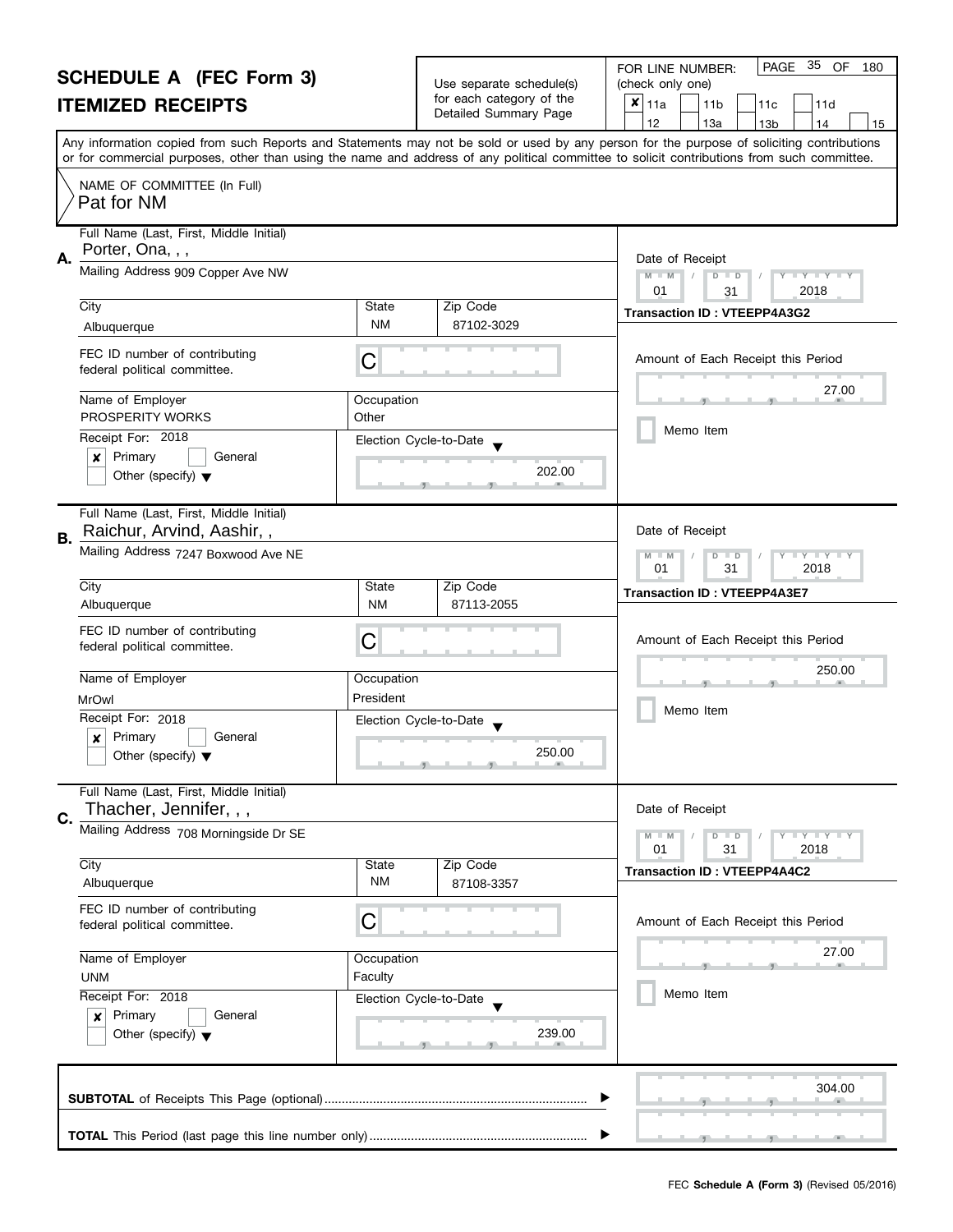| <b>SCHEDULE A (FEC Form 3)</b><br><b>ITEMIZED RECEIPTS</b>                                                                                                                                                                                                                              |                                                                                |                                                      | Use separate schedule(s)<br>for each category of the<br>Detailed Summary Page | PAGE 36<br>OF<br>180<br>FOR LINE NUMBER:<br>(check only one)<br>×<br>11a<br>11 <sub>b</sub><br>11d<br>11c<br>12<br>13a<br>13 <sub>b</sub><br>14<br>15 |
|-----------------------------------------------------------------------------------------------------------------------------------------------------------------------------------------------------------------------------------------------------------------------------------------|--------------------------------------------------------------------------------|------------------------------------------------------|-------------------------------------------------------------------------------|-------------------------------------------------------------------------------------------------------------------------------------------------------|
| Any information copied from such Reports and Statements may not be sold or used by any person for the purpose of soliciting contributions<br>or for commercial purposes, other than using the name and address of any political committee to solicit contributions from such committee. |                                                                                |                                                      |                                                                               |                                                                                                                                                       |
|                                                                                                                                                                                                                                                                                         | NAME OF COMMITTEE (In Full)<br>Pat for NM                                      |                                                      |                                                                               |                                                                                                                                                       |
| Α.                                                                                                                                                                                                                                                                                      | Full Name (Last, First, Middle Initial)<br>Zimmerman, Ralph, , ,               |                                                      |                                                                               | Date of Receipt                                                                                                                                       |
|                                                                                                                                                                                                                                                                                         | Mailing Address 4 Shadow View Ct                                               |                                                      |                                                                               | $M - M$<br>$D$ $D$<br>$Y = Y = Y + Y$<br>01<br>2018<br>31                                                                                             |
|                                                                                                                                                                                                                                                                                         | City<br>Los Lunas                                                              | State<br><b>NM</b>                                   | Zip Code<br>87031-7636                                                        | <b>Transaction ID: VTEEPP4A517</b>                                                                                                                    |
|                                                                                                                                                                                                                                                                                         | FEC ID number of contributing<br>federal political committee.                  | C                                                    |                                                                               | Amount of Each Receipt this Period                                                                                                                    |
|                                                                                                                                                                                                                                                                                         | Name of Employer<br><b>NMLB</b>                                                | Occupation<br>Veterinarian<br>Election Cycle-to-Date |                                                                               | 100.00                                                                                                                                                |
|                                                                                                                                                                                                                                                                                         | Receipt For: 2018                                                              |                                                      |                                                                               | Memo Item                                                                                                                                             |
|                                                                                                                                                                                                                                                                                         | Primary<br>$\boldsymbol{x}$<br>General<br>Other (specify) $\blacktriangledown$ |                                                      | 900.00                                                                        |                                                                                                                                                       |
| В.                                                                                                                                                                                                                                                                                      | Full Name (Last, First, Middle Initial)<br>Buchholtz, David, P.,,              |                                                      |                                                                               | Date of Receipt                                                                                                                                       |
|                                                                                                                                                                                                                                                                                         | Mailing Address 9921 Barrinson NE                                              |                                                      |                                                                               | T Y T Y T Y<br>$M - M$<br>$D$ $D$<br>02<br>2018<br>01                                                                                                 |
|                                                                                                                                                                                                                                                                                         | City<br>Albuquerque                                                            | State<br><b>NM</b>                                   | Zip Code<br>87111-5895                                                        | <b>Transaction ID: VTEEPPBFW13</b>                                                                                                                    |
|                                                                                                                                                                                                                                                                                         | FEC ID number of contributing<br>federal political committee.                  | C                                                    |                                                                               | Amount of Each Receipt this Period                                                                                                                    |
|                                                                                                                                                                                                                                                                                         | Name of Employer                                                               | Occupation                                           |                                                                               | 250.00                                                                                                                                                |
|                                                                                                                                                                                                                                                                                         | Rodey Law Firm                                                                 | Attorney                                             |                                                                               |                                                                                                                                                       |
|                                                                                                                                                                                                                                                                                         | Receipt For: 2018                                                              | Election Cycle-to-Date                               |                                                                               | Memo Item                                                                                                                                             |
|                                                                                                                                                                                                                                                                                         | Primary<br>General<br>X<br>Other (specify) $\blacktriangledown$                | 500.00                                               |                                                                               |                                                                                                                                                       |
|                                                                                                                                                                                                                                                                                         | Full Name (Last, First, Middle Initial)<br>Dyer, Gene, , ,                     |                                                      |                                                                               | Date of Receipt                                                                                                                                       |
| C.                                                                                                                                                                                                                                                                                      | Mailing Address 157 Desert Willow Rd                                           |                                                      |                                                                               | $Y - Y - Y - Y - Y$<br>$M - M$<br>$D$ $D$<br>02<br>01<br>2018                                                                                         |
|                                                                                                                                                                                                                                                                                         | City                                                                           | State                                                | Zip Code                                                                      | <b>Transaction ID: VTEEPP4A4M5</b>                                                                                                                    |
|                                                                                                                                                                                                                                                                                         | Corrales                                                                       | <b>NM</b>                                            | 87048-7532                                                                    |                                                                                                                                                       |
|                                                                                                                                                                                                                                                                                         | FEC ID number of contributing<br>federal political committee.                  | C                                                    |                                                                               | Amount of Each Receipt this Period                                                                                                                    |
|                                                                                                                                                                                                                                                                                         | Name of Employer<br>DYER&DYER architecture urbandesign                         | Occupation<br>Architect                              |                                                                               | 100.00                                                                                                                                                |
|                                                                                                                                                                                                                                                                                         | Receipt For: 2018<br>Election Cycle-to-Date                                    |                                                      | Memo Item                                                                     |                                                                                                                                                       |
|                                                                                                                                                                                                                                                                                         | Primary<br>General<br>×<br>Other (specify) $\blacktriangledown$                | 821.00                                               |                                                                               |                                                                                                                                                       |
|                                                                                                                                                                                                                                                                                         |                                                                                |                                                      |                                                                               | 450.00                                                                                                                                                |
|                                                                                                                                                                                                                                                                                         |                                                                                |                                                      |                                                                               |                                                                                                                                                       |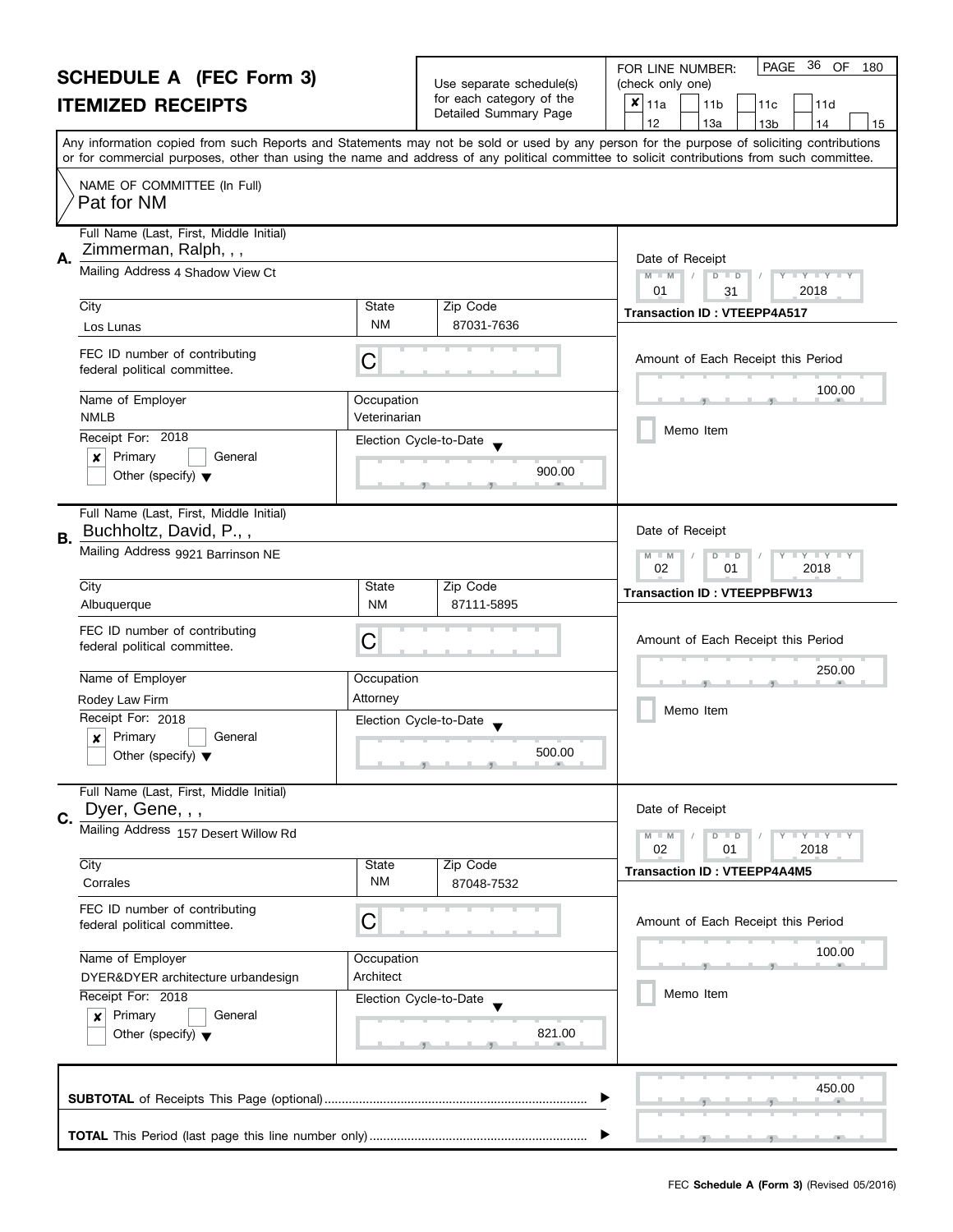|    | <b>SCHEDULE A (FEC Form 3)</b>                                          |                                            | Use separate schedule(s) | PAGE 37 OF<br>180<br>FOR LINE NUMBER:<br>(check only one)                                                                                                                                                                                                                               |
|----|-------------------------------------------------------------------------|--------------------------------------------|--------------------------|-----------------------------------------------------------------------------------------------------------------------------------------------------------------------------------------------------------------------------------------------------------------------------------------|
|    | <b>ITEMIZED RECEIPTS</b>                                                |                                            | for each category of the | ×<br>11a<br>11 <sub>b</sub><br>11c<br>11d                                                                                                                                                                                                                                               |
|    |                                                                         |                                            | Detailed Summary Page    | 12<br>13a<br>13 <sub>b</sub><br>14<br>15                                                                                                                                                                                                                                                |
|    |                                                                         |                                            |                          | Any information copied from such Reports and Statements may not be sold or used by any person for the purpose of soliciting contributions<br>or for commercial purposes, other than using the name and address of any political committee to solicit contributions from such committee. |
|    | NAME OF COMMITTEE (In Full)<br>Pat for NM                               |                                            |                          |                                                                                                                                                                                                                                                                                         |
|    | Full Name (Last, First, Middle Initial)<br>Harrington, Naomi, L.,,      |                                            |                          |                                                                                                                                                                                                                                                                                         |
| А. | Mailing Address 8105 Rio Grande Blvd NW                                 |                                            |                          | Date of Receipt<br>$M - M$<br>$D$ $D$<br>$\mathbf{I} \cdot \mathbf{Y} \cdot \mathbf{I} \cdot \mathbf{Y} \cdot \mathbf{I}$<br>02<br>2018<br>01                                                                                                                                           |
|    | City                                                                    | <b>State</b>                               | Zip Code                 | <b>Transaction ID: VTEEPQ0T6F7</b>                                                                                                                                                                                                                                                      |
|    | Los Ranchos                                                             | NM                                         | 87114-1218               |                                                                                                                                                                                                                                                                                         |
|    | FEC ID number of contributing<br>federal political committee.           | C                                          |                          | Amount of Each Receipt this Period                                                                                                                                                                                                                                                      |
|    | Name of Employer<br>Retired                                             | Occupation<br><b>Information Requested</b> |                          | 160.00                                                                                                                                                                                                                                                                                  |
|    | Receipt For: 2018                                                       |                                            | Election Cycle-to-Date   | Memo Item                                                                                                                                                                                                                                                                               |
|    | Primary<br>×<br>General                                                 |                                            |                          |                                                                                                                                                                                                                                                                                         |
|    | Other (specify) $\blacktriangledown$                                    |                                            | 385.00                   |                                                                                                                                                                                                                                                                                         |
| В. | Full Name (Last, First, Middle Initial)<br>Jameson-Sanchez, Joshua, , , |                                            |                          | Date of Receipt                                                                                                                                                                                                                                                                         |
|    | Mailing Address 505 Main St SW                                          |                                            |                          | $M - M$<br>$Y + Y$<br>D<br>$\Box$<br>02<br>01<br>2018                                                                                                                                                                                                                                   |
|    | City                                                                    | <b>State</b>                               | Zip Code                 | <b>Transaction ID: VTEEPPBFW05</b>                                                                                                                                                                                                                                                      |
|    | Los Lunas                                                               | <b>NM</b>                                  | 87031-8456               |                                                                                                                                                                                                                                                                                         |
|    | FEC ID number of contributing<br>federal political committee.           | С                                          |                          | Amount of Each Receipt this Period                                                                                                                                                                                                                                                      |
|    | Name of Employer                                                        | Occupation                                 |                          | 250.00                                                                                                                                                                                                                                                                                  |
|    | Self                                                                    | Lawyer                                     |                          |                                                                                                                                                                                                                                                                                         |
|    | Receipt For: 2018                                                       |                                            | Election Cycle-to-Date   | Memo Item                                                                                                                                                                                                                                                                               |
|    | Primary<br>X<br>General                                                 |                                            |                          |                                                                                                                                                                                                                                                                                         |
|    | Other (specify) $\blacktriangledown$                                    |                                            | 500.00                   |                                                                                                                                                                                                                                                                                         |
|    | Full Name (Last, First, Middle Initial)<br>Painter, Marla, G,,          |                                            |                          | Date of Receipt                                                                                                                                                                                                                                                                         |
| C. | Mailing Address 506 Valley High St SW                                   |                                            |                          | $T + Y = Y + Y$<br>$M - M$<br>$D$ $D$                                                                                                                                                                                                                                                   |
|    | City                                                                    | <b>State</b>                               | Zip Code                 | 02<br>2018<br>02                                                                                                                                                                                                                                                                        |
|    | Albuquerque                                                             | NM                                         | 87105-0745               | <b>Transaction ID: VTEEPPBFW21</b>                                                                                                                                                                                                                                                      |
|    | FEC ID number of contributing<br>federal political committee.           | C                                          |                          | Amount of Each Receipt this Period                                                                                                                                                                                                                                                      |
|    | Name of Employer                                                        | Occupation                                 |                          | 1000.00                                                                                                                                                                                                                                                                                 |
|    | Not Employed                                                            | Not Employed                               |                          |                                                                                                                                                                                                                                                                                         |
|    | Receipt For: 2018                                                       |                                            | Election Cycle-to-Date   | Memo Item                                                                                                                                                                                                                                                                               |
|    | Primary<br>General<br>×                                                 |                                            |                          |                                                                                                                                                                                                                                                                                         |
|    | Other (specify) $\blacktriangledown$                                    |                                            | 1550.00                  |                                                                                                                                                                                                                                                                                         |
|    |                                                                         |                                            |                          | 1410.00                                                                                                                                                                                                                                                                                 |
|    |                                                                         |                                            |                          |                                                                                                                                                                                                                                                                                         |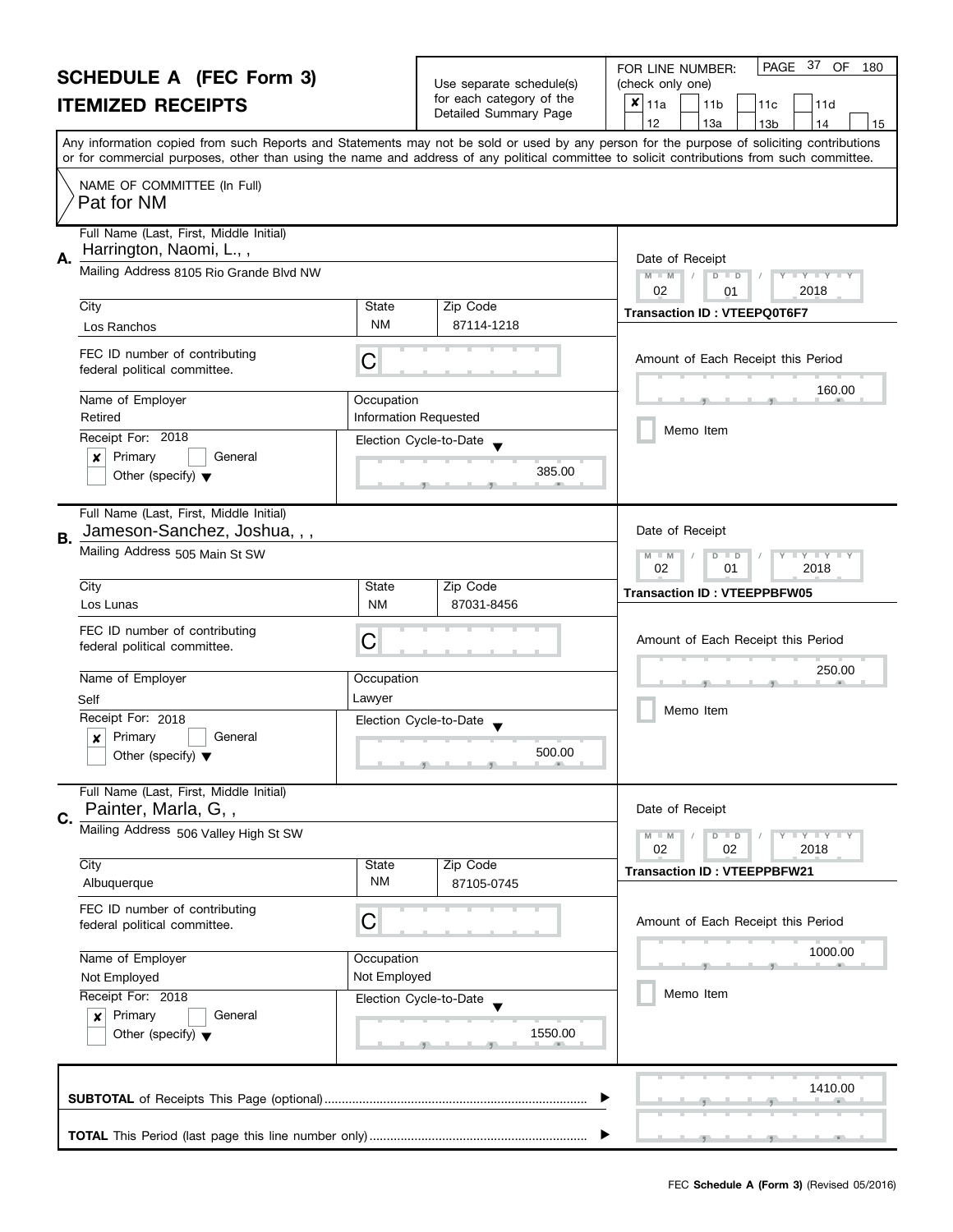|    | <b>SCHEDULE A (FEC Form 3)</b><br><b>ITEMIZED RECEIPTS</b>                           |                                                                          | Use separate schedule(s)<br>for each category of the<br>Detailed Summary Page | 38<br>PAGE<br>OF<br>FOR LINE NUMBER:<br>180<br>(check only one)<br>×<br>11a<br>11 <sub>b</sub><br>11d<br>11c<br>12<br>13a<br>13 <sub>b</sub><br>14<br>15                                                                                                                                |
|----|--------------------------------------------------------------------------------------|--------------------------------------------------------------------------|-------------------------------------------------------------------------------|-----------------------------------------------------------------------------------------------------------------------------------------------------------------------------------------------------------------------------------------------------------------------------------------|
|    |                                                                                      |                                                                          |                                                                               | Any information copied from such Reports and Statements may not be sold or used by any person for the purpose of soliciting contributions<br>or for commercial purposes, other than using the name and address of any political committee to solicit contributions from such committee. |
|    | NAME OF COMMITTEE (In Full)<br>Pat for NM                                            |                                                                          |                                                                               |                                                                                                                                                                                                                                                                                         |
| А. | Full Name (Last, First, Middle Initial)<br>Ricker, Susan, , ,                        |                                                                          |                                                                               | Date of Receipt                                                                                                                                                                                                                                                                         |
|    | Mailing Address 635 Isleta Blvd SW                                                   |                                                                          |                                                                               | $D$ $D$<br>$Y - Y - Y - Y$<br>$M - M$<br>02<br>2018<br>02                                                                                                                                                                                                                               |
|    | City<br>Albuquerque                                                                  | State<br><b>NM</b>                                                       | Zip Code<br>87105-3827                                                        | <b>Transaction ID: VTEEPPBFWN1</b>                                                                                                                                                                                                                                                      |
|    | FEC ID number of contributing<br>federal political committee.                        | C                                                                        |                                                                               | Amount of Each Receipt this Period                                                                                                                                                                                                                                                      |
|    | Name of Employer<br>Off Broadway                                                     | Occupation<br>retail owner                                               |                                                                               | 25.00                                                                                                                                                                                                                                                                                   |
|    | Receipt For: 2018<br>Primary<br>General<br>x<br>Other (specify) $\blacktriangledown$ | Election Cycle-to-Date                                                   | 1025.00                                                                       | Memo Item                                                                                                                                                                                                                                                                               |
| В. | Full Name (Last, First, Middle Initial)<br>Townsend, Charity, , ,                    |                                                                          |                                                                               | Date of Receipt                                                                                                                                                                                                                                                                         |
|    | Mailing Address 28 Don Quijote Ct                                                    | T Y T Y T Y<br>M<br>$\overline{D}$<br>$-M$<br>$\Box$<br>02<br>02<br>2018 |                                                                               |                                                                                                                                                                                                                                                                                         |
|    | City<br>Corrales                                                                     | State<br><b>NM</b>                                                       | Zip Code<br>87048-7906                                                        | <b>Transaction ID: VTEEPPBFWP9</b>                                                                                                                                                                                                                                                      |
|    | FEC ID number of contributing<br>federal political committee.                        | C                                                                        |                                                                               | Amount of Each Receipt this Period                                                                                                                                                                                                                                                      |
|    | Name of Employer                                                                     | Occupation                                                               |                                                                               | 250.00                                                                                                                                                                                                                                                                                  |
|    | Information Requested                                                                | <b>Information Requested</b>                                             |                                                                               | Memo Item                                                                                                                                                                                                                                                                               |
|    | Receipt For: 2018<br>Primary<br>General<br>X<br>Other (specify) $\blacktriangledown$ | Election Cycle-to-Date                                                   | 250.00                                                                        |                                                                                                                                                                                                                                                                                         |
| C. | Full Name (Last, First, Middle Initial)<br>Baca, Chris, , ,                          |                                                                          |                                                                               | Date of Receipt                                                                                                                                                                                                                                                                         |
|    | Mailing Address 901 Field St SW                                                      |                                                                          |                                                                               | Y FY FY FY<br>$M - M$<br>$D$ $D$<br>02<br>04<br>2018                                                                                                                                                                                                                                    |
|    | City<br>Albuquerque                                                                  | State<br><b>NM</b>                                                       | Zip Code<br>87121-3255                                                        | <b>Transaction ID: VTEEPPBFWR3</b>                                                                                                                                                                                                                                                      |
|    | FEC ID number of contributing<br>federal political committee.                        | С                                                                        |                                                                               | Amount of Each Receipt this Period                                                                                                                                                                                                                                                      |
|    | Name of Employer<br>Yes Housing Inc.                                                 | Occupation<br>CEO                                                        |                                                                               | 25.00                                                                                                                                                                                                                                                                                   |
|    | Receipt For: 2018<br>Primary<br>General<br>×<br>Other (specify) $\blacktriangledown$ | Election Cycle-to-Date                                                   | 375.00                                                                        | Memo Item                                                                                                                                                                                                                                                                               |
|    |                                                                                      |                                                                          |                                                                               | 300.00                                                                                                                                                                                                                                                                                  |
|    |                                                                                      |                                                                          |                                                                               |                                                                                                                                                                                                                                                                                         |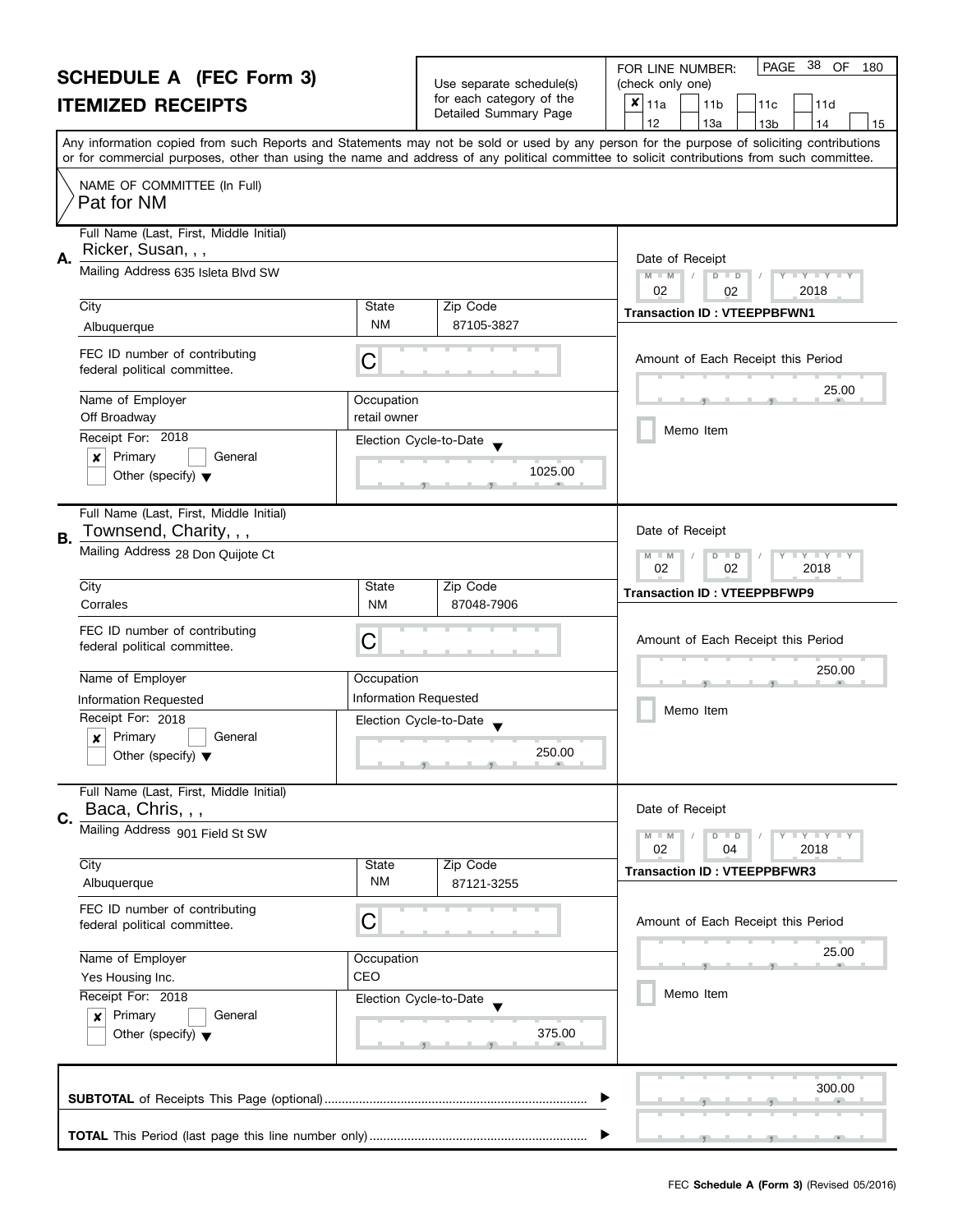|                                                                               | <b>SCHEDULE A (FEC Form 3)</b>                                                       |                          | Use separate schedule(s)                          | PAGE 39 OF<br>FOR LINE NUMBER:<br>180<br>(check only one)                                                                                                                                                                                                                                                                           |
|-------------------------------------------------------------------------------|--------------------------------------------------------------------------------------|--------------------------|---------------------------------------------------|-------------------------------------------------------------------------------------------------------------------------------------------------------------------------------------------------------------------------------------------------------------------------------------------------------------------------------------|
|                                                                               | <b>ITEMIZED RECEIPTS</b>                                                             |                          | for each category of the<br>Detailed Summary Page | $x _{11a}$<br>11 <sub>b</sub><br>11d<br>11c                                                                                                                                                                                                                                                                                         |
|                                                                               |                                                                                      |                          |                                                   | 12<br>13a<br>13 <sub>b</sub><br>14<br>15<br>Any information copied from such Reports and Statements may not be sold or used by any person for the purpose of soliciting contributions<br>or for commercial purposes, other than using the name and address of any political committee to solicit contributions from such committee. |
|                                                                               | NAME OF COMMITTEE (In Full)<br>Pat for NM                                            |                          |                                                   |                                                                                                                                                                                                                                                                                                                                     |
| А.                                                                            | Full Name (Last, First, Middle Initial)<br>Howe, Douglas, , ,                        |                          |                                                   | Date of Receipt                                                                                                                                                                                                                                                                                                                     |
|                                                                               | Mailing Address 1100 Piedra Alto                                                     |                          |                                                   | $M - M$<br>D<br>$T + Y = Y + T$<br>$\Box$<br>02<br>2018<br>05                                                                                                                                                                                                                                                                       |
|                                                                               | City<br>Santa Fe                                                                     | State<br><b>NM</b>       | Zip Code<br>87501-8853                            | <b>Transaction ID: VTEEPPBFWT9</b>                                                                                                                                                                                                                                                                                                  |
|                                                                               | FEC ID number of contributing<br>federal political committee.                        | С                        |                                                   | Amount of Each Receipt this Period                                                                                                                                                                                                                                                                                                  |
|                                                                               | Name of Employer<br>Self                                                             | Occupation<br>Consultant |                                                   | 250.00                                                                                                                                                                                                                                                                                                                              |
|                                                                               | Receipt For: 2018<br>Primary<br>General<br>×<br>Other (specify) $\blacktriangledown$ |                          | Election Cycle-to-Date<br>250.00                  | Memo Item                                                                                                                                                                                                                                                                                                                           |
|                                                                               | Full Name (Last, First, Middle Initial)<br>Nelson, Spencer, , ,                      |                          |                                                   | Date of Receipt                                                                                                                                                                                                                                                                                                                     |
| В.                                                                            | Mailing Address 523 Hermosa Dr NE                                                    |                          |                                                   | $Y - Y - Y$<br>D<br>$\Box$<br>$-M$<br>02<br>05<br>2018                                                                                                                                                                                                                                                                              |
|                                                                               | City<br>Albuquerque                                                                  | State<br><b>NM</b>       | Zip Code<br>87108-1029                            | <b>Transaction ID: VTEEPPBFWA4</b>                                                                                                                                                                                                                                                                                                  |
|                                                                               | FEC ID number of contributing<br>federal political committee.                        | С                        |                                                   | Amount of Each Receipt this Period                                                                                                                                                                                                                                                                                                  |
|                                                                               | Name of Employer                                                                     | Occupation               |                                                   | 100.00                                                                                                                                                                                                                                                                                                                              |
|                                                                               | Not employed<br>Receipt For: 2018                                                    | Not employed             |                                                   | Memo Item                                                                                                                                                                                                                                                                                                                           |
|                                                                               | Primary<br>General<br>$\boldsymbol{x}$<br>Other (specify) $\blacktriangledown$       |                          | Election Cycle-to-Date<br>350.00                  |                                                                                                                                                                                                                                                                                                                                     |
| C.                                                                            | Full Name (Last, First, Middle Initial)<br>Davis, Pat, , ,                           |                          |                                                   | Date of Receipt                                                                                                                                                                                                                                                                                                                     |
|                                                                               | Mailing Address 3926 Simms Ave SE                                                    |                          |                                                   | Y FY FY FY<br>$M - M$<br>$D$ $D$<br>02<br>06<br>2018                                                                                                                                                                                                                                                                                |
|                                                                               | City<br>Albuquerque                                                                  | State<br><b>NM</b>       | Zip Code<br>87108-4338                            | <b>Transaction ID: VTEEPQ0T9Q7</b>                                                                                                                                                                                                                                                                                                  |
|                                                                               | FEC ID number of contributing<br>federal political committee.                        | С                        |                                                   | Amount of Each Receipt this Period                                                                                                                                                                                                                                                                                                  |
| Name of Employer<br>Occupation<br><b>Executive Director</b><br>ProgressNow NM |                                                                                      |                          | 57.83                                             |                                                                                                                                                                                                                                                                                                                                     |
|                                                                               | Receipt For: 2018<br>Primary<br>General<br>×                                         |                          | Election Cycle-to-Date                            | Memo Item                                                                                                                                                                                                                                                                                                                           |
|                                                                               | Other (specify) $\blacktriangledown$                                                 |                          | 378.57                                            | * In-Kind: Pizza 9                                                                                                                                                                                                                                                                                                                  |
|                                                                               |                                                                                      |                          |                                                   | 407.83                                                                                                                                                                                                                                                                                                                              |
|                                                                               |                                                                                      |                          |                                                   |                                                                                                                                                                                                                                                                                                                                     |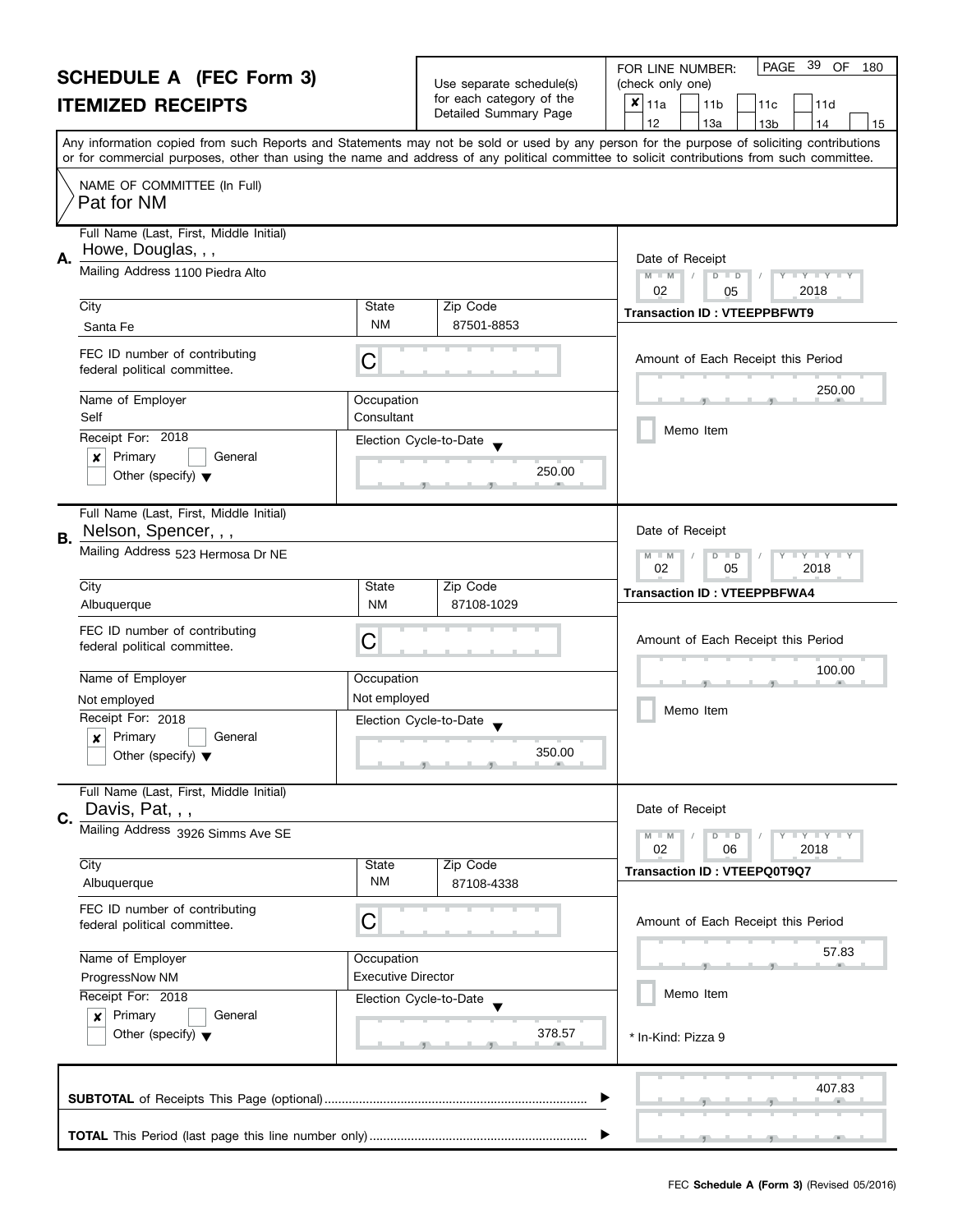# **)(&0,6&(//\$1(2867(;75(/\$7('72\$5(32576&+('8/(25,7(0,=\$7,21**

Ī **Form/Schedule: SA11AI Transaction ID : VTEEPQ0T9Q7**

Event - Food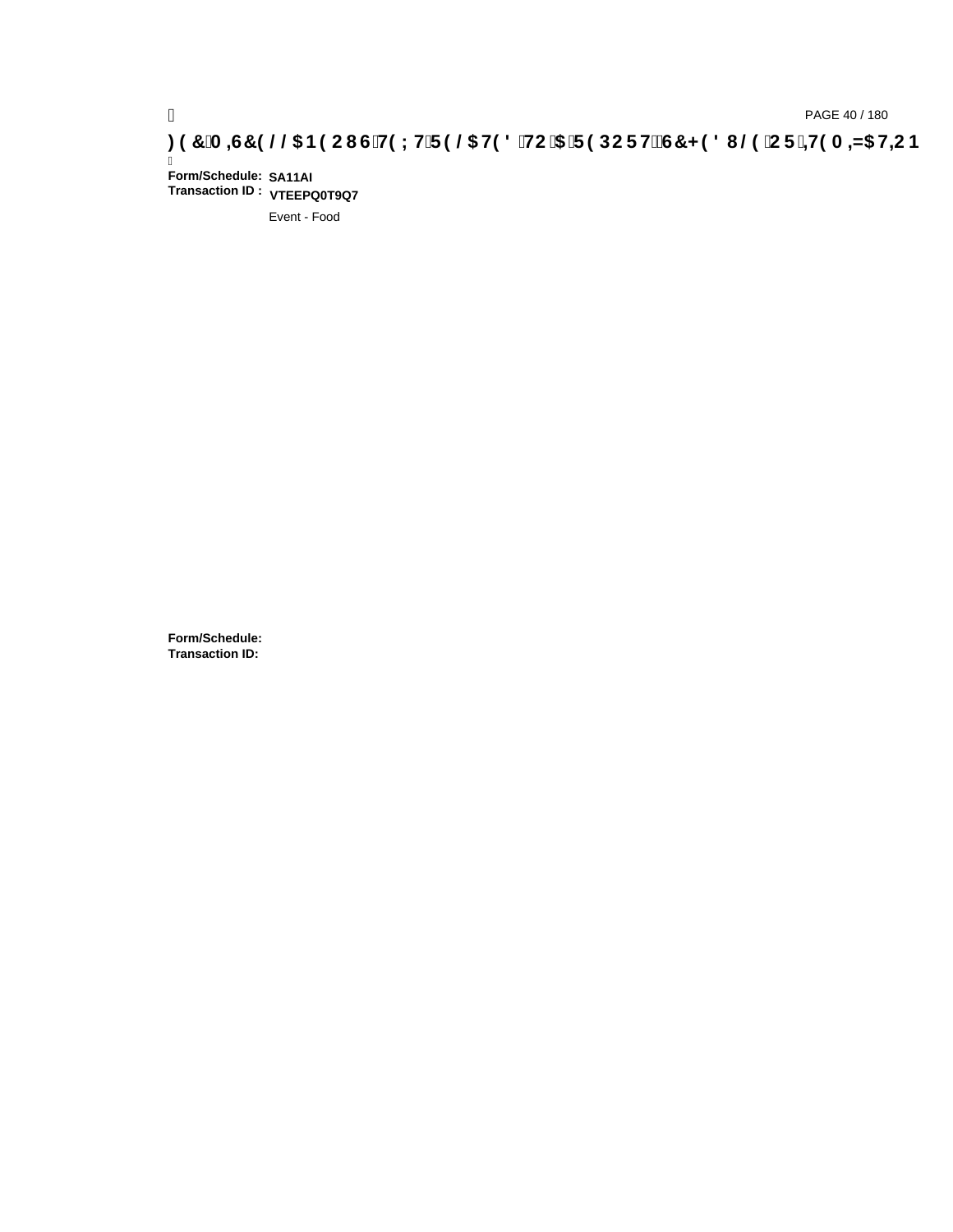#### **SCHEDULE A (FEC Form 3) ITEMIZED RECEIPTS** Any information copied from such Reports and Statements may not be sold or used by any person for the purpose of soliciting contributions or for commercial purposes, other than using the name and address of any political committee to solicit contributions from such committee. NAME OF COMMITTEE (In Full) Full Name (Last, First, Middle Initial) Mailing Address 19156 Highway 85 City City Code City Code City Code City Code City Code City Code City Code City Code **A.** Date of Receipt FOR LINE NUMBER: Use separate schedule(s) | (check only one) for each category of the for each category of the<br>Detailed Summary Page  $\begin{array}{|c|c|c|c|c|c|c|c|}\n\hline\n & 11a & 11b & 11c & 11d \\
\hline\n & 12 & 13a & 13b & 14\n\end{array}$ |12 | |13a | |13b | |14 | |15  **M M / D D / Y Y Y Y** PAGE 41 OF 180  $\overline{\mathbf{x}}$  | 11a Pat for NM Davis, Connie, , , Gay 02 07 2018

|    | بااب                                                                                              | υιαισ                   | Lip Code                          | <b>Transaction ID: VTEEPPBFVV6</b>                   |
|----|---------------------------------------------------------------------------------------------------|-------------------------|-----------------------------------|------------------------------------------------------|
|    | Gay                                                                                               | GA                      | 30218-2790                        |                                                      |
|    | FEC ID number of contributing<br>federal political committee.                                     | C                       |                                   | Amount of Each Receipt this Period                   |
|    | Name of Employer<br>Retired                                                                       | Occupation<br>Retired   |                                   | 100.00                                               |
|    | Receipt For: 2018<br>Primary<br>General<br>×<br>Other (specify) $\blacktriangledown$              |                         | Election Cycle-to-Date<br>1200.00 | Memo Item                                            |
| В. | Full Name (Last, First, Middle Initial)<br>Davis, Connie, , ,                                     |                         |                                   | Date of Receipt                                      |
|    | Mailing Address 19156 Highway 85<br>Gay<br>City                                                   | State                   | Zip Code                          | Y TY TY TY<br>$M - M$<br>$D$ $D$<br>02<br>07<br>2018 |
|    | Gay                                                                                               | GA                      | 30218-2790                        | <b>Transaction ID: VTEEPPBFVW4</b>                   |
|    | FEC ID number of contributing<br>federal political committee.                                     | С                       |                                   | Amount of Each Receipt this Period                   |
|    | Name of Employer                                                                                  | Occupation              |                                   | 100.00                                               |
|    | Retired                                                                                           | Retired                 |                                   | Memo Item                                            |
|    | Receipt For: 2018<br>Primary<br>General<br>$\pmb{\times}$<br>Other (specify) $\blacktriangledown$ | Election Cycle-to-Date  | 1200.00                           |                                                      |
| C. | Full Name (Last, First, Middle Initial)<br>Mahoney, John, J,,                                     |                         |                                   | Date of Receipt                                      |
|    | Mailing Address 3002 Rio Bravo Blvd SW                                                            |                         |                                   | Y FY FY FY<br>$M - M$<br>$D$ $D$<br>02<br>07<br>2018 |
|    | City<br>Albuquerque                                                                               | State<br>ΝM             | Zip Code<br>87105-5532            | <b>Transaction ID: VTEEPPBFWV7</b>                   |
|    | FEC ID number of contributing<br>federal political committee.                                     | C                       |                                   | Amount of Each Receipt this Period                   |
|    | Name of Employer<br>EVERGREEN DEVELOPMENT, LLC                                                    | Occupation<br>President |                                   | 500.00                                               |
|    | Receipt For: 2018<br>Primary<br>General<br>x<br>Other (specify) $\blacktriangledown$              | Election Cycle-to-Date  | 500.00                            | Memo Item                                            |
|    |                                                                                                   |                         |                                   | 700.00                                               |
|    |                                                                                                   |                         |                                   |                                                      |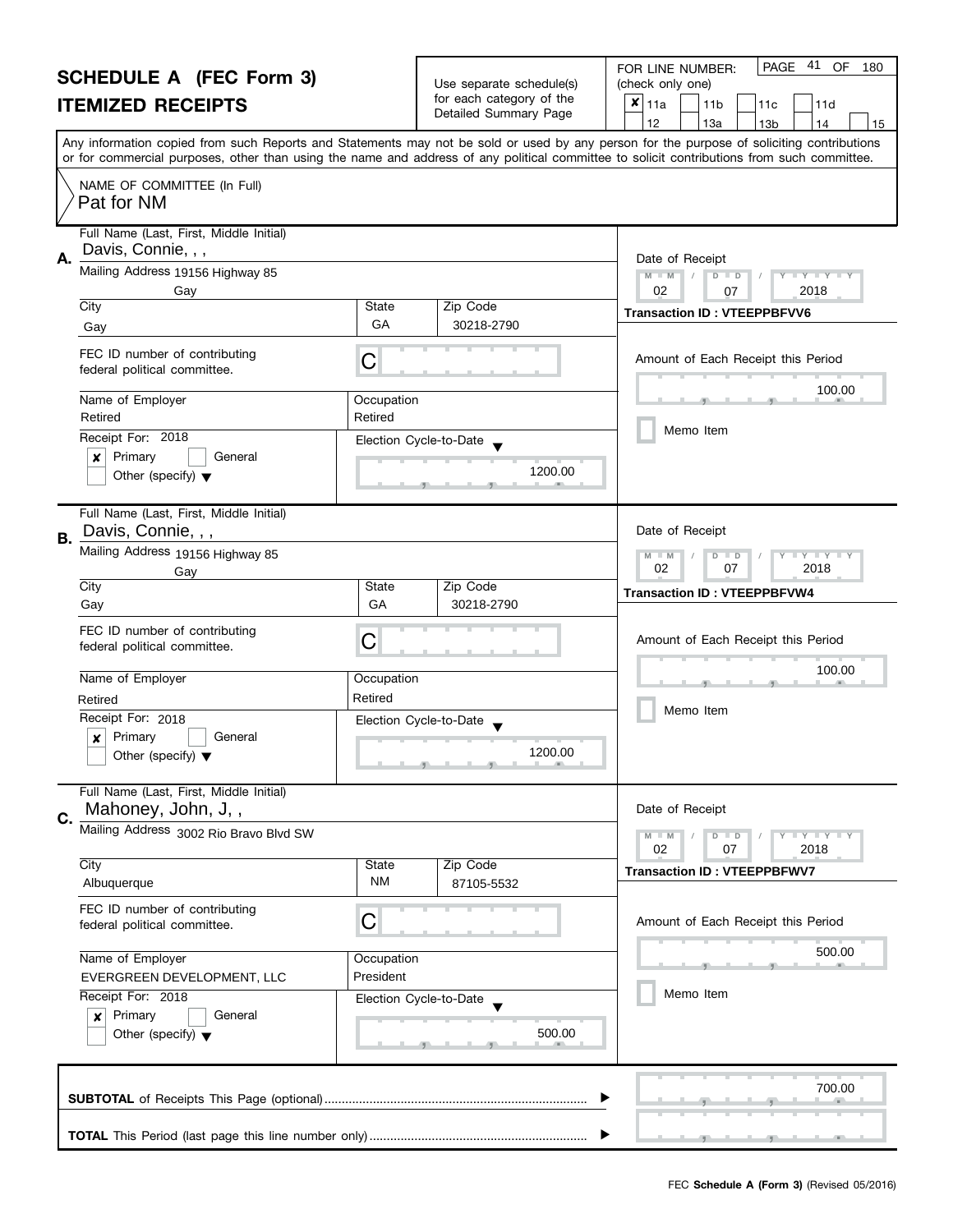|                                                                | <b>SCHEDULE A (FEC Form 3)</b>                                          |                        |                                                      | PAGE 42 OF<br>180<br>FOR LINE NUMBER:                                                                                                                              |
|----------------------------------------------------------------|-------------------------------------------------------------------------|------------------------|------------------------------------------------------|--------------------------------------------------------------------------------------------------------------------------------------------------------------------|
|                                                                |                                                                         |                        | Use separate schedule(s)<br>for each category of the | (check only one)                                                                                                                                                   |
|                                                                | <b>ITEMIZED RECEIPTS</b>                                                |                        | Detailed Summary Page                                | $x _{11a}$<br>11 <sub>b</sub><br>11d<br>11c<br>12<br>13a<br>15                                                                                                     |
|                                                                |                                                                         |                        |                                                      | 13 <sub>b</sub><br>14<br>Any information copied from such Reports and Statements may not be sold or used by any person for the purpose of soliciting contributions |
|                                                                |                                                                         |                        |                                                      | or for commercial purposes, other than using the name and address of any political committee to solicit contributions from such committee.                         |
|                                                                | NAME OF COMMITTEE (In Full)<br>Pat for NM                               |                        |                                                      |                                                                                                                                                                    |
| Α.                                                             | Full Name (Last, First, Middle Initial)<br>Smith de Cherif, Teresa, , , |                        |                                                      | Date of Receipt                                                                                                                                                    |
|                                                                | Mailing Address 346 El Cerro Loop                                       |                        |                                                      | $M - M$<br>$D$ $D$<br>$\bot$ $\gamma$ $\bot$ $\gamma$ $\bot$<br>02<br>2018<br>07                                                                                   |
|                                                                | City                                                                    | State                  | Zip Code                                             | <b>Transaction ID: VTEEPPBFVT8</b>                                                                                                                                 |
|                                                                | Los Lunas                                                               | <b>NM</b>              | 87031-7665                                           |                                                                                                                                                                    |
|                                                                | FEC ID number of contributing<br>federal political committee.           | C                      |                                                      | Amount of Each Receipt this Period                                                                                                                                 |
|                                                                | Name of Employer<br><b>UNM</b>                                          | Occupation<br>Doctor   |                                                      | 500.00                                                                                                                                                             |
|                                                                | Receipt For: 2018                                                       | Election Cycle-to-Date |                                                      | Memo Item                                                                                                                                                          |
|                                                                | Primary<br>×<br>General                                                 |                        |                                                      |                                                                                                                                                                    |
|                                                                | Other (specify) $\blacktriangledown$                                    |                        | 750.00                                               |                                                                                                                                                                    |
| <b>B.</b>                                                      | Full Name (Last, First, Middle Initial)<br>Weigle, Margaret, , ,        |                        |                                                      | Date of Receipt                                                                                                                                                    |
|                                                                | Mailing Address 282 Andrews Ln                                          |                        |                                                      | $\bot$ $\gamma$ $\bot$ $\gamma$ $\bot$ $\gamma$<br>D<br>$\Box$<br>$-M$<br>02<br>07<br>2018                                                                         |
|                                                                | City                                                                    | State                  | Zip Code                                             | <b>Transaction ID: VTEEPPBFVR2</b>                                                                                                                                 |
|                                                                | Corrales                                                                | <b>NM</b>              | 87048-7453                                           |                                                                                                                                                                    |
|                                                                | FEC ID number of contributing<br>federal political committee.           | С                      |                                                      | Amount of Each Receipt this Period                                                                                                                                 |
|                                                                | Name of Employer                                                        | Occupation             |                                                      | 500.00                                                                                                                                                             |
|                                                                | <b>RETIRED</b>                                                          | <b>RETIRED</b>         |                                                      |                                                                                                                                                                    |
|                                                                | Receipt For: 2018                                                       |                        | Election Cycle-to-Date                               | Memo Item                                                                                                                                                          |
|                                                                | X<br>Primary<br>General                                                 |                        |                                                      |                                                                                                                                                                    |
|                                                                | Other (specify) $\blacktriangledown$                                    |                        | 600.00<br>والمستلمس والمستنسخ والمناد                |                                                                                                                                                                    |
| C.                                                             | Full Name (Last, First, Middle Initial)<br>Ossorio, Peter, M.,,         |                        |                                                      | Date of Receipt                                                                                                                                                    |
|                                                                | Mailing Address 5758 Lost Padre Mine Rd                                 |                        |                                                      | $T + Y = Y + Y$<br>$D$ $D$                                                                                                                                         |
|                                                                |                                                                         |                        |                                                      | 02<br>08<br>2018                                                                                                                                                   |
|                                                                | City<br>Las Cruces                                                      | State<br><b>NM</b>     | Zip Code<br>88011-9382                               | <b>Transaction ID: VTEEPPBFWC0</b>                                                                                                                                 |
|                                                                | FEC ID number of contributing<br>federal political committee.           | С                      |                                                      | Amount of Each Receipt this Period                                                                                                                                 |
|                                                                |                                                                         |                        |                                                      | 27.00                                                                                                                                                              |
| Name of Employer<br>Occupation<br>Not Employed<br>Not Employed |                                                                         |                        |                                                      |                                                                                                                                                                    |
|                                                                | Receipt For: 2018                                                       | Election Cycle-to-Date |                                                      | Memo Item                                                                                                                                                          |
|                                                                | Primary<br>General<br>$\boldsymbol{x}$                                  |                        |                                                      |                                                                                                                                                                    |
|                                                                | Other (specify) $\blacktriangledown$                                    |                        | 539.00                                               |                                                                                                                                                                    |
|                                                                |                                                                         |                        |                                                      |                                                                                                                                                                    |
|                                                                |                                                                         |                        |                                                      | 1027.00                                                                                                                                                            |
|                                                                |                                                                         |                        |                                                      |                                                                                                                                                                    |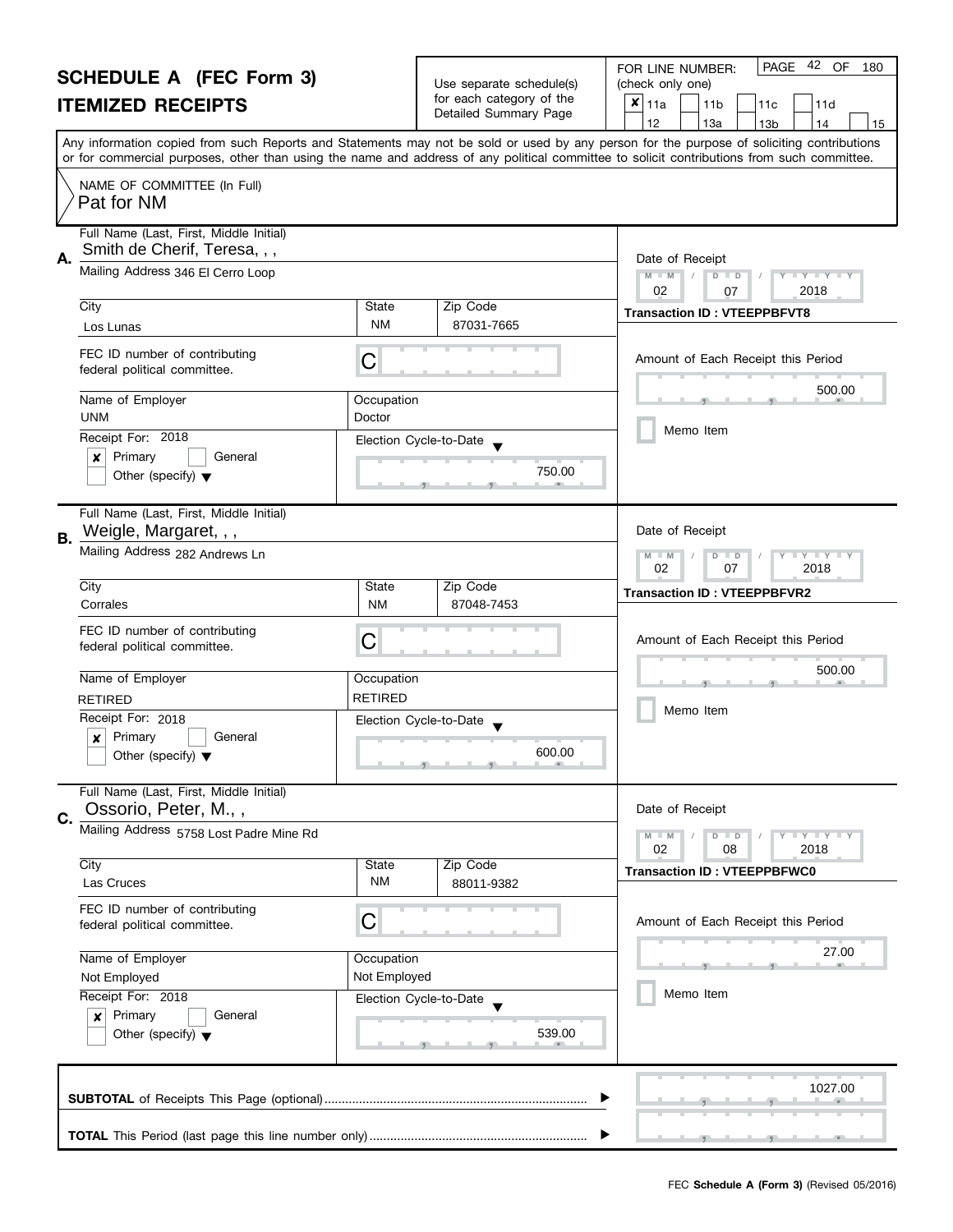### **SCHEDULE A (FEC Form 3) ITEMIZED RECEIPTS**

| Use separate schedule(s) |  |
|--------------------------|--|
| for each category of the |  |
| Detailed Summary Page    |  |

| <b>SCHEDULE A (FEC Form 3)</b><br><b>ITEMIZED RECEIPTS</b>                                                                                                                                                                                                         |                                                                    | Use separate schedule(s)<br>for each category of the<br>Detailed Summary Page | PAGE 43 OF 180<br>FOR LINE NUMBER:<br>(check only one)<br>$x _{11a}$<br>11 <sub>b</sub><br>11d<br>11c<br>12<br>13a<br>13 <sub>b</sub><br>14<br>15                            |
|--------------------------------------------------------------------------------------------------------------------------------------------------------------------------------------------------------------------------------------------------------------------|--------------------------------------------------------------------|-------------------------------------------------------------------------------|------------------------------------------------------------------------------------------------------------------------------------------------------------------------------|
| or for commercial purposes, other than using the name and address of any political committee to solicit contributions from such committee.<br>NAME OF COMMITTEE (In Full)<br>Pat for NM                                                                            |                                                                    |                                                                               | Any information copied from such Reports and Statements may not be sold or used by any person for the purpose of soliciting contributions                                    |
| Full Name (Last, First, Middle Initial)<br>Coinbase<br>Α.<br>Mailing Address 548 Market St<br>#23008<br>City<br>San Francisco<br>FEC ID number of contributing<br>federal political committee.<br>Name of Employer<br>Receipt For: 2018<br>Primary<br>General<br>x | State<br>CA<br>C<br>Occupation                                     | Zip Code<br>94104-5401<br>Election Cycle-to-Date<br>11144.51                  | Date of Receipt<br>$M - M$<br>$D$ $D$<br>$-Y - Y - Y$<br>02<br>2018<br>09<br><b>Transaction ID: VTEEPQ0T682</b><br>Amount of Each Receipt this Period<br>844.39<br>Memo Item |
| Other (specify) $\blacktriangledown$<br>Full Name (Last, First, Middle Initial)<br>Davis, Pat, , ,<br><b>B.</b><br>Mailing Address 3926 Simms Ave SE                                                                                                               |                                                                    |                                                                               | Ethereum transaction. See explanatory text.<br>Date of Receipt<br>$M - M$<br>$\bot$ $\gamma$ $\bot$ $\gamma$ $\bot$ $\gamma$<br>$D$ $D$<br>02<br>09<br>2018                  |
| City<br>Albuquerque<br>FEC ID number of contributing<br>federal political committee.<br>Name of Employer<br>ProgressNow NM<br>Receipt For: 2018<br>Primary<br>General<br>x<br>Other (specify) $\blacktriangledown$                                                 | State<br><b>NM</b><br>C<br>Occupation<br><b>Executive Director</b> | Zip Code<br>87108-4338<br>Election Cycle-to-Date<br>406.76                    | Transaction ID: VTEEPQ0T9R5<br>Amount of Each Receipt this Period<br>28.19<br>Memo Item<br>* In-Kind: Fedex                                                                  |
| Full Name (Last, First, Middle Initial)<br>Leitch, Chris, , ,<br>C.<br>Mailing Address 4633 Edwin Mechem Ave NW<br>City                                                                                                                                            | State                                                              | Zip Code                                                                      | Date of Receipt<br>$M - M$<br>$Y - Y - Y - Y - Y$<br>$D$ $D$<br>02<br>2018<br>09<br><b>Transaction ID: VTEEPPBFWE6</b>                                                       |
| Albuquerque<br>FEC ID number of contributing<br>federal political committee.<br>Name of Employer<br><b>DAF</b><br>Receipt For: 2018<br>Primary<br>General<br>×<br>Other (specify) $\blacktriangledown$                                                             | <b>NM</b><br>C<br>Occupation<br><b>IT Specialist</b>               | 87114-5322<br>Election Cycle-to-Date<br>250.00                                | Amount of Each Receipt this Period<br>250.00<br>Memo Item                                                                                                                    |
|                                                                                                                                                                                                                                                                    |                                                                    |                                                                               | 1122.58<br>___<br>--                                                                                                                                                         |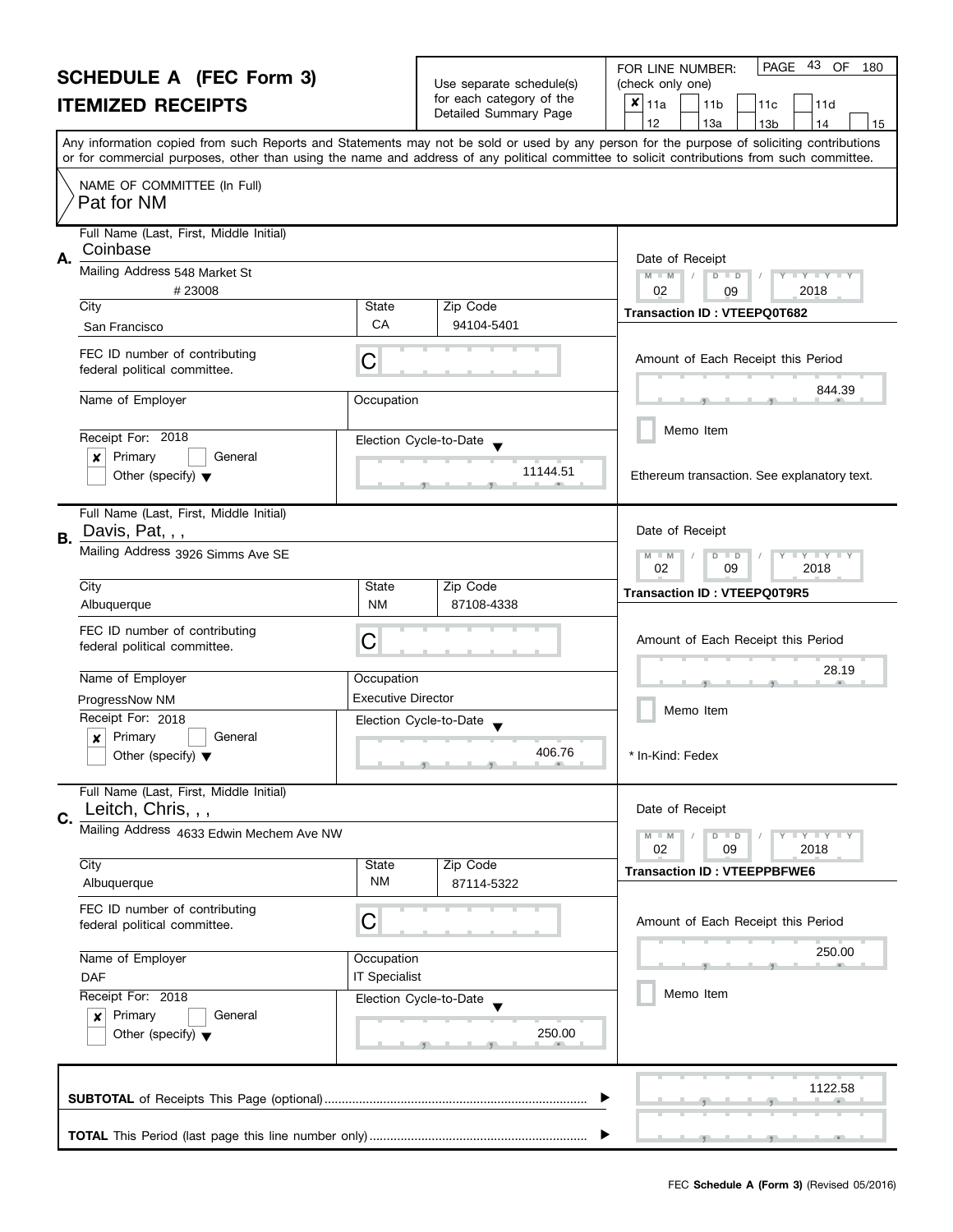### **)(&0,6&(//\$1(2867(;75(/\$7('72\$5(32576&+('8/(25,7(0,=\$7,21**

#### Ī **Form/Schedule: SA11AI Transaction ID : VTEEPQ0T682**

Joseph Pitluck 1710 Central Ave SE Albuquerque, NM 87106 Primary Contribution: 2/9/18 1 ETH Value \$874. Sold same day 1 ETH.

**Form/Schedule: SA11AI Transaction ID: VTEEPQ0T9R5**Printing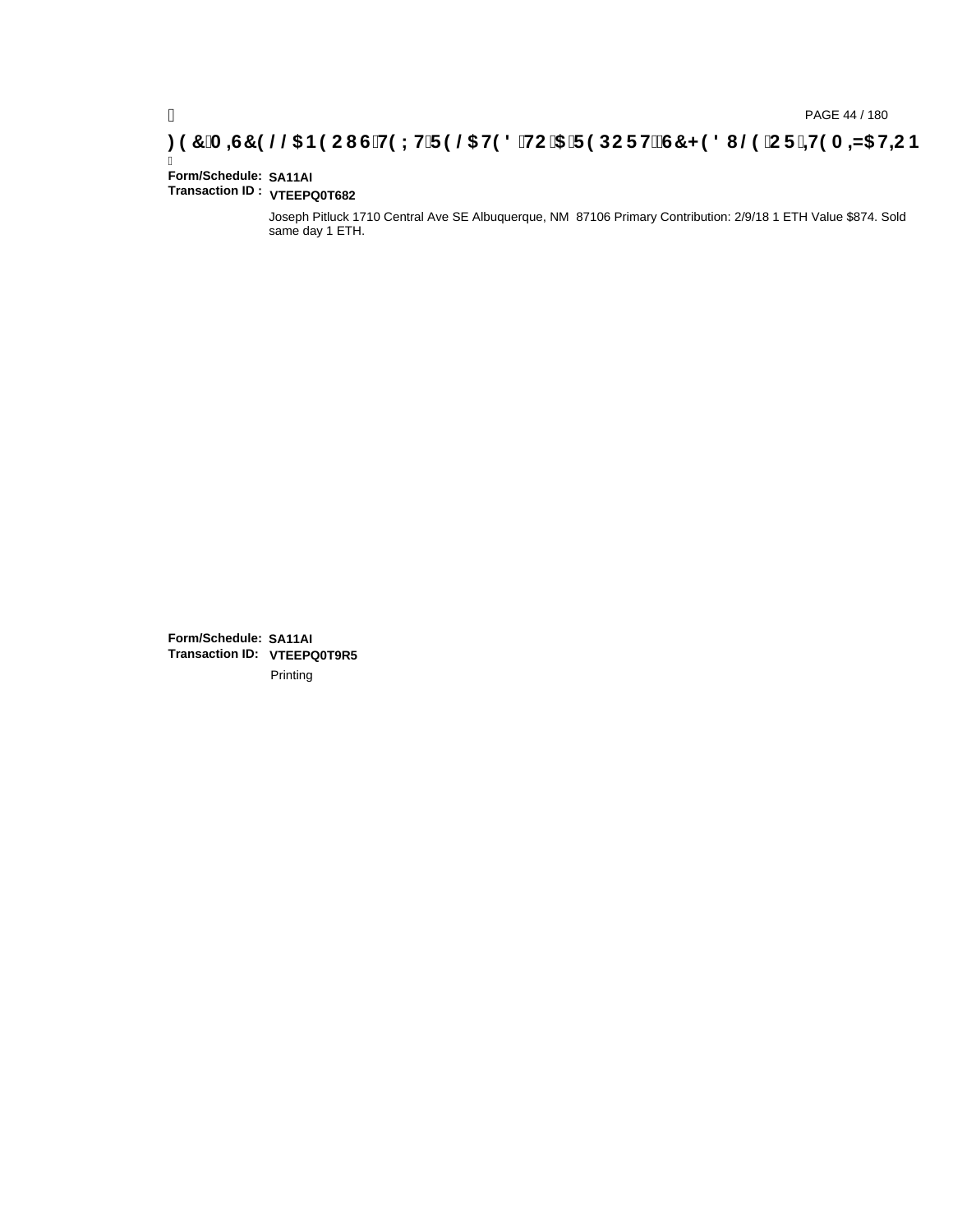|      | <b>SCHEDULE A (FEC Form 3)</b><br><b>ITEMIZED RECEIPTS</b>                                                   |                                                                                       | Use separate schedule(s)<br>for each category of the<br>Detailed Summary Page                         | 45<br><b>PAGE</b><br>OF<br>FOR LINE NUMBER:<br>180<br>(check only one)<br>×<br>11a<br>11 <sub>b</sub><br>11d<br>11c<br>12<br>13a<br>13 <sub>b</sub><br>14<br>15                                                                                                                         |
|------|--------------------------------------------------------------------------------------------------------------|---------------------------------------------------------------------------------------|-------------------------------------------------------------------------------------------------------|-----------------------------------------------------------------------------------------------------------------------------------------------------------------------------------------------------------------------------------------------------------------------------------------|
|      |                                                                                                              |                                                                                       |                                                                                                       | Any information copied from such Reports and Statements may not be sold or used by any person for the purpose of soliciting contributions<br>or for commercial purposes, other than using the name and address of any political committee to solicit contributions from such committee. |
|      | NAME OF COMMITTEE (In Full)<br>Pat for NM                                                                    |                                                                                       |                                                                                                       |                                                                                                                                                                                                                                                                                         |
| Α.   | Full Name (Last, First, Middle Initial)<br>Toulouse, Carmie Lynn, Lynn,,<br>Mailing Address 4053 Simms Ct SE |                                                                                       |                                                                                                       | Date of Receipt<br>$M - M$<br>$Y - Y - Y - Y$<br>$\overline{D}$<br>$\Box$                                                                                                                                                                                                               |
|      |                                                                                                              |                                                                                       |                                                                                                       | 02<br>2018<br>09                                                                                                                                                                                                                                                                        |
|      | $\overline{City}$<br>Albuquerque                                                                             | State<br><b>NM</b>                                                                    | Zip Code<br>87108-4339                                                                                | <b>Transaction ID: VTEEPPBFWK5</b>                                                                                                                                                                                                                                                      |
|      | FEC ID number of contributing<br>federal political committee.                                                | C                                                                                     |                                                                                                       | Amount of Each Receipt this Period                                                                                                                                                                                                                                                      |
|      | Name of Employer<br>State of New Mexico                                                                      | Occupation                                                                            | <b>Public Education Commissioner</b>                                                                  | 250.00                                                                                                                                                                                                                                                                                  |
|      | Receipt For: 2018                                                                                            |                                                                                       | Election Cycle-to-Date                                                                                | Memo Item                                                                                                                                                                                                                                                                               |
|      | Primary<br>×<br>General<br>Other (specify) $\blacktriangledown$                                              |                                                                                       | 250.00                                                                                                |                                                                                                                                                                                                                                                                                         |
| В.   | Full Name (Last, First, Middle Initial)<br>Trujillo, Anthony, , ,                                            |                                                                                       |                                                                                                       | Date of Receipt                                                                                                                                                                                                                                                                         |
|      | Mailing Address PO Box 94044                                                                                 | $\bot$ Y $\bot$ Y $\bot$ Y<br>$M - M$<br>$\overline{D}$<br>$\Box$<br>02<br>10<br>2018 |                                                                                                       |                                                                                                                                                                                                                                                                                         |
|      | City<br>Albuquerque                                                                                          | State<br><b>NM</b>                                                                    | Zip Code<br>87199-4044                                                                                | <b>Transaction ID: VTEEPPBFWH0</b>                                                                                                                                                                                                                                                      |
|      | FEC ID number of contributing<br>federal political committee.                                                | C                                                                                     |                                                                                                       | Amount of Each Receipt this Period                                                                                                                                                                                                                                                      |
|      | Name of Employer                                                                                             | Occupation                                                                            |                                                                                                       | 1000.00                                                                                                                                                                                                                                                                                 |
|      | Holman's USA, LLC                                                                                            | President                                                                             |                                                                                                       |                                                                                                                                                                                                                                                                                         |
|      | Receipt For: 2018                                                                                            |                                                                                       | Election Cycle-to-Date                                                                                | Memo Item                                                                                                                                                                                                                                                                               |
|      | Primary<br>General<br>Other (specify) $\blacktriangledown$                                                   |                                                                                       | 1000.00<br>$\overline{y}$ and $\overline{y}$ and $\overline{y}$ and $\overline{y}$ and $\overline{y}$ |                                                                                                                                                                                                                                                                                         |
| C.   | Full Name (Last, First, Middle Initial)<br>Buffett, Sandra, Alison,,                                         |                                                                                       |                                                                                                       | Date of Receipt                                                                                                                                                                                                                                                                         |
|      | Mailing Address 402 15th St SW                                                                               |                                                                                       |                                                                                                       | Y FY FY FY<br>$M - M$<br>$D$ $D$<br>02<br>13<br>2018                                                                                                                                                                                                                                    |
|      | City<br>Albuquerque                                                                                          | State<br>NM                                                                           | Zip Code<br>87104-1002                                                                                | <b>Transaction ID: VTEEPPBFVN8</b>                                                                                                                                                                                                                                                      |
|      | FEC ID number of contributing<br>federal political committee.                                                | С                                                                                     |                                                                                                       | Amount of Each Receipt this Period                                                                                                                                                                                                                                                      |
|      | Name of Employer                                                                                             | Occupation                                                                            |                                                                                                       | 150.00                                                                                                                                                                                                                                                                                  |
| self |                                                                                                              | <b>Business Owner</b>                                                                 |                                                                                                       |                                                                                                                                                                                                                                                                                         |
|      | Receipt For: 2018<br>Primary<br>General<br>$\boldsymbol{x}$<br>Other (specify) $\blacktriangledown$          |                                                                                       | Election Cycle-to-Date<br>1650.00                                                                     | Memo Item                                                                                                                                                                                                                                                                               |
|      |                                                                                                              |                                                                                       |                                                                                                       | 1400.00                                                                                                                                                                                                                                                                                 |
|      |                                                                                                              |                                                                                       |                                                                                                       |                                                                                                                                                                                                                                                                                         |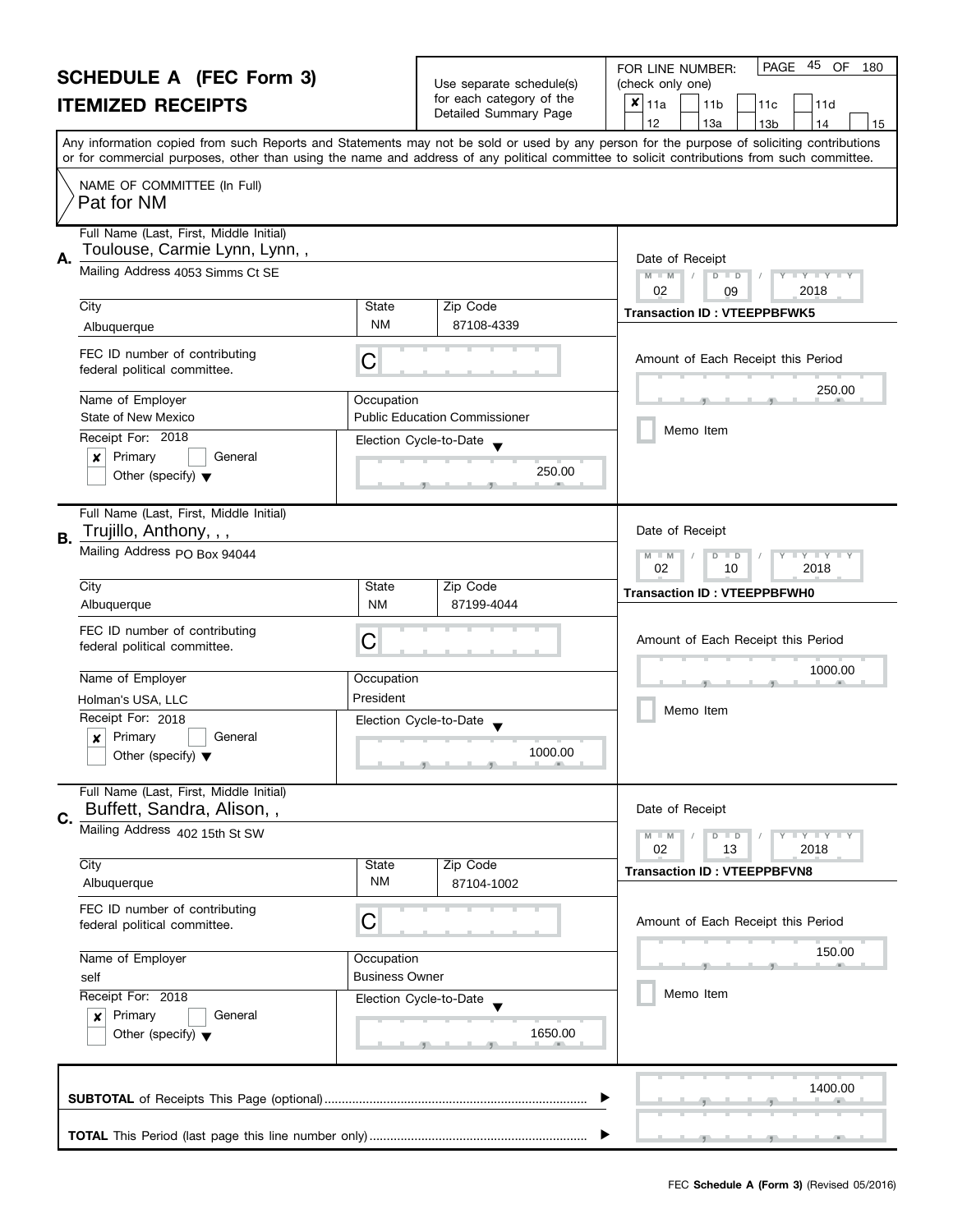|    | <b>SCHEDULE A (FEC Form 3)</b>                                    |                                             | Use separate schedule(s) | 46<br>OF<br>PAGE<br>180<br>FOR LINE NUMBER:<br>(check only one)                                                                            |
|----|-------------------------------------------------------------------|---------------------------------------------|--------------------------|--------------------------------------------------------------------------------------------------------------------------------------------|
|    | <b>ITEMIZED RECEIPTS</b>                                          |                                             | for each category of the | $x _{11a}$<br>11 <sub>b</sub><br>11c<br>11d                                                                                                |
|    |                                                                   |                                             | Detailed Summary Page    | 12<br>13a<br>13 <sub>b</sub><br>14<br>15                                                                                                   |
|    |                                                                   |                                             |                          | Any information copied from such Reports and Statements may not be sold or used by any person for the purpose of soliciting contributions  |
|    |                                                                   |                                             |                          | or for commercial purposes, other than using the name and address of any political committee to solicit contributions from such committee. |
|    | NAME OF COMMITTEE (In Full)<br>Pat for NM                         |                                             |                          |                                                                                                                                            |
|    | Full Name (Last, First, Middle Initial)<br>Isaac, Claudia, B,,    |                                             |                          |                                                                                                                                            |
| А. | Mailing Address 1 University Of New Mexico                        |                                             |                          | Date of Receipt<br>$D$ $D$                                                                                                                 |
|    |                                                                   |                                             |                          | $M - M$<br>$\mathbf{y}$ $\mathbf{y}$ $\mathbf{y}$ $\mathbf{y}$<br>02<br>2018<br>13                                                         |
|    | City                                                              | State                                       | Zip Code                 | <b>Transaction ID: VTEEPPBFW71</b>                                                                                                         |
|    | Albuquerque                                                       | NM                                          | 87131-0001               |                                                                                                                                            |
|    | FEC ID number of contributing<br>federal political committee.     | C                                           |                          | Amount of Each Receipt this Period                                                                                                         |
|    | Name of Employer                                                  | Occupation                                  |                          | 16.00                                                                                                                                      |
|    | <b>UNM</b>                                                        | Teacher/Education                           |                          | Memo Item                                                                                                                                  |
|    | Receipt For: 2018                                                 |                                             | Election Cycle-to-Date   |                                                                                                                                            |
|    | Primary<br>x<br>General<br>Other (specify) $\blacktriangledown$   |                                             | 346.00                   |                                                                                                                                            |
|    |                                                                   |                                             |                          |                                                                                                                                            |
| В. | Full Name (Last, First, Middle Initial)<br>Sanchez Rael, Kim, , , |                                             |                          | Date of Receipt                                                                                                                            |
|    | Mailing Address 8712 Rio Grande Blvd NW                           | $Y$ $Y$<br>$-M$<br>$\overline{D}$<br>$\Box$ |                          |                                                                                                                                            |
|    | City                                                              | State                                       | Zip Code                 | 02<br>13<br>2018                                                                                                                           |
|    | Los Ranchos                                                       | <b>NM</b>                                   | 87114-1304               | <b>Transaction ID: VTEEPPBFVC7</b>                                                                                                         |
|    | FEC ID number of contributing                                     |                                             |                          |                                                                                                                                            |
|    | federal political committee.                                      | С                                           |                          | Amount of Each Receipt this Period                                                                                                         |
|    | Name of Employer                                                  | Occupation                                  |                          | 250.00                                                                                                                                     |
|    | Entrepreneur                                                      | Self                                        |                          |                                                                                                                                            |
|    | Receipt For: 2018                                                 |                                             | Election Cycle-to-Date   | Memo Item                                                                                                                                  |
|    | Primary<br>$\boldsymbol{x}$<br>General                            |                                             |                          |                                                                                                                                            |
|    | Other (specify) $\blacktriangledown$                              |                                             | 250.00                   |                                                                                                                                            |
|    | Full Name (Last, First, Middle Initial)                           |                                             |                          |                                                                                                                                            |
| C. | Schiferl, David, , ,                                              |                                             |                          | Date of Receipt                                                                                                                            |
|    | Mailing Address 459 Grand Canyon Dr                               |                                             |                          | Y I Y I Y I Y<br>$M - M$<br>$D$ $D$                                                                                                        |
|    | City                                                              | State                                       | Zip Code                 | 02<br>13<br>2018                                                                                                                           |
|    | <b>White Rock</b>                                                 | ΝM                                          | 87547-3646               | <b>Transaction ID: VTEEPPBFWX2</b>                                                                                                         |
|    | FEC ID number of contributing<br>federal political committee.     | С                                           |                          | Amount of Each Receipt this Period                                                                                                         |
|    | Name of Employer                                                  | Occupation                                  |                          | 250.00                                                                                                                                     |
|    | NOT EMPLOYED                                                      | <b>RETIRED</b>                              |                          |                                                                                                                                            |
|    | Receipt For: 2018                                                 |                                             | Election Cycle-to-Date   | Memo Item                                                                                                                                  |
|    | Primary<br>General<br>x                                           |                                             |                          |                                                                                                                                            |
|    | Other (specify) $\blacktriangledown$                              |                                             | 950.00                   |                                                                                                                                            |
|    |                                                                   |                                             |                          |                                                                                                                                            |
|    |                                                                   |                                             |                          | 516.00                                                                                                                                     |
|    |                                                                   |                                             |                          |                                                                                                                                            |

, <u>, , , , , , , , , , , , , , ,</u>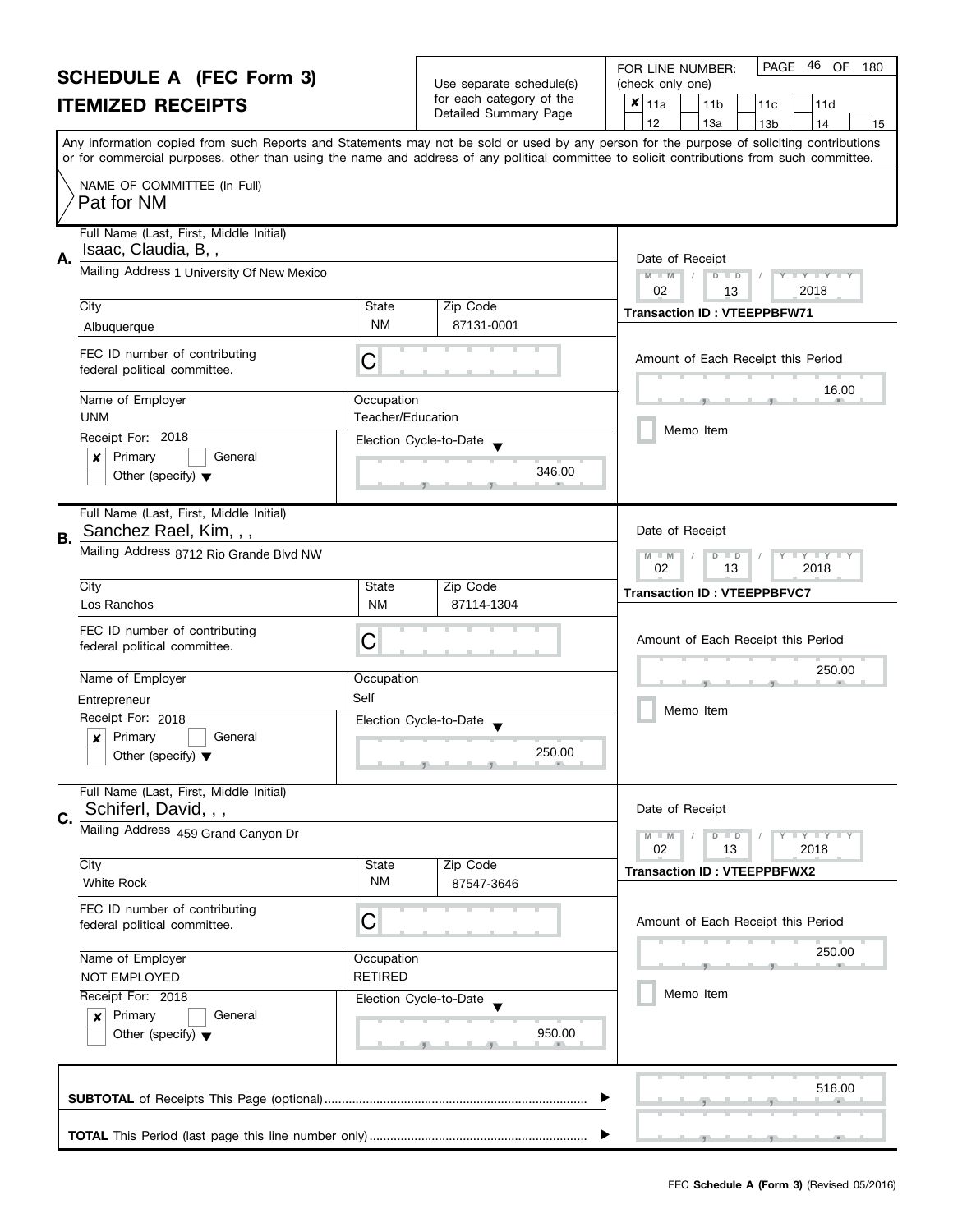|    | <b>SCHEDULE A (FEC Form 3)</b>                                                 |                        |                                                      | 47 OF<br>PAGE<br>180<br>FOR LINE NUMBER:                                                                                                   |
|----|--------------------------------------------------------------------------------|------------------------|------------------------------------------------------|--------------------------------------------------------------------------------------------------------------------------------------------|
|    |                                                                                |                        | Use separate schedule(s)<br>for each category of the | (check only one)<br>$\pmb{\times}$<br>11a                                                                                                  |
|    | <b>ITEMIZED RECEIPTS</b>                                                       |                        | Detailed Summary Page                                | 11 <sub>b</sub><br>11c<br>11d<br>12<br>13a<br>13 <sub>b</sub><br>14<br>15                                                                  |
|    |                                                                                |                        |                                                      | Any information copied from such Reports and Statements may not be sold or used by any person for the purpose of soliciting contributions  |
|    |                                                                                |                        |                                                      | or for commercial purposes, other than using the name and address of any political committee to solicit contributions from such committee. |
|    | NAME OF COMMITTEE (In Full)<br>Pat for NM                                      |                        |                                                      |                                                                                                                                            |
|    | Full Name (Last, First, Middle Initial)                                        |                        |                                                      |                                                                                                                                            |
| А. | Stelzner, Patricia, M.,,                                                       |                        |                                                      | Date of Receipt                                                                                                                            |
|    | Mailing Address 3521 Campbell Ct NW                                            |                        |                                                      | $M - M$<br>$D$ $D$<br>$\mathbf{I}$ $\mathbf{Y}$ $\mathbf{I}$ $\mathbf{Y}$ $\mathbf{I}$<br>02<br>2018<br>13                                 |
|    | City                                                                           | State                  | Zip Code                                             | Transaction ID: VTEEPQ0T6K9                                                                                                                |
|    | Albuquerque                                                                    | <b>NM</b>              | 87104-3201                                           |                                                                                                                                            |
|    | FEC ID number of contributing<br>federal political committee.                  | С                      |                                                      | Amount of Each Receipt this Period                                                                                                         |
|    | Name of Employer                                                               | Occupation             |                                                      | 50.00                                                                                                                                      |
|    | <b>Stelzner Law Office</b>                                                     | Attorney               |                                                      |                                                                                                                                            |
|    | Receipt For: 2018                                                              |                        | Election Cycle-to-Date                               | Memo Item                                                                                                                                  |
|    | Primary<br>General<br>×                                                        |                        | 750.00                                               |                                                                                                                                            |
|    | Other (specify) $\blacktriangledown$                                           |                        |                                                      |                                                                                                                                            |
| В. | Full Name (Last, First, Middle Initial)<br>Stelzner, Patricia, M.,,            |                        |                                                      | Date of Receipt                                                                                                                            |
|    | Mailing Address 3521 Campbell Ct NW                                            |                        |                                                      | $Y$ $Y$<br>$-M$<br>$\overline{D}$<br>$\blacksquare$<br>02<br>13<br>2018                                                                    |
|    | City                                                                           | State                  | Zip Code                                             | <b>Transaction ID: VTEEPQ0T7F8</b>                                                                                                         |
|    | Albuquerque                                                                    | <b>NM</b>              | 87104-3201                                           |                                                                                                                                            |
|    | FEC ID number of contributing<br>federal political committee.                  | С                      |                                                      | Amount of Each Receipt this Period                                                                                                         |
|    | Name of Employer                                                               | Occupation             |                                                      | 200.00                                                                                                                                     |
|    | <b>Stelzner Law Office</b>                                                     | Attorney               |                                                      | Memo Item                                                                                                                                  |
|    | Receipt For: 2018                                                              | Election Cycle-to-Date |                                                      |                                                                                                                                            |
|    | Primary<br>General<br>$\boldsymbol{x}$<br>Other (specify) $\blacktriangledown$ |                        | 750.00                                               |                                                                                                                                            |
|    | Full Name (Last, First, Middle Initial)<br>Garcia, Matthew, , ,                |                        |                                                      | Date of Receipt                                                                                                                            |
| C. | Mailing Address 1718 Notre Dame Dr NE                                          |                        |                                                      | Y I Y I Y I Y<br>$D$ $D$                                                                                                                   |
|    |                                                                                |                        |                                                      | 2018<br>02<br>14                                                                                                                           |
|    | City                                                                           | State                  | Zip Code                                             | <b>Transaction ID: VTEEPPBFV86</b>                                                                                                         |
|    | Albuquerque                                                                    | ΝM                     | 87106-1010                                           |                                                                                                                                            |
|    | FEC ID number of contributing<br>federal political committee.                  | C                      |                                                      | Amount of Each Receipt this Period                                                                                                         |
|    | Name of Employer                                                               | Occupation             |                                                      | 250.00                                                                                                                                     |
|    | Attorney                                                                       | Garcia Ives Nowara     |                                                      |                                                                                                                                            |
|    | Receipt For: 2018                                                              | Election Cycle-to-Date |                                                      | Memo Item                                                                                                                                  |
|    | Primary<br>General<br>×<br>Other (specify) $\blacktriangledown$                |                        | 250.00                                               |                                                                                                                                            |
|    |                                                                                |                        |                                                      | 500.00                                                                                                                                     |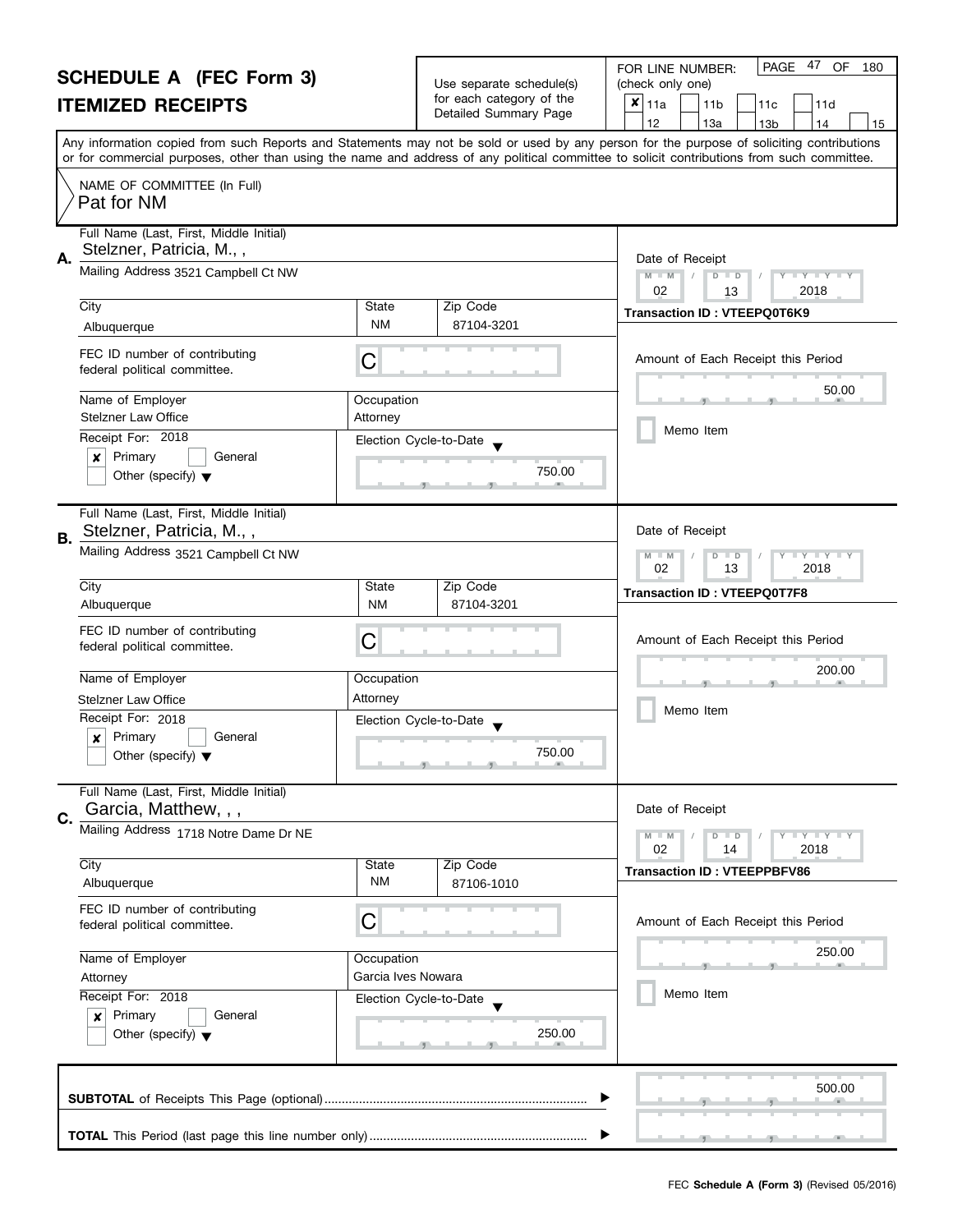|                                                                                                          | <b>SCHEDULE A (FEC Form 3)</b>                                  |                          |                                                      | 48 OF<br>PAGE<br>FOR LINE NUMBER:<br>180                                                                                                                                                                                                                                                |
|----------------------------------------------------------------------------------------------------------|-----------------------------------------------------------------|--------------------------|------------------------------------------------------|-----------------------------------------------------------------------------------------------------------------------------------------------------------------------------------------------------------------------------------------------------------------------------------------|
|                                                                                                          |                                                                 |                          | Use separate schedule(s)<br>for each category of the | (check only one)                                                                                                                                                                                                                                                                        |
|                                                                                                          | <b>ITEMIZED RECEIPTS</b>                                        |                          | Detailed Summary Page                                | $x _{11a}$<br>11 <sub>b</sub><br>11d<br>11c                                                                                                                                                                                                                                             |
|                                                                                                          |                                                                 |                          |                                                      | 12<br>13a<br>13 <sub>b</sub><br>14<br>15                                                                                                                                                                                                                                                |
|                                                                                                          |                                                                 |                          |                                                      | Any information copied from such Reports and Statements may not be sold or used by any person for the purpose of soliciting contributions<br>or for commercial purposes, other than using the name and address of any political committee to solicit contributions from such committee. |
|                                                                                                          | NAME OF COMMITTEE (In Full)<br>Pat for NM                       |                          |                                                      |                                                                                                                                                                                                                                                                                         |
| А.                                                                                                       | Full Name (Last, First, Middle Initial)<br>Salazar, Frank, C.,, |                          |                                                      | Date of Receipt                                                                                                                                                                                                                                                                         |
|                                                                                                          | Mailing Address PO Box 2762                                     |                          |                                                      | $M - M$<br>D<br>$\mathbf{I} \times \mathbf{I} \times \mathbf{I}$<br>$\Box$<br>02<br>2018<br>14                                                                                                                                                                                          |
|                                                                                                          | City                                                            | State                    | Zip Code                                             | <b>Transaction ID: VTEEPPBFX30</b>                                                                                                                                                                                                                                                      |
|                                                                                                          | Corrales                                                        | NM                       | 87048-2762                                           |                                                                                                                                                                                                                                                                                         |
|                                                                                                          | FEC ID number of contributing<br>federal political committee.   | С                        |                                                      | Amount of Each Receipt this Period                                                                                                                                                                                                                                                      |
|                                                                                                          | Name of Employer<br>attorney                                    | Occupation<br>Sutin Firm |                                                      | 250.00                                                                                                                                                                                                                                                                                  |
|                                                                                                          | Receipt For: 2018                                               |                          |                                                      | Memo Item                                                                                                                                                                                                                                                                               |
|                                                                                                          | Primary<br>×<br>General                                         |                          | Election Cycle-to-Date                               |                                                                                                                                                                                                                                                                                         |
|                                                                                                          | Other (specify) $\blacktriangledown$                            |                          | 250.00                                               |                                                                                                                                                                                                                                                                                         |
| В.                                                                                                       | Full Name (Last, First, Middle Initial)<br>Grilley, Robert, , , |                          |                                                      | Date of Receipt                                                                                                                                                                                                                                                                         |
|                                                                                                          | Mailing Address 11801 Suny Bay Rd SE                            |                          |                                                      | M<br>$Y \perp Y \perp Y$<br>$-M$<br>D<br>$\Box$<br>02<br>15<br>2018                                                                                                                                                                                                                     |
|                                                                                                          | City                                                            | State                    | Zip Code                                             | <b>Transaction ID: VTEEPQ0T9S2</b>                                                                                                                                                                                                                                                      |
|                                                                                                          | Albuquerque                                                     | <b>NM</b>                | 87123-2593                                           |                                                                                                                                                                                                                                                                                         |
|                                                                                                          | FEC ID number of contributing<br>federal political committee.   | С                        |                                                      | Amount of Each Receipt this Period                                                                                                                                                                                                                                                      |
|                                                                                                          | Name of Employer                                                | Occupation               |                                                      | 41.14                                                                                                                                                                                                                                                                                   |
|                                                                                                          | Not Employed                                                    | Not Employed             |                                                      |                                                                                                                                                                                                                                                                                         |
|                                                                                                          | Receipt For: 2018                                               |                          | Election Cycle-to-Date                               | Memo Item                                                                                                                                                                                                                                                                               |
|                                                                                                          | Primary<br>X<br>General                                         |                          |                                                      |                                                                                                                                                                                                                                                                                         |
|                                                                                                          | Other (specify) $\blacktriangledown$                            |                          | 68.14                                                | In-Kind: Einstein's, Smith's, Walmart                                                                                                                                                                                                                                                   |
|                                                                                                          | Full Name (Last, First, Middle Initial)                         |                          |                                                      |                                                                                                                                                                                                                                                                                         |
| C.                                                                                                       | Long, Bryan, , ,<br>Mailing Address PO Box 1982                 |                          |                                                      | Date of Receipt                                                                                                                                                                                                                                                                         |
|                                                                                                          |                                                                 |                          |                                                      | Y LY LY LY<br>$M - M$<br>$D$ $D$<br>02<br>15<br>2018                                                                                                                                                                                                                                    |
|                                                                                                          | City                                                            | State                    | Zip Code                                             | <b>Transaction ID: VTEEPPBFV28</b>                                                                                                                                                                                                                                                      |
|                                                                                                          | Athens                                                          | GA                       | 30603-1982                                           |                                                                                                                                                                                                                                                                                         |
|                                                                                                          | FEC ID number of contributing<br>federal political committee.   | С                        |                                                      | Amount of Each Receipt this Period                                                                                                                                                                                                                                                      |
| Name of Employer<br>Occupation<br><b>Executie Director</b><br><b>Better Georgia</b><br>Receipt For: 2018 |                                                                 |                          |                                                      | 250.00                                                                                                                                                                                                                                                                                  |
|                                                                                                          |                                                                 |                          | -91                                                  |                                                                                                                                                                                                                                                                                         |
|                                                                                                          |                                                                 | Election Cycle-to-Date   | Memo Item                                            |                                                                                                                                                                                                                                                                                         |
|                                                                                                          | Primary<br>General<br>$\boldsymbol{x}$                          |                          |                                                      |                                                                                                                                                                                                                                                                                         |
|                                                                                                          | Other (specify) $\blacktriangledown$                            |                          | 250.00                                               |                                                                                                                                                                                                                                                                                         |
|                                                                                                          |                                                                 |                          |                                                      | 541.14                                                                                                                                                                                                                                                                                  |
|                                                                                                          |                                                                 |                          |                                                      |                                                                                                                                                                                                                                                                                         |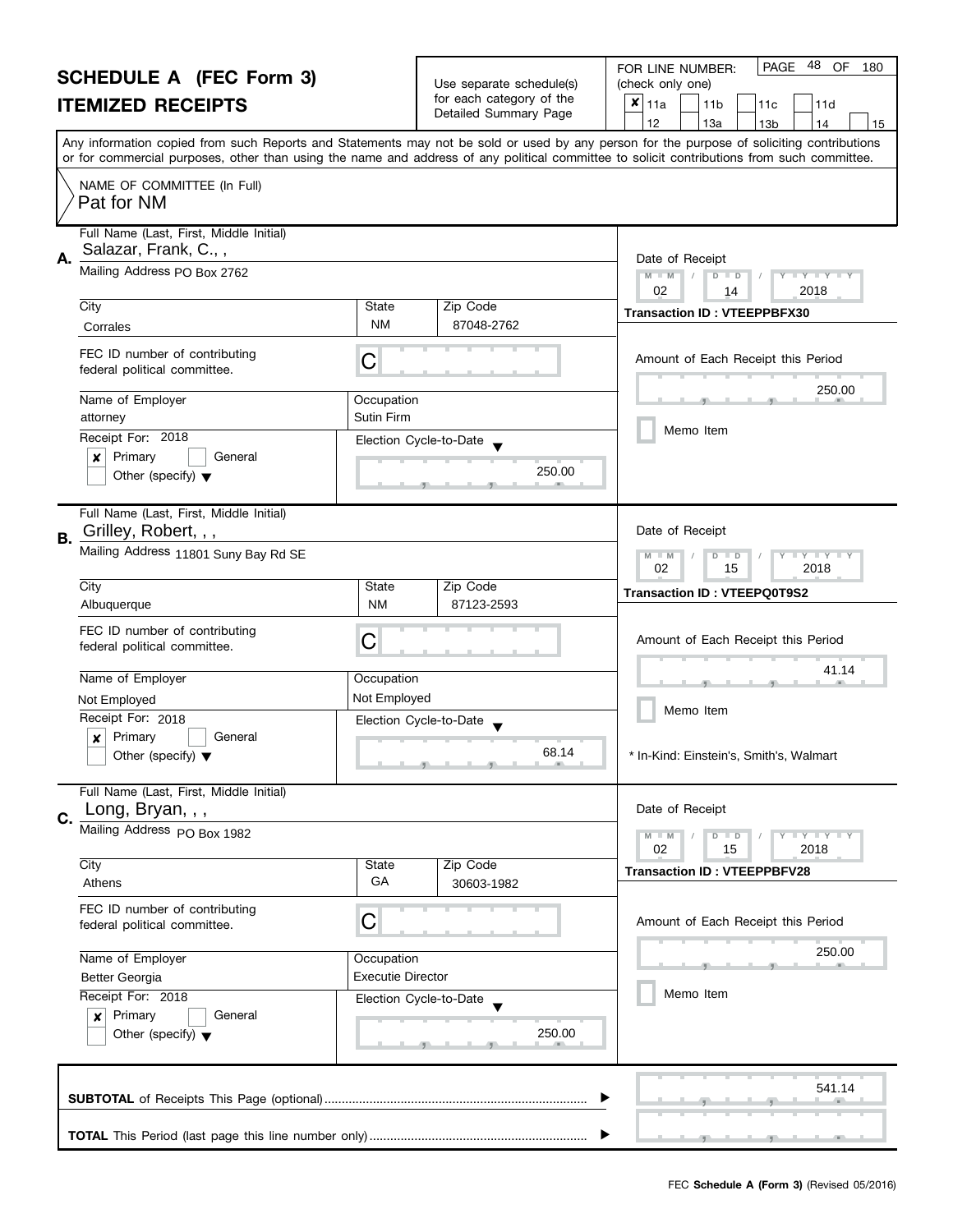# pAGE 49/180<br>(DPAGE 49/180, PAGE 49/180<br>(OD THE Ball God Band Hit Figos Hold Hit Construction Construction Construction Construction Construction Const

Ī **Form/Schedule: SA11AI Transaction ID : VTEEPQ0T9S2**

Food and Office Supplies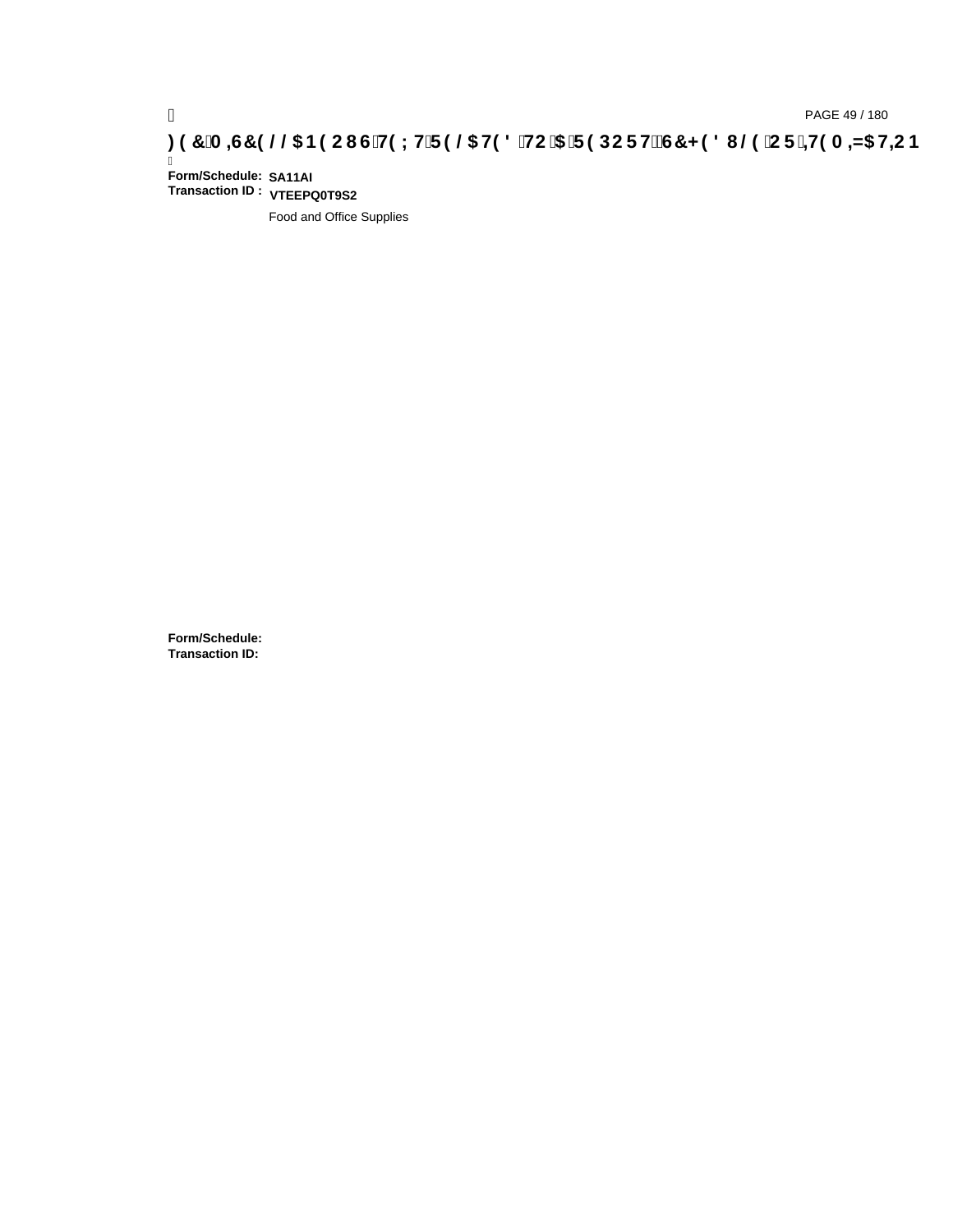### **SCHEDULE A (FEC Form 3) ITEMIZED RECEIPTS**

|                                                   | <b>PAGE 50 OF 180</b><br>FOR LINE NUMBER: |  |
|---------------------------------------------------|-------------------------------------------|--|
| Use separate schedule(s)                          | (check only one)                          |  |
| for each category of the<br>Detailed Summary Page | $ \mathbf{x} _{11a}$<br>11b<br>11d        |  |

| OUTLUULL A TEU FUIIII JJ                                                             |                          | Use separate schedule(s)                                                                              | (check only one)                                                                                                                                                                                                                                                                                                                    |
|--------------------------------------------------------------------------------------|--------------------------|-------------------------------------------------------------------------------------------------------|-------------------------------------------------------------------------------------------------------------------------------------------------------------------------------------------------------------------------------------------------------------------------------------------------------------------------------------|
| <b>ITEMIZED RECEIPTS</b>                                                             |                          | for each category of the<br>Detailed Summary Page                                                     | $x _{11a}$<br>11 <sub>b</sub><br>11c<br>11d                                                                                                                                                                                                                                                                                         |
|                                                                                      |                          |                                                                                                       | 12<br>13a<br>13 <sub>b</sub><br>14<br>15<br>Any information copied from such Reports and Statements may not be sold or used by any person for the purpose of soliciting contributions<br>or for commercial purposes, other than using the name and address of any political committee to solicit contributions from such committee. |
| NAME OF COMMITTEE (In Full)<br>Pat for NM                                            |                          |                                                                                                       |                                                                                                                                                                                                                                                                                                                                     |
| Full Name (Last, First, Middle Initial)<br>Rinker, Ronald, , ,                       |                          |                                                                                                       | Date of Receipt                                                                                                                                                                                                                                                                                                                     |
| Mailing Address 539 Hillside Ave<br>Apt C                                            |                          |                                                                                                       | $M - M$<br>$\Box$ $\gamma$ $\Box$ $\gamma$ $\Box$ $\gamma$<br>D<br>$\blacksquare$<br>2018<br>02<br>15                                                                                                                                                                                                                               |
| City<br>Santa Fe                                                                     | State<br>NM              | Zip Code<br>87501-2906                                                                                | Transaction ID: VTEEPQ0T6Q0                                                                                                                                                                                                                                                                                                         |
| FEC ID number of contributing<br>federal political committee.                        | C                        |                                                                                                       | Amount of Each Receipt this Period                                                                                                                                                                                                                                                                                                  |
| Name of Employer<br>Not Employed                                                     | Occupation<br>retired    |                                                                                                       | 80.00<br>Memo Item                                                                                                                                                                                                                                                                                                                  |
| Receipt For: 2018<br>Primary<br>General<br>×<br>Other (specify) $\blacktriangledown$ |                          | Election Cycle-to-Date<br>769.00                                                                      |                                                                                                                                                                                                                                                                                                                                     |
| Full Name (Last, First, Middle Initial)<br>Toon, Bernard, R,,<br>B.                  |                          |                                                                                                       | Date of Receipt                                                                                                                                                                                                                                                                                                                     |
| Mailing Address 601 Pennsylvania Ave NW<br>Apt 210                                   |                          | $\bot$ $\gamma$ $\bot$ $\gamma$ $\bot$ $\gamma$<br>$M - M$<br>D<br>$\blacksquare$<br>02<br>15<br>2018 |                                                                                                                                                                                                                                                                                                                                     |
| City<br>Washington                                                                   | State<br>DC              | Zip Code<br>20004-2609                                                                                | <b>Transaction ID: VTEEPPBFV52</b>                                                                                                                                                                                                                                                                                                  |
| FEC ID number of contributing<br>federal political committee.                        | C                        |                                                                                                       | Amount of Each Receipt this Period                                                                                                                                                                                                                                                                                                  |
| Name of Employer<br>The FIRST Group                                                  | Occupation<br>consultant |                                                                                                       | 250.00<br>Memo Item                                                                                                                                                                                                                                                                                                                 |
| Receipt For: 2018<br>Primary<br>General<br>x<br>Other (specify) $\blacktriangledown$ |                          | Election Cycle-to-Date<br>500.00                                                                      |                                                                                                                                                                                                                                                                                                                                     |
| Full Name (Last, First, Middle Initial)<br>Roberts, Shelley, , ,<br>Ċ.               |                          |                                                                                                       | Date of Receipt                                                                                                                                                                                                                                                                                                                     |
| Mailing Address 206 Hermosa Dr SE                                                    |                          |                                                                                                       | $M - M$<br>$T - Y = T - Y$<br>$\overline{D}$<br>$\Box$<br>02<br>16<br>2018                                                                                                                                                                                                                                                          |
| City<br>Albuquerque                                                                  | State<br>ΝM              | Zip Code<br>87108-2612                                                                                | <b>Transaction ID: VTEEPPBFWY0</b>                                                                                                                                                                                                                                                                                                  |
| FEC ID number of contributing<br>federal political committee.                        | С                        |                                                                                                       | Amount of Each Receipt this Period                                                                                                                                                                                                                                                                                                  |
| Name of Employer<br>Self                                                             | Occupation               | <b>Educational Consultant</b>                                                                         | 100.00                                                                                                                                                                                                                                                                                                                              |
| Receipt For: 2018<br>Primary<br>General<br>x<br>Other (specify) $\blacktriangledown$ |                          | Election Cycle-to-Date<br>300.00                                                                      | Memo Item                                                                                                                                                                                                                                                                                                                           |
|                                                                                      |                          |                                                                                                       | 430.00                                                                                                                                                                                                                                                                                                                              |
|                                                                                      |                          |                                                                                                       |                                                                                                                                                                                                                                                                                                                                     |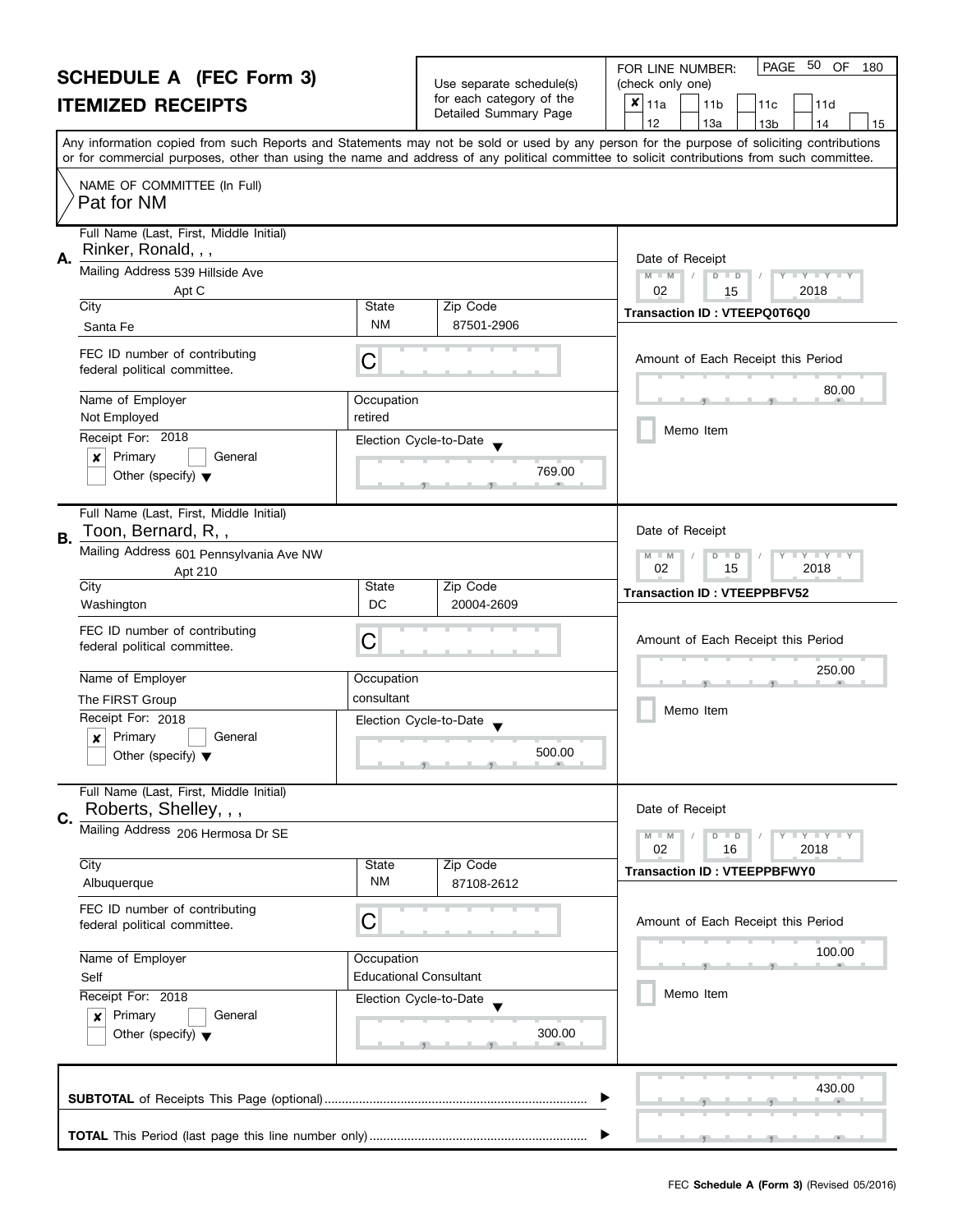| <b>SCHEDULE A (FEC Form 3)</b> |                                                                                |                                                        | Use separate schedule(s) | 51 OF<br>PAGE<br>FOR LINE NUMBER:<br>180<br>(check only one)                                                                                                                                                                                                                            |  |  |  |
|--------------------------------|--------------------------------------------------------------------------------|--------------------------------------------------------|--------------------------|-----------------------------------------------------------------------------------------------------------------------------------------------------------------------------------------------------------------------------------------------------------------------------------------|--|--|--|
| <b>ITEMIZED RECEIPTS</b>       |                                                                                |                                                        | for each category of the | $x _{11a}$<br>11 <sub>b</sub><br>11d<br>11c                                                                                                                                                                                                                                             |  |  |  |
|                                |                                                                                |                                                        | Detailed Summary Page    | 12<br>13a<br>13 <sub>b</sub><br>14<br>15                                                                                                                                                                                                                                                |  |  |  |
|                                |                                                                                |                                                        |                          | Any information copied from such Reports and Statements may not be sold or used by any person for the purpose of soliciting contributions<br>or for commercial purposes, other than using the name and address of any political committee to solicit contributions from such committee. |  |  |  |
|                                | NAME OF COMMITTEE (In Full)<br>Pat for NM                                      |                                                        |                          |                                                                                                                                                                                                                                                                                         |  |  |  |
| А.                             | Full Name (Last, First, Middle Initial)<br>Roberts, Shelley, , ,               |                                                        |                          | Date of Receipt                                                                                                                                                                                                                                                                         |  |  |  |
|                                | Mailing Address 206 Hermosa Dr SE                                              |                                                        |                          | $M - M$<br>D<br>$\mathbf{I} \times \mathbf{I} \times \mathbf{I}$<br>$\Box$<br>02<br>2018<br>16                                                                                                                                                                                          |  |  |  |
|                                | City                                                                           | State                                                  | Zip Code                 | <b>Transaction ID: VTEEPQ0T6N4</b>                                                                                                                                                                                                                                                      |  |  |  |
|                                | Albuquerque                                                                    | <b>NM</b>                                              | 87108-2612               |                                                                                                                                                                                                                                                                                         |  |  |  |
|                                | FEC ID number of contributing<br>federal political committee.                  | С                                                      |                          | Amount of Each Receipt this Period                                                                                                                                                                                                                                                      |  |  |  |
|                                | Name of Employer<br>Self                                                       | Occupation<br><b>Educational Consultant</b>            |                          | 150.00                                                                                                                                                                                                                                                                                  |  |  |  |
|                                | Receipt For: 2018                                                              |                                                        | Election Cycle-to-Date   | Memo Item                                                                                                                                                                                                                                                                               |  |  |  |
|                                | Primary<br>General<br>×                                                        |                                                        |                          |                                                                                                                                                                                                                                                                                         |  |  |  |
|                                | Other (specify) $\blacktriangledown$                                           |                                                        | 300.00                   |                                                                                                                                                                                                                                                                                         |  |  |  |
| В.                             | Full Name (Last, First, Middle Initial)<br>Umland, Bert, E.,,                  |                                                        |                          | Date of Receipt                                                                                                                                                                                                                                                                         |  |  |  |
|                                | Mailing Address 737 Valverde Dr SE                                             | $Y - Y - Y$<br>D<br>$\Box$<br>$-M$<br>02<br>18<br>2018 |                          |                                                                                                                                                                                                                                                                                         |  |  |  |
|                                | City                                                                           | State                                                  | Zip Code                 | <b>Transaction ID: VTEEPPBFWZ8</b>                                                                                                                                                                                                                                                      |  |  |  |
|                                | Albuquerque                                                                    | <b>NM</b>                                              | 87108-3467               |                                                                                                                                                                                                                                                                                         |  |  |  |
|                                | FEC ID number of contributing<br>federal political committee.                  | С                                                      |                          | Amount of Each Receipt this Period                                                                                                                                                                                                                                                      |  |  |  |
|                                | Name of Employer                                                               | Occupation                                             |                          | 25.00                                                                                                                                                                                                                                                                                   |  |  |  |
|                                | Not employed                                                                   | Not employed                                           |                          |                                                                                                                                                                                                                                                                                         |  |  |  |
|                                | Receipt For: 2018                                                              |                                                        | Election Cycle-to-Date   | Memo Item                                                                                                                                                                                                                                                                               |  |  |  |
|                                | Primary<br>General<br>$\boldsymbol{x}$<br>Other (specify) $\blacktriangledown$ |                                                        | 457.00                   |                                                                                                                                                                                                                                                                                         |  |  |  |
|                                | Full Name (Last, First, Middle Initial)<br>Benz, Zachary, , ,                  |                                                        |                          | Date of Receipt                                                                                                                                                                                                                                                                         |  |  |  |
| C.                             | Mailing Address 312 Amherst Dr SE                                              |                                                        |                          | $Y - Y - Y - Y - Y$<br>$D$ $D$<br>02<br>19<br>2018                                                                                                                                                                                                                                      |  |  |  |
|                                | City                                                                           | State                                                  | Zip Code                 | <b>Transaction ID: VTEEPPRY8C4</b>                                                                                                                                                                                                                                                      |  |  |  |
|                                | Albuquerque                                                                    | <b>NM</b>                                              | 87106-1404               |                                                                                                                                                                                                                                                                                         |  |  |  |
|                                | FEC ID number of contributing<br>federal political committee.                  | С                                                      |                          | Amount of Each Receipt this Period                                                                                                                                                                                                                                                      |  |  |  |
|                                | Name of Employer                                                               | Occupation                                             |                          | 27.00                                                                                                                                                                                                                                                                                   |  |  |  |
|                                | Sandia National Laboratories                                                   | Engineer                                               |                          |                                                                                                                                                                                                                                                                                         |  |  |  |
|                                | Receipt For: 2018                                                              |                                                        | Election Cycle-to-Date   | Memo Item                                                                                                                                                                                                                                                                               |  |  |  |
|                                | Primary<br>General<br>×<br>Other (specify) $\blacktriangledown$                |                                                        | 226.00                   |                                                                                                                                                                                                                                                                                         |  |  |  |
|                                |                                                                                |                                                        |                          |                                                                                                                                                                                                                                                                                         |  |  |  |
|                                |                                                                                |                                                        |                          | 202.00                                                                                                                                                                                                                                                                                  |  |  |  |
|                                |                                                                                |                                                        |                          |                                                                                                                                                                                                                                                                                         |  |  |  |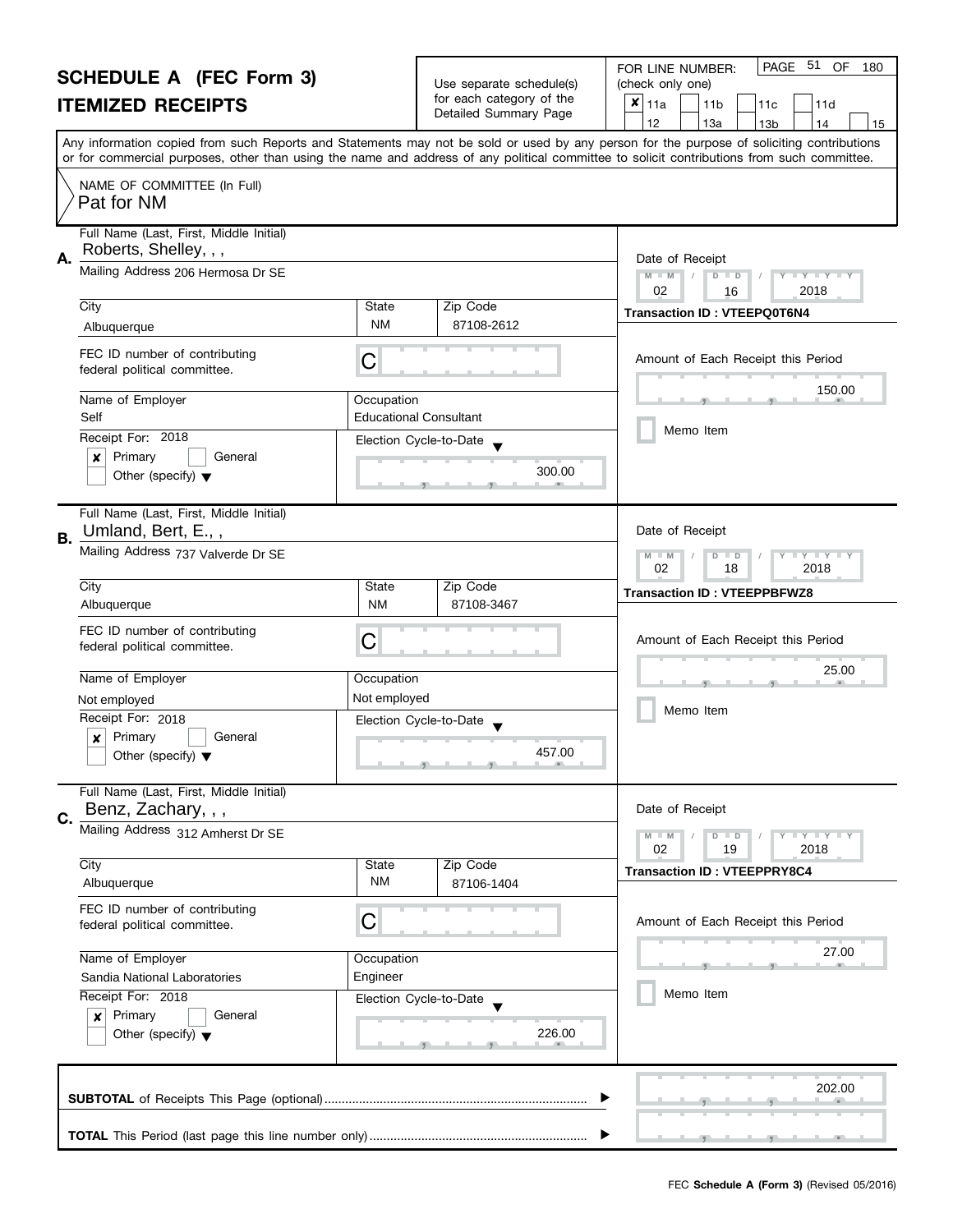| <b>SCHEDULE A (FEC Form 3)</b> |                                                                                |                                                                                                 |                                                      | PAGE 52 OF<br>180<br>FOR LINE NUMBER:                                                                                                      |  |  |  |
|--------------------------------|--------------------------------------------------------------------------------|-------------------------------------------------------------------------------------------------|------------------------------------------------------|--------------------------------------------------------------------------------------------------------------------------------------------|--|--|--|
| <b>ITEMIZED RECEIPTS</b>       |                                                                                |                                                                                                 | Use separate schedule(s)<br>for each category of the | (check only one)<br>$x _{11a}$<br>11 <sub>b</sub><br>11d<br>11c                                                                            |  |  |  |
|                                |                                                                                |                                                                                                 | Detailed Summary Page                                | 13a<br>12<br>13 <sub>b</sub><br>14<br>15                                                                                                   |  |  |  |
|                                |                                                                                |                                                                                                 |                                                      | Any information copied from such Reports and Statements may not be sold or used by any person for the purpose of soliciting contributions  |  |  |  |
|                                |                                                                                |                                                                                                 |                                                      | or for commercial purposes, other than using the name and address of any political committee to solicit contributions from such committee. |  |  |  |
|                                | NAME OF COMMITTEE (In Full)<br>Pat for NM                                      |                                                                                                 |                                                      |                                                                                                                                            |  |  |  |
| А.                             | Full Name (Last, First, Middle Initial)<br>Coffey, Robert, M, , Jr             |                                                                                                 |                                                      | Date of Receipt                                                                                                                            |  |  |  |
|                                | Mailing Address 7304 Bellmore Ave                                              |                                                                                                 |                                                      | $M - M$<br>D<br>$\Box$ $\Upsilon$ $\Box$ $\Upsilon$ $\Box$<br>$\Box$<br>02<br>2018<br>19                                                   |  |  |  |
|                                | City                                                                           | State                                                                                           | Zip Code                                             | <b>Transaction ID: VTEEPPRYBY0</b>                                                                                                         |  |  |  |
|                                | Albuquerque                                                                    | NM                                                                                              | 87110                                                |                                                                                                                                            |  |  |  |
|                                | FEC ID number of contributing<br>federal political committee.                  | C                                                                                               |                                                      | Amount of Each Receipt this Period                                                                                                         |  |  |  |
|                                | Name of Employer<br>Albuquerque Public Schools                                 | Occupation                                                                                      | <b>Special Education Teacher</b>                     | 250.00                                                                                                                                     |  |  |  |
|                                | Receipt For: 2018                                                              |                                                                                                 |                                                      | Memo Item                                                                                                                                  |  |  |  |
|                                | Primary<br>General<br>×                                                        | Election Cycle-to-Date                                                                          |                                                      |                                                                                                                                            |  |  |  |
|                                | Other (specify) $\blacktriangledown$                                           |                                                                                                 | 250.00                                               |                                                                                                                                            |  |  |  |
| В.                             | Full Name (Last, First, Middle Initial)<br>Purdy, Malcolm, , ,                 |                                                                                                 |                                                      | Date of Receipt                                                                                                                            |  |  |  |
|                                | Mailing Address 1 W Alary Ln                                                   | M<br>$\bot$ $\gamma$ $\bot$ $\gamma$ $\bot$ $\gamma$<br>$-M$<br>D<br>$\Box$<br>02<br>19<br>2018 |                                                      |                                                                                                                                            |  |  |  |
|                                | City                                                                           | State                                                                                           | Zip Code                                             | <b>Transaction ID: VTEEPPRY8D2</b>                                                                                                         |  |  |  |
|                                | Corrales                                                                       | <b>NM</b>                                                                                       | 87048-8396                                           |                                                                                                                                            |  |  |  |
|                                | FEC ID number of contributing<br>federal political committee.                  | C                                                                                               |                                                      | Amount of Each Receipt this Period                                                                                                         |  |  |  |
|                                | Name of Employer                                                               | Occupation                                                                                      |                                                      | 500.00                                                                                                                                     |  |  |  |
|                                | Lovelace                                                                       | Doctor-Oncology                                                                                 |                                                      |                                                                                                                                            |  |  |  |
|                                | Receipt For: 2018                                                              | Election Cycle-to-Date                                                                          |                                                      | Memo Item                                                                                                                                  |  |  |  |
|                                | Primary<br>General<br>$\boldsymbol{x}$<br>Other (specify) $\blacktriangledown$ |                                                                                                 | 650.00                                               |                                                                                                                                            |  |  |  |
| C.                             | Full Name (Last, First, Middle Initial)<br>Bradley, Gerald, , ,                |                                                                                                 |                                                      | Date of Receipt                                                                                                                            |  |  |  |
|                                | Mailing Address 6008 Ponderosa Ave NE                                          |                                                                                                 |                                                      | $T + Y = Y + Y$<br>$M - M$<br>$D$ $D$                                                                                                      |  |  |  |
|                                | City                                                                           | State                                                                                           | Zip Code                                             | 02<br>2018<br>20                                                                                                                           |  |  |  |
|                                | Albuquerque                                                                    | <b>NM</b>                                                                                       | 87110-1222                                           | <b>Transaction ID: VTEEPPRY8E0</b>                                                                                                         |  |  |  |
|                                | FEC ID number of contributing<br>federal political committee.                  | C                                                                                               |                                                      | Amount of Each Receipt this Period                                                                                                         |  |  |  |
|                                | Name of Employer                                                               | Occupation                                                                                      |                                                      | 100.00                                                                                                                                     |  |  |  |
|                                | <b>NM Voices</b>                                                               | analyst                                                                                         |                                                      |                                                                                                                                            |  |  |  |
|                                | Receipt For: 2018                                                              | Election Cycle-to-Date                                                                          |                                                      | Memo Item                                                                                                                                  |  |  |  |
|                                | Primary<br>General<br>×<br>268.00<br>Other (specify) $\blacktriangledown$      |                                                                                                 |                                                      |                                                                                                                                            |  |  |  |
|                                |                                                                                | 850.00                                                                                          |                                                      |                                                                                                                                            |  |  |  |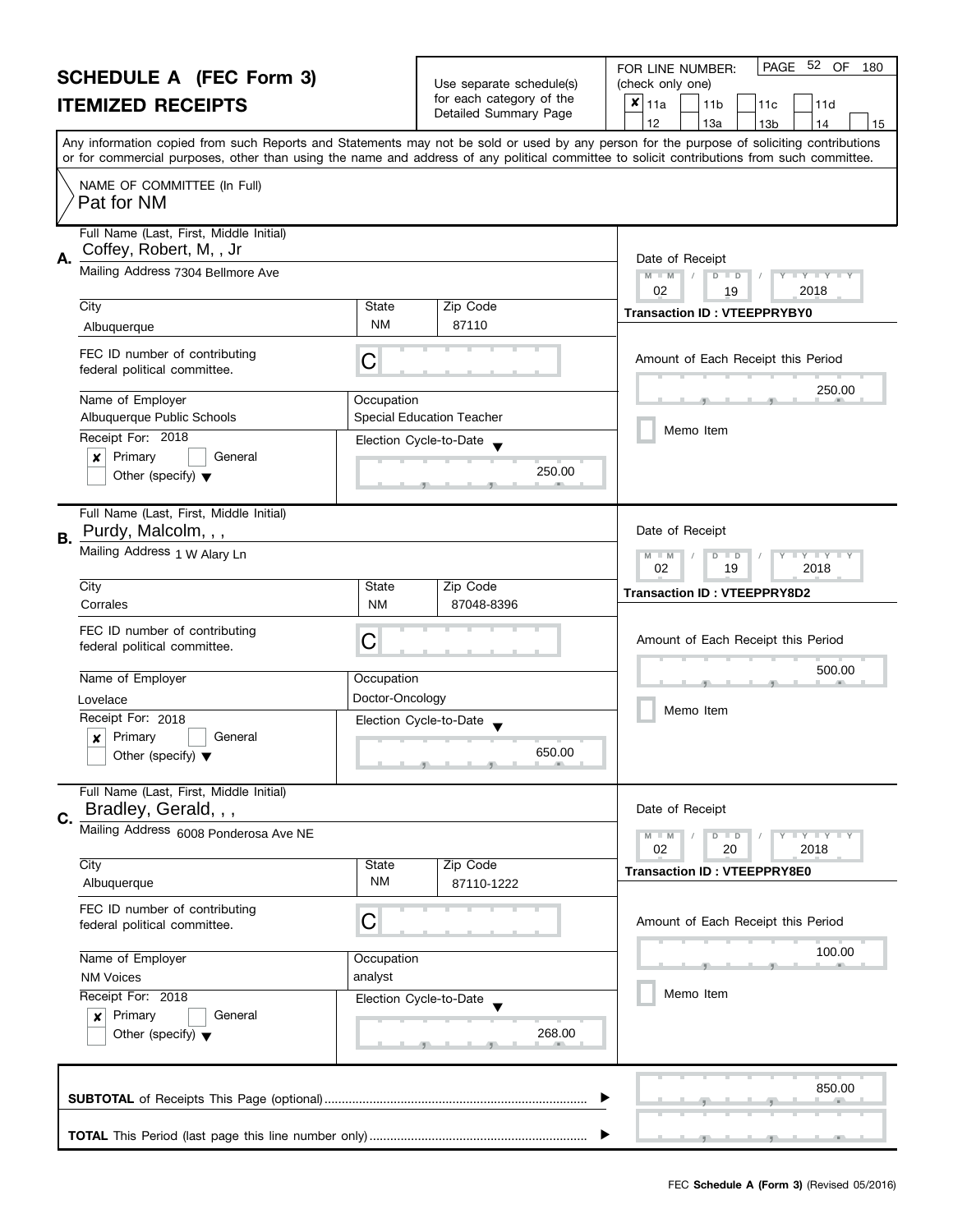#### **SCHEDULE A (FEC Form 3) ITEMIZED RECEIPTS** Any information copied from such Reports and Statements may not be sold or used by any person for the purpose of soliciting contributions or for commercial purposes, other than using the name and address of any political committee to solicit contributions from such committee. NAME OF COMMITTEE (In Full) Full Name (Last, First, Middle Initial) Mailing Address 3926 Simms Ave SE City **State** Zip Code Receipt For: 2018 | x | Primary | | General Other (specify)  $\blacktriangledown$ **A.** Election Cycle-to-Date Date of Receipt Name of Employer and a computer of Computer of Employer  $\bullet$  429.8 FEC ID number of contributing FEC ID number of contributing<br>federal political committee. Full Name (Last, First, Middle Initial) Mailing Address 1203 Iron Ave SW City City State Zip Code Receipt For: 2018  $\vert \mathbf{x} \vert$  Primary  $\vert$  General Other (specify)  $\blacktriangledown$ **B.** Election Cycle-to-Date Date of Receipt Name of Employer <br>
Occupation  $\bullet$  200.0 FEC ID number of contributing FEC ID number of contributing  $\mathsf{C}$  Full Name (Last, First, Middle Initial) Mailing Address 1202 Calle De Agua City City Code City Code City Code City Code City Code City Code City Code City Code **C.** Date of Receipt FEC ID number of contributing federal political committee. FOR LINE NUMBER: | PAGE 53 OF Use separate schedule(s) | (check only one) for each category of the Tor each category of the  $\begin{array}{|c|c|c|c|c|c|}\n\hline\n\text{Detailed Summary Page} & & 11a & 11b & 11c & 11d \\
\hline\n\hline\n\end{array}$  13a - 13b 14 |12 | |13a | |13b | |14 | |15 **M M M M M / D D / Y Y Y Y M M / D D / Y Y Y Y** Amount of Each Receipt this Period  $\frac{23.0}{2}$ Amount of Each Receipt this Period  $\frac{200.0}{7}$ Amount of Each Receipt this Period Memo Item Memo Item 180  $x|_{11a}$ Pat for NM Davis, Pat, , , 02 20 20 2018 Albuquerque **NM** Transaction ID : VTEEPQ0T9T0<br>Albuquerque NM 87108-4338 23.08 ProgressNow NM Executive Director 429.84 \* In-Kind: Pizza 9 Taylor, Barbara, , , Apt 1 02 20 2018 Albuquerque **NM** State | State | 2lp Code | Transaction ID : VTEEPPRYC06<br>Albuquerque | NM | 87102-3784 200.00 Information Requested **Information Requested** 200.00 Gluckstern, Steven, , , 02 21 2018 City<br>
Santa Fe **NM** 87501-8813<br>
Santa Fe NM 87501-8813

**SUBTOTAL** of Receipts This Page (optional)............................................................................ , , .

Election Cycle-to-Date

, , .

**TOTAL** This Period (last page this line number only) ...............................................................

Name of Employer <br>
Occupation

Not Employed Not Employed

Receipt For: 2018

| x | Primary | | General Other (specify)  $\blacktriangledown$ 

FEC **Schedule A (Form 3)** (Revised 05/2016)

, , .

1223.08

 $\frac{1000.00}{2}$ 

Memo Item

 $\blacktriangleright$ 

1000.00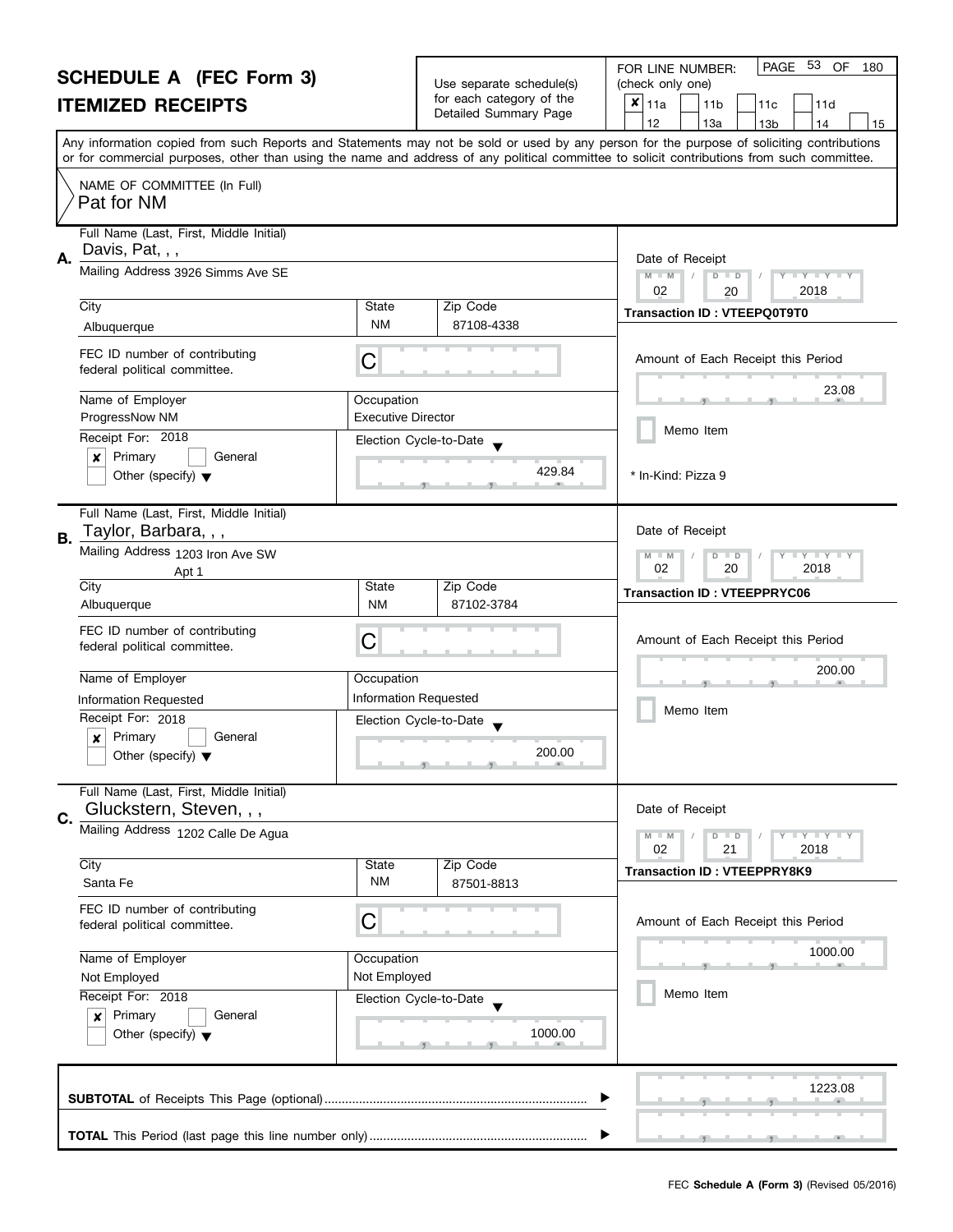# ) PAGE 54 / 180<br>(DAGE 54 / 180 PAGE 54 / 180 PAGE 54 / 20, <mark>20, THS DHC THE COM</mark><br>(CF <del>` 11</del>9 A – ND He CB (25) OF CHS DHC THE CHS DHC THE CHS HE CHS HE CHS HE CHS HE CHS THE CHS THE CHS THE CH

Ī **Form/Schedule: SA11AI Transaction ID : VTEEPQ0T9T0**

Food and Beverages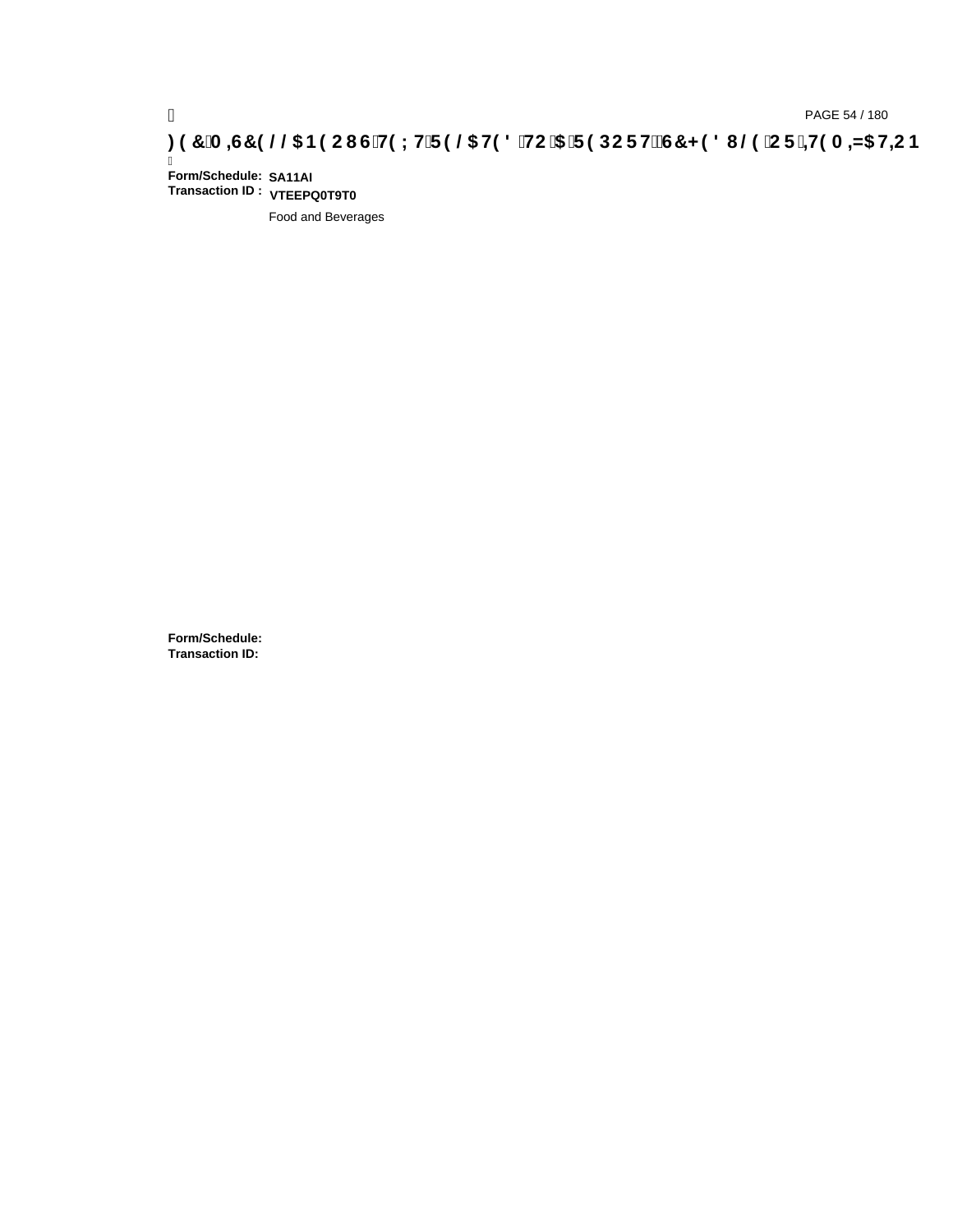| <b>SCHEDULE A (FEC Form 3)</b> |                                                                                | Use separate schedule(s) | PAGE<br>55 OF<br>FOR LINE NUMBER:<br>180<br>(check only one) |                                                                                                                                                                                                                                                                                         |  |  |  |
|--------------------------------|--------------------------------------------------------------------------------|--------------------------|--------------------------------------------------------------|-----------------------------------------------------------------------------------------------------------------------------------------------------------------------------------------------------------------------------------------------------------------------------------------|--|--|--|
|                                | <b>ITEMIZED RECEIPTS</b>                                                       |                          | for each category of the                                     | $x _{11a}$<br>11 <sub>b</sub><br>11d<br>11c                                                                                                                                                                                                                                             |  |  |  |
|                                |                                                                                |                          | Detailed Summary Page                                        | 12<br>13a<br>13 <sub>b</sub><br>14<br>15                                                                                                                                                                                                                                                |  |  |  |
|                                |                                                                                |                          |                                                              | Any information copied from such Reports and Statements may not be sold or used by any person for the purpose of soliciting contributions<br>or for commercial purposes, other than using the name and address of any political committee to solicit contributions from such committee. |  |  |  |
|                                | NAME OF COMMITTEE (In Full)<br>Pat for NM                                      |                          |                                                              |                                                                                                                                                                                                                                                                                         |  |  |  |
|                                | Full Name (Last, First, Middle Initial)<br>Hunt, Jessie, Lane,,                |                          |                                                              |                                                                                                                                                                                                                                                                                         |  |  |  |
| Α.                             | Mailing Address 7505 McNerney Ave NE                                           |                          |                                                              | Date of Receipt<br>$M - M$<br>D<br>$\mathbf{I} \times \mathbf{I} \times \mathbf{I}$<br>$\Box$<br>02<br>2018<br>21                                                                                                                                                                       |  |  |  |
|                                | City                                                                           | State                    | Zip Code                                                     | <b>Transaction ID: VTEEPPRY8N3</b>                                                                                                                                                                                                                                                      |  |  |  |
|                                | Albuquerque                                                                    | <b>NM</b>                | 87110-2223                                                   |                                                                                                                                                                                                                                                                                         |  |  |  |
|                                | FEC ID number of contributing<br>federal political committee.                  | С                        |                                                              | Amount of Each Receipt this Period                                                                                                                                                                                                                                                      |  |  |  |
|                                | Name of Employer<br>Self                                                       | Occupation<br>Consultant |                                                              | 250.00                                                                                                                                                                                                                                                                                  |  |  |  |
|                                | Receipt For: 2018                                                              |                          | Election Cycle-to-Date                                       | Memo Item                                                                                                                                                                                                                                                                               |  |  |  |
|                                | Primary<br>General<br>x                                                        |                          |                                                              |                                                                                                                                                                                                                                                                                         |  |  |  |
|                                | Other (specify) $\blacktriangledown$                                           |                          | 750.00                                                       |                                                                                                                                                                                                                                                                                         |  |  |  |
| В.                             | Full Name (Last, First, Middle Initial)<br>McCune, Chuck, , ,                  |                          |                                                              | Date of Receipt                                                                                                                                                                                                                                                                         |  |  |  |
|                                | Mailing Address PO Box 12302                                                   |                          |                                                              | $Y - Y - Y$<br>D<br>$-M$<br>$\blacksquare$<br>02<br>21<br>2018                                                                                                                                                                                                                          |  |  |  |
|                                | City                                                                           | State                    | Zip Code                                                     | <b>Transaction ID: VTEEPPRY8J1</b>                                                                                                                                                                                                                                                      |  |  |  |
|                                | Albuquerque                                                                    | <b>NM</b>                | 87195-0302                                                   |                                                                                                                                                                                                                                                                                         |  |  |  |
|                                | FEC ID number of contributing<br>federal political committee.                  | С                        |                                                              | Amount of Each Receipt this Period                                                                                                                                                                                                                                                      |  |  |  |
|                                | Name of Employer                                                               | Occupation               |                                                              | 17.00                                                                                                                                                                                                                                                                                   |  |  |  |
|                                | mccune works inc.                                                              | ceo                      |                                                              |                                                                                                                                                                                                                                                                                         |  |  |  |
|                                | Receipt For: 2018                                                              |                          | Election Cycle-to-Date                                       | Memo Item                                                                                                                                                                                                                                                                               |  |  |  |
|                                | Primary<br>General<br>$\boldsymbol{x}$<br>Other (specify) $\blacktriangledown$ |                          | 575.00                                                       |                                                                                                                                                                                                                                                                                         |  |  |  |
|                                | Full Name (Last, First, Middle Initial)<br>Carothers, Joshua, , ,              |                          |                                                              | Date of Receipt                                                                                                                                                                                                                                                                         |  |  |  |
| C.                             | Mailing Address 6505 Meoqui Ct NW                                              |                          |                                                              | $Y - Y - Y - Y - Y$<br>$M - M$<br>$D$ $D$                                                                                                                                                                                                                                               |  |  |  |
|                                |                                                                                |                          |                                                              | 02<br>22<br>2018                                                                                                                                                                                                                                                                        |  |  |  |
|                                | City<br>Los Ranchos                                                            | State<br><b>NM</b>       | Zip Code<br>87107-5613                                       | <b>Transaction ID: VTEEPPRY8W8</b>                                                                                                                                                                                                                                                      |  |  |  |
|                                | FEC ID number of contributing<br>federal political committee.                  | С                        |                                                              | Amount of Each Receipt this Period                                                                                                                                                                                                                                                      |  |  |  |
|                                | Name of Employer                                                               | Occupation               |                                                              | 500.00                                                                                                                                                                                                                                                                                  |  |  |  |
|                                | New Mexico Orthopaedic Associates                                              | Orthopaedic Surgeon      |                                                              |                                                                                                                                                                                                                                                                                         |  |  |  |
|                                | Receipt For: 2018                                                              |                          | Election Cycle-to-Date                                       | Memo Item                                                                                                                                                                                                                                                                               |  |  |  |
|                                | Primary<br>General<br>×                                                        |                          | 500.00                                                       |                                                                                                                                                                                                                                                                                         |  |  |  |
|                                | Other (specify) $\blacktriangledown$                                           |                          |                                                              |                                                                                                                                                                                                                                                                                         |  |  |  |
|                                |                                                                                |                          |                                                              | 767.00                                                                                                                                                                                                                                                                                  |  |  |  |
|                                |                                                                                |                          |                                                              |                                                                                                                                                                                                                                                                                         |  |  |  |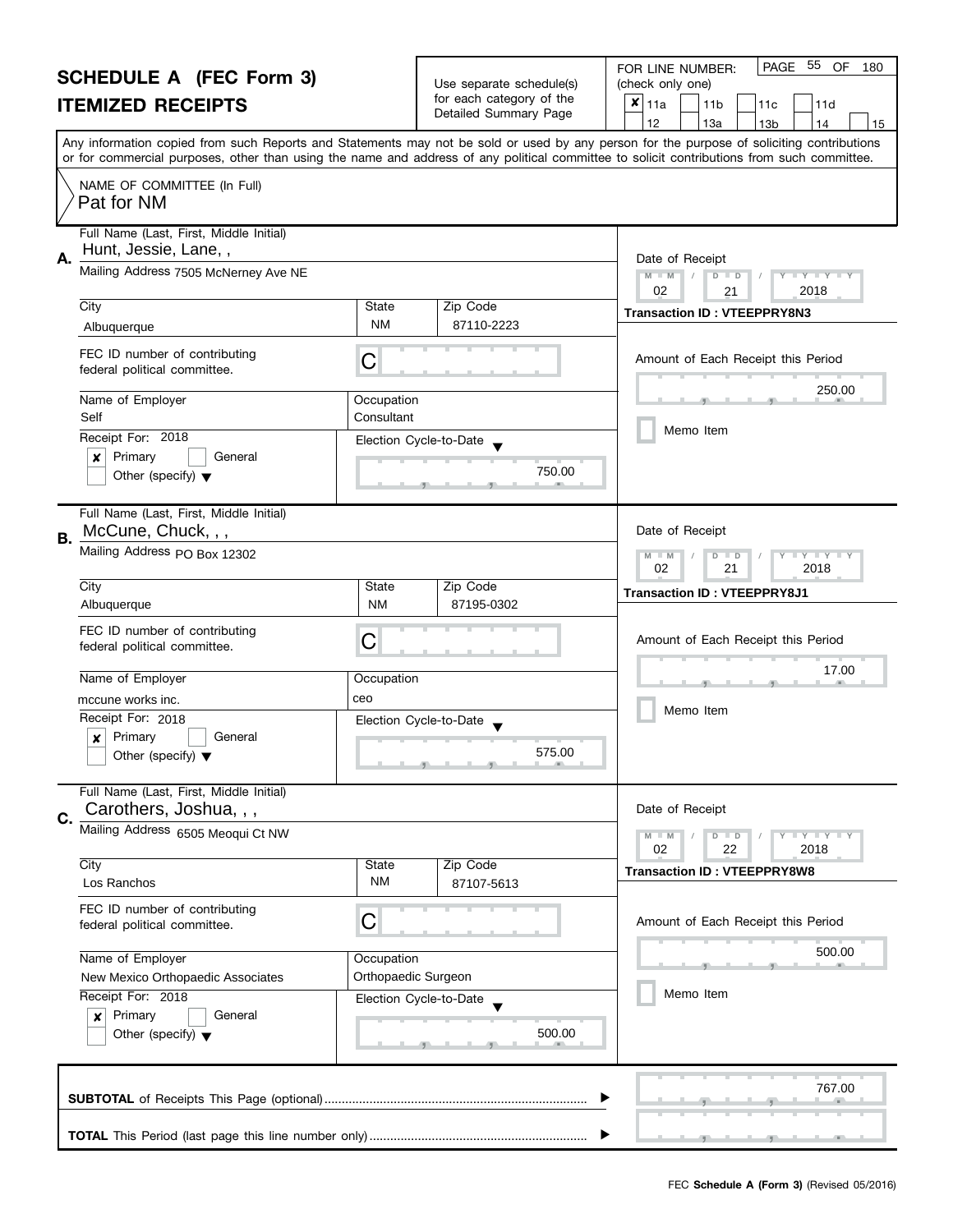| <b>SCHEDULE A (FEC Form 3)</b> |                                                                                                     |                                                        |                                                      | 56 OF<br>PAGE<br>FOR LINE NUMBER:<br>180<br>(check only one)                                                                                                                                                                                                                            |  |  |  |
|--------------------------------|-----------------------------------------------------------------------------------------------------|--------------------------------------------------------|------------------------------------------------------|-----------------------------------------------------------------------------------------------------------------------------------------------------------------------------------------------------------------------------------------------------------------------------------------|--|--|--|
| <b>ITEMIZED RECEIPTS</b>       |                                                                                                     |                                                        | Use separate schedule(s)<br>for each category of the | $x _{11a}$<br>11 <sub>b</sub><br>11d<br>11c                                                                                                                                                                                                                                             |  |  |  |
|                                |                                                                                                     |                                                        | Detailed Summary Page                                | 12<br>13a<br>13 <sub>b</sub><br>14<br>15                                                                                                                                                                                                                                                |  |  |  |
|                                |                                                                                                     |                                                        |                                                      | Any information copied from such Reports and Statements may not be sold or used by any person for the purpose of soliciting contributions<br>or for commercial purposes, other than using the name and address of any political committee to solicit contributions from such committee. |  |  |  |
|                                | NAME OF COMMITTEE (In Full)<br>Pat for NM                                                           |                                                        |                                                      |                                                                                                                                                                                                                                                                                         |  |  |  |
| А.                             | Full Name (Last, First, Middle Initial)<br>Converse, Kari, , ,                                      |                                                        |                                                      | Date of Receipt                                                                                                                                                                                                                                                                         |  |  |  |
|                                | Mailing Address 4724 Trumbull Ave SE                                                                |                                                        |                                                      | $M - M$<br>D<br>$T + Y = Y + T$<br>$\Box$<br>02<br>2018<br>22                                                                                                                                                                                                                           |  |  |  |
|                                | City<br>Albuquerque                                                                                 | State<br><b>NM</b>                                     | Zip Code<br>87108-3551                               | <b>Transaction ID: VTEEPPRY8R7</b>                                                                                                                                                                                                                                                      |  |  |  |
|                                | FEC ID number of contributing<br>federal political committee.                                       | С                                                      |                                                      | Amount of Each Receipt this Period                                                                                                                                                                                                                                                      |  |  |  |
|                                | Name of Employer<br><b>FPD</b>                                                                      | Occupation<br>Attorney                                 |                                                      | 30.00                                                                                                                                                                                                                                                                                   |  |  |  |
|                                | Receipt For: 2018                                                                                   |                                                        | Election Cycle-to-Date                               | Memo Item                                                                                                                                                                                                                                                                               |  |  |  |
|                                | Primary<br>General<br>x<br>Other (specify) $\blacktriangledown$                                     |                                                        | 277.00                                               |                                                                                                                                                                                                                                                                                         |  |  |  |
| В.                             | Full Name (Last, First, Middle Initial)<br>Gluckstern, Judith, , ,                                  |                                                        |                                                      | Date of Receipt                                                                                                                                                                                                                                                                         |  |  |  |
|                                | Mailing Address 1202 Calle De Agua                                                                  | $Y - Y - Y$<br>D<br>$\Box$<br>$-M$<br>02<br>22<br>2018 |                                                      |                                                                                                                                                                                                                                                                                         |  |  |  |
|                                | City<br>Santa Fe                                                                                    | State<br><b>NM</b>                                     | Zip Code<br>87501-8813                               | <b>Transaction ID: VTEEPPRY8S4</b>                                                                                                                                                                                                                                                      |  |  |  |
|                                | FEC ID number of contributing<br>federal political committee.                                       | С                                                      |                                                      | Amount of Each Receipt this Period                                                                                                                                                                                                                                                      |  |  |  |
|                                | Name of Employer                                                                                    | Occupation                                             |                                                      | 1000.00                                                                                                                                                                                                                                                                                 |  |  |  |
|                                | Not Employed                                                                                        | Not Employed                                           |                                                      |                                                                                                                                                                                                                                                                                         |  |  |  |
|                                | Receipt For: 2018<br>Primary<br>General<br>$\boldsymbol{x}$<br>Other (specify) $\blacktriangledown$ |                                                        | Election Cycle-to-Date<br>1000.00                    | Memo Item                                                                                                                                                                                                                                                                               |  |  |  |
| C.                             | Full Name (Last, First, Middle Initial)<br>Maxie, Gregory, G.,,                                     |                                                        |                                                      | Date of Receipt                                                                                                                                                                                                                                                                         |  |  |  |
|                                | Mailing Address 3611 E Avenue D                                                                     |                                                        |                                                      | Y FY FY FY<br>$M - M$<br>$D$ $D$<br>02<br>22<br>2018                                                                                                                                                                                                                                    |  |  |  |
|                                | City<br>Lovington                                                                                   | State<br><b>NM</b>                                     | Zip Code<br>88260-9532                               | <b>Transaction ID: VTEEPPRY8Q9</b>                                                                                                                                                                                                                                                      |  |  |  |
|                                | FEC ID number of contributing<br>federal political committee.                                       | С                                                      |                                                      | Amount of Each Receipt this Period                                                                                                                                                                                                                                                      |  |  |  |
|                                | Name of Employer                                                                                    | Occupation                                             |                                                      | 250.00                                                                                                                                                                                                                                                                                  |  |  |  |
|                                | NEA-NM                                                                                              | Teacher                                                |                                                      | Memo Item                                                                                                                                                                                                                                                                               |  |  |  |
|                                | Receipt For: 2018<br>Primary<br>General<br>×<br>Other (specify) $\blacktriangledown$                |                                                        | Election Cycle-to-Date<br>250.00                     |                                                                                                                                                                                                                                                                                         |  |  |  |
|                                |                                                                                                     |                                                        |                                                      | 1280.00                                                                                                                                                                                                                                                                                 |  |  |  |
|                                |                                                                                                     |                                                        |                                                      |                                                                                                                                                                                                                                                                                         |  |  |  |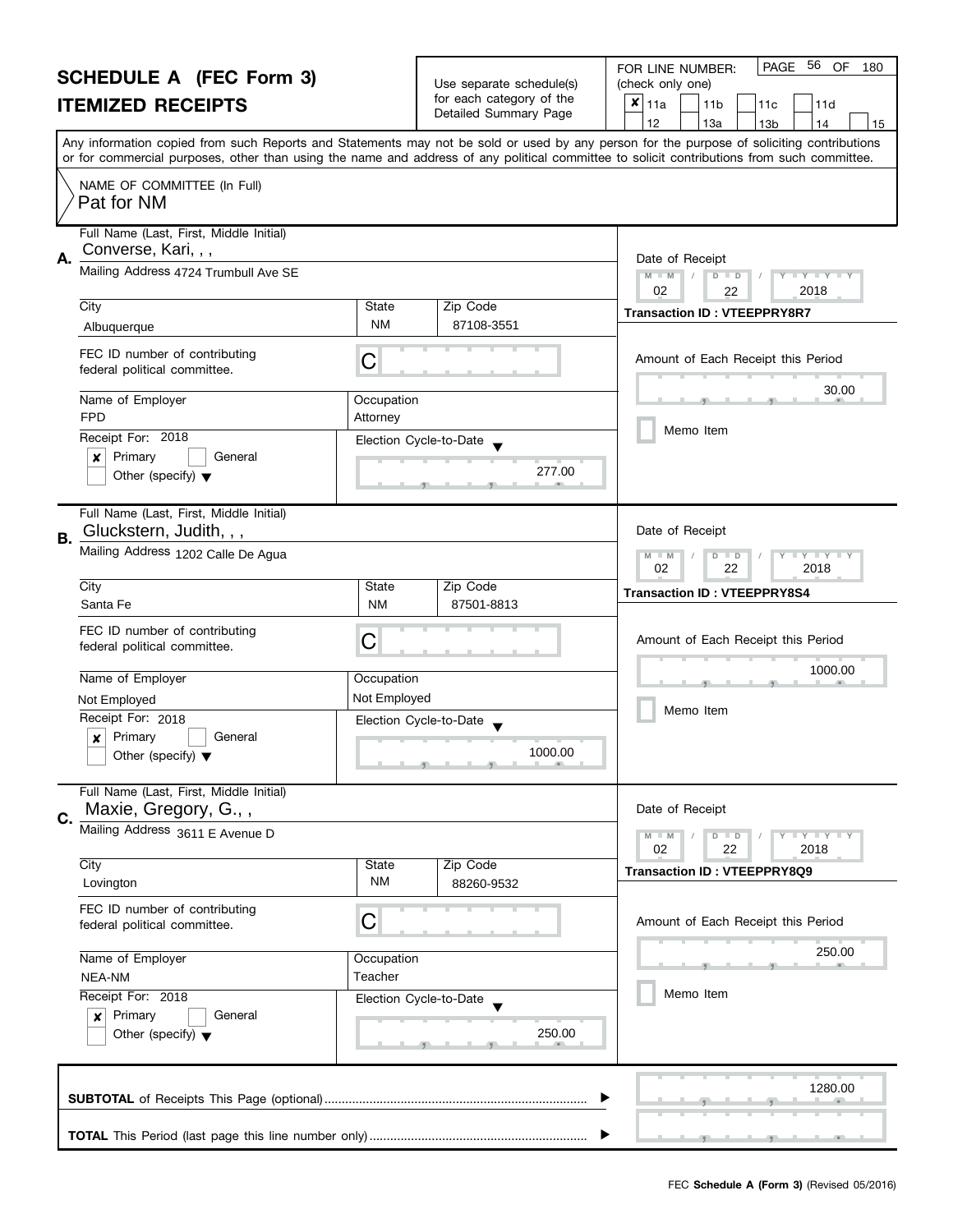| <b>SCHEDULE A (FEC Form 3)</b> |                                                                                | Use separate schedule(s)                               | PAGE 57 OF<br>FOR LINE NUMBER:<br>180<br>(check only one) |                                                                                                                                                                                                                                                                                         |  |  |  |
|--------------------------------|--------------------------------------------------------------------------------|--------------------------------------------------------|-----------------------------------------------------------|-----------------------------------------------------------------------------------------------------------------------------------------------------------------------------------------------------------------------------------------------------------------------------------------|--|--|--|
|                                | <b>ITEMIZED RECEIPTS</b>                                                       |                                                        | for each category of the                                  | $x _{11a}$<br>11 <sub>b</sub><br>11d<br>11c                                                                                                                                                                                                                                             |  |  |  |
|                                |                                                                                |                                                        | Detailed Summary Page                                     | 12<br>13a<br>13 <sub>b</sub><br>14<br>15                                                                                                                                                                                                                                                |  |  |  |
|                                |                                                                                |                                                        |                                                           | Any information copied from such Reports and Statements may not be sold or used by any person for the purpose of soliciting contributions<br>or for commercial purposes, other than using the name and address of any political committee to solicit contributions from such committee. |  |  |  |
|                                | NAME OF COMMITTEE (In Full)<br>Pat for NM                                      |                                                        |                                                           |                                                                                                                                                                                                                                                                                         |  |  |  |
| А.                             | Full Name (Last, First, Middle Initial)<br>Dyer, Gene, , ,                     |                                                        |                                                           |                                                                                                                                                                                                                                                                                         |  |  |  |
|                                | Mailing Address 157 Desert Willow Rd                                           |                                                        |                                                           | Date of Receipt<br>$M - M$<br>D<br>$T + Y = Y + T$<br>$\Box$<br>02<br>2018<br>23                                                                                                                                                                                                        |  |  |  |
|                                | City                                                                           | State                                                  | Zip Code                                                  | <b>Transaction ID: VTEEPPRY866</b>                                                                                                                                                                                                                                                      |  |  |  |
|                                | Corrales                                                                       | <b>NM</b>                                              | 87048-7532                                                |                                                                                                                                                                                                                                                                                         |  |  |  |
|                                | FEC ID number of contributing<br>federal political committee.                  | С                                                      |                                                           | Amount of Each Receipt this Period                                                                                                                                                                                                                                                      |  |  |  |
|                                | Name of Employer<br>DYER&DYER architecture urbandesign                         | Occupation<br>Architect                                |                                                           | 100.00                                                                                                                                                                                                                                                                                  |  |  |  |
|                                | Receipt For: 2018                                                              |                                                        | Election Cycle-to-Date                                    | Memo Item                                                                                                                                                                                                                                                                               |  |  |  |
|                                | Primary<br>$\pmb{\times}$<br>General<br>Other (specify) $\blacktriangledown$   |                                                        | 921.00                                                    |                                                                                                                                                                                                                                                                                         |  |  |  |
| В.                             | Full Name (Last, First, Middle Initial)<br>Horwitz, Justin, , ,                | Date of Receipt                                        |                                                           |                                                                                                                                                                                                                                                                                         |  |  |  |
|                                | Mailing Address 8915 Brookdale Ct NE                                           | $Y - Y - Y$<br>D<br>$\Box$<br>$-M$<br>02<br>23<br>2018 |                                                           |                                                                                                                                                                                                                                                                                         |  |  |  |
|                                | City                                                                           | State                                                  | Zip Code                                                  | <b>Transaction ID: VTEEPPRY890</b>                                                                                                                                                                                                                                                      |  |  |  |
|                                | Albuquerque                                                                    | <b>NM</b>                                              | 87113-2462                                                |                                                                                                                                                                                                                                                                                         |  |  |  |
|                                | FEC ID number of contributing<br>federal political committee.                  | С                                                      |                                                           | Amount of Each Receipt this Period                                                                                                                                                                                                                                                      |  |  |  |
|                                | Name of Employer                                                               | Occupation                                             |                                                           | 250.00                                                                                                                                                                                                                                                                                  |  |  |  |
|                                | Rodey Law Firm                                                                 | Lawyer                                                 |                                                           |                                                                                                                                                                                                                                                                                         |  |  |  |
|                                | Receipt For: 2018                                                              |                                                        | Election Cycle-to-Date                                    | Memo Item                                                                                                                                                                                                                                                                               |  |  |  |
|                                | Primary<br>General<br>$\boldsymbol{x}$<br>Other (specify) $\blacktriangledown$ |                                                        | 750.00                                                    |                                                                                                                                                                                                                                                                                         |  |  |  |
|                                | Full Name (Last, First, Middle Initial)<br>Ossorio, Peter, M.,,                |                                                        |                                                           | Date of Receipt                                                                                                                                                                                                                                                                         |  |  |  |
| C.                             | Mailing Address 5758 Lost Padre Mine Rd                                        |                                                        |                                                           | Y I Y I Y I Y<br>$D$ $D$<br>02<br>23<br>2018                                                                                                                                                                                                                                            |  |  |  |
|                                | City                                                                           | State                                                  | Zip Code                                                  | <b>Transaction ID: VTEEPPRY874</b>                                                                                                                                                                                                                                                      |  |  |  |
|                                | Las Cruces                                                                     | <b>NM</b>                                              | 88011-9382                                                |                                                                                                                                                                                                                                                                                         |  |  |  |
|                                | FEC ID number of contributing<br>federal political committee.                  | С                                                      |                                                           | Amount of Each Receipt this Period                                                                                                                                                                                                                                                      |  |  |  |
|                                | Name of Employer<br>Occupation<br>Not Employed<br>Not Employed                 |                                                        |                                                           | 57.00                                                                                                                                                                                                                                                                                   |  |  |  |
|                                | Receipt For: 2018                                                              |                                                        | Election Cycle-to-Date                                    | Memo Item                                                                                                                                                                                                                                                                               |  |  |  |
|                                | Primary<br>General<br>×<br>Other (specify) $\blacktriangledown$                |                                                        | 596.00                                                    |                                                                                                                                                                                                                                                                                         |  |  |  |
|                                |                                                                                | 407.00                                                 |                                                           |                                                                                                                                                                                                                                                                                         |  |  |  |
|                                |                                                                                |                                                        |                                                           |                                                                                                                                                                                                                                                                                         |  |  |  |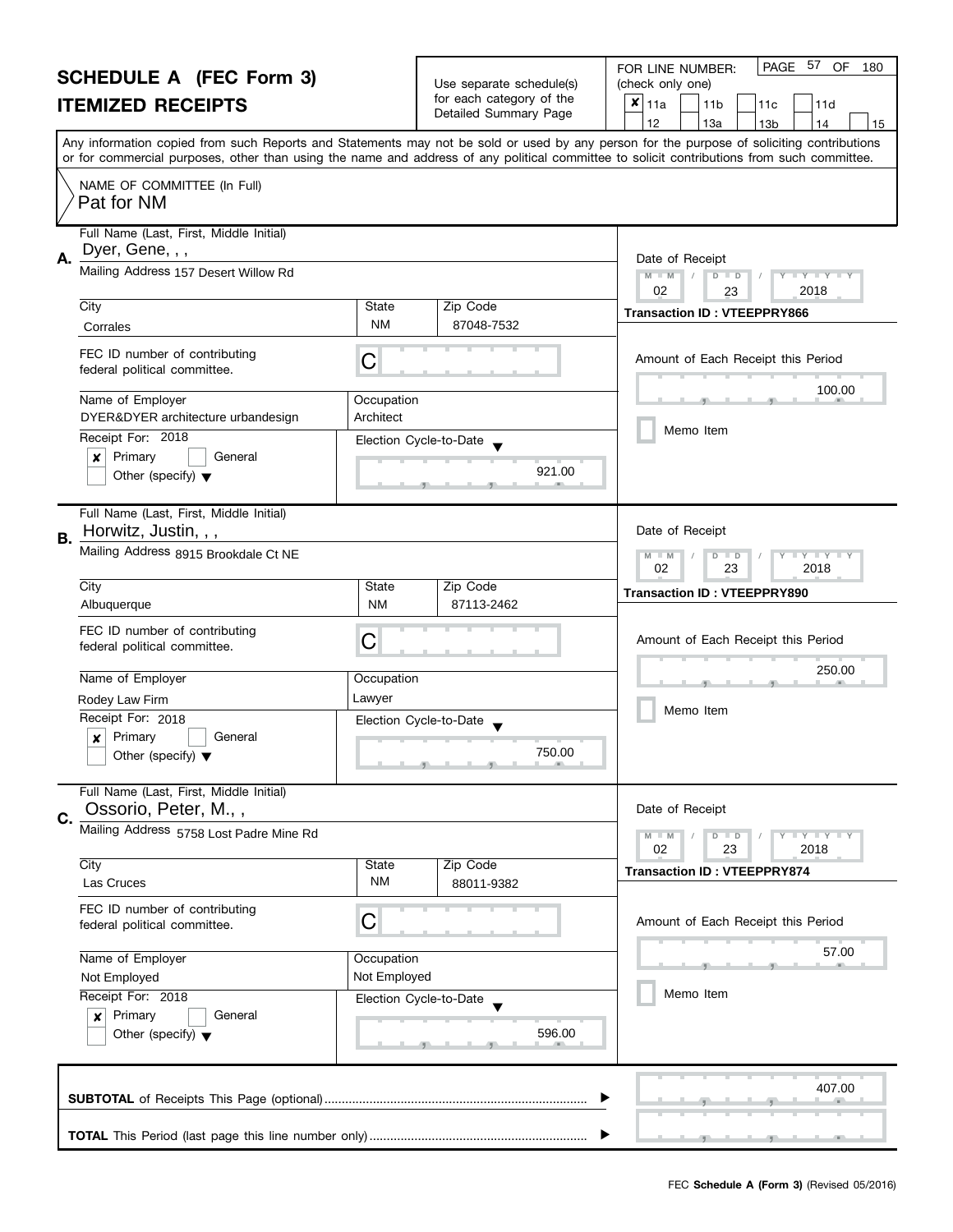| <b>SCHEDULE A (FEC Form 3)</b><br><b>ITEMIZED RECEIPTS</b> |                                                                                                               |                                  | Use separate schedule(s)<br>for each category of the<br>Detailed Summary Page                                                                                                                                                                                            | PAGE 58<br>OF<br>FOR LINE NUMBER:<br>180<br>(check only one)<br>$x _{11a}$<br>11 <sub>b</sub><br>11c<br>11d<br>12<br>13a<br>13 <sub>b</sub><br>14<br>15                                                                                                                                 |  |  |
|------------------------------------------------------------|---------------------------------------------------------------------------------------------------------------|----------------------------------|--------------------------------------------------------------------------------------------------------------------------------------------------------------------------------------------------------------------------------------------------------------------------|-----------------------------------------------------------------------------------------------------------------------------------------------------------------------------------------------------------------------------------------------------------------------------------------|--|--|
|                                                            |                                                                                                               |                                  |                                                                                                                                                                                                                                                                          | Any information copied from such Reports and Statements may not be sold or used by any person for the purpose of soliciting contributions<br>or for commercial purposes, other than using the name and address of any political committee to solicit contributions from such committee. |  |  |
|                                                            | NAME OF COMMITTEE (In Full)<br>Pat for NM                                                                     |                                  |                                                                                                                                                                                                                                                                          |                                                                                                                                                                                                                                                                                         |  |  |
| А.                                                         | Full Name (Last, First, Middle Initial)<br>Stone, Andrew and Katie, , ,<br>Mailing Address 2425 Teodoro Rd NW |                                  |                                                                                                                                                                                                                                                                          | Date of Receipt<br>$D$ $D$<br>Y TY TY TY<br>$M - M$                                                                                                                                                                                                                                     |  |  |
|                                                            | City<br>Albuquerque                                                                                           | State<br><b>NM</b>               | Zip Code<br>87107-3064                                                                                                                                                                                                                                                   | 02<br>2018<br>23<br><b>Transaction ID: VTEEPPRY825</b>                                                                                                                                                                                                                                  |  |  |
|                                                            | FEC ID number of contributing<br>federal political committee.                                                 | C                                |                                                                                                                                                                                                                                                                          | Amount of Each Receipt this Period                                                                                                                                                                                                                                                      |  |  |
|                                                            | Name of Employer<br>STONE.COM                                                                                 | Occupation<br>Science/Technology |                                                                                                                                                                                                                                                                          | 100.00                                                                                                                                                                                                                                                                                  |  |  |
|                                                            | Receipt For: 2018<br>Primary<br>×<br>General<br>Other (specify) $\blacktriangledown$                          |                                  | Election Cycle-to-Date<br>550.00                                                                                                                                                                                                                                         | Memo Item                                                                                                                                                                                                                                                                               |  |  |
| В.                                                         | Full Name (Last, First, Middle Initial)<br>Zaman, Jon, , ,<br>Mailing Address 6574 Loon Ct                    |                                  |                                                                                                                                                                                                                                                                          | Date of Receipt<br>$T - Y = T - Y$<br>$M - M$<br>$D$ $D$                                                                                                                                                                                                                                |  |  |
|                                                            | City<br>Cochiti Lake                                                                                          | State<br><b>NM</b>               | Zip Code<br>87083-6023                                                                                                                                                                                                                                                   | 23<br>02<br>2018<br><b>Transaction ID: VTEEPPRY918</b>                                                                                                                                                                                                                                  |  |  |
|                                                            | FEC ID number of contributing<br>federal political committee.                                                 | С                                |                                                                                                                                                                                                                                                                          | Amount of Each Receipt this Period                                                                                                                                                                                                                                                      |  |  |
|                                                            | Name of Employer<br>City of Albuquerque                                                                       | Occupation<br>Administrator      |                                                                                                                                                                                                                                                                          | 27.00                                                                                                                                                                                                                                                                                   |  |  |
|                                                            | Receipt For: 2018<br>Primary<br>General<br>×<br>Other (specify) $\blacktriangledown$                          |                                  | Election Cycle-to-Date<br>316.00<br><u>g and and grant and and grant and grant and grant and grant and grant and grant and grant and grant and grant and grant and grant and grant and grant and grant and grant and grant and grant and grant and grant and grant a</u> | Memo Item                                                                                                                                                                                                                                                                               |  |  |
| C.                                                         | Full Name (Last, First, Middle Initial)<br>Zaman, Lorry, , ,                                                  |                                  |                                                                                                                                                                                                                                                                          | Date of Receipt                                                                                                                                                                                                                                                                         |  |  |
|                                                            | Mailing Address 6574 Loon Ct<br>City                                                                          | State                            | Zip Code                                                                                                                                                                                                                                                                 | Y TY TY TY<br>$M - M$<br>$D$ $D$<br>02<br>23<br>2018<br><b>Transaction ID: VTEEPPRY900</b>                                                                                                                                                                                              |  |  |
|                                                            | Cochiti Lake<br>FEC ID number of contributing                                                                 | ΝM                               | 87083-6023                                                                                                                                                                                                                                                               |                                                                                                                                                                                                                                                                                         |  |  |
|                                                            | federal political committee.                                                                                  | C                                |                                                                                                                                                                                                                                                                          | Amount of Each Receipt this Period<br>27.00                                                                                                                                                                                                                                             |  |  |
| Name of Employer<br>Not Employed                           |                                                                                                               | Occupation<br>Not Employed       |                                                                                                                                                                                                                                                                          | <b>PETT</b>                                                                                                                                                                                                                                                                             |  |  |
|                                                            | Receipt For: 2018<br>Primary<br>General<br>$\boldsymbol{x}$<br>Other (specify) $\blacktriangledown$           |                                  | Election Cycle-to-Date<br>216.00                                                                                                                                                                                                                                         | Memo Item                                                                                                                                                                                                                                                                               |  |  |
|                                                            |                                                                                                               |                                  |                                                                                                                                                                                                                                                                          | 154.00                                                                                                                                                                                                                                                                                  |  |  |
|                                                            |                                                                                                               |                                  |                                                                                                                                                                                                                                                                          |                                                                                                                                                                                                                                                                                         |  |  |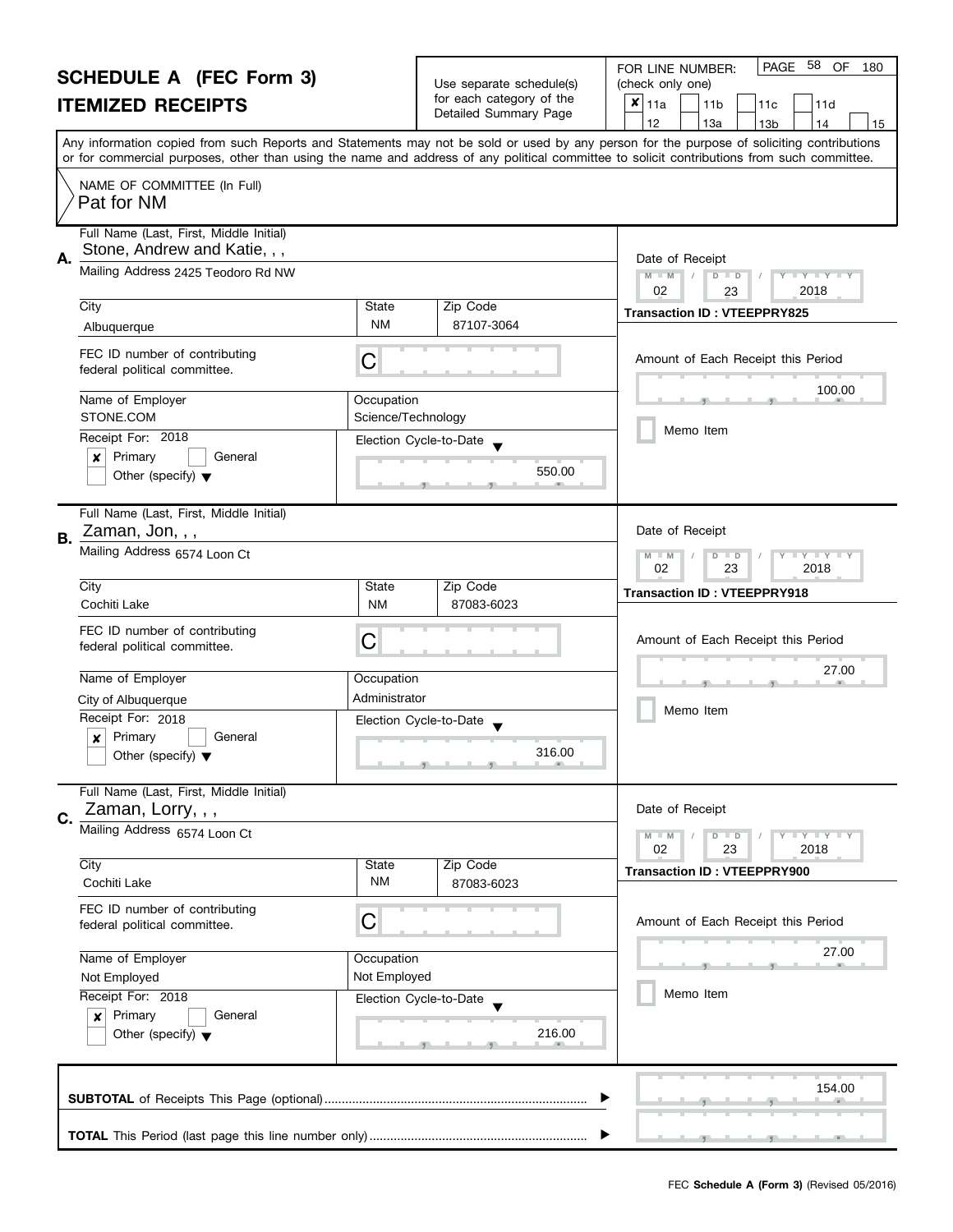| <b>SCHEDULE A (FEC Form 3)</b> |                                                               | Use separate schedule(s)                              | 59<br>OF<br><b>PAGE</b><br>FOR LINE NUMBER:<br>180<br>(check only one) |                                                                                                                                            |  |  |
|--------------------------------|---------------------------------------------------------------|-------------------------------------------------------|------------------------------------------------------------------------|--------------------------------------------------------------------------------------------------------------------------------------------|--|--|
| <b>ITEMIZED RECEIPTS</b>       |                                                               | for each category of the                              | $x _{11a}$<br>11 <sub>b</sub><br>11d<br>11c                            |                                                                                                                                            |  |  |
|                                |                                                               |                                                       | Detailed Summary Page                                                  | 12<br>13a<br>13 <sub>b</sub><br>14<br>15                                                                                                   |  |  |
|                                |                                                               |                                                       |                                                                        | Any information copied from such Reports and Statements may not be sold or used by any person for the purpose of soliciting contributions  |  |  |
|                                |                                                               |                                                       |                                                                        | or for commercial purposes, other than using the name and address of any political committee to solicit contributions from such committee. |  |  |
|                                | NAME OF COMMITTEE (In Full)<br>Pat for NM                     |                                                       |                                                                        |                                                                                                                                            |  |  |
|                                | Full Name (Last, First, Middle Initial)                       |                                                       |                                                                        |                                                                                                                                            |  |  |
| А.                             | Davis, Pat, , ,                                               |                                                       |                                                                        | Date of Receipt                                                                                                                            |  |  |
|                                | Mailing Address 3926 Simms Ave SE                             |                                                       |                                                                        | $M - M$<br>$\overline{D}$<br>$\Box$<br>$Y = Y + Y +$                                                                                       |  |  |
|                                | City                                                          | State                                                 | Zip Code                                                               | 02<br>2018<br>25                                                                                                                           |  |  |
|                                | Albuquerque                                                   | NM                                                    | 87108-4338                                                             | <b>Transaction ID: VTEEPQ0T9Z0</b>                                                                                                         |  |  |
|                                | FEC ID number of contributing<br>federal political committee. | С                                                     |                                                                        | Amount of Each Receipt this Period                                                                                                         |  |  |
|                                |                                                               |                                                       |                                                                        | 141.85                                                                                                                                     |  |  |
|                                | Name of Employer<br>ProgressNow NM                            | Occupation<br><b>Executive Director</b>               |                                                                        |                                                                                                                                            |  |  |
|                                | Receipt For: 2018                                             |                                                       | Election Cycle-to-Date                                                 | Memo Item                                                                                                                                  |  |  |
|                                | Primary<br>$\boldsymbol{x}$<br>General                        |                                                       |                                                                        |                                                                                                                                            |  |  |
|                                | Other (specify) $\blacktriangledown$                          |                                                       | 571.69                                                                 | * In-Kind: Fedex                                                                                                                           |  |  |
|                                |                                                               |                                                       |                                                                        |                                                                                                                                            |  |  |
|                                | Full Name (Last, First, Middle Initial)                       |                                                       |                                                                        | Date of Receipt                                                                                                                            |  |  |
| В.                             | Baca, Nancy, A,,                                              |                                                       |                                                                        |                                                                                                                                            |  |  |
|                                | Mailing Address 423 Tulane PI NE                              | $Y + Y$<br>$M - M$<br>D<br>$\Box$<br>02<br>2018<br>26 |                                                                        |                                                                                                                                            |  |  |
|                                | City                                                          | State                                                 | Zip Code                                                               | <b>Transaction ID: VTEEPPRY7V9</b>                                                                                                         |  |  |
|                                | Albuquerque                                                   | NM                                                    | 87106-2155                                                             |                                                                                                                                            |  |  |
|                                | FEC ID number of contributing<br>federal political committee. | С                                                     |                                                                        | Amount of Each Receipt this Period                                                                                                         |  |  |
|                                | Name of Employer                                              | Occupation                                            |                                                                        | 100.00                                                                                                                                     |  |  |
|                                | Self                                                          | <b>Property Manager</b>                               |                                                                        |                                                                                                                                            |  |  |
|                                | Receipt For: 2018                                             |                                                       | Election Cycle-to-Date                                                 | Memo Item                                                                                                                                  |  |  |
|                                | Primary<br>×<br>General                                       |                                                       | 400.00                                                                 |                                                                                                                                            |  |  |
|                                | Other (specify) $\blacktriangledown$                          |                                                       |                                                                        |                                                                                                                                            |  |  |
|                                | Full Name (Last, First, Middle Initial)                       |                                                       |                                                                        |                                                                                                                                            |  |  |
| C.                             | Siegel, David, , , MD                                         |                                                       |                                                                        | Date of Receipt                                                                                                                            |  |  |
|                                | Mailing Address 7014 Guadalupe Trl NW                         |                                                       |                                                                        | Y I Y I Y I Y<br>$D$ $D$<br>$M - M$                                                                                                        |  |  |
|                                | City                                                          | State                                                 | Zip Code                                                               | 02<br>26<br>2018                                                                                                                           |  |  |
|                                | Los Ranchos                                                   | <b>NM</b>                                             | 87107-6608                                                             | <b>Transaction ID: VTEEPPRY7Q8</b>                                                                                                         |  |  |
|                                | FEC ID number of contributing                                 |                                                       |                                                                        |                                                                                                                                            |  |  |
|                                | federal political committee.                                  | С                                                     |                                                                        | Amount of Each Receipt this Period                                                                                                         |  |  |
|                                |                                                               |                                                       |                                                                        | 250.00                                                                                                                                     |  |  |
|                                | Name of Employer<br><b>UNM School of Medicine</b>             | Occupation<br>Physician                               |                                                                        |                                                                                                                                            |  |  |
|                                | Receipt For: 2018                                             |                                                       | Election Cycle-to-Date                                                 | Memo Item                                                                                                                                  |  |  |
|                                | Primary<br>General<br>×                                       |                                                       |                                                                        |                                                                                                                                            |  |  |
|                                | Other (specify) $\blacktriangledown$                          |                                                       | 750.00                                                                 |                                                                                                                                            |  |  |
|                                |                                                               |                                                       |                                                                        |                                                                                                                                            |  |  |
|                                |                                                               |                                                       |                                                                        | 491.85                                                                                                                                     |  |  |
|                                |                                                               |                                                       |                                                                        |                                                                                                                                            |  |  |
|                                |                                                               |                                                       |                                                                        |                                                                                                                                            |  |  |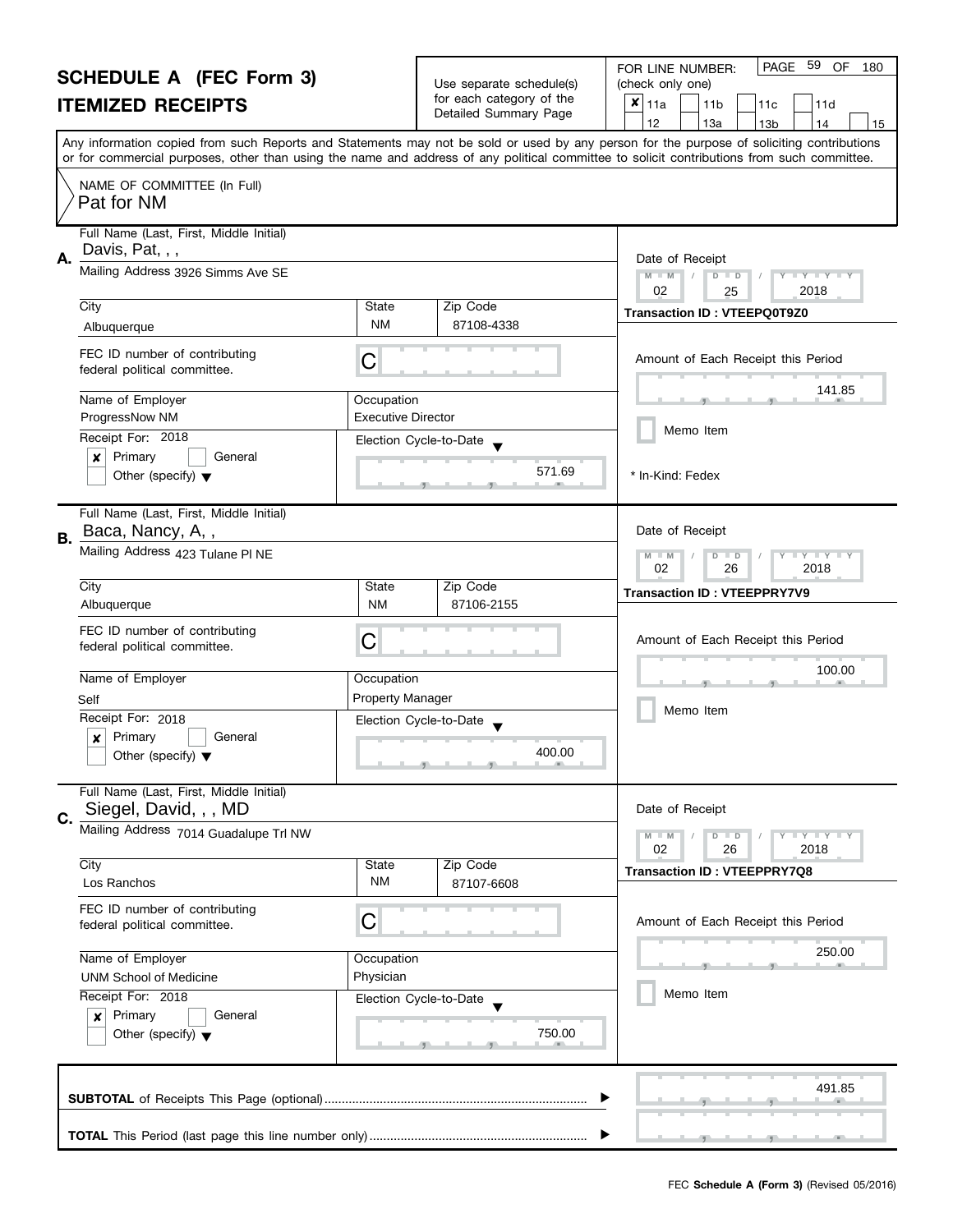# ) PAGE 60 / 180<br>**DAGE 60 / 180 PAGE 60 / 180 SPORT FOR THE 9 @S H98 `HC `5 `F9 DC F HŽG7 < 98 I @9 `C F `<del>1 I</del>9 A =N5 H=C B**

Ī **Form/Schedule: SA11AI Transaction ID : VTEEPQ0T9Z0**

Printing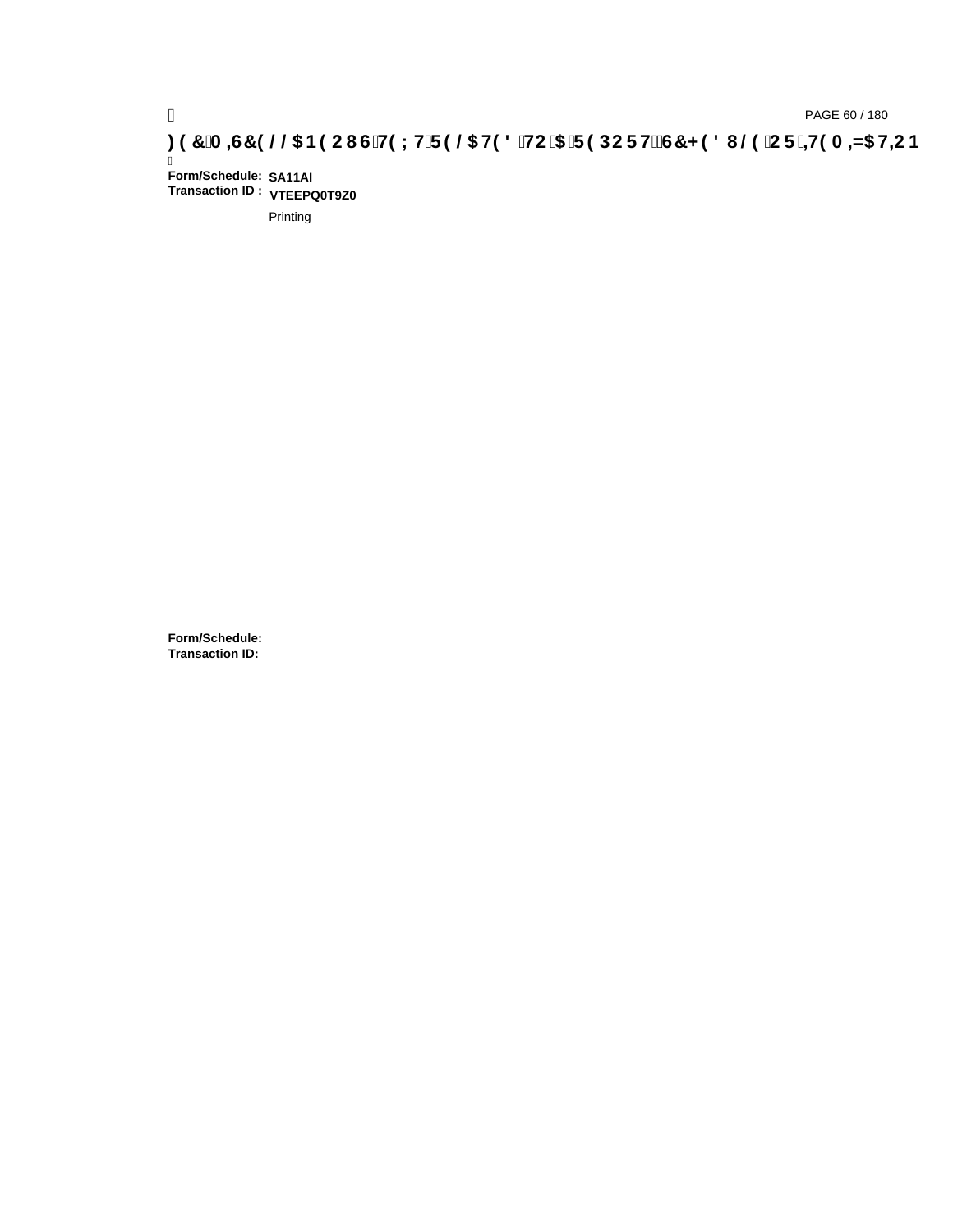| <b>SCHEDULE A (FEC Form 3)</b> |                                                                                |                         | Use separate schedule(s)           | 61<br>OF<br>PAGE<br>FOR LINE NUMBER:<br>180<br>(check only one)                                                                            |  |  |  |
|--------------------------------|--------------------------------------------------------------------------------|-------------------------|------------------------------------|--------------------------------------------------------------------------------------------------------------------------------------------|--|--|--|
|                                |                                                                                |                         | for each category of the           | $x _{11a}$                                                                                                                                 |  |  |  |
|                                | <b>ITEMIZED RECEIPTS</b>                                                       |                         | Detailed Summary Page              | 11 <sub>b</sub><br>11c<br>11d<br>12<br>13a<br>13b<br>14<br>15                                                                              |  |  |  |
|                                |                                                                                |                         |                                    | Any information copied from such Reports and Statements may not be sold or used by any person for the purpose of soliciting contributions  |  |  |  |
|                                |                                                                                |                         |                                    | or for commercial purposes, other than using the name and address of any political committee to solicit contributions from such committee. |  |  |  |
|                                | NAME OF COMMITTEE (In Full)<br>Pat for NM                                      |                         |                                    |                                                                                                                                            |  |  |  |
| А.                             | Full Name (Last, First, Middle Initial)<br>Siegel, David, , , MD               |                         |                                    | Date of Receipt                                                                                                                            |  |  |  |
|                                | Mailing Address 7014 Guadalupe Trl NW                                          |                         |                                    | $M - M$<br>$D$ $D$<br>$T - Y = Y + Y$<br>02<br>2018<br>26                                                                                  |  |  |  |
|                                | City<br>Los Ranchos                                                            | State<br><b>NM</b>      | Zip Code<br>87107-6608             | <b>Transaction ID: VTEEPPRY7R6</b>                                                                                                         |  |  |  |
|                                | FEC ID number of contributing<br>federal political committee.                  | С                       |                                    | Amount of Each Receipt this Period                                                                                                         |  |  |  |
|                                | Name of Employer<br><b>UNM School of Medicine</b>                              | Occupation<br>Physician |                                    | 250.00                                                                                                                                     |  |  |  |
|                                | Receipt For: 2018                                                              |                         | Election Cycle-to-Date             | Memo Item                                                                                                                                  |  |  |  |
|                                | Primary<br>$\boldsymbol{x}$<br>General<br>Other (specify) $\blacktriangledown$ |                         | 750.00                             |                                                                                                                                            |  |  |  |
| В.                             | Full Name (Last, First, Middle Initial)<br>White, Darren, , ,                  |                         |                                    | Date of Receipt                                                                                                                            |  |  |  |
|                                | Mailing Address 9500 Osuna Rd NE<br>Apt 825                                    |                         |                                    |                                                                                                                                            |  |  |  |
|                                | City<br>Albuquerque                                                            | State<br><b>NM</b>      | Zip Code<br>87111-2290             | <b>Transaction ID: VTEEPPRY7G3</b>                                                                                                         |  |  |  |
|                                | FEC ID number of contributing<br>federal political committee.                  | С                       |                                    | Amount of Each Receipt this Period                                                                                                         |  |  |  |
|                                | Name of Employer                                                               | Occupation              |                                    | 250.00                                                                                                                                     |  |  |  |
|                                | Purlife                                                                        | CEO                     |                                    | Memo Item                                                                                                                                  |  |  |  |
|                                | Receipt For: 2018<br>$\boldsymbol{x}$<br>Primary<br>General                    |                         | Election Cycle-to-Date             |                                                                                                                                            |  |  |  |
|                                | Other (specify) $\blacktriangledown$                                           |                         | 250.00                             |                                                                                                                                            |  |  |  |
|                                | Full Name (Last, First, Middle Initial)<br>Garcia, Rita, , ,                   |                         |                                    | Date of Receipt                                                                                                                            |  |  |  |
| C.                             | Mailing Address 620 Paseo Del Bosque NW                                        |                         |                                    | Y I Y I Y I Y<br>$M - M$<br>$D$ $D$<br>02<br>27<br>2018                                                                                    |  |  |  |
|                                | City                                                                           | State                   | Zip Code                           | <b>Transaction ID: VTEEPPRYCX5</b>                                                                                                         |  |  |  |
|                                | Albuquerque                                                                    | <b>NM</b>               | 87114-2278                         |                                                                                                                                            |  |  |  |
|                                | FEC ID number of contributing<br>federal political committee.                  | C                       |                                    | Amount of Each Receipt this Period                                                                                                         |  |  |  |
|                                | Name of Employer                                                               | Occupation              |                                    | 250.00                                                                                                                                     |  |  |  |
|                                | State of NM                                                                    |                         | <b>Customer Service Supervisor</b> |                                                                                                                                            |  |  |  |
|                                | Receipt For: 2018                                                              |                         | Election Cycle-to-Date             | Memo Item                                                                                                                                  |  |  |  |
|                                | Primary<br>General<br>$\boldsymbol{x}$<br>Other (specify) $\blacktriangledown$ |                         | 250.00                             |                                                                                                                                            |  |  |  |
|                                |                                                                                |                         |                                    | 750.00                                                                                                                                     |  |  |  |
|                                |                                                                                |                         |                                    |                                                                                                                                            |  |  |  |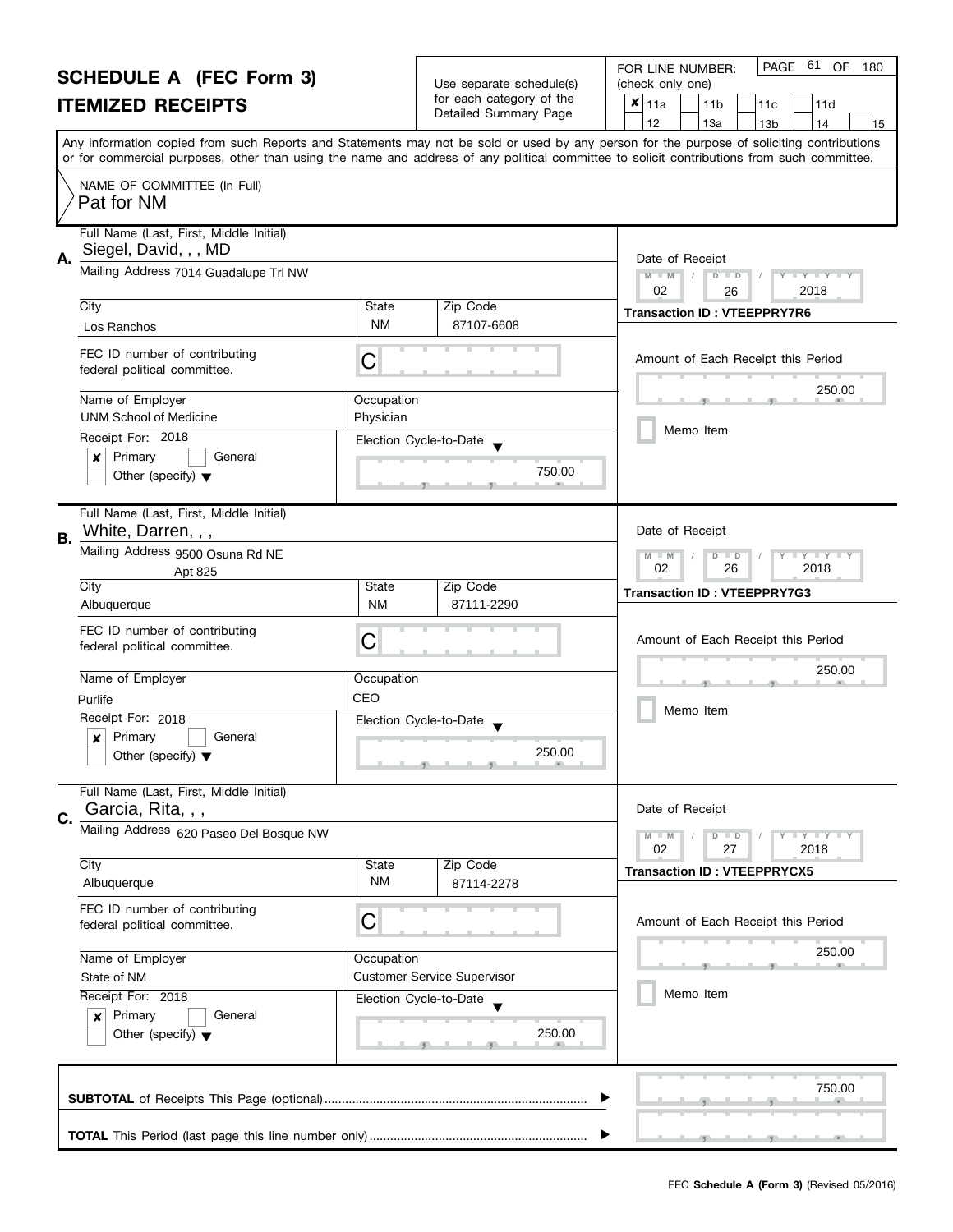### **SCHEDULE A (FEC Form 3) ITEMIZED RECEIPTS**

|                          |     | FOR LINE NUMBER: |                 | PAGE 62 OF |     | 180 |
|--------------------------|-----|------------------|-----------------|------------|-----|-----|
| Use separate schedule(s) |     | (check only one) |                 |            |     |     |
| for each category of the | ⊤×' | 11a              | 11 <sub>b</sub> | 11c        | 11d |     |
| Detailed Summary Page    |     |                  | 13а             | 13b        | 11  | 15  |
|                          |     |                  |                 |            |     |     |

|    |                                                                                                                                            |                        |            | 12<br>тза<br>13b<br>  14<br>  15<br>Any information copied from such Reports and Statements may not be sold or used by any person for the purpose of soliciting contributions |
|----|--------------------------------------------------------------------------------------------------------------------------------------------|------------------------|------------|-------------------------------------------------------------------------------------------------------------------------------------------------------------------------------|
|    | or for commercial purposes, other than using the name and address of any political committee to solicit contributions from such committee. |                        |            |                                                                                                                                                                               |
|    | NAME OF COMMITTEE (In Full)                                                                                                                |                        |            |                                                                                                                                                                               |
|    | Pat for NM                                                                                                                                 |                        |            |                                                                                                                                                                               |
|    | Full Name (Last, First, Middle Initial)                                                                                                    |                        |            |                                                                                                                                                                               |
| А. | Lerner, Sarah, G,,                                                                                                                         |                        |            | Date of Receipt                                                                                                                                                               |
|    | Mailing Address 1215 3rd St SW                                                                                                             |                        |            | $M - M$<br>$D$ $D$<br>$\blacksquare \blacksquare Y \blacksquare \blacksquare Y \blacksquare \blacksquare Y$                                                                   |
|    | Apt A<br>City                                                                                                                              | State                  | Zip Code   | 02<br>2018<br>27                                                                                                                                                              |
|    | Albuquerque                                                                                                                                | <b>NM</b>              | 87102-4492 | <b>Transaction ID: VTEEPQ0T7D2</b>                                                                                                                                            |
|    | FEC ID number of contributing<br>federal political committee.                                                                              | С                      |            | Amount of Each Receipt this Period                                                                                                                                            |
|    | Name of Employer                                                                                                                           | Occupation             |            | 27.00                                                                                                                                                                         |
|    | Accion                                                                                                                                     | <b>Human Resources</b> |            | Memo Item                                                                                                                                                                     |
|    | Receipt For: 2018                                                                                                                          | Election Cycle-to-Date |            |                                                                                                                                                                               |
|    | Primary<br>General<br>×<br>Other (specify) $\blacktriangledown$                                                                            |                        | 757.95     |                                                                                                                                                                               |
|    |                                                                                                                                            |                        |            |                                                                                                                                                                               |
|    | Full Name (Last, First, Middle Initial)                                                                                                    |                        |            |                                                                                                                                                                               |
| В. | Alexander, Dennis, , ,                                                                                                                     |                        |            | Date of Receipt                                                                                                                                                               |
|    | Mailing Address 4827 Mi Cordelia Dr NW                                                                                                     |                        |            | $T + Y + Y$<br>M<br>$\overline{D}$<br>$\Box$<br>Y<br>$-M$<br>02<br>28<br>2018                                                                                                 |
|    | City                                                                                                                                       | State                  | Zip Code   | <b>Transaction ID: VTEEPPRYE28</b>                                                                                                                                            |
|    | Albuquerque                                                                                                                                | <b>NM</b>              | 87120-1850 |                                                                                                                                                                               |
|    | FEC ID number of contributing                                                                                                              | С                      |            | Amount of Each Receipt this Period                                                                                                                                            |
|    | federal political committee.                                                                                                               |                        |            |                                                                                                                                                                               |
|    | Name of Employer                                                                                                                           | Occupation             |            | 27.00                                                                                                                                                                         |
|    | Not Employed                                                                                                                               | Not Employed           |            | Memo Item                                                                                                                                                                     |
|    | Receipt For: 2018                                                                                                                          | Election Cycle-to-Date |            |                                                                                                                                                                               |
|    | Primary<br>General<br>×<br>Other (specify) $\blacktriangledown$                                                                            |                        | 262.00     |                                                                                                                                                                               |
|    |                                                                                                                                            |                        |            |                                                                                                                                                                               |
|    | Full Name (Last, First, Middle Initial)                                                                                                    |                        |            |                                                                                                                                                                               |
|    | Alexander, Dennis, , ,                                                                                                                     |                        |            | Date of Receipt                                                                                                                                                               |
|    | Mailing Address 4827 Mi Cordelia Dr NW                                                                                                     |                        |            | $M - M$<br>$\mathbf{I} \mathbf{Y} \mathbf{I} \mathbf{Y} \mathbf{I} \mathbf{Y}$<br>D<br>$\overline{D}$<br>02<br>2018<br>28                                                     |
|    | City                                                                                                                                       | State                  | Zip Code   | <b>Transaction ID: VTEEPPRYE35</b>                                                                                                                                            |
|    | Albuquerque                                                                                                                                | NM                     | 87120-1850 |                                                                                                                                                                               |
|    | FEC ID number of contributing                                                                                                              | С                      |            | Amount of Each Receipt this Period                                                                                                                                            |
|    | federal political committee.                                                                                                               |                        |            |                                                                                                                                                                               |
|    | Name of Employer                                                                                                                           | Occupation             |            | 27.00                                                                                                                                                                         |
|    | Not Employed                                                                                                                               | Not Employed           |            |                                                                                                                                                                               |
|    | Receipt For: 2018                                                                                                                          | Election Cycle-to-Date |            | Memo Item                                                                                                                                                                     |
|    | Primary<br>General<br>×<br>Other (specify) $\blacktriangledown$                                                                            |                        | 262.00     |                                                                                                                                                                               |
|    |                                                                                                                                            |                        |            |                                                                                                                                                                               |
|    |                                                                                                                                            |                        |            |                                                                                                                                                                               |
|    |                                                                                                                                            |                        |            | 81.00                                                                                                                                                                         |
|    |                                                                                                                                            |                        |            |                                                                                                                                                                               |
|    |                                                                                                                                            |                        |            |                                                                                                                                                                               |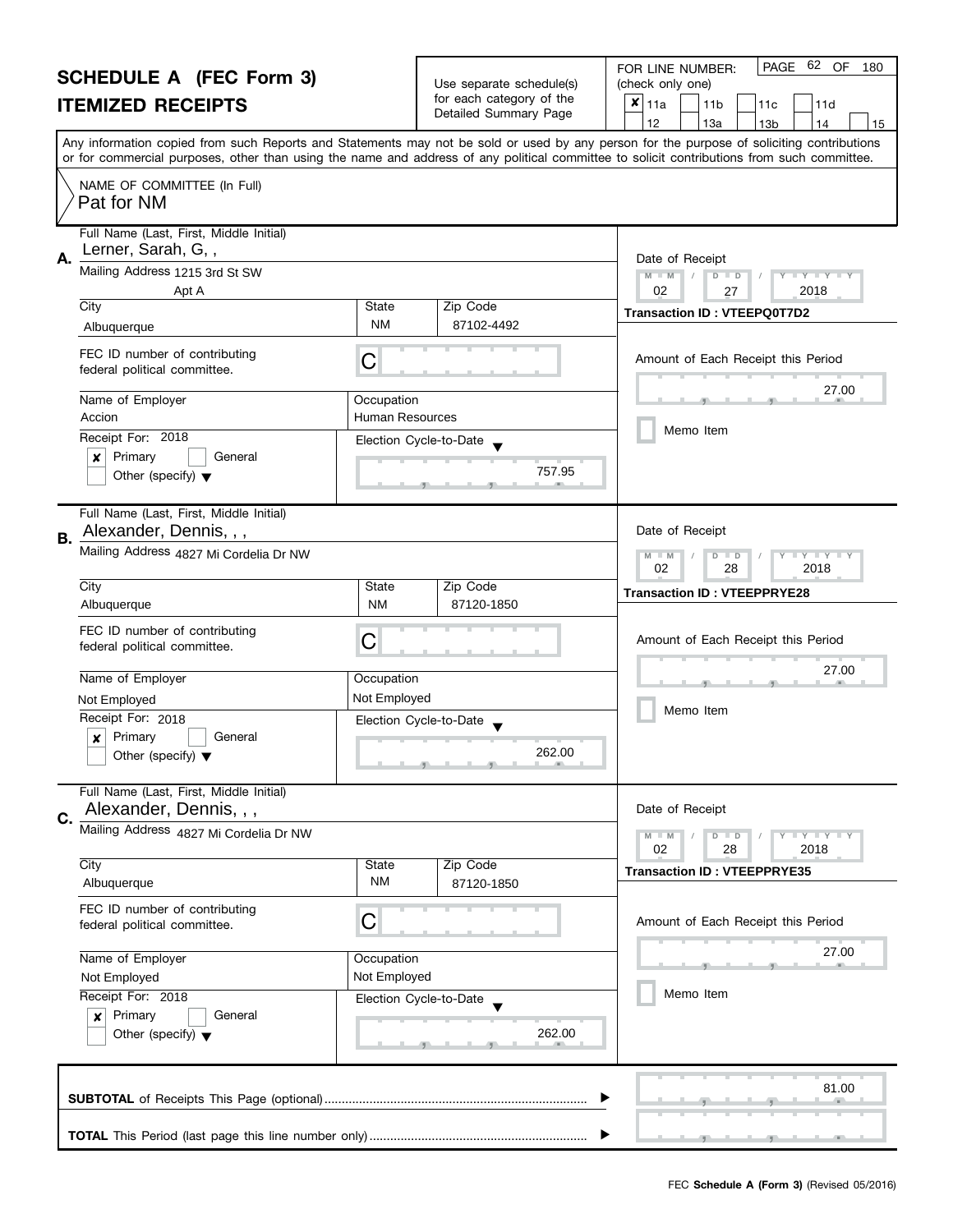#### **SCHEDULE A (FEC Form 3) ITEMIZED RECEIPTS** Any information copied from such Reports and Statements may not be sold or used by any person for the purpose of soliciting contributions or for commercial purposes, other than using the name and address of any political committee to solicit contributions from such committee. NAME OF COMMITTEE (In Full) Full Name (Last, First, Middle Initial) Mailing Address 11112 Bellamah Ave NE City State Zip Code Receipt For: 2018 | x | Primary | | General Other (specify) **A.** Election Cycle-to-Date  $\bullet$ Date of Receipt Name of Employer and a compared of Comparison  $\bullet$  424.0 FEC ID number of contributing FEC ID number of contributing<br>federal political committee. Full Name (Last, First, Middle Initial) **B.** Date of Receipt FOR LINE NUMBER: PAGE Use separate schedule(s) | (check only one) for each category of the The Detailed Summary Page  $\begin{array}{|c|c|c|c|c|c|c|c|}\n\hline\n & 11a & 11b & 11c & 11d \\
\hline\n & 12 & 13a & 13b & 14\n\end{array}$ |12 | |13a | |13b | |14 | |15 **M M / D D** Amount of Each Receipt this Period  $\frac{10.0}{7}$ Memo Item 63 OF 180  $\overline{\mathbf{x}}$  | 11a Pat for NM Byers, Maggie, M, , 02 28 2018 Albuquerque NM **Transaction ID : VTEEPPRY933** 87112-4304 10.00 photographer self self  $424.00$ Davis, Pat, , ,

|           | Other (specify) $\blacktriangledown$                                                            | 424.UU                                                                                                                                                                                                                                                                                                                                                                                                  |                                    |
|-----------|-------------------------------------------------------------------------------------------------|---------------------------------------------------------------------------------------------------------------------------------------------------------------------------------------------------------------------------------------------------------------------------------------------------------------------------------------------------------------------------------------------------------|------------------------------------|
| <b>B.</b> | Full Name (Last, First, Middle Initial)<br>Davis, Pat, , ,                                      |                                                                                                                                                                                                                                                                                                                                                                                                         | Date of Receipt                    |
|           | Mailing Address 3926 Simms Ave SE                                                               | $M - M$<br>$\begin{tabular}{c} \hline \rule{0.2cm}{1.1ex} \rule{0.2cm}{0.2cm} \rule{0.2cm}{0.2cm} \rule{0.2cm}{0.2cm} \rule{0.2cm}{0.2cm} \rule{0.2cm}{0.2cm} \rule{0.2cm}{0.2cm} \rule{0.2cm}{0.2cm} \rule{0.2cm}{0.2cm} \rule{0.2cm}{0.2cm} \rule{0.2cm}{0.2cm} \rule{0.2cm}{0.2cm} \rule{0.2cm}{0.2cm} \rule{0.2cm}{0.2cm} \rule{0.2cm}{0.2cm} \rule{0.2cm}{0.2cm} \$<br>$D$ $D$<br>02<br>28<br>2018 |                                    |
|           | City                                                                                            | State<br>Zip Code                                                                                                                                                                                                                                                                                                                                                                                       | <b>Transaction ID: VTEEPQ0V7N4</b> |
|           | Albuquerque                                                                                     | <b>NM</b><br>87108-4338                                                                                                                                                                                                                                                                                                                                                                                 |                                    |
|           | FEC ID number of contributing<br>federal political committee.                                   | C                                                                                                                                                                                                                                                                                                                                                                                                       | Amount of Each Receipt this Period |
|           | Name of Employer                                                                                | Occupation                                                                                                                                                                                                                                                                                                                                                                                              | 4.01                               |
|           | ProgressNow NM                                                                                  | <b>Executive Director</b>                                                                                                                                                                                                                                                                                                                                                                               |                                    |
|           | Receipt For: 2018                                                                               | Election Cycle-to-Date                                                                                                                                                                                                                                                                                                                                                                                  | Memo Item                          |
|           | Primary<br>General<br>$\boldsymbol{x}$<br>Other (specify) $\blacktriangledown$                  | 698.19                                                                                                                                                                                                                                                                                                                                                                                                  | * In-Kind: Facebook                |
| C.        | Full Name (Last, First, Middle Initial)<br>Davis, Pat, , ,<br>Mailing Address 3926 Simms Ave SE | Date of Receipt<br>$T - Y = Y + Y$<br>$M - M$<br>$D$ $D$<br>02<br>28<br>2018                                                                                                                                                                                                                                                                                                                            |                                    |
|           | City                                                                                            | State<br>Zip Code<br><b>NM</b>                                                                                                                                                                                                                                                                                                                                                                          | <b>Transaction ID: VTEEPQ0V7P2</b> |
|           | Albuquerque                                                                                     | 87108-4338                                                                                                                                                                                                                                                                                                                                                                                              |                                    |
|           | FEC ID number of contributing<br>federal political committee.                                   | C                                                                                                                                                                                                                                                                                                                                                                                                       | Amount of Each Receipt this Period |
|           | Name of Employer                                                                                | Occupation                                                                                                                                                                                                                                                                                                                                                                                              | 122.49                             |
|           | ProgressNow NM                                                                                  | <b>Executive Director</b>                                                                                                                                                                                                                                                                                                                                                                               |                                    |
|           | Receipt For: 2018                                                                               | Election Cycle-to-Date                                                                                                                                                                                                                                                                                                                                                                                  | Memo Item                          |
|           | Primary<br>General<br>$\boldsymbol{x}$<br>Other (specify) $\blacktriangledown$                  | 698.19                                                                                                                                                                                                                                                                                                                                                                                                  | * In-Kind: Facebook                |
|           |                                                                                                 | 136.50                                                                                                                                                                                                                                                                                                                                                                                                  |                                    |
|           |                                                                                                 |                                                                                                                                                                                                                                                                                                                                                                                                         | $-1$                               |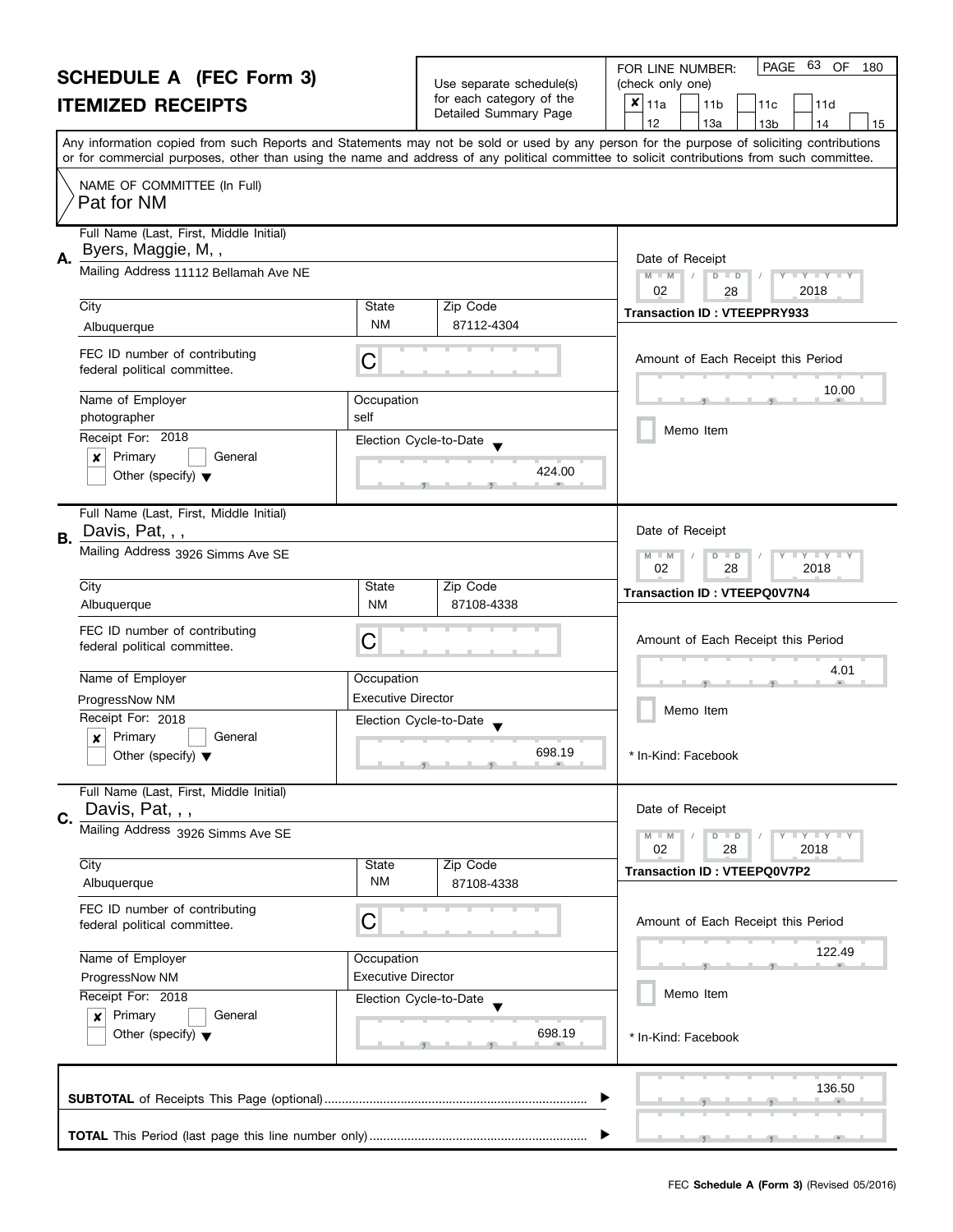# ) PAGE 64 / 180<br>DAGE 64 / 180 PAGE 64 / 180 PAGE 64 / 25 DC FH2 CT<br>CF <del>`J</del>DC FH2 CT CH9LH F9 @5 H98 `HC `5 `F9 DC FH2 G7 < 98 I @9 `C F

Ī **Form/Schedule: SA11AI Transaction ID : VTEEPQ0V7N4**

Digital Advertising

**Form/Schedule: SA11AI Transaction ID: VTEEPQ0V7P2**Digital Advertising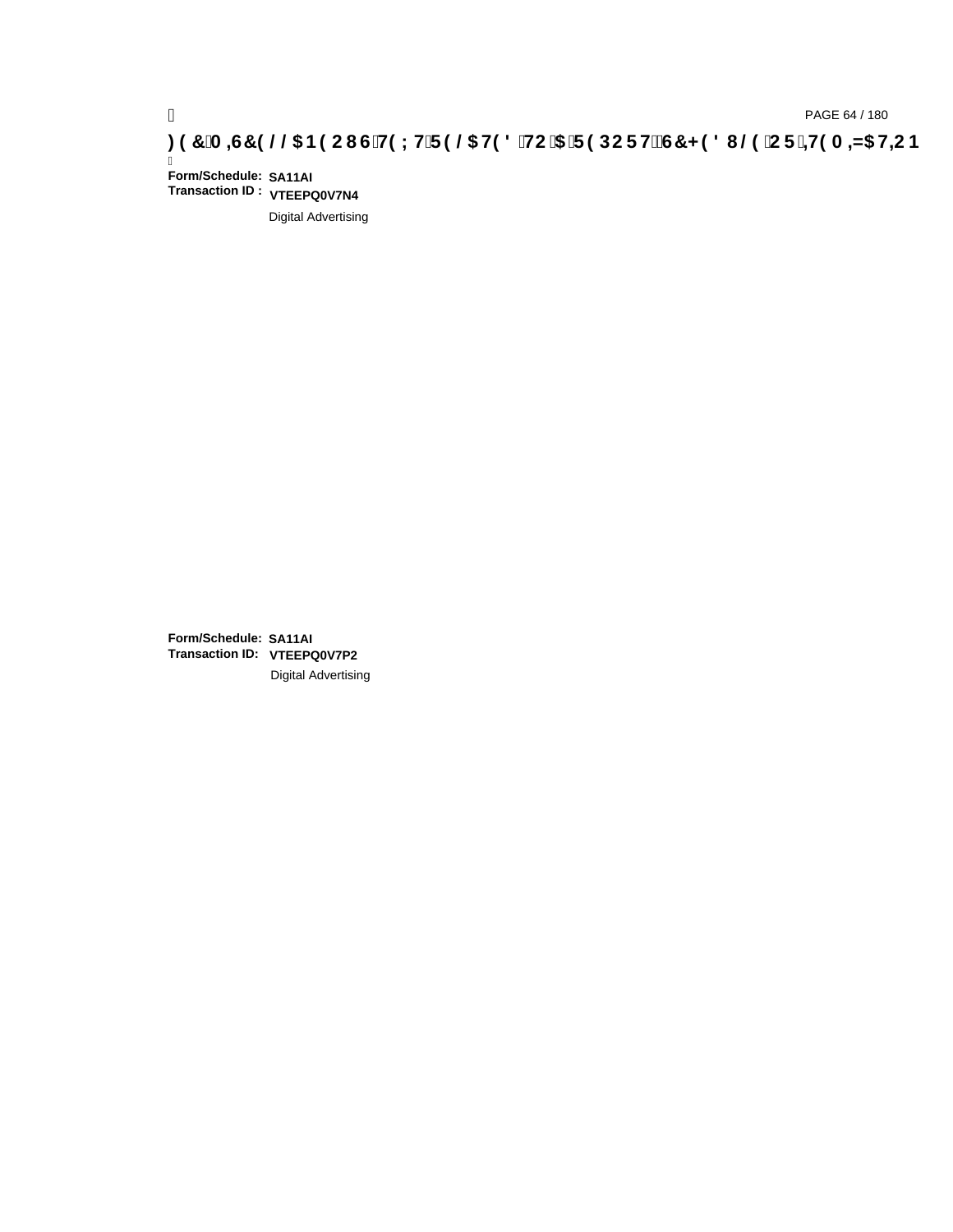| <b>SCHEDULE A (FEC Form 3)</b>               |                                                                                |                                                               | Use separate schedule(s)                          | PAGE<br>65 OF<br>FOR LINE NUMBER:<br>180<br>(check only one)                                                                                                                                                                                                                            |
|----------------------------------------------|--------------------------------------------------------------------------------|---------------------------------------------------------------|---------------------------------------------------|-----------------------------------------------------------------------------------------------------------------------------------------------------------------------------------------------------------------------------------------------------------------------------------------|
| <b>ITEMIZED RECEIPTS</b>                     |                                                                                |                                                               | for each category of the<br>Detailed Summary Page | $x _{11a}$<br>11 <sub>b</sub><br>11d<br>11c                                                                                                                                                                                                                                             |
|                                              |                                                                                |                                                               |                                                   | 12<br>13a<br>13 <sub>b</sub><br>14<br>15                                                                                                                                                                                                                                                |
|                                              |                                                                                |                                                               |                                                   | Any information copied from such Reports and Statements may not be sold or used by any person for the purpose of soliciting contributions<br>or for commercial purposes, other than using the name and address of any political committee to solicit contributions from such committee. |
|                                              | NAME OF COMMITTEE (In Full)<br>Pat for NM                                      |                                                               |                                                   |                                                                                                                                                                                                                                                                                         |
| А.                                           | Full Name (Last, First, Middle Initial)<br>Dawson, Douglas, , ,                |                                                               |                                                   | Date of Receipt                                                                                                                                                                                                                                                                         |
|                                              | Mailing Address 14059 Claywood Ave                                             | $M - M$<br>D<br>$T + Y = Y + T$<br>$\Box$<br>02<br>2018<br>28 |                                                   |                                                                                                                                                                                                                                                                                         |
|                                              | City                                                                           | State                                                         | Zip Code                                          | <b>Transaction ID: VTEEPPRYE10</b>                                                                                                                                                                                                                                                      |
|                                              | Sylmar                                                                         | <b>CA</b>                                                     | 91342-1840                                        |                                                                                                                                                                                                                                                                                         |
|                                              | FEC ID number of contributing<br>federal political committee.                  | С                                                             |                                                   | Amount of Each Receipt this Period                                                                                                                                                                                                                                                      |
|                                              | Name of Employer<br><b>JPL</b>                                                 | Occupation<br>Engineer                                        |                                                   | 50.00                                                                                                                                                                                                                                                                                   |
|                                              | Receipt For: 2018                                                              |                                                               |                                                   | Memo Item                                                                                                                                                                                                                                                                               |
|                                              | Primary<br>General<br>x<br>Other (specify) $\blacktriangledown$                | Election Cycle-to-Date<br>900.00                              |                                                   |                                                                                                                                                                                                                                                                                         |
|                                              | Full Name (Last, First, Middle Initial)                                        |                                                               |                                                   |                                                                                                                                                                                                                                                                                         |
| В.                                           | Dzur, Stephanie, , ,<br>Mailing Address 5724 Nugget Ct NE                      | Date of Receipt<br>$Y - Y - Y$<br>D<br>$-M$<br>$\Box$         |                                                   |                                                                                                                                                                                                                                                                                         |
|                                              |                                                                                | 02<br>28<br>2018                                              |                                                   |                                                                                                                                                                                                                                                                                         |
|                                              | City<br>Albuquerque                                                            | State<br><b>NM</b>                                            | Zip Code<br>87111-5927                            | <b>Transaction ID: VTEEPPRYC48</b>                                                                                                                                                                                                                                                      |
|                                              | FEC ID number of contributing<br>federal political committee.                  | С                                                             |                                                   | Amount of Each Receipt this Period                                                                                                                                                                                                                                                      |
|                                              | Name of Employer                                                               | Occupation                                                    |                                                   | 10.00                                                                                                                                                                                                                                                                                   |
| executive assistant<br><b>New Mexico PRC</b> |                                                                                |                                                               |                                                   |                                                                                                                                                                                                                                                                                         |
|                                              | Receipt For: 2018                                                              |                                                               | Election Cycle-to-Date                            | Memo Item                                                                                                                                                                                                                                                                               |
|                                              | Primary<br>General<br>$\boldsymbol{x}$<br>Other (specify) $\blacktriangledown$ |                                                               | 157.00                                            |                                                                                                                                                                                                                                                                                         |
|                                              | Full Name (Last, First, Middle Initial)<br>Ellis, William, , ,                 |                                                               |                                                   | Date of Receipt                                                                                                                                                                                                                                                                         |
| C.                                           | Mailing Address 56 Apache Trl                                                  |                                                               |                                                   | Y I Y I Y I Y<br>$M - M$<br>$D$ $D$                                                                                                                                                                                                                                                     |
|                                              |                                                                                |                                                               |                                                   | 02<br>28<br>2018                                                                                                                                                                                                                                                                        |
|                                              | City<br>Jasper                                                                 | State<br><b>TN</b>                                            | Zip Code<br>37347-5423                            | <b>Transaction ID: VTEEPPRY9J2</b>                                                                                                                                                                                                                                                      |
|                                              | FEC ID number of contributing<br>federal political committee.                  | С                                                             |                                                   | Amount of Each Receipt this Period                                                                                                                                                                                                                                                      |
| Name of Employer<br>Hospice of Chattanooga   |                                                                                | Occupation                                                    |                                                   | 27.00                                                                                                                                                                                                                                                                                   |
|                                              |                                                                                | Medical social worker                                         |                                                   |                                                                                                                                                                                                                                                                                         |
|                                              | Receipt For: 2018                                                              |                                                               | Election Cycle-to-Date                            | Memo Item                                                                                                                                                                                                                                                                               |
|                                              | Primary<br>General<br>×<br>662.00<br>Other (specify) $\blacktriangledown$      |                                                               |                                                   |                                                                                                                                                                                                                                                                                         |
|                                              |                                                                                |                                                               |                                                   | 87.00                                                                                                                                                                                                                                                                                   |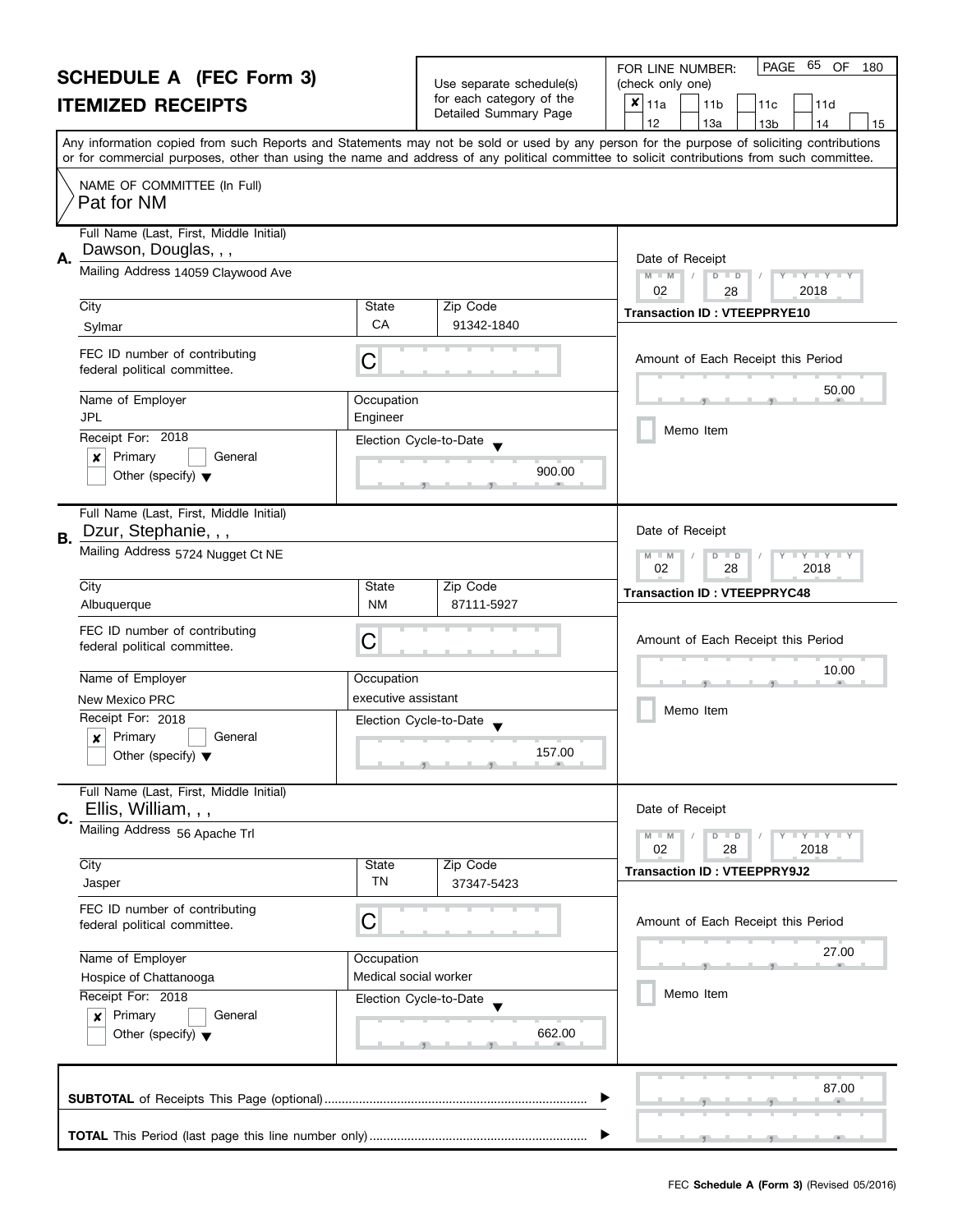#### **SCHEDULE A (FEC Form 3) ITEMIZED RECEIPTS** Any information copied from such Reports and Statements may not be sold or used by any person for the purpose of soliciting contributions or for commercial purposes, other than using the name and address of any political committee to solicit contributions from such committee. NAME OF COMMITTEE (In Full) Full Name (Last, First, Middle Initial) **A.** FOR LINE NUMBER: Use separate schedule(s) | (check only one) for each category of the for each category of the<br>Detailed Summary Page  $\begin{array}{|c|c|c|c|c|c|c|c|}\n\hline\n & 11a & 11b & 11c & 11d \\
\hline\n & 12 & 13a & 13b & 14\n\end{array}$ |12 | |13a | |13b | |14 | |15 PAGE 66 OF 180  $\overline{\mathbf{x}}$  | 11a Pat for NM Feldman, Mary Dede, , ,

| Mailing Address 1821 Meadow View Dr NW<br>02<br>City<br>State<br>Zip Code<br><b>NM</b><br>87104-2511<br>Albuquerque<br>FEC ID number of contributing<br>С<br>federal political committee.<br>Name of Employer<br>Occupation<br><b>Information Requested</b><br><b>Information Requested</b><br>Receipt For: 2018<br>Election Cycle-to-Date<br>Primary<br>X<br>General<br>250.00<br>Other (specify) $\blacktriangledown$<br>Full Name (Last, First, Middle Initial)<br>Gibel, Rosalind, E.,,<br><b>B.</b><br>Mailing Address 1909 Rita Ct NE<br>M<br>02<br>City<br>State<br>Zip Code<br><b>NM</b><br>Albuquerque<br>87106-1124<br>FEC ID number of contributing<br>C<br>federal political committee.<br>Name of Employer<br>Occupation<br><b>Travel Agent</b><br>Self<br>Receipt For: 2018<br>Election Cycle-to-Date<br>Primary<br>General<br>X<br>330.00<br>Other (specify) $\blacktriangledown$<br>Full Name (Last, First, Middle Initial)<br>Gingerich, Joshua, , ,<br>C.<br>Mailing Address 3500 Thaxton Ave SE<br>M<br>02<br>City<br>State<br>Zip Code<br><b>NM</b><br>Albuquerque<br>87106-1629<br>FEC ID number of contributing<br>С<br>federal political committee.<br>Name of Employer<br>Occupation<br>Social Worker<br>Veterans Administration | Date of Receipt                                               |  |
|----------------------------------------------------------------------------------------------------------------------------------------------------------------------------------------------------------------------------------------------------------------------------------------------------------------------------------------------------------------------------------------------------------------------------------------------------------------------------------------------------------------------------------------------------------------------------------------------------------------------------------------------------------------------------------------------------------------------------------------------------------------------------------------------------------------------------------------------------------------------------------------------------------------------------------------------------------------------------------------------------------------------------------------------------------------------------------------------------------------------------------------------------------------------------------------------------------------------------------------------------------|---------------------------------------------------------------|--|
|                                                                                                                                                                                                                                                                                                                                                                                                                                                                                                                                                                                                                                                                                                                                                                                                                                                                                                                                                                                                                                                                                                                                                                                                                                                          | $\overline{\mathbf{y}}$<br>D<br>$\Box$<br>2018<br>28          |  |
|                                                                                                                                                                                                                                                                                                                                                                                                                                                                                                                                                                                                                                                                                                                                                                                                                                                                                                                                                                                                                                                                                                                                                                                                                                                          | <b>Transaction ID: VTEEPPRY959</b>                            |  |
|                                                                                                                                                                                                                                                                                                                                                                                                                                                                                                                                                                                                                                                                                                                                                                                                                                                                                                                                                                                                                                                                                                                                                                                                                                                          |                                                               |  |
|                                                                                                                                                                                                                                                                                                                                                                                                                                                                                                                                                                                                                                                                                                                                                                                                                                                                                                                                                                                                                                                                                                                                                                                                                                                          | Amount of Each Receipt this Period                            |  |
|                                                                                                                                                                                                                                                                                                                                                                                                                                                                                                                                                                                                                                                                                                                                                                                                                                                                                                                                                                                                                                                                                                                                                                                                                                                          |                                                               |  |
|                                                                                                                                                                                                                                                                                                                                                                                                                                                                                                                                                                                                                                                                                                                                                                                                                                                                                                                                                                                                                                                                                                                                                                                                                                                          | 250.00                                                        |  |
|                                                                                                                                                                                                                                                                                                                                                                                                                                                                                                                                                                                                                                                                                                                                                                                                                                                                                                                                                                                                                                                                                                                                                                                                                                                          |                                                               |  |
|                                                                                                                                                                                                                                                                                                                                                                                                                                                                                                                                                                                                                                                                                                                                                                                                                                                                                                                                                                                                                                                                                                                                                                                                                                                          | Memo Item                                                     |  |
|                                                                                                                                                                                                                                                                                                                                                                                                                                                                                                                                                                                                                                                                                                                                                                                                                                                                                                                                                                                                                                                                                                                                                                                                                                                          |                                                               |  |
|                                                                                                                                                                                                                                                                                                                                                                                                                                                                                                                                                                                                                                                                                                                                                                                                                                                                                                                                                                                                                                                                                                                                                                                                                                                          |                                                               |  |
|                                                                                                                                                                                                                                                                                                                                                                                                                                                                                                                                                                                                                                                                                                                                                                                                                                                                                                                                                                                                                                                                                                                                                                                                                                                          |                                                               |  |
|                                                                                                                                                                                                                                                                                                                                                                                                                                                                                                                                                                                                                                                                                                                                                                                                                                                                                                                                                                                                                                                                                                                                                                                                                                                          | Date of Receipt                                               |  |
|                                                                                                                                                                                                                                                                                                                                                                                                                                                                                                                                                                                                                                                                                                                                                                                                                                                                                                                                                                                                                                                                                                                                                                                                                                                          | $Y = Y + Y$<br>$\overline{D}$<br>$\Box$<br>$-M$<br>28<br>2018 |  |
|                                                                                                                                                                                                                                                                                                                                                                                                                                                                                                                                                                                                                                                                                                                                                                                                                                                                                                                                                                                                                                                                                                                                                                                                                                                          | <b>Transaction ID: VTEEPPRYC89</b>                            |  |
|                                                                                                                                                                                                                                                                                                                                                                                                                                                                                                                                                                                                                                                                                                                                                                                                                                                                                                                                                                                                                                                                                                                                                                                                                                                          |                                                               |  |
|                                                                                                                                                                                                                                                                                                                                                                                                                                                                                                                                                                                                                                                                                                                                                                                                                                                                                                                                                                                                                                                                                                                                                                                                                                                          |                                                               |  |
|                                                                                                                                                                                                                                                                                                                                                                                                                                                                                                                                                                                                                                                                                                                                                                                                                                                                                                                                                                                                                                                                                                                                                                                                                                                          | Amount of Each Receipt this Period                            |  |
|                                                                                                                                                                                                                                                                                                                                                                                                                                                                                                                                                                                                                                                                                                                                                                                                                                                                                                                                                                                                                                                                                                                                                                                                                                                          | 10.00                                                         |  |
|                                                                                                                                                                                                                                                                                                                                                                                                                                                                                                                                                                                                                                                                                                                                                                                                                                                                                                                                                                                                                                                                                                                                                                                                                                                          |                                                               |  |
|                                                                                                                                                                                                                                                                                                                                                                                                                                                                                                                                                                                                                                                                                                                                                                                                                                                                                                                                                                                                                                                                                                                                                                                                                                                          | Memo Item                                                     |  |
|                                                                                                                                                                                                                                                                                                                                                                                                                                                                                                                                                                                                                                                                                                                                                                                                                                                                                                                                                                                                                                                                                                                                                                                                                                                          |                                                               |  |
|                                                                                                                                                                                                                                                                                                                                                                                                                                                                                                                                                                                                                                                                                                                                                                                                                                                                                                                                                                                                                                                                                                                                                                                                                                                          |                                                               |  |
|                                                                                                                                                                                                                                                                                                                                                                                                                                                                                                                                                                                                                                                                                                                                                                                                                                                                                                                                                                                                                                                                                                                                                                                                                                                          |                                                               |  |
|                                                                                                                                                                                                                                                                                                                                                                                                                                                                                                                                                                                                                                                                                                                                                                                                                                                                                                                                                                                                                                                                                                                                                                                                                                                          |                                                               |  |
|                                                                                                                                                                                                                                                                                                                                                                                                                                                                                                                                                                                                                                                                                                                                                                                                                                                                                                                                                                                                                                                                                                                                                                                                                                                          | Date of Receipt                                               |  |
|                                                                                                                                                                                                                                                                                                                                                                                                                                                                                                                                                                                                                                                                                                                                                                                                                                                                                                                                                                                                                                                                                                                                                                                                                                                          | $Y = Y = Y$<br>$\overline{D}$<br>$\Box$<br>$-M$               |  |
|                                                                                                                                                                                                                                                                                                                                                                                                                                                                                                                                                                                                                                                                                                                                                                                                                                                                                                                                                                                                                                                                                                                                                                                                                                                          | 28<br>2018                                                    |  |
|                                                                                                                                                                                                                                                                                                                                                                                                                                                                                                                                                                                                                                                                                                                                                                                                                                                                                                                                                                                                                                                                                                                                                                                                                                                          | <b>Transaction ID: VTEEPPRYC97</b>                            |  |
|                                                                                                                                                                                                                                                                                                                                                                                                                                                                                                                                                                                                                                                                                                                                                                                                                                                                                                                                                                                                                                                                                                                                                                                                                                                          |                                                               |  |
|                                                                                                                                                                                                                                                                                                                                                                                                                                                                                                                                                                                                                                                                                                                                                                                                                                                                                                                                                                                                                                                                                                                                                                                                                                                          |                                                               |  |
|                                                                                                                                                                                                                                                                                                                                                                                                                                                                                                                                                                                                                                                                                                                                                                                                                                                                                                                                                                                                                                                                                                                                                                                                                                                          | Amount of Each Receipt this Period                            |  |
|                                                                                                                                                                                                                                                                                                                                                                                                                                                                                                                                                                                                                                                                                                                                                                                                                                                                                                                                                                                                                                                                                                                                                                                                                                                          | 17.00                                                         |  |
|                                                                                                                                                                                                                                                                                                                                                                                                                                                                                                                                                                                                                                                                                                                                                                                                                                                                                                                                                                                                                                                                                                                                                                                                                                                          |                                                               |  |
| Receipt For: 2018<br>Election Cycle-to-Date                                                                                                                                                                                                                                                                                                                                                                                                                                                                                                                                                                                                                                                                                                                                                                                                                                                                                                                                                                                                                                                                                                                                                                                                              | Memo Item                                                     |  |
| Primary<br>General<br>$\boldsymbol{x}$                                                                                                                                                                                                                                                                                                                                                                                                                                                                                                                                                                                                                                                                                                                                                                                                                                                                                                                                                                                                                                                                                                                                                                                                                   |                                                               |  |
| 229.00<br>Other (specify) $\blacktriangledown$                                                                                                                                                                                                                                                                                                                                                                                                                                                                                                                                                                                                                                                                                                                                                                                                                                                                                                                                                                                                                                                                                                                                                                                                           |                                                               |  |
|                                                                                                                                                                                                                                                                                                                                                                                                                                                                                                                                                                                                                                                                                                                                                                                                                                                                                                                                                                                                                                                                                                                                                                                                                                                          |                                                               |  |

**TOTAL** This Period (last page this line number only) ...............................................................

, , .

 $\blacktriangleright$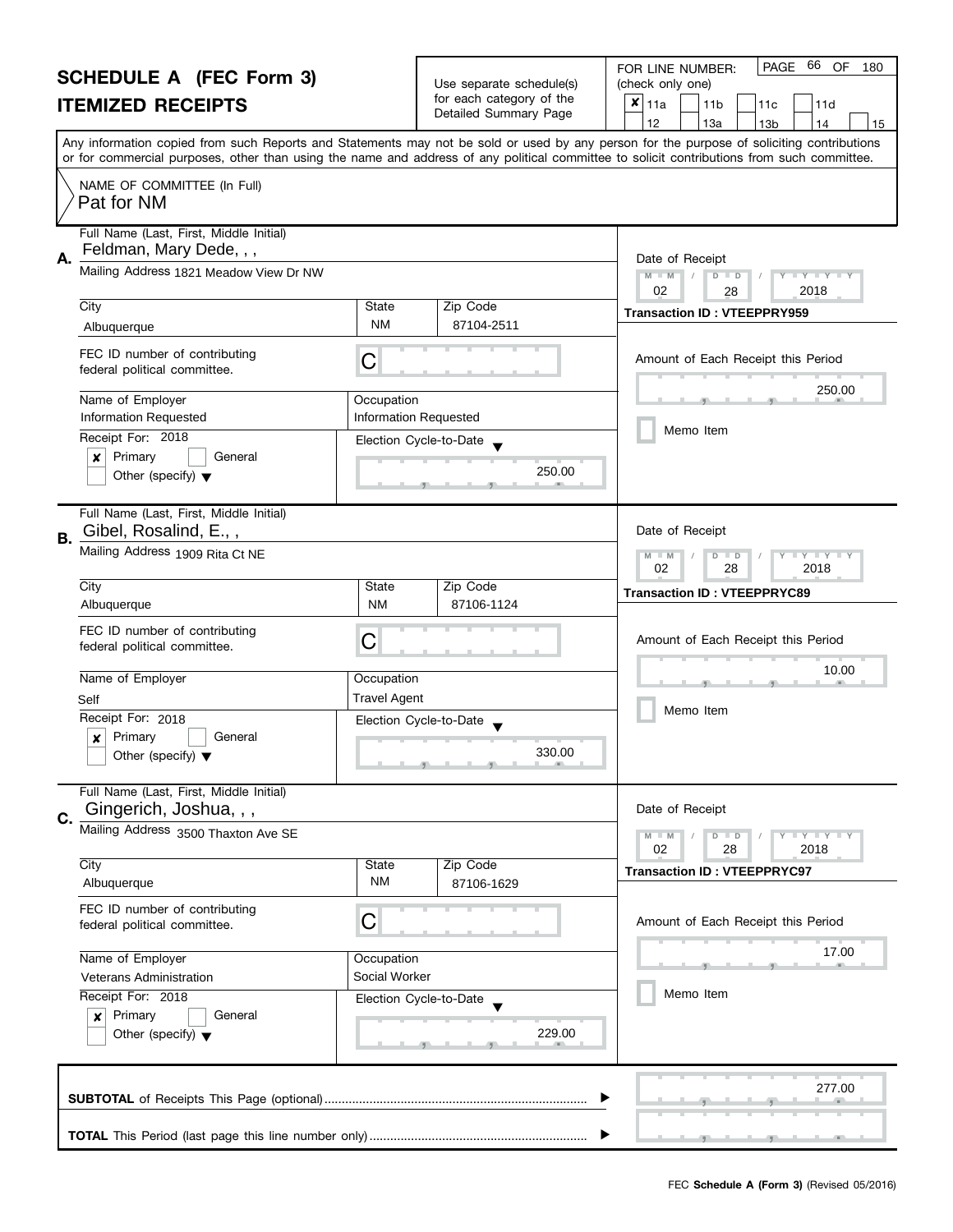| <b>SCHEDULE A (FEC Form 3)</b>                                     |                                                                                      |                                                                                                | Use separate schedule(s)                    | PAGE 67 OF<br>FOR LINE NUMBER:<br>180<br>(check only one)                                                                                                                                                                                                                               |  |  |
|--------------------------------------------------------------------|--------------------------------------------------------------------------------------|------------------------------------------------------------------------------------------------|---------------------------------------------|-----------------------------------------------------------------------------------------------------------------------------------------------------------------------------------------------------------------------------------------------------------------------------------------|--|--|
| <b>ITEMIZED RECEIPTS</b>                                           |                                                                                      |                                                                                                | for each category of the                    | $x _{11a}$<br>11 <sub>b</sub><br>11d<br>11c                                                                                                                                                                                                                                             |  |  |
|                                                                    |                                                                                      |                                                                                                | Detailed Summary Page                       | 12<br>13a<br>13 <sub>b</sub><br>14<br>15                                                                                                                                                                                                                                                |  |  |
|                                                                    |                                                                                      |                                                                                                |                                             | Any information copied from such Reports and Statements may not be sold or used by any person for the purpose of soliciting contributions<br>or for commercial purposes, other than using the name and address of any political committee to solicit contributions from such committee. |  |  |
|                                                                    | NAME OF COMMITTEE (In Full)<br>Pat for NM                                            |                                                                                                |                                             |                                                                                                                                                                                                                                                                                         |  |  |
| А.                                                                 | Full Name (Last, First, Middle Initial)<br>Klinghoffer, Shirley, , ,                 |                                                                                                |                                             | Date of Receipt                                                                                                                                                                                                                                                                         |  |  |
|                                                                    | Mailing Address 21 Brahma Ln                                                         | $M - M$<br>D<br>$\mathbf{I} \times \mathbf{I} \times \mathbf{I}$<br>$\Box$<br>02<br>2018<br>28 |                                             |                                                                                                                                                                                                                                                                                         |  |  |
|                                                                    | City<br>Santa Fe                                                                     | State<br><b>NM</b>                                                                             | Zip Code<br>87506-7920                      | <b>Transaction ID: VTEEPPRYDA8</b>                                                                                                                                                                                                                                                      |  |  |
|                                                                    | FEC ID number of contributing<br>federal political committee.                        | С                                                                                              |                                             | Amount of Each Receipt this Period                                                                                                                                                                                                                                                      |  |  |
|                                                                    | Name of Employer<br>self                                                             | Occupation<br>artist/sculptor                                                                  |                                             | 5.00                                                                                                                                                                                                                                                                                    |  |  |
|                                                                    | Receipt For: 2018<br>Primary<br>General<br>x<br>Other (specify) $\blacktriangledown$ |                                                                                                | Election Cycle-to-Date<br>147.00            | Memo Item                                                                                                                                                                                                                                                                               |  |  |
| В.                                                                 | Full Name (Last, First, Middle Initial)<br>Kloke, Daniel, H.,,                       |                                                                                                |                                             | Date of Receipt                                                                                                                                                                                                                                                                         |  |  |
|                                                                    | Mailing Address 3804 Copper Ave NE<br>Apt 1                                          | $Y - Y - Y$<br>D<br>$-M$<br>$\blacksquare$<br>02<br>28<br>2018                                 |                                             |                                                                                                                                                                                                                                                                                         |  |  |
|                                                                    | City<br>Albuquerque                                                                  | State<br><b>NM</b>                                                                             | Zip Code<br>87108-1049                      | <b>Transaction ID: VTEEPPRYD66</b>                                                                                                                                                                                                                                                      |  |  |
|                                                                    | FEC ID number of contributing<br>federal political committee.                        | С                                                                                              |                                             | Amount of Each Receipt this Period                                                                                                                                                                                                                                                      |  |  |
|                                                                    | Name of Employer<br>self                                                             | Occupation<br>consultant                                                                       |                                             | 6.00                                                                                                                                                                                                                                                                                    |  |  |
|                                                                    | Receipt For: 2018                                                                    |                                                                                                | Election Cycle-to-Date                      | Memo Item                                                                                                                                                                                                                                                                               |  |  |
|                                                                    | Primary<br>General<br>$\boldsymbol{x}$<br>Other (specify) $\blacktriangledown$       |                                                                                                | 903.10<br><u> 1 gr. i gr. i gr. i i gr.</u> |                                                                                                                                                                                                                                                                                         |  |  |
| C.                                                                 | Full Name (Last, First, Middle Initial)<br>Kloke, Daniel, H.,,                       |                                                                                                |                                             | Date of Receipt                                                                                                                                                                                                                                                                         |  |  |
|                                                                    | Mailing Address 3804 Copper Ave NE<br>Apt 1                                          |                                                                                                |                                             | Y FY FY FY<br>$M - M$<br>$D$ $D$<br>02<br>2018<br>28                                                                                                                                                                                                                                    |  |  |
|                                                                    | City<br>Albuquerque                                                                  | <b>State</b><br><b>NM</b>                                                                      | Zip Code<br>87108-1049                      | <b>Transaction ID: VTEEPPRYD74</b>                                                                                                                                                                                                                                                      |  |  |
| FEC ID number of contributing<br>С<br>federal political committee. |                                                                                      |                                                                                                |                                             | Amount of Each Receipt this Period                                                                                                                                                                                                                                                      |  |  |
|                                                                    | Name of Employer<br>Occupation<br>consultant<br>self                                 |                                                                                                |                                             | 70.10                                                                                                                                                                                                                                                                                   |  |  |
|                                                                    | Receipt For: 2018<br>Primary<br>General<br>×                                         |                                                                                                | Election Cycle-to-Date                      | Memo Item                                                                                                                                                                                                                                                                               |  |  |
|                                                                    | 903.10<br>Other (specify) $\blacktriangledown$                                       |                                                                                                |                                             |                                                                                                                                                                                                                                                                                         |  |  |
|                                                                    | 81.10                                                                                |                                                                                                |                                             |                                                                                                                                                                                                                                                                                         |  |  |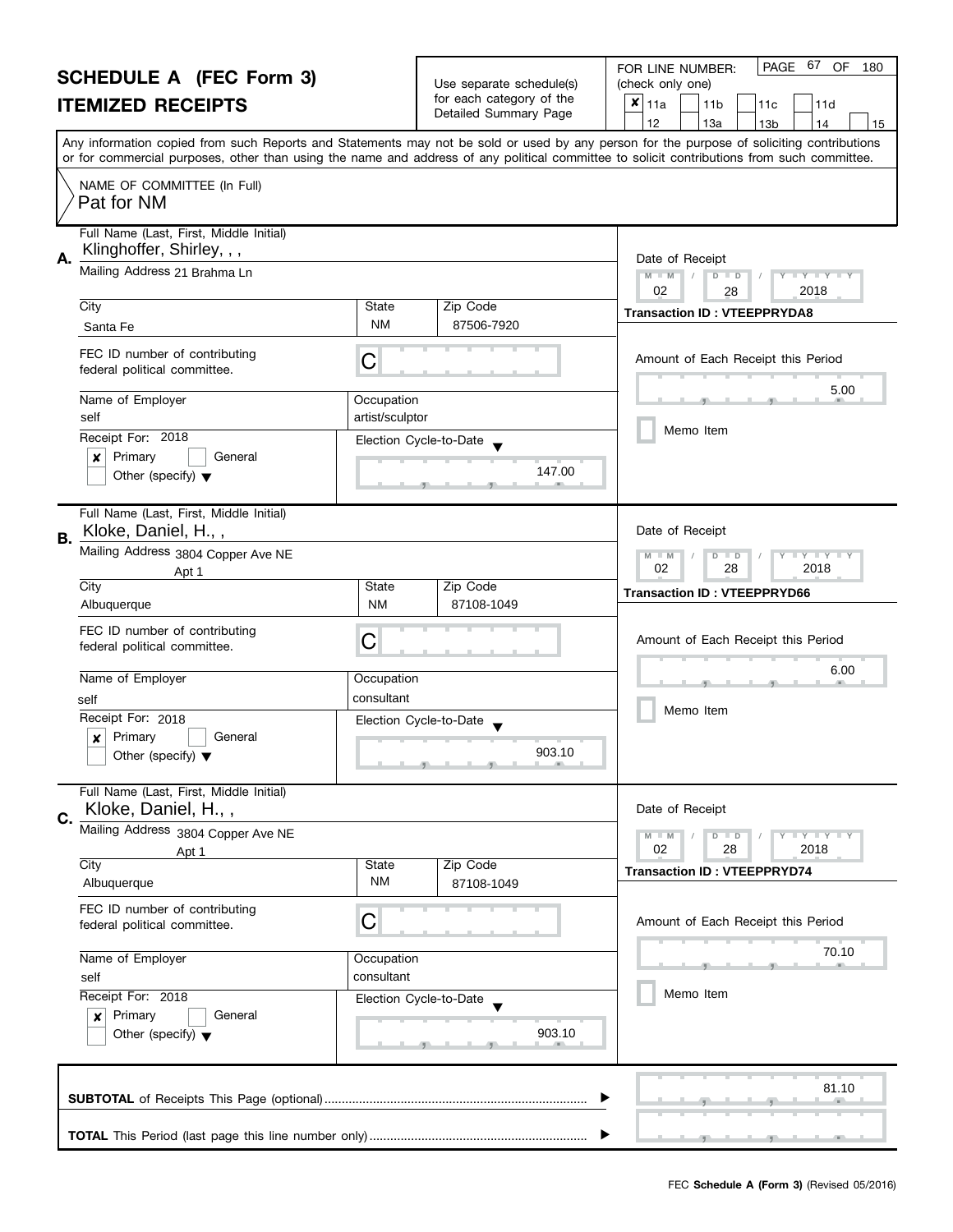| <b>SCHEDULE A (FEC Form 3)</b>                                                 |                                                                                      |                                                                                  | Use separate schedule(s)          | 68<br>PAGE<br>OF<br>FOR LINE NUMBER:<br>180                                                                                                                                                                                                                                             |  |  |
|--------------------------------------------------------------------------------|--------------------------------------------------------------------------------------|----------------------------------------------------------------------------------|-----------------------------------|-----------------------------------------------------------------------------------------------------------------------------------------------------------------------------------------------------------------------------------------------------------------------------------------|--|--|
| <b>ITEMIZED RECEIPTS</b>                                                       |                                                                                      |                                                                                  | for each category of the          | (check only one)<br>$x _{11a}$<br>11 <sub>b</sub><br>11d<br>11c                                                                                                                                                                                                                         |  |  |
|                                                                                |                                                                                      |                                                                                  | Detailed Summary Page             | 12<br>13a<br>13 <sub>b</sub><br>14<br>15                                                                                                                                                                                                                                                |  |  |
|                                                                                |                                                                                      |                                                                                  |                                   | Any information copied from such Reports and Statements may not be sold or used by any person for the purpose of soliciting contributions<br>or for commercial purposes, other than using the name and address of any political committee to solicit contributions from such committee. |  |  |
|                                                                                | NAME OF COMMITTEE (In Full)<br>Pat for NM                                            |                                                                                  |                                   |                                                                                                                                                                                                                                                                                         |  |  |
|                                                                                | Full Name (Last, First, Middle Initial)<br>Kuidis, Deborah, L,,                      |                                                                                  |                                   |                                                                                                                                                                                                                                                                                         |  |  |
| А.                                                                             | Mailing Address 5009 Valle Rio Trl NW                                                | Date of Receipt<br>$M - M$<br>D<br>$T + Y = Y + T$<br>$\Box$<br>02<br>2018<br>28 |                                   |                                                                                                                                                                                                                                                                                         |  |  |
|                                                                                | City<br>Albuquerque                                                                  | State<br><b>NM</b>                                                               | Zip Code<br>87120-4674            | <b>Transaction ID: VTEEPPRYCF5</b>                                                                                                                                                                                                                                                      |  |  |
|                                                                                | FEC ID number of contributing<br>federal political committee.                        | С                                                                                |                                   | Amount of Each Receipt this Period                                                                                                                                                                                                                                                      |  |  |
|                                                                                | Name of Employer<br><b>UNM</b>                                                       | Occupation<br><b>FSO</b>                                                         |                                   | 100.00                                                                                                                                                                                                                                                                                  |  |  |
|                                                                                | Receipt For: 2018<br>Primary<br>General<br>×<br>Other (specify) $\blacktriangledown$ |                                                                                  | Election Cycle-to-Date<br>1200.00 | Memo Item                                                                                                                                                                                                                                                                               |  |  |
|                                                                                | Full Name (Last, First, Middle Initial)                                              |                                                                                  |                                   | Date of Receipt                                                                                                                                                                                                                                                                         |  |  |
| В.                                                                             | Lancaster, Jane, B,,<br>Mailing Address 415 Girard Blvd NE                           | $Y - Y - Y$<br>D<br>$-M$<br>$\Box$<br>02<br>28<br>2018                           |                                   |                                                                                                                                                                                                                                                                                         |  |  |
|                                                                                | City<br>Albuquerque                                                                  | State<br><b>NM</b>                                                               | Zip Code<br>87106-2707            | <b>Transaction ID: VTEEPPRY9K0</b>                                                                                                                                                                                                                                                      |  |  |
|                                                                                | FEC ID number of contributing<br>federal political committee.                        | С                                                                                |                                   | Amount of Each Receipt this Period                                                                                                                                                                                                                                                      |  |  |
|                                                                                | Name of Employer                                                                     | Occupation<br>Teacher/Education                                                  |                                   | 27.00                                                                                                                                                                                                                                                                                   |  |  |
|                                                                                | UNM<br>Receipt For: 2018                                                             |                                                                                  |                                   | Memo Item                                                                                                                                                                                                                                                                               |  |  |
| Primary<br>General<br>$\boldsymbol{x}$<br>Other (specify) $\blacktriangledown$ |                                                                                      | Election Cycle-to-Date<br>1339.00                                                |                                   |                                                                                                                                                                                                                                                                                         |  |  |
| C.                                                                             | Full Name (Last, First, Middle Initial)<br>Lancaster, Jane, B,,                      |                                                                                  |                                   | Date of Receipt                                                                                                                                                                                                                                                                         |  |  |
|                                                                                | Mailing Address 415 Girard Blvd NE                                                   |                                                                                  |                                   | Y FY FY FY<br>$M - M$<br>$D$ $D$<br>02<br>28<br>2018                                                                                                                                                                                                                                    |  |  |
|                                                                                | City<br>Albuquerque                                                                  | State<br><b>NM</b>                                                               | Zip Code<br>87106-2707            | <b>Transaction ID: VTEEPPRY9M8</b>                                                                                                                                                                                                                                                      |  |  |
| FEC ID number of contributing<br>С<br>federal political committee.             |                                                                                      |                                                                                  |                                   | Amount of Each Receipt this Period                                                                                                                                                                                                                                                      |  |  |
|                                                                                | Name of Employer<br>Occupation<br>Teacher/Education<br><b>UNM</b>                    |                                                                                  |                                   | 27.00                                                                                                                                                                                                                                                                                   |  |  |
|                                                                                | Receipt For: 2018<br>Primary<br>General<br>×<br>Other (specify) $\blacktriangledown$ |                                                                                  | Election Cycle-to-Date<br>1339.00 | Memo Item                                                                                                                                                                                                                                                                               |  |  |
|                                                                                | 154.00                                                                               |                                                                                  |                                   |                                                                                                                                                                                                                                                                                         |  |  |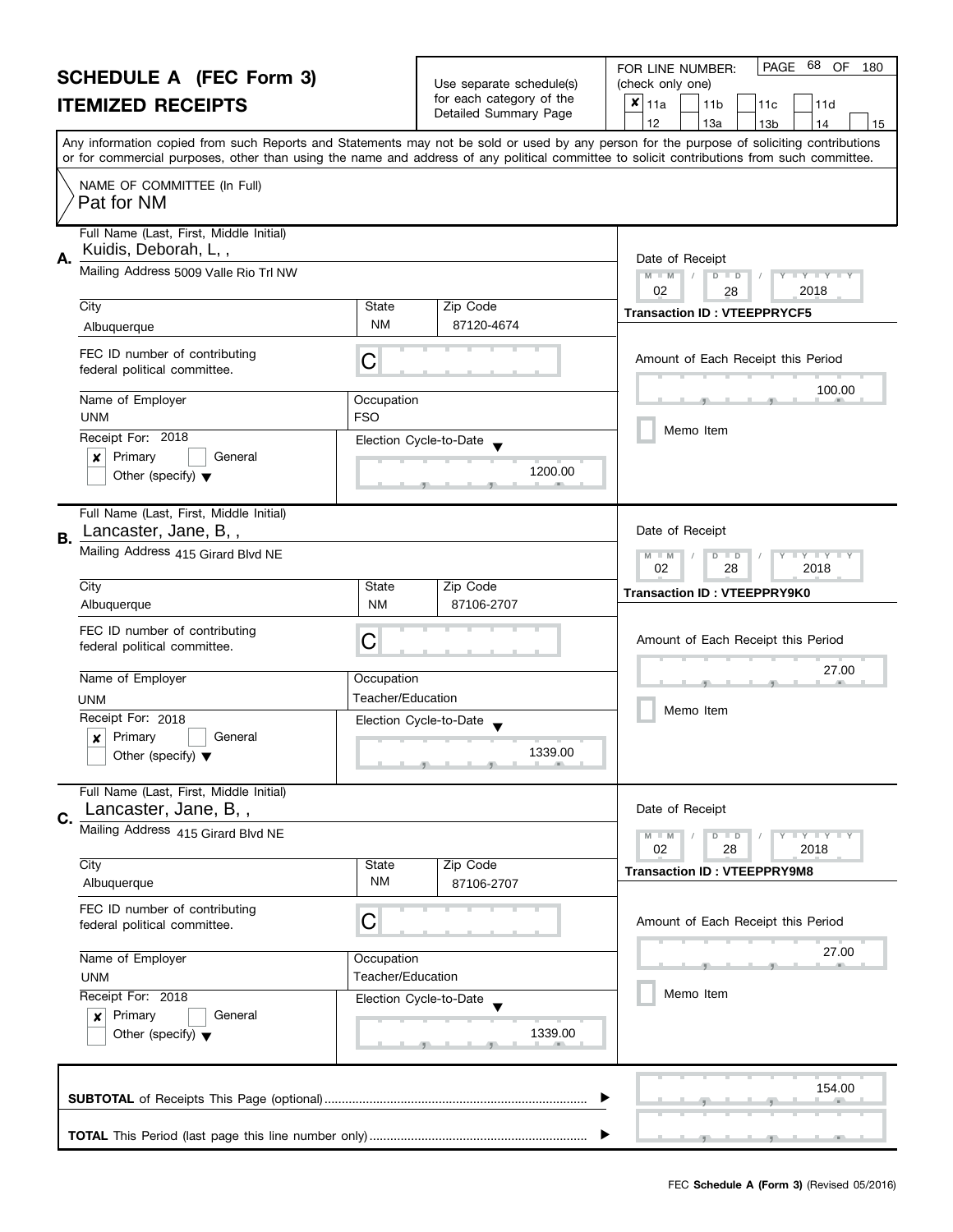| <b>SCHEDULE A (FEC Form 3)</b>                     |                                                                                |                                                                                  | Use separate schedule(s)                          | 69<br>PAGE<br>OF<br>FOR LINE NUMBER:<br>180<br>(check only one)                                                                                                                                                                                                                         |  |  |
|----------------------------------------------------|--------------------------------------------------------------------------------|----------------------------------------------------------------------------------|---------------------------------------------------|-----------------------------------------------------------------------------------------------------------------------------------------------------------------------------------------------------------------------------------------------------------------------------------------|--|--|
| <b>ITEMIZED RECEIPTS</b>                           |                                                                                |                                                                                  | for each category of the<br>Detailed Summary Page | $x _{11a}$<br>11 <sub>b</sub><br>11d<br>11c                                                                                                                                                                                                                                             |  |  |
|                                                    |                                                                                | 12<br>13a<br>13 <sub>b</sub><br>14<br>15                                         |                                                   |                                                                                                                                                                                                                                                                                         |  |  |
|                                                    |                                                                                |                                                                                  |                                                   | Any information copied from such Reports and Statements may not be sold or used by any person for the purpose of soliciting contributions<br>or for commercial purposes, other than using the name and address of any political committee to solicit contributions from such committee. |  |  |
|                                                    | NAME OF COMMITTEE (In Full)<br>Pat for NM                                      |                                                                                  |                                                   |                                                                                                                                                                                                                                                                                         |  |  |
|                                                    | Full Name (Last, First, Middle Initial)<br>Leeman, Hans, , ,                   |                                                                                  |                                                   |                                                                                                                                                                                                                                                                                         |  |  |
| А.                                                 | Mailing Address 356 1/2 Willow Rd NW                                           | Date of Receipt<br>$M - M$<br>D<br>$T + Y = Y + T$<br>$\Box$<br>02<br>2018<br>28 |                                                   |                                                                                                                                                                                                                                                                                         |  |  |
|                                                    | City                                                                           | State                                                                            | Zip Code                                          | <b>Transaction ID: VTEEPPRY9G6</b>                                                                                                                                                                                                                                                      |  |  |
|                                                    | Los Ranchos                                                                    | <b>NM</b>                                                                        | 87107-5841                                        |                                                                                                                                                                                                                                                                                         |  |  |
|                                                    | FEC ID number of contributing<br>federal political committee.                  | С                                                                                |                                                   | Amount of Each Receipt this Period                                                                                                                                                                                                                                                      |  |  |
|                                                    | Name of Employer<br>Not Employed                                               | Occupation<br>Not Employed                                                       |                                                   | 10.00                                                                                                                                                                                                                                                                                   |  |  |
|                                                    | Receipt For: 2018                                                              |                                                                                  | Election Cycle-to-Date                            | Memo Item                                                                                                                                                                                                                                                                               |  |  |
|                                                    | Primary<br>General<br>×                                                        |                                                                                  |                                                   |                                                                                                                                                                                                                                                                                         |  |  |
|                                                    | Other (specify) $\blacktriangledown$                                           |                                                                                  | 516.00                                            |                                                                                                                                                                                                                                                                                         |  |  |
| В.                                                 | Full Name (Last, First, Middle Initial)<br>Leeman, Hans, , ,                   | Date of Receipt                                                                  |                                                   |                                                                                                                                                                                                                                                                                         |  |  |
|                                                    | Mailing Address 356 1/2 Willow Rd NW                                           | $Y - Y - Y$<br>D<br>$\Box$<br>$-M$<br>02<br>28<br>2018                           |                                                   |                                                                                                                                                                                                                                                                                         |  |  |
|                                                    | City                                                                           | State                                                                            | Zip Code                                          | <b>Transaction ID: VTEEPPRYCR6</b>                                                                                                                                                                                                                                                      |  |  |
|                                                    | Los Ranchos                                                                    | <b>NM</b>                                                                        | 87107-5841                                        |                                                                                                                                                                                                                                                                                         |  |  |
|                                                    | FEC ID number of contributing<br>federal political committee.                  | С                                                                                |                                                   | Amount of Each Receipt this Period                                                                                                                                                                                                                                                      |  |  |
|                                                    | Name of Employer                                                               | Occupation                                                                       |                                                   | 27.00                                                                                                                                                                                                                                                                                   |  |  |
|                                                    | Not Employed                                                                   | Not Employed                                                                     |                                                   |                                                                                                                                                                                                                                                                                         |  |  |
|                                                    | Receipt For: 2018                                                              |                                                                                  | Election Cycle-to-Date                            | Memo Item                                                                                                                                                                                                                                                                               |  |  |
|                                                    | Primary<br>General<br>$\boldsymbol{x}$<br>Other (specify) $\blacktriangledown$ |                                                                                  | 516.00<br><u> 1 grad - 1 grad - 1 av</u>          |                                                                                                                                                                                                                                                                                         |  |  |
| C.                                                 | Full Name (Last, First, Middle Initial)<br>Mauer, Joanna, , ,                  |                                                                                  |                                                   | Date of Receipt                                                                                                                                                                                                                                                                         |  |  |
|                                                    | Mailing Address 321 Dartmouth Dr SE                                            |                                                                                  |                                                   | Y I Y I Y I Y<br>$D$ $D$<br>02<br>28<br>2018                                                                                                                                                                                                                                            |  |  |
|                                                    | City                                                                           | State                                                                            | Zip Code                                          | <b>Transaction ID: VTEEPPRYCA5</b>                                                                                                                                                                                                                                                      |  |  |
|                                                    | Albuquerque                                                                    | <b>NM</b>                                                                        | 87106-2221                                        |                                                                                                                                                                                                                                                                                         |  |  |
|                                                    | FEC ID number of contributing<br>federal political committee.                  | С                                                                                |                                                   | Amount of Each Receipt this Period                                                                                                                                                                                                                                                      |  |  |
|                                                    | Name of Employer                                                               | Occupation                                                                       |                                                   | 27.00                                                                                                                                                                                                                                                                                   |  |  |
| Engineer<br>American Council for an Energy-Efficie |                                                                                |                                                                                  |                                                   |                                                                                                                                                                                                                                                                                         |  |  |
|                                                    | Receipt For: 2018                                                              |                                                                                  | Election Cycle-to-Date                            | Memo Item                                                                                                                                                                                                                                                                               |  |  |
|                                                    | Primary<br>General<br>×<br>Other (specify) $\blacktriangledown$                |                                                                                  |                                                   |                                                                                                                                                                                                                                                                                         |  |  |
|                                                    | 64.00                                                                          |                                                                                  |                                                   |                                                                                                                                                                                                                                                                                         |  |  |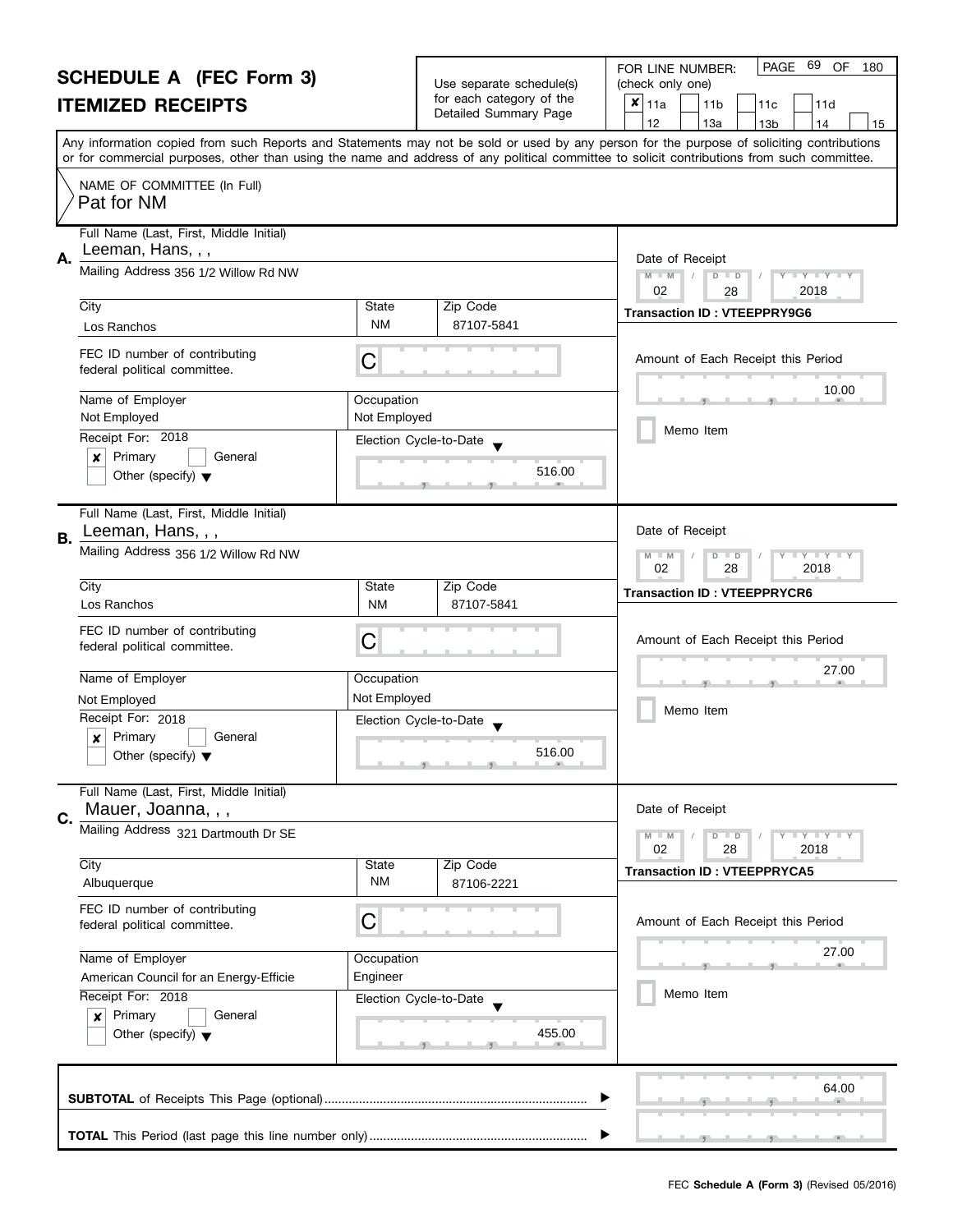| <b>SCHEDULE A (FEC Form 3)</b><br><b>ITEMIZED RECEIPTS</b> |                                                                                                     |                                                                                         | Use separate schedule(s)<br>for each category of the<br>Detailed Summary Page | 70<br>OF<br><b>PAGE</b><br>180<br>FOR LINE NUMBER:<br>(check only one)<br>×<br>11a<br>11 <sub>b</sub><br>11c<br>11d<br>12<br>13a<br>13 <sub>b</sub><br>14<br>15                                                                                                                         |
|------------------------------------------------------------|-----------------------------------------------------------------------------------------------------|-----------------------------------------------------------------------------------------|-------------------------------------------------------------------------------|-----------------------------------------------------------------------------------------------------------------------------------------------------------------------------------------------------------------------------------------------------------------------------------------|
|                                                            |                                                                                                     |                                                                                         |                                                                               | Any information copied from such Reports and Statements may not be sold or used by any person for the purpose of soliciting contributions<br>or for commercial purposes, other than using the name and address of any political committee to solicit contributions from such committee. |
|                                                            | NAME OF COMMITTEE (In Full)<br>Pat for NM                                                           |                                                                                         |                                                                               |                                                                                                                                                                                                                                                                                         |
| А.                                                         | Full Name (Last, First, Middle Initial)<br>Mauer, Joanna, , ,                                       |                                                                                         |                                                                               | Date of Receipt                                                                                                                                                                                                                                                                         |
|                                                            | Mailing Address 321 Dartmouth Dr SE                                                                 | $D$ $D$<br>Y Y Y Y Y<br>$M - M$<br>02<br>2018<br>28                                     |                                                                               |                                                                                                                                                                                                                                                                                         |
|                                                            | City<br>Albuquerque                                                                                 | State<br><b>NM</b>                                                                      | Zip Code<br>87106-2221                                                        | <b>Transaction ID: VTEEPPRYCB3</b>                                                                                                                                                                                                                                                      |
|                                                            | FEC ID number of contributing<br>federal political committee.                                       | C                                                                                       |                                                                               | Amount of Each Receipt this Period                                                                                                                                                                                                                                                      |
|                                                            | Name of Employer<br>American Council for an Energy-Efficie                                          | Occupation<br>Engineer                                                                  |                                                                               | 27.00                                                                                                                                                                                                                                                                                   |
|                                                            | Receipt For: 2018<br>Primary<br>General<br>x<br>Other (specify) $\blacktriangledown$                |                                                                                         | Election Cycle-to-Date<br>455.00                                              | Memo Item                                                                                                                                                                                                                                                                               |
| В.                                                         | Full Name (Last, First, Middle Initial)<br>MCGUIRE, BARBARA, J.,,                                   | Date of Receipt                                                                         |                                                                               |                                                                                                                                                                                                                                                                                         |
|                                                            | Mailing Address 600 Ridgecrest Dr SE                                                                | $\bot$ Y $\bot$ Y $\bot$ Y<br>M<br>$\overline{D}$<br>$-M$<br>$\Box$<br>02<br>28<br>2018 |                                                                               |                                                                                                                                                                                                                                                                                         |
|                                                            | City<br>Albuquerque                                                                                 | State<br><b>NM</b>                                                                      | Zip Code<br>87108-3365                                                        | <b>Transaction ID: VTEEPPRYD25</b>                                                                                                                                                                                                                                                      |
|                                                            | FEC ID number of contributing<br>federal political committee.                                       | C                                                                                       |                                                                               | Amount of Each Receipt this Period                                                                                                                                                                                                                                                      |
|                                                            | Name of Employer                                                                                    | Occupation                                                                              |                                                                               | 250.00                                                                                                                                                                                                                                                                                  |
|                                                            | <b>SELF</b><br>Receipt For: 2018<br>Primary<br>General<br>X<br>Other (specify) $\blacktriangledown$ | VETERINARIAN                                                                            | Election Cycle-to-Date<br>700.00<br>للاستناسية والمستلمسة والمناد             | Memo Item                                                                                                                                                                                                                                                                               |
| C.                                                         | Full Name (Last, First, Middle Initial)<br>Pineda, Juan De Dios, , ,                                |                                                                                         |                                                                               | Date of Receipt                                                                                                                                                                                                                                                                         |
|                                                            | Mailing Address 1301 Cirrus Dr NW                                                                   |                                                                                         |                                                                               | Y I Y I Y I Y<br>$M - M$<br>$D$ $D$<br>02<br>28<br>2018                                                                                                                                                                                                                                 |
|                                                            | City<br>Albuquerque                                                                                 | State<br><b>NM</b>                                                                      | Zip Code<br>87120-3883                                                        | <b>Transaction ID: VTEEPPRYE85</b>                                                                                                                                                                                                                                                      |
|                                                            | FEC ID number of contributing<br>federal political committee.                                       | С                                                                                       |                                                                               | Amount of Each Receipt this Period                                                                                                                                                                                                                                                      |
| Name of Employer<br><b>UNM</b>                             |                                                                                                     | Occupation                                                                              | <b>RESEARCH PROFESSOR</b>                                                     | 50.00                                                                                                                                                                                                                                                                                   |
|                                                            | Receipt For: 2018<br>Primary<br>General<br>×<br>Other (specify) $\blacktriangledown$                |                                                                                         | Election Cycle-to-Date<br>300.00                                              | Memo Item                                                                                                                                                                                                                                                                               |
|                                                            |                                                                                                     |                                                                                         |                                                                               | 327.00                                                                                                                                                                                                                                                                                  |
|                                                            |                                                                                                     |                                                                                         |                                                                               |                                                                                                                                                                                                                                                                                         |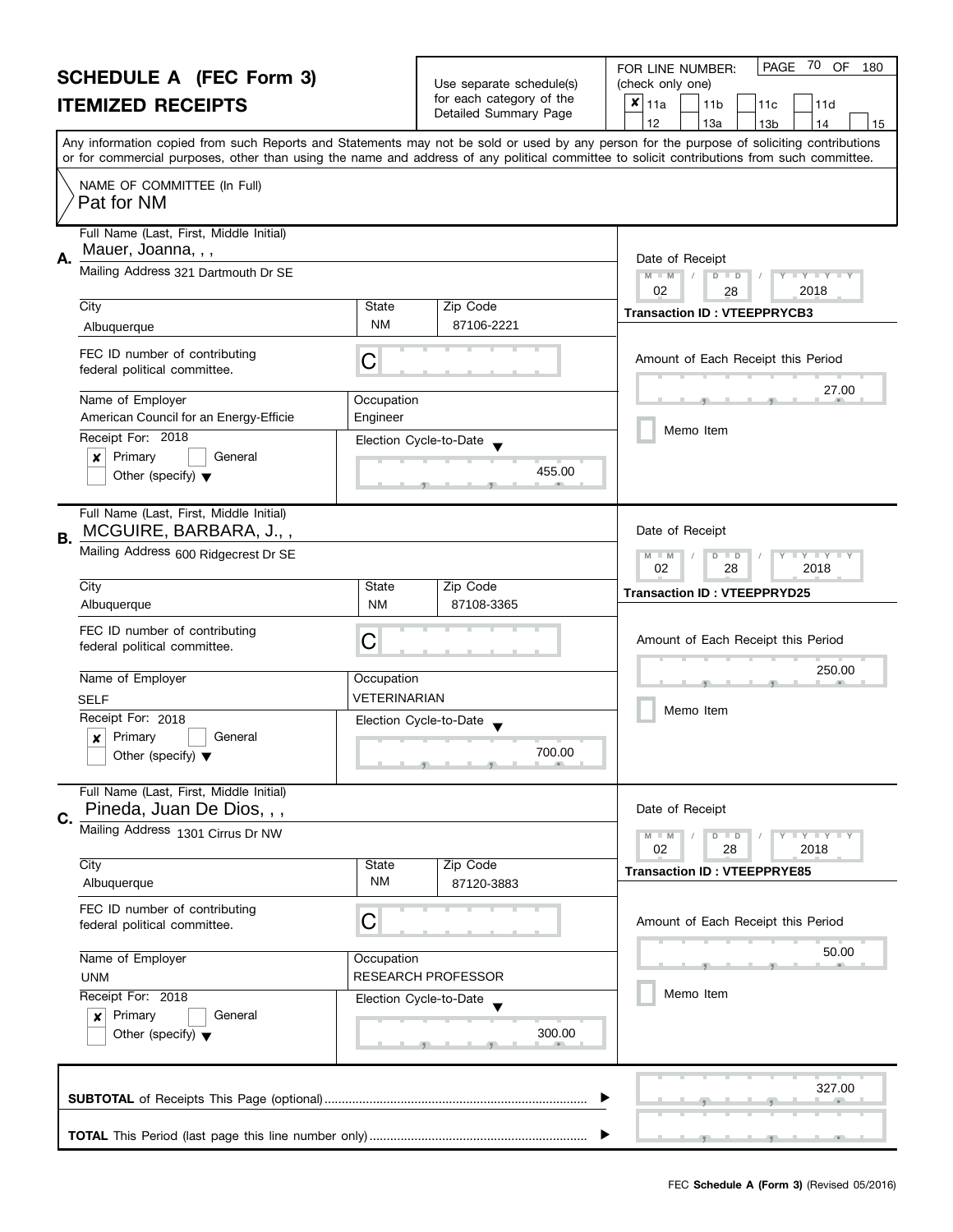| <b>SCHEDULE A (FEC Form 3)</b><br><b>ITEMIZED RECEIPTS</b>       |                                                                                |                                                                            | Use separate schedule(s)<br>for each category of the<br>Detailed Summary Page                                                    | PAGE 71<br>OF<br>180<br>FOR LINE NUMBER:<br>(check only one)<br>×<br>11a<br>11 <sub>b</sub><br>11d<br>11c                                                                                                                                                                                                                           |  |  |
|------------------------------------------------------------------|--------------------------------------------------------------------------------|----------------------------------------------------------------------------|----------------------------------------------------------------------------------------------------------------------------------|-------------------------------------------------------------------------------------------------------------------------------------------------------------------------------------------------------------------------------------------------------------------------------------------------------------------------------------|--|--|
|                                                                  |                                                                                |                                                                            |                                                                                                                                  | 12<br>13a<br>13 <sub>b</sub><br>14<br>15<br>Any information copied from such Reports and Statements may not be sold or used by any person for the purpose of soliciting contributions<br>or for commercial purposes, other than using the name and address of any political committee to solicit contributions from such committee. |  |  |
|                                                                  | NAME OF COMMITTEE (In Full)<br>Pat for NM                                      |                                                                            |                                                                                                                                  |                                                                                                                                                                                                                                                                                                                                     |  |  |
| Α.                                                               | Full Name (Last, First, Middle Initial)<br>Printz-Feddersen, Virginia, , ,     |                                                                            |                                                                                                                                  | Date of Receipt                                                                                                                                                                                                                                                                                                                     |  |  |
|                                                                  | Mailing Address 4401 Royene Ave NE                                             |                                                                            |                                                                                                                                  | $M - M$<br>$D$ $D$<br>Y I Y I Y I Y<br>02<br>2018<br>28                                                                                                                                                                                                                                                                             |  |  |
|                                                                  | City<br>Albuquerque                                                            | State<br><b>NM</b>                                                         | Zip Code<br>87110-5729                                                                                                           | <b>Transaction ID: VTEEPPRYCD9</b>                                                                                                                                                                                                                                                                                                  |  |  |
|                                                                  | FEC ID number of contributing<br>federal political committee.                  | C                                                                          |                                                                                                                                  | Amount of Each Receipt this Period                                                                                                                                                                                                                                                                                                  |  |  |
|                                                                  | Name of Employer<br>NOT EMPLOYED                                               | Occupation<br><b>RETIRED</b>                                               |                                                                                                                                  | 27.00                                                                                                                                                                                                                                                                                                                               |  |  |
|                                                                  | Receipt For: 2018                                                              | Election Cycle-to-Date                                                     |                                                                                                                                  | Memo Item                                                                                                                                                                                                                                                                                                                           |  |  |
|                                                                  | Primary<br>$\boldsymbol{x}$<br>General<br>Other (specify) $\blacktriangledown$ |                                                                            | 1231.00                                                                                                                          |                                                                                                                                                                                                                                                                                                                                     |  |  |
| В.                                                               | Full Name (Last, First, Middle Initial)<br>Printz-Feddersen, Virginia, , ,     | Date of Receipt                                                            |                                                                                                                                  |                                                                                                                                                                                                                                                                                                                                     |  |  |
|                                                                  | Mailing Address 4401 Royene Ave NE                                             | $M - M$<br>$\overline{D}$<br>$Y + Y + Y + Y$<br>$\Box$<br>02<br>28<br>2018 |                                                                                                                                  |                                                                                                                                                                                                                                                                                                                                     |  |  |
|                                                                  | City<br>Albuquerque                                                            | State<br><b>NM</b>                                                         | Zip Code<br>87110-5729                                                                                                           | <b>Transaction ID: VTEEPPRYCE7</b>                                                                                                                                                                                                                                                                                                  |  |  |
|                                                                  | FEC ID number of contributing<br>federal political committee.                  | C                                                                          |                                                                                                                                  | Amount of Each Receipt this Period                                                                                                                                                                                                                                                                                                  |  |  |
|                                                                  | Name of Employer                                                               | Occupation                                                                 |                                                                                                                                  | 50.00                                                                                                                                                                                                                                                                                                                               |  |  |
|                                                                  | NOT EMPLOYED                                                                   | <b>RETIRED</b>                                                             |                                                                                                                                  |                                                                                                                                                                                                                                                                                                                                     |  |  |
|                                                                  | Receipt For: 2018                                                              | Election Cycle-to-Date                                                     |                                                                                                                                  | Memo Item                                                                                                                                                                                                                                                                                                                           |  |  |
|                                                                  | Primary<br>General<br>X<br>Other (specify) $\blacktriangledown$                |                                                                            | 1231.00<br><u> 19 Julie 19 Julie 19 Julie 19 Julie 19 Julie 19 Julie 19 Julie 19 Julie 19 Julie 19 Julie 19 Julie 19 Julie 1</u> |                                                                                                                                                                                                                                                                                                                                     |  |  |
| C.                                                               | Full Name (Last, First, Middle Initial)<br>Schiferl, David, , ,                |                                                                            |                                                                                                                                  | Date of Receipt                                                                                                                                                                                                                                                                                                                     |  |  |
|                                                                  | Mailing Address 459 Grand Canyon Dr                                            |                                                                            |                                                                                                                                  | $Y - Y - Y - Y - Y$<br>$M - M$<br>$D$ $D$<br>02<br>28<br>2018                                                                                                                                                                                                                                                                       |  |  |
|                                                                  | City<br>White Rock                                                             | State<br><b>NM</b>                                                         | Zip Code<br>87547-3646                                                                                                           | <b>Transaction ID: VTEEPPRYD82</b>                                                                                                                                                                                                                                                                                                  |  |  |
|                                                                  | FEC ID number of contributing<br>federal political committee.                  | C                                                                          |                                                                                                                                  | Amount of Each Receipt this Period                                                                                                                                                                                                                                                                                                  |  |  |
| Name of Employer<br>Occupation<br><b>RETIRED</b><br>NOT EMPLOYED |                                                                                |                                                                            | 100.00                                                                                                                           |                                                                                                                                                                                                                                                                                                                                     |  |  |
|                                                                  | Receipt For: 2018<br>Primary<br>×                                              | Election Cycle-to-Date<br>General                                          |                                                                                                                                  | Memo Item                                                                                                                                                                                                                                                                                                                           |  |  |
|                                                                  | 1050.00<br>Other (specify) $\blacktriangledown$                                |                                                                            |                                                                                                                                  |                                                                                                                                                                                                                                                                                                                                     |  |  |
|                                                                  |                                                                                |                                                                            |                                                                                                                                  | 177.00                                                                                                                                                                                                                                                                                                                              |  |  |
|                                                                  |                                                                                |                                                                            |                                                                                                                                  |                                                                                                                                                                                                                                                                                                                                     |  |  |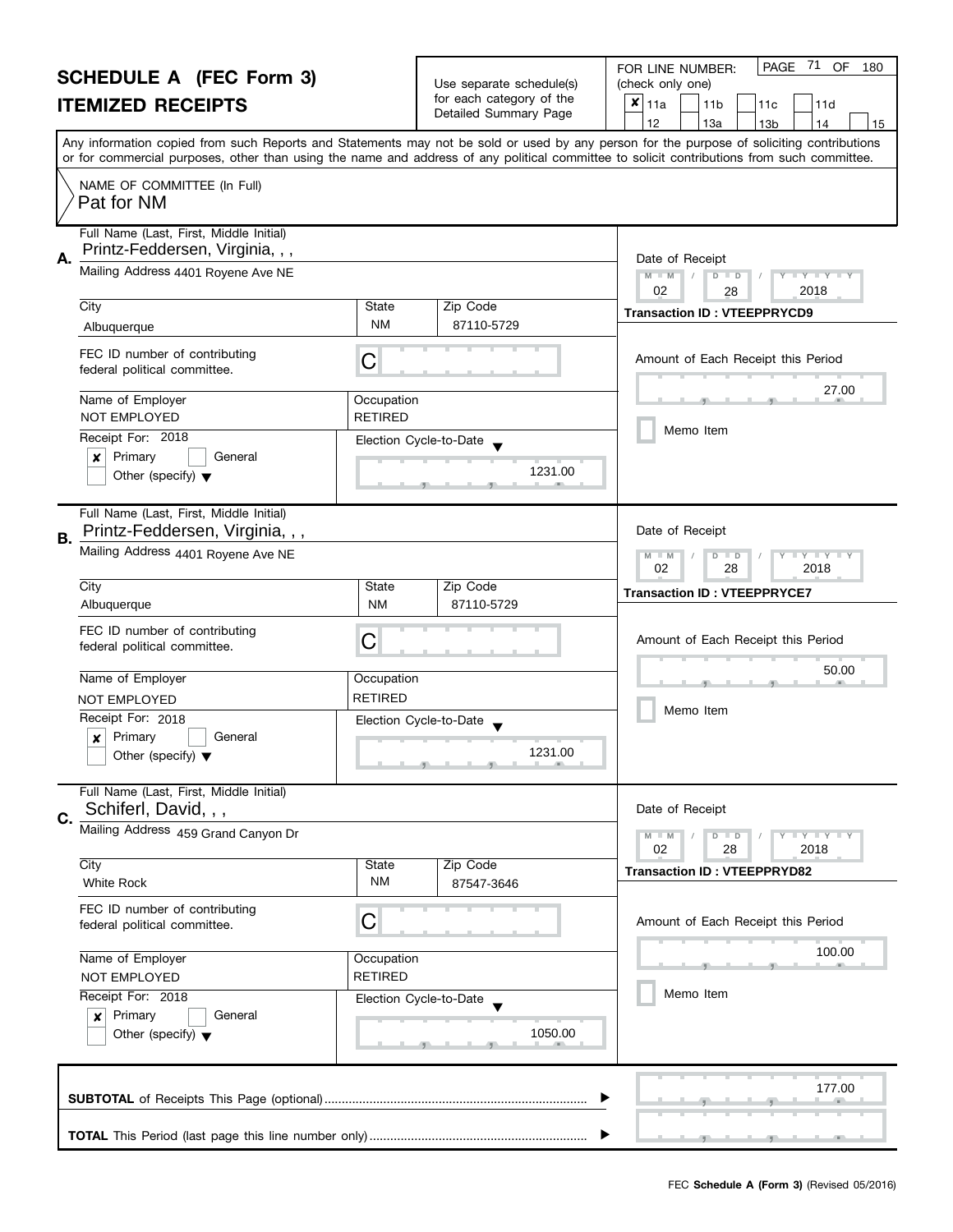| <b>SCHEDULE A (FEC Form 3)</b>                                                                           |                                                                                      |                                                                                                | Use separate schedule(s)         | PAGE 72 OF<br>FOR LINE NUMBER:<br>180                                                                                                                                                                                                                                                   |  |  |
|----------------------------------------------------------------------------------------------------------|--------------------------------------------------------------------------------------|------------------------------------------------------------------------------------------------|----------------------------------|-----------------------------------------------------------------------------------------------------------------------------------------------------------------------------------------------------------------------------------------------------------------------------------------|--|--|
| <b>ITEMIZED RECEIPTS</b>                                                                                 |                                                                                      |                                                                                                | for each category of the         | (check only one)<br>×<br>11a<br>11 <sub>b</sub><br>11d<br>11c                                                                                                                                                                                                                           |  |  |
|                                                                                                          |                                                                                      |                                                                                                | Detailed Summary Page            | 12<br>13a<br>13 <sub>b</sub><br>14<br>15                                                                                                                                                                                                                                                |  |  |
|                                                                                                          |                                                                                      |                                                                                                |                                  | Any information copied from such Reports and Statements may not be sold or used by any person for the purpose of soliciting contributions<br>or for commercial purposes, other than using the name and address of any political committee to solicit contributions from such committee. |  |  |
|                                                                                                          | NAME OF COMMITTEE (In Full)<br>Pat for NM                                            |                                                                                                |                                  |                                                                                                                                                                                                                                                                                         |  |  |
| А.                                                                                                       | Full Name (Last, First, Middle Initial)<br>Smoak, David, S.,,                        |                                                                                                |                                  | Date of Receipt                                                                                                                                                                                                                                                                         |  |  |
|                                                                                                          | Mailing Address 28 Don Quijote Ct                                                    | $M - M$<br>D<br>$\mathbf{I} \times \mathbf{I} \times \mathbf{I}$<br>$\Box$<br>02<br>2018<br>28 |                                  |                                                                                                                                                                                                                                                                                         |  |  |
|                                                                                                          | City<br>Corrales                                                                     | State<br><b>NM</b>                                                                             | Zip Code<br>87048-7906           | <b>Transaction ID: VTEEPPRYD90</b>                                                                                                                                                                                                                                                      |  |  |
|                                                                                                          | FEC ID number of contributing<br>federal political committee.                        | С                                                                                              |                                  | Amount of Each Receipt this Period                                                                                                                                                                                                                                                      |  |  |
|                                                                                                          | Name of Employer<br>Coldwell Banker Commercial Las Colinas                           | Occupation<br>Executive                                                                        |                                  | 200.00                                                                                                                                                                                                                                                                                  |  |  |
|                                                                                                          | Receipt For: 2018<br>Primary<br>General<br>×<br>Other (specify) $\blacktriangledown$ |                                                                                                | Election Cycle-to-Date<br>200.00 | Memo Item                                                                                                                                                                                                                                                                               |  |  |
| В.                                                                                                       | Full Name (Last, First, Middle Initial)<br>Thacher, Jennifer, , ,                    | Date of Receipt                                                                                |                                  |                                                                                                                                                                                                                                                                                         |  |  |
|                                                                                                          | Mailing Address 708 Morningside Dr SE                                                | $Y - Y - Y$<br>D<br>$\Box$<br>$-M$<br>02<br>28<br>2018                                         |                                  |                                                                                                                                                                                                                                                                                         |  |  |
|                                                                                                          | City<br>Albuquerque                                                                  | State<br><b>NM</b>                                                                             | Zip Code<br>87108-3357           | <b>Transaction ID: VTEEPPRYE77</b>                                                                                                                                                                                                                                                      |  |  |
|                                                                                                          | FEC ID number of contributing<br>federal political committee.                        | С                                                                                              |                                  | Amount of Each Receipt this Period                                                                                                                                                                                                                                                      |  |  |
|                                                                                                          | Name of Employer                                                                     | Occupation<br>Faculty                                                                          |                                  | 27.00                                                                                                                                                                                                                                                                                   |  |  |
|                                                                                                          | UNM<br>Receipt For: 2018                                                             |                                                                                                |                                  | Memo Item                                                                                                                                                                                                                                                                               |  |  |
| Election Cycle-to-Date<br>Primary<br>$\boldsymbol{x}$<br>General<br>Other (specify) $\blacktriangledown$ |                                                                                      |                                                                                                | 266.00                           |                                                                                                                                                                                                                                                                                         |  |  |
|                                                                                                          | Full Name (Last, First, Middle Initial)<br>Umland, Bert, E.,,                        |                                                                                                |                                  | Date of Receipt                                                                                                                                                                                                                                                                         |  |  |
| C.                                                                                                       | Mailing Address 737 Valverde Dr SE                                                   |                                                                                                |                                  | Y I Y I Y I Y<br>$M - M$<br>$D$ $D$<br>02<br>28<br>2018                                                                                                                                                                                                                                 |  |  |
|                                                                                                          | City<br>Albuquerque                                                                  | State<br><b>NM</b>                                                                             | Zip Code<br>87108-3467           | <b>Transaction ID: VTEEPPRYD41</b>                                                                                                                                                                                                                                                      |  |  |
| FEC ID number of contributing<br>С<br>federal political committee.<br>Name of Employer<br>Occupation     |                                                                                      |                                                                                                |                                  | Amount of Each Receipt this Period                                                                                                                                                                                                                                                      |  |  |
|                                                                                                          |                                                                                      |                                                                                                |                                  | 50.00                                                                                                                                                                                                                                                                                   |  |  |
|                                                                                                          | Not employed<br>Not employed<br>Receipt For: 2018<br>Election Cycle-to-Date          |                                                                                                |                                  |                                                                                                                                                                                                                                                                                         |  |  |
|                                                                                                          |                                                                                      |                                                                                                |                                  | Memo Item                                                                                                                                                                                                                                                                               |  |  |
|                                                                                                          | Primary<br>General<br>×<br>Other (specify) $\blacktriangledown$                      |                                                                                                | 507.00                           |                                                                                                                                                                                                                                                                                         |  |  |
|                                                                                                          | 277.00                                                                               |                                                                                                |                                  |                                                                                                                                                                                                                                                                                         |  |  |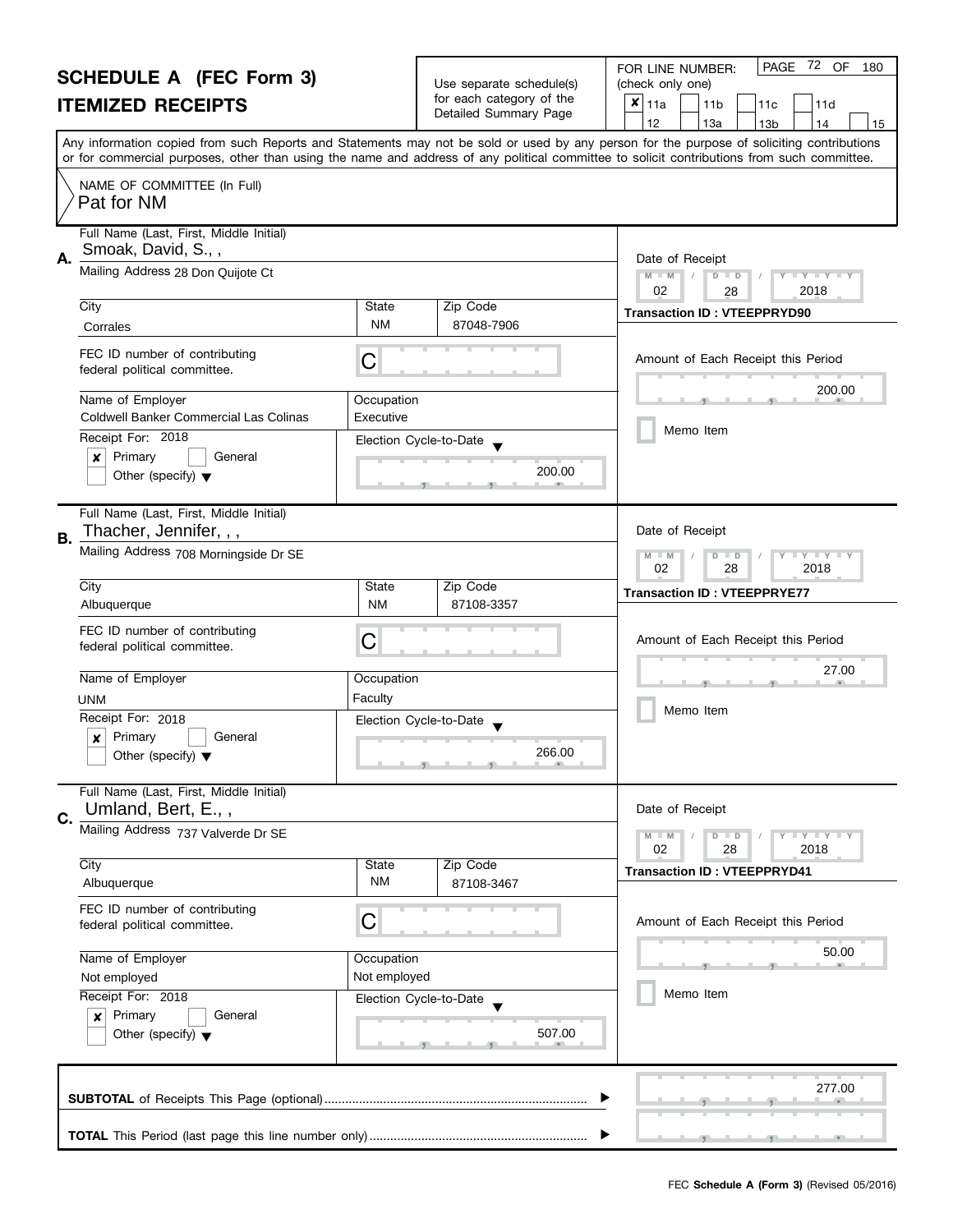| <b>SCHEDULE A (FEC Form 3)</b>                                     |                                                                                                                                            |                                                      |                                                                 | 73 OF<br><b>PAGE</b><br>180<br>FOR LINE NUMBER:                                                                                           |  |
|--------------------------------------------------------------------|--------------------------------------------------------------------------------------------------------------------------------------------|------------------------------------------------------|-----------------------------------------------------------------|-------------------------------------------------------------------------------------------------------------------------------------------|--|
| <b>ITEMIZED RECEIPTS</b>                                           |                                                                                                                                            | Use separate schedule(s)<br>for each category of the | (check only one)<br>$x _{11a}$<br>11 <sub>b</sub><br>11c<br>11d |                                                                                                                                           |  |
|                                                                    |                                                                                                                                            |                                                      | Detailed Summary Page                                           | 12<br>13a<br>13 <sub>b</sub><br>14<br>15                                                                                                  |  |
|                                                                    |                                                                                                                                            |                                                      |                                                                 | Any information copied from such Reports and Statements may not be sold or used by any person for the purpose of soliciting contributions |  |
|                                                                    | or for commercial purposes, other than using the name and address of any political committee to solicit contributions from such committee. |                                                      |                                                                 |                                                                                                                                           |  |
|                                                                    | NAME OF COMMITTEE (In Full)<br>Pat for NM                                                                                                  |                                                      |                                                                 |                                                                                                                                           |  |
|                                                                    | Full Name (Last, First, Middle Initial)                                                                                                    |                                                      |                                                                 |                                                                                                                                           |  |
| А.                                                                 | Wagoner, George, , ,                                                                                                                       | Date of Receipt                                      |                                                                 |                                                                                                                                           |  |
|                                                                    | Mailing Address 12820 Punta De Vista PI NE                                                                                                 |                                                      |                                                                 | $M - M$<br>$D$ $D$<br>$\Box$ $\Upsilon$ $\Box$ $\Upsilon$ $\Box$<br>02<br>2018<br>28                                                      |  |
|                                                                    | City                                                                                                                                       | State                                                | Zip Code                                                        | <b>Transaction ID: VTEEPPRYDC4</b>                                                                                                        |  |
|                                                                    | Albuquerque                                                                                                                                | NM                                                   | 87112-2538                                                      |                                                                                                                                           |  |
|                                                                    | FEC ID number of contributing<br>federal political committee.                                                                              | C                                                    |                                                                 | Amount of Each Receipt this Period                                                                                                        |  |
|                                                                    | Name of Employer<br>Not Employed                                                                                                           | Occupation<br>Not Employed                           |                                                                 | 6.00                                                                                                                                      |  |
|                                                                    | Receipt For: 2018                                                                                                                          |                                                      | Election Cycle-to-Date                                          | Memo Item                                                                                                                                 |  |
|                                                                    | Primary<br>$\boldsymbol{x}$<br>General                                                                                                     |                                                      |                                                                 |                                                                                                                                           |  |
|                                                                    | Other (specify) $\blacktriangledown$                                                                                                       |                                                      | 247.00                                                          |                                                                                                                                           |  |
|                                                                    | Full Name (Last, First, Middle Initial)<br>Keleher, Michael, L,,                                                                           |                                                      |                                                                 | Date of Receipt                                                                                                                           |  |
| В.                                                                 | Mailing Address 1400 Morningside Dr NE                                                                                                     | $Y + Y$<br>$-M$<br>D<br>$\Box$<br>03<br>2018<br>01   |                                                                 |                                                                                                                                           |  |
|                                                                    | City                                                                                                                                       | State                                                | Zip Code                                                        | <b>Transaction ID: VTEEPPRY9B7</b>                                                                                                        |  |
|                                                                    | Albuquerque                                                                                                                                | <b>NM</b>                                            | 87110-5640                                                      |                                                                                                                                           |  |
|                                                                    | FEC ID number of contributing<br>federal political committee.                                                                              | С                                                    |                                                                 | Amount of Each Receipt this Period                                                                                                        |  |
|                                                                    | Name of Employer                                                                                                                           | Occupation                                           |                                                                 | 250.00                                                                                                                                    |  |
|                                                                    | Self                                                                                                                                       | Attorney                                             |                                                                 | Memo Item                                                                                                                                 |  |
|                                                                    | Receipt For: 2018                                                                                                                          |                                                      | Election Cycle-to-Date                                          |                                                                                                                                           |  |
|                                                                    | Primary<br>$\boldsymbol{x}$<br>General<br>Other (specify) $\blacktriangledown$                                                             |                                                      | 500.00                                                          |                                                                                                                                           |  |
|                                                                    | Full Name (Last, First, Middle Initial)<br>Wagoner, George, , ,                                                                            |                                                      |                                                                 | Date of Receipt                                                                                                                           |  |
| C.                                                                 | Mailing Address 12820 Punta De Vista PI NE                                                                                                 |                                                      |                                                                 | Y I Y I Y I Y<br>$M - M$<br>$D$ $D$                                                                                                       |  |
|                                                                    |                                                                                                                                            |                                                      |                                                                 | 03<br>01<br>2018                                                                                                                          |  |
|                                                                    | City<br>Albuquerque                                                                                                                        | State<br>ΝM                                          | Zip Code<br>87112-2538                                          | <b>Transaction ID: VTEEPPRY975</b>                                                                                                        |  |
| FEC ID number of contributing<br>С<br>federal political committee. |                                                                                                                                            |                                                      |                                                                 | Amount of Each Receipt this Period                                                                                                        |  |
|                                                                    | Name of Employer                                                                                                                           | Occupation                                           |                                                                 | 27.00                                                                                                                                     |  |
|                                                                    | Not Employed<br>Not Employed                                                                                                               |                                                      |                                                                 |                                                                                                                                           |  |
|                                                                    | Receipt For: 2018                                                                                                                          |                                                      | Election Cycle-to-Date                                          | Memo Item                                                                                                                                 |  |
|                                                                    | Primary<br>General<br>x<br>Other (specify) $\blacktriangledown$<br>274.00                                                                  |                                                      |                                                                 |                                                                                                                                           |  |
|                                                                    |                                                                                                                                            |                                                      |                                                                 | 283.00                                                                                                                                    |  |
|                                                                    |                                                                                                                                            |                                                      |                                                                 |                                                                                                                                           |  |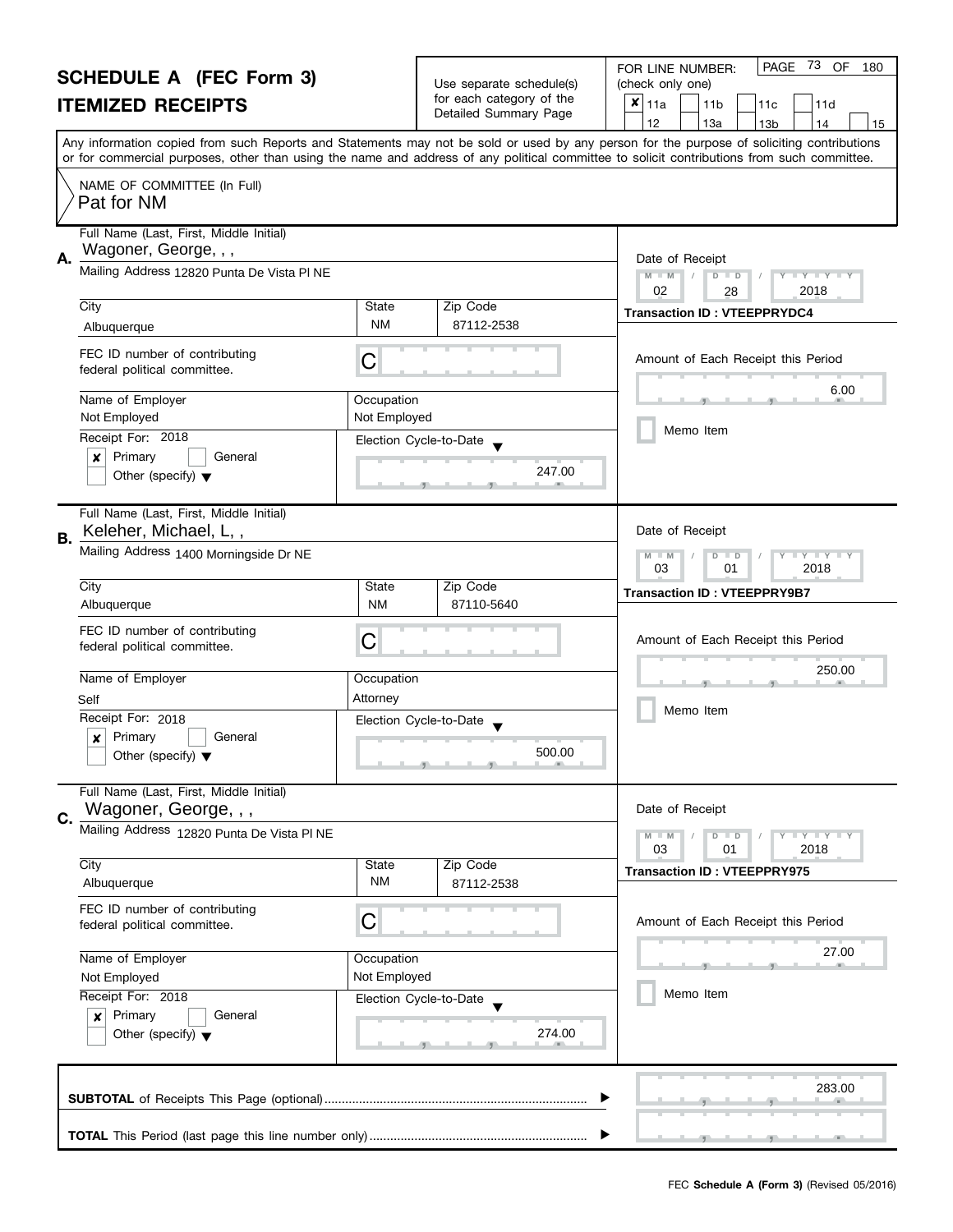| <b>SCHEDULE A (FEC Form 3)</b> |                                                                     |                              | PAGE 74 OF<br>180<br>FOR LINE NUMBER:                |                                                                                                                                                                                       |  |  |
|--------------------------------|---------------------------------------------------------------------|------------------------------|------------------------------------------------------|---------------------------------------------------------------------------------------------------------------------------------------------------------------------------------------|--|--|
|                                |                                                                     |                              | Use separate schedule(s)<br>for each category of the | (check only one)                                                                                                                                                                      |  |  |
|                                | <b>ITEMIZED RECEIPTS</b>                                            |                              | Detailed Summary Page                                | ×<br>11a<br>11 <sub>b</sub><br>11c<br>11d                                                                                                                                             |  |  |
|                                |                                                                     |                              |                                                      | 12<br>13a<br>13 <sub>b</sub><br>14<br>15<br>Any information copied from such Reports and Statements may not be sold or used by any person for the purpose of soliciting contributions |  |  |
|                                |                                                                     |                              |                                                      | or for commercial purposes, other than using the name and address of any political committee to solicit contributions from such committee.                                            |  |  |
|                                | NAME OF COMMITTEE (In Full)<br>Pat for NM                           |                              |                                                      |                                                                                                                                                                                       |  |  |
|                                | Full Name (Last, First, Middle Initial)                             |                              |                                                      |                                                                                                                                                                                       |  |  |
| А.                             | Benz, Zachary, , ,                                                  |                              |                                                      | Date of Receipt                                                                                                                                                                       |  |  |
|                                | Mailing Address 312 Amherst Dr SE                                   |                              |                                                      | $M - M$<br>$D$ $D$<br>Y L Y L Y L<br>03<br>2018<br>02                                                                                                                                 |  |  |
|                                | City                                                                | State                        | Zip Code                                             | <b>Transaction ID: VTEEPPRY9D2</b>                                                                                                                                                    |  |  |
|                                | Albuquerque                                                         | NM                           | 87106-1404                                           |                                                                                                                                                                                       |  |  |
|                                | FEC ID number of contributing<br>federal political committee.       | C                            |                                                      | Amount of Each Receipt this Period                                                                                                                                                    |  |  |
|                                | Name of Employer                                                    | Occupation                   |                                                      | 100.00                                                                                                                                                                                |  |  |
|                                | Sandia National Laboratories                                        | Engineer                     |                                                      |                                                                                                                                                                                       |  |  |
|                                | Receipt For: 2018                                                   |                              | Election Cycle-to-Date                               | Memo Item                                                                                                                                                                             |  |  |
|                                | Primary<br>×<br>General                                             |                              | 326.00                                               |                                                                                                                                                                                       |  |  |
|                                | Other (specify) $\blacktriangledown$                                |                              |                                                      |                                                                                                                                                                                       |  |  |
| <b>B.</b>                      | Full Name (Last, First, Middle Initial)<br>Candelaria, Gabriel, , , |                              |                                                      | Date of Receipt                                                                                                                                                                       |  |  |
|                                | Mailing Address 4806 Moon St NE                                     |                              |                                                      | $M - M$<br>$Y + Y$<br>$\overline{D}$<br>$\Box$                                                                                                                                        |  |  |
|                                | City                                                                | State                        | Zip Code                                             | 03<br>02<br>2018                                                                                                                                                                      |  |  |
|                                | Albuquerque                                                         | <b>NM</b>                    | 87111-2102                                           | <b>Transaction ID: VTEEPPRYAH7</b>                                                                                                                                                    |  |  |
|                                | FEC ID number of contributing<br>federal political committee.       | С                            |                                                      | Amount of Each Receipt this Period                                                                                                                                                    |  |  |
|                                | Name of Employer                                                    | Occupation                   |                                                      | 250.00                                                                                                                                                                                |  |  |
|                                | Information Requested                                               | <b>Information Requested</b> |                                                      |                                                                                                                                                                                       |  |  |
|                                | Receipt For: 2018                                                   | Election Cycle-to-Date       |                                                      | Memo Item                                                                                                                                                                             |  |  |
|                                | Primary<br>×<br>General                                             |                              |                                                      |                                                                                                                                                                                       |  |  |
|                                | Other (specify) $\blacktriangledown$                                |                              | 250.00<br>$-9$ and $-1$ and $-9$ and $-1$ and $-9$   |                                                                                                                                                                                       |  |  |
|                                | Full Name (Last, First, Middle Initial)<br>Davis, Pat, , ,          |                              |                                                      | Date of Receipt                                                                                                                                                                       |  |  |
| C.                             | Mailing Address 3926 Simms Ave SE                                   |                              |                                                      | Y I Y I Y I Y<br>$M - M$<br>$D$ $D$                                                                                                                                                   |  |  |
|                                |                                                                     |                              |                                                      | 03<br>2018<br>02                                                                                                                                                                      |  |  |
|                                | City<br>Albuquerque                                                 | State<br>ΝM                  | Zip Code<br>87108-4338                               | <b>Transaction ID: VTEEPQ0TA08</b>                                                                                                                                                    |  |  |
|                                | FEC ID number of contributing                                       |                              |                                                      |                                                                                                                                                                                       |  |  |
|                                | federal political committee.                                        | C                            |                                                      | Amount of Each Receipt this Period                                                                                                                                                    |  |  |
| Name of Employer<br>Occupation |                                                                     |                              | 42.34                                                |                                                                                                                                                                                       |  |  |
|                                |                                                                     |                              |                                                      |                                                                                                                                                                                       |  |  |
|                                | <b>Executive Director</b><br>ProgressNow NM<br>Receipt For: 2018    |                              |                                                      | Memo Item                                                                                                                                                                             |  |  |
|                                | Primary<br>General<br>$\boldsymbol{x}$                              |                              | Election Cycle-to-Date                               |                                                                                                                                                                                       |  |  |
|                                | Other (specify) $\blacktriangledown$                                |                              | 740.53                                               | * In-Kind: Pizza 9                                                                                                                                                                    |  |  |
|                                |                                                                     |                              |                                                      |                                                                                                                                                                                       |  |  |
|                                |                                                                     |                              |                                                      | 392.34                                                                                                                                                                                |  |  |
|                                |                                                                     |                              |                                                      |                                                                                                                                                                                       |  |  |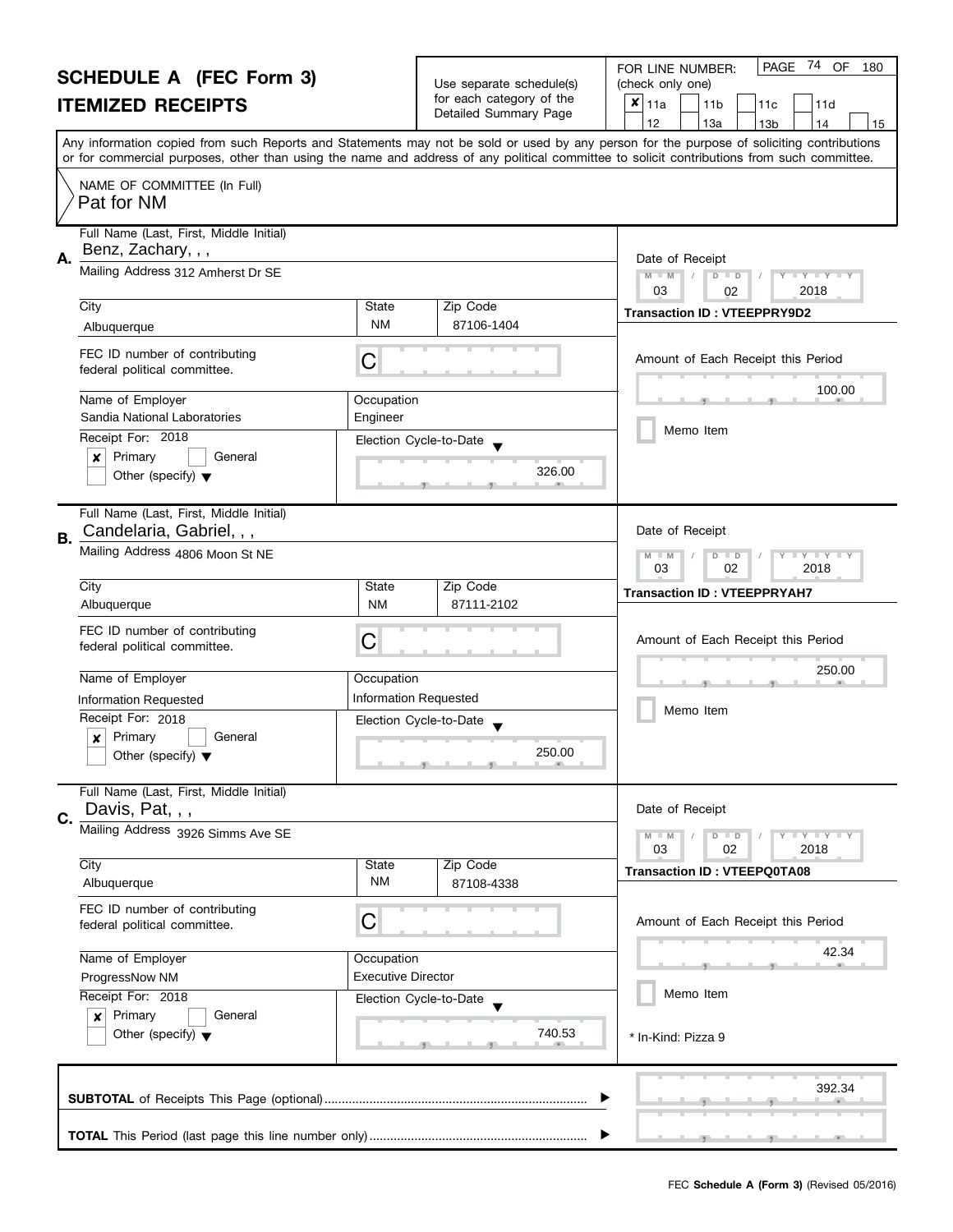# pAGE 75/180<br>(DAGE 75/180, <mark>A=G7 9 @@S B9 CIG`H9LH`F 9 @S H9 8 `HC`5 `F 9 DCFHžG7 < 9 8 I @9 `CF`<del>+</del>H9 A =N5 H=CB</mark>

Ī **Form/Schedule: SA11AI Transaction ID : VTEEPQ0TA08**

Food and Beverages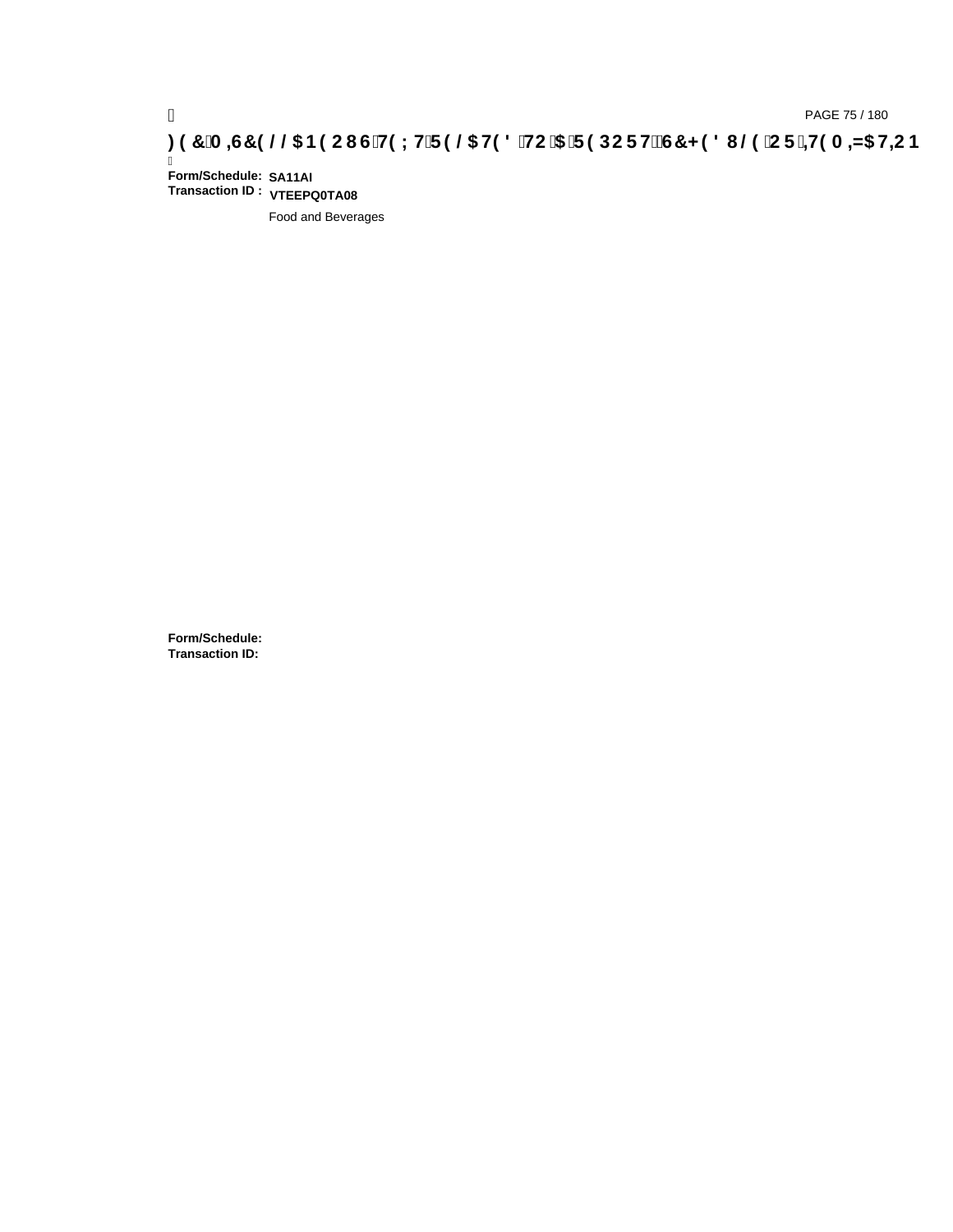|                                                                                                                                                                                                 | <b>SCHEDULE A (FEC Form 3)</b><br><b>ITEMIZED RECEIPTS</b>                           |                                                           | Use separate schedule(s)<br>for each category of the<br>Detailed Summary Page | 76<br>PAGE<br>OF<br>180<br>FOR LINE NUMBER:<br>(check only one)<br>×<br>11a<br>11 <sub>b</sub><br>11d<br>11c<br>12<br>13a<br>13 <sub>b</sub><br>14<br>15                                                                                                                                |
|-------------------------------------------------------------------------------------------------------------------------------------------------------------------------------------------------|--------------------------------------------------------------------------------------|-----------------------------------------------------------|-------------------------------------------------------------------------------|-----------------------------------------------------------------------------------------------------------------------------------------------------------------------------------------------------------------------------------------------------------------------------------------|
|                                                                                                                                                                                                 |                                                                                      |                                                           |                                                                               | Any information copied from such Reports and Statements may not be sold or used by any person for the purpose of soliciting contributions<br>or for commercial purposes, other than using the name and address of any political committee to solicit contributions from such committee. |
|                                                                                                                                                                                                 | NAME OF COMMITTEE (In Full)<br>Pat for NM                                            |                                                           |                                                                               |                                                                                                                                                                                                                                                                                         |
| А.                                                                                                                                                                                              | Full Name (Last, First, Middle Initial)<br>Fuentes, Marie, , ,                       |                                                           |                                                                               | Date of Receipt                                                                                                                                                                                                                                                                         |
|                                                                                                                                                                                                 | Mailing Address 3709 Smith Ave SE                                                    | $M - M$<br>$D$ $D$<br>$Y - Y - Y - Y$<br>03<br>2018<br>02 |                                                                               |                                                                                                                                                                                                                                                                                         |
|                                                                                                                                                                                                 | City<br>Albuquerque                                                                  | State<br><b>NM</b>                                        | Zip Code<br>87108-4343                                                        | <b>Transaction ID: VTEEPPRY9E0</b>                                                                                                                                                                                                                                                      |
|                                                                                                                                                                                                 | FEC ID number of contributing<br>federal political committee.                        | C                                                         |                                                                               | Amount of Each Receipt this Period                                                                                                                                                                                                                                                      |
|                                                                                                                                                                                                 | Name of Employer<br>Not employed                                                     | Occupation<br>Not employed                                |                                                                               | 10.00                                                                                                                                                                                                                                                                                   |
|                                                                                                                                                                                                 | Receipt For: 2018<br>Primary<br>General<br>x<br>Other (specify) $\blacktriangledown$ |                                                           | Election Cycle-to-Date<br>45.00                                               | Memo Item                                                                                                                                                                                                                                                                               |
| В.                                                                                                                                                                                              | Full Name (Last, First, Middle Initial)<br>Ricker, Susan, , ,                        |                                                           |                                                                               |                                                                                                                                                                                                                                                                                         |
|                                                                                                                                                                                                 | Mailing Address 635 Isleta Blvd SW                                                   | T Y T Y T Y<br>M<br>$D$ $D$<br>$-M$<br>03<br>02<br>2018   |                                                                               |                                                                                                                                                                                                                                                                                         |
|                                                                                                                                                                                                 | City<br>Albuquerque                                                                  | State<br><b>NM</b>                                        | Zip Code<br>87105-3827                                                        | <b>Transaction ID: VTEEPPRY9C5</b>                                                                                                                                                                                                                                                      |
|                                                                                                                                                                                                 | FEC ID number of contributing<br>federal political committee.                        | C                                                         |                                                                               | Amount of Each Receipt this Period                                                                                                                                                                                                                                                      |
|                                                                                                                                                                                                 | Name of Employer                                                                     | Occupation                                                |                                                                               | 25.00                                                                                                                                                                                                                                                                                   |
|                                                                                                                                                                                                 | Off Broadway<br>Receipt For: 2018                                                    | retail owner                                              |                                                                               | Memo Item                                                                                                                                                                                                                                                                               |
|                                                                                                                                                                                                 | Primary<br>General<br>X<br>Other (specify) $\blacktriangledown$                      | Election Cycle-to-Date                                    | 1050.00                                                                       |                                                                                                                                                                                                                                                                                         |
| C.                                                                                                                                                                                              | Full Name (Last, First, Middle Initial)<br>Abele, Chris, , ,                         |                                                           |                                                                               | Date of Receipt                                                                                                                                                                                                                                                                         |
|                                                                                                                                                                                                 | Mailing Address 3319 N Lake Dr                                                       |                                                           |                                                                               | Y FY FY FY<br>$D$ $D$<br>03<br>03<br>2018                                                                                                                                                                                                                                               |
|                                                                                                                                                                                                 | City<br>Milwaukee                                                                    | State<br>WI                                               | Zip Code<br>53211-2908                                                        | <b>Transaction ID: VTEEPPRYBM3</b>                                                                                                                                                                                                                                                      |
|                                                                                                                                                                                                 | FEC ID number of contributing<br>federal political committee.                        | С                                                         |                                                                               | Amount of Each Receipt this Period                                                                                                                                                                                                                                                      |
| Name of Employer<br>Occupation<br><b>County Executive</b><br>Milwaukee County<br>Receipt For: 2018<br>Election Cycle-to-Date<br>Primary<br>General<br>×<br>Other (specify) $\blacktriangledown$ |                                                                                      |                                                           |                                                                               | 2700.00<br>an.                                                                                                                                                                                                                                                                          |
|                                                                                                                                                                                                 |                                                                                      | 2700.00                                                   | Memo Item                                                                     |                                                                                                                                                                                                                                                                                         |
|                                                                                                                                                                                                 |                                                                                      |                                                           |                                                                               | 2735.00                                                                                                                                                                                                                                                                                 |
|                                                                                                                                                                                                 |                                                                                      |                                                           |                                                                               |                                                                                                                                                                                                                                                                                         |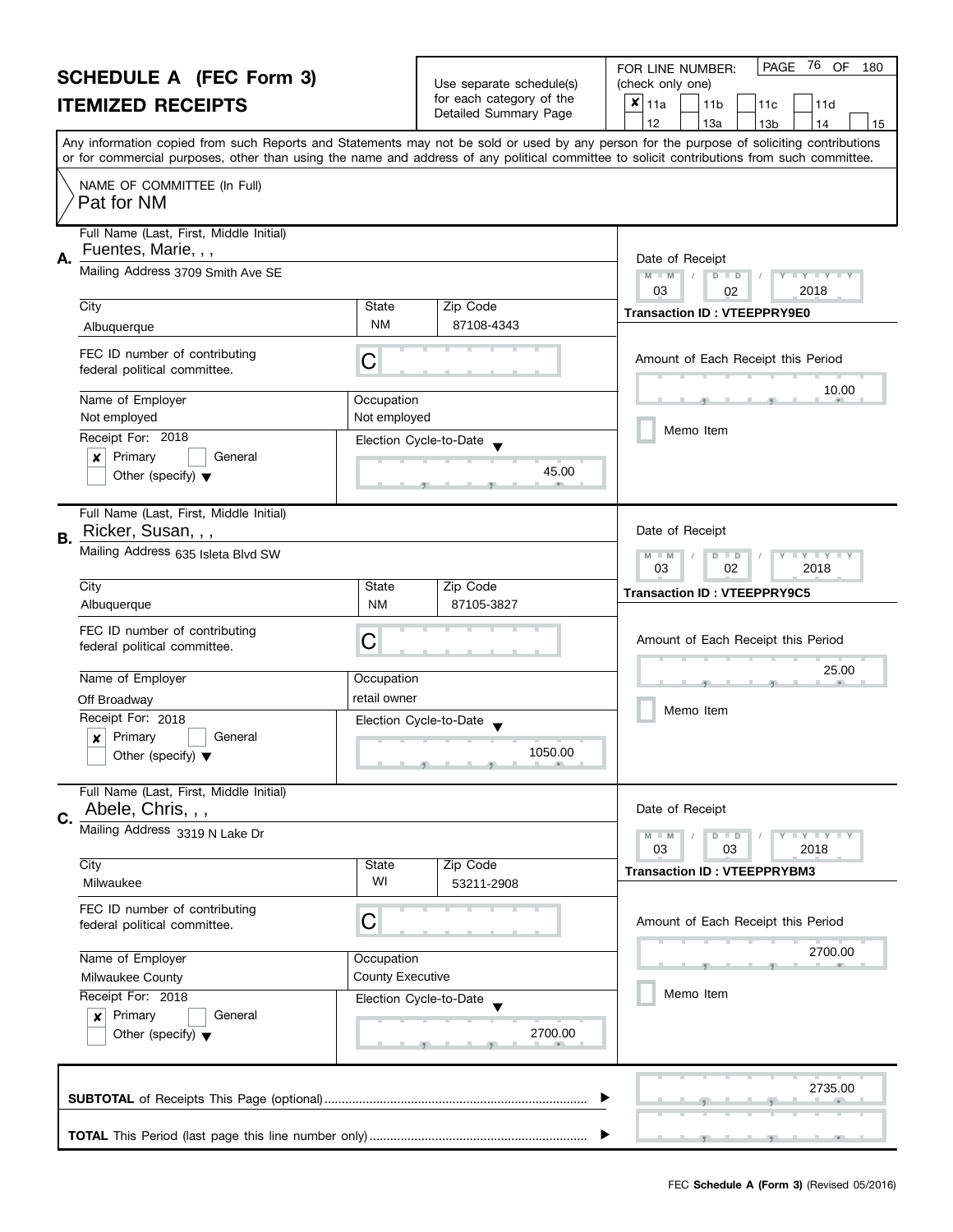| <b>SCHEDULE A (FEC Form 3)</b> |                                                                  |                                                      | PAGE 77 OF<br>180<br>FOR LINE NUMBER:                                      |                                                                                                                                            |
|--------------------------------|------------------------------------------------------------------|------------------------------------------------------|----------------------------------------------------------------------------|--------------------------------------------------------------------------------------------------------------------------------------------|
| <b>ITEMIZED RECEIPTS</b>       |                                                                  | Use separate schedule(s)<br>for each category of the | (check only one)<br>$\pmb{\times}$<br>11a<br>11 <sub>b</sub><br>11c<br>11d |                                                                                                                                            |
|                                |                                                                  |                                                      | Detailed Summary Page                                                      | 12<br>13a<br>13 <sub>b</sub><br>14<br>15                                                                                                   |
|                                |                                                                  |                                                      |                                                                            | Any information copied from such Reports and Statements may not be sold or used by any person for the purpose of soliciting contributions  |
|                                |                                                                  |                                                      |                                                                            | or for commercial purposes, other than using the name and address of any political committee to solicit contributions from such committee. |
|                                | NAME OF COMMITTEE (In Full)<br>Pat for NM                        |                                                      |                                                                            |                                                                                                                                            |
|                                | Full Name (Last, First, Middle Initial)                          |                                                      |                                                                            |                                                                                                                                            |
| А.                             | Dzur, Stephanie, , ,                                             |                                                      |                                                                            | Date of Receipt                                                                                                                            |
|                                | Mailing Address 5724 Nugget Ct NE                                |                                                      |                                                                            | $M - M$<br>$\mathbf{I}$ $\mathbf{Y}$ $\mathbf{I}$ $\mathbf{Y}$ $\mathbf{I}$<br>$D$ $D$<br>03                                               |
|                                | City                                                             | State                                                | Zip Code                                                                   | 2018<br>03                                                                                                                                 |
|                                | Albuquerque                                                      | <b>NM</b>                                            | 87111-5927                                                                 | <b>Transaction ID: VTEEPPRYBG2</b>                                                                                                         |
|                                | FEC ID number of contributing<br>federal political committee.    | С                                                    |                                                                            | Amount of Each Receipt this Period                                                                                                         |
|                                | Name of Employer                                                 | Occupation                                           |                                                                            | 10.00                                                                                                                                      |
|                                | New Mexico PRC                                                   | executive assistant                                  |                                                                            |                                                                                                                                            |
|                                | Receipt For: 2018                                                | Election Cycle-to-Date                               |                                                                            | Memo Item                                                                                                                                  |
|                                | Primary<br>General<br>×                                          |                                                      | 167.00                                                                     |                                                                                                                                            |
|                                | Other (specify) $\blacktriangledown$                             |                                                      |                                                                            |                                                                                                                                            |
| В.                             | Full Name (Last, First, Middle Initial)<br>Semiglia, Mario, M.,, |                                                      |                                                                            | Date of Receipt                                                                                                                            |
|                                | Mailing Address 611 Lead Ave SW                                  |                                                      |                                                                            | $Y$ $Y$<br>$\overline{D}$<br>$-M$<br>$\blacksquare$                                                                                        |
|                                | Apt 430                                                          |                                                      |                                                                            | 03<br>03<br>2018                                                                                                                           |
|                                | City<br>Albuquerque                                              | State<br><b>NM</b>                                   | Zip Code<br>87102-3167                                                     | <b>Transaction ID: VTEEPPRYBK5</b>                                                                                                         |
|                                |                                                                  |                                                      |                                                                            |                                                                                                                                            |
|                                | FEC ID number of contributing<br>federal political committee.    | С                                                    |                                                                            | Amount of Each Receipt this Period                                                                                                         |
|                                |                                                                  |                                                      |                                                                            | 27.00                                                                                                                                      |
|                                | Name of Employer                                                 | Occupation                                           |                                                                            |                                                                                                                                            |
|                                | <b>Rio Strategies</b><br>Receipt For: 2018                       |                                                      | Deputy Campaign Manager                                                    | Memo Item                                                                                                                                  |
|                                | Primary<br>$\boldsymbol{x}$<br>General                           | Election Cycle-to-Date                               |                                                                            |                                                                                                                                            |
|                                | Other (specify) $\blacktriangledown$                             |                                                      | 318.05<br><u>g - Land - g - Land - g - g</u>                               |                                                                                                                                            |
|                                | Full Name (Last, First, Middle Initial)                          |                                                      |                                                                            |                                                                                                                                            |
| C.                             | Sheldon, Chuck, , ,                                              |                                                      |                                                                            | Date of Receipt                                                                                                                            |
|                                | Mailing Address 10710 San Francisco Rd NE                        |                                                      |                                                                            | Y I Y I Y I Y<br>$D$ $D$<br>2018<br>03<br>03                                                                                               |
|                                | City                                                             | State                                                | Zip Code                                                                   | <b>Transaction ID: VTEEPPRYBJ8</b>                                                                                                         |
|                                | Albuquerque                                                      | ΝM                                                   | 87122-3406                                                                 |                                                                                                                                            |
|                                | FEC ID number of contributing<br>federal political committee.    | С                                                    |                                                                            | Amount of Each Receipt this Period                                                                                                         |
|                                | Name of Employer<br>Occupation                                   |                                                      |                                                                            | 250.00                                                                                                                                     |
|                                | T and C Management                                               | <b>Real Estate</b>                                   |                                                                            |                                                                                                                                            |
|                                | Receipt For: 2018                                                | Election Cycle-to-Date                               |                                                                            | Memo Item                                                                                                                                  |
|                                | Primary<br>General<br>×                                          |                                                      | 250.00                                                                     |                                                                                                                                            |
|                                | Other (specify) $\blacktriangledown$                             |                                                      |                                                                            |                                                                                                                                            |
|                                |                                                                  |                                                      |                                                                            | 287.00                                                                                                                                     |
|                                |                                                                  |                                                      |                                                                            |                                                                                                                                            |
|                                |                                                                  |                                                      |                                                                            |                                                                                                                                            |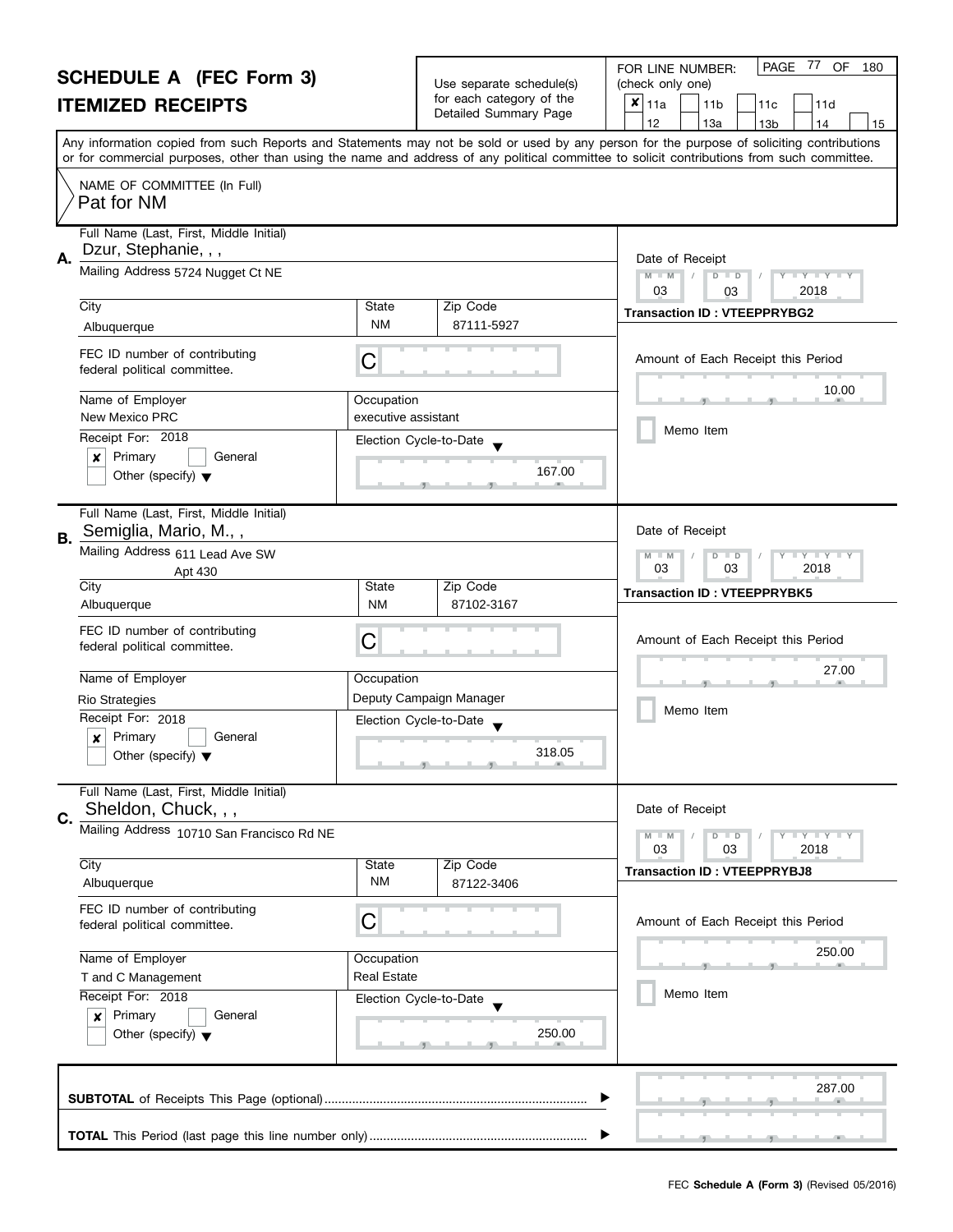|                                                                                                                                                                       | <b>SCHEDULE A (FEC Form 3)</b><br><b>ITEMIZED RECEIPTS</b>                           |                                   | Use separate schedule(s)<br>for each category of the<br>Detailed Summary Page | 78<br>OF<br><b>PAGE</b><br>180<br>FOR LINE NUMBER:<br>(check only one)<br>$\boldsymbol{x}$<br>11a<br>11 <sub>b</sub><br>11d<br>11c<br>12<br>13a<br>13 <sub>b</sub><br>14<br>15                                                                                                          |
|-----------------------------------------------------------------------------------------------------------------------------------------------------------------------|--------------------------------------------------------------------------------------|-----------------------------------|-------------------------------------------------------------------------------|-----------------------------------------------------------------------------------------------------------------------------------------------------------------------------------------------------------------------------------------------------------------------------------------|
|                                                                                                                                                                       |                                                                                      |                                   |                                                                               | Any information copied from such Reports and Statements may not be sold or used by any person for the purpose of soliciting contributions<br>or for commercial purposes, other than using the name and address of any political committee to solicit contributions from such committee. |
|                                                                                                                                                                       | NAME OF COMMITTEE (In Full)<br>Pat for NM                                            |                                   |                                                                               |                                                                                                                                                                                                                                                                                         |
| Α.                                                                                                                                                                    | Full Name (Last, First, Middle Initial)<br>Baca, Chris, , ,                          |                                   |                                                                               | Date of Receipt                                                                                                                                                                                                                                                                         |
|                                                                                                                                                                       | Mailing Address 901 Field St SW                                                      |                                   |                                                                               | $M - M$<br>$\overline{D}$<br>Y FY FY FY<br>$\Box$<br>03<br>2018<br>04                                                                                                                                                                                                                   |
|                                                                                                                                                                       | City<br>Albuquerque                                                                  | State<br>NM                       | Zip Code<br>87121-3255                                                        | <b>Transaction ID: VTEEPPRYBP9</b>                                                                                                                                                                                                                                                      |
|                                                                                                                                                                       | FEC ID number of contributing<br>federal political committee.                        | C                                 |                                                                               | Amount of Each Receipt this Period                                                                                                                                                                                                                                                      |
|                                                                                                                                                                       | Name of Employer<br>Yes Housing Inc.                                                 | Occupation<br>CEO                 |                                                                               | 25.00                                                                                                                                                                                                                                                                                   |
|                                                                                                                                                                       | Receipt For: 2018<br>Primary<br>x<br>General<br>Other (specify) $\blacktriangledown$ |                                   | Election Cycle-to-Date<br>400.00                                              | Memo Item                                                                                                                                                                                                                                                                               |
|                                                                                                                                                                       | Full Name (Last, First, Middle Initial)<br>Denish, Herb, , ,                         |                                   |                                                                               | Date of Receipt                                                                                                                                                                                                                                                                         |
| В.                                                                                                                                                                    | Mailing Address 2604 Morrow Rd NE                                                    |                                   |                                                                               | T Y T Y T Y<br>$M - M$<br>$D$ $D$<br>03<br>05<br>2018                                                                                                                                                                                                                                   |
|                                                                                                                                                                       | City<br>Albuquerque                                                                  | State<br><b>NM</b>                | Zip Code<br>87106-2523                                                        | <b>Transaction ID: VTEEPPRYBS1</b>                                                                                                                                                                                                                                                      |
|                                                                                                                                                                       | FEC ID number of contributing<br>federal political committee.                        | C                                 |                                                                               | Amount of Each Receipt this Period                                                                                                                                                                                                                                                      |
|                                                                                                                                                                       | Name of Employer                                                                     | Occupation                        |                                                                               | 200.00                                                                                                                                                                                                                                                                                  |
|                                                                                                                                                                       | <b>SELF EMPLOYED</b><br>Receipt For: 2018                                            | <b>Business Owner</b>             | Election Cycle-to-Date                                                        | Memo Item                                                                                                                                                                                                                                                                               |
|                                                                                                                                                                       | Primary<br>General<br>Other (specify) $\blacktriangledown$                           |                                   | 700.00                                                                        |                                                                                                                                                                                                                                                                                         |
| C.                                                                                                                                                                    | Full Name (Last, First, Middle Initial)<br>Ricker, Susan, , ,                        |                                   |                                                                               | Date of Receipt                                                                                                                                                                                                                                                                         |
|                                                                                                                                                                       | Mailing Address 635 Isleta Blvd SW                                                   |                                   |                                                                               | Y FY FY FY<br>$M - M$<br>$D$ $D$<br>03<br>05<br>2018                                                                                                                                                                                                                                    |
|                                                                                                                                                                       | City<br>Albuquerque                                                                  | State<br>NM                       | Zip Code<br>87105-3827                                                        | <b>Transaction ID: VTEEPPRYBT9</b>                                                                                                                                                                                                                                                      |
|                                                                                                                                                                       | FEC ID number of contributing<br>federal political committee.                        | С                                 |                                                                               | Amount of Each Receipt this Period                                                                                                                                                                                                                                                      |
| Name of Employer<br>Occupation<br>retail owner<br>Off Broadway<br>Receipt For: 2018<br>Primary<br>General<br>$\boldsymbol{x}$<br>Other (specify) $\blacktriangledown$ |                                                                                      |                                   | 94.00                                                                         |                                                                                                                                                                                                                                                                                         |
|                                                                                                                                                                       |                                                                                      | Election Cycle-to-Date<br>1144.00 | Memo Item                                                                     |                                                                                                                                                                                                                                                                                         |
|                                                                                                                                                                       |                                                                                      |                                   |                                                                               | 319.00                                                                                                                                                                                                                                                                                  |
|                                                                                                                                                                       |                                                                                      |                                   |                                                                               |                                                                                                                                                                                                                                                                                         |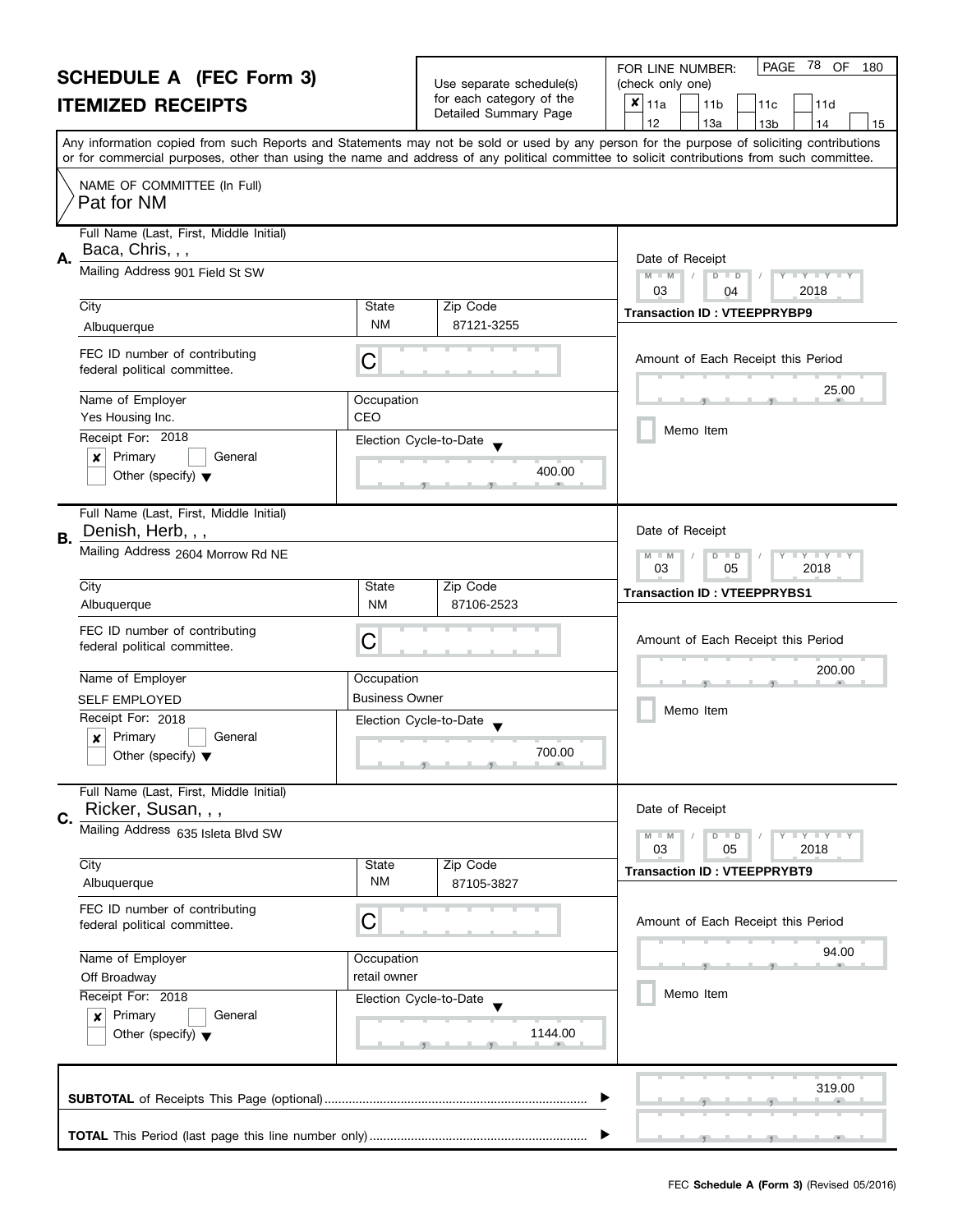#### **SCHEDULE A (FEC Form 3) ITEMIZED RECEIPTS** Any information copied from such Reports and Statements may not be sold or used by any person for the purpose of soliciting contributions or for commercial purposes, other than using the name and address of any political committee to solicit contributions from such committee. NAME OF COMMITTEE (In Full) Full Name (Last, First, Middle Initial) Mailing Address 19156 Highway 85 City State Zip Code Receipt For: 2018 | x | Primary | | General **A.** Election Cycle-to-Date Date of Receipt Name of Employer and a compared of Comparison FEC ID number of contributing FEC ID number of contributing<br>federal political committee. FOR LINE NUMBER:  $|$  PAGE Use separate schedule(s) | (check only one) for each category of the The Detailed Summary Page  $\begin{array}{|c|c|c|c|c|c|c|c|}\n\hline\n & 11a & 11b & 11c & 11d \\
\hline\n & 12 & 13a & 13b & 14\n\end{array}$ |12 | |13a | |13b | |14 | |15 **M M / D** Amount of Each Receipt this Period  $\frac{100.00}{9}$ Memo Item 79 OF 180  $\bar{x}|_{11a}$ Pat for NM Davis, Connie, , , Gay 03 07 2018 Gay Gay Gallery Code 219 State 219 State 219 State 219 State 219 State 20218-2790 State 30218-2790 State 30218-2790 Retired Retired

, , .

| Full Name (Last, First, Middle Initial) |
|-----------------------------------------|
| Ness, Scott, , ,                        |
|                                         |

Other (specify)  $\blacktriangledown$ 

| B. | Ness, Scott, , ,                                                                     | Date of Receipt                                                                         |            |                                                                        |  |
|----|--------------------------------------------------------------------------------------|-----------------------------------------------------------------------------------------|------------|------------------------------------------------------------------------|--|
|    | Mailing Address 13213 Manitoba Dr NE                                                 | $\mathbf{I} \mathbf{Y} \mathbf{I} \mathbf{Y} \mathbf{I} \mathbf{Y}$<br>03<br>2018<br>07 |            |                                                                        |  |
|    | City                                                                                 | State                                                                                   | Zip Code   | <b>Transaction ID: VTEEPPRYA94</b>                                     |  |
|    | Albuquerque                                                                          | <b>NM</b>                                                                               | 87111-2954 |                                                                        |  |
|    | FEC ID number of contributing<br>C<br>federal political committee.                   |                                                                                         |            | Amount of Each Receipt this Period                                     |  |
|    | Name of Employer                                                                     | Occupation                                                                              |            | 100.00                                                                 |  |
|    | Univ of NM                                                                           | Professor                                                                               |            |                                                                        |  |
|    | Receipt For: 2018<br>Primary<br>General<br>x<br>Other (specify) $\blacktriangledown$ | Election Cycle-to-Date                                                                  | 450.00     | Memo Item                                                              |  |
| C. | Full Name (Last, First, Middle Initial)<br>Smoak, David, S.,,                        |                                                                                         |            | Date of Receipt                                                        |  |
|    | Mailing Address 28 Don Quijote Ct                                                    |                                                                                         |            | $Y - Y - Y$<br>$M - M$<br>$\overline{D}$<br>$\Box$<br>2018<br>03<br>07 |  |
|    | City                                                                                 | <b>State</b>                                                                            | Zip Code   | <b>Transaction ID: VTEEPPRYA86</b>                                     |  |
|    | Corrales                                                                             | <b>NM</b>                                                                               | 87048-7906 |                                                                        |  |

1300.00

| FEC ID number of contributing<br>federal political committee.              | С                      | Amount of Each Receipt this Period |  |  |  |  |  |
|----------------------------------------------------------------------------|------------------------|------------------------------------|--|--|--|--|--|
| Name of Employer                                                           | Occupation             | 200.00                             |  |  |  |  |  |
| Coldwell Banker Commercial Las Colinas                                     | Executive              |                                    |  |  |  |  |  |
| Receipt For: 2018                                                          | Election Cycle-to-Date | Memo Item                          |  |  |  |  |  |
| Primary<br>General<br>$\mathbf{x}$<br>Other (specify) $\blacktriangledown$ | 400.00                 |                                    |  |  |  |  |  |
|                                                                            |                        | 400.00                             |  |  |  |  |  |
|                                                                            |                        |                                    |  |  |  |  |  |
|                                                                            | ▶                      |                                    |  |  |  |  |  |
|                                                                            |                        |                                    |  |  |  |  |  |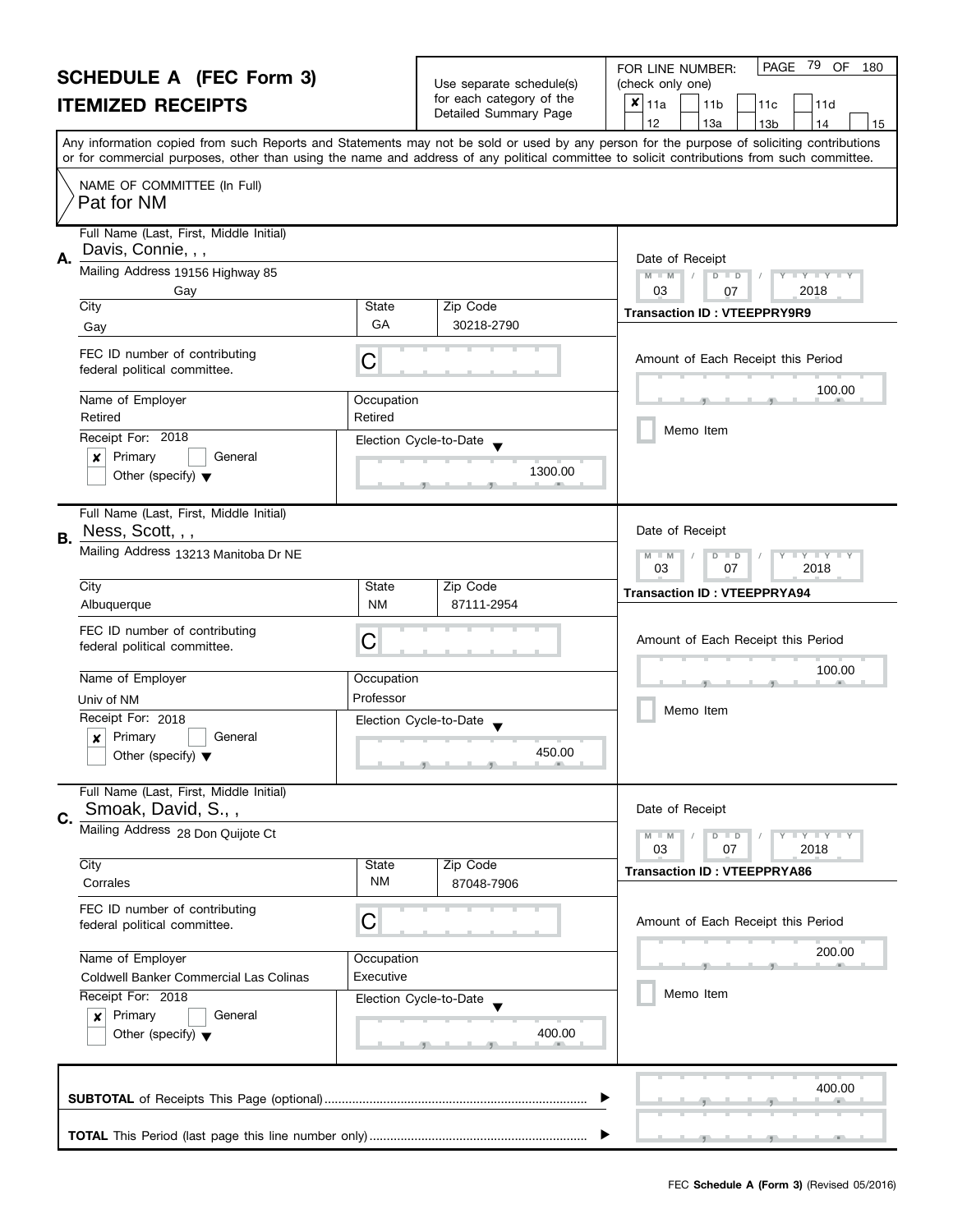|                                                                                                                                                                                        | <b>SCHEDULE A (FEC Form 3)</b><br><b>ITEMIZED RECEIPTS</b>                           |                                                                                       | Use separate schedule(s)<br>for each category of the<br>Detailed Summary Page | 80<br>PAGE<br>OF<br>FOR LINE NUMBER:<br>180<br>(check only one)<br>×<br> 11a<br>11 <sub>b</sub><br>11d<br>11c<br>12<br>13a<br>13 <sub>b</sub><br>14<br>15                                                                                                                               |
|----------------------------------------------------------------------------------------------------------------------------------------------------------------------------------------|--------------------------------------------------------------------------------------|---------------------------------------------------------------------------------------|-------------------------------------------------------------------------------|-----------------------------------------------------------------------------------------------------------------------------------------------------------------------------------------------------------------------------------------------------------------------------------------|
|                                                                                                                                                                                        |                                                                                      |                                                                                       |                                                                               | Any information copied from such Reports and Statements may not be sold or used by any person for the purpose of soliciting contributions<br>or for commercial purposes, other than using the name and address of any political committee to solicit contributions from such committee. |
|                                                                                                                                                                                        | NAME OF COMMITTEE (In Full)<br>Pat for NM                                            |                                                                                       |                                                                               |                                                                                                                                                                                                                                                                                         |
| Α.                                                                                                                                                                                     | Full Name (Last, First, Middle Initial)<br>Zlotoff, Lee, , ,                         |                                                                                       |                                                                               | Date of Receipt                                                                                                                                                                                                                                                                         |
|                                                                                                                                                                                        | Mailing Address 7 Paseo Vis                                                          |                                                                                       |                                                                               | $M - M$<br>$\overline{D}$<br>Y Y Y Y Y<br>$\Box$<br>03<br>2018<br>07                                                                                                                                                                                                                    |
|                                                                                                                                                                                        | City<br>Santa Fe                                                                     | State<br><b>NM</b>                                                                    | Zip Code<br>87508-8148                                                        | <b>Transaction ID: VTEEPPRY9T5</b>                                                                                                                                                                                                                                                      |
|                                                                                                                                                                                        | FEC ID number of contributing<br>federal political committee.                        | C                                                                                     |                                                                               | Amount of Each Receipt this Period                                                                                                                                                                                                                                                      |
|                                                                                                                                                                                        | Name of Employer<br><b>Information Requested</b>                                     | Occupation<br><b>Information Requested</b>                                            |                                                                               | 1000.00                                                                                                                                                                                                                                                                                 |
|                                                                                                                                                                                        | Receipt For: 2018<br>Primary<br>×<br>General<br>Other (specify) $\blacktriangledown$ |                                                                                       | Election Cycle-to-Date<br>1000.00                                             | Memo Item                                                                                                                                                                                                                                                                               |
| В.                                                                                                                                                                                     | Full Name (Last, First, Middle Initial)<br>Relkin, Harry, N,,                        |                                                                                       |                                                                               | Date of Receipt                                                                                                                                                                                                                                                                         |
|                                                                                                                                                                                        | Mailing Address PO Box 11594                                                         | $\bot$ Y $\bot$ Y $\bot$ Y<br>$M - M$<br>$\overline{D}$<br>$\Box$<br>03<br>08<br>2018 |                                                                               |                                                                                                                                                                                                                                                                                         |
|                                                                                                                                                                                        | City<br>Albuquerque                                                                  | State<br><b>NM</b>                                                                    | Zip Code<br>87192-0594                                                        | <b>Transaction ID: VTEEPPRYDE0</b>                                                                                                                                                                                                                                                      |
|                                                                                                                                                                                        | FEC ID number of contributing<br>federal political committee.                        | C                                                                                     |                                                                               | Amount of Each Receipt this Period                                                                                                                                                                                                                                                      |
|                                                                                                                                                                                        | Name of Employer                                                                     | Occupation                                                                            |                                                                               | 100.00                                                                                                                                                                                                                                                                                  |
|                                                                                                                                                                                        | self<br>Receipt For: 2018<br>Primary<br>General                                      | attorney/consultant                                                                   | Election Cycle-to-Date                                                        | Memo Item                                                                                                                                                                                                                                                                               |
|                                                                                                                                                                                        | Other (specify) $\blacktriangledown$                                                 |                                                                                       | 1600.00<br>بالمستلمسة والمستقصل والمستلم                                      |                                                                                                                                                                                                                                                                                         |
| C.                                                                                                                                                                                     | Full Name (Last, First, Middle Initial)<br>Sprain, Lynn, , ,                         |                                                                                       |                                                                               | Date of Receipt                                                                                                                                                                                                                                                                         |
|                                                                                                                                                                                        | Mailing Address 1713 Lena Rd SW                                                      |                                                                                       |                                                                               | Y I Y I Y I Y<br>$M - M$<br>$D$ $D$<br>03<br>08<br>2018                                                                                                                                                                                                                                 |
|                                                                                                                                                                                        | City<br>Albuquerque                                                                  | State<br>NM                                                                           | Zip Code<br>87105-3141                                                        | <b>Transaction ID: VTEEPQ0TA89</b>                                                                                                                                                                                                                                                      |
|                                                                                                                                                                                        | FEC ID number of contributing<br>federal political committee.                        | С                                                                                     |                                                                               | Amount of Each Receipt this Period                                                                                                                                                                                                                                                      |
| Name of Employer<br>Occupation<br>Not employed<br>Beads 'n More Custom Jewelery<br>Receipt For: 2018<br>Primary<br>General<br>$\boldsymbol{x}$<br>Other (specify) $\blacktriangledown$ |                                                                                      |                                                                                       | 19.24                                                                         |                                                                                                                                                                                                                                                                                         |
|                                                                                                                                                                                        |                                                                                      | Election Cycle-to-Date<br>386.93                                                      | Memo Item<br>* In-Kind: Family Dollar                                         |                                                                                                                                                                                                                                                                                         |
|                                                                                                                                                                                        |                                                                                      |                                                                                       |                                                                               | 1119.24                                                                                                                                                                                                                                                                                 |
|                                                                                                                                                                                        |                                                                                      |                                                                                       |                                                                               |                                                                                                                                                                                                                                                                                         |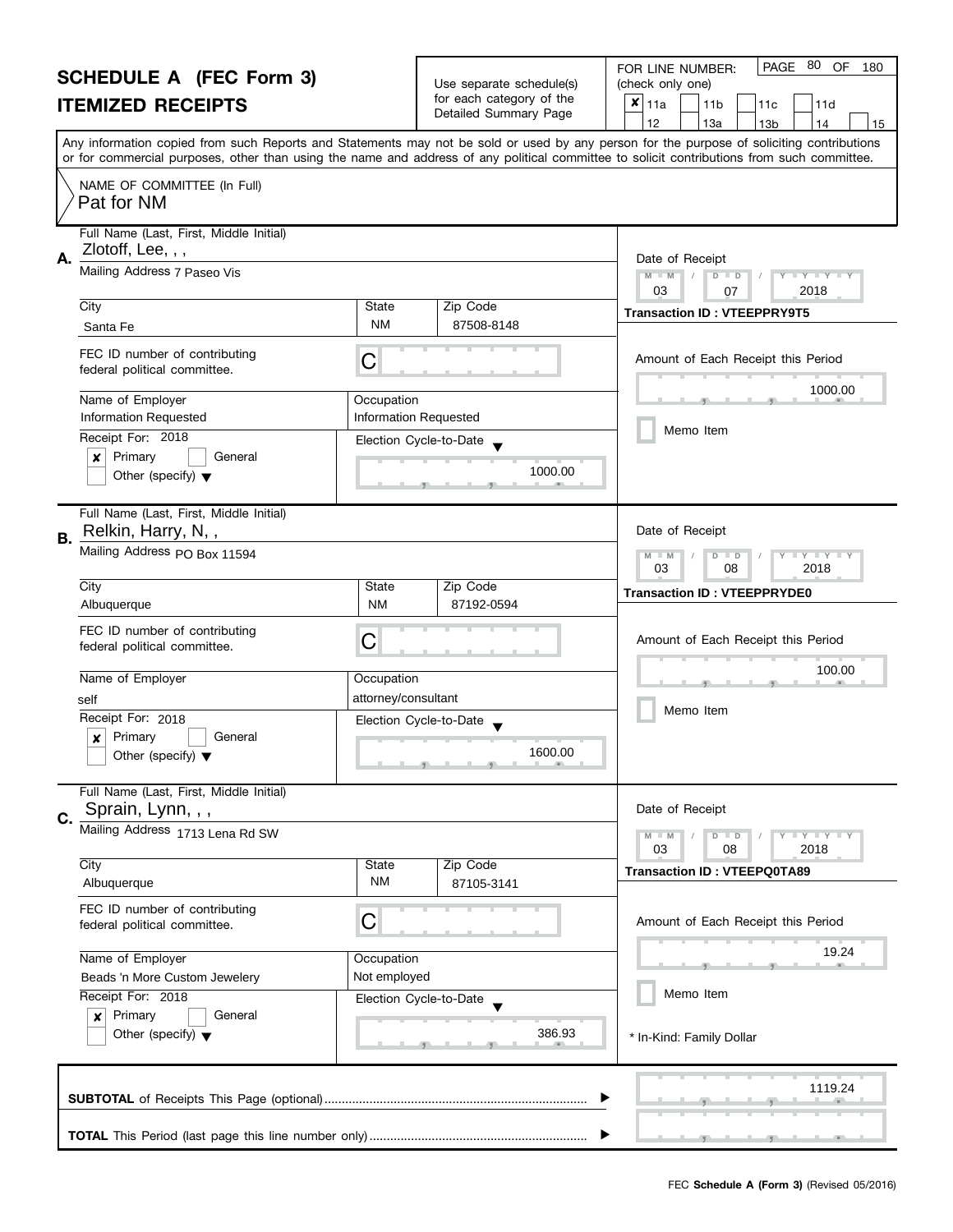Ī **Form/Schedule: SA11AI Transaction ID : VTEEPQ0TA89**

Cleaning Supplies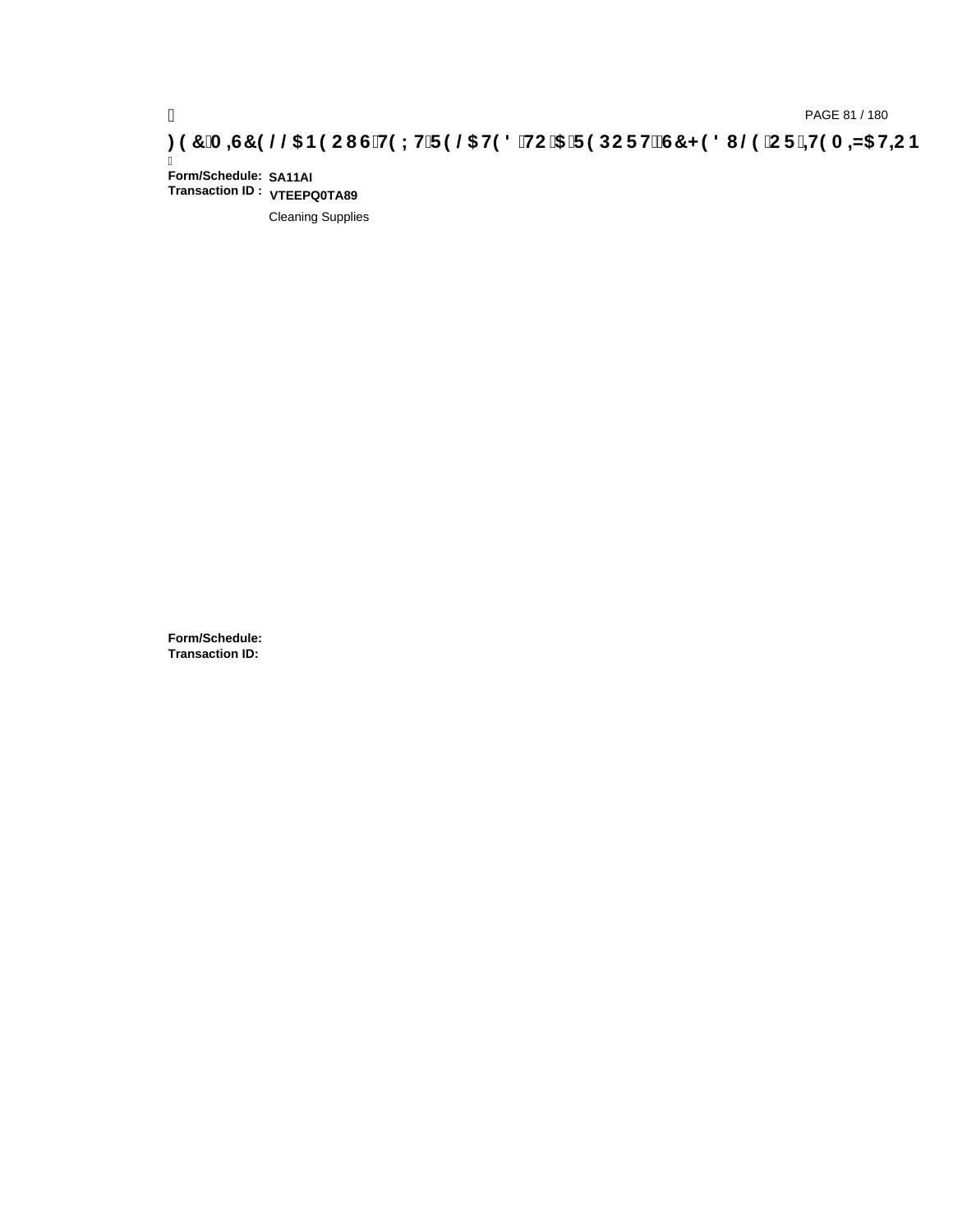| <b>SCHEDULE A (FEC Form 3)</b><br><b>ITEMIZED RECEIPTS</b> |                                                                                                 | Use separate schedule(s)<br>for each category of the<br>Detailed Summary Page | PAGE 82<br>OF<br>FOR LINE NUMBER:<br>180<br>(check only one)<br>$x _{11a}$<br>11 <sub>b</sub><br>11d<br>11c<br>12<br>13a<br>14<br>13 <sub>b</sub><br>15 |                                                                                                                                                                                                                                                                                         |
|------------------------------------------------------------|-------------------------------------------------------------------------------------------------|-------------------------------------------------------------------------------|---------------------------------------------------------------------------------------------------------------------------------------------------------|-----------------------------------------------------------------------------------------------------------------------------------------------------------------------------------------------------------------------------------------------------------------------------------------|
|                                                            |                                                                                                 |                                                                               |                                                                                                                                                         | Any information copied from such Reports and Statements may not be sold or used by any person for the purpose of soliciting contributions<br>or for commercial purposes, other than using the name and address of any political committee to solicit contributions from such committee. |
|                                                            | NAME OF COMMITTEE (In Full)<br>Pat for NM                                                       |                                                                               |                                                                                                                                                         |                                                                                                                                                                                                                                                                                         |
| А.                                                         | Full Name (Last, First, Middle Initial)<br>Sprain, Lynn, , ,<br>Mailing Address 1713 Lena Rd SW |                                                                               |                                                                                                                                                         | Date of Receipt<br>Y TY TY TY<br>$M - M$<br>$D$ $D$<br>2018<br>03<br>08                                                                                                                                                                                                                 |
|                                                            | City                                                                                            | State                                                                         | Zip Code                                                                                                                                                | <b>Transaction ID: VTEEPQ0TAC1</b>                                                                                                                                                                                                                                                      |
|                                                            | Albuquerque                                                                                     | <b>NM</b>                                                                     | 87105-3141                                                                                                                                              |                                                                                                                                                                                                                                                                                         |
|                                                            | FEC ID number of contributing<br>federal political committee.                                   | C                                                                             |                                                                                                                                                         | Amount of Each Receipt this Period                                                                                                                                                                                                                                                      |
|                                                            | Name of Employer                                                                                | Occupation                                                                    |                                                                                                                                                         | 40.69                                                                                                                                                                                                                                                                                   |
|                                                            | Beads 'n More Custom Jewelery                                                                   | Not employed                                                                  |                                                                                                                                                         | Memo Item                                                                                                                                                                                                                                                                               |
|                                                            | Receipt For: 2018                                                                               |                                                                               | Election Cycle-to-Date                                                                                                                                  |                                                                                                                                                                                                                                                                                         |
|                                                            | Primary<br>×<br>General<br>Other (specify) $\blacktriangledown$                                 |                                                                               | 386.93                                                                                                                                                  | * In-Kind: Family Dollar                                                                                                                                                                                                                                                                |
| В.                                                         | Full Name (Last, First, Middle Initial)<br>Allison, Mark, L,,                                   |                                                                               |                                                                                                                                                         | Date of Receipt                                                                                                                                                                                                                                                                         |
|                                                            | Mailing Address 142 Truman St NE                                                                | $T - Y = T - Y$<br>$M - M$<br>$D$ $D$<br>03<br>09<br>2018                     |                                                                                                                                                         |                                                                                                                                                                                                                                                                                         |
|                                                            | City                                                                                            | State                                                                         | Zip Code                                                                                                                                                | <b>Transaction ID: VTEEPPRYDH3</b>                                                                                                                                                                                                                                                      |
|                                                            | Albuquerque                                                                                     | <b>NM</b>                                                                     | 87108-1371                                                                                                                                              |                                                                                                                                                                                                                                                                                         |
|                                                            | FEC ID number of contributing<br>federal political committee.                                   | С                                                                             |                                                                                                                                                         | Amount of Each Receipt this Period                                                                                                                                                                                                                                                      |
|                                                            | Name of Employer                                                                                | Occupation                                                                    |                                                                                                                                                         | 250.00                                                                                                                                                                                                                                                                                  |
|                                                            | NEW MEXICO WILDERNESS ALLIANCE                                                                  | Other                                                                         |                                                                                                                                                         | Memo Item                                                                                                                                                                                                                                                                               |
|                                                            | Receipt For: 2018                                                                               |                                                                               | Election Cycle-to-Date                                                                                                                                  |                                                                                                                                                                                                                                                                                         |
|                                                            | Primary<br>General<br>×<br>Other (specify) $\blacktriangledown$                                 |                                                                               | 250.00                                                                                                                                                  |                                                                                                                                                                                                                                                                                         |
| C.                                                         | Full Name (Last, First, Middle Initial)<br>Maxie, Gregory, G.,,                                 |                                                                               |                                                                                                                                                         | Date of Receipt                                                                                                                                                                                                                                                                         |
|                                                            | Mailing Address 3611 E Avenue D                                                                 |                                                                               |                                                                                                                                                         | Y T Y T Y T Y<br>$M - M$<br>$D$ $D$<br>03<br>10<br>2018                                                                                                                                                                                                                                 |
|                                                            | City                                                                                            | State                                                                         | Zip Code                                                                                                                                                | <b>Transaction ID: VTEEPPRYDR9</b>                                                                                                                                                                                                                                                      |
|                                                            | Lovington                                                                                       | <b>NM</b>                                                                     | 88260-9532                                                                                                                                              |                                                                                                                                                                                                                                                                                         |
|                                                            | FEC ID number of contributing<br>federal political committee.                                   | C                                                                             |                                                                                                                                                         | Amount of Each Receipt this Period                                                                                                                                                                                                                                                      |
|                                                            | Name of Employer<br>Occupation                                                                  |                                                                               |                                                                                                                                                         | 100.00<br>$-9$                                                                                                                                                                                                                                                                          |
|                                                            | NEA-NM                                                                                          | Teacher                                                                       |                                                                                                                                                         |                                                                                                                                                                                                                                                                                         |
|                                                            | Receipt For: 2018                                                                               |                                                                               | Election Cycle-to-Date                                                                                                                                  | Memo Item                                                                                                                                                                                                                                                                               |
|                                                            | Primary<br>General<br>$\boldsymbol{x}$<br>Other (specify) $\blacktriangledown$                  |                                                                               | 350.00                                                                                                                                                  |                                                                                                                                                                                                                                                                                         |
|                                                            |                                                                                                 | 390.69                                                                        |                                                                                                                                                         |                                                                                                                                                                                                                                                                                         |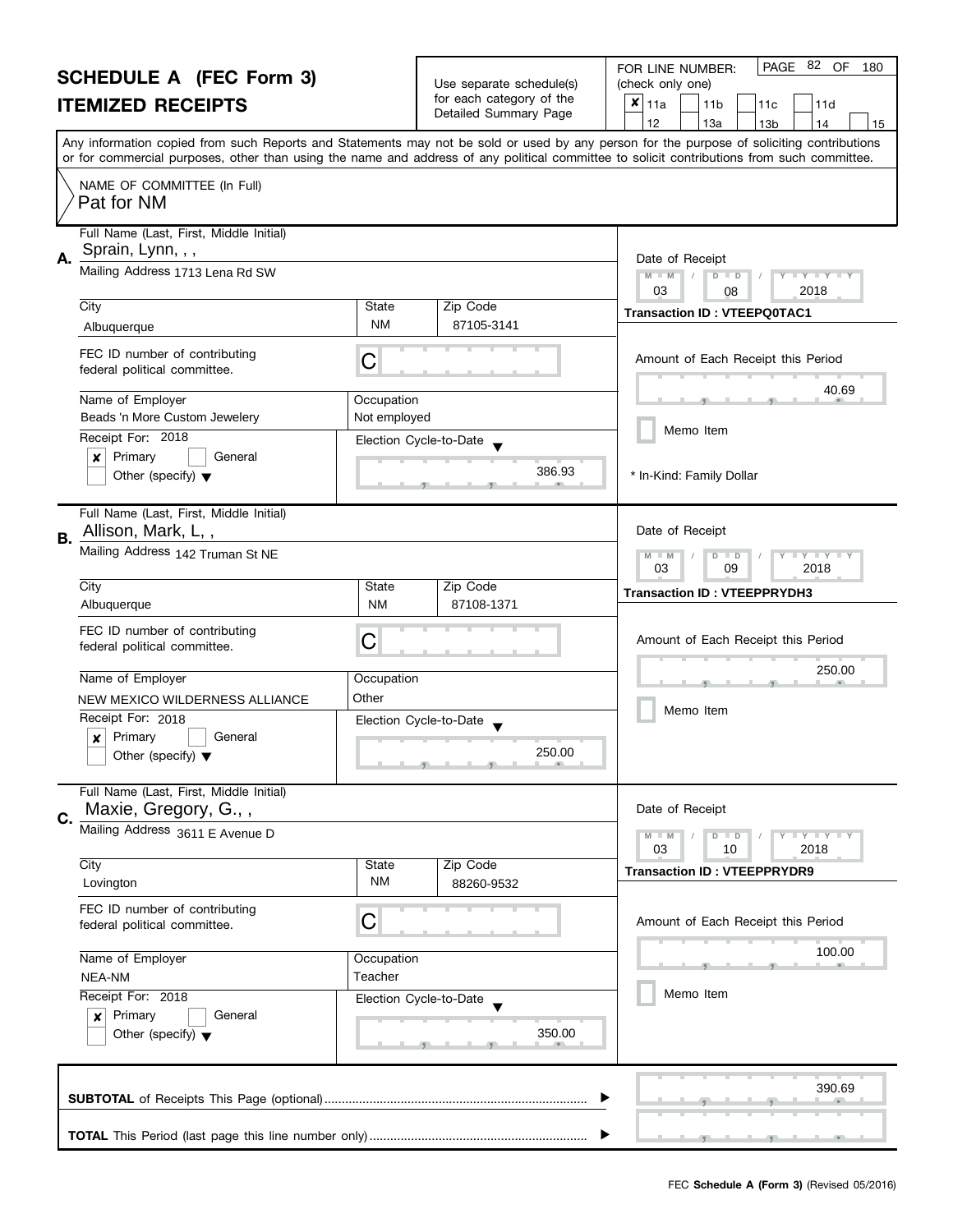# ) PAGE 83 / 180<br>**DAGE 83 / 180 PAGE 83 / 180 STAC I G`H9LH`F9 @5 H98** `HC`5 `F9DCFHžG7 < 98 I @9 `CF`<del>J</del>I9A =N5 H=CB .

Ī **Form/Schedule: SA11AI Transaction ID : VTEEPQ0TAC1**

Cleaning Supplies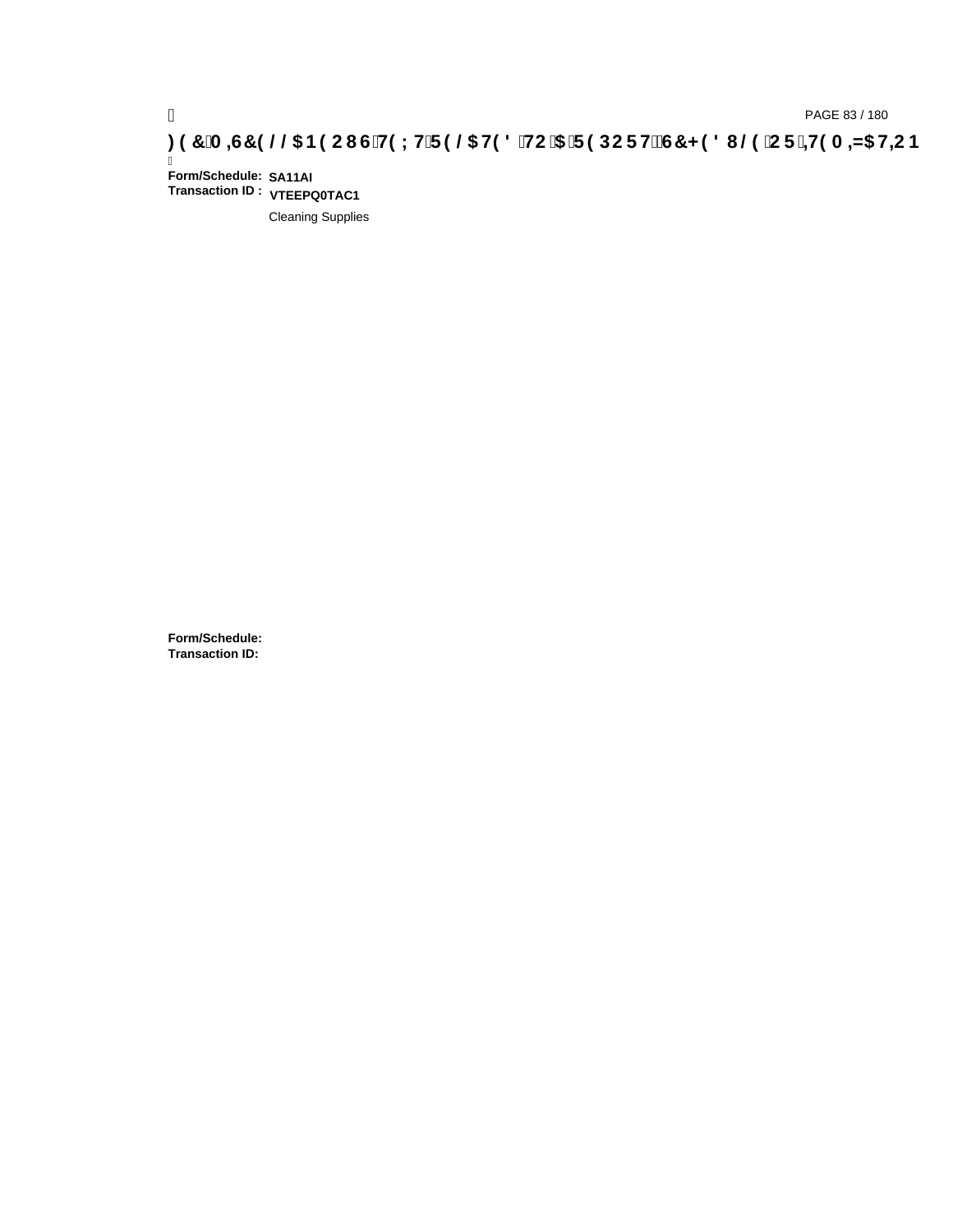|                                                                                                                                                                                  | <b>SCHEDULE A (FEC Form 3)</b><br><b>ITEMIZED RECEIPTS</b>                           |                                   | Use separate schedule(s)<br>for each category of the<br>Detailed Summary Page | PAGE 84<br>OF<br>FOR LINE NUMBER:<br>180<br>(check only one)<br>×<br>11a<br>11 <sub>b</sub><br>11c<br>11d<br>12<br>13a<br>13 <sub>b</sub><br>14<br>15                                                                                                                                   |
|----------------------------------------------------------------------------------------------------------------------------------------------------------------------------------|--------------------------------------------------------------------------------------|-----------------------------------|-------------------------------------------------------------------------------|-----------------------------------------------------------------------------------------------------------------------------------------------------------------------------------------------------------------------------------------------------------------------------------------|
|                                                                                                                                                                                  |                                                                                      |                                   |                                                                               | Any information copied from such Reports and Statements may not be sold or used by any person for the purpose of soliciting contributions<br>or for commercial purposes, other than using the name and address of any political committee to solicit contributions from such committee. |
|                                                                                                                                                                                  | NAME OF COMMITTEE (In Full)<br>Pat for NM                                            |                                   |                                                                               |                                                                                                                                                                                                                                                                                         |
| Α.                                                                                                                                                                               | Full Name (Last, First, Middle Initial)<br>Dzur, Stephanie, , ,                      |                                   |                                                                               | Date of Receipt                                                                                                                                                                                                                                                                         |
|                                                                                                                                                                                  | Mailing Address 5724 Nugget Ct NE                                                    |                                   |                                                                               | $Y - Y - Y - Y$<br>$M - M$<br>$D$ $D$<br>03<br>2018<br>11                                                                                                                                                                                                                               |
|                                                                                                                                                                                  | City<br>Albuquerque                                                                  | State<br><b>NM</b>                | Zip Code<br>87111-5927                                                        | <b>Transaction ID: VTEEPPRYDV2</b>                                                                                                                                                                                                                                                      |
|                                                                                                                                                                                  | FEC ID number of contributing<br>federal political committee.                        | C                                 |                                                                               | Amount of Each Receipt this Period                                                                                                                                                                                                                                                      |
|                                                                                                                                                                                  | Name of Employer<br>New Mexico PRC                                                   | Occupation<br>executive assistant |                                                                               | 100.00                                                                                                                                                                                                                                                                                  |
|                                                                                                                                                                                  | Receipt For: 2018                                                                    | Election Cycle-to-Date            |                                                                               | Memo Item                                                                                                                                                                                                                                                                               |
|                                                                                                                                                                                  | Primary<br>General<br>x<br>Other (specify) $\blacktriangledown$                      |                                   | 267.00                                                                        |                                                                                                                                                                                                                                                                                         |
| В.                                                                                                                                                                               | Full Name (Last, First, Middle Initial)<br>Rembe, Penny, , ,                         |                                   |                                                                               | Date of Receipt                                                                                                                                                                                                                                                                         |
|                                                                                                                                                                                  | Mailing Address 4903 Rio Grande Blvd NW                                              |                                   |                                                                               | T Y T Y T Y<br>M<br>$\overline{D}$<br>$-M$<br>$\Box$<br>03<br>12<br>2018                                                                                                                                                                                                                |
|                                                                                                                                                                                  | City<br>Los Ranchos                                                                  | State<br><b>NM</b>                | Zip Code<br>87107-5530                                                        | <b>Transaction ID: VTEEPPRYDY6</b>                                                                                                                                                                                                                                                      |
|                                                                                                                                                                                  | FEC ID number of contributing<br>federal political committee.                        | C                                 |                                                                               | Amount of Each Receipt this Period                                                                                                                                                                                                                                                      |
|                                                                                                                                                                                  | Name of Employer                                                                     | Occupation                        |                                                                               | 300.00                                                                                                                                                                                                                                                                                  |
|                                                                                                                                                                                  | Information Requested                                                                | <b>Information Requested</b>      |                                                                               | Memo Item                                                                                                                                                                                                                                                                               |
|                                                                                                                                                                                  | Receipt For: 2018<br>Primary<br>General<br>X<br>Other (specify) $\blacktriangledown$ | Election Cycle-to-Date            | 300.00                                                                        |                                                                                                                                                                                                                                                                                         |
| C.                                                                                                                                                                               | Full Name (Last, First, Middle Initial)<br>Ricker, Susan, , ,                        |                                   |                                                                               | Date of Receipt                                                                                                                                                                                                                                                                         |
|                                                                                                                                                                                  | Mailing Address 635 Isleta Blvd SW                                                   |                                   |                                                                               | Y FY FY FY<br>$D$ $D$<br>03<br>12<br>2018                                                                                                                                                                                                                                               |
|                                                                                                                                                                                  | City<br>Albuquerque                                                                  | State<br><b>NM</b>                | Zip Code<br>87105-3827                                                        | <b>Transaction ID: VTEEPPRYAJ5</b>                                                                                                                                                                                                                                                      |
|                                                                                                                                                                                  | FEC ID number of contributing<br>federal political committee.                        | С                                 |                                                                               | Amount of Each Receipt this Period                                                                                                                                                                                                                                                      |
| Name of Employer<br>Occupation<br>retail owner<br>Off Broadway<br>Receipt For: 2018<br>Election Cycle-to-Date<br>Primary<br>General<br>×<br>Other (specify) $\blacktriangledown$ |                                                                                      |                                   | 100.00                                                                        |                                                                                                                                                                                                                                                                                         |
|                                                                                                                                                                                  |                                                                                      | 1244.00                           | Memo Item                                                                     |                                                                                                                                                                                                                                                                                         |
|                                                                                                                                                                                  |                                                                                      | 500.00                            |                                                                               |                                                                                                                                                                                                                                                                                         |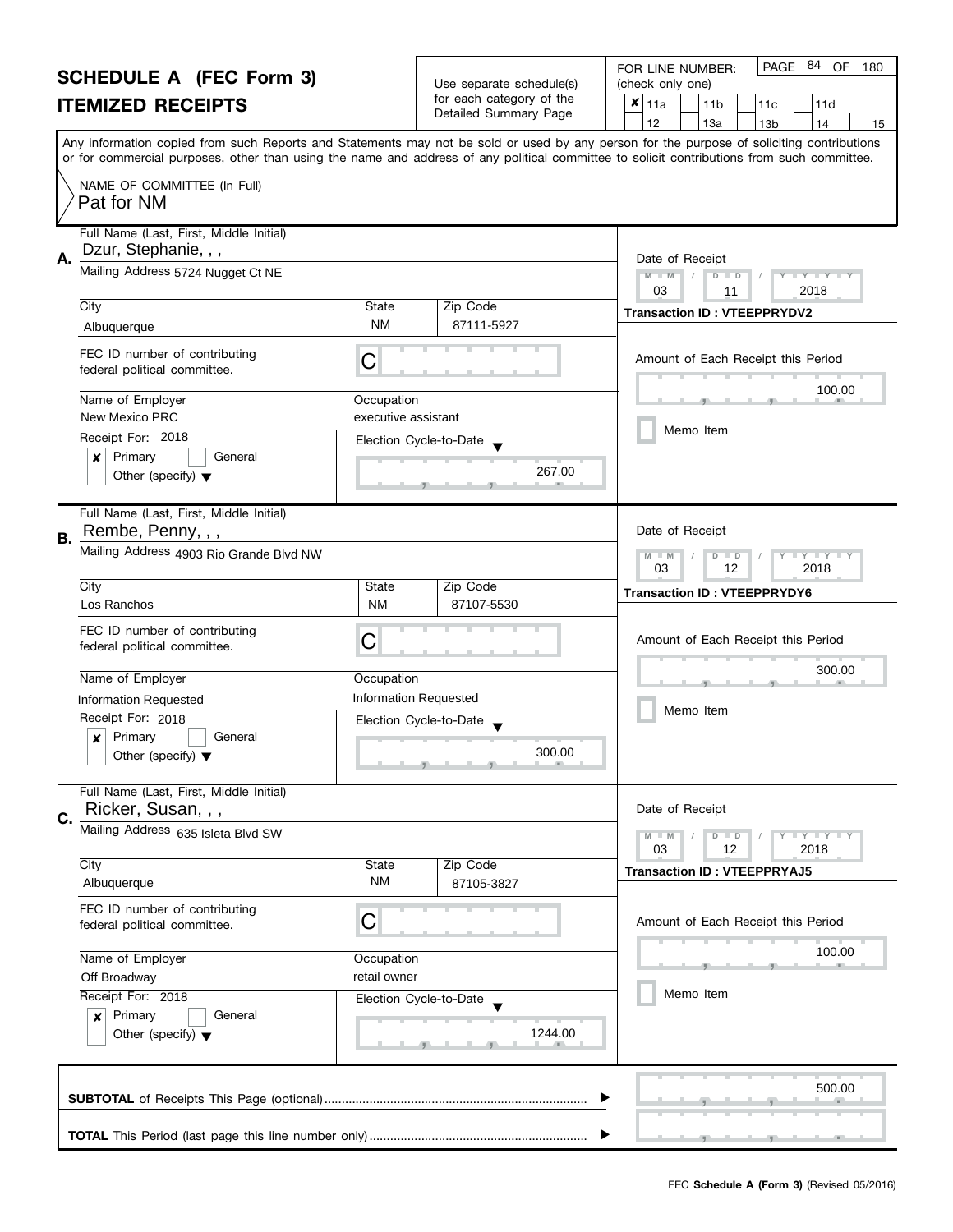| <b>SCHEDULE A (FEC Form 3)</b> |                                                                               |                                                                                                                                            | PAGE 85 OF<br>180<br>FOR LINE NUMBER:                                         |                                                                                                                                           |  |  |  |
|--------------------------------|-------------------------------------------------------------------------------|--------------------------------------------------------------------------------------------------------------------------------------------|-------------------------------------------------------------------------------|-------------------------------------------------------------------------------------------------------------------------------------------|--|--|--|
|                                |                                                                               |                                                                                                                                            | Use separate schedule(s)<br>for each category of the<br>Detailed Summary Page | (check only one)                                                                                                                          |  |  |  |
|                                | <b>ITEMIZED RECEIPTS</b>                                                      |                                                                                                                                            |                                                                               | $x _{11a}$<br>11 <sub>b</sub><br>11d<br>11c<br>12<br>13a<br>13 <sub>b</sub><br>14<br>15                                                   |  |  |  |
|                                |                                                                               |                                                                                                                                            |                                                                               | Any information copied from such Reports and Statements may not be sold or used by any person for the purpose of soliciting contributions |  |  |  |
|                                |                                                                               | or for commercial purposes, other than using the name and address of any political committee to solicit contributions from such committee. |                                                                               |                                                                                                                                           |  |  |  |
|                                | NAME OF COMMITTEE (In Full)<br>Pat for NM                                     |                                                                                                                                            |                                                                               |                                                                                                                                           |  |  |  |
|                                | Full Name (Last, First, Middle Initial)                                       |                                                                                                                                            |                                                                               |                                                                                                                                           |  |  |  |
| А.                             | Buffett, Sandra, Alison,,                                                     |                                                                                                                                            |                                                                               | Date of Receipt                                                                                                                           |  |  |  |
|                                | Mailing Address 402 15th St SW                                                |                                                                                                                                            |                                                                               | $M - M$<br>$D$ $D$<br>$\Box$ Y $\Box$ Y $\Box$                                                                                            |  |  |  |
|                                | City                                                                          | State                                                                                                                                      | Zip Code                                                                      | 03<br>2018<br>13                                                                                                                          |  |  |  |
|                                | Albuquerque                                                                   | <b>NM</b>                                                                                                                                  | 87104-1002                                                                    | <b>Transaction ID: VTEEPPRYAK3</b>                                                                                                        |  |  |  |
|                                | FEC ID number of contributing<br>federal political committee.                 | C                                                                                                                                          |                                                                               | Amount of Each Receipt this Period                                                                                                        |  |  |  |
|                                | Name of Employer                                                              | Occupation                                                                                                                                 |                                                                               | 150.00                                                                                                                                    |  |  |  |
|                                | self                                                                          | <b>Business Owner</b>                                                                                                                      |                                                                               |                                                                                                                                           |  |  |  |
|                                | Receipt For: 2018                                                             |                                                                                                                                            | Election Cycle-to-Date                                                        | Memo Item                                                                                                                                 |  |  |  |
|                                | Primary<br>×<br>General                                                       |                                                                                                                                            |                                                                               |                                                                                                                                           |  |  |  |
|                                | Other (specify) $\blacktriangledown$                                          |                                                                                                                                            | 1800.00                                                                       |                                                                                                                                           |  |  |  |
|                                | Full Name (Last, First, Middle Initial)<br>Davis, Pat, , ,                    |                                                                                                                                            |                                                                               | Date of Receipt                                                                                                                           |  |  |  |
| В.                             | Mailing Address 3926 Simms Ave SE                                             |                                                                                                                                            |                                                                               | $Y \perp Y \perp Y$<br>$-M$<br>D<br>$\Box$                                                                                                |  |  |  |
|                                |                                                                               |                                                                                                                                            |                                                                               | 03<br>13<br>2018                                                                                                                          |  |  |  |
|                                | City                                                                          | State                                                                                                                                      | Zip Code                                                                      | <b>Transaction ID: VTEEPQ0TA57</b>                                                                                                        |  |  |  |
|                                | Albuquerque                                                                   | <b>NM</b>                                                                                                                                  | 87108-4338                                                                    |                                                                                                                                           |  |  |  |
|                                | FEC ID number of contributing<br>federal political committee.                 | С                                                                                                                                          |                                                                               | Amount of Each Receipt this Period                                                                                                        |  |  |  |
|                                |                                                                               |                                                                                                                                            |                                                                               | 199.85                                                                                                                                    |  |  |  |
|                                | Name of Employer                                                              | Occupation                                                                                                                                 |                                                                               |                                                                                                                                           |  |  |  |
|                                | ProgressNow NM                                                                | <b>Executive Director</b>                                                                                                                  |                                                                               | Memo Item                                                                                                                                 |  |  |  |
|                                | Receipt For: 2018<br>Primary<br>General                                       |                                                                                                                                            | Election Cycle-to-Date                                                        |                                                                                                                                           |  |  |  |
|                                | X<br>Other (specify) $\blacktriangledown$                                     |                                                                                                                                            | 1045.90<br><u> 1 gr. i 1 gr. i 1 gr.</u>                                      | In-Kind: Fedex                                                                                                                            |  |  |  |
|                                | Full Name (Last, First, Middle Initial)                                       |                                                                                                                                            |                                                                               |                                                                                                                                           |  |  |  |
| C.                             | Davis, Pat, , ,                                                               |                                                                                                                                            |                                                                               | Date of Receipt                                                                                                                           |  |  |  |
|                                | Mailing Address 3926 Simms Ave SE                                             |                                                                                                                                            |                                                                               | $T + Y = Y + Y$<br>$M - M$<br>$D$ $D$                                                                                                     |  |  |  |
|                                | City                                                                          | State                                                                                                                                      | Zip Code                                                                      | 03<br>2018<br>13                                                                                                                          |  |  |  |
|                                | Albuquerque                                                                   | <b>NM</b>                                                                                                                                  | 87108-4338                                                                    | <b>Transaction ID: VTEEPQ0TAD8</b>                                                                                                        |  |  |  |
|                                | FEC ID number of contributing                                                 |                                                                                                                                            |                                                                               |                                                                                                                                           |  |  |  |
|                                | federal political committee.                                                  | С                                                                                                                                          |                                                                               | Amount of Each Receipt this Period                                                                                                        |  |  |  |
|                                | Name of Employer<br>Occupation<br><b>Executive Director</b><br>ProgressNow NM |                                                                                                                                            |                                                                               | 105.52                                                                                                                                    |  |  |  |
|                                |                                                                               |                                                                                                                                            |                                                                               |                                                                                                                                           |  |  |  |
|                                | Receipt For: 2018                                                             |                                                                                                                                            | Election Cycle-to-Date                                                        | Memo Item                                                                                                                                 |  |  |  |
|                                | Primary<br>General<br>$\boldsymbol{x}$                                        |                                                                                                                                            |                                                                               |                                                                                                                                           |  |  |  |
|                                | Other (specify) $\blacktriangledown$                                          |                                                                                                                                            | 1045.90                                                                       | * In-Kind: Fedex                                                                                                                          |  |  |  |
|                                |                                                                               |                                                                                                                                            |                                                                               |                                                                                                                                           |  |  |  |
|                                |                                                                               |                                                                                                                                            |                                                                               | 455.37                                                                                                                                    |  |  |  |
|                                |                                                                               |                                                                                                                                            |                                                                               |                                                                                                                                           |  |  |  |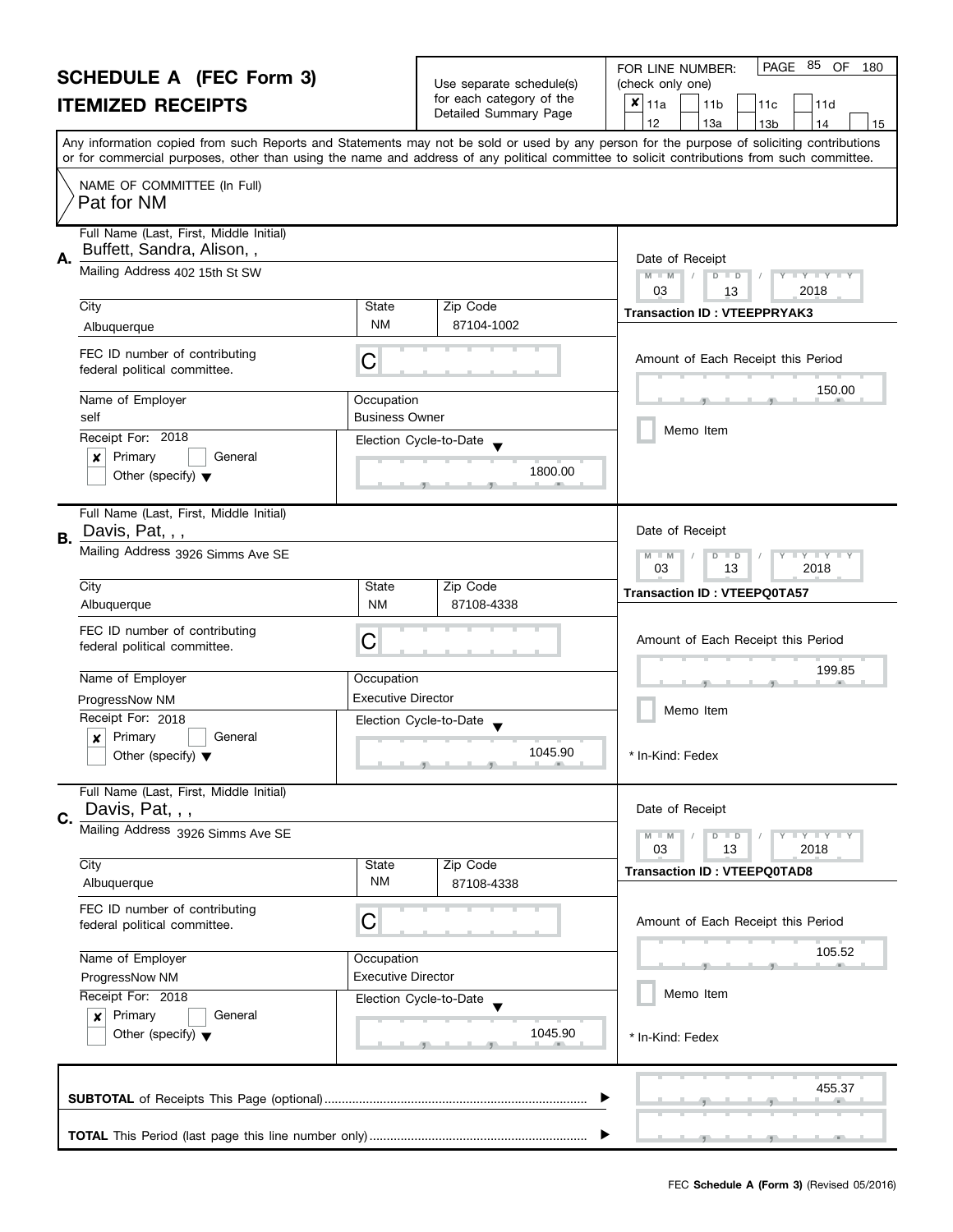# ) PAGE 86 / 180<br>**DAGE 86 / 180 PAGE 86 / 180 STAC 5 THIS 2006 BACI G`H9 LH`F 9 @5 H9 8 `HC`5** T **9 DC F H≵G7 < 9 8 I** @9 `C F `<del>1 I</del>9 A =N5 H=CB

Ī **Form/Schedule: SA11AI Transaction ID : VTEEPQ0TA57**

Color Printing

**Form/Schedule: SA11AI Transaction ID: VTEEPQ0TAD8**Color Printing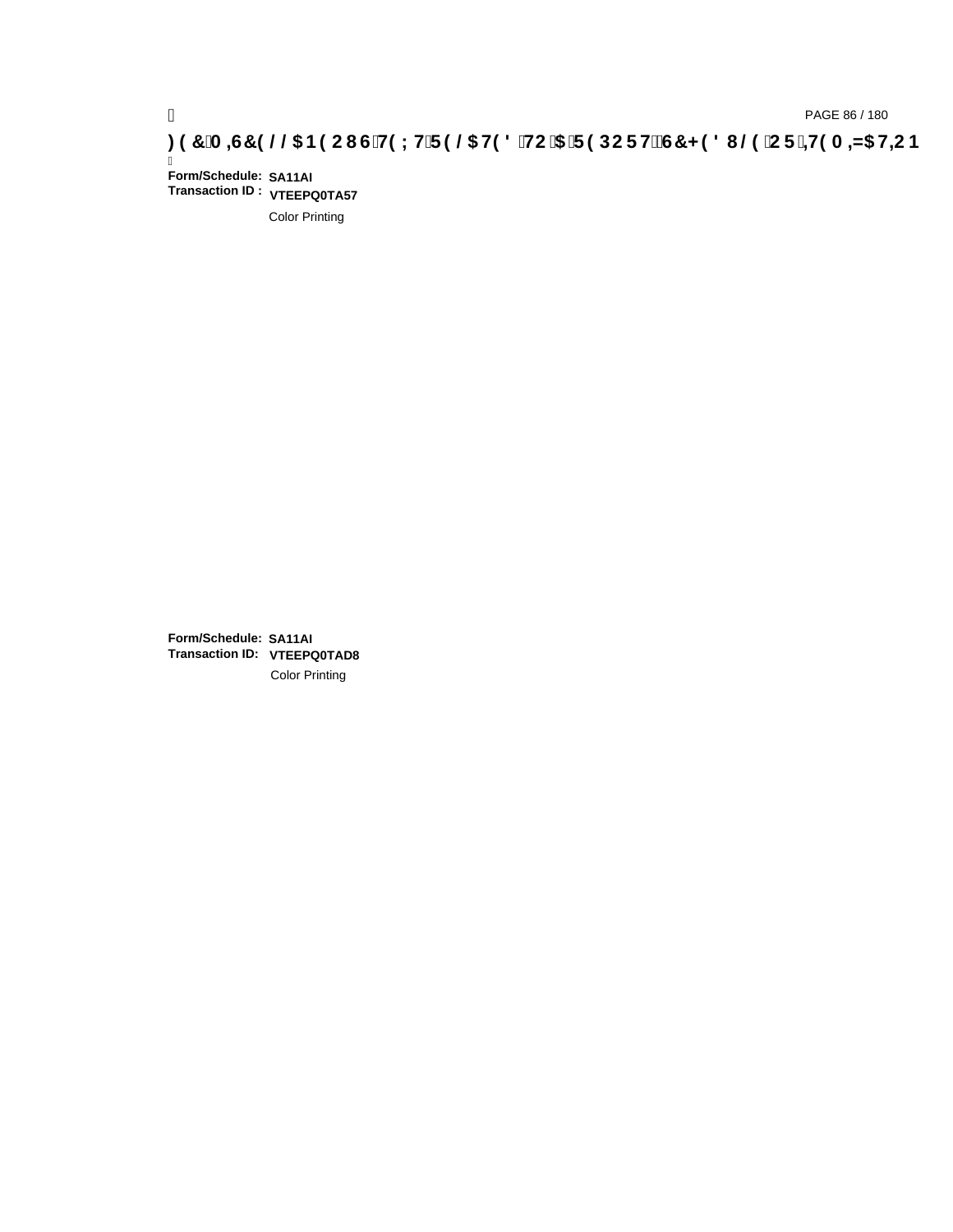| <b>SCHEDULE A (FEC Form 3)</b> |                                                                                | Use separate schedule(s)                                                 | PAGE 87 OF<br>FOR LINE NUMBER:<br>180<br>(check only one) |                                                                                                                                                                                                                                                                                         |
|--------------------------------|--------------------------------------------------------------------------------|--------------------------------------------------------------------------|-----------------------------------------------------------|-----------------------------------------------------------------------------------------------------------------------------------------------------------------------------------------------------------------------------------------------------------------------------------------|
| <b>ITEMIZED RECEIPTS</b>       |                                                                                |                                                                          | for each category of the                                  | $x _{11a}$<br>11 <sub>b</sub><br>11d<br>11c                                                                                                                                                                                                                                             |
|                                |                                                                                |                                                                          | Detailed Summary Page                                     | 12<br>13a<br>13 <sub>b</sub><br>14<br>15                                                                                                                                                                                                                                                |
|                                |                                                                                |                                                                          |                                                           | Any information copied from such Reports and Statements may not be sold or used by any person for the purpose of soliciting contributions<br>or for commercial purposes, other than using the name and address of any political committee to solicit contributions from such committee. |
|                                | NAME OF COMMITTEE (In Full)<br>Pat for NM                                      |                                                                          |                                                           |                                                                                                                                                                                                                                                                                         |
| А.                             | Full Name (Last, First, Middle Initial)<br>Klinghoffer, Shirley, , ,           |                                                                          |                                                           | Date of Receipt                                                                                                                                                                                                                                                                         |
|                                | Mailing Address 21 Brahma Ln                                                   | $M - M$<br>$\overline{D}$<br>$Y = Y + Y +$<br>$\Box$<br>2018<br>03<br>13 |                                                           |                                                                                                                                                                                                                                                                                         |
|                                | City                                                                           | State                                                                    | Zip Code                                                  | <b>Transaction ID: VTEEPPRYAP6</b>                                                                                                                                                                                                                                                      |
|                                | Santa Fe                                                                       | <b>NM</b>                                                                | 87506-7920                                                |                                                                                                                                                                                                                                                                                         |
|                                | FEC ID number of contributing<br>federal political committee.                  | С                                                                        |                                                           | Amount of Each Receipt this Period                                                                                                                                                                                                                                                      |
|                                | Name of Employer<br>self                                                       | Occupation<br>artist/sculptor                                            |                                                           | 100.00                                                                                                                                                                                                                                                                                  |
|                                | Receipt For: 2018                                                              |                                                                          | Election Cycle-to-Date                                    | Memo Item                                                                                                                                                                                                                                                                               |
|                                | Primary<br>General<br>×<br>Other (specify) $\blacktriangledown$                |                                                                          | 247.00                                                    |                                                                                                                                                                                                                                                                                         |
| В.                             | Full Name (Last, First, Middle Initial)<br>Rinker, Ronald, , ,                 |                                                                          |                                                           | Date of Receipt                                                                                                                                                                                                                                                                         |
|                                | Mailing Address 539 Hillside Ave                                               |                                                                          |                                                           | $Y - Y - Y$<br>D<br>$\Box$<br>$-M$                                                                                                                                                                                                                                                      |
|                                | Apt C                                                                          |                                                                          |                                                           | 03<br>13<br>2018                                                                                                                                                                                                                                                                        |
|                                | City<br>Santa Fe                                                               | State<br><b>NM</b>                                                       | Zip Code<br>87501-2906                                    | <b>Transaction ID: VTEEPPRYAR2</b>                                                                                                                                                                                                                                                      |
|                                | FEC ID number of contributing<br>federal political committee.                  | С                                                                        |                                                           | Amount of Each Receipt this Period                                                                                                                                                                                                                                                      |
|                                | Name of Employer                                                               | Occupation                                                               |                                                           | 200.00                                                                                                                                                                                                                                                                                  |
|                                | Not Employed                                                                   | retired                                                                  |                                                           |                                                                                                                                                                                                                                                                                         |
|                                | Receipt For: 2018                                                              |                                                                          | Election Cycle-to-Date                                    | Memo Item                                                                                                                                                                                                                                                                               |
|                                | Primary<br>$\boldsymbol{x}$<br>General<br>Other (specify) $\blacktriangledown$ |                                                                          | 969.00                                                    |                                                                                                                                                                                                                                                                                         |
| C.                             | Full Name (Last, First, Middle Initial)<br>Simon, Morton, S,,                  |                                                                          |                                                           | Date of Receipt                                                                                                                                                                                                                                                                         |
|                                | Mailing Address 1300 Canyon Rd                                                 |                                                                          |                                                           | Y I Y I Y I Y<br>$D$ $D$<br>03<br>13<br>2018                                                                                                                                                                                                                                            |
|                                | City                                                                           | State                                                                    | Zip Code                                                  | <b>Transaction ID: VTEEPPRYAQ4</b>                                                                                                                                                                                                                                                      |
|                                | Santa Fe                                                                       | <b>NM</b>                                                                | 87501-6162                                                |                                                                                                                                                                                                                                                                                         |
|                                | FEC ID number of contributing<br>federal political committee.                  | С                                                                        |                                                           | Amount of Each Receipt this Period                                                                                                                                                                                                                                                      |
|                                | Name of Employer                                                               | Occupation                                                               |                                                           | 500.00                                                                                                                                                                                                                                                                                  |
|                                | self                                                                           | teacher                                                                  |                                                           |                                                                                                                                                                                                                                                                                         |
|                                | Receipt For: 2018                                                              |                                                                          | Election Cycle-to-Date                                    | Memo Item                                                                                                                                                                                                                                                                               |
|                                | Primary<br>General<br>×<br>Other (specify) $\blacktriangledown$                |                                                                          | 1100.00                                                   |                                                                                                                                                                                                                                                                                         |
|                                |                                                                                |                                                                          |                                                           | 800.00                                                                                                                                                                                                                                                                                  |
|                                |                                                                                |                                                                          |                                                           |                                                                                                                                                                                                                                                                                         |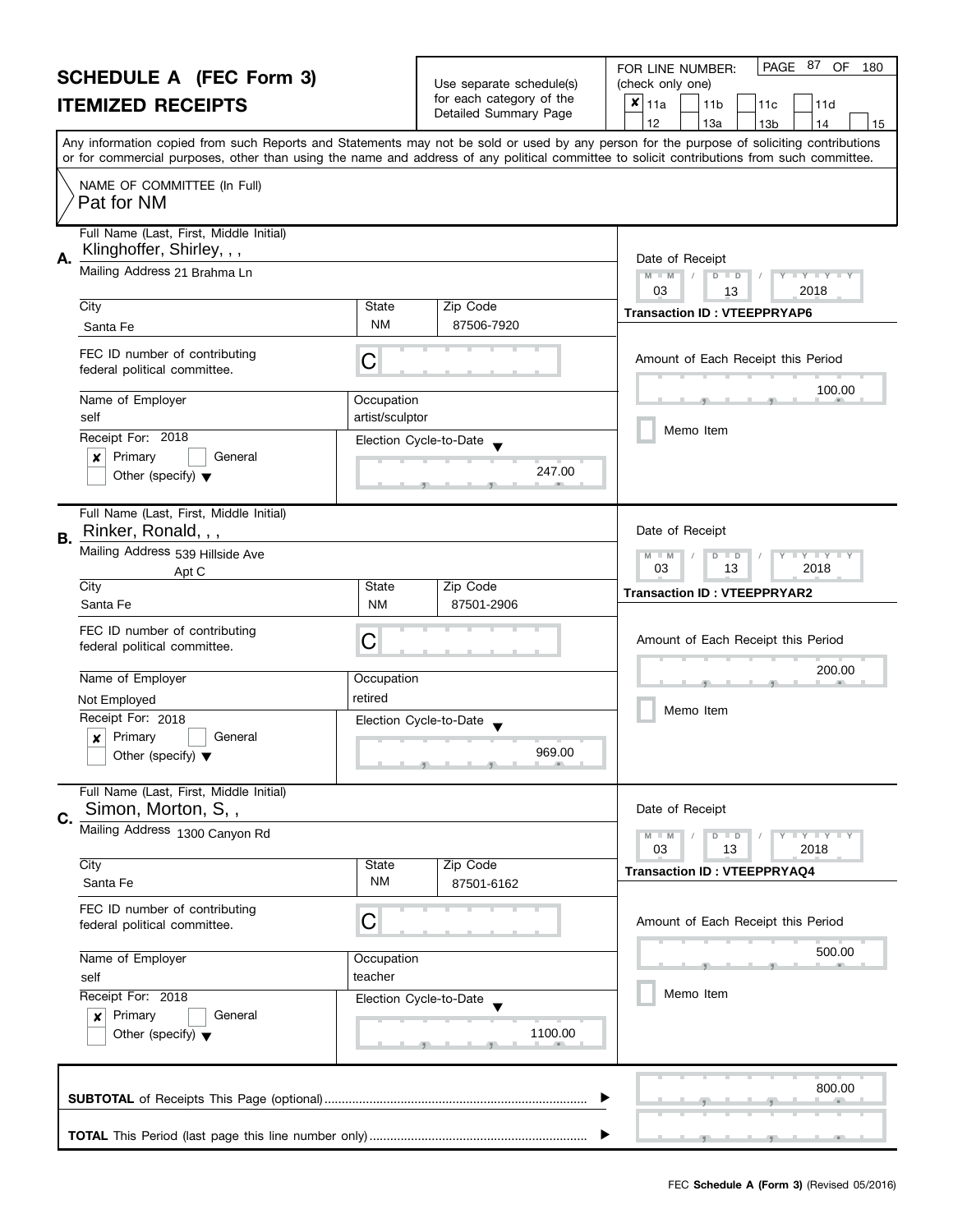#### **SCHEDULE A (FEC Form 3) ITEMIZED RECEIPTS**

|                                                   | FOR LINE NUMBER:            |  |
|---------------------------------------------------|-----------------------------|--|
| Use separate schedule(s)                          | (check only one)            |  |
| for each category of the<br>Detailed Summary Page | $\mathbf{x} _{11a}$<br>111b |  |

| SCHEDULE A (FEC FOrm 3)<br><b>ITEMIZED RECEIPTS</b>                                  |                                      | Use separate schedule(s)<br>for each category of the<br>Detailed Summary Page | (check only one)<br>x<br>11a<br>11d<br>11 <sub>b</sub><br>11c<br>13a<br>12<br>13 <sub>b</sub><br>14<br>15                                                                                                                                                                               |  |
|--------------------------------------------------------------------------------------|--------------------------------------|-------------------------------------------------------------------------------|-----------------------------------------------------------------------------------------------------------------------------------------------------------------------------------------------------------------------------------------------------------------------------------------|--|
|                                                                                      |                                      |                                                                               | Any information copied from such Reports and Statements may not be sold or used by any person for the purpose of soliciting contributions<br>or for commercial purposes, other than using the name and address of any political committee to solicit contributions from such committee. |  |
| NAME OF COMMITTEE (In Full)<br>Pat for NM                                            |                                      |                                                                               |                                                                                                                                                                                                                                                                                         |  |
| Full Name (Last, First, Middle Initial)<br>Yearout, Kevin, K.,,<br>Α.                |                                      |                                                                               | Date of Receipt                                                                                                                                                                                                                                                                         |  |
| Mailing Address 10208 San Bernardino Dr NE                                           |                                      |                                                                               | $M - M$<br>$\overline{D}$<br>$Y = Y$<br>$\blacksquare$<br>2018<br>03<br>14                                                                                                                                                                                                              |  |
| City<br>Albuquerque                                                                  | State<br><b>NM</b>                   | Zip Code<br>87122-3219                                                        | <b>Transaction ID: VTEEPPRYAS0</b>                                                                                                                                                                                                                                                      |  |
| FEC ID number of contributing<br>federal political committee.                        | С                                    |                                                                               | Amount of Each Receipt this Period                                                                                                                                                                                                                                                      |  |
| Name of Employer<br>Yearout Mechanical Inc.                                          | Occupation<br>Construction           |                                                                               | 2500.00<br>Memo Item                                                                                                                                                                                                                                                                    |  |
| Receipt For: 2018<br>Primary<br>×<br>General<br>Other (specify) $\blacktriangledown$ |                                      | Election Cycle-to-Date<br>2500.00                                             |                                                                                                                                                                                                                                                                                         |  |
| Full Name (Last, First, Middle Initial)<br>Curtis, Hugh, Alex,,<br>B.                |                                      |                                                                               |                                                                                                                                                                                                                                                                                         |  |
| Mailing Address 301 Amherst Dr NE                                                    |                                      |                                                                               | $M - M$<br>$Y$ $Y$<br>$\overline{D}$<br>$\Box$<br>2018<br>03<br>15                                                                                                                                                                                                                      |  |
| City<br>Albuquerque                                                                  | State<br><b>NM</b>                   | Zip Code<br>87106-1306                                                        | <b>Transaction ID: VTEEPPRYAW4</b>                                                                                                                                                                                                                                                      |  |
| FEC ID number of contributing<br>federal political committee.                        | C                                    |                                                                               | Amount of Each Receipt this Period                                                                                                                                                                                                                                                      |  |
| Name of Employer                                                                     | Occupation                           |                                                                               | 100.00                                                                                                                                                                                                                                                                                  |  |
| ProgressNow NM                                                                       | <b>Managing Director</b>             |                                                                               | Memo Item                                                                                                                                                                                                                                                                               |  |
| Receipt For: 2018<br>Primary<br>General<br>×<br>Other (specify) $\blacktriangledown$ |                                      | Election Cycle-to-Date<br>350.00                                              |                                                                                                                                                                                                                                                                                         |  |
| Full Name (Last, First, Middle Initial)<br>Grilley, Robert, , ,<br>Ć.                |                                      |                                                                               | Date of Receipt                                                                                                                                                                                                                                                                         |  |
|                                                                                      | Mailing Address 11801 Suny Bay Rd SE |                                                                               |                                                                                                                                                                                                                                                                                         |  |
| City<br>Albuquerque                                                                  | State<br>ΝM                          | Zip Code<br>87123-2593                                                        | <b>Transaction ID: VTEEPQ0TA65</b>                                                                                                                                                                                                                                                      |  |
| FEC ID number of contributing<br>federal political committee.                        | С                                    |                                                                               | Amount of Each Receipt this Period                                                                                                                                                                                                                                                      |  |
| Name of Employer                                                                     | Occupation                           |                                                                               | 244.00                                                                                                                                                                                                                                                                                  |  |
| Not Employed<br>Receipt For: 2018                                                    | Not Employed                         |                                                                               | Memo Item                                                                                                                                                                                                                                                                               |  |
| Primary<br>General<br>$\boldsymbol{x}$                                               |                                      | Election Cycle-to-Date                                                        |                                                                                                                                                                                                                                                                                         |  |
| Other (specify) $\blacktriangledown$                                                 |                                      | 312.14                                                                        | * In-Kind: Einstein's, Smith's, Walmart, Dollar Tree,<br>Office Depot                                                                                                                                                                                                                   |  |
|                                                                                      |                                      |                                                                               | 2844.00                                                                                                                                                                                                                                                                                 |  |
|                                                                                      |                                      |                                                                               |                                                                                                                                                                                                                                                                                         |  |

PAGE 88 OF 180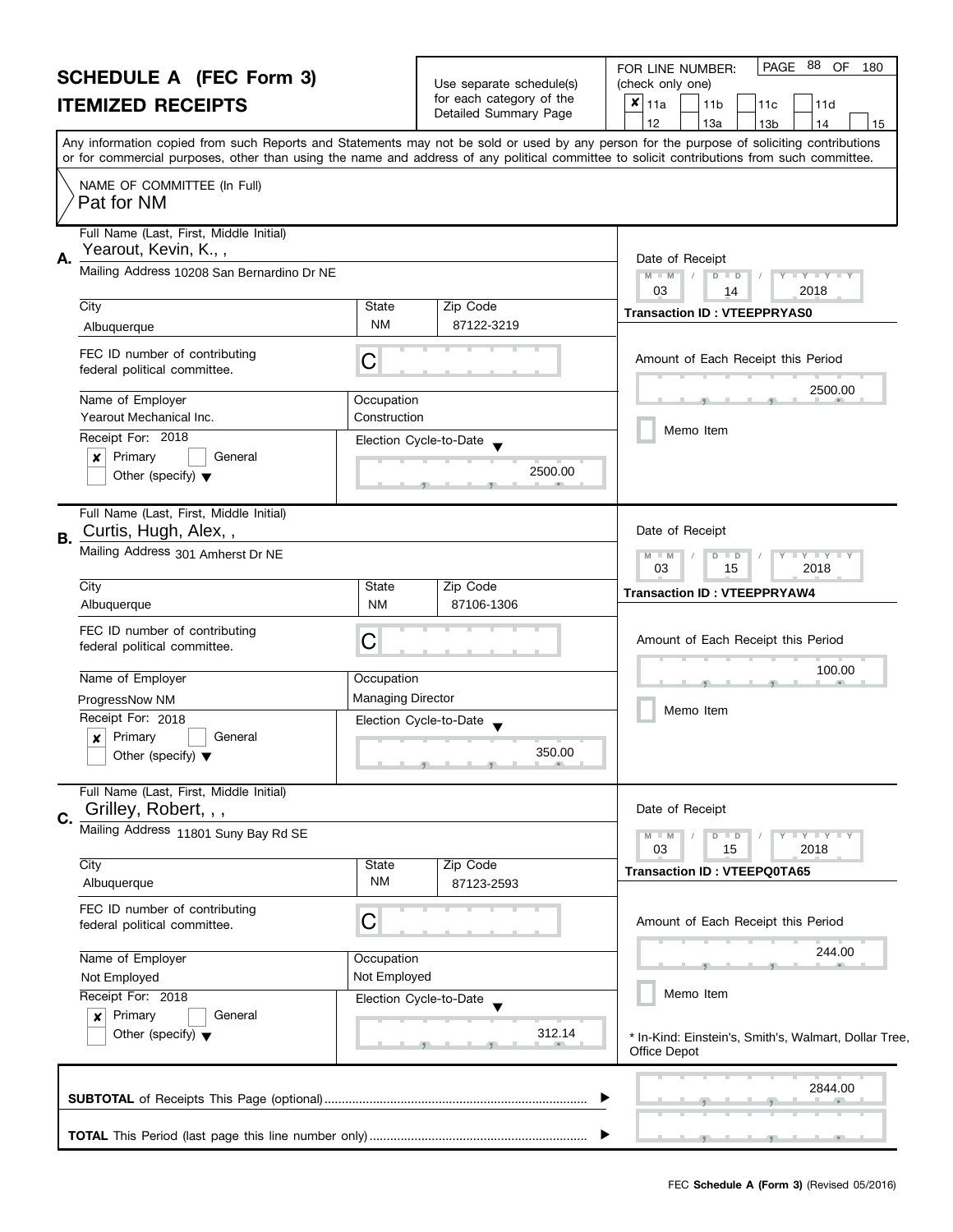# ) PAGE 89 / 180<br>**DAGE 89 / 180 PAGE 89 / 180 STAC I G`H9 LH`F 9 @5 H9 8 `HC`5** `F 9 DC F HŽG7 < 9 8 I @9 `C F `<del>J I</del>9 A =N5 H=C B

Ī **Form/Schedule: SA11AI Transaction ID : VTEEPQ0TA65**

Food and Office Supplies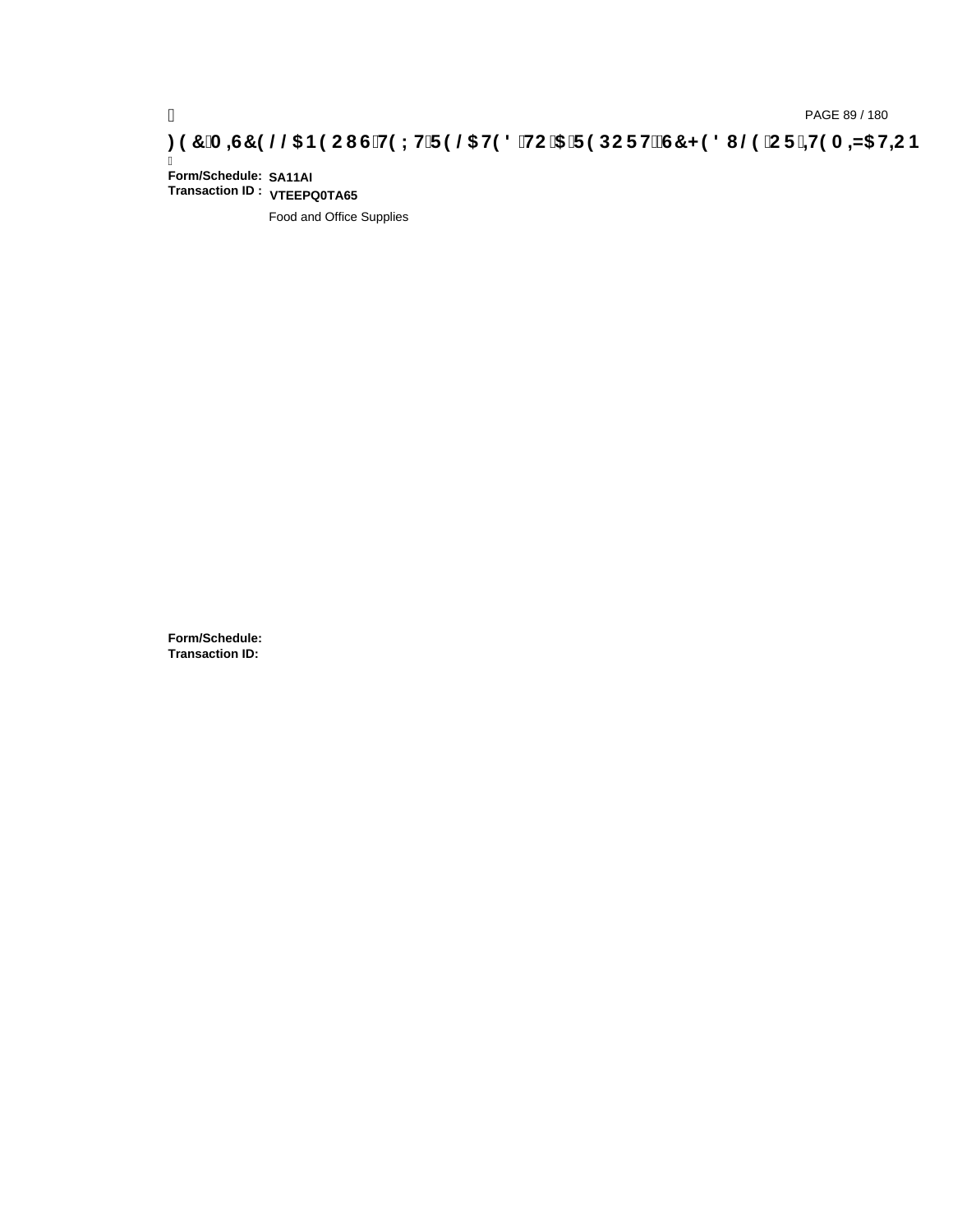|                                                   | <b>SCHEDULE A (FEC Form 3)</b><br><b>ITEMIZED RECEIPTS</b>                           |                                                                          | Use separate schedule(s)<br>for each category of the<br>Detailed Summary Page | 90<br>PAGE<br>OF<br>FOR LINE NUMBER:<br>180<br>(check only one)<br>×<br>11a<br>11 <sub>b</sub><br>11c<br>11d<br>12<br>13a<br>13 <sub>b</sub><br>14<br>15                                                                                                                                |
|---------------------------------------------------|--------------------------------------------------------------------------------------|--------------------------------------------------------------------------|-------------------------------------------------------------------------------|-----------------------------------------------------------------------------------------------------------------------------------------------------------------------------------------------------------------------------------------------------------------------------------------|
|                                                   |                                                                                      |                                                                          |                                                                               | Any information copied from such Reports and Statements may not be sold or used by any person for the purpose of soliciting contributions<br>or for commercial purposes, other than using the name and address of any political committee to solicit contributions from such committee. |
|                                                   | NAME OF COMMITTEE (In Full)<br>Pat for NM                                            |                                                                          |                                                                               |                                                                                                                                                                                                                                                                                         |
| Α.                                                | Full Name (Last, First, Middle Initial)<br>Hoadley, William, F.,,                    |                                                                          |                                                                               | Date of Receipt                                                                                                                                                                                                                                                                         |
|                                                   | Mailing Address 118 E Coronado Rd                                                    | $D$ $D$<br>$Y - Y - Y - Y$<br>$M - M$<br>03<br>2018<br>15                |                                                                               |                                                                                                                                                                                                                                                                                         |
|                                                   | City<br>Santa Fe                                                                     | State<br><b>NM</b>                                                       | Zip Code<br>87505-2602                                                        | <b>Transaction ID: VTEEPQ0T6G5</b>                                                                                                                                                                                                                                                      |
|                                                   | FEC ID number of contributing<br>federal political committee.                        | C                                                                        |                                                                               | Amount of Each Receipt this Period                                                                                                                                                                                                                                                      |
|                                                   | Name of Employer<br>Not employed                                                     | Occupation<br>Not employed                                               |                                                                               | 250.00                                                                                                                                                                                                                                                                                  |
|                                                   | Receipt For: 2018                                                                    |                                                                          | Election Cycle-to-Date                                                        | Memo Item                                                                                                                                                                                                                                                                               |
|                                                   | Primary<br>General<br>x<br>Other (specify) $\blacktriangledown$                      |                                                                          | 800.00                                                                        |                                                                                                                                                                                                                                                                                         |
| В.                                                | Full Name (Last, First, Middle Initial)<br>Merlo, Robin, , ,                         |                                                                          |                                                                               | Date of Receipt                                                                                                                                                                                                                                                                         |
|                                                   | Mailing Address 17 Camino De Colores                                                 | T Y T Y T Y<br>M<br>$\overline{D}$<br>$-M$<br>$\Box$<br>03<br>15<br>2018 |                                                                               |                                                                                                                                                                                                                                                                                         |
|                                                   | City<br>Santa Fe                                                                     | State<br><b>NM</b>                                                       | Zip Code<br>87506-1206                                                        | <b>Transaction ID: VTEEPPRYB05</b>                                                                                                                                                                                                                                                      |
|                                                   | FEC ID number of contributing<br>federal political committee.                        | C                                                                        |                                                                               | Amount of Each Receipt this Period                                                                                                                                                                                                                                                      |
|                                                   | Name of Employer                                                                     | Occupation                                                               |                                                                               | 100.00                                                                                                                                                                                                                                                                                  |
|                                                   | Self                                                                                 |                                                                          | Business Owner/Management Consultant                                          | Memo Item                                                                                                                                                                                                                                                                               |
|                                                   | Receipt For: 2018<br>Primary<br>General<br>X<br>Other (specify) $\blacktriangledown$ |                                                                          | Election Cycle-to-Date<br>225.00                                              |                                                                                                                                                                                                                                                                                         |
| C.                                                | Full Name (Last, First, Middle Initial)<br>Sprain, Lynn, , ,                         |                                                                          |                                                                               | Date of Receipt                                                                                                                                                                                                                                                                         |
|                                                   | Mailing Address 1713 Lena Rd SW                                                      |                                                                          |                                                                               | Y I Y I Y I Y<br>$D$ $D$<br>03<br>15<br>2018                                                                                                                                                                                                                                            |
|                                                   | City<br>Albuquerque                                                                  | State<br><b>NM</b>                                                       | Zip Code<br>87105-3141                                                        | <b>Transaction ID: VTEEPQ0T6P2</b>                                                                                                                                                                                                                                                      |
|                                                   | FEC ID number of contributing<br>federal political committee.                        | С                                                                        |                                                                               | Amount of Each Receipt this Period                                                                                                                                                                                                                                                      |
| Name of Employer<br>Beads 'n More Custom Jewelery |                                                                                      | Occupation<br>Not employed                                               |                                                                               | 100.00                                                                                                                                                                                                                                                                                  |
|                                                   | Receipt For: 2018<br>Primary<br>General<br>×<br>Other (specify) $\blacktriangledown$ |                                                                          | Election Cycle-to-Date<br>486.93                                              | Memo Item                                                                                                                                                                                                                                                                               |
|                                                   |                                                                                      |                                                                          |                                                                               | 450.00                                                                                                                                                                                                                                                                                  |
|                                                   |                                                                                      |                                                                          |                                                                               |                                                                                                                                                                                                                                                                                         |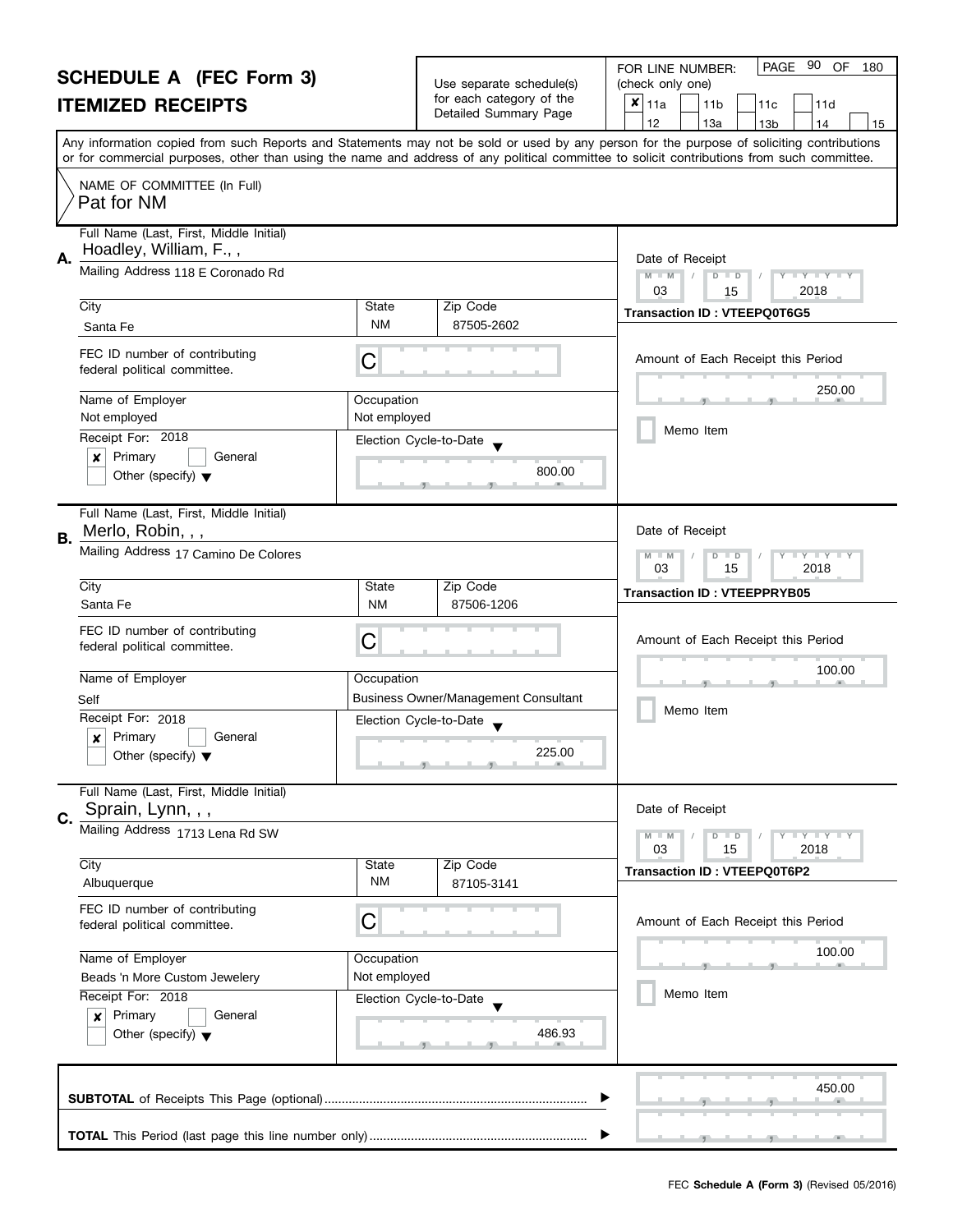| <b>SCHEDULE A (FEC Form 3)</b> |                                                                     |                                                                                                                                                | PAGE 91 OF<br>FOR LINE NUMBER:<br>180                                     |                                                                                                                                            |
|--------------------------------|---------------------------------------------------------------------|------------------------------------------------------------------------------------------------------------------------------------------------|---------------------------------------------------------------------------|--------------------------------------------------------------------------------------------------------------------------------------------|
| <b>ITEMIZED RECEIPTS</b>       |                                                                     |                                                                                                                                                | Use separate schedule(s)<br>for each category of the                      | (check only one)<br>$x _{11a}$                                                                                                             |
|                                |                                                                     | Detailed Summary Page                                                                                                                          | 11 <sub>b</sub><br>11d<br>11c<br>12<br>13a<br>13 <sub>b</sub><br>14<br>15 |                                                                                                                                            |
|                                |                                                                     |                                                                                                                                                |                                                                           | Any information copied from such Reports and Statements may not be sold or used by any person for the purpose of soliciting contributions  |
|                                |                                                                     |                                                                                                                                                |                                                                           | or for commercial purposes, other than using the name and address of any political committee to solicit contributions from such committee. |
|                                | NAME OF COMMITTEE (In Full)<br>Pat for NM                           |                                                                                                                                                |                                                                           |                                                                                                                                            |
| А.                             | Full Name (Last, First, Middle Initial)<br>Peters, Gerald, , ,      |                                                                                                                                                |                                                                           |                                                                                                                                            |
|                                | Mailing Address 414 Old Santa Fe Trl                                | Date of Receipt<br>$M - M$<br>$\overline{D}$<br>$\mathbf{I}$ $\mathbf{Y}$ $\mathbf{I}$ $\mathbf{Y}$ $\mathbf{I}$<br>$\Box$<br>2018<br>03<br>16 |                                                                           |                                                                                                                                            |
|                                | City                                                                | State                                                                                                                                          | Zip Code                                                                  | <b>Transaction ID: VTEEPQ0TA16</b>                                                                                                         |
|                                | Santa Fe                                                            | <b>NM</b>                                                                                                                                      | 87501-2770                                                                |                                                                                                                                            |
|                                | FEC ID number of contributing<br>federal political committee.       | С                                                                                                                                              |                                                                           | Amount of Each Receipt this Period                                                                                                         |
|                                | Name of Employer<br>Rio Chama Steakhouse                            | Occupation<br>Manager                                                                                                                          |                                                                           | 1178.46                                                                                                                                    |
|                                | Receipt For: 2018                                                   |                                                                                                                                                |                                                                           | Memo Item                                                                                                                                  |
|                                | Primary<br>×<br>General                                             |                                                                                                                                                | Election Cycle-to-Date                                                    |                                                                                                                                            |
|                                | Other (specify) $\blacktriangledown$                                |                                                                                                                                                | 1178.46                                                                   | * In-Kind: Rio Chama Steakhouse                                                                                                            |
| В.                             | Full Name (Last, First, Middle Initial)<br>Ricker, Susan, , ,       |                                                                                                                                                |                                                                           | Date of Receipt                                                                                                                            |
|                                | Mailing Address 635 Isleta Blvd SW                                  |                                                                                                                                                |                                                                           | $Y - Y - Y$<br>D<br>$\Box$<br>$-M$<br>03<br>16<br>2018                                                                                     |
|                                | City                                                                | State                                                                                                                                          | Zip Code                                                                  | <b>Transaction ID: VTEEPPRYB47</b>                                                                                                         |
|                                | Albuquerque                                                         | <b>NM</b>                                                                                                                                      | 87105-3827                                                                |                                                                                                                                            |
|                                | FEC ID number of contributing<br>federal political committee.       | С                                                                                                                                              |                                                                           | Amount of Each Receipt this Period                                                                                                         |
|                                | Name of Employer                                                    | Occupation                                                                                                                                     |                                                                           | 100.00                                                                                                                                     |
|                                | Off Broadway                                                        | retail owner                                                                                                                                   |                                                                           |                                                                                                                                            |
|                                | Receipt For: 2018                                                   |                                                                                                                                                | Election Cycle-to-Date                                                    | Memo Item                                                                                                                                  |
|                                | Primary<br>General<br>$\boldsymbol{x}$                              |                                                                                                                                                |                                                                           |                                                                                                                                            |
|                                | Other (specify) $\blacktriangledown$                                |                                                                                                                                                | 1344.00<br><u> 1 g - 1 g - 1 g - 1 d - 1 g</u>                            |                                                                                                                                            |
|                                | Full Name (Last, First, Middle Initial)<br>Sherwood, Catherine, , , |                                                                                                                                                |                                                                           | Date of Receipt                                                                                                                            |
| C.                             | Mailing Address 1509 Archuleta Dr NE                                |                                                                                                                                                |                                                                           |                                                                                                                                            |
|                                |                                                                     |                                                                                                                                                |                                                                           | Y I Y I Y I Y<br>$D$ $D$<br>03<br>16<br>2018                                                                                               |
|                                | City                                                                | State                                                                                                                                          | Zip Code                                                                  | <b>Transaction ID: VTEEPPRYB39</b>                                                                                                         |
|                                | Albuquerque                                                         | <b>NM</b>                                                                                                                                      | 87112-6375                                                                |                                                                                                                                            |
|                                | FEC ID number of contributing<br>federal political committee.       | С                                                                                                                                              |                                                                           | Amount of Each Receipt this Period                                                                                                         |
|                                | Name of Employer                                                    | Occupation                                                                                                                                     |                                                                           | 300.00                                                                                                                                     |
|                                | Not employed                                                        | Not employed                                                                                                                                   |                                                                           |                                                                                                                                            |
|                                | Receipt For: 2018                                                   |                                                                                                                                                | Election Cycle-to-Date                                                    | Memo Item                                                                                                                                  |
|                                | Primary<br>General<br>×<br>Other (specify) $\blacktriangledown$     |                                                                                                                                                | 950.00                                                                    |                                                                                                                                            |
|                                |                                                                     |                                                                                                                                                |                                                                           | 1578.46                                                                                                                                    |
|                                |                                                                     |                                                                                                                                                |                                                                           |                                                                                                                                            |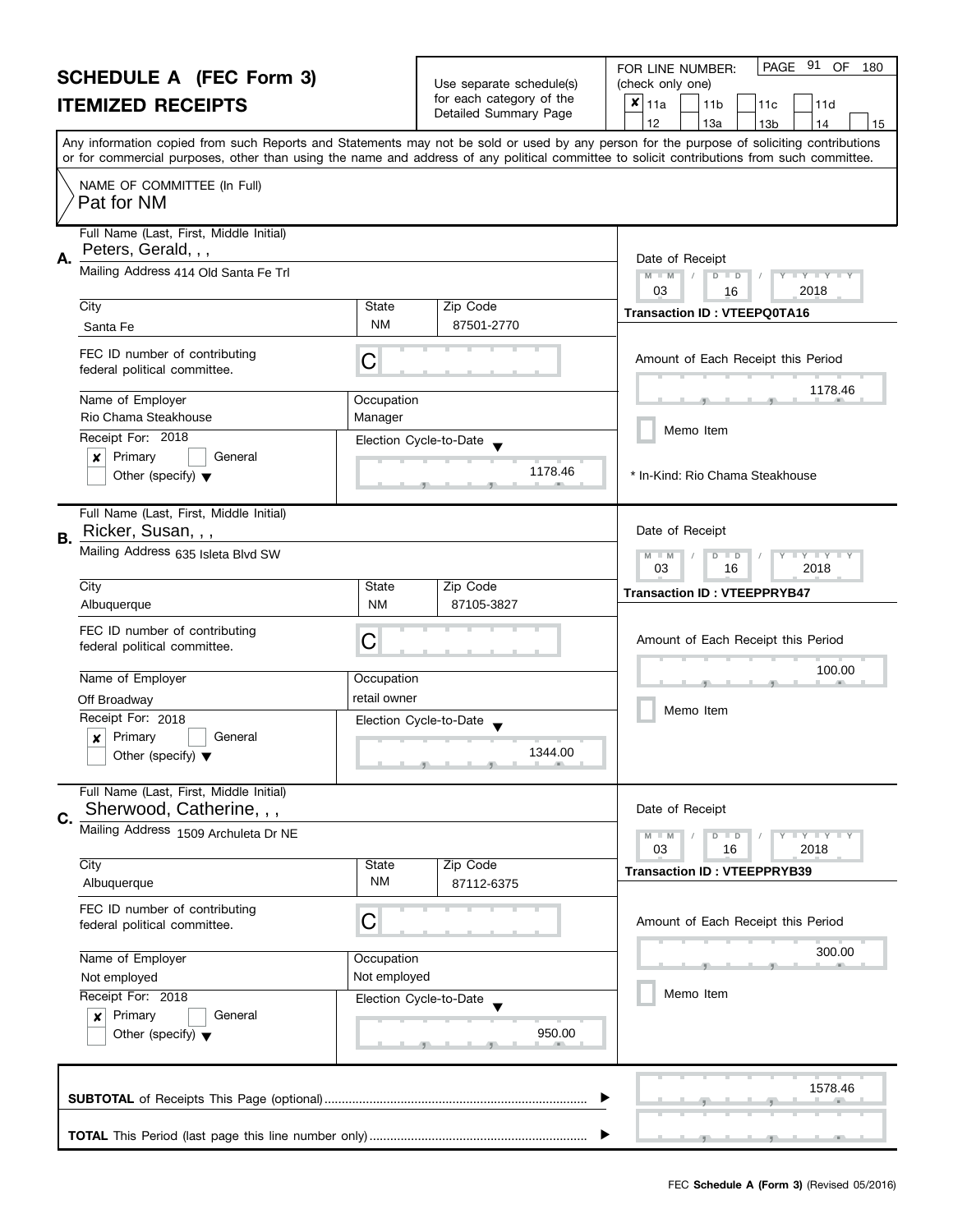# ) PAGE 92 / 180<br>【**20H 3A+G7 9 @ B9 CI G`H9 LH`F 9 @ H9 8 `HC`5** `F 9 DC F HžG7 < 9 8 I @ `C F`<del>∔I</del>9 A =N5 H<del>L</del>C B

Ī **Form/Schedule: SA11AI Transaction ID : VTEEPQ0TA16**

Fundraisers Cost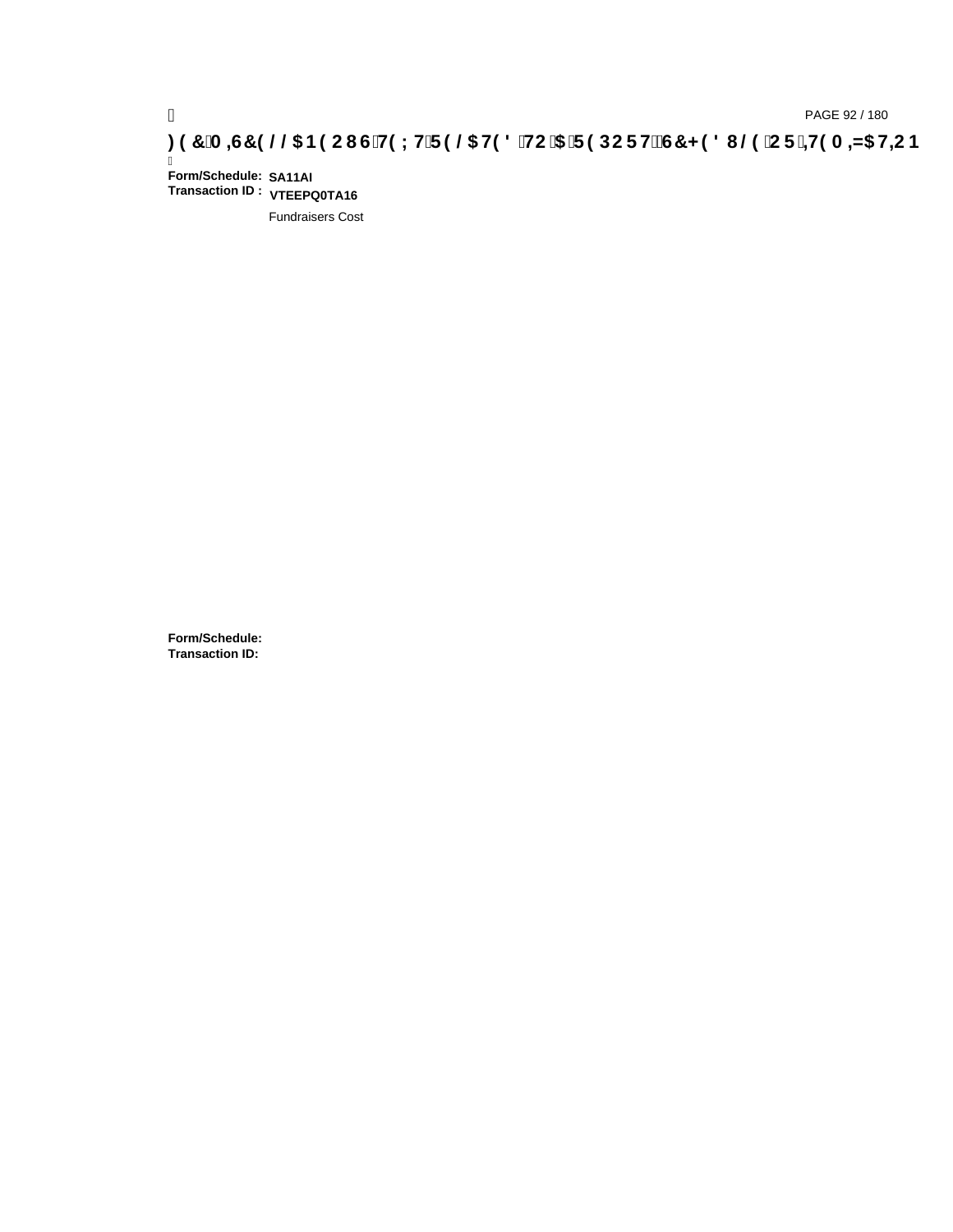| <b>SCHEDULE A (FEC Form 3)</b> |                                                                                | Use separate schedule(s)                                                 | PAGE 93 OF<br>FOR LINE NUMBER:<br>180<br>(check only one) |                                                                                                                                                                                                                                                                                         |
|--------------------------------|--------------------------------------------------------------------------------|--------------------------------------------------------------------------|-----------------------------------------------------------|-----------------------------------------------------------------------------------------------------------------------------------------------------------------------------------------------------------------------------------------------------------------------------------------|
| <b>ITEMIZED RECEIPTS</b>       |                                                                                |                                                                          | for each category of the                                  | $x _{11a}$<br>11 <sub>b</sub><br>11d<br>11c                                                                                                                                                                                                                                             |
|                                |                                                                                |                                                                          | Detailed Summary Page                                     | 12<br>13a<br>13 <sub>b</sub><br>14<br>15                                                                                                                                                                                                                                                |
|                                |                                                                                |                                                                          |                                                           | Any information copied from such Reports and Statements may not be sold or used by any person for the purpose of soliciting contributions<br>or for commercial purposes, other than using the name and address of any political committee to solicit contributions from such committee. |
|                                | NAME OF COMMITTEE (In Full)<br>Pat for NM                                      |                                                                          |                                                           |                                                                                                                                                                                                                                                                                         |
| А.                             | Full Name (Last, First, Middle Initial)<br>Carr, Richard, , ,                  |                                                                          |                                                           | Date of Receipt                                                                                                                                                                                                                                                                         |
|                                | Mailing Address 6405 Concordia Rd NE                                           | $M - M$<br>$\overline{D}$<br>$Y = Y + Y +$<br>$\Box$<br>03<br>2018<br>17 |                                                           |                                                                                                                                                                                                                                                                                         |
|                                | City                                                                           | State                                                                    | Zip Code                                                  | <b>Transaction ID: VTEEPPRYB96</b>                                                                                                                                                                                                                                                      |
|                                | Albuquerque                                                                    | <b>NM</b>                                                                | 87111-1210                                                |                                                                                                                                                                                                                                                                                         |
|                                | FEC ID number of contributing<br>federal political committee.                  | С                                                                        |                                                           | Amount of Each Receipt this Period                                                                                                                                                                                                                                                      |
|                                | Name of Employer<br>Not Employed                                               | Occupation<br>Not Employed                                               |                                                           | 57.00                                                                                                                                                                                                                                                                                   |
|                                | Receipt For: 2018                                                              |                                                                          | Election Cycle-to-Date                                    | Memo Item                                                                                                                                                                                                                                                                               |
|                                | Primary<br>$\boldsymbol{x}$<br>General<br>Other (specify) $\blacktriangledown$ |                                                                          | 234.00                                                    |                                                                                                                                                                                                                                                                                         |
| В.                             | Full Name (Last, First, Middle Initial)<br>Gollin, James, D.,,                 |                                                                          |                                                           | Date of Receipt                                                                                                                                                                                                                                                                         |
|                                | Mailing Address 1688 Cerro Gordo Rd                                            | $Y - Y - Y$<br>D<br>$\Box$<br>$-M$<br>03<br>17<br>2018                   |                                                           |                                                                                                                                                                                                                                                                                         |
|                                | City                                                                           | State                                                                    | Zip Code                                                  | <b>Transaction ID: VTEEPPRYB89</b>                                                                                                                                                                                                                                                      |
|                                | Santa Fe                                                                       | <b>NM</b>                                                                | 87501-6175                                                |                                                                                                                                                                                                                                                                                         |
|                                | FEC ID number of contributing<br>federal political committee.                  | С                                                                        |                                                           | Amount of Each Receipt this Period                                                                                                                                                                                                                                                      |
|                                | Name of Employer                                                               | Occupation                                                               |                                                           | 500.00                                                                                                                                                                                                                                                                                  |
|                                | JDG Inc.                                                                       | Consultant                                                               |                                                           |                                                                                                                                                                                                                                                                                         |
|                                | Receipt For: 2018                                                              |                                                                          | Election Cycle-to-Date                                    | Memo Item                                                                                                                                                                                                                                                                               |
|                                | Primary<br>General<br>$\boldsymbol{x}$<br>Other (specify) $\blacktriangledown$ |                                                                          | 578.00                                                    |                                                                                                                                                                                                                                                                                         |
| C.                             | Full Name (Last, First, Middle Initial)<br>Pavich, Frances, M.,,               |                                                                          |                                                           | Date of Receipt                                                                                                                                                                                                                                                                         |
|                                | Mailing Address 21 Vista Valle Cir                                             |                                                                          |                                                           | Y I Y I Y I Y<br>$D$ $D$<br>03<br>17<br>2018                                                                                                                                                                                                                                            |
|                                | City<br>Lamy                                                                   | State<br><b>NM</b>                                                       | Zip Code<br>87540-7506                                    | <b>Transaction ID: VTEEPPRYB63</b>                                                                                                                                                                                                                                                      |
|                                | FEC ID number of contributing<br>federal political committee.                  | С                                                                        |                                                           | Amount of Each Receipt this Period                                                                                                                                                                                                                                                      |
| Name of Employer<br>self       |                                                                                | Occupation<br>self employed                                              |                                                           | 200.00                                                                                                                                                                                                                                                                                  |
|                                | Receipt For: 2018                                                              |                                                                          | Election Cycle-to-Date                                    | Memo Item                                                                                                                                                                                                                                                                               |
|                                | Primary<br>General<br>×<br>Other (specify) $\blacktriangledown$                |                                                                          | 400.00                                                    |                                                                                                                                                                                                                                                                                         |
|                                |                                                                                |                                                                          |                                                           | 757.00                                                                                                                                                                                                                                                                                  |
|                                |                                                                                |                                                                          |                                                           |                                                                                                                                                                                                                                                                                         |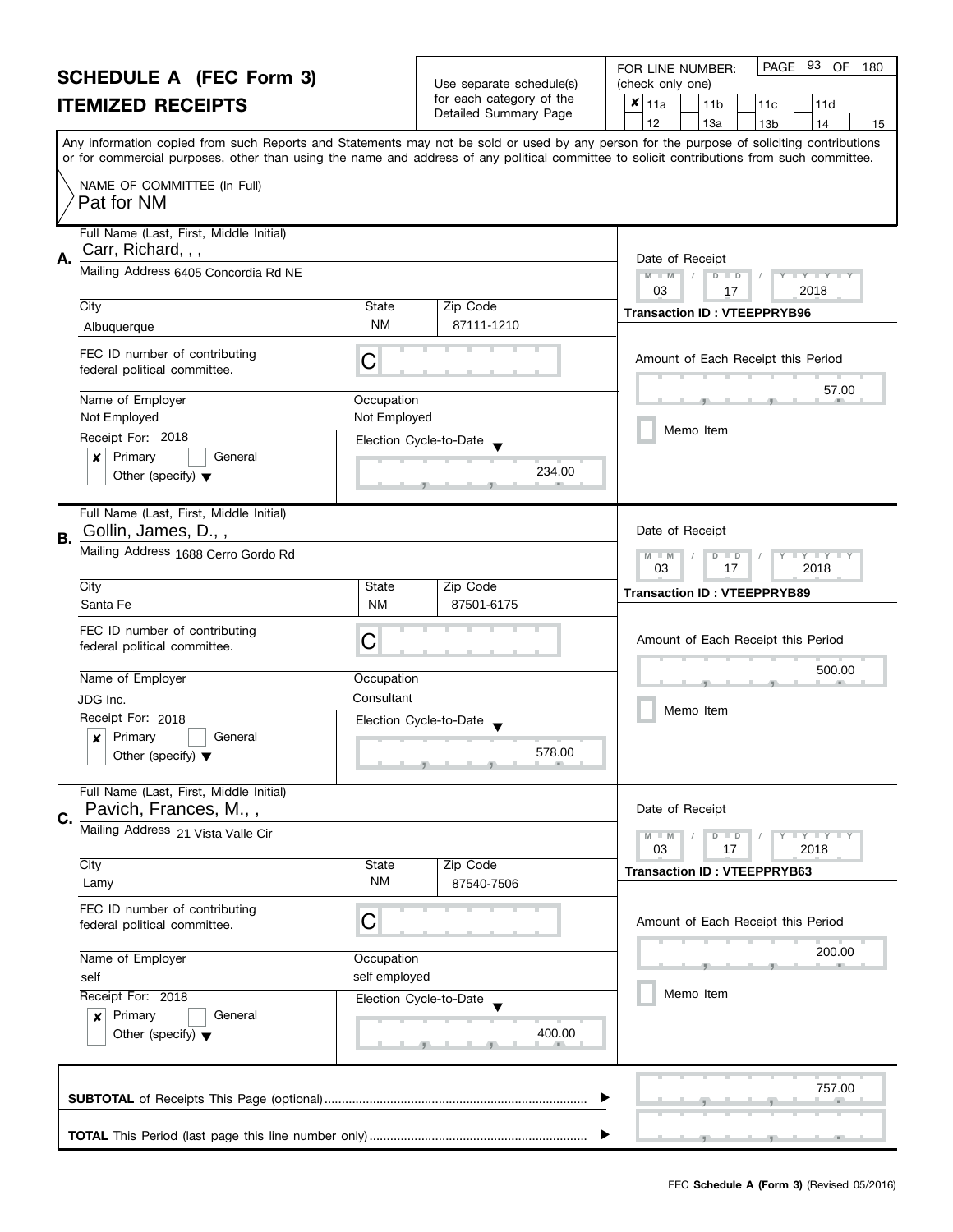|    | <b>SCHEDULE A (FEC Form 3)</b><br><b>ITEMIZED RECEIPTS</b>                           |                                                      | Use separate schedule(s)<br>for each category of the<br>Detailed Summary Page | PAGE 94<br>OF<br>FOR LINE NUMBER:<br>180<br>(check only one)<br>×<br>11a<br>11 <sub>b</sub><br>11d<br>11c<br>12<br>13a<br>13 <sub>b</sub><br>14<br>15                                                                                                                                   |
|----|--------------------------------------------------------------------------------------|------------------------------------------------------|-------------------------------------------------------------------------------|-----------------------------------------------------------------------------------------------------------------------------------------------------------------------------------------------------------------------------------------------------------------------------------------|
|    |                                                                                      |                                                      |                                                                               | Any information copied from such Reports and Statements may not be sold or used by any person for the purpose of soliciting contributions<br>or for commercial purposes, other than using the name and address of any political committee to solicit contributions from such committee. |
|    | NAME OF COMMITTEE (In Full)<br>Pat for NM                                            |                                                      |                                                                               |                                                                                                                                                                                                                                                                                         |
| А. | Full Name (Last, First, Middle Initial)<br>Smith, Chris, , ,                         |                                                      |                                                                               | Date of Receipt                                                                                                                                                                                                                                                                         |
|    | Mailing Address 4310 Central Ave SE                                                  | $M - M$<br>$D$ $D$<br>Y FY FY FY<br>03<br>2018<br>17 |                                                                               |                                                                                                                                                                                                                                                                                         |
|    | City<br>Albuquerque                                                                  | State<br><b>NM</b>                                   | Zip Code<br>87108-1165                                                        | <b>Transaction ID: VTEEPPRYB71</b>                                                                                                                                                                                                                                                      |
|    | FEC ID number of contributing<br>federal political committee.                        | C                                                    |                                                                               | Amount of Each Receipt this Period                                                                                                                                                                                                                                                      |
|    | Name of Employer<br>Realtor                                                          | Occupation<br><b>NM Real Estate Now</b>              |                                                                               | 500.00                                                                                                                                                                                                                                                                                  |
|    | Receipt For: 2018<br>Primary<br>General<br>x                                         |                                                      | Election Cycle-to-Date<br>500.00                                              | Memo Item                                                                                                                                                                                                                                                                               |
|    | Other (specify) $\blacktriangledown$<br>Full Name (Last, First, Middle Initial)      |                                                      |                                                                               |                                                                                                                                                                                                                                                                                         |
| В. | Davis, Pat, , ,<br>Mailing Address 3926 Simms Ave SE                                 |                                                      |                                                                               |                                                                                                                                                                                                                                                                                         |
|    | City<br>Albuquerque                                                                  | State<br><b>NM</b>                                   | Zip Code<br>87108-4338                                                        | 03<br>18<br>2018<br><b>Transaction ID: VTEEPQ0TA73</b>                                                                                                                                                                                                                                  |
|    | FEC ID number of contributing<br>federal political committee.                        | C                                                    |                                                                               | Amount of Each Receipt this Period                                                                                                                                                                                                                                                      |
|    | Name of Employer                                                                     | Occupation                                           |                                                                               | 389.54                                                                                                                                                                                                                                                                                  |
|    | ProgressNow NM<br>Receipt For: 2018                                                  | <b>Executive Director</b>                            | Election Cycle-to-Date                                                        | Memo Item                                                                                                                                                                                                                                                                               |
|    | Primary<br>General<br>X<br>Other (specify) $\blacktriangledown$                      |                                                      | 1435.44                                                                       | In-Kind: Verizon Wireless                                                                                                                                                                                                                                                               |
| C. | Full Name (Last, First, Middle Initial)<br>Umland, Bert, E.,,                        |                                                      |                                                                               | Date of Receipt                                                                                                                                                                                                                                                                         |
|    | Mailing Address 737 Valverde Dr SE                                                   |                                                      |                                                                               | Y FY FY FY<br>$D$ $D$<br>03<br>18<br>2018                                                                                                                                                                                                                                               |
|    | City<br>Albuquerque                                                                  | State<br><b>NM</b>                                   | Zip Code<br>87108-3467                                                        | <b>Transaction ID: VTEEPPRYBA4</b>                                                                                                                                                                                                                                                      |
|    | FEC ID number of contributing<br>federal political committee.                        | С                                                    |                                                                               | Amount of Each Receipt this Period                                                                                                                                                                                                                                                      |
|    | Name of Employer<br>Not employed                                                     | Occupation<br>Not employed                           |                                                                               | 25.00                                                                                                                                                                                                                                                                                   |
|    | Receipt For: 2018<br>Primary<br>General<br>×<br>Other (specify) $\blacktriangledown$ |                                                      | Election Cycle-to-Date<br>532.00                                              | Memo Item                                                                                                                                                                                                                                                                               |
|    |                                                                                      |                                                      |                                                                               | 914.54                                                                                                                                                                                                                                                                                  |
|    |                                                                                      |                                                      |                                                                               |                                                                                                                                                                                                                                                                                         |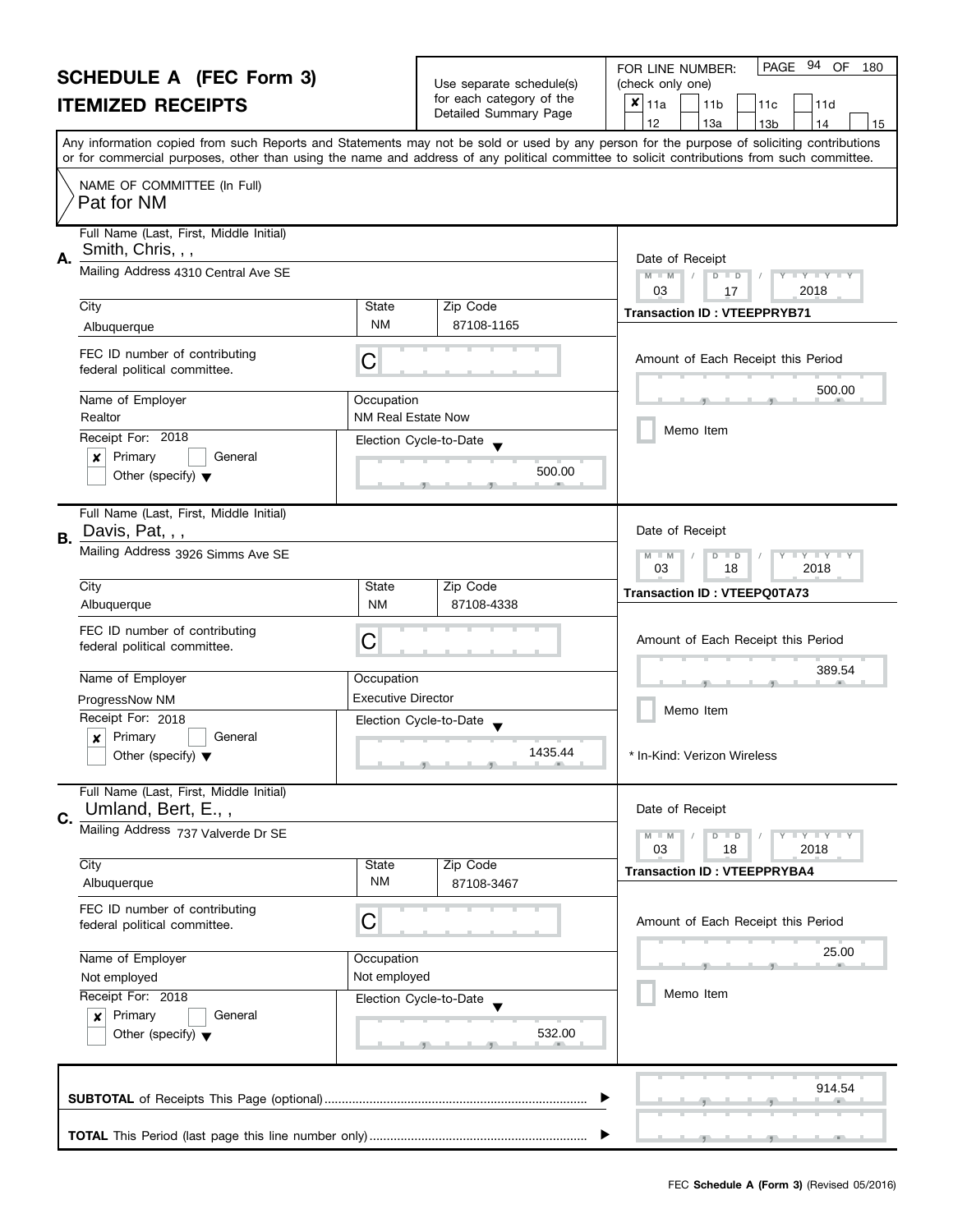# pAGE 95 / 180<br>(DAGE 95 / 180 PAGE 95 / 180 PAGE 95 / 180<br>(OB THE B (CF) Tell Comment of Tell Comment of Comment of Cartists of Cartists of Cartists of Cartists of Car

Ī **Form/Schedule: SA11AI Transaction ID : VTEEPQ0TA73**

Cell phone bill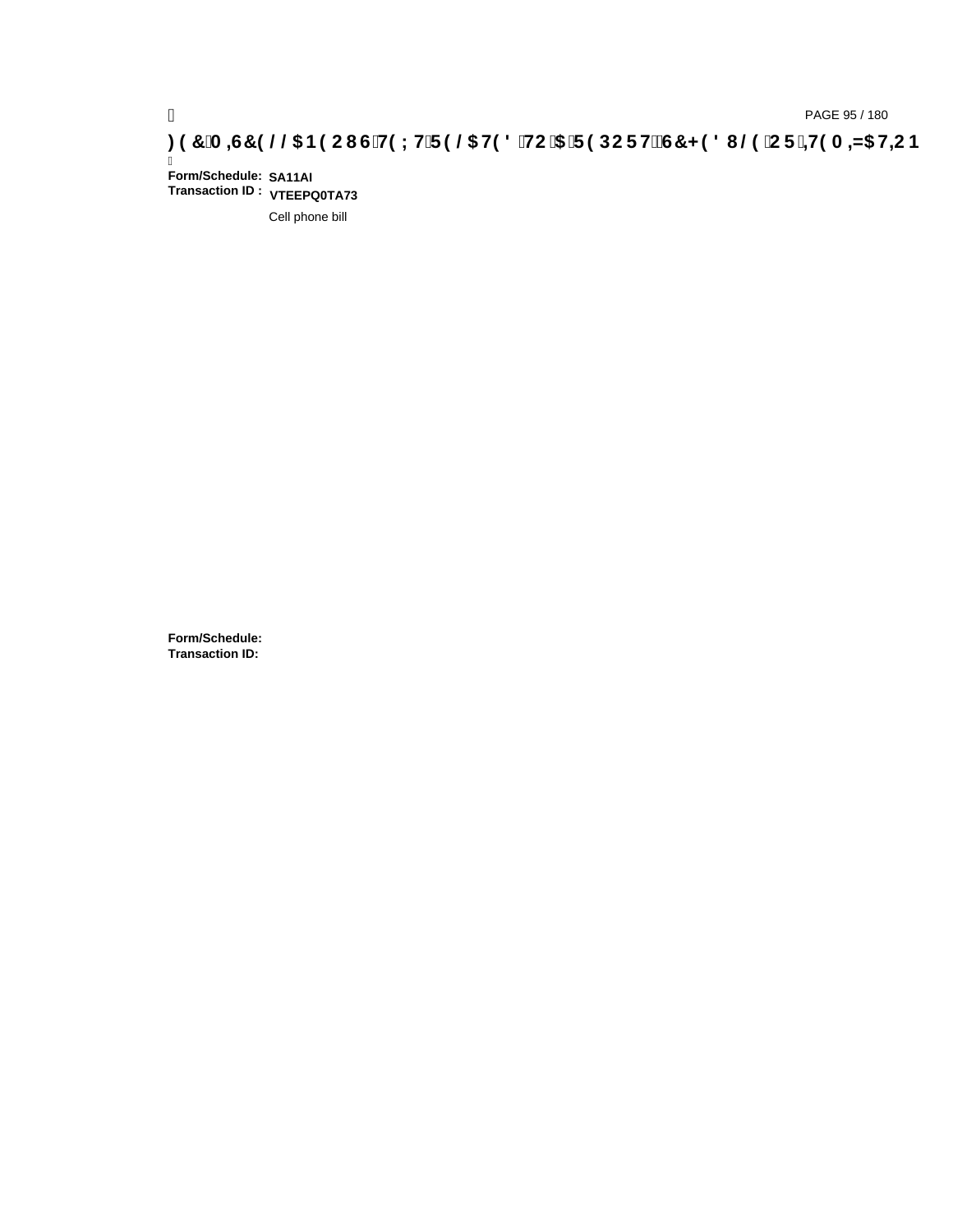| <b>SCHEDULE A (FEC Form 3)</b> |                                                                 |                                                      | 96 OF<br>PAGE<br>180<br>FOR LINE NUMBER: |                                                                                                                                                                                                                                                                                         |
|--------------------------------|-----------------------------------------------------------------|------------------------------------------------------|------------------------------------------|-----------------------------------------------------------------------------------------------------------------------------------------------------------------------------------------------------------------------------------------------------------------------------------------|
|                                |                                                                 | Use separate schedule(s)<br>for each category of the | (check only one)                         |                                                                                                                                                                                                                                                                                         |
|                                | <b>ITEMIZED RECEIPTS</b>                                        |                                                      | Detailed Summary Page                    | $x _{11a}$<br>11 <sub>b</sub><br>11c<br>11d                                                                                                                                                                                                                                             |
|                                |                                                                 |                                                      |                                          | 12<br>13a<br>13 <sub>b</sub><br>14<br>15                                                                                                                                                                                                                                                |
|                                |                                                                 |                                                      |                                          | Any information copied from such Reports and Statements may not be sold or used by any person for the purpose of soliciting contributions<br>or for commercial purposes, other than using the name and address of any political committee to solicit contributions from such committee. |
|                                | NAME OF COMMITTEE (In Full)                                     |                                                      |                                          |                                                                                                                                                                                                                                                                                         |
|                                | Pat for NM                                                      |                                                      |                                          |                                                                                                                                                                                                                                                                                         |
|                                |                                                                 |                                                      |                                          |                                                                                                                                                                                                                                                                                         |
|                                | Full Name (Last, First, Middle Initial)<br>Fuentes, Marie, , ,  |                                                      |                                          |                                                                                                                                                                                                                                                                                         |
| А.                             |                                                                 |                                                      |                                          | Date of Receipt                                                                                                                                                                                                                                                                         |
|                                | Mailing Address 3709 Smith Ave SE                               |                                                      |                                          | $M - M$<br>Y - Y - Y -<br>$D$ $D$<br>03                                                                                                                                                                                                                                                 |
|                                | City                                                            | State                                                | Zip Code                                 | 2018<br>19                                                                                                                                                                                                                                                                              |
|                                | Albuquerque                                                     | <b>NM</b>                                            | 87108-4343                               | <b>Transaction ID: VTEEPQ0TA24</b>                                                                                                                                                                                                                                                      |
|                                |                                                                 |                                                      |                                          |                                                                                                                                                                                                                                                                                         |
|                                | FEC ID number of contributing<br>federal political committee.   | С                                                    |                                          | Amount of Each Receipt this Period                                                                                                                                                                                                                                                      |
|                                |                                                                 |                                                      |                                          | 28.89                                                                                                                                                                                                                                                                                   |
|                                | Name of Employer                                                | Occupation                                           |                                          |                                                                                                                                                                                                                                                                                         |
|                                | Not employed<br>Receipt For: 2018                               | Not employed                                         |                                          | Memo Item                                                                                                                                                                                                                                                                               |
|                                | Primary<br>$\boldsymbol{x}$<br>General                          | Election Cycle-to-Date                               |                                          |                                                                                                                                                                                                                                                                                         |
|                                | Other (specify) $\blacktriangledown$                            |                                                      | 73.89                                    | * In-Kind: Pizza 9                                                                                                                                                                                                                                                                      |
|                                |                                                                 |                                                      |                                          |                                                                                                                                                                                                                                                                                         |
|                                | Full Name (Last, First, Middle Initial)                         |                                                      |                                          |                                                                                                                                                                                                                                                                                         |
| В.                             | Schaier, Neil, , ,                                              |                                                      |                                          | Date of Receipt                                                                                                                                                                                                                                                                         |
|                                | Mailing Address 360 W 22nd St                                   |                                                      |                                          | $Y = Y = Y$<br>$M - M$<br>D<br>$\blacksquare$                                                                                                                                                                                                                                           |
|                                | Apt 6F                                                          |                                                      |                                          | 03<br>2018<br>19                                                                                                                                                                                                                                                                        |
|                                | City<br>New York                                                | State<br><b>NY</b>                                   | Zip Code<br>10011-2629                   | <b>Transaction ID: VTEEPPSH3X5</b>                                                                                                                                                                                                                                                      |
|                                |                                                                 |                                                      |                                          |                                                                                                                                                                                                                                                                                         |
|                                | FEC ID number of contributing<br>federal political committee.   | С                                                    |                                          | Amount of Each Receipt this Period                                                                                                                                                                                                                                                      |
|                                |                                                                 |                                                      |                                          | 250.00                                                                                                                                                                                                                                                                                  |
|                                | Name of Employer                                                | Occupation                                           |                                          |                                                                                                                                                                                                                                                                                         |
|                                | New York City Law Department                                    | Attorney                                             |                                          | Memo Item                                                                                                                                                                                                                                                                               |
|                                | Receipt For: 2018                                               | Election Cycle-to-Date                               |                                          |                                                                                                                                                                                                                                                                                         |
|                                | Primary<br>General<br>$\boldsymbol{x}$                          |                                                      | 250.00                                   |                                                                                                                                                                                                                                                                                         |
|                                | Other (specify) $\blacktriangledown$                            |                                                      | and the state of the state of the state  |                                                                                                                                                                                                                                                                                         |
|                                | Full Name (Last, First, Middle Initial)                         |                                                      |                                          |                                                                                                                                                                                                                                                                                         |
| C.                             | Fuentes, Marie, , ,                                             |                                                      |                                          | Date of Receipt                                                                                                                                                                                                                                                                         |
|                                | Mailing Address 3709 Smith Ave SE                               |                                                      |                                          | Y TY TY TY<br>$M - M$<br>$D$ $D$                                                                                                                                                                                                                                                        |
|                                |                                                                 |                                                      |                                          | 03<br>20<br>2018                                                                                                                                                                                                                                                                        |
|                                | City<br>Albuquerque                                             | State<br>ΝM                                          | Zip Code<br>87108-4343                   | <b>Transaction ID: VTEEPQ0TA31</b>                                                                                                                                                                                                                                                      |
|                                |                                                                 |                                                      |                                          |                                                                                                                                                                                                                                                                                         |
|                                | FEC ID number of contributing<br>federal political committee.   | С                                                    |                                          | Amount of Each Receipt this Period                                                                                                                                                                                                                                                      |
|                                |                                                                 |                                                      |                                          |                                                                                                                                                                                                                                                                                         |
|                                | Name of Employer                                                | Occupation                                           |                                          | 45.83                                                                                                                                                                                                                                                                                   |
|                                | Not employed                                                    | Not employed                                         |                                          |                                                                                                                                                                                                                                                                                         |
|                                | Receipt For: 2018                                               | Election Cycle-to-Date                               |                                          | Memo Item                                                                                                                                                                                                                                                                               |
|                                | Primary<br>General<br>x<br>Other (specify) $\blacktriangledown$ |                                                      | 168.49                                   |                                                                                                                                                                                                                                                                                         |
|                                |                                                                 |                                                      |                                          | * In-Kind: Office Depot                                                                                                                                                                                                                                                                 |
|                                |                                                                 |                                                      |                                          |                                                                                                                                                                                                                                                                                         |
|                                |                                                                 |                                                      |                                          | 324.72                                                                                                                                                                                                                                                                                  |
|                                |                                                                 |                                                      |                                          |                                                                                                                                                                                                                                                                                         |
|                                |                                                                 |                                                      |                                          |                                                                                                                                                                                                                                                                                         |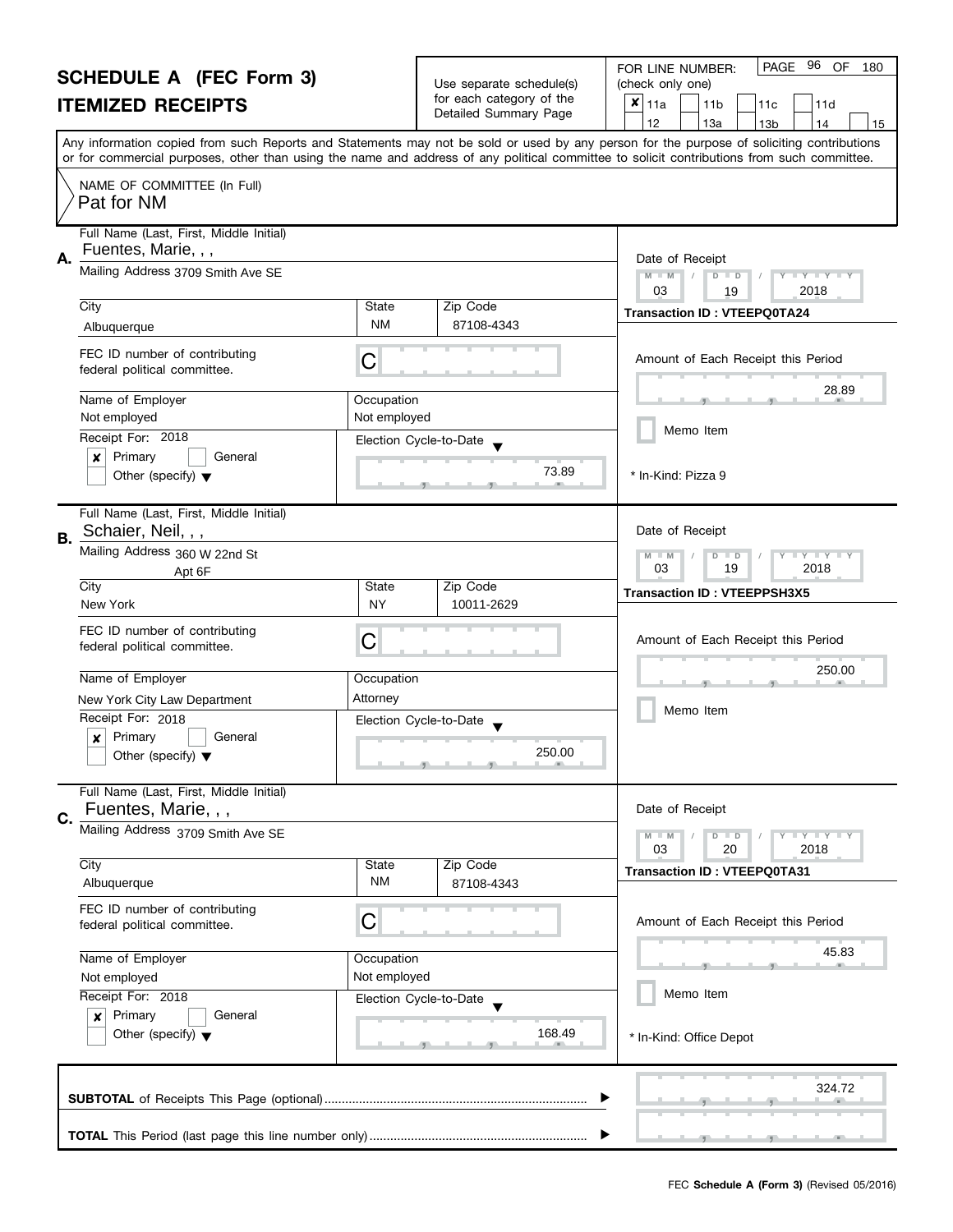# pAGE 97/180<br>(DAGE 97/180, <mark>A⊨G7 9 @@S B9 CIG`H9LH`F 9 @S H98`HC`5 `F 9 DCFHžG7 < 98 I @9`CF`<del>I</del>19 A =N5 H<del>L</del>CB</mark>

Ī **Form/Schedule: SA11AI Transaction ID : VTEEPQ0TA24**

Lunch for Volunteers

**Form/Schedule: SA11AI Transaction ID: VTEEPQ0TA31**Water & Office Supplies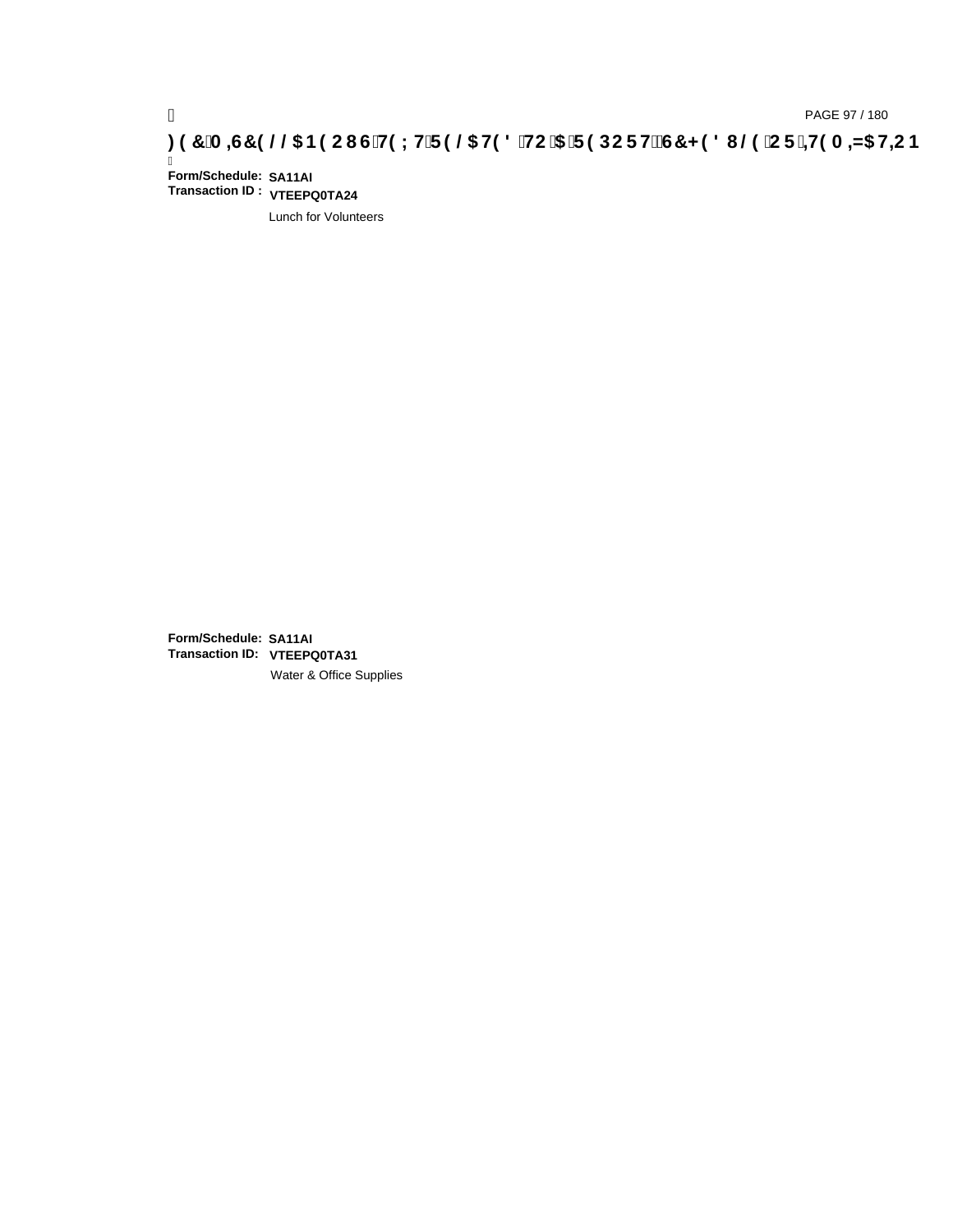|                  | <b>SCHEDULE A (FEC Form 3)</b><br><b>ITEMIZED RECEIPTS</b>      |                                                                          | Use separate schedule(s)<br>for each category of the<br>Detailed Summary Page                                                                              | 98<br>PAGE<br>OF<br>FOR LINE NUMBER:<br>180<br>(check only one)<br>$\boldsymbol{\mathsf{x}}$<br>11a<br>11 <sub>b</sub><br>11d<br>11c<br>12<br>13a<br>13 <sub>b</sub><br>14<br>15                                                                                                        |
|------------------|-----------------------------------------------------------------|--------------------------------------------------------------------------|------------------------------------------------------------------------------------------------------------------------------------------------------------|-----------------------------------------------------------------------------------------------------------------------------------------------------------------------------------------------------------------------------------------------------------------------------------------|
|                  |                                                                 |                                                                          |                                                                                                                                                            | Any information copied from such Reports and Statements may not be sold or used by any person for the purpose of soliciting contributions<br>or for commercial purposes, other than using the name and address of any political committee to solicit contributions from such committee. |
|                  | NAME OF COMMITTEE (In Full)<br>Pat for NM                       |                                                                          |                                                                                                                                                            |                                                                                                                                                                                                                                                                                         |
| Α.               | Full Name (Last, First, Middle Initial)<br>Fuentes, Marie, , ,  |                                                                          |                                                                                                                                                            | Date of Receipt                                                                                                                                                                                                                                                                         |
|                  | Mailing Address 3709 Smith Ave SE                               | $M - M$<br>Y I Y I Y I Y<br>$\overline{D}$<br>$\Box$<br>03<br>2018<br>20 |                                                                                                                                                            |                                                                                                                                                                                                                                                                                         |
|                  | City<br>Albuquerque                                             | State<br><b>NM</b>                                                       | Zip Code<br>87108-4343                                                                                                                                     | <b>Transaction ID: VTEEPQ0TA49</b>                                                                                                                                                                                                                                                      |
|                  | FEC ID number of contributing<br>federal political committee.   | С                                                                        |                                                                                                                                                            | Amount of Each Receipt this Period                                                                                                                                                                                                                                                      |
|                  | Name of Employer<br>Not employed                                | Occupation<br>Not employed                                               |                                                                                                                                                            | 48.77                                                                                                                                                                                                                                                                                   |
|                  | Receipt For: 2018<br>Primary<br>General<br>x                    |                                                                          | Election Cycle-to-Date                                                                                                                                     | Memo Item                                                                                                                                                                                                                                                                               |
|                  | Other (specify) $\blacktriangledown$                            |                                                                          | 168.49                                                                                                                                                     | * In-Kind: Sammons Supply                                                                                                                                                                                                                                                               |
| В.               | Full Name (Last, First, Middle Initial)<br>Guay, Richard, F.,,  |                                                                          |                                                                                                                                                            | Date of Receipt                                                                                                                                                                                                                                                                         |
|                  | Mailing Address 4405 Los Valles Dr NW                           | <b>LYLYLY</b><br>$M - M$<br>$\overline{D}$<br>$\Box$<br>03<br>20<br>2018 |                                                                                                                                                            |                                                                                                                                                                                                                                                                                         |
|                  | City<br>Albuquerque                                             | State<br><b>NM</b>                                                       | Zip Code<br>87120-8804                                                                                                                                     | <b>Transaction ID: VTEEPPRYBW5</b>                                                                                                                                                                                                                                                      |
|                  | FEC ID number of contributing<br>federal political committee.   | С                                                                        |                                                                                                                                                            | Amount of Each Receipt this Period                                                                                                                                                                                                                                                      |
|                  | Name of Employer                                                | Occupation                                                               |                                                                                                                                                            | 200.00                                                                                                                                                                                                                                                                                  |
|                  | <b>RG Strategies</b><br>Receipt For: 2018                       | President                                                                |                                                                                                                                                            | Memo Item                                                                                                                                                                                                                                                                               |
|                  | Primary<br>General<br>X<br>Other (specify) $\blacktriangledown$ |                                                                          | Election Cycle-to-Date<br>730.00<br>$\overline{y}$ and a set of $\overline{y}$ and $\overline{y}$ and $\overline{y}$ and $\overline{y}$ and $\overline{y}$ |                                                                                                                                                                                                                                                                                         |
| C.               | Full Name (Last, First, Middle Initial)<br>Ivory, Patti, , ,    |                                                                          |                                                                                                                                                            | Date of Receipt                                                                                                                                                                                                                                                                         |
|                  | Mailing Address 4060 Mercury Cir SE<br># A                      |                                                                          |                                                                                                                                                            | Y TY TY TY<br>$M - M$<br>$D$ $D$<br>03<br>20<br>2018                                                                                                                                                                                                                                    |
|                  | City<br>Albuquerque                                             | <b>State</b><br><b>NM</b>                                                | Zip Code<br>87116-3024                                                                                                                                     | <b>Transaction ID: VTEEPQ0T9W6</b>                                                                                                                                                                                                                                                      |
|                  | FEC ID number of contributing<br>federal political committee.   | С                                                                        |                                                                                                                                                            | Amount of Each Receipt this Period                                                                                                                                                                                                                                                      |
| Name of Employer |                                                                 | Occupation                                                               |                                                                                                                                                            | 92.91                                                                                                                                                                                                                                                                                   |
|                  | New Mexico VA Healthcare system<br>Receipt For: 2018            | <b>Registered Nurse</b>                                                  |                                                                                                                                                            | Memo Item                                                                                                                                                                                                                                                                               |
|                  | Primary<br>General<br>×<br>Other (specify) $\blacktriangledown$ |                                                                          | Election Cycle-to-Date<br>275.00                                                                                                                           | * In-Kind: Amazon                                                                                                                                                                                                                                                                       |
|                  |                                                                 |                                                                          |                                                                                                                                                            | 341.68                                                                                                                                                                                                                                                                                  |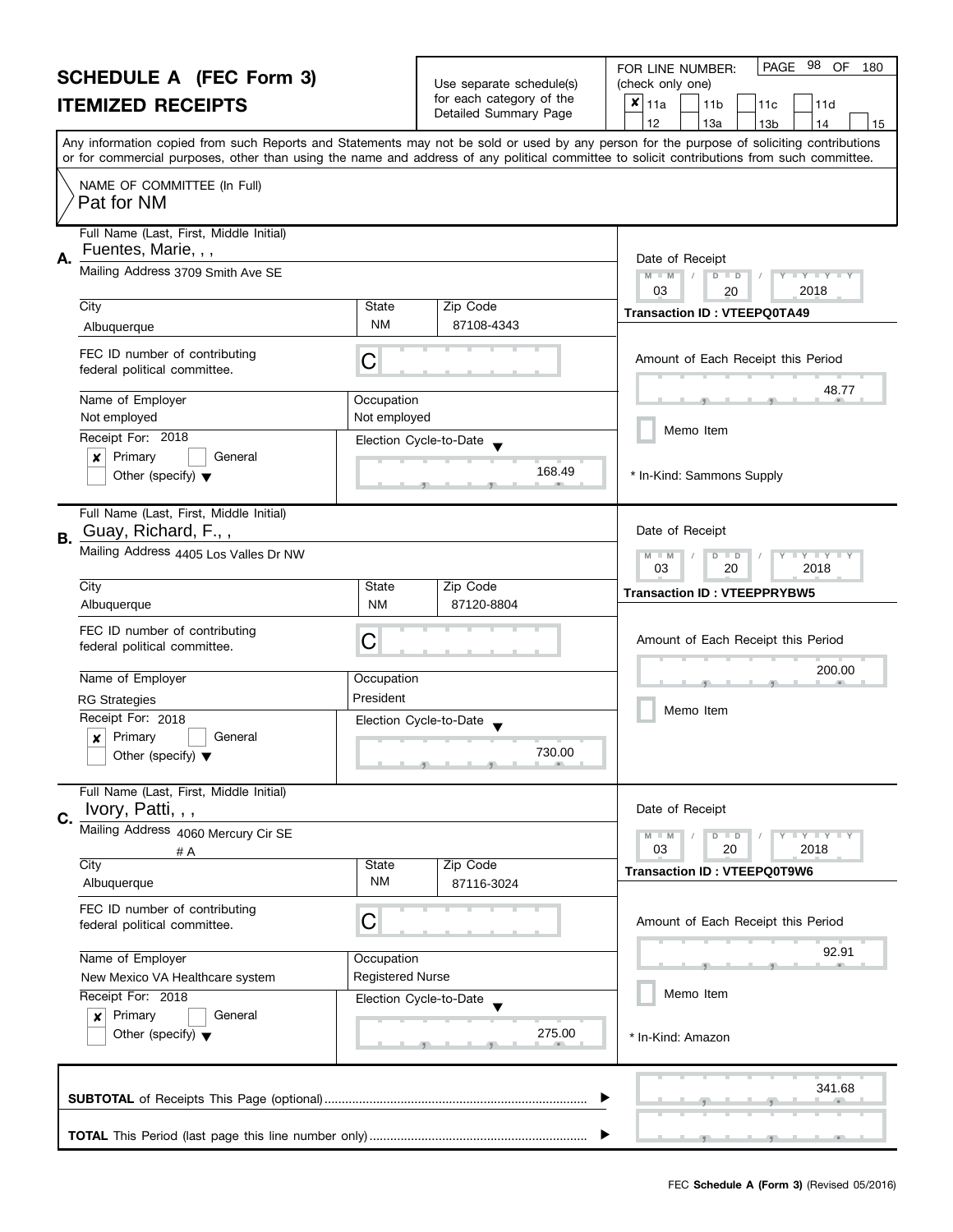# pAGE 99 / 180<br>(DROE 99 / 180 PAGE 99 / 180 PAGE 99 / 180<br>(ODROE HE DROE HE DROE HE DROE HE DROE HE DROE HE DROE HE DROE 197 A A DROE B9 C I

Ī **Form/Schedule: SA11AI Transaction ID : VTEEPQ0TA49**

Office Supplies

**Form/Schedule: SA11AI Transaction ID: VTEEPQ0T9W6**Printer Paper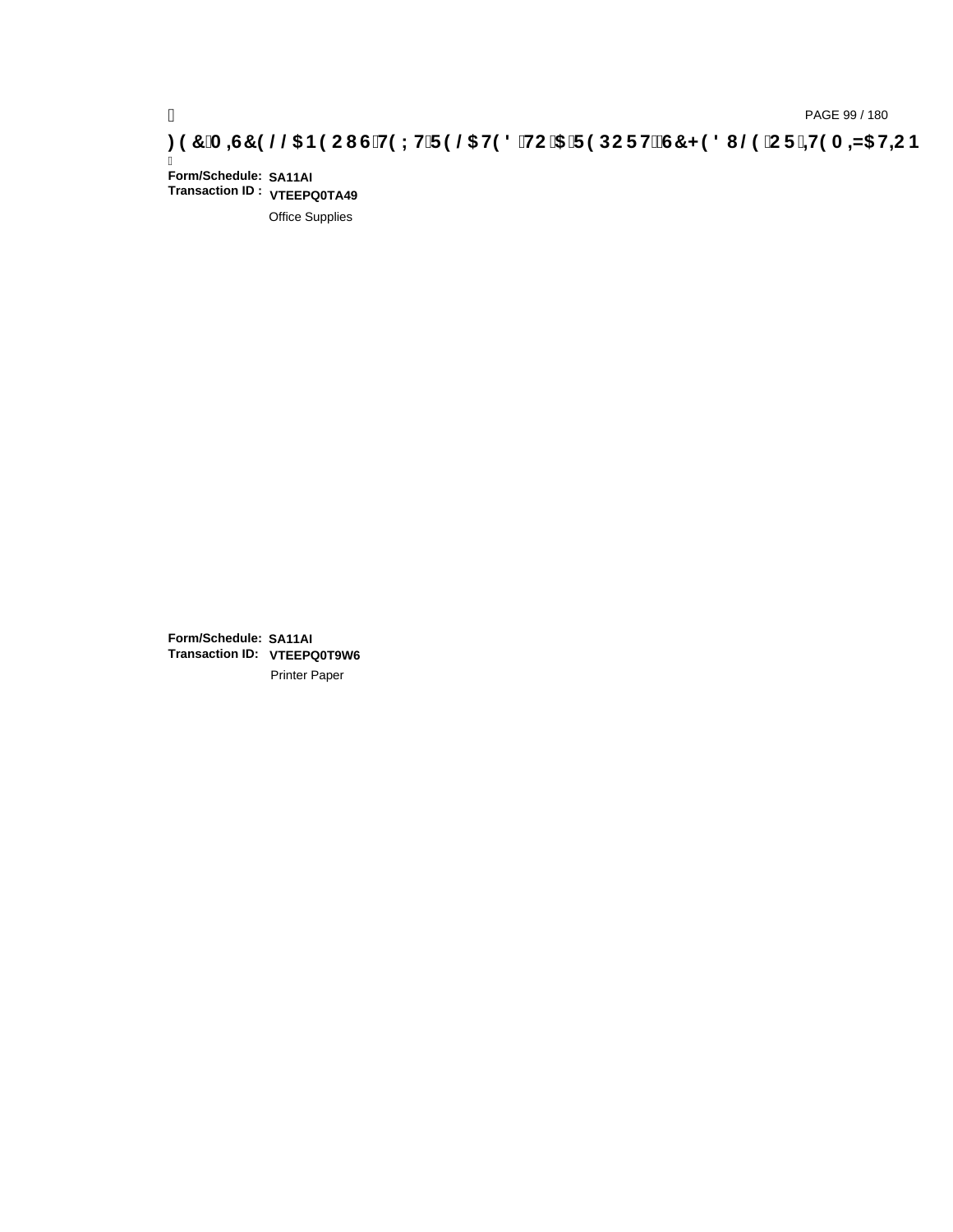#### **SCHEDULE A (FEC Form 3) ITEMIZED RECEIPTS**

|                                                   | FOR LINE NUMBER:   |
|---------------------------------------------------|--------------------|
| Use separate schedule(s)                          | (check only one)   |
| for each category of the<br>Detailed Summary Page | $x _{11a}$<br>111b |

|    | SUMEDULE A (FEU FORM 3)<br><b>ITEMIZED RECEIPTS</b>                             |                            | Use separate schedule(s)<br>for each category of the<br>Detailed Summary Page | (check only one)<br>$\boldsymbol{x}$<br>11a<br>11d<br>11 <sub>b</sub><br>11c<br>12<br>13a<br>13 <sub>b</sub><br>15<br>14                                                                                                                                                                |
|----|---------------------------------------------------------------------------------|----------------------------|-------------------------------------------------------------------------------|-----------------------------------------------------------------------------------------------------------------------------------------------------------------------------------------------------------------------------------------------------------------------------------------|
|    |                                                                                 |                            |                                                                               | Any information copied from such Reports and Statements may not be sold or used by any person for the purpose of soliciting contributions<br>or for commercial purposes, other than using the name and address of any political committee to solicit contributions from such committee. |
|    | NAME OF COMMITTEE (In Full)<br>Pat for NM                                       |                            |                                                                               |                                                                                                                                                                                                                                                                                         |
| А. | Full Name (Last, First, Middle Initial)<br>Ivory, Patti, , ,                    |                            |                                                                               | Date of Receipt                                                                                                                                                                                                                                                                         |
|    | Mailing Address 4060 Mercury Cir SE<br># A<br>City                              | State                      | Zip Code                                                                      | $M - M$<br>$D$ $D$<br>$\Box$ $\Upsilon$ $\Box$ $\Upsilon$ $\Box$<br>03<br>2018<br>20                                                                                                                                                                                                    |
|    | Albuquerque                                                                     | <b>NM</b>                  | 87116-3024                                                                    | <b>Transaction ID: VTEEPQ0T9X4</b>                                                                                                                                                                                                                                                      |
|    | FEC ID number of contributing<br>federal political committee.                   | С                          |                                                                               | Amount of Each Receipt this Period                                                                                                                                                                                                                                                      |
|    | Name of Employer                                                                | Occupation                 |                                                                               | 182.09                                                                                                                                                                                                                                                                                  |
|    | New Mexico VA Healthcare system<br>Receipt For: 2018<br>Primary<br>×<br>General | <b>Registered Nurse</b>    | Election Cycle-to-Date                                                        | Memo Item                                                                                                                                                                                                                                                                               |
|    | Other (specify) $\blacktriangledown$                                            |                            | 275.00                                                                        | * In-Kind: Amazon                                                                                                                                                                                                                                                                       |
| В. | Full Name (Last, First, Middle Initial)<br>Krinsky, Clarissa, , ,               |                            |                                                                               | Date of Receipt                                                                                                                                                                                                                                                                         |
|    | Mailing Address 1712 San Cristobal Rd SW                                        |                            |                                                                               | $M - M$<br>$D$ $D$<br>$Y - Y - Y$<br>03<br>2018<br>20                                                                                                                                                                                                                                   |
|    | City<br>Albuquerque                                                             | State<br><b>NM</b>         | Zip Code<br>87104-1131                                                        | <b>Transaction ID: VTEEPPSH4B6</b>                                                                                                                                                                                                                                                      |
|    | FEC ID number of contributing<br>federal political committee.                   | С                          |                                                                               | Amount of Each Receipt this Period                                                                                                                                                                                                                                                      |
|    | Name of Employer                                                                | Occupation                 |                                                                               | 250.00                                                                                                                                                                                                                                                                                  |
|    | Wells Fargo Advisors<br>Receipt For: 2018                                       | <b>Financial Planner</b>   |                                                                               | Memo Item                                                                                                                                                                                                                                                                               |
|    | Primary<br>General<br>x<br>Other (specify) $\blacktriangledown$                 |                            | Election Cycle-to-Date<br>250.00                                              |                                                                                                                                                                                                                                                                                         |
| C. | Full Name (Last, First, Middle Initial)<br>Ossorio, Peter, M.,,                 |                            |                                                                               | Date of Receipt                                                                                                                                                                                                                                                                         |
|    | Mailing Address 5758 Lost Padre Mine Rd                                         |                            |                                                                               | $D$ $D$<br>$- Y - Y - Y$<br>$-M$<br>03<br>20<br>2018                                                                                                                                                                                                                                    |
|    | City<br>Las Cruces                                                              | State<br><b>NM</b>         | Zip Code<br>88011-9382                                                        | <b>Transaction ID: VTEEPPSH490</b>                                                                                                                                                                                                                                                      |
|    | FEC ID number of contributing<br>federal political committee.                   | С                          |                                                                               | Amount of Each Receipt this Period                                                                                                                                                                                                                                                      |
|    | Name of Employer                                                                | Occupation<br>Not Employed |                                                                               | 27.00                                                                                                                                                                                                                                                                                   |
|    | Not Employed<br>Receipt For: 2018                                               |                            | Election Cycle-to-Date                                                        | Memo Item                                                                                                                                                                                                                                                                               |
|    | Primary<br>General<br>×<br>Other (specify) $\blacktriangledown$                 | 623.00                     |                                                                               |                                                                                                                                                                                                                                                                                         |
|    |                                                                                 |                            |                                                                               | 459.09                                                                                                                                                                                                                                                                                  |
|    |                                                                                 |                            |                                                                               |                                                                                                                                                                                                                                                                                         |

PAGE 100 OF 180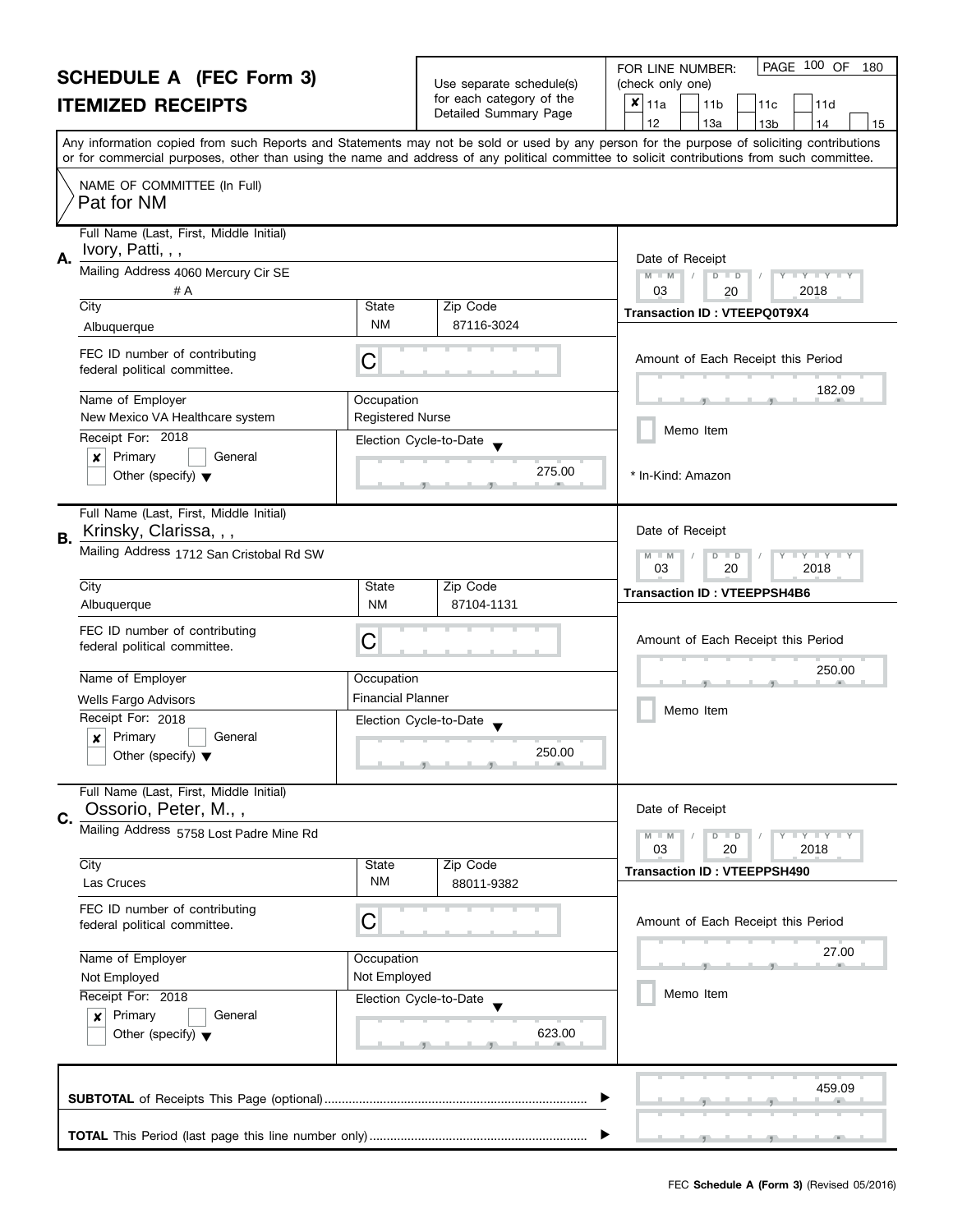Ī **Form/Schedule: SA11AI Transaction ID : VTEEPQ0T9X4**

Office Supplies/ Snacks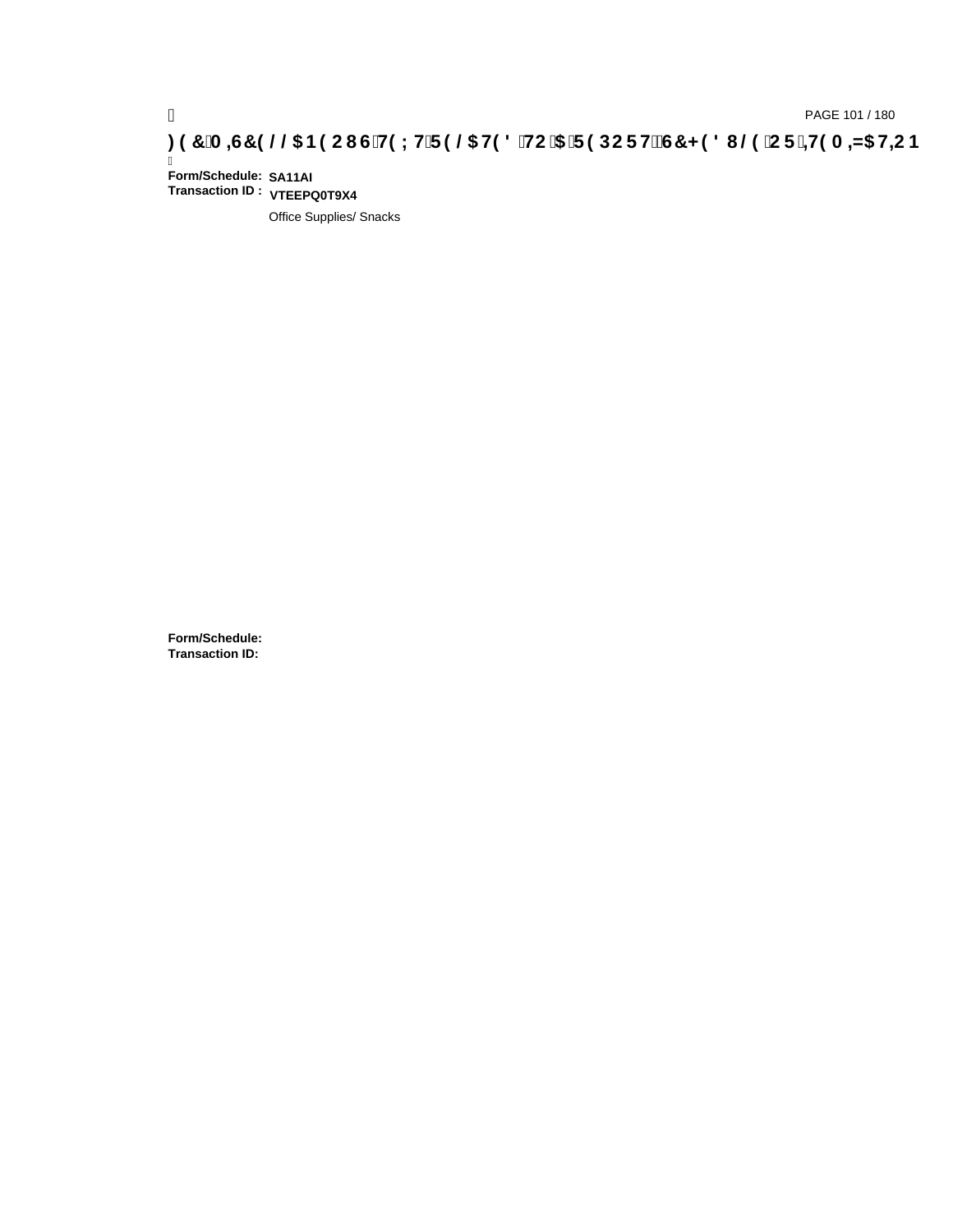| <b>SCHEDULE A (FEC Form 3)</b>                                                         |                                                               |                        |                                                      | PAGE 102 OF<br>FOR LINE NUMBER:<br>180                                                                                                     |  |
|----------------------------------------------------------------------------------------|---------------------------------------------------------------|------------------------|------------------------------------------------------|--------------------------------------------------------------------------------------------------------------------------------------------|--|
| <b>ITEMIZED RECEIPTS</b>                                                               |                                                               |                        | Use separate schedule(s)<br>for each category of the | (check only one)<br>$x _{11a}$<br>11 <sub>b</sub><br>11d<br>11c                                                                            |  |
|                                                                                        |                                                               | Detailed Summary Page  | 12<br>13a<br>13 <sub>b</sub><br>14<br>15             |                                                                                                                                            |  |
|                                                                                        |                                                               |                        |                                                      | Any information copied from such Reports and Statements may not be sold or used by any person for the purpose of soliciting contributions  |  |
|                                                                                        |                                                               |                        |                                                      | or for commercial purposes, other than using the name and address of any political committee to solicit contributions from such committee. |  |
|                                                                                        | NAME OF COMMITTEE (In Full)<br>Pat for NM                     |                        |                                                      |                                                                                                                                            |  |
|                                                                                        | Full Name (Last, First, Middle Initial)                       |                        |                                                      |                                                                                                                                            |  |
| Α.                                                                                     | Thacher, Jennifer, , ,                                        | Date of Receipt        |                                                      |                                                                                                                                            |  |
|                                                                                        | Mailing Address 708 Morningside Dr SE                         |                        |                                                      | $M - M$<br>D<br>$\mathbf{I} \times \mathbf{I} \times \mathbf{I}$<br>$\Box$<br>03                                                           |  |
|                                                                                        | City                                                          | State                  | Zip Code                                             | 2018<br>20                                                                                                                                 |  |
|                                                                                        | Albuquerque                                                   | <b>NM</b>              | 87108-3357                                           | <b>Transaction ID: VTEEPPSH3V0</b>                                                                                                         |  |
|                                                                                        | FEC ID number of contributing<br>federal political committee. | С                      |                                                      | Amount of Each Receipt this Period                                                                                                         |  |
|                                                                                        | Name of Employer<br><b>UNM</b>                                | Occupation<br>Faculty  |                                                      | 27.00                                                                                                                                      |  |
|                                                                                        | Receipt For: 2018                                             |                        |                                                      | Memo Item                                                                                                                                  |  |
|                                                                                        | Primary<br>General<br>×                                       | Election Cycle-to-Date |                                                      |                                                                                                                                            |  |
|                                                                                        | Other (specify) $\blacktriangledown$                          |                        | 293.00                                               |                                                                                                                                            |  |
|                                                                                        |                                                               |                        |                                                      |                                                                                                                                            |  |
|                                                                                        | Full Name (Last, First, Middle Initial)<br>McCune, Chuck, , , |                        |                                                      | Date of Receipt                                                                                                                            |  |
| В.                                                                                     | Mailing Address PO Box 12302                                  |                        |                                                      | $Y - Y - Y$<br>D<br>$-M$<br>$\blacksquare$                                                                                                 |  |
|                                                                                        |                                                               |                        |                                                      |                                                                                                                                            |  |
|                                                                                        | City                                                          | State                  | Zip Code                                             | <b>Transaction ID: VTEEPPSH433</b>                                                                                                         |  |
|                                                                                        | Albuquerque                                                   | <b>NM</b>              | 87195-0302                                           |                                                                                                                                            |  |
|                                                                                        | FEC ID number of contributing<br>federal political committee. | С                      |                                                      | Amount of Each Receipt this Period                                                                                                         |  |
|                                                                                        |                                                               |                        |                                                      | 17.00                                                                                                                                      |  |
|                                                                                        | Name of Employer                                              | Occupation             |                                                      |                                                                                                                                            |  |
|                                                                                        | mccune works inc.                                             | ceo                    |                                                      | Memo Item                                                                                                                                  |  |
|                                                                                        | Receipt For: 2018<br>Primary<br>General                       | Election Cycle-to-Date |                                                      |                                                                                                                                            |  |
|                                                                                        | $\boldsymbol{x}$<br>Other (specify) $\blacktriangledown$      |                        | 592.00                                               |                                                                                                                                            |  |
|                                                                                        |                                                               |                        |                                                      |                                                                                                                                            |  |
|                                                                                        | Full Name (Last, First, Middle Initial)                       |                        |                                                      |                                                                                                                                            |  |
| C.                                                                                     | Sprain, Lynn, , ,                                             |                        |                                                      | Date of Receipt                                                                                                                            |  |
|                                                                                        | Mailing Address 1713 Lena Rd SW                               |                        |                                                      | Y TY TY TY<br>$D$ $D$<br>03<br>21<br>2018                                                                                                  |  |
|                                                                                        | City                                                          | State                  | Zip Code                                             | <b>Transaction ID: VTEEPQ0TA97</b>                                                                                                         |  |
|                                                                                        | Albuquerque                                                   | <b>NM</b>              | 87105-3141                                           |                                                                                                                                            |  |
|                                                                                        | FEC ID number of contributing                                 |                        |                                                      |                                                                                                                                            |  |
| С<br>federal political committee.<br>Name of Employer<br>Beads 'n More Custom Jewelery |                                                               |                        |                                                      | Amount of Each Receipt this Period                                                                                                         |  |
|                                                                                        |                                                               | Occupation             |                                                      | 37.34                                                                                                                                      |  |
|                                                                                        |                                                               | Not employed           |                                                      |                                                                                                                                            |  |
|                                                                                        | Receipt For: 2018                                             | Election Cycle-to-Date |                                                      | Memo Item                                                                                                                                  |  |
|                                                                                        | Primary<br>General<br>×                                       |                        |                                                      |                                                                                                                                            |  |
|                                                                                        | Other (specify) $\blacktriangledown$                          |                        | 524.27                                               | * In-Kind: Walmart                                                                                                                         |  |
|                                                                                        |                                                               |                        |                                                      |                                                                                                                                            |  |
|                                                                                        |                                                               |                        |                                                      | 81.34                                                                                                                                      |  |
|                                                                                        |                                                               |                        |                                                      |                                                                                                                                            |  |
|                                                                                        |                                                               |                        |                                                      |                                                                                                                                            |  |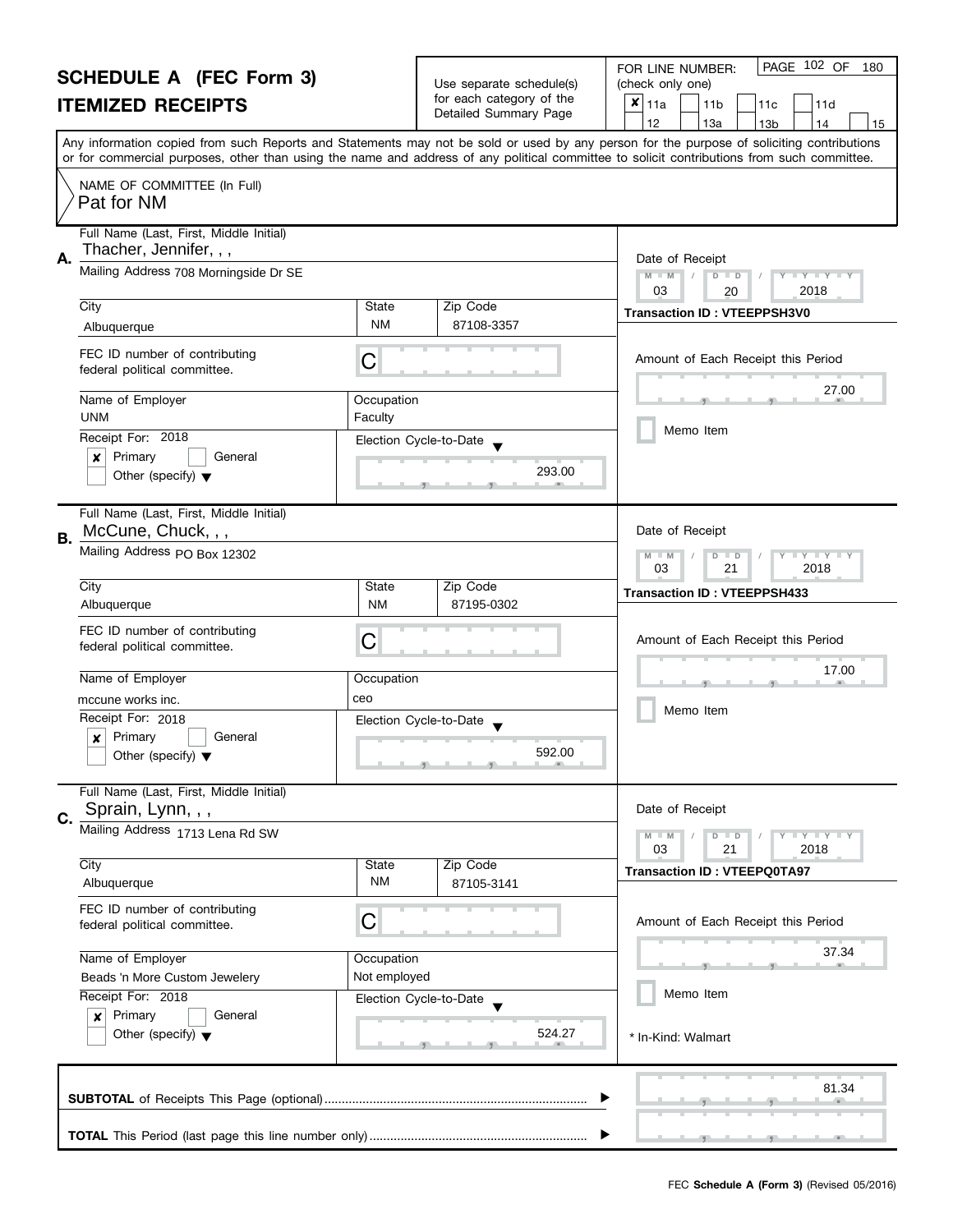Ī **Form/Schedule: SA11AI Transaction ID : VTEEPQ0TA97**

Office supplies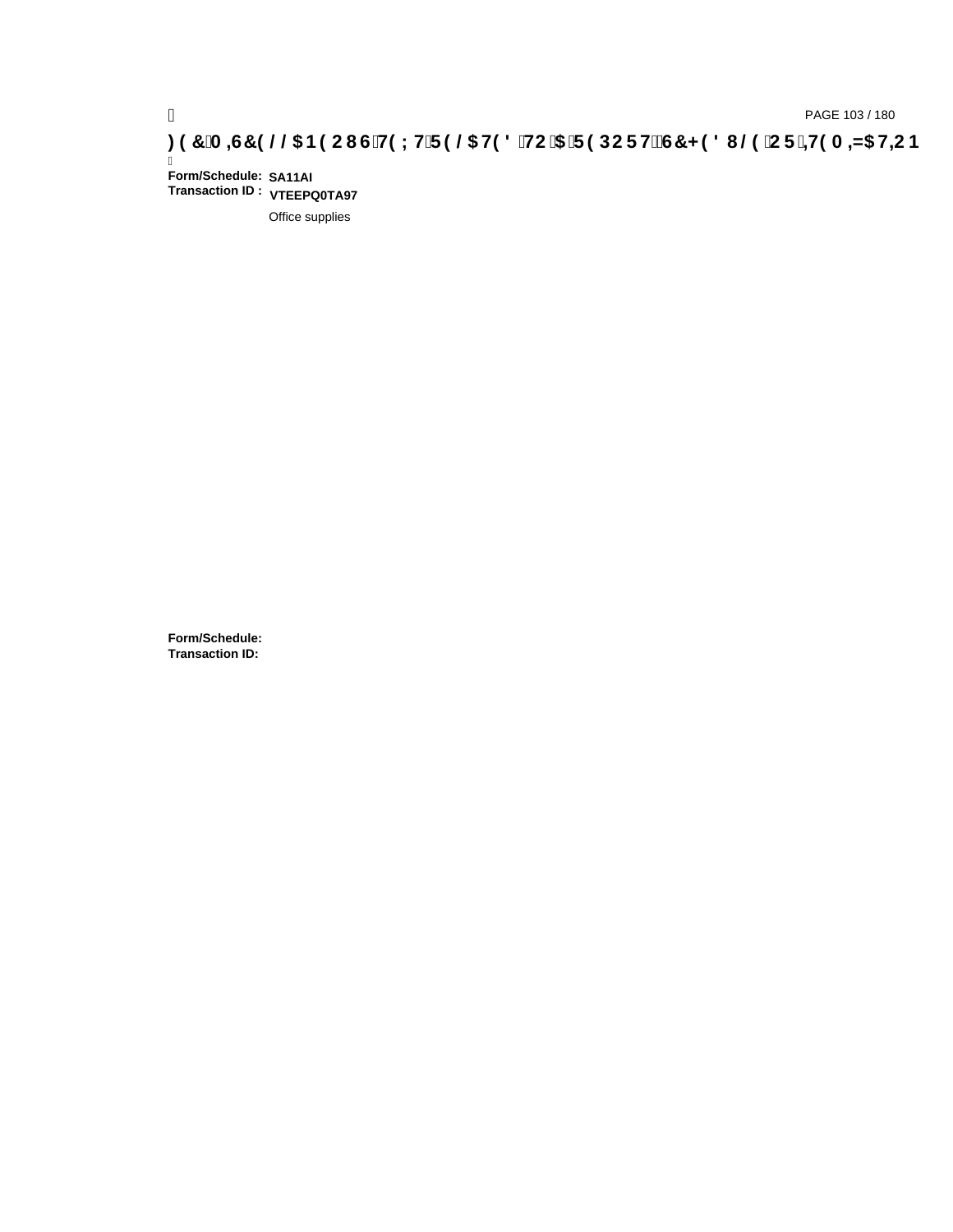| <b>SCHEDULE A (FEC Form 3)</b> |                                                                                                 |                                                                                                                                            |                                       | PAGE 104 OF<br>180<br>FOR LINE NUMBER:                                                                                                                                          |  |  |
|--------------------------------|-------------------------------------------------------------------------------------------------|--------------------------------------------------------------------------------------------------------------------------------------------|---------------------------------------|---------------------------------------------------------------------------------------------------------------------------------------------------------------------------------|--|--|
|                                |                                                                                                 | Use separate schedule(s)<br>for each category of the                                                                                       | (check only one)                      |                                                                                                                                                                                 |  |  |
|                                | <b>ITEMIZED RECEIPTS</b>                                                                        |                                                                                                                                            | Detailed Summary Page                 | $x _{11a}$<br>11 <sub>b</sub><br>11c<br>11d<br>12                                                                                                                               |  |  |
|                                |                                                                                                 |                                                                                                                                            |                                       | 13a<br>13 <sub>b</sub><br>14<br>15<br>Any information copied from such Reports and Statements may not be sold or used by any person for the purpose of soliciting contributions |  |  |
|                                |                                                                                                 | or for commercial purposes, other than using the name and address of any political committee to solicit contributions from such committee. |                                       |                                                                                                                                                                                 |  |  |
|                                | NAME OF COMMITTEE (In Full)<br>Pat for NM                                                       |                                                                                                                                            |                                       |                                                                                                                                                                                 |  |  |
| А.                             | Full Name (Last, First, Middle Initial)<br>Converse, Kari, , ,                                  | Date of Receipt                                                                                                                            |                                       |                                                                                                                                                                                 |  |  |
|                                | Mailing Address 4724 Trumbull Ave SE                                                            |                                                                                                                                            |                                       | $M - M$<br>$D$ $D$<br>$+Y+Y+Y$<br>03<br>2018<br>22                                                                                                                              |  |  |
|                                | City                                                                                            | State                                                                                                                                      | Zip Code                              | <b>Transaction ID: VTEEPPSH441</b>                                                                                                                                              |  |  |
|                                | Albuquerque                                                                                     | <b>NM</b>                                                                                                                                  | 87108-3551                            |                                                                                                                                                                                 |  |  |
|                                | FEC ID number of contributing<br>federal political committee.                                   | С                                                                                                                                          |                                       | Amount of Each Receipt this Period                                                                                                                                              |  |  |
|                                | Name of Employer<br><b>FPD</b>                                                                  | Occupation<br>Attorney                                                                                                                     |                                       | 30.00                                                                                                                                                                           |  |  |
|                                | Receipt For: 2018                                                                               |                                                                                                                                            | Election Cycle-to-Date                | Memo Item                                                                                                                                                                       |  |  |
|                                | Primary<br>x<br>General                                                                         |                                                                                                                                            |                                       |                                                                                                                                                                                 |  |  |
|                                | Other (specify) $\blacktriangledown$                                                            |                                                                                                                                            | 307.00                                |                                                                                                                                                                                 |  |  |
| В.                             | Full Name (Last, First, Middle Initial)<br>Sprain, Lynn, , ,                                    |                                                                                                                                            |                                       | Date of Receipt                                                                                                                                                                 |  |  |
|                                | Mailing Address 1713 Lena Rd SW                                                                 |                                                                                                                                            |                                       | $Y$ $Y$<br>$-M$<br>D<br>$\Box$<br>03<br>22<br>2018                                                                                                                              |  |  |
|                                | City                                                                                            | State                                                                                                                                      | Zip Code                              | <b>Transaction ID: VTEEPQ0TAA5</b>                                                                                                                                              |  |  |
|                                | Albuquerque                                                                                     | <b>NM</b>                                                                                                                                  | 87105-3141                            |                                                                                                                                                                                 |  |  |
|                                | FEC ID number of contributing<br>federal political committee.                                   | C                                                                                                                                          |                                       | Amount of Each Receipt this Period                                                                                                                                              |  |  |
|                                | Name of Employer                                                                                | Occupation                                                                                                                                 |                                       | 361.20                                                                                                                                                                          |  |  |
|                                | Beads 'n More Custom Jewelery                                                                   | Not employed                                                                                                                               |                                       | Memo Item                                                                                                                                                                       |  |  |
|                                | Receipt For: 2018                                                                               | Election Cycle-to-Date                                                                                                                     |                                       |                                                                                                                                                                                 |  |  |
|                                | Primary<br>General<br>×<br>Other (specify) $\blacktriangledown$                                 |                                                                                                                                            | 885.47<br><u>g a baile gant a bai</u> | In-Kind: Bare Bones Graphics                                                                                                                                                    |  |  |
|                                | Full Name (Last, First, Middle Initial)<br>Thacher, Jennifer, , ,                               |                                                                                                                                            |                                       | Date of Receipt                                                                                                                                                                 |  |  |
| C.                             | Mailing Address 708 Morningside Dr SE                                                           |                                                                                                                                            |                                       | $T + Y = Y + Y$<br>$M - M$<br>$D$ $D$                                                                                                                                           |  |  |
|                                |                                                                                                 |                                                                                                                                            |                                       | 03<br>22<br>2018                                                                                                                                                                |  |  |
|                                | City<br>Albuquerque                                                                             | State<br>ΝM                                                                                                                                | Zip Code<br>87108-3357                | <b>Transaction ID: VTEEPPSH409</b>                                                                                                                                              |  |  |
|                                | FEC ID number of contributing<br>federal political committee.                                   | C<br>Occupation                                                                                                                            |                                       | Amount of Each Receipt this Period                                                                                                                                              |  |  |
|                                | Name of Employer                                                                                |                                                                                                                                            |                                       | 10.00                                                                                                                                                                           |  |  |
|                                | Faculty<br><b>UNM</b><br>Receipt For: 2018<br>Election Cycle-to-Date<br>Primary<br>General<br>× |                                                                                                                                            |                                       |                                                                                                                                                                                 |  |  |
|                                |                                                                                                 |                                                                                                                                            |                                       | Memo Item                                                                                                                                                                       |  |  |
|                                |                                                                                                 |                                                                                                                                            | 303.00                                |                                                                                                                                                                                 |  |  |
|                                | Other (specify) $\blacktriangledown$                                                            |                                                                                                                                            |                                       |                                                                                                                                                                                 |  |  |
| 401.20                         |                                                                                                 |                                                                                                                                            |                                       |                                                                                                                                                                                 |  |  |
|                                |                                                                                                 |                                                                                                                                            |                                       |                                                                                                                                                                                 |  |  |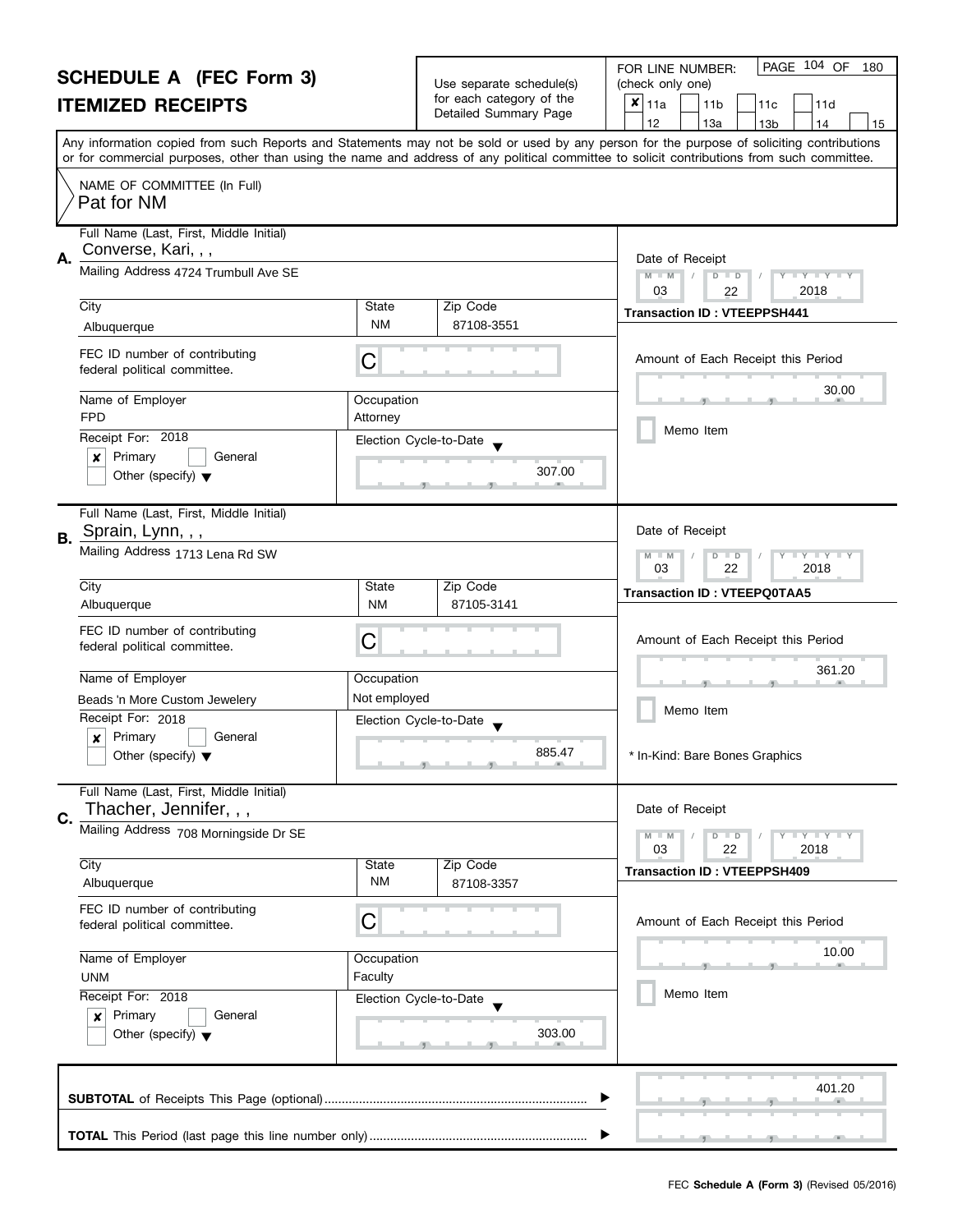Ī **Form/Schedule: SA11AI Transaction ID : VTEEPQ0TAA5**

Banners/Bumper Stickers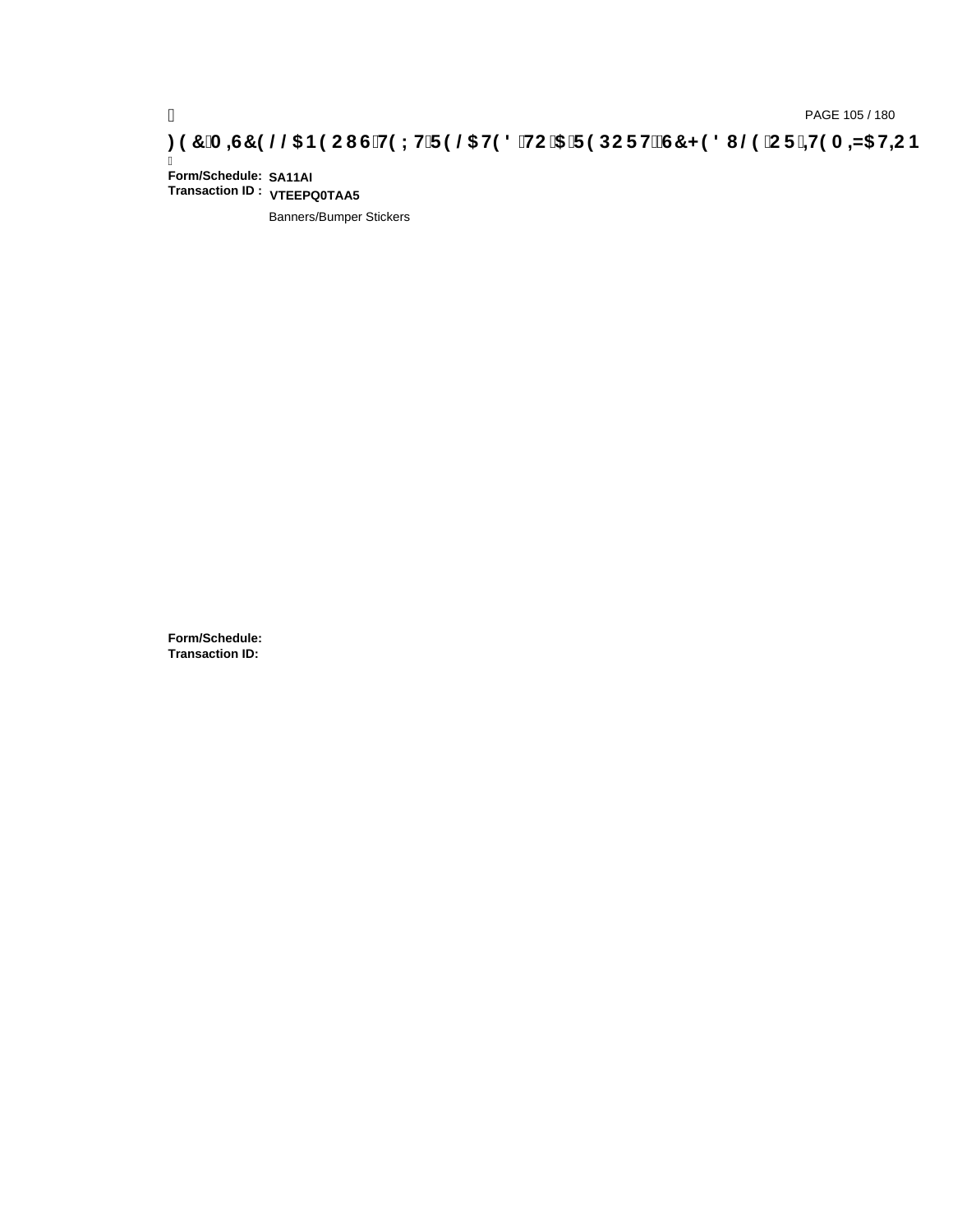#### **SCHEDULE A (FEC Form 3) ITEMIZED RECEIPTS**

|                                                   | FOR LINE NUMBER:    |
|---------------------------------------------------|---------------------|
| Use separate schedule(s)                          | (check only one)    |
| for each category of the<br>Detailed Summary Page | $x _{11a}$<br>l 11b |

I

| OUNEDULE A (FEU FONII J)<br><b>ITEMIZED RECEIPTS</b>                                                                                          |                              | Use separate schedule(s)<br>for each category of the<br>Detailed Summary Page | (check only one)<br>$x _{11a}$<br>11 <sub>b</sub><br>11c<br>11d<br>12<br>13a<br>13 <sub>b</sub><br>15<br>14                                                                                                                                                                             |
|-----------------------------------------------------------------------------------------------------------------------------------------------|------------------------------|-------------------------------------------------------------------------------|-----------------------------------------------------------------------------------------------------------------------------------------------------------------------------------------------------------------------------------------------------------------------------------------|
|                                                                                                                                               |                              |                                                                               | Any information copied from such Reports and Statements may not be sold or used by any person for the purpose of soliciting contributions<br>or for commercial purposes, other than using the name and address of any political committee to solicit contributions from such committee. |
| NAME OF COMMITTEE (In Full)<br>Pat for NM                                                                                                     |                              |                                                                               |                                                                                                                                                                                                                                                                                         |
| Full Name (Last, First, Middle Initial)<br>Yoon, Edward, , ,<br>Mailing Address 1101 S Joyce St<br>Apt 2331                                   |                              |                                                                               | Date of Receipt<br>$M - M$<br>$D$ $D$<br>$+Y+Y$<br>$\sqrt{2}$<br>03<br>2018<br>22                                                                                                                                                                                                       |
| City<br>Arlington                                                                                                                             | State<br><b>VA</b>           | Zip Code<br>22202-2071                                                        | <b>Transaction ID: VTEEPPSH459</b>                                                                                                                                                                                                                                                      |
| FEC ID number of contributing<br>federal political committee.                                                                                 | C                            |                                                                               | Amount of Each Receipt this Period                                                                                                                                                                                                                                                      |
| Name of Employer<br>Natural Resources Defense Council<br>Receipt For: 2018<br>Primary<br>General<br>x<br>Other (specify) $\blacktriangledown$ | Occupation                   | Deputy Director of Policy Advocacy<br>Election Cycle-to-Date<br>250.00        | 250.00<br>Memo Item                                                                                                                                                                                                                                                                     |
| Full Name (Last, First, Middle Initial)<br>Griffin, James A., A,,<br>B.<br>Mailing Address 9241 4th St NW                                     |                              |                                                                               | Date of Receipt<br>$M - M$<br>$D$ $D$<br>$Y+Y$<br>23<br>03<br>2018                                                                                                                                                                                                                      |
| City<br>Albuquerque                                                                                                                           | State<br><b>NM</b>           | Zip Code<br>87114-1607                                                        | <b>Transaction ID: VTEEPQ0T7C4</b>                                                                                                                                                                                                                                                      |
| FEC ID number of contributing<br>federal political committee.                                                                                 | С                            |                                                                               | Amount of Each Receipt this Period                                                                                                                                                                                                                                                      |
| Name of Employer<br>Aspen Block, LLC                                                                                                          | Occupation<br>Owner          |                                                                               | 500.00<br>Memo Item                                                                                                                                                                                                                                                                     |
| Receipt For: 2018<br>Primary<br>General<br>x<br>Other (specify) $\blacktriangledown$                                                          |                              | Election Cycle-to-Date<br>2300.00                                             |                                                                                                                                                                                                                                                                                         |
| Full Name (Last, First, Middle Initial)<br>Schiferl, David, , ,<br>Mailing Address 459 Grand Canyon Dr                                        |                              |                                                                               | Date of Receipt                                                                                                                                                                                                                                                                         |
|                                                                                                                                               |                              |                                                                               | $M - M$<br>$T - Y = Y + Y$<br>$D$ $D$<br>03<br>23<br>2018                                                                                                                                                                                                                               |
| City<br><b>White Rock</b>                                                                                                                     | State<br>ΝM                  | Zip Code<br>87547-3646                                                        | <b>Transaction ID: VTEEPPSH467</b>                                                                                                                                                                                                                                                      |
| FEC ID number of contributing<br>federal political committee.                                                                                 | С                            |                                                                               | Amount of Each Receipt this Period                                                                                                                                                                                                                                                      |
| Name of Employer<br>NOT EMPLOYED                                                                                                              | Occupation<br><b>RETIRED</b> |                                                                               | 200.00                                                                                                                                                                                                                                                                                  |
| Receipt For: 2018<br>Primary<br>General<br>x<br>Other (specify) $\blacktriangledown$                                                          |                              | Election Cycle-to-Date<br>1250.00                                             | Memo Item                                                                                                                                                                                                                                                                               |
|                                                                                                                                               |                              |                                                                               | 950.00                                                                                                                                                                                                                                                                                  |
|                                                                                                                                               |                              |                                                                               |                                                                                                                                                                                                                                                                                         |

PAGE 106 OF 180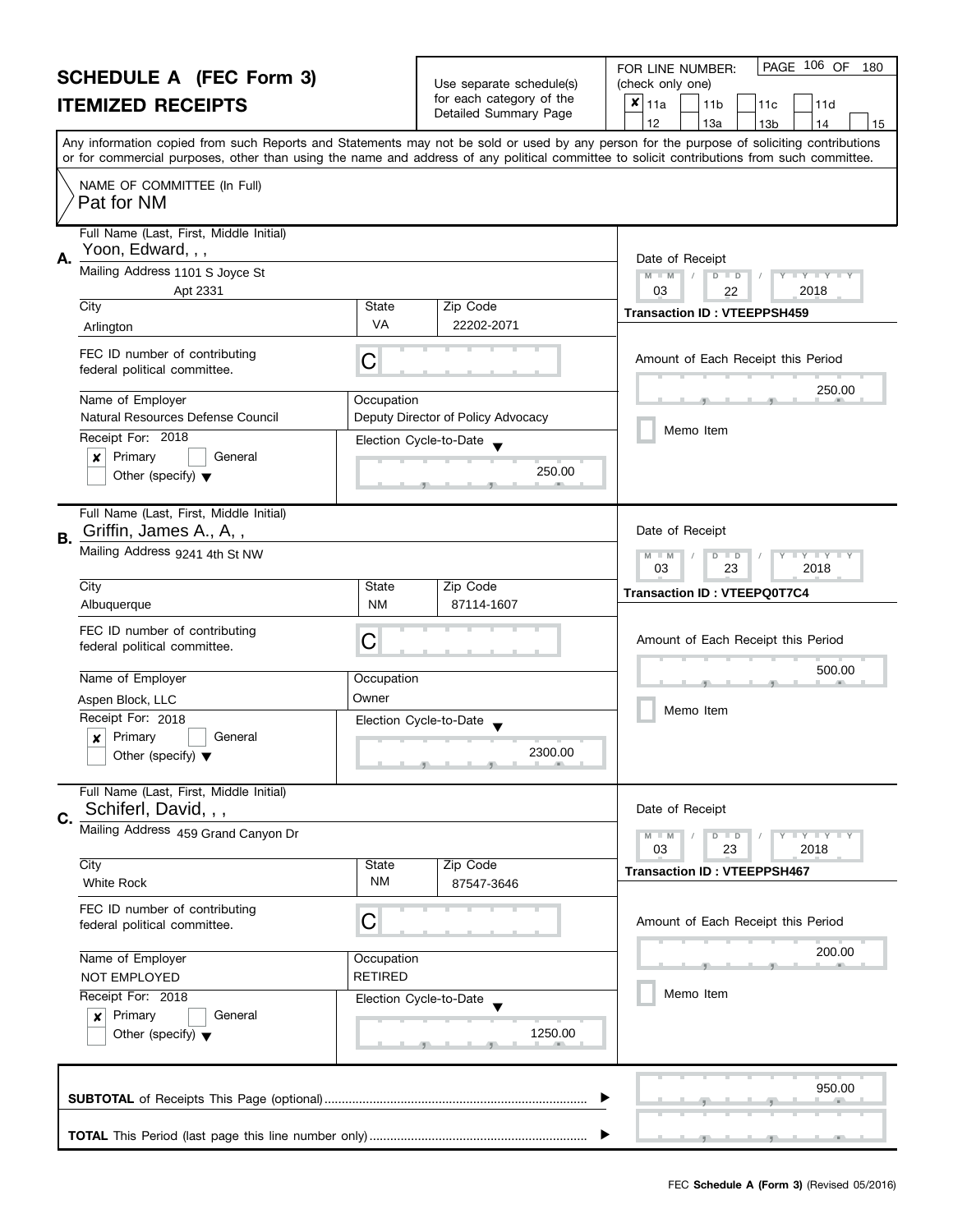| <b>SCHEDULE A (FEC Form 3)</b><br><b>ITEMIZED RECEIPTS</b> |                                                                                |                                                                                  | Use separate schedule(s)<br>for each category of the | PAGE 107 OF<br>FOR LINE NUMBER:<br>180                                                                                                                                                                                                                                                  |  |
|------------------------------------------------------------|--------------------------------------------------------------------------------|----------------------------------------------------------------------------------|------------------------------------------------------|-----------------------------------------------------------------------------------------------------------------------------------------------------------------------------------------------------------------------------------------------------------------------------------------|--|
|                                                            |                                                                                |                                                                                  |                                                      | (check only one)<br>$x _{11a}$<br>11 <sub>b</sub><br>11d<br>11c                                                                                                                                                                                                                         |  |
|                                                            |                                                                                |                                                                                  | Detailed Summary Page                                | 12<br>13a<br>13 <sub>b</sub><br>14<br>15                                                                                                                                                                                                                                                |  |
|                                                            |                                                                                |                                                                                  |                                                      | Any information copied from such Reports and Statements may not be sold or used by any person for the purpose of soliciting contributions<br>or for commercial purposes, other than using the name and address of any political committee to solicit contributions from such committee. |  |
|                                                            | NAME OF COMMITTEE (In Full)<br>Pat for NM                                      |                                                                                  |                                                      |                                                                                                                                                                                                                                                                                         |  |
|                                                            | Full Name (Last, First, Middle Initial)<br>Zaman, Jon, , ,                     |                                                                                  |                                                      |                                                                                                                                                                                                                                                                                         |  |
| А.                                                         | Mailing Address 6574 Loon Ct                                                   | Date of Receipt<br>$M - M$<br>D<br>$Y = Y + Y + T$<br>$\Box$<br>2018<br>03<br>23 |                                                      |                                                                                                                                                                                                                                                                                         |  |
|                                                            | City                                                                           | State                                                                            | Zip Code                                             | <b>Transaction ID: VTEEPPSH4K9</b>                                                                                                                                                                                                                                                      |  |
|                                                            | Cochiti Lake                                                                   | <b>NM</b>                                                                        | 87083-6023                                           |                                                                                                                                                                                                                                                                                         |  |
|                                                            | FEC ID number of contributing<br>federal political committee.                  | С                                                                                |                                                      | Amount of Each Receipt this Period                                                                                                                                                                                                                                                      |  |
|                                                            | Name of Employer<br>City of Albuquerque                                        | Occupation<br>Administrator                                                      |                                                      | 27.00                                                                                                                                                                                                                                                                                   |  |
|                                                            | Receipt For: 2018                                                              |                                                                                  | Election Cycle-to-Date                               | Memo Item                                                                                                                                                                                                                                                                               |  |
|                                                            | Primary<br>General<br>×<br>Other (specify) $\blacktriangledown$                |                                                                                  | 343.00                                               |                                                                                                                                                                                                                                                                                         |  |
|                                                            | Full Name (Last, First, Middle Initial)<br>Zaman, Lorry, , ,                   |                                                                                  |                                                      | Date of Receipt                                                                                                                                                                                                                                                                         |  |
| В.                                                         | Mailing Address 6574 Loon Ct                                                   |                                                                                  |                                                      | $Y - Y - Y$<br>D<br>$\Box$<br>$-M$<br>03<br>23<br>2018                                                                                                                                                                                                                                  |  |
|                                                            | City                                                                           | State                                                                            | Zip Code                                             | <b>Transaction ID: VTEEPPSH4J1</b>                                                                                                                                                                                                                                                      |  |
|                                                            | Cochiti Lake                                                                   | <b>NM</b>                                                                        | 87083-6023                                           |                                                                                                                                                                                                                                                                                         |  |
|                                                            | FEC ID number of contributing<br>federal political committee.                  | С                                                                                |                                                      | Amount of Each Receipt this Period                                                                                                                                                                                                                                                      |  |
|                                                            | Name of Employer<br>Occupation<br>Not Employed<br>Not Employed                 |                                                                                  |                                                      | 27.00                                                                                                                                                                                                                                                                                   |  |
|                                                            |                                                                                |                                                                                  |                                                      |                                                                                                                                                                                                                                                                                         |  |
|                                                            | Receipt For: 2018                                                              |                                                                                  | Election Cycle-to-Date                               | Memo Item                                                                                                                                                                                                                                                                               |  |
|                                                            | Primary<br>General<br>$\boldsymbol{x}$<br>Other (specify) $\blacktriangledown$ |                                                                                  | 243.00                                               |                                                                                                                                                                                                                                                                                         |  |
| C.                                                         | Full Name (Last, First, Middle Initial)<br>Leeman, Hans, , ,                   |                                                                                  |                                                      | Date of Receipt                                                                                                                                                                                                                                                                         |  |
|                                                            | Mailing Address 356 1/2 Willow Rd NW                                           |                                                                                  |                                                      | Y I Y I Y I Y<br>$D$ $D$<br>03<br>24<br>2018                                                                                                                                                                                                                                            |  |
|                                                            | City                                                                           | State                                                                            | Zip Code                                             | <b>Transaction ID: VTEEPPSH4Q1</b>                                                                                                                                                                                                                                                      |  |
|                                                            | Los Ranchos                                                                    | <b>NM</b>                                                                        | 87107-5841                                           |                                                                                                                                                                                                                                                                                         |  |
|                                                            | FEC ID number of contributing<br>federal political committee.                  | С                                                                                |                                                      | Amount of Each Receipt this Period                                                                                                                                                                                                                                                      |  |
|                                                            | Name of Employer<br>Occupation                                                 |                                                                                  |                                                      | 27.00                                                                                                                                                                                                                                                                                   |  |
|                                                            | Not Employed                                                                   | Not Employed                                                                     |                                                      |                                                                                                                                                                                                                                                                                         |  |
|                                                            | Receipt For: 2018                                                              | Election Cycle-to-Date                                                           |                                                      | Memo Item                                                                                                                                                                                                                                                                               |  |
|                                                            | Primary<br>General<br>×<br>Other (specify) $\blacktriangledown$                | 543.00                                                                           |                                                      |                                                                                                                                                                                                                                                                                         |  |
|                                                            |                                                                                |                                                                                  |                                                      | 81.00                                                                                                                                                                                                                                                                                   |  |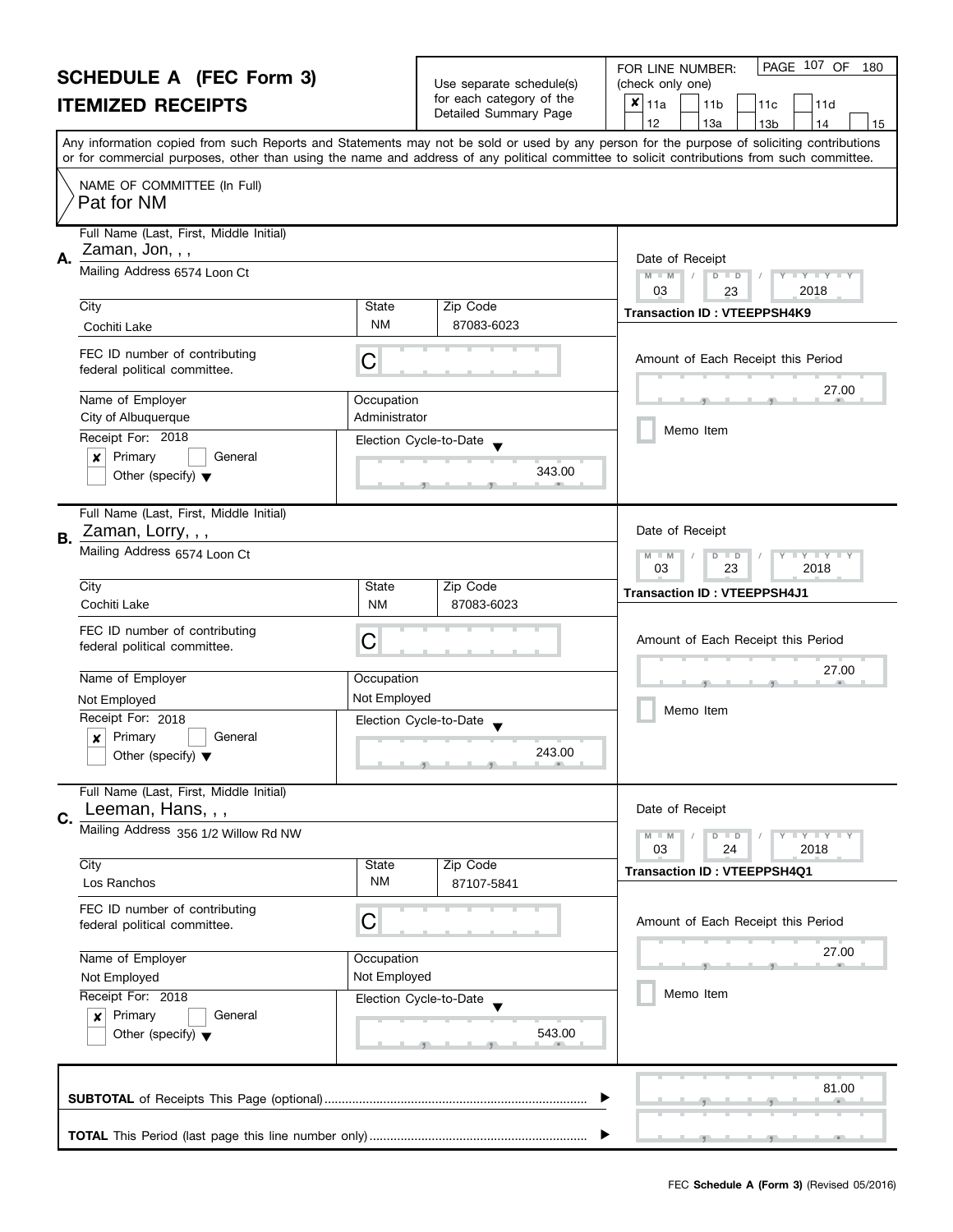| <b>SCHEDULE A (FEC Form 3)</b><br><b>ITEMIZED RECEIPTS</b> |                                                                        |                                                                                                                                                                                 | Use separate schedule(s)<br>for each category of the<br>Detailed Summary Page | PAGE 108 OF<br>FOR LINE NUMBER:<br>180<br>(check only one)<br>×<br>11a<br>11 <sub>b</sub><br>11d<br>11c<br>12<br>13a<br>13 <sub>b</sub><br>14<br>15                                                                                                                                     |
|------------------------------------------------------------|------------------------------------------------------------------------|---------------------------------------------------------------------------------------------------------------------------------------------------------------------------------|-------------------------------------------------------------------------------|-----------------------------------------------------------------------------------------------------------------------------------------------------------------------------------------------------------------------------------------------------------------------------------------|
|                                                            |                                                                        |                                                                                                                                                                                 |                                                                               | Any information copied from such Reports and Statements may not be sold or used by any person for the purpose of soliciting contributions<br>or for commercial purposes, other than using the name and address of any political committee to solicit contributions from such committee. |
|                                                            | NAME OF COMMITTEE (In Full)<br>Pat for NM                              |                                                                                                                                                                                 |                                                                               |                                                                                                                                                                                                                                                                                         |
| А.                                                         | Full Name (Last, First, Middle Initial)<br>Eichenbeg, Perry, , ,       | Date of Receipt                                                                                                                                                                 |                                                                               |                                                                                                                                                                                                                                                                                         |
|                                                            | Mailing Address PO Box 573                                             | $M - M$<br>$\begin{array}{c c c c c c} \hline \textbf{I} & \textbf{Y} & \textbf{I} & \textbf{Y} & \textbf{I} & \textbf{Y} \\ \hline \end{array}$<br>$D$ $D$<br>03<br>2018<br>25 |                                                                               |                                                                                                                                                                                                                                                                                         |
|                                                            | City<br>Albuquerque                                                    | State<br>NM                                                                                                                                                                     | Zip Code<br>87103-0573                                                        | <b>Transaction ID: VTEEPPSH474</b>                                                                                                                                                                                                                                                      |
|                                                            | FEC ID number of contributing<br>federal political committee.          | C                                                                                                                                                                               |                                                                               | Amount of Each Receipt this Period                                                                                                                                                                                                                                                      |
|                                                            | Name of Employer<br>Occupation<br>Self<br>Realtor                      |                                                                                                                                                                                 |                                                                               | 500.00                                                                                                                                                                                                                                                                                  |
|                                                            | Receipt For: 2018                                                      |                                                                                                                                                                                 | Election Cycle-to-Date                                                        | Memo Item                                                                                                                                                                                                                                                                               |
|                                                            | Primary<br>General<br>x<br>Other (specify) $\blacktriangledown$        |                                                                                                                                                                                 | 500.00                                                                        |                                                                                                                                                                                                                                                                                         |
| В.                                                         | Full Name (Last, First, Middle Initial)<br>Gethers, Peter, , ,         |                                                                                                                                                                                 |                                                                               | Date of Receipt                                                                                                                                                                                                                                                                         |
|                                                            | Mailing Address 32 Washington Sq W                                     |                                                                                                                                                                                 |                                                                               | $\bot$ Y $\bot$ Y $\bot$ Y<br>$M - M$<br>$D$ $D$<br>03<br>26<br>2018                                                                                                                                                                                                                    |
|                                                            | City<br>New York                                                       | State<br><b>NY</b>                                                                                                                                                              | Zip Code<br>10011-9217                                                        | <b>Transaction ID: VTEEPPW20S7</b>                                                                                                                                                                                                                                                      |
|                                                            | FEC ID number of contributing<br>federal political committee.          | C                                                                                                                                                                               |                                                                               | Amount of Each Receipt this Period                                                                                                                                                                                                                                                      |
|                                                            | Name of Employer<br>Occupation                                         |                                                                                                                                                                                 |                                                                               | 250.00                                                                                                                                                                                                                                                                                  |
|                                                            | Information Requested                                                  | <b>Information Requested</b>                                                                                                                                                    |                                                                               | Memo Item                                                                                                                                                                                                                                                                               |
|                                                            | Receipt For: 2018                                                      | Election Cycle-to-Date                                                                                                                                                          |                                                                               |                                                                                                                                                                                                                                                                                         |
|                                                            | Primary<br>X<br>Other (specify) $\blacktriangledown$                   | General<br>250.00                                                                                                                                                               |                                                                               |                                                                                                                                                                                                                                                                                         |
| C.                                                         | Full Name (Last, First, Middle Initial)<br>Rinker, Ronald, , ,         |                                                                                                                                                                                 |                                                                               | Date of Receipt                                                                                                                                                                                                                                                                         |
|                                                            | Mailing Address 539 Hillside Ave<br>Apt C                              |                                                                                                                                                                                 |                                                                               | Y I Y I Y I Y<br>$M - M$<br>$D$ $D$<br>03<br>26<br>2018                                                                                                                                                                                                                                 |
|                                                            | City<br>Santa Fe                                                       | <b>State</b><br><b>NM</b>                                                                                                                                                       | Zip Code<br>87501-2906                                                        | <b>Transaction ID: VTEEPPW20R9</b>                                                                                                                                                                                                                                                      |
|                                                            | FEC ID number of contributing<br>federal political committee.          | С                                                                                                                                                                               |                                                                               | Amount of Each Receipt this Period                                                                                                                                                                                                                                                      |
|                                                            | Name of Employer                                                       | Occupation                                                                                                                                                                      |                                                                               | 300.00<br>一                                                                                                                                                                                                                                                                             |
|                                                            | retired<br>Not Employed<br>Receipt For: 2018<br>Election Cycle-to-Date |                                                                                                                                                                                 |                                                                               | Memo Item                                                                                                                                                                                                                                                                               |
|                                                            |                                                                        |                                                                                                                                                                                 |                                                                               |                                                                                                                                                                                                                                                                                         |
|                                                            | Primary<br>General<br>×<br>Other (specify) $\blacktriangledown$        |                                                                                                                                                                                 | 1269.00                                                                       |                                                                                                                                                                                                                                                                                         |
| 1050.00                                                    |                                                                        |                                                                                                                                                                                 |                                                                               |                                                                                                                                                                                                                                                                                         |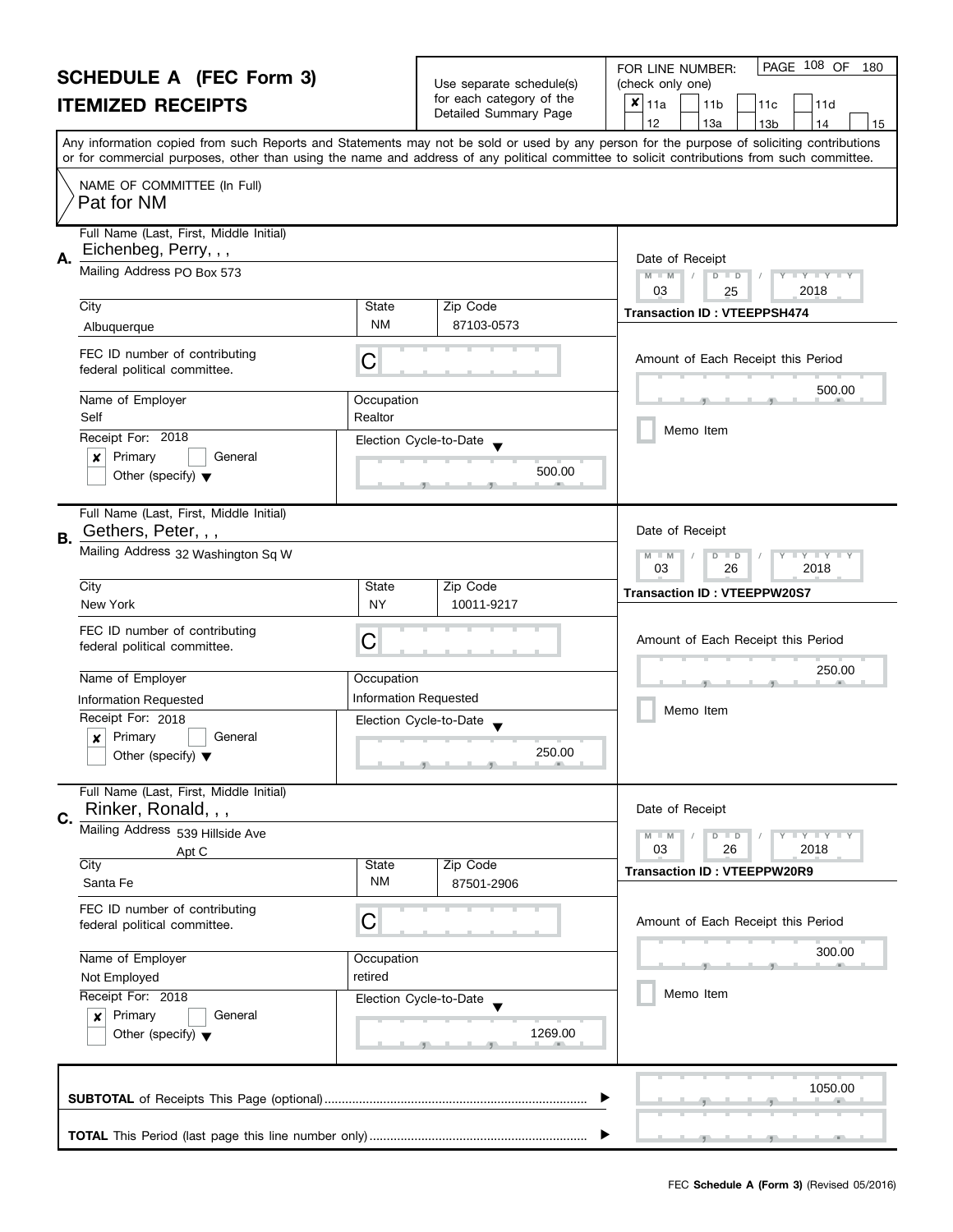|    | <b>SCHEDULE A (FEC Form 3)</b>                                                                      |                           |                                                                                                                                                                                                                                                | PAGE 109 OF<br>180<br>FOR LINE NUMBER:                                                                                                                                                                                                                                                  |
|----|-----------------------------------------------------------------------------------------------------|---------------------------|------------------------------------------------------------------------------------------------------------------------------------------------------------------------------------------------------------------------------------------------|-----------------------------------------------------------------------------------------------------------------------------------------------------------------------------------------------------------------------------------------------------------------------------------------|
|    | <b>ITEMIZED RECEIPTS</b>                                                                            |                           | Use separate schedule(s)<br>for each category of the                                                                                                                                                                                           | (check only one)<br>$x _{11a}$<br>11 <sub>b</sub><br>11c<br>11d                                                                                                                                                                                                                         |
|    |                                                                                                     |                           | Detailed Summary Page                                                                                                                                                                                                                          | 12<br>13a<br>13 <sub>b</sub><br>14<br>15                                                                                                                                                                                                                                                |
|    |                                                                                                     |                           |                                                                                                                                                                                                                                                | Any information copied from such Reports and Statements may not be sold or used by any person for the purpose of soliciting contributions<br>or for commercial purposes, other than using the name and address of any political committee to solicit contributions from such committee. |
|    | NAME OF COMMITTEE (In Full)<br>Pat for NM                                                           |                           |                                                                                                                                                                                                                                                |                                                                                                                                                                                                                                                                                         |
| А. | Full Name (Last, First, Middle Initial)<br>Thacher, Jennifer, , ,                                   |                           |                                                                                                                                                                                                                                                | Date of Receipt                                                                                                                                                                                                                                                                         |
|    | Mailing Address 708 Morningside Dr SE                                                               |                           |                                                                                                                                                                                                                                                | $M - M$<br>$D$ $D$<br>$\mathbf{I}$ $\mathbf{Y}$ $\mathbf{I}$ $\mathbf{Y}$ $\mathbf{I}$<br>03<br>2018<br>26                                                                                                                                                                              |
|    | City<br>Albuquerque                                                                                 | State<br>NM               | Zip Code<br>87108-3357                                                                                                                                                                                                                         | <b>Transaction ID: VTEEPPW20Z4</b>                                                                                                                                                                                                                                                      |
|    | FEC ID number of contributing<br>federal political committee.                                       | C                         |                                                                                                                                                                                                                                                | Amount of Each Receipt this Period                                                                                                                                                                                                                                                      |
|    | Name of Employer<br><b>UNM</b>                                                                      | Occupation<br>Faculty     |                                                                                                                                                                                                                                                | 27.00                                                                                                                                                                                                                                                                                   |
|    | Receipt For: 2018                                                                                   | Election Cycle-to-Date    |                                                                                                                                                                                                                                                | Memo Item                                                                                                                                                                                                                                                                               |
|    | Primary<br>General<br>×<br>Other (specify) $\blacktriangledown$                                     |                           | 330.00                                                                                                                                                                                                                                         |                                                                                                                                                                                                                                                                                         |
| В. | Full Name (Last, First, Middle Initial)<br>Alexander, Dennis, , ,                                   |                           |                                                                                                                                                                                                                                                | Date of Receipt                                                                                                                                                                                                                                                                         |
|    | Mailing Address 4827 Mi Cordelia Dr NW                                                              |                           |                                                                                                                                                                                                                                                | $Y + Y$<br>D<br>$-M$<br>$\blacksquare$<br>03<br>27<br>2018                                                                                                                                                                                                                              |
|    | City<br>Albuquerque                                                                                 | <b>State</b><br><b>NM</b> | Zip Code<br>87120-1850                                                                                                                                                                                                                         | <b>Transaction ID: VTEEPPW21H7</b>                                                                                                                                                                                                                                                      |
|    | FEC ID number of contributing<br>federal political committee.                                       | С                         |                                                                                                                                                                                                                                                | Amount of Each Receipt this Period                                                                                                                                                                                                                                                      |
|    | Name of Employer                                                                                    | Occupation                |                                                                                                                                                                                                                                                | 50.00                                                                                                                                                                                                                                                                                   |
|    | Not Employed                                                                                        | Not Employed              |                                                                                                                                                                                                                                                |                                                                                                                                                                                                                                                                                         |
|    | Receipt For: 2018<br>Primary<br>$\boldsymbol{x}$<br>General<br>Other (specify) $\blacktriangledown$ | Election Cycle-to-Date    | 312.00<br><u>The Common State Common State Common State Common State Common State Common State Common State Common State Common State Common State Common State Common State Common State Common State Common State Common State Common St</u> | Memo Item                                                                                                                                                                                                                                                                               |
|    | Full Name (Last, First, Middle Initial)<br>Converse, Kari, , ,                                      |                           |                                                                                                                                                                                                                                                | Date of Receipt                                                                                                                                                                                                                                                                         |
| C. | Mailing Address 4724 Trumbull Ave SE                                                                |                           |                                                                                                                                                                                                                                                | Y I Y I Y I Y<br>$D$ $D$<br>2018<br>03<br>27                                                                                                                                                                                                                                            |
|    | City<br>Albuquerque                                                                                 | State<br>ΝM               | Zip Code<br>87108-3551                                                                                                                                                                                                                         | <b>Transaction ID: VTEEPPW21E3</b>                                                                                                                                                                                                                                                      |
|    | FEC ID number of contributing<br>federal political committee.                                       | C                         |                                                                                                                                                                                                                                                | Amount of Each Receipt this Period                                                                                                                                                                                                                                                      |
|    | Name of Employer<br><b>FPD</b>                                                                      | Occupation<br>Attorney    |                                                                                                                                                                                                                                                | 25.00                                                                                                                                                                                                                                                                                   |
|    | Receipt For: 2018                                                                                   | Election Cycle-to-Date    |                                                                                                                                                                                                                                                | Memo Item                                                                                                                                                                                                                                                                               |
|    | Primary<br>General<br>×<br>Other (specify) $\blacktriangledown$                                     |                           | 332.00                                                                                                                                                                                                                                         |                                                                                                                                                                                                                                                                                         |
|    |                                                                                                     |                           |                                                                                                                                                                                                                                                | 102.00                                                                                                                                                                                                                                                                                  |
|    |                                                                                                     |                           |                                                                                                                                                                                                                                                |                                                                                                                                                                                                                                                                                         |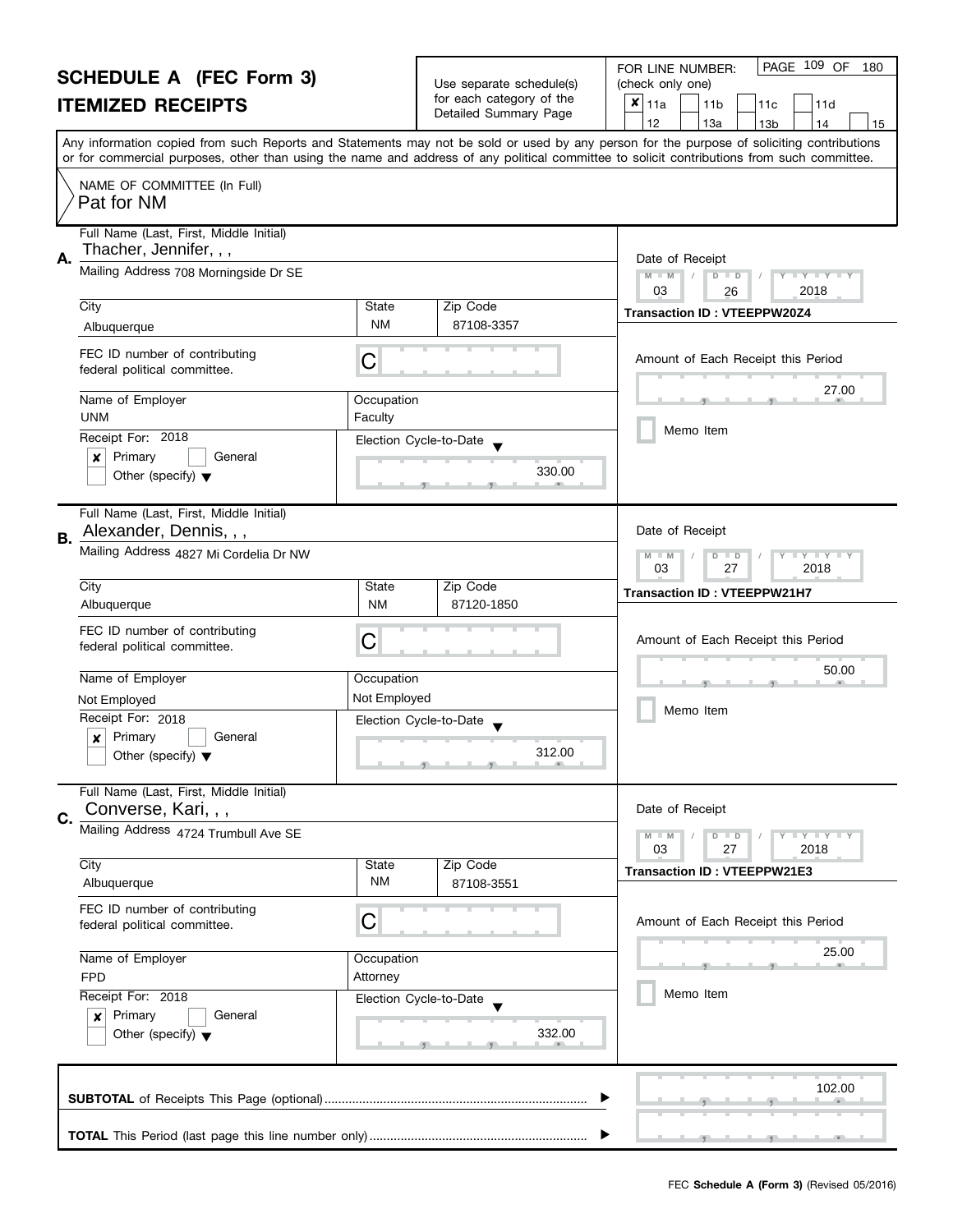#### **SCHEDULE A (FEC Form 3) ITEMIZED RECEIPTS** Any information copied from such Reports and Statements may not be sold or used by any person for the purpose of soliciting contributions or for commercial purposes, other than using the name and address of any political committee to solicit contributions from such committee. NAME OF COMMITTEE (In Full) Full Name (Last, First, Middle Initial) Mailing Address 19156 Highway 85 City State Zip Code Receipt For: 2018 | x | Primary | | General Other (specify)  $\blacktriangledown$ **A.** Election Cycle-to-Date Date of Receipt Name of Employer and a compared of Comparison , , . FEC ID number of contributing FEC ID number of contributing<br>federal political committee. Full Name (Last, First, Middle Initial) Mailing Address 7505 McNerney Ave NE **B.** Date of Receipt FOR LINE NUMBER: Use separate schedule(s) | (check only one) for each category of the Tor each category or the  $\begin{array}{|c|c|c|c|c|c|c|c|}\n\hline\n\text{Detailed Summary Page} & & 11a & 11b & 11c & 11d \\
\hline\n\hline\n & 12 & 13a & 13b & 14\n\end{array}$ |12 | |13a | |13b | |14 | |15 **M M M** / D  **M M / D D / Y Y Y Y** Amount of Each Receipt this Period  $\frac{100.00}{9}$ Memo Item PAGE 110 OF 180  $\bar{x}|_{11a}$ Pat for NM Davis, Connie, , , Gay 03 27 2018 Gay Gay Gallery Code 2.10 Code Transaction ID : **VTEEPQ0T7G6**<br>Gay Gallery Code 30218-2790 Retired Retired 1400.00 Hunt, Jessie, Lane, , 03 27 2018

| City<br>Albuquerque                                                                                                                                              | State<br>Zip Code<br><b>NM</b><br>87110-2223                                         | <b>Transaction ID: VTEEPQ0TAB3</b>                                                                                             |
|------------------------------------------------------------------------------------------------------------------------------------------------------------------|--------------------------------------------------------------------------------------|--------------------------------------------------------------------------------------------------------------------------------|
| FEC ID number of contributing<br>federal political committee.                                                                                                    | C                                                                                    | Amount of Each Receipt this Period                                                                                             |
| Name of Employer<br>Self<br>Receipt For: 2018<br>Primary<br>General<br>×<br>Other (specify) $\blacktriangledown$                                                 | Occupation<br>Consultant<br>Election Cycle-to-Date<br>825.00<br>何                    | 75.00<br><b>ALL</b><br>Memo Item<br>* In-Kind: Office Depot                                                                    |
| Full Name (Last, First, Middle Initial)<br>Nelson, Spencer, , ,<br>C.<br>Mailing Address 523 Hermosa Dr NE<br>City                                               | <b>State</b><br>Zip Code                                                             | Date of Receipt<br>Y TY TY TY<br>$M - M$<br>$\overline{D}$<br>$\Box$<br>03<br>27<br>2018<br><b>Transaction ID: VTEEPPW21C7</b> |
| Albuquerque<br>FEC ID number of contributing<br>federal political committee.<br>Name of Employer<br>Not employed<br>Receipt For: 2018<br>Primary<br>General<br>× | <b>NM</b><br>87108-1029<br>C<br>Occupation<br>Not employed<br>Election Cycle-to-Date | Amount of Each Receipt this Period<br>100.00<br>Memo Item                                                                      |
| Other (specify) $\blacktriangledown$                                                                                                                             | 450.00<br><b>COLL</b><br>▶                                                           | 275.00                                                                                                                         |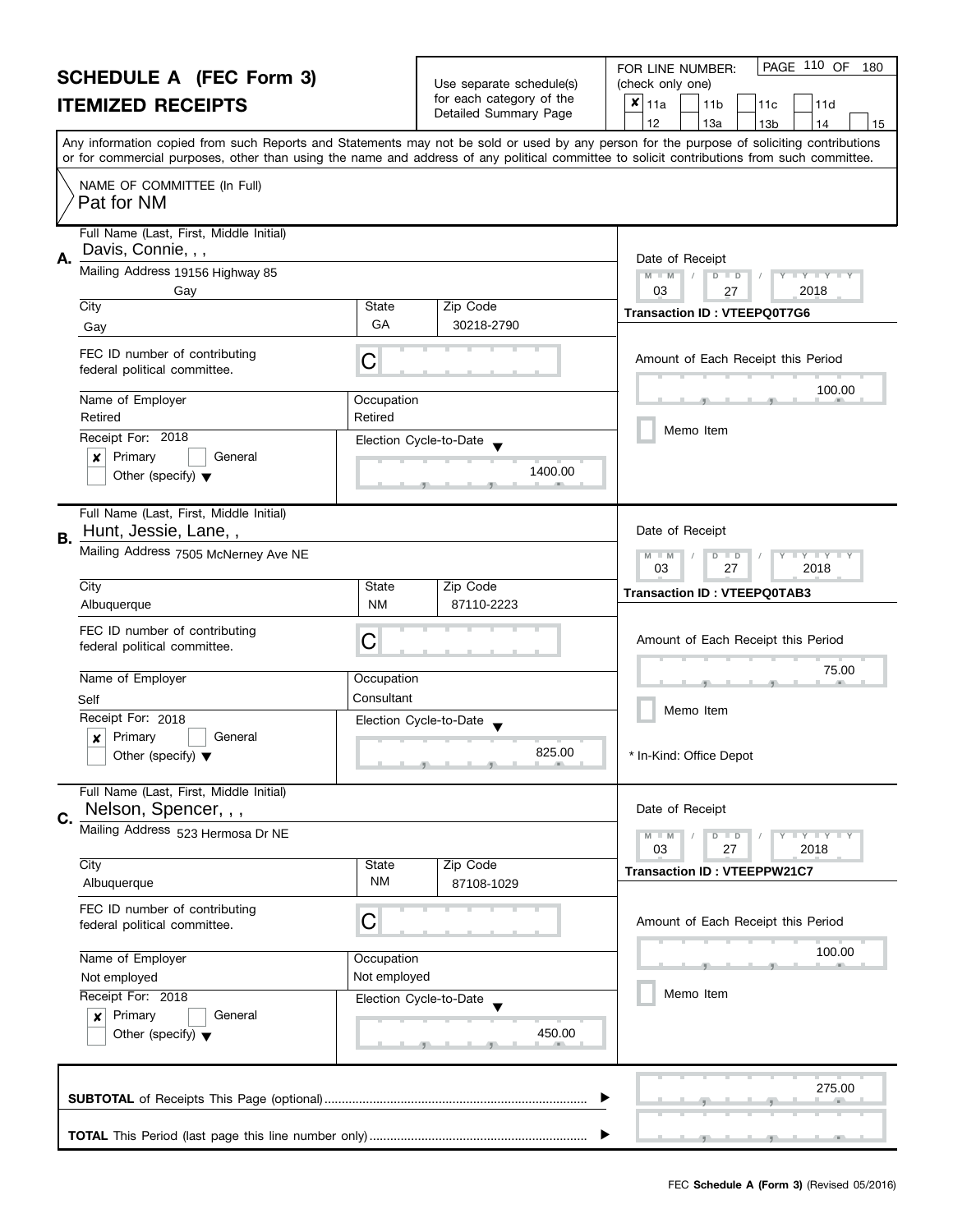Ī **Form/Schedule: SA11AI Transaction ID : VTEEPQ0TAB3**

Ink Cartridge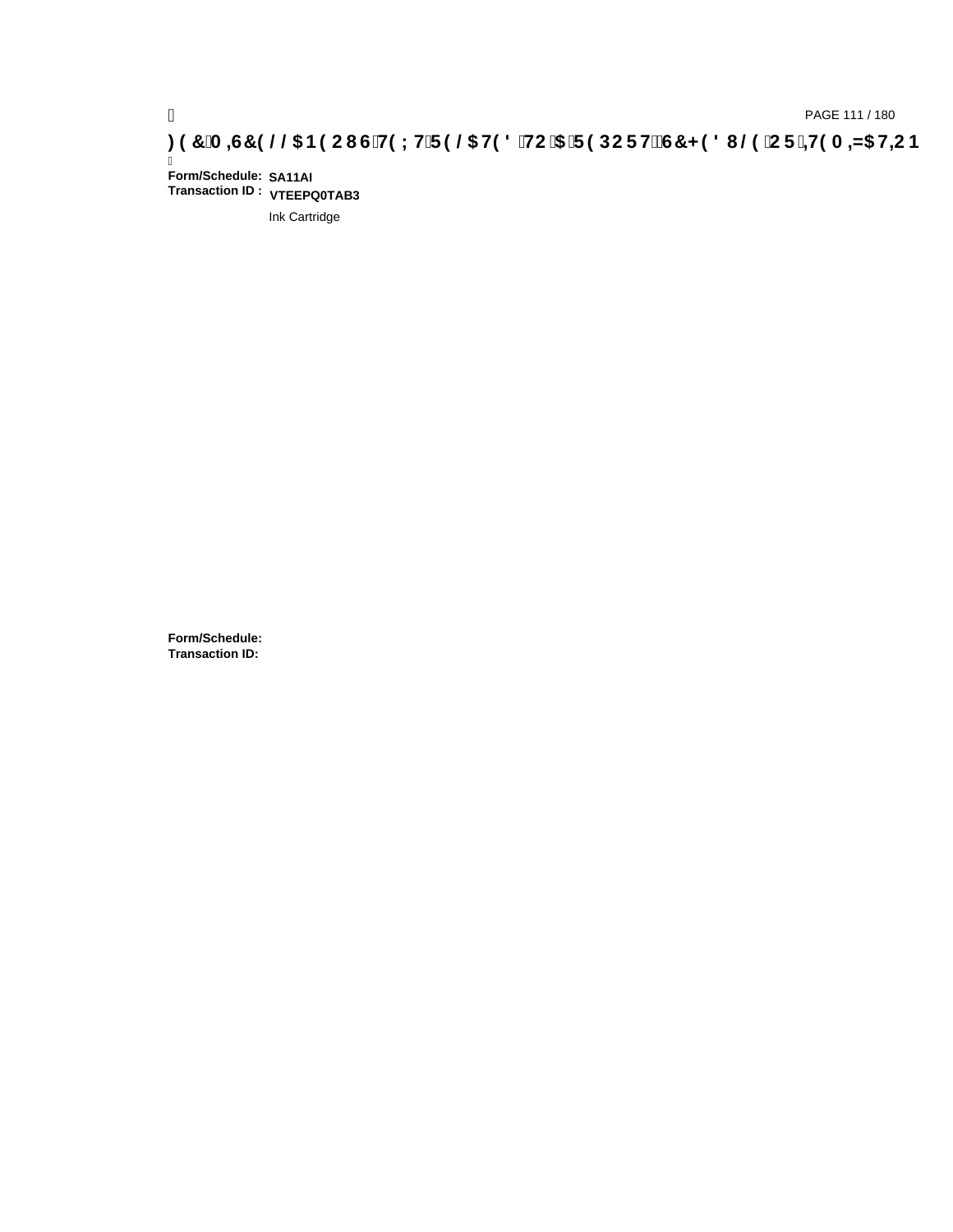|    | <b>SCHEDULE A (FEC Form 3)</b>                                                 |                            | Use separate schedule(s) | PAGE 112 OF<br>FOR LINE NUMBER:<br>180                                                                                                                                                                                                                                                  |
|----|--------------------------------------------------------------------------------|----------------------------|--------------------------|-----------------------------------------------------------------------------------------------------------------------------------------------------------------------------------------------------------------------------------------------------------------------------------------|
|    | <b>ITEMIZED RECEIPTS</b>                                                       |                            | for each category of the | (check only one)<br>$x _{11a}$<br>11 <sub>b</sub><br>11d<br>11c                                                                                                                                                                                                                         |
|    |                                                                                |                            | Detailed Summary Page    | 12<br>13a<br>13 <sub>b</sub><br>14<br>15                                                                                                                                                                                                                                                |
|    |                                                                                |                            |                          | Any information copied from such Reports and Statements may not be sold or used by any person for the purpose of soliciting contributions<br>or for commercial purposes, other than using the name and address of any political committee to solicit contributions from such committee. |
|    | NAME OF COMMITTEE (In Full)<br>Pat for NM                                      |                            |                          |                                                                                                                                                                                                                                                                                         |
| А. | Full Name (Last, First, Middle Initial)<br>Ossorio, Peter, M.,,                |                            |                          | Date of Receipt                                                                                                                                                                                                                                                                         |
|    | Mailing Address 5758 Lost Padre Mine Rd                                        |                            |                          | $M - M$<br>$D$ $D$<br>$T + Y = Y + T$<br>03<br>27<br>2018                                                                                                                                                                                                                               |
|    | City<br>Las Cruces                                                             | State<br>NM                | Zip Code<br>88011-9382   | <b>Transaction ID: VTEEPPW22V6</b>                                                                                                                                                                                                                                                      |
|    | FEC ID number of contributing<br>federal political committee.                  | C                          |                          | Amount of Each Receipt this Period                                                                                                                                                                                                                                                      |
|    | Name of Employer<br>Not Employed                                               | Occupation<br>Not Employed |                          | 100.00                                                                                                                                                                                                                                                                                  |
|    | Receipt For: 2018<br>Primary<br>General<br>×                                   |                            | Election Cycle-to-Date   | Memo Item                                                                                                                                                                                                                                                                               |
|    | Other (specify) $\blacktriangledown$                                           |                            | 723.00                   |                                                                                                                                                                                                                                                                                         |
| В. | Full Name (Last, First, Middle Initial)<br>Sprain, Lynn, , ,                   |                            |                          | Date of Receipt                                                                                                                                                                                                                                                                         |
|    | Mailing Address 1713 Lena Rd SW                                                |                            |                          | $Y - Y - Y$<br>$\overline{D}$<br>$\Box$<br>$-M$<br>03<br>27<br>2018                                                                                                                                                                                                                     |
|    | City<br>Albuquerque                                                            | State<br><b>NM</b>         | Zip Code<br>87105-3141   | <b>Transaction ID: VTEEPPW22R3</b>                                                                                                                                                                                                                                                      |
|    | FEC ID number of contributing<br>federal political committee.                  | C                          |                          | Amount of Each Receipt this Period                                                                                                                                                                                                                                                      |
|    | Name of Employer                                                               | Occupation                 |                          | 100.00                                                                                                                                                                                                                                                                                  |
|    | Beads 'n More Custom Jewelery                                                  | Not employed               |                          | Memo Item                                                                                                                                                                                                                                                                               |
|    | Receipt For: 2018                                                              |                            | Election Cycle-to-Date   |                                                                                                                                                                                                                                                                                         |
|    | Primary<br>General<br>$\boldsymbol{x}$<br>Other (specify) $\blacktriangledown$ |                            | 985.47                   |                                                                                                                                                                                                                                                                                         |
|    | Full Name (Last, First, Middle Initial)<br>Stewart, Mimi, , ,                  |                            |                          | Date of Receipt                                                                                                                                                                                                                                                                         |
| C. | Mailing Address 313 Moon St NE                                                 |                            |                          | Y TY TY TY<br>$M - M$<br>$D$ $D$<br>03<br>27<br>2018                                                                                                                                                                                                                                    |
|    | City<br>Albuquerque                                                            | State<br>NM                | Zip Code<br>87123-1151   | <b>Transaction ID: VTEEPPW22Q5</b>                                                                                                                                                                                                                                                      |
|    | FEC ID number of contributing<br>federal political committee.                  | C                          |                          | Amount of Each Receipt this Period                                                                                                                                                                                                                                                      |
|    | Name of Employer                                                               | Occupation                 |                          | 100.00                                                                                                                                                                                                                                                                                  |
|    | Not Employed                                                                   | Not Employed               |                          |                                                                                                                                                                                                                                                                                         |
|    | Receipt For: 2018                                                              |                            | Election Cycle-to-Date   | Memo Item                                                                                                                                                                                                                                                                               |
|    | Primary<br>General<br>x<br>Other (specify) $\blacktriangledown$                |                            | 500.00                   |                                                                                                                                                                                                                                                                                         |
|    |                                                                                |                            |                          | 300.00                                                                                                                                                                                                                                                                                  |
|    |                                                                                |                            |                          |                                                                                                                                                                                                                                                                                         |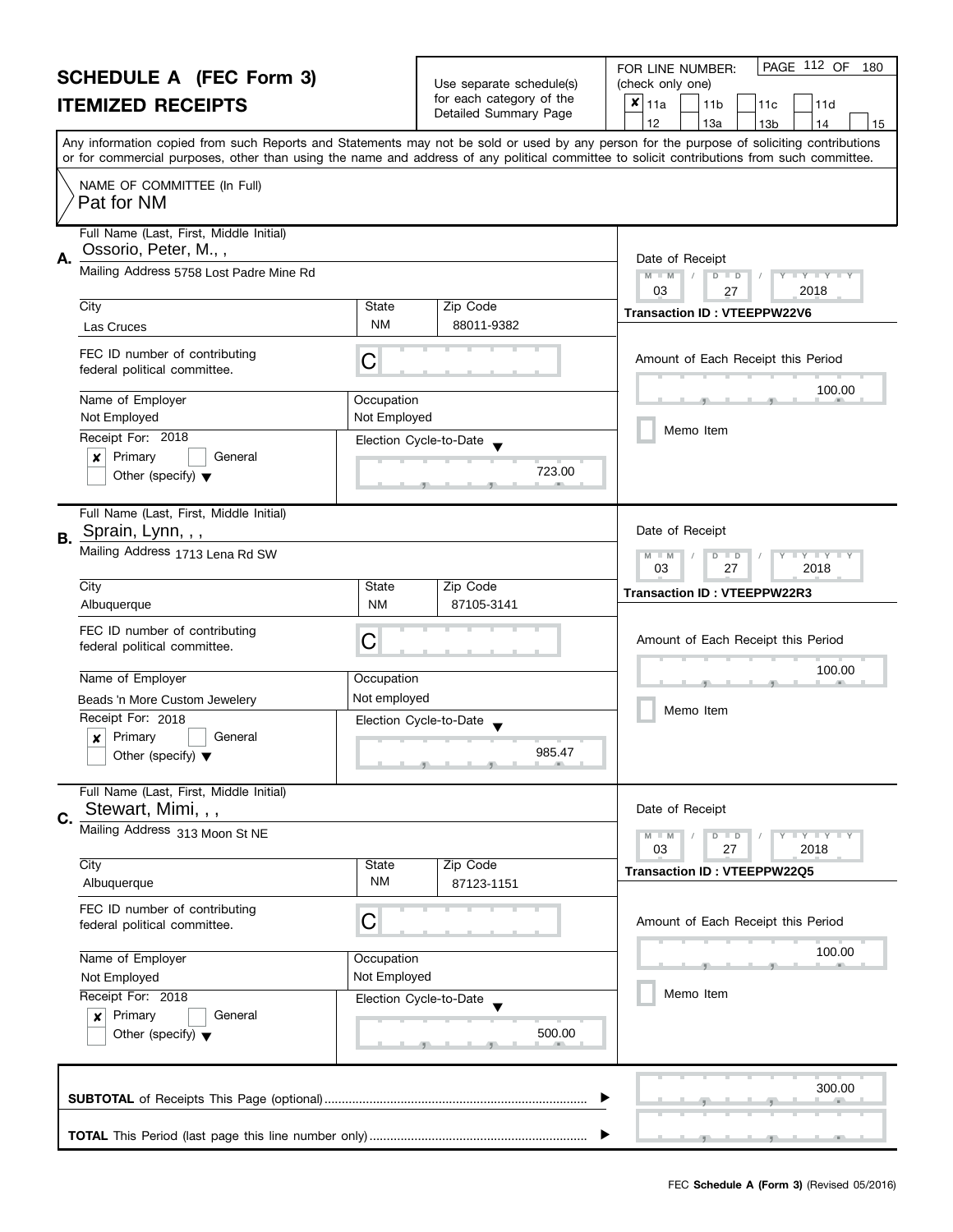|    | <b>SCHEDULE A (FEC Form 3)</b><br><b>ITEMIZED RECEIPTS</b>                           |                                          | Use separate schedule(s)<br>for each category of the<br>Detailed Summary Page | PAGE 113 OF<br>FOR LINE NUMBER:<br>180<br>(check only one)<br>×<br>11a<br>11 <sub>b</sub><br>11d<br>11c<br>12<br>13a<br>13 <sub>b</sub><br>14<br>15                                                                                                                                     |
|----|--------------------------------------------------------------------------------------|------------------------------------------|-------------------------------------------------------------------------------|-----------------------------------------------------------------------------------------------------------------------------------------------------------------------------------------------------------------------------------------------------------------------------------------|
|    |                                                                                      |                                          |                                                                               | Any information copied from such Reports and Statements may not be sold or used by any person for the purpose of soliciting contributions<br>or for commercial purposes, other than using the name and address of any political committee to solicit contributions from such committee. |
|    | NAME OF COMMITTEE (In Full)<br>Pat for NM                                            |                                          |                                                                               |                                                                                                                                                                                                                                                                                         |
| Α. | Full Name (Last, First, Middle Initial)<br>Brady, Christopher, , ,                   |                                          |                                                                               | Date of Receipt                                                                                                                                                                                                                                                                         |
|    | Mailing Address 47-39 40 St Apt 6C                                                   |                                          |                                                                               | $M - M$<br>$\begin{array}{c c c c c c} \hline \textbf{I} & \textbf{Y} & \textbf{I} & \textbf{Y} & \textbf{I} & \textbf{Y} \\ \hline \end{array}$<br>$D$ $D$<br>03<br>2018<br>28                                                                                                         |
|    | City<br>Sunnyside                                                                    | State<br><b>NY</b>                       | Zip Code<br>11104                                                             | <b>Transaction ID: VTEEPPW2322</b>                                                                                                                                                                                                                                                      |
|    | FEC ID number of contributing<br>federal political committee.                        | C                                        |                                                                               | Amount of Each Receipt this Period                                                                                                                                                                                                                                                      |
|    | Name of Employer<br>Kramer Levin Naftalis & Frankel                                  | Occupation<br><b>Technology Training</b> |                                                                               | 200.00                                                                                                                                                                                                                                                                                  |
|    | Receipt For: 2018                                                                    | Election Cycle-to-Date                   |                                                                               | Memo Item                                                                                                                                                                                                                                                                               |
|    | Primary<br>General<br>x<br>Other (specify) $\blacktriangledown$                      |                                          | 210.00                                                                        |                                                                                                                                                                                                                                                                                         |
| В. | Full Name (Last, First, Middle Initial)<br>Davis, Robert, J.,,                       |                                          |                                                                               | Date of Receipt                                                                                                                                                                                                                                                                         |
|    | Mailing Address 248 Green St<br>Apt 3                                                |                                          |                                                                               | $M - M$<br>$D$ $D$<br>$Y + Y + Y + Y$<br>03<br>28<br>2018                                                                                                                                                                                                                               |
|    | City<br>Schenectady                                                                  | State<br><b>NY</b>                       | Zip Code<br>12305-1402                                                        | <b>Transaction ID: VTEEPPW2330</b>                                                                                                                                                                                                                                                      |
|    | FEC ID number of contributing<br>federal political committee.                        | C                                        |                                                                               | Amount of Each Receipt this Period                                                                                                                                                                                                                                                      |
|    | Name of Employer                                                                     | Occupation                               |                                                                               | 700.00                                                                                                                                                                                                                                                                                  |
|    | <b>General Electric</b><br>Receipt For: 2018                                         | Scientist                                |                                                                               | Memo Item                                                                                                                                                                                                                                                                               |
|    | Primary<br>General<br>X<br>Other (specify) $\blacktriangledown$                      | Election Cycle-to-Date                   | 2700.00<br><u> 1 grad - 1 grad - 1 av</u>                                     |                                                                                                                                                                                                                                                                                         |
| C. | Full Name (Last, First, Middle Initial)<br>Gibel, Rosalind, E.,,                     |                                          |                                                                               | Date of Receipt                                                                                                                                                                                                                                                                         |
|    | Mailing Address 1909 Rita Ct NE                                                      |                                          |                                                                               | Y TY TY TY<br>$M - M$<br>$D$ $D$<br>03<br>28<br>2018                                                                                                                                                                                                                                    |
|    | City<br>Albuquerque                                                                  | State<br><b>NM</b>                       | Zip Code<br>87106-1124                                                        | <b>Transaction ID: VTEEPPW21P6</b>                                                                                                                                                                                                                                                      |
|    | FEC ID number of contributing<br>federal political committee.                        | С                                        |                                                                               | Amount of Each Receipt this Period                                                                                                                                                                                                                                                      |
|    | Name of Employer<br>Self                                                             | Occupation<br><b>Travel Agent</b>        |                                                                               | 10.00                                                                                                                                                                                                                                                                                   |
|    | Receipt For: 2018<br>Primary<br>General<br>×<br>Other (specify) $\blacktriangledown$ | Election Cycle-to-Date                   | 340.00                                                                        | Memo Item                                                                                                                                                                                                                                                                               |
|    |                                                                                      |                                          |                                                                               | 910.00                                                                                                                                                                                                                                                                                  |
|    |                                                                                      |                                          |                                                                               |                                                                                                                                                                                                                                                                                         |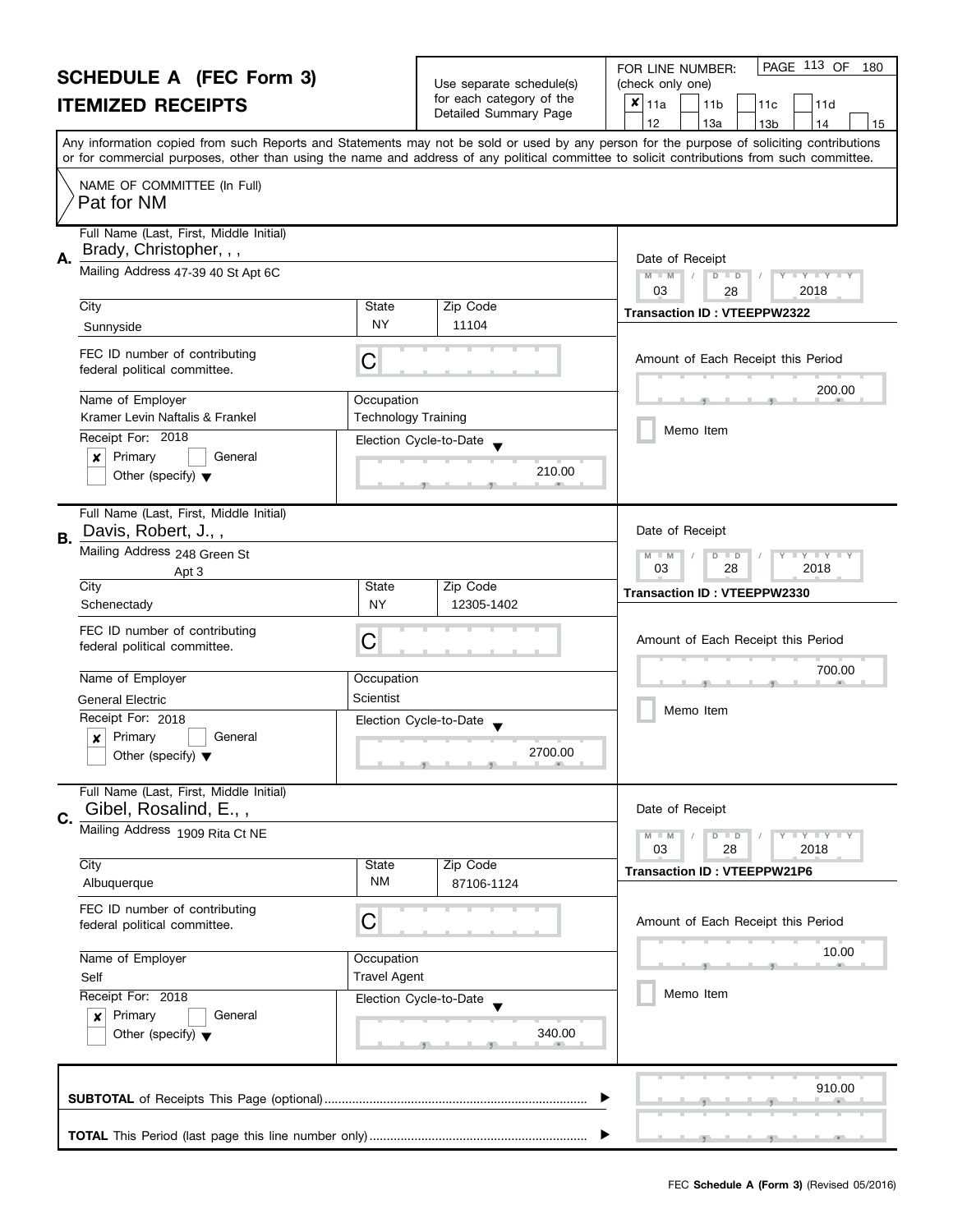|    | <b>SCHEDULE A (FEC Form 3)</b>                                                 |                                     |                                                                                                               | PAGE 114 OF<br>180<br>FOR LINE NUMBER:                                                                                                     |
|----|--------------------------------------------------------------------------------|-------------------------------------|---------------------------------------------------------------------------------------------------------------|--------------------------------------------------------------------------------------------------------------------------------------------|
|    |                                                                                |                                     | Use separate schedule(s)<br>for each category of the                                                          | (check only one)<br>$x _{11a}$                                                                                                             |
|    | <b>ITEMIZED RECEIPTS</b>                                                       |                                     | Detailed Summary Page                                                                                         | 11 <sub>b</sub><br>11c<br>11d<br>12<br>13a<br>13 <sub>b</sub><br>14<br>15                                                                  |
|    |                                                                                |                                     |                                                                                                               | Any information copied from such Reports and Statements may not be sold or used by any person for the purpose of soliciting contributions  |
|    |                                                                                |                                     |                                                                                                               | or for commercial purposes, other than using the name and address of any political committee to solicit contributions from such committee. |
|    | NAME OF COMMITTEE (In Full)<br>Pat for NM                                      |                                     |                                                                                                               |                                                                                                                                            |
|    | Full Name (Last, First, Middle Initial)                                        |                                     |                                                                                                               |                                                                                                                                            |
| А. | Gingerich, Joshua, , ,                                                         |                                     |                                                                                                               | Date of Receipt                                                                                                                            |
|    | Mailing Address 3500 Thaxton Ave SE                                            |                                     |                                                                                                               | $M - M$<br>$\mathbf{I}$ $\mathbf{Y}$ $\mathbf{I}$ $\mathbf{Y}$ $\mathbf{I}$<br>$D$ $D$<br>03                                               |
|    | City                                                                           | State                               | Zip Code                                                                                                      | 2018<br>28                                                                                                                                 |
|    | Albuquerque                                                                    | NM                                  | 87106-1629                                                                                                    | <b>Transaction ID: VTEEPPW21J5</b>                                                                                                         |
|    | FEC ID number of contributing<br>federal political committee.                  | C                                   |                                                                                                               | Amount of Each Receipt this Period                                                                                                         |
|    | Name of Employer                                                               | Occupation                          |                                                                                                               | 25.00                                                                                                                                      |
|    | <b>Veterans Administration</b>                                                 | Social Worker                       |                                                                                                               |                                                                                                                                            |
|    | Receipt For: 2018                                                              | Election Cycle-to-Date              |                                                                                                               | Memo Item                                                                                                                                  |
|    | Primary<br>×<br>General                                                        |                                     |                                                                                                               |                                                                                                                                            |
|    | Other (specify) $\blacktriangledown$                                           |                                     | 254.00                                                                                                        |                                                                                                                                            |
| В. | Full Name (Last, First, Middle Initial)<br>Schiferl, David, , ,                |                                     |                                                                                                               | Date of Receipt                                                                                                                            |
|    | Mailing Address 459 Grand Canyon Dr                                            |                                     |                                                                                                               | $Y + Y$<br>D<br>$-M$<br>$\blacksquare$                                                                                                     |
|    |                                                                                |                                     |                                                                                                               | 03<br>28<br>2018                                                                                                                           |
|    | City<br><b>White Rock</b>                                                      | <b>State</b><br><b>NM</b>           | Zip Code<br>87547-3646                                                                                        | <b>Transaction ID: VTEEPPW2306</b>                                                                                                         |
|    |                                                                                |                                     |                                                                                                               |                                                                                                                                            |
|    | FEC ID number of contributing<br>federal political committee.                  | С                                   |                                                                                                               | Amount of Each Receipt this Period                                                                                                         |
|    |                                                                                |                                     |                                                                                                               | 100.00                                                                                                                                     |
|    | Name of Employer                                                               | Occupation                          |                                                                                                               |                                                                                                                                            |
|    | <b>NOT EMPLOYED</b>                                                            | <b>RETIRED</b>                      |                                                                                                               | Memo Item                                                                                                                                  |
|    | Receipt For: 2018                                                              | Election Cycle-to-Date              |                                                                                                               |                                                                                                                                            |
|    | Primary<br>$\boldsymbol{x}$<br>General<br>Other (specify) $\blacktriangledown$ |                                     | 1350.00                                                                                                       |                                                                                                                                            |
|    |                                                                                |                                     | $\overline{y}$ and $\overline{y}$ and $\overline{y}$ and $\overline{y}$ and $\overline{y}$ and $\overline{y}$ |                                                                                                                                            |
|    | Full Name (Last, First, Middle Initial)                                        |                                     |                                                                                                               |                                                                                                                                            |
| C. | Black, Joan, , ,                                                               |                                     |                                                                                                               | Date of Receipt                                                                                                                            |
|    | Mailing Address 10416 Morning Star Dr NE                                       |                                     |                                                                                                               | $T + Y = Y + Y$<br>$D$ $D$                                                                                                                 |
|    | City                                                                           | State                               | Zip Code                                                                                                      | 2018<br>03<br>29                                                                                                                           |
|    | Albuquerque                                                                    | ΝM                                  | 87111-7539                                                                                                    | <b>Transaction ID: VTEEPPW2397</b>                                                                                                         |
|    | FEC ID number of contributing                                                  |                                     |                                                                                                               |                                                                                                                                            |
|    | federal political committee.                                                   | C                                   |                                                                                                               | Amount of Each Receipt this Period                                                                                                         |
|    |                                                                                |                                     |                                                                                                               | 300.00                                                                                                                                     |
|    | Name of Employer<br><b>Information Requested</b>                               | Occupation<br>Information Requested |                                                                                                               |                                                                                                                                            |
|    | Receipt For: 2018                                                              | Election Cycle-to-Date              |                                                                                                               | Memo Item                                                                                                                                  |
|    | Primary<br>General<br>×                                                        |                                     |                                                                                                               |                                                                                                                                            |
|    | Other (specify) $\blacktriangledown$                                           |                                     | 300.00                                                                                                        |                                                                                                                                            |
|    |                                                                                |                                     |                                                                                                               |                                                                                                                                            |
|    |                                                                                |                                     |                                                                                                               | 425.00                                                                                                                                     |
|    |                                                                                |                                     |                                                                                                               |                                                                                                                                            |
|    |                                                                                |                                     |                                                                                                               |                                                                                                                                            |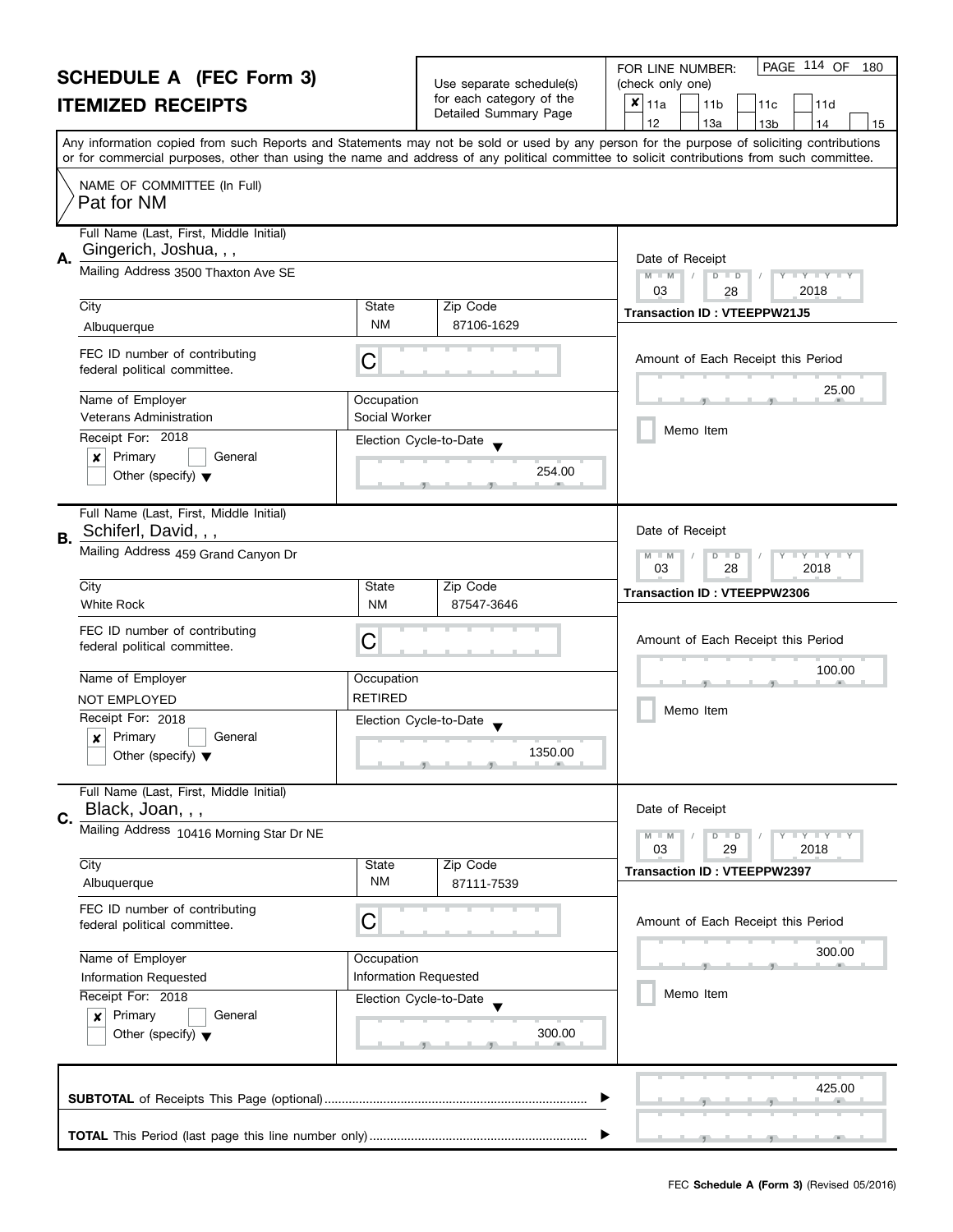|    | <b>SCHEDULE A (FEC Form 3)</b><br><b>ITEMIZED RECEIPTS</b>                           |                                            | Use separate schedule(s)<br>for each category of the<br>Detailed Summary Page | PAGE 115 OF<br>FOR LINE NUMBER:<br>180<br>(check only one)<br>$\boldsymbol{x}$  <br>11a<br>11 <sub>b</sub><br>11d<br>11c<br>12<br>13a<br>13 <sub>b</sub><br>14<br>15                                                                                                                    |
|----|--------------------------------------------------------------------------------------|--------------------------------------------|-------------------------------------------------------------------------------|-----------------------------------------------------------------------------------------------------------------------------------------------------------------------------------------------------------------------------------------------------------------------------------------|
|    |                                                                                      |                                            |                                                                               | Any information copied from such Reports and Statements may not be sold or used by any person for the purpose of soliciting contributions<br>or for commercial purposes, other than using the name and address of any political committee to solicit contributions from such committee. |
|    | NAME OF COMMITTEE (In Full)<br>Pat for NM                                            |                                            |                                                                               |                                                                                                                                                                                                                                                                                         |
| А. | Full Name (Last, First, Middle Initial)<br>Finzel, Benjamin, , ,                     |                                            |                                                                               | Date of Receipt                                                                                                                                                                                                                                                                         |
|    | Mailing Address 2310 Ashmead PI NW                                                   |                                            |                                                                               | $M - M$<br>$D$ $D$<br>Y I Y I Y I Y<br>03<br>2018<br>29                                                                                                                                                                                                                                 |
|    | City<br>Washington                                                                   | State<br>DC                                | Zip Code<br>20009-1439                                                        | <b>Transaction ID: VTEEPPW21R2</b>                                                                                                                                                                                                                                                      |
|    | FEC ID number of contributing<br>federal political committee.                        | C                                          |                                                                               | Amount of Each Receipt this Period                                                                                                                                                                                                                                                      |
|    | Name of Employer<br><b>RENEWPR</b>                                                   | Occupation<br><b>President and Founder</b> |                                                                               | 100.00                                                                                                                                                                                                                                                                                  |
|    | Receipt For: 2018<br>Primary<br>x<br>General<br>Other (specify) $\blacktriangledown$ | Election Cycle-to-Date                     | 350.00                                                                        | Memo Item                                                                                                                                                                                                                                                                               |
| В. | Full Name (Last, First, Middle Initial)<br>Fuentes, Marie, , ,                       |                                            |                                                                               | Date of Receipt                                                                                                                                                                                                                                                                         |
|    | Mailing Address 3709 Smith Ave SE                                                    |                                            |                                                                               | $\bot$ Y $\bot$ Y $\bot$ Y<br>M<br>$\overline{D}$<br>$-M$<br>$\Box$<br>03<br>29<br>2018                                                                                                                                                                                                 |
|    | $\overline{City}$<br>Albuquerque                                                     | State<br><b>NM</b>                         | Zip Code<br>87108-4343                                                        | <b>Transaction ID: VTEEPQ0TAE6</b>                                                                                                                                                                                                                                                      |
|    | FEC ID number of contributing<br>federal political committee.                        | C                                          |                                                                               | Amount of Each Receipt this Period                                                                                                                                                                                                                                                      |
|    | Name of Employer                                                                     | Occupation                                 |                                                                               | 90.91                                                                                                                                                                                                                                                                                   |
|    | Not employed                                                                         | Not employed                               |                                                                               | Memo Item                                                                                                                                                                                                                                                                               |
|    | Receipt For: 2018<br>Primary<br>General<br>$\boldsymbol{x}$                          | Election Cycle-to-Date                     |                                                                               |                                                                                                                                                                                                                                                                                         |
|    | Other (specify) $\blacktriangledown$                                                 |                                            | 259.40<br><u>g and and particular management</u>                              | * In-Kind: Staples                                                                                                                                                                                                                                                                      |
| C. | Full Name (Last, First, Middle Initial)<br>Klinghoffer, Shirley, , ,                 |                                            |                                                                               | Date of Receipt                                                                                                                                                                                                                                                                         |
|    | Mailing Address 21 Brahma Ln                                                         |                                            |                                                                               | Y TY TY TY<br>$M - M$<br>$D$ $D$<br>03<br>29<br>2018                                                                                                                                                                                                                                    |
|    | City<br>Santa Fe                                                                     | State<br>NM                                | Zip Code<br>87506-7920                                                        | <b>Transaction ID: VTEEPPW2371</b>                                                                                                                                                                                                                                                      |
|    | FEC ID number of contributing<br>federal political committee.                        | C                                          |                                                                               | Amount of Each Receipt this Period                                                                                                                                                                                                                                                      |
|    | Name of Employer<br>self                                                             | Occupation<br>artist/sculptor              |                                                                               | 5.00                                                                                                                                                                                                                                                                                    |
|    | Receipt For: 2018<br>Primary<br>General<br>×<br>Other (specify) $\blacktriangledown$ | Election Cycle-to-Date                     | 252.00                                                                        | Memo Item                                                                                                                                                                                                                                                                               |
|    |                                                                                      |                                            |                                                                               | 195.91                                                                                                                                                                                                                                                                                  |
|    |                                                                                      |                                            |                                                                               |                                                                                                                                                                                                                                                                                         |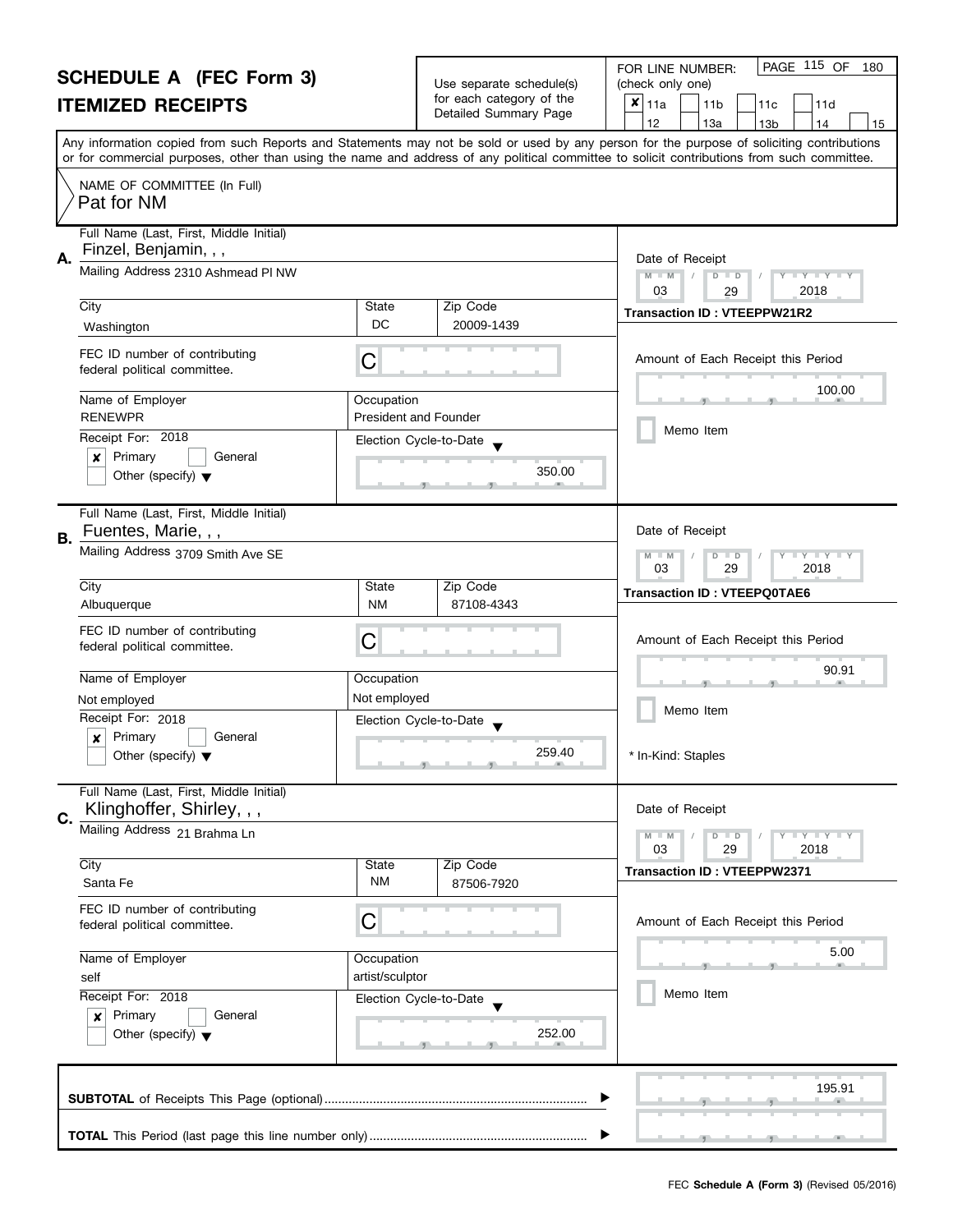# pAGE 116 / 180<br>(DROE 116 / 180 PAGE 116 / 180 PAGE 116 / 180<br>(ODROE HE DROE HE DROE HE DROE HE DROE HE DROE HE DROE HE DROE 15 IDC F

Ī **Form/Schedule: SA11AI Transaction ID : VTEEPQ0TAE6**

Office Supplies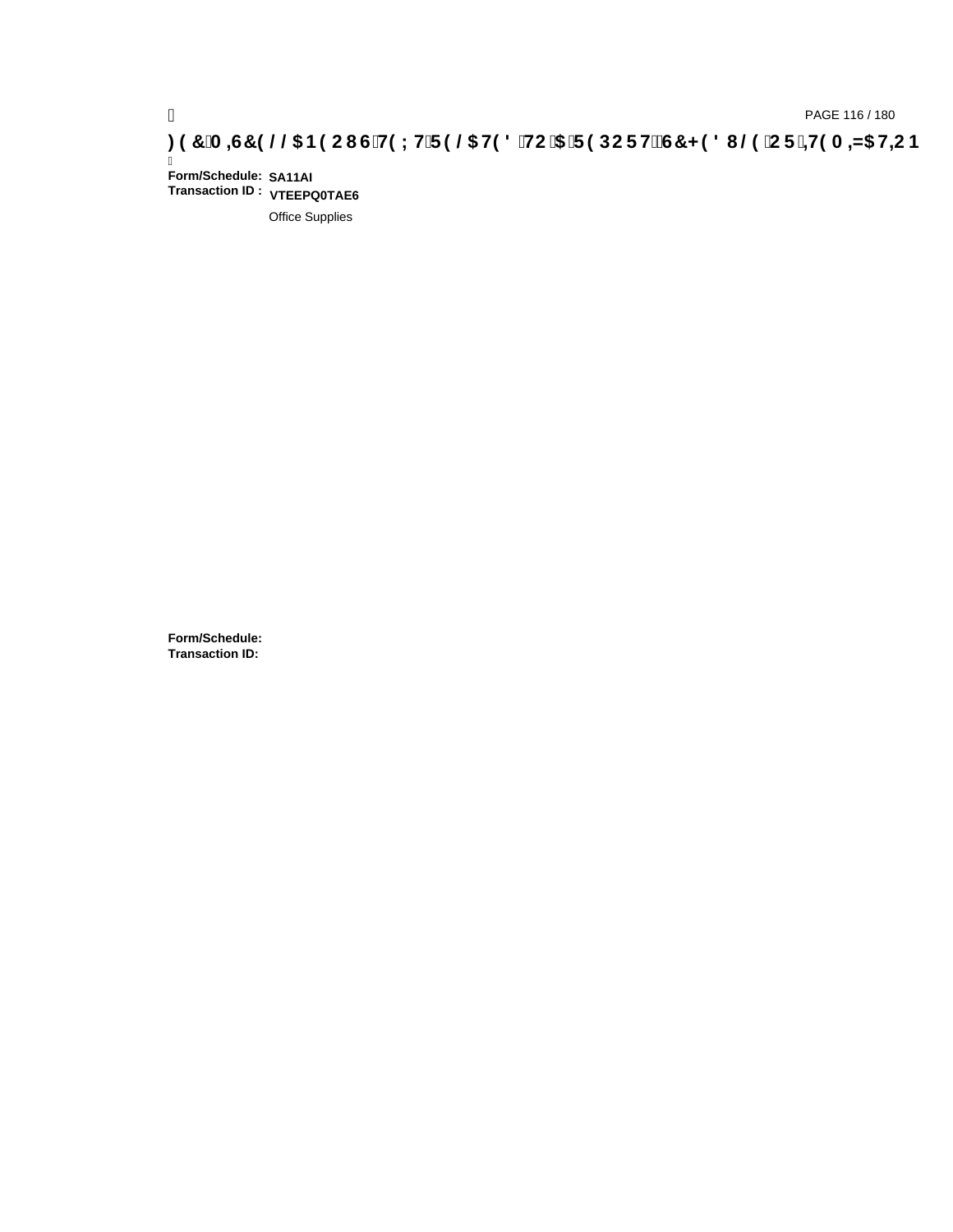|    | <b>SCHEDULE A (FEC Form 3)</b>                                             |                                        |                                                      | PAGE 117 OF<br>180<br>FOR LINE NUMBER:                                                                                                     |
|----|----------------------------------------------------------------------------|----------------------------------------|------------------------------------------------------|--------------------------------------------------------------------------------------------------------------------------------------------|
|    |                                                                            |                                        | Use separate schedule(s)<br>for each category of the | (check only one)<br>$x _{11a}$                                                                                                             |
|    | <b>ITEMIZED RECEIPTS</b>                                                   |                                        | Detailed Summary Page                                | 11 <sub>b</sub><br>11d<br>11c<br>13a<br>12<br>13 <sub>b</sub><br>14<br>15                                                                  |
|    |                                                                            |                                        |                                                      | Any information copied from such Reports and Statements may not be sold or used by any person for the purpose of soliciting contributions  |
|    |                                                                            |                                        |                                                      | or for commercial purposes, other than using the name and address of any political committee to solicit contributions from such committee. |
|    | NAME OF COMMITTEE (In Full)<br>Pat for NM                                  |                                        |                                                      |                                                                                                                                            |
| А. | Full Name (Last, First, Middle Initial)<br>Lancaster, Jane, B,,            |                                        |                                                      | Date of Receipt                                                                                                                            |
|    | Mailing Address 415 Girard Blvd NE                                         |                                        |                                                      | $M - M$<br>D<br>$\Box$ $\Upsilon$ $\Box$ $\Upsilon$ $\Box$<br>$\Box$<br>03<br>2018<br>29                                                   |
|    | City                                                                       | State                                  | Zip Code                                             | <b>Transaction ID: VTEEPPW2363</b>                                                                                                         |
|    | Albuquerque                                                                | NM                                     | 87106-2707                                           |                                                                                                                                            |
|    | FEC ID number of contributing<br>federal political committee.              | C                                      |                                                      | Amount of Each Receipt this Period                                                                                                         |
|    | Name of Employer<br><b>UNM</b>                                             | Occupation<br><b>Teacher/Education</b> |                                                      | 27.00                                                                                                                                      |
|    | Receipt For: 2018                                                          | Election Cycle-to-Date                 |                                                      | Memo Item                                                                                                                                  |
|    | Primary<br>General<br>×                                                    |                                        |                                                      |                                                                                                                                            |
|    | Other (specify) $\blacktriangledown$                                       |                                        | 1366.00                                              |                                                                                                                                            |
| В. | Full Name (Last, First, Middle Initial)<br>Leeman, Hans, , ,               |                                        |                                                      | Date of Receipt                                                                                                                            |
|    | Mailing Address 356 1/2 Willow Rd NW                                       |                                        |                                                      | $\bot$ $\gamma$ $\bot$ $\gamma$ $\bot$ $\gamma$<br>$\overline{M}$<br>$-M$<br>D<br>$\Box$<br>03<br>29<br>2018                               |
|    | City                                                                       | State                                  | Zip Code                                             | <b>Transaction ID: VTEEPPW2193</b>                                                                                                         |
|    | Los Ranchos                                                                | <b>NM</b>                              | 87107-5841                                           |                                                                                                                                            |
|    | FEC ID number of contributing<br>federal political committee.              | C                                      |                                                      | Amount of Each Receipt this Period                                                                                                         |
|    | Name of Employer                                                           | Occupation                             |                                                      | 27.00                                                                                                                                      |
|    | Not Employed                                                               | Not Employed                           |                                                      |                                                                                                                                            |
|    | Receipt For: 2018                                                          | Election Cycle-to-Date                 |                                                      | Memo Item                                                                                                                                  |
|    | Primary<br>General<br>$\boldsymbol{x}$                                     |                                        | 570.00                                               |                                                                                                                                            |
|    | Other (specify) $\blacktriangledown$                                       |                                        |                                                      |                                                                                                                                            |
|    | Full Name (Last, First, Middle Initial)<br>Printz-Feddersen, Virginia, , , |                                        |                                                      | Date of Receipt                                                                                                                            |
| C. | Mailing Address 4401 Royene Ave NE                                         |                                        |                                                      | $T - Y = Y + Y$<br>$M - M$<br>$D$ $D$                                                                                                      |
|    |                                                                            |                                        |                                                      | 03<br>29<br>2018                                                                                                                           |
|    | City                                                                       | State<br><b>NM</b>                     | Zip Code<br>87110-5729                               | <b>Transaction ID: VTEEPPW2355</b>                                                                                                         |
|    | Albuquerque                                                                |                                        |                                                      |                                                                                                                                            |
|    | FEC ID number of contributing<br>federal political committee.              | C                                      |                                                      | Amount of Each Receipt this Period                                                                                                         |
|    | Name of Employer                                                           | Occupation                             |                                                      | 27.00                                                                                                                                      |
|    | NOT EMPLOYED                                                               | <b>RETIRED</b>                         |                                                      |                                                                                                                                            |
|    | Receipt For: 2018                                                          | Election Cycle-to-Date                 |                                                      | Memo Item                                                                                                                                  |
|    | Primary<br>General<br>×                                                    |                                        |                                                      |                                                                                                                                            |
|    | Other (specify) $\blacktriangledown$                                       |                                        | 1258.00                                              |                                                                                                                                            |
|    |                                                                            |                                        |                                                      | 81.00                                                                                                                                      |
|    |                                                                            |                                        |                                                      |                                                                                                                                            |
|    |                                                                            |                                        |                                                      |                                                                                                                                            |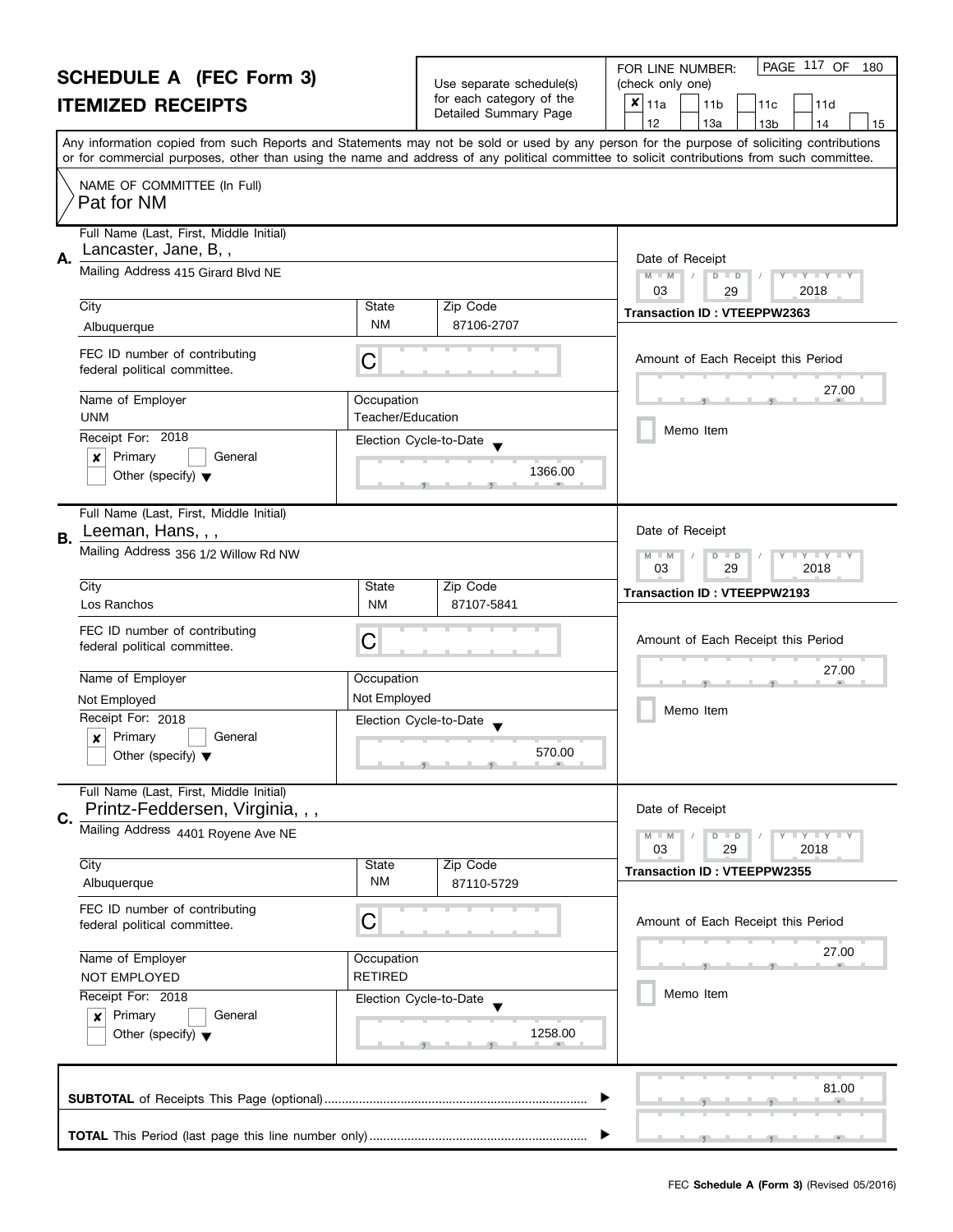|           | <b>SCHEDULE A (FEC Form 3)</b>                                |                         |                                                      | PAGE 118 OF<br>FOR LINE NUMBER:<br>180                                                                                                                                          |
|-----------|---------------------------------------------------------------|-------------------------|------------------------------------------------------|---------------------------------------------------------------------------------------------------------------------------------------------------------------------------------|
|           |                                                               |                         | Use separate schedule(s)<br>for each category of the | (check only one)                                                                                                                                                                |
|           | <b>ITEMIZED RECEIPTS</b>                                      |                         | Detailed Summary Page                                | $x _{11a}$<br>11 <sub>b</sub><br>11d<br>11c<br>12                                                                                                                               |
|           |                                                               |                         |                                                      | 13a<br>13 <sub>b</sub><br>14<br>15<br>Any information copied from such Reports and Statements may not be sold or used by any person for the purpose of soliciting contributions |
|           |                                                               |                         |                                                      | or for commercial purposes, other than using the name and address of any political committee to solicit contributions from such committee.                                      |
|           | NAME OF COMMITTEE (In Full)<br>Pat for NM                     |                         |                                                      |                                                                                                                                                                                 |
| А.        | Full Name (Last, First, Middle Initial)<br>Spitzer, Ezra, , , |                         |                                                      | Date of Receipt                                                                                                                                                                 |
|           | Mailing Address 224 14th St NW                                |                         |                                                      | $M - M$<br>$D$ $D$<br>$Y - Y - Y - Y - I$<br>03<br>2018<br>29                                                                                                                   |
|           | City                                                          | State                   | Zip Code                                             | <b>Transaction ID: VTEEPPW22A4</b>                                                                                                                                              |
|           | Albuquerque                                                   | NM                      | 87104-1213                                           |                                                                                                                                                                                 |
|           | FEC ID number of contributing<br>federal political committee. | C                       |                                                      | Amount of Each Receipt this Period                                                                                                                                              |
|           | Name of Employer<br><b>NM CAN</b>                             | Occupation<br>Nonprofit |                                                      | 50.00                                                                                                                                                                           |
|           | Receipt For: 2018                                             |                         | Election Cycle-to-Date                               | Memo Item                                                                                                                                                                       |
|           | Primary<br>×<br>General                                       |                         |                                                      |                                                                                                                                                                                 |
|           | Other (specify) $\blacktriangledown$                          |                         | 350.00                                               |                                                                                                                                                                                 |
| <b>B.</b> | Full Name (Last, First, Middle Initial)<br>Sprain, Lynn, , ,  |                         |                                                      | Date of Receipt                                                                                                                                                                 |
|           | Mailing Address 1713 Lena Rd SW                               |                         |                                                      | M<br>$Y - Y - Y$<br>D<br>$\Box$<br>$-M$<br>03<br>29<br>2018                                                                                                                     |
|           | City                                                          | State                   | Zip Code                                             | <b>Transaction ID: VTEEPQ0TAF4</b>                                                                                                                                              |
|           | Albuquerque                                                   | <b>NM</b>               | 87105-3141                                           |                                                                                                                                                                                 |
|           | FEC ID number of contributing<br>federal political committee. | C                       |                                                      | Amount of Each Receipt this Period                                                                                                                                              |
|           | Name of Employer                                              | Occupation              |                                                      | 115.00                                                                                                                                                                          |
|           | Beads 'n More Custom Jewelery                                 | Not employed            |                                                      |                                                                                                                                                                                 |
|           | Receipt For: 2018                                             |                         | Election Cycle-to-Date                               | Memo Item                                                                                                                                                                       |
|           | X<br>Primary<br>General                                       |                         | 1100.47                                              |                                                                                                                                                                                 |
|           | Other (specify) $\blacktriangledown$                          |                         |                                                      | In-Kind: Shirt Whole Sales                                                                                                                                                      |
|           | Full Name (Last, First, Middle Initial)                       |                         |                                                      |                                                                                                                                                                                 |
| C.        | Alexander, Dennis, , ,                                        |                         |                                                      | Date of Receipt                                                                                                                                                                 |
|           | Mailing Address 4827 Mi Cordelia Dr NW                        |                         |                                                      | Y FY FY FY<br>$M - M$<br>$D$ $D$                                                                                                                                                |
|           | City                                                          | State                   | Zip Code                                             | 03<br>2018<br>30                                                                                                                                                                |
|           | Albuquerque                                                   | NM                      | 87120-1850                                           | <b>Transaction ID: VTEEPPW21X1</b>                                                                                                                                              |
|           | FEC ID number of contributing<br>federal political committee. | С                       |                                                      | Amount of Each Receipt this Period                                                                                                                                              |
|           | Name of Employer                                              | Occupation              |                                                      | 27.00                                                                                                                                                                           |
|           | Not Employed                                                  | Not Employed            |                                                      |                                                                                                                                                                                 |
|           | Receipt For: 2018                                             |                         | Election Cycle-to-Date                               | Memo Item                                                                                                                                                                       |
|           | Primary<br>General<br>$\boldsymbol{x}$                        |                         |                                                      |                                                                                                                                                                                 |
|           | Other (specify) $\blacktriangledown$                          |                         | 339.00                                               |                                                                                                                                                                                 |
|           |                                                               |                         |                                                      | 192.00                                                                                                                                                                          |
|           |                                                               |                         |                                                      |                                                                                                                                                                                 |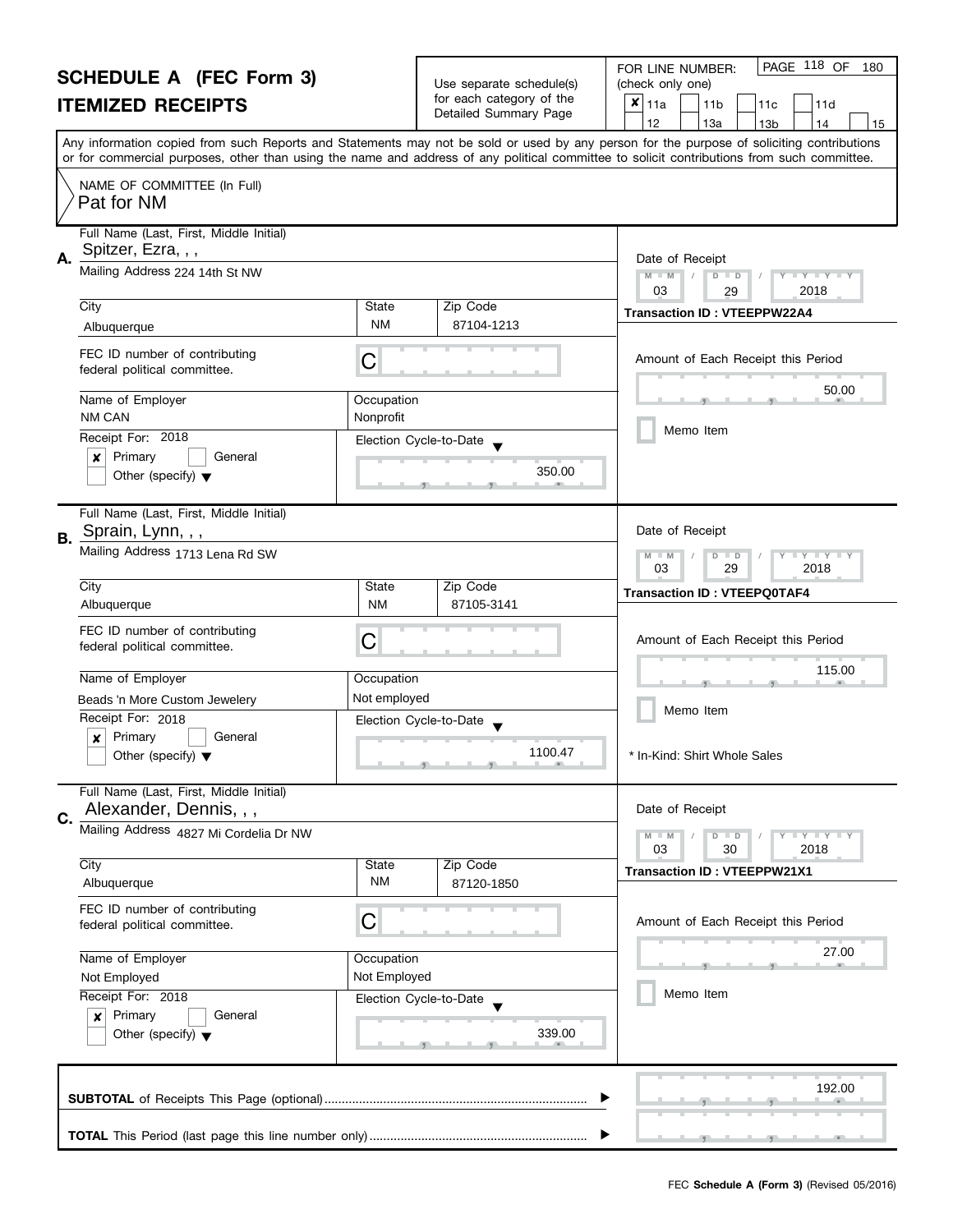Ī **Form/Schedule: SA11AI Transaction ID : VTEEPQ0TAF4**

T-Shirts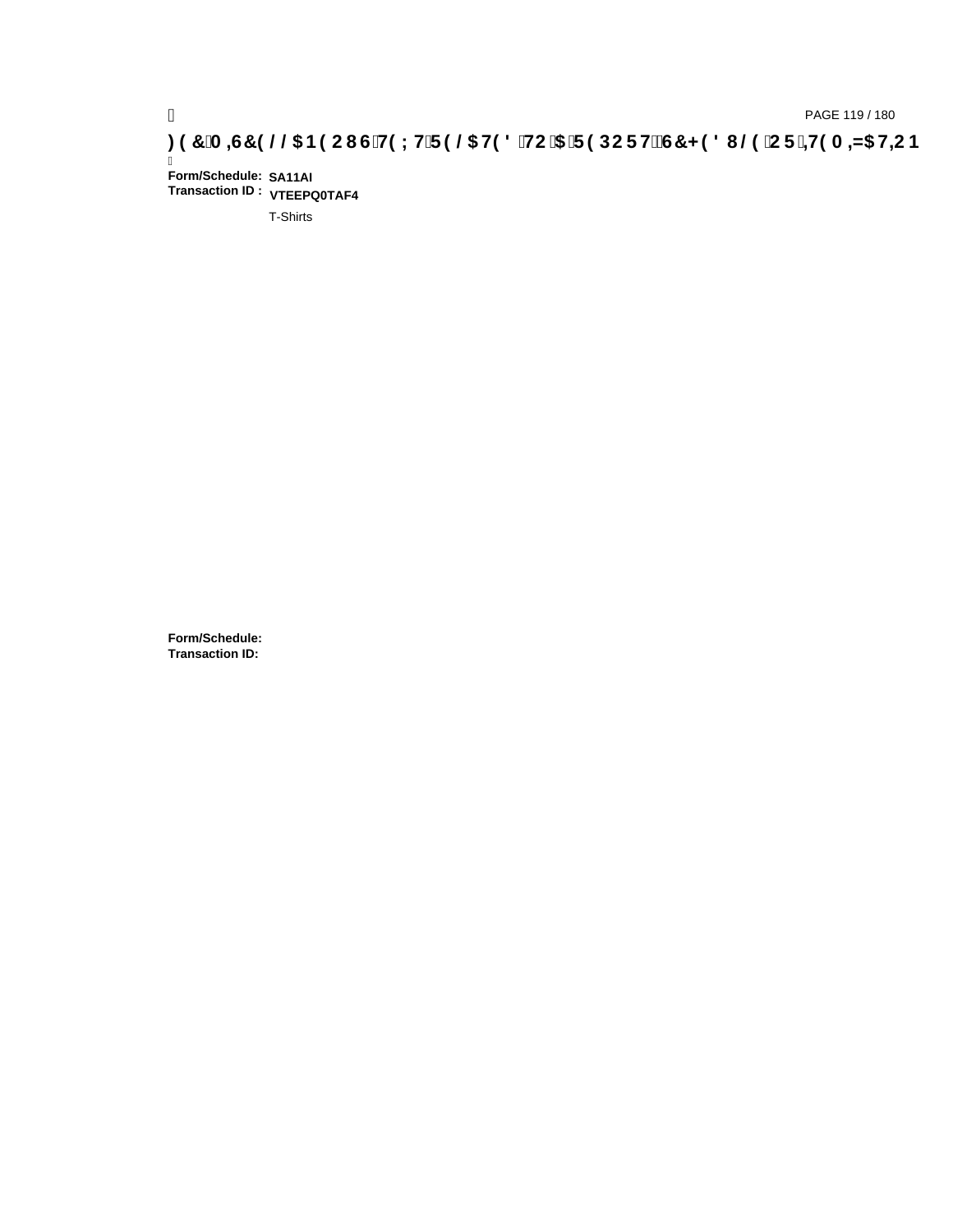|    | <b>SCHEDULE A (FEC Form 3)</b><br><b>ITEMIZED RECEIPTS</b>      |                            | Use separate schedule(s)<br>for each category of the<br>Detailed Summary Page | PAGE 120 OF<br>FOR LINE NUMBER:<br>180<br>(check only one)<br>×<br> 11a<br>11 <sub>b</sub><br>11d<br>11c<br>12<br>13a<br>13 <sub>b</sub><br>14<br>15                                                                                                                                    |
|----|-----------------------------------------------------------------|----------------------------|-------------------------------------------------------------------------------|-----------------------------------------------------------------------------------------------------------------------------------------------------------------------------------------------------------------------------------------------------------------------------------------|
|    |                                                                 |                            |                                                                               | Any information copied from such Reports and Statements may not be sold or used by any person for the purpose of soliciting contributions<br>or for commercial purposes, other than using the name and address of any political committee to solicit contributions from such committee. |
|    | NAME OF COMMITTEE (In Full)<br>Pat for NM                       |                            |                                                                               |                                                                                                                                                                                                                                                                                         |
| А. | Full Name (Last, First, Middle Initial)<br>Allen, Stanley, , ,  |                            |                                                                               | Date of Receipt                                                                                                                                                                                                                                                                         |
|    | Mailing Address 203 Sierra PI NE                                |                            |                                                                               | $M - M$<br>$\overline{D}$<br>Y Y Y Y Y<br>$\Box$<br>03<br>2018<br>30                                                                                                                                                                                                                    |
|    | City<br>Albuquerque                                             | State<br><b>NM</b>         | Zip Code<br>87108-1136                                                        | <b>Transaction ID: VTEEPQ0T790</b>                                                                                                                                                                                                                                                      |
|    | FEC ID number of contributing<br>federal political committee.   | С                          |                                                                               | Amount of Each Receipt this Period                                                                                                                                                                                                                                                      |
|    | Name of Employer<br>Not Employed                                | Occupation<br>Not Employed |                                                                               | 200.00                                                                                                                                                                                                                                                                                  |
|    | Receipt For: 2018                                               |                            | Election Cycle-to-Date                                                        | Memo Item                                                                                                                                                                                                                                                                               |
|    | Primary<br>x<br>General<br>Other (specify) $\blacktriangledown$ |                            | 225.00                                                                        |                                                                                                                                                                                                                                                                                         |
| В. | Full Name (Last, First, Middle Initial)<br>Byers, Maggie, M,,   |                            |                                                                               | Date of Receipt                                                                                                                                                                                                                                                                         |
|    | Mailing Address 11112 Bellamah Ave NE                           |                            |                                                                               | T Y T Y T Y<br>$M - M$<br>$\overline{D}$<br>$\Box$<br>03<br>30<br>2018                                                                                                                                                                                                                  |
|    | City<br>Albuquerque                                             | State<br><b>NM</b>         | Zip Code<br>87112-4304                                                        | <b>Transaction ID: VTEEPPW21Y9</b>                                                                                                                                                                                                                                                      |
|    | FEC ID number of contributing<br>federal political committee.   | C                          |                                                                               | Amount of Each Receipt this Period                                                                                                                                                                                                                                                      |
|    | Name of Employer                                                | Occupation                 |                                                                               | 10.00                                                                                                                                                                                                                                                                                   |
|    | photographer                                                    | self                       |                                                                               | Memo Item                                                                                                                                                                                                                                                                               |
|    | Receipt For: 2018                                               |                            | Election Cycle-to-Date                                                        |                                                                                                                                                                                                                                                                                         |
|    | Primary<br>General<br>Other (specify) $\blacktriangledown$      |                            | 434.00                                                                        |                                                                                                                                                                                                                                                                                         |
| C. | Full Name (Last, First, Middle Initial)<br>Ellis, William, , ,  |                            |                                                                               | Date of Receipt                                                                                                                                                                                                                                                                         |
|    | Mailing Address 56 Apache Trl                                   |                            |                                                                               | $Y - Y - Y - Y - Y$<br>$M - M$<br>$D$ $D$<br>03<br>30<br>2018                                                                                                                                                                                                                           |
|    | City<br>Jasper                                                  | State<br><b>TN</b>         | Zip Code<br>37347-5423                                                        | <b>Transaction ID: VTEEPPW22J5</b>                                                                                                                                                                                                                                                      |
|    | FEC ID number of contributing<br>federal political committee.   | С                          |                                                                               | Amount of Each Receipt this Period                                                                                                                                                                                                                                                      |
|    | Name of Employer                                                | Occupation                 |                                                                               | 150.00                                                                                                                                                                                                                                                                                  |
|    | Hospice of Chattanooga                                          | Medical social worker      |                                                                               |                                                                                                                                                                                                                                                                                         |
|    | Receipt For: 2018<br>Primary<br>General                         |                            | Election Cycle-to-Date                                                        | Memo Item                                                                                                                                                                                                                                                                               |
|    | $\boldsymbol{x}$<br>Other (specify) $\blacktriangledown$        |                            | 812.00                                                                        |                                                                                                                                                                                                                                                                                         |
|    |                                                                 |                            |                                                                               | 360.00                                                                                                                                                                                                                                                                                  |
|    |                                                                 |                            |                                                                               |                                                                                                                                                                                                                                                                                         |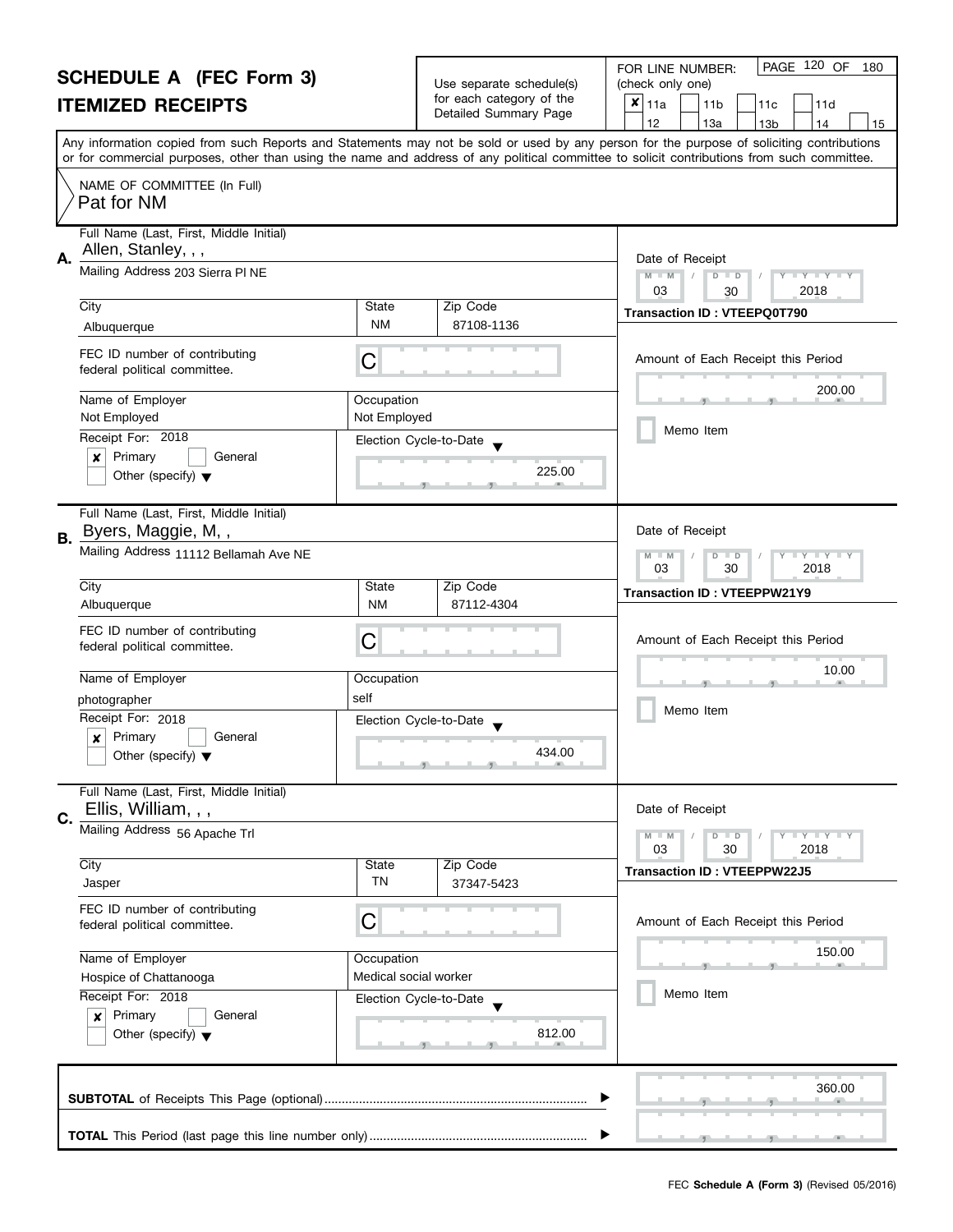|    | <b>SCHEDULE A (FEC Form 3)</b>                                                 |                                 | Use separate schedule(s) | PAGE 121 OF<br>FOR LINE NUMBER:<br>180<br>(check only one)                                                                                                                                                                                                                              |
|----|--------------------------------------------------------------------------------|---------------------------------|--------------------------|-----------------------------------------------------------------------------------------------------------------------------------------------------------------------------------------------------------------------------------------------------------------------------------------|
|    | <b>ITEMIZED RECEIPTS</b>                                                       |                                 | for each category of the | $x _{11a}$<br>11 <sub>b</sub><br>11d<br>11c                                                                                                                                                                                                                                             |
|    |                                                                                |                                 | Detailed Summary Page    | 12<br>13a<br>13 <sub>b</sub><br>14<br>15                                                                                                                                                                                                                                                |
|    |                                                                                |                                 |                          | Any information copied from such Reports and Statements may not be sold or used by any person for the purpose of soliciting contributions<br>or for commercial purposes, other than using the name and address of any political committee to solicit contributions from such committee. |
|    | NAME OF COMMITTEE (In Full)<br>Pat for NM                                      |                                 |                          |                                                                                                                                                                                                                                                                                         |
| А. | Full Name (Last, First, Middle Initial)<br>Lancaster, Jane, B,,                |                                 |                          | Date of Receipt                                                                                                                                                                                                                                                                         |
|    | Mailing Address 415 Girard Blvd NE                                             |                                 |                          | $M - M$<br>D<br>$T + Y = Y + T$<br>$\Box$<br>2018<br>03<br>30                                                                                                                                                                                                                           |
|    | City                                                                           | State                           | Zip Code                 | <b>Transaction ID: VTEEPPW2205</b>                                                                                                                                                                                                                                                      |
|    | Albuquerque                                                                    | <b>NM</b>                       | 87106-2707               |                                                                                                                                                                                                                                                                                         |
|    | FEC ID number of contributing<br>federal political committee.                  | С                               |                          | Amount of Each Receipt this Period                                                                                                                                                                                                                                                      |
|    | Name of Employer<br><b>UNM</b>                                                 | Occupation<br>Teacher/Education |                          | 27.00                                                                                                                                                                                                                                                                                   |
|    | Receipt For: 2018                                                              |                                 | Election Cycle-to-Date   | Memo Item                                                                                                                                                                                                                                                                               |
|    | Primary<br>General<br>x<br>Other (specify) $\blacktriangledown$                |                                 | 1393.00                  |                                                                                                                                                                                                                                                                                         |
| В. | Full Name (Last, First, Middle Initial)<br>Lerner, Sarah, G,,                  |                                 |                          | Date of Receipt                                                                                                                                                                                                                                                                         |
|    | Mailing Address 1215 3rd St SW<br>Apt A                                        |                                 |                          | $Y - Y - Y$<br>D<br>$\Box$<br>$-M$<br>03<br>30<br>2018                                                                                                                                                                                                                                  |
|    | City<br>Albuquerque                                                            | State<br><b>NM</b>              | Zip Code<br>87102-4492   | <b>Transaction ID: VTEEPPW22E4</b>                                                                                                                                                                                                                                                      |
|    | FEC ID number of contributing<br>federal political committee.                  | С                               |                          | Amount of Each Receipt this Period                                                                                                                                                                                                                                                      |
|    | Name of Employer                                                               | Occupation                      |                          | 32.00                                                                                                                                                                                                                                                                                   |
|    | Accion                                                                         | <b>Human Resources</b>          |                          |                                                                                                                                                                                                                                                                                         |
|    | Receipt For: 2018                                                              |                                 | Election Cycle-to-Date   | Memo Item                                                                                                                                                                                                                                                                               |
|    | Primary<br>General<br>$\boldsymbol{x}$<br>Other (specify) $\blacktriangledown$ |                                 | 789.95                   |                                                                                                                                                                                                                                                                                         |
| C. | Full Name (Last, First, Middle Initial)<br>Lewis, Abigayil, , ,                |                                 |                          | Date of Receipt                                                                                                                                                                                                                                                                         |
|    | Mailing Address 3920 Smith Ave SE                                              |                                 |                          | $Y - Y - Y - Y - Y$<br>$D$ $D$<br>03<br>30<br>2018                                                                                                                                                                                                                                      |
|    | City<br>Albuquerque                                                            | State<br><b>NM</b>              | Zip Code<br>87108-4348   | <b>Transaction ID: VTEEPPW23G2</b>                                                                                                                                                                                                                                                      |
|    | FEC ID number of contributing<br>federal political committee.                  | С                               |                          | Amount of Each Receipt this Period                                                                                                                                                                                                                                                      |
|    | Name of Employer                                                               | Occupation                      |                          | 100.00                                                                                                                                                                                                                                                                                  |
|    | InAccord P.C.                                                                  | Lawyer                          |                          |                                                                                                                                                                                                                                                                                         |
|    | Receipt For: 2018                                                              |                                 | Election Cycle-to-Date   | Memo Item                                                                                                                                                                                                                                                                               |
|    | Primary<br>General<br>×<br>Other (specify) $\blacktriangledown$                |                                 | 450.00                   |                                                                                                                                                                                                                                                                                         |
|    |                                                                                |                                 |                          | 159.00                                                                                                                                                                                                                                                                                  |
|    |                                                                                |                                 |                          |                                                                                                                                                                                                                                                                                         |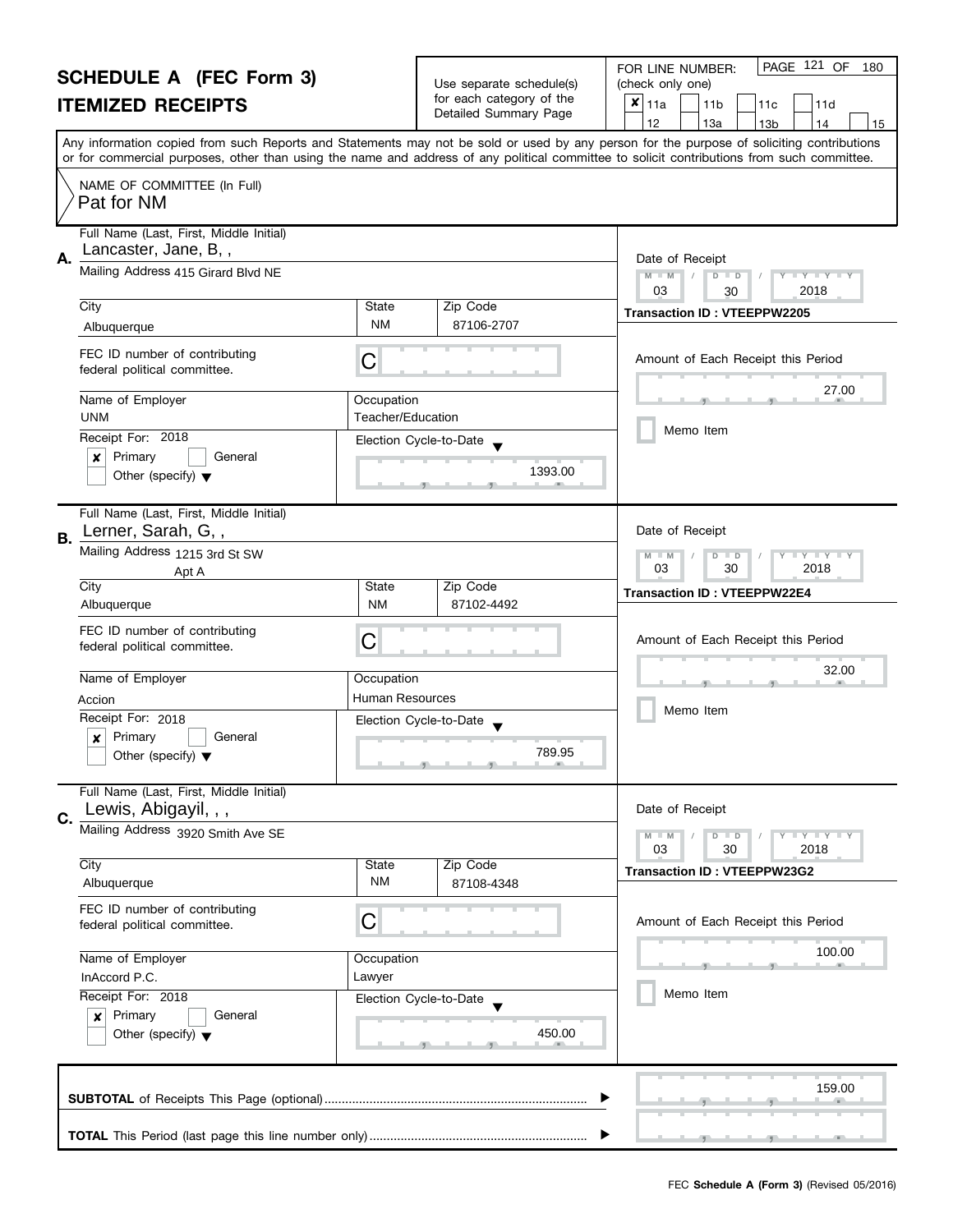|    | <b>SCHEDULE A (FEC Form 3)</b><br><b>ITEMIZED RECEIPTS</b>       |                           | Use separate schedule(s)<br>for each category of the<br>Detailed Summary Page | PAGE 122 OF<br>FOR LINE NUMBER:<br>180<br>(check only one)<br>×<br>11a<br>11 <sub>b</sub><br>11d<br>11c<br>12<br>13a<br>13 <sub>b</sub><br>14<br>15                                                                                                                                     |
|----|------------------------------------------------------------------|---------------------------|-------------------------------------------------------------------------------|-----------------------------------------------------------------------------------------------------------------------------------------------------------------------------------------------------------------------------------------------------------------------------------------|
|    |                                                                  |                           |                                                                               | Any information copied from such Reports and Statements may not be sold or used by any person for the purpose of soliciting contributions<br>or for commercial purposes, other than using the name and address of any political committee to solicit contributions from such committee. |
|    | NAME OF COMMITTEE (In Full)<br>Pat for NM                        |                           |                                                                               |                                                                                                                                                                                                                                                                                         |
| А. | Full Name (Last, First, Middle Initial)<br>Michelsohn, Dave, , , |                           |                                                                               | Date of Receipt                                                                                                                                                                                                                                                                         |
|    | Mailing Address 8016 Constitution PI NE                          |                           |                                                                               | $D$ $D$<br>$Y - Y - Y - Y$<br>$M - M$<br>03<br>2018<br>30                                                                                                                                                                                                                               |
|    | City<br>Albuquerque                                              | State<br><b>NM</b>        | Zip Code<br>87110-7628                                                        | <b>Transaction ID: VTEEPPW2213</b>                                                                                                                                                                                                                                                      |
|    | FEC ID number of contributing<br>federal political committee.    | C                         |                                                                               | Amount of Each Receipt this Period                                                                                                                                                                                                                                                      |
|    | Name of Employer<br>Self                                         | Occupation<br>Advertising |                                                                               | 27.00                                                                                                                                                                                                                                                                                   |
|    | Receipt For: 2018                                                | Election Cycle-to-Date    |                                                                               | Memo Item                                                                                                                                                                                                                                                                               |
|    | Primary<br>General<br>x<br>Other (specify) $\blacktriangledown$  |                           | 768.00                                                                        |                                                                                                                                                                                                                                                                                         |
| В. | Full Name (Last, First, Middle Initial)<br>Purdy, Malcolm, , ,   |                           |                                                                               | Date of Receipt                                                                                                                                                                                                                                                                         |
|    | Mailing Address 1 W Alary Ln                                     |                           |                                                                               | T Y T Y T Y<br>M<br>$\overline{D}$<br>$-M$<br>$\Box$<br>03<br>30<br>2018                                                                                                                                                                                                                |
|    | City<br>Corrales                                                 | State<br><b>NM</b>        | Zip Code<br>87048-8396                                                        | <b>Transaction ID: VTEEPPW23C1</b>                                                                                                                                                                                                                                                      |
|    | FEC ID number of contributing<br>federal political committee.    | C                         |                                                                               | Amount of Each Receipt this Period                                                                                                                                                                                                                                                      |
|    | Name of Employer                                                 | Occupation                |                                                                               | 250.00                                                                                                                                                                                                                                                                                  |
|    | Lovelace                                                         | Doctor-Oncology           |                                                                               | Memo Item                                                                                                                                                                                                                                                                               |
|    | Receipt For: 2018                                                | Election Cycle-to-Date    |                                                                               |                                                                                                                                                                                                                                                                                         |
|    | Primary<br>General<br>X<br>Other (specify) $\blacktriangledown$  |                           | 900.00                                                                        |                                                                                                                                                                                                                                                                                         |
| C. | Full Name (Last, First, Middle Initial)<br>Reed, Gregory, , ,    |                           |                                                                               | Date of Receipt                                                                                                                                                                                                                                                                         |
|    | Mailing Address 201 W 21st St                                    |                           |                                                                               | Y FY FY FY<br>$D$ $D$                                                                                                                                                                                                                                                                   |
|    | Apt 4G<br>City                                                   | State                     | Zip Code                                                                      | 03<br>30<br>2018<br><b>Transaction ID: VTEEPPW23N2</b>                                                                                                                                                                                                                                  |
|    | New York                                                         | <b>NY</b>                 | 10011-3134                                                                    |                                                                                                                                                                                                                                                                                         |
|    | FEC ID number of contributing<br>federal political committee.    | С                         |                                                                               | Amount of Each Receipt this Period                                                                                                                                                                                                                                                      |
|    | Name of Employer                                                 | Occupation                |                                                                               | 500.00<br>an.                                                                                                                                                                                                                                                                           |
|    | Information Requested                                            | Information Requested     |                                                                               |                                                                                                                                                                                                                                                                                         |
|    | Receipt For: 2018<br>Primary<br>General<br>×                     | Election Cycle-to-Date    |                                                                               | Memo Item                                                                                                                                                                                                                                                                               |
|    | Other (specify) $\blacktriangledown$                             |                           | 500.00                                                                        |                                                                                                                                                                                                                                                                                         |
|    |                                                                  |                           |                                                                               | 777.00                                                                                                                                                                                                                                                                                  |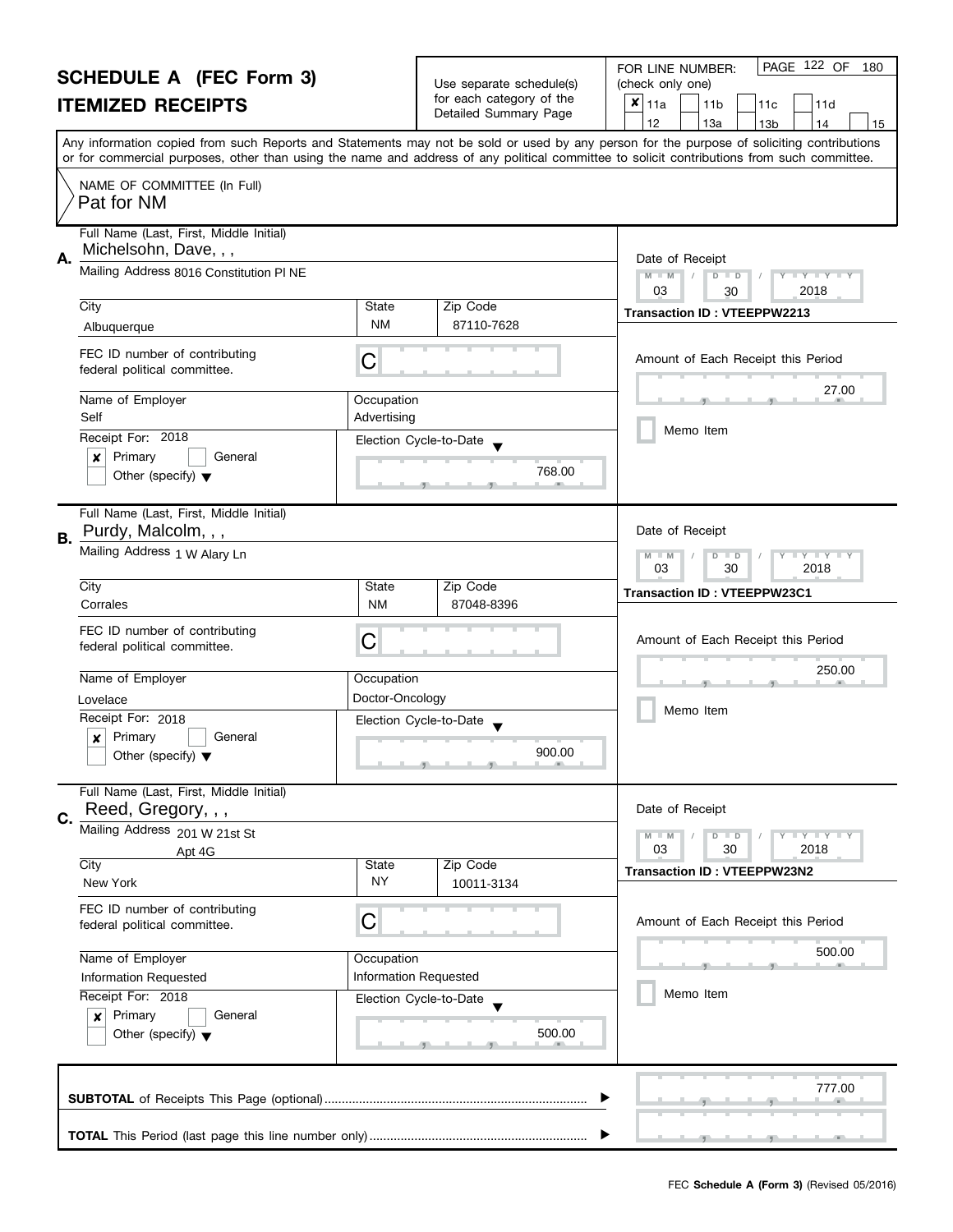|    | <b>SCHEDULE A (FEC Form 3)</b>                                           |                       |                                                      | PAGE 123 OF<br>180<br>FOR LINE NUMBER:                                                                                                                                                                            |
|----|--------------------------------------------------------------------------|-----------------------|------------------------------------------------------|-------------------------------------------------------------------------------------------------------------------------------------------------------------------------------------------------------------------|
|    | <b>ITEMIZED RECEIPTS</b>                                                 |                       | Use separate schedule(s)<br>for each category of the | (check only one)<br>×<br>11a<br>11c<br>11 <sub>b</sub><br>11d                                                                                                                                                     |
|    |                                                                          |                       | Detailed Summary Page                                | 12<br>13a<br>13 <sub>b</sub><br>14<br>15                                                                                                                                                                          |
|    |                                                                          |                       |                                                      | Any information copied from such Reports and Statements may not be sold or used by any person for the purpose of soliciting contributions                                                                         |
|    |                                                                          |                       |                                                      | or for commercial purposes, other than using the name and address of any political committee to solicit contributions from such committee.                                                                        |
|    | NAME OF COMMITTEE (In Full)<br>Pat for NM                                |                       |                                                      |                                                                                                                                                                                                                   |
| А. | Full Name (Last, First, Middle Initial)<br>Rohwein, LaRene, L.,,         |                       |                                                      |                                                                                                                                                                                                                   |
|    | Mailing Address 9209 Evangeline Ave NE                                   |                       |                                                      | Date of Receipt<br>$M - M$<br>$D$ $D$<br>$\bot$ $\gamma$ $\bot$ $\gamma$ $\bot$ $\gamma$<br>03<br>2018<br>30                                                                                                      |
|    | City                                                                     | State                 | Zip Code                                             | Transaction ID: VTEEPQ0T6Z3                                                                                                                                                                                       |
|    | Albuquerque                                                              | NM                    | 87111-2454                                           |                                                                                                                                                                                                                   |
|    | FEC ID number of contributing<br>federal political committee.            | С                     |                                                      | Amount of Each Receipt this Period                                                                                                                                                                                |
|    | Name of Employer<br>Retired                                              | Occupation<br>Retired |                                                      | 500.00                                                                                                                                                                                                            |
|    | Receipt For: 2018                                                        |                       | Election Cycle-to-Date                               | Memo Item                                                                                                                                                                                                         |
|    | Primary<br>×<br>General                                                  |                       |                                                      |                                                                                                                                                                                                                   |
|    | Other (specify) $\blacktriangledown$                                     |                       | 1500.00                                              |                                                                                                                                                                                                                   |
|    | Full Name (Last, First, Middle Initial)<br>Van't Hof, Jonathan 'JP', , , |                       |                                                      | Date of Receipt                                                                                                                                                                                                   |
| В. | Mailing Address 1421 Ames PI NE                                          |                       |                                                      | $M - M$<br>$Y + Y$<br>$D$ $D$                                                                                                                                                                                     |
|    | City                                                                     | State                 | Zip Code                                             | 03<br>30<br>2018                                                                                                                                                                                                  |
|    |                                                                          | DC                    |                                                      | <b>Transaction ID: VTEEPPW2239</b>                                                                                                                                                                                |
|    | Washington                                                               |                       | 20002-6415                                           |                                                                                                                                                                                                                   |
|    | FEC ID number of contributing                                            |                       |                                                      |                                                                                                                                                                                                                   |
|    | federal political committee.                                             | C                     |                                                      | Amount of Each Receipt this Period                                                                                                                                                                                |
|    | Name of Employer                                                         | Occupation            |                                                      | 500.00                                                                                                                                                                                                            |
|    | Zeta Associates                                                          | Researcher            |                                                      |                                                                                                                                                                                                                   |
|    | Receipt For: 2018                                                        |                       | Election Cycle-to-Date                               | Memo Item                                                                                                                                                                                                         |
|    | Primary<br>General<br>x<br>Other (specify) $\blacktriangledown$          |                       | 1000.00                                              |                                                                                                                                                                                                                   |
|    | Full Name (Last, First, Middle Initial)                                  |                       |                                                      |                                                                                                                                                                                                                   |
| C. | Wagoner, George, , ,                                                     |                       |                                                      | Date of Receipt                                                                                                                                                                                                   |
|    | Mailing Address 12820 Punta De Vista PI NE                               |                       |                                                      | $\frac{1}{2}$ $\frac{1}{2}$ $\frac{1}{2}$ $\frac{1}{2}$ $\frac{1}{2}$ $\frac{1}{2}$ $\frac{1}{2}$ $\frac{1}{2}$ $\frac{1}{2}$ $\frac{1}{2}$ $\frac{1}{2}$ $\frac{1}{2}$<br>$M - M$<br>$D$ $D$<br>03<br>30<br>2018 |
|    | City                                                                     | State<br>NM           | Zip Code                                             | <b>Transaction ID: VTEEPPW23A5</b>                                                                                                                                                                                |
|    | Albuquerque                                                              |                       | 87112-2538                                           |                                                                                                                                                                                                                   |
|    | FEC ID number of contributing<br>federal political committee.            | С                     |                                                      | Amount of Each Receipt this Period                                                                                                                                                                                |
|    | Name of Employer                                                         | Occupation            |                                                      | 25.00                                                                                                                                                                                                             |
|    | Not Employed                                                             | Not Employed          |                                                      |                                                                                                                                                                                                                   |
|    | Receipt For: 2018                                                        |                       | Election Cycle-to-Date                               | Memo Item                                                                                                                                                                                                         |
|    | Primary<br>General<br>×<br>Other (specify) $\blacktriangledown$          |                       |                                                      |                                                                                                                                                                                                                   |
|    |                                                                          |                       | 299.00                                               |                                                                                                                                                                                                                   |
|    |                                                                          |                       |                                                      | 1025.00                                                                                                                                                                                                           |

, , .

 $\blacktriangleright$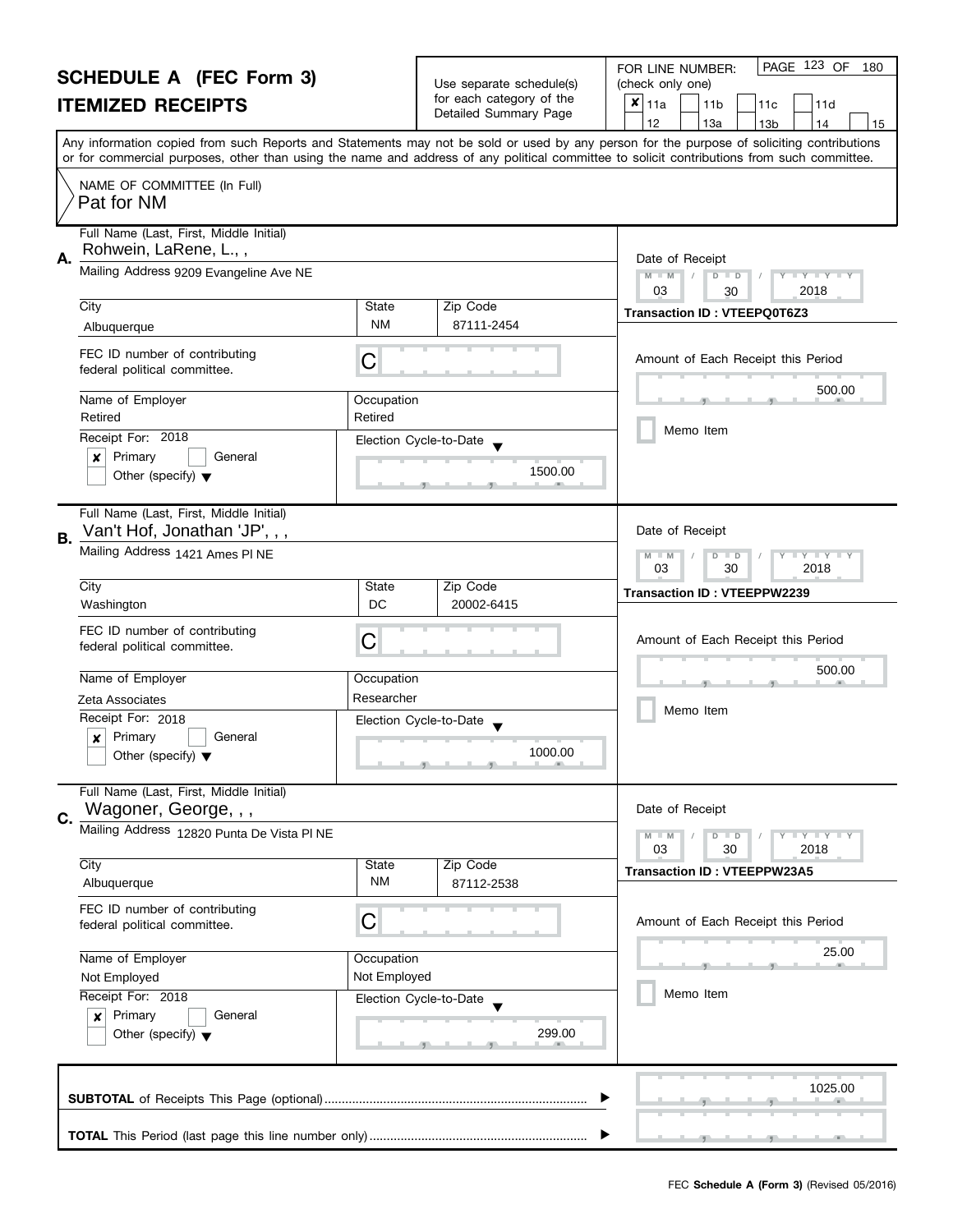|    | <b>SCHEDULE A (FEC Form 3)</b><br><b>ITEMIZED RECEIPTS</b>                           |                                     | Use separate schedule(s)<br>for each category of the<br>Detailed Summary Page | PAGE 124 OF<br>FOR LINE NUMBER:<br>180<br>(check only one)<br>×<br>11a<br>11 <sub>b</sub><br>11d<br>11c<br>12<br>13a<br>13 <sub>b</sub><br>14<br>15                                                                                                                                     |
|----|--------------------------------------------------------------------------------------|-------------------------------------|-------------------------------------------------------------------------------|-----------------------------------------------------------------------------------------------------------------------------------------------------------------------------------------------------------------------------------------------------------------------------------------|
|    |                                                                                      |                                     |                                                                               | Any information copied from such Reports and Statements may not be sold or used by any person for the purpose of soliciting contributions<br>or for commercial purposes, other than using the name and address of any political committee to solicit contributions from such committee. |
|    | NAME OF COMMITTEE (In Full)<br>Pat for NM                                            |                                     |                                                                               |                                                                                                                                                                                                                                                                                         |
| А. | Full Name (Last, First, Middle Initial)<br>White, B., , ,                            |                                     |                                                                               | Date of Receipt                                                                                                                                                                                                                                                                         |
|    | Mailing Address 1035 Adams St                                                        |                                     |                                                                               | $M - M$<br>$D$ $D$<br>$Y - Y - Y - Y$<br>03<br>2018<br>30                                                                                                                                                                                                                               |
|    | City<br>Hollywood                                                                    | State<br>FL.                        | Zip Code<br>33019-1908                                                        | <b>Transaction ID: VTEEPPW2221</b>                                                                                                                                                                                                                                                      |
|    | FEC ID number of contributing<br>federal political committee.                        | C                                   |                                                                               | Amount of Each Receipt this Period                                                                                                                                                                                                                                                      |
|    | Name of Employer<br>Information Requested                                            | Occupation<br>Information Requested |                                                                               | 500.00                                                                                                                                                                                                                                                                                  |
|    | Receipt For: 2018<br>Primary<br>General<br>x<br>Other (specify) $\blacktriangledown$ | Election Cycle-to-Date              | 500.00                                                                        | Memo Item                                                                                                                                                                                                                                                                               |
| В. | Full Name (Last, First, Middle Initial)<br>Zaman, Lorry, , ,                         |                                     |                                                                               | Date of Receipt                                                                                                                                                                                                                                                                         |
|    | Mailing Address 6574 Loon Ct                                                         |                                     |                                                                               | T Y T Y T Y<br>M<br>$\overline{D}$<br>$-M$<br>$\Box$<br>03<br>30<br>2018                                                                                                                                                                                                                |
|    | City<br>Cochiti Lake                                                                 | State<br><b>NM</b>                  | Zip Code<br>87083-6023                                                        | <b>Transaction ID: VTEEPPW22F2</b>                                                                                                                                                                                                                                                      |
|    | FEC ID number of contributing<br>federal political committee.                        | C                                   |                                                                               | Amount of Each Receipt this Period                                                                                                                                                                                                                                                      |
|    | Name of Employer                                                                     | Occupation                          |                                                                               | 100.00                                                                                                                                                                                                                                                                                  |
|    | Not Employed<br>Receipt For: 2018                                                    | Not Employed                        |                                                                               | Memo Item                                                                                                                                                                                                                                                                               |
|    | Primary<br>General<br>X<br>Other (specify) $\blacktriangledown$                      | Election Cycle-to-Date              | 343.00<br><u>ga kata ga kata m</u>                                            |                                                                                                                                                                                                                                                                                         |
| C. | Full Name (Last, First, Middle Initial)<br>Alvarez, Jeremias, , ,                    |                                     |                                                                               | Date of Receipt                                                                                                                                                                                                                                                                         |
|    | Mailing Address 1717 Q St NW                                                         |                                     |                                                                               | $Y - Y - Y - Y - Y$<br>$D$ $D$<br>03<br>31<br>2018                                                                                                                                                                                                                                      |
|    | City<br>Washington                                                                   | State<br>DC                         | Zip Code<br>20009-2407                                                        | <b>Transaction ID: VTEEPPW2432</b>                                                                                                                                                                                                                                                      |
|    | FEC ID number of contributing<br>federal political committee.                        | С                                   |                                                                               | Amount of Each Receipt this Period                                                                                                                                                                                                                                                      |
|    | Name of Employer<br>Occupation<br>Consultant<br><b>PWC</b>                           |                                     |                                                                               | 200.00<br>an.                                                                                                                                                                                                                                                                           |
|    | Receipt For: 2018<br>Primary<br>General<br>×<br>Other (specify) $\blacktriangledown$ | Election Cycle-to-Date              | 700.00                                                                        | Memo Item                                                                                                                                                                                                                                                                               |
|    |                                                                                      |                                     |                                                                               | 800.00                                                                                                                                                                                                                                                                                  |
|    |                                                                                      |                                     |                                                                               |                                                                                                                                                                                                                                                                                         |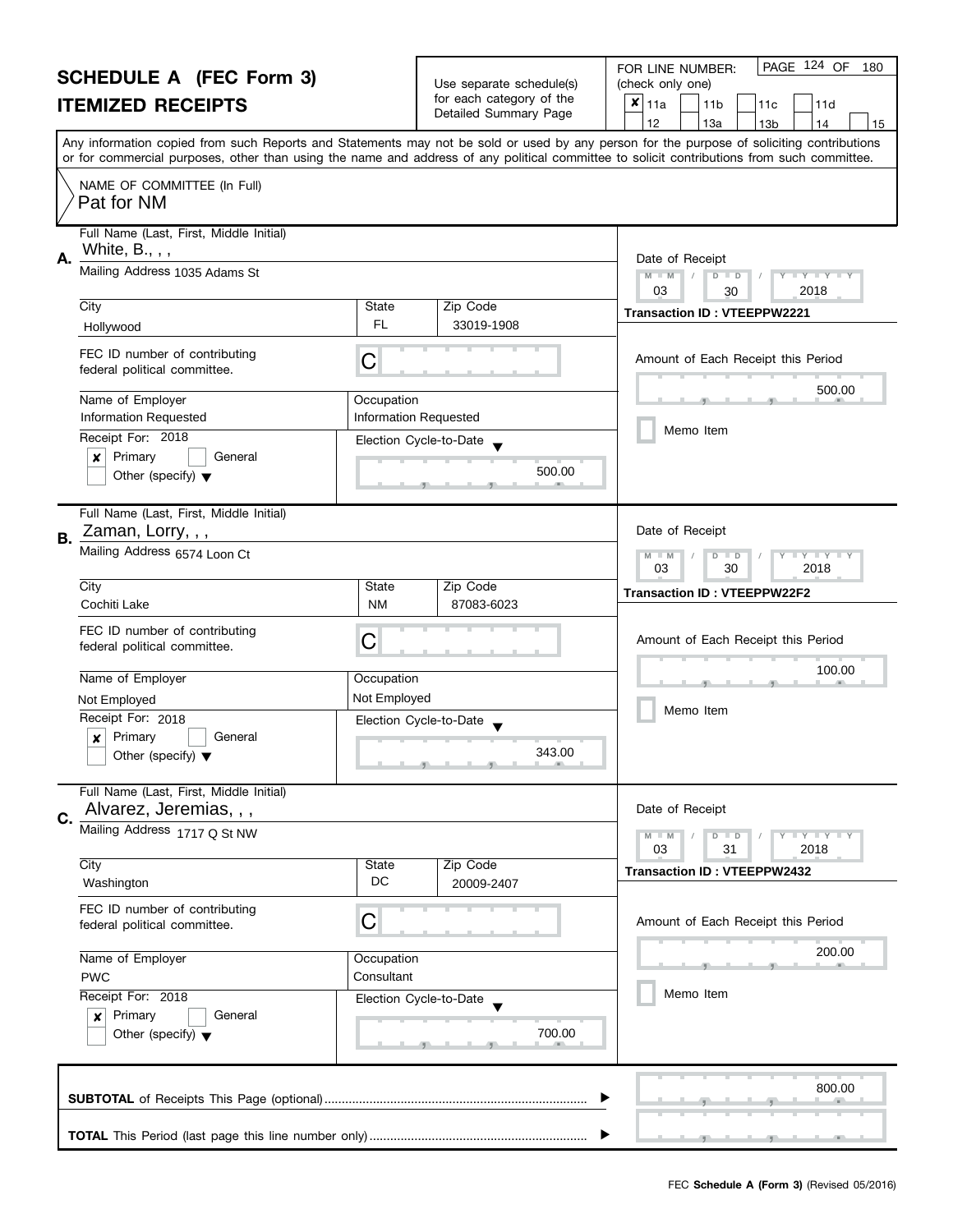#### **SCHEDULE A (FEC Form 3) ITEMIZED RECEIPTS**

|                                                   | FOR LINE NUMBER:             |
|---------------------------------------------------|------------------------------|
| Use separate schedule(s)                          | (check only one)             |
| for each category of the<br>Detailed Summary Page | 11b<br>$\vert x \vert_{11a}$ |

| SCHEDULE A (FEC Form 3)<br><b>ITEMIZED RECEIPTS</b>                                                         |                                                                   | Use separate schedule(s)<br>for each category of the<br>Detailed Summary Page | (check only one)<br>$x _{11a}$<br>11 <sub>b</sub><br>11c<br>11d<br>12<br>13a<br>13 <sub>b</sub><br>14<br>15                                                                                                                                                                             |  |  |
|-------------------------------------------------------------------------------------------------------------|-------------------------------------------------------------------|-------------------------------------------------------------------------------|-----------------------------------------------------------------------------------------------------------------------------------------------------------------------------------------------------------------------------------------------------------------------------------------|--|--|
|                                                                                                             |                                                                   |                                                                               | Any information copied from such Reports and Statements may not be sold or used by any person for the purpose of soliciting contributions<br>or for commercial purposes, other than using the name and address of any political committee to solicit contributions from such committee. |  |  |
| NAME OF COMMITTEE (In Full)<br>Pat for NM                                                                   |                                                                   |                                                                               |                                                                                                                                                                                                                                                                                         |  |  |
| Full Name (Last, First, Middle Initial)<br>Boulay, Candace, , ,<br>Α.<br>Mailing Address 1228 Nakomis Dr NE |                                                                   |                                                                               | Date of Receipt<br>$M - M$<br>$D$ $D$<br>$T$ $Y$ $T$ $Y$ $T$ $Y$                                                                                                                                                                                                                        |  |  |
| Unit C<br>City                                                                                              | State                                                             | Zip Code                                                                      | 03<br>2018<br>31                                                                                                                                                                                                                                                                        |  |  |
| Albuquerque                                                                                                 | ΝM                                                                | 87112-6083                                                                    | <b>Transaction ID: VTEEPPXE5X4</b>                                                                                                                                                                                                                                                      |  |  |
| FEC ID number of contributing<br>federal political committee.                                               | С                                                                 |                                                                               | Amount of Each Receipt this Period                                                                                                                                                                                                                                                      |  |  |
| Name of Employer                                                                                            | Occupation                                                        |                                                                               | 50.00                                                                                                                                                                                                                                                                                   |  |  |
| Not Employed                                                                                                | Not Employed                                                      |                                                                               |                                                                                                                                                                                                                                                                                         |  |  |
| Receipt For: 2018<br>x<br>Primary<br>General<br>Other (specify) $\blacktriangledown$                        |                                                                   | Election Cycle-to-Date<br>300.00                                              | Memo Item                                                                                                                                                                                                                                                                               |  |  |
| Full Name (Last, First, Middle Initial)<br>Chapman, Cynthia C, C.,,<br>Β.                                   |                                                                   |                                                                               |                                                                                                                                                                                                                                                                                         |  |  |
| Mailing Address 4805 Summer Ave NE                                                                          | $T + Y = Y$<br>$M - M$<br>D<br>$\blacksquare$<br>03<br>31<br>2018 |                                                                               |                                                                                                                                                                                                                                                                                         |  |  |
| City<br>Albuquerque                                                                                         | State<br><b>NM</b>                                                | Zip Code<br>87110-6331                                                        | <b>Transaction ID: VTEEPPXE5P9</b>                                                                                                                                                                                                                                                      |  |  |
| FEC ID number of contributing<br>federal political committee.                                               | С                                                                 |                                                                               | Amount of Each Receipt this Period                                                                                                                                                                                                                                                      |  |  |
| Name of Employer                                                                                            | Occupation                                                        |                                                                               | 27.00                                                                                                                                                                                                                                                                                   |  |  |
| Bean & Assoc. Inc.                                                                                          | <b>Court Reporter</b>                                             |                                                                               | Memo Item                                                                                                                                                                                                                                                                               |  |  |
| Receipt For: 2018<br>Primary<br>General<br>x<br>Other (specify) $\blacktriangledown$                        |                                                                   | Election Cycle-to-Date<br>209.00                                              |                                                                                                                                                                                                                                                                                         |  |  |
| Full Name (Last, First, Middle Initial)<br>Davis, Pat, , ,                                                  |                                                                   |                                                                               | Date of Receipt                                                                                                                                                                                                                                                                         |  |  |
| C.<br>Mailing Address 3926 Simms Ave SE                                                                     |                                                                   |                                                                               | <b>TEY LY LY</b><br>$M - M$<br>$D$ $D$<br>03<br>31<br>2018                                                                                                                                                                                                                              |  |  |
| City<br>Albuquerque                                                                                         | State<br>ΝM                                                       | Zip Code<br>87108-4338                                                        | Transaction ID: VTEEPQ0V7J0                                                                                                                                                                                                                                                             |  |  |
| FEC ID number of contributing<br>federal political committee.                                               | С                                                                 |                                                                               | Amount of Each Receipt this Period                                                                                                                                                                                                                                                      |  |  |
| Name of Employer                                                                                            | Occupation                                                        |                                                                               | 3.87                                                                                                                                                                                                                                                                                    |  |  |
| <b>Executive Director</b><br>ProgressNow NM<br>Receipt For: 2018<br>Election Cycle-to-Date                  |                                                                   |                                                                               |                                                                                                                                                                                                                                                                                         |  |  |
|                                                                                                             |                                                                   |                                                                               | Memo Item                                                                                                                                                                                                                                                                               |  |  |
| Primary<br>General<br>$\boldsymbol{x}$<br>Other (specify) $\blacktriangledown$                              |                                                                   | 1651.93                                                                       | * In-Kind: Facebook                                                                                                                                                                                                                                                                     |  |  |
|                                                                                                             |                                                                   |                                                                               | 80.87                                                                                                                                                                                                                                                                                   |  |  |
|                                                                                                             |                                                                   |                                                                               |                                                                                                                                                                                                                                                                                         |  |  |

PAGE 125 OF 180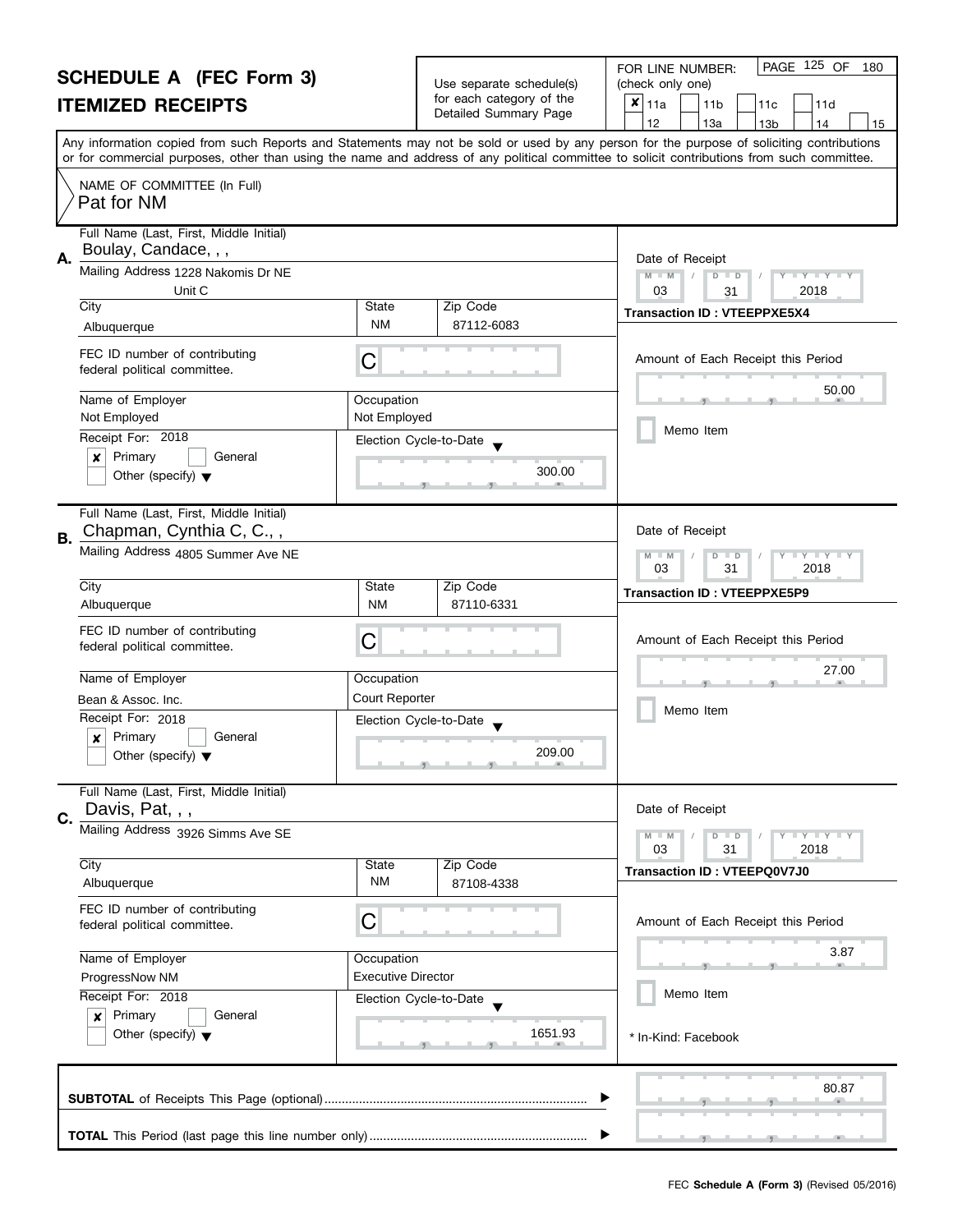Ī **Form/Schedule: SA11AI Transaction ID : VTEEPQ0V7J0**

Digital Advertising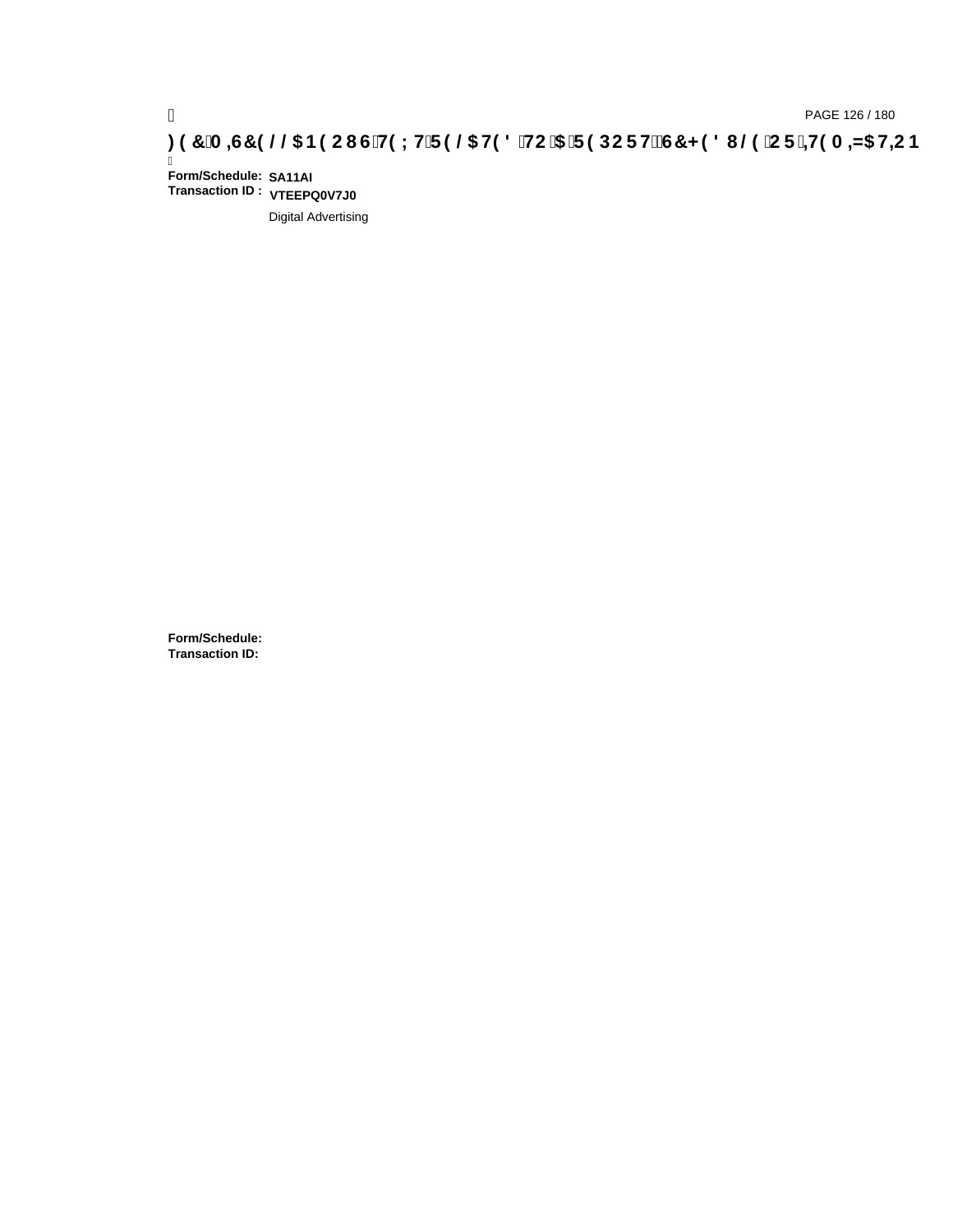| <b>SCHEDULE A (FEC Form 3)</b> |                                                            |                                                           |                                                      | PAGE 127 OF<br>FOR LINE NUMBER:<br>180                                                                                                                                                |  |
|--------------------------------|------------------------------------------------------------|-----------------------------------------------------------|------------------------------------------------------|---------------------------------------------------------------------------------------------------------------------------------------------------------------------------------------|--|
|                                |                                                            |                                                           | Use separate schedule(s)<br>for each category of the | (check only one)                                                                                                                                                                      |  |
|                                | <b>ITEMIZED RECEIPTS</b>                                   |                                                           | Detailed Summary Page                                | $x _{11a}$<br>11 <sub>b</sub><br>11d<br>11c                                                                                                                                           |  |
|                                |                                                            |                                                           |                                                      | 12<br>13a<br>13 <sub>b</sub><br>14<br>15<br>Any information copied from such Reports and Statements may not be sold or used by any person for the purpose of soliciting contributions |  |
|                                |                                                            |                                                           |                                                      | or for commercial purposes, other than using the name and address of any political committee to solicit contributions from such committee.                                            |  |
|                                | NAME OF COMMITTEE (In Full)                                |                                                           |                                                      |                                                                                                                                                                                       |  |
|                                | Pat for NM                                                 |                                                           |                                                      |                                                                                                                                                                                       |  |
|                                |                                                            |                                                           |                                                      |                                                                                                                                                                                       |  |
|                                | Full Name (Last, First, Middle Initial)<br>Davis, Pat, , , |                                                           |                                                      |                                                                                                                                                                                       |  |
| А.                             | Mailing Address 3926 Simms Ave SE                          |                                                           |                                                      | Date of Receipt                                                                                                                                                                       |  |
|                                |                                                            |                                                           |                                                      | $M - M$<br>$D$ $D$<br>$Y - Y - Y - Y - I$<br>2018<br>03<br>31                                                                                                                         |  |
|                                | City                                                       | State                                                     | Zip Code                                             | <b>Transaction ID: VTEEPQ0V7K8</b>                                                                                                                                                    |  |
|                                | Albuquerque                                                | NM                                                        | 87108-4338                                           |                                                                                                                                                                                       |  |
|                                | FEC ID number of contributing                              |                                                           |                                                      | Amount of Each Receipt this Period                                                                                                                                                    |  |
|                                | federal political committee.                               | C                                                         |                                                      |                                                                                                                                                                                       |  |
|                                | Name of Employer                                           | Occupation                                                |                                                      | 212.62                                                                                                                                                                                |  |
|                                | ProgressNow NM                                             | <b>Executive Director</b>                                 |                                                      |                                                                                                                                                                                       |  |
|                                | Receipt For: 2018                                          |                                                           | Election Cycle-to-Date                               | Memo Item                                                                                                                                                                             |  |
|                                | Primary<br>$\boldsymbol{x}$<br>General                     |                                                           |                                                      |                                                                                                                                                                                       |  |
|                                | Other (specify) $\blacktriangledown$                       |                                                           | 1651.93                                              | * In-Kind: Facebook                                                                                                                                                                   |  |
|                                |                                                            |                                                           |                                                      |                                                                                                                                                                                       |  |
|                                | Full Name (Last, First, Middle Initial)                    |                                                           |                                                      |                                                                                                                                                                                       |  |
| В.                             | Dawson, Douglas, , ,                                       |                                                           |                                                      | Date of Receipt                                                                                                                                                                       |  |
|                                | Mailing Address 14059 Claywood Ave                         | $M - M$<br>$Y - Y - Y$<br>D<br>$\Box$<br>2018<br>03<br>31 |                                                      |                                                                                                                                                                                       |  |
|                                | City                                                       | State                                                     | Zip Code                                             | <b>Transaction ID: VTEEPPW23W7</b>                                                                                                                                                    |  |
|                                | Sylmar                                                     | CA                                                        | 91342-1840                                           |                                                                                                                                                                                       |  |
|                                | FEC ID number of contributing                              |                                                           |                                                      |                                                                                                                                                                                       |  |
|                                | federal political committee.                               | С                                                         |                                                      | Amount of Each Receipt this Period                                                                                                                                                    |  |
|                                | Name of Employer                                           | Occupation                                                |                                                      | 50.00                                                                                                                                                                                 |  |
|                                | JPL                                                        | Engineer                                                  |                                                      |                                                                                                                                                                                       |  |
|                                | Receipt For: 2018                                          |                                                           | Election Cycle-to-Date                               | Memo Item                                                                                                                                                                             |  |
|                                | Primary<br>General<br>$\boldsymbol{x}$                     |                                                           |                                                      |                                                                                                                                                                                       |  |
|                                | Other (specify) $\blacktriangledown$                       |                                                           | 950.00                                               |                                                                                                                                                                                       |  |
|                                | Full Name (Last, First, Middle Initial)                    |                                                           |                                                      |                                                                                                                                                                                       |  |
|                                | Duhigg, Doris, , ,                                         |                                                           |                                                      | Date of Receipt                                                                                                                                                                       |  |
| C.                             | Mailing Address PO Box 527                                 |                                                           |                                                      | Y TY TY TY<br>$M - M$<br>$D$ $D$                                                                                                                                                      |  |
|                                |                                                            |                                                           |                                                      | 03<br>31<br>2018                                                                                                                                                                      |  |
|                                | City                                                       | State                                                     | Zip Code                                             | <b>Transaction ID: VTEEPPXE6M6</b>                                                                                                                                                    |  |
|                                | Albuquerque                                                | <b>NM</b>                                                 | 87103-0527                                           |                                                                                                                                                                                       |  |
|                                | FEC ID number of contributing                              | С                                                         |                                                      | Amount of Each Receipt this Period                                                                                                                                                    |  |
|                                | federal political committee.                               |                                                           |                                                      |                                                                                                                                                                                       |  |
|                                | Name of Employer                                           | Occupation                                                |                                                      | 41.00                                                                                                                                                                                 |  |
|                                | Not Employed<br>Not Employed                               |                                                           |                                                      |                                                                                                                                                                                       |  |
|                                | Receipt For: 2018                                          |                                                           | Election Cycle-to-Date                               | Memo Item                                                                                                                                                                             |  |
|                                | Primary<br>General<br>×                                    |                                                           | 251.00                                               |                                                                                                                                                                                       |  |
|                                | Other (specify) $\blacktriangledown$                       |                                                           |                                                      |                                                                                                                                                                                       |  |
|                                |                                                            |                                                           |                                                      |                                                                                                                                                                                       |  |
|                                |                                                            |                                                           |                                                      | 303.62                                                                                                                                                                                |  |
|                                |                                                            |                                                           |                                                      |                                                                                                                                                                                       |  |
|                                |                                                            |                                                           |                                                      |                                                                                                                                                                                       |  |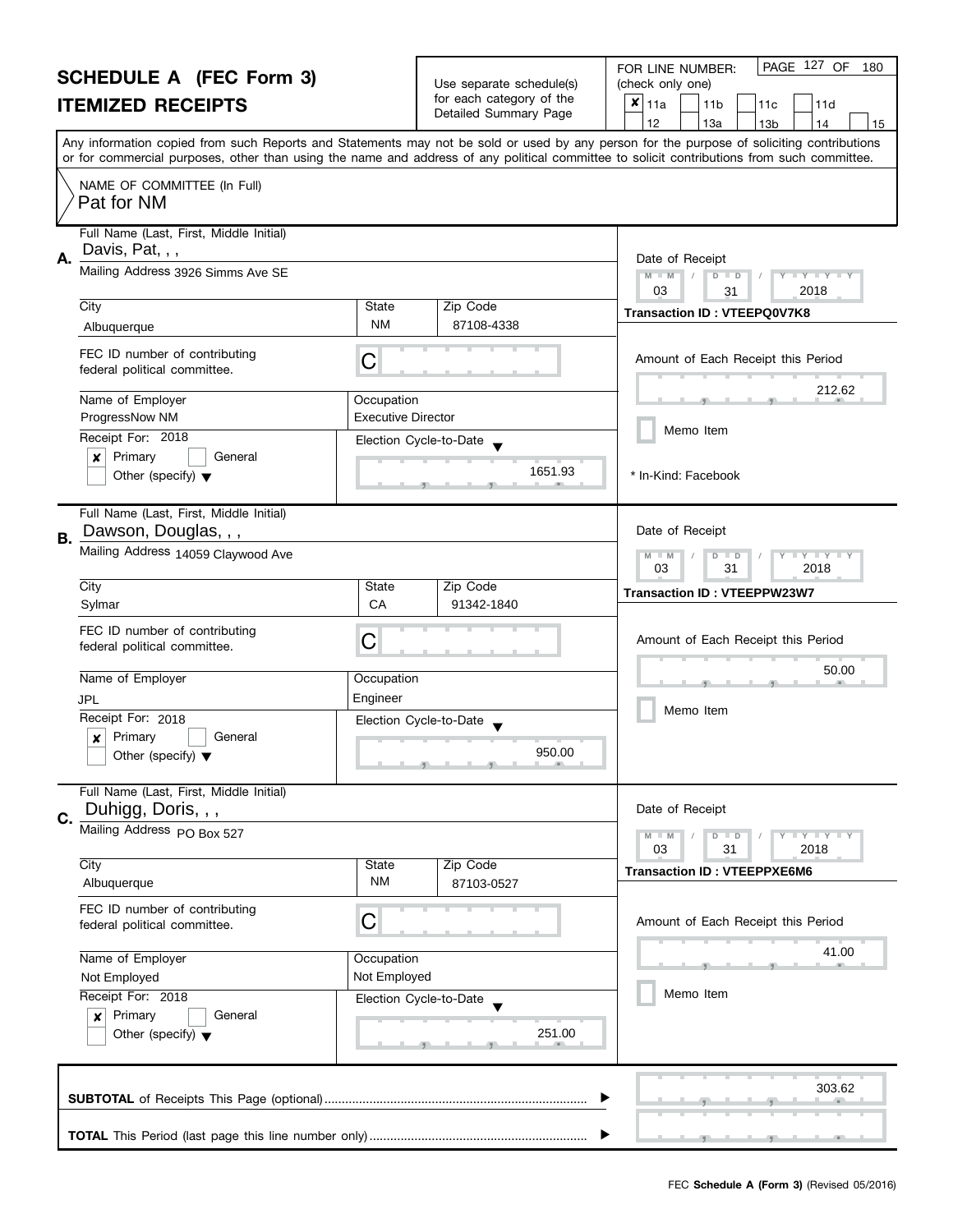Ī **Form/Schedule: SA11AI Transaction ID : VTEEPQ0V7K8**

Digital Advertising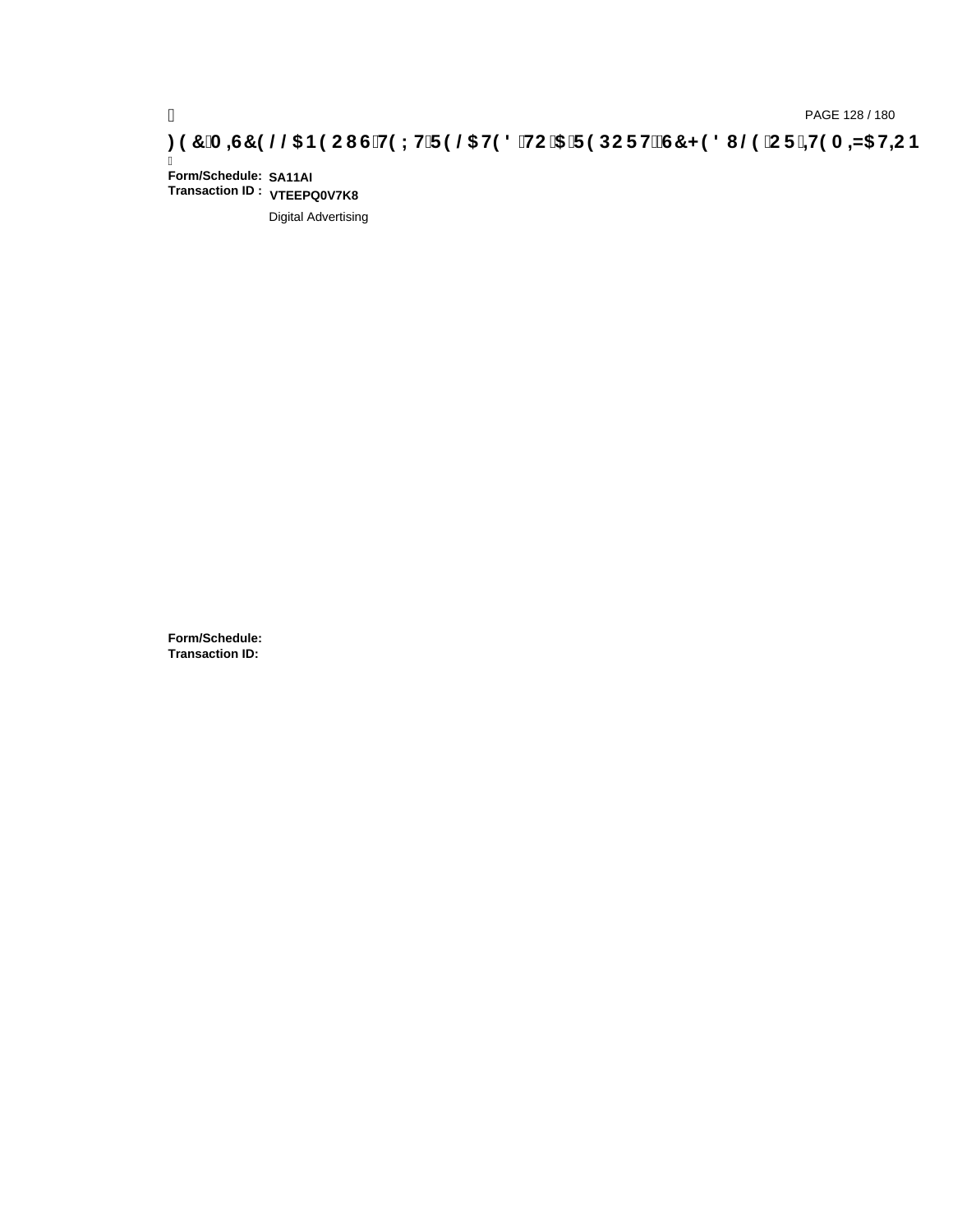| for each category of the<br>$x _{11a}$<br><b>ITEMIZED RECEIPTS</b><br>11 <sub>b</sub><br>11c<br>Detailed Summary Page<br>12<br>13a<br>13 <sub>b</sub><br>14<br>Any information copied from such Reports and Statements may not be sold or used by any person for the purpose of soliciting contributions<br>or for commercial purposes, other than using the name and address of any political committee to solicit contributions from such committee.<br>NAME OF COMMITTEE (In Full)<br>Pat for NM<br>Full Name (Last, First, Middle Initial)<br>Dyer, Gene, , ,<br>А.<br>Date of Receipt<br>Mailing Address 157 Desert Willow Rd<br>$M - M$<br>$\overline{D}$<br>$\Box$<br>03<br>2018<br>31<br>Zip Code<br>City<br>State<br><b>Transaction ID: VTEEPQ0T7A8</b><br><b>NM</b><br>87048-7532<br>Corrales<br>FEC ID number of contributing<br>С<br>federal political committee.<br>Name of Employer<br>Occupation<br>DYER&DYER architecture urbandesign<br>Architect<br>Memo Item<br>Receipt For: 2018<br>Election Cycle-to-Date<br>Primary<br>$\pmb{\times}$<br>General<br>1021.00<br>Other (specify) $\blacktriangledown$<br>Full Name (Last, First, Middle Initial)<br>Eyster, Gary, L.,,<br>Date of Receipt<br>В.<br>Mailing Address PO Box 16473<br>D<br>$-M$<br>$\blacksquare$<br>03<br>31<br>2018<br>Zip Code<br>City<br>State<br><b>Transaction ID: VTEEPQ0T8E3</b><br><b>NM</b><br>87191-6473<br>Albuquerque<br>FEC ID number of contributing<br>С<br>federal political committee.<br>Name of Employer<br>Occupation<br>Retired<br>Not Employed<br>Memo Item<br>Receipt For: 2018<br>Election Cycle-to-Date<br>Primary<br>General<br>$\boldsymbol{x}$<br>550.00<br>Other (specify) $\blacktriangledown$<br>Full Name (Last, First, Middle Initial)<br>Griffin, Joanie, S.,,<br>Date of Receipt<br>C.<br>Mailing Address 618 Lafayette Dr NE<br>$D$ $D$<br>03<br>31<br>2018<br>City<br>Zip Code<br>State<br><b>Transaction ID: VTEEPPXE5W6</b><br><b>NM</b><br>Albuquerque<br>87106-2144<br>FEC ID number of contributing<br>С<br>federal political committee.<br>Name of Employer<br>Occupation<br>CEO<br>Griffin & Associates<br>Memo Item<br>Receipt For: 2018<br>Election Cycle-to-Date<br>Primary<br>General<br>×<br>750.00<br>Other (specify) $\blacktriangledown$ | <b>SCHEDULE A (FEC Form 3)</b> |  | Use separate schedule(s) | PAGE 129 OF<br>FOR LINE NUMBER:<br>180<br>(check only one) |  |
|--------------------------------------------------------------------------------------------------------------------------------------------------------------------------------------------------------------------------------------------------------------------------------------------------------------------------------------------------------------------------------------------------------------------------------------------------------------------------------------------------------------------------------------------------------------------------------------------------------------------------------------------------------------------------------------------------------------------------------------------------------------------------------------------------------------------------------------------------------------------------------------------------------------------------------------------------------------------------------------------------------------------------------------------------------------------------------------------------------------------------------------------------------------------------------------------------------------------------------------------------------------------------------------------------------------------------------------------------------------------------------------------------------------------------------------------------------------------------------------------------------------------------------------------------------------------------------------------------------------------------------------------------------------------------------------------------------------------------------------------------------------------------------------------------------------------------------------------------------------------------------------------------------------------------------------------------------------------------------------------------------------------------------------------------------------------------------------------------------------------------------------------------------------------------------------------------------------------------------------------------------------------------------|--------------------------------|--|--------------------------|------------------------------------------------------------|--|
|                                                                                                                                                                                                                                                                                                                                                                                                                                                                                                                                                                                                                                                                                                                                                                                                                                                                                                                                                                                                                                                                                                                                                                                                                                                                                                                                                                                                                                                                                                                                                                                                                                                                                                                                                                                                                                                                                                                                                                                                                                                                                                                                                                                                                                                                                |                                |  |                          | 11d                                                        |  |
|                                                                                                                                                                                                                                                                                                                                                                                                                                                                                                                                                                                                                                                                                                                                                                                                                                                                                                                                                                                                                                                                                                                                                                                                                                                                                                                                                                                                                                                                                                                                                                                                                                                                                                                                                                                                                                                                                                                                                                                                                                                                                                                                                                                                                                                                                |                                |  |                          | 15                                                         |  |
|                                                                                                                                                                                                                                                                                                                                                                                                                                                                                                                                                                                                                                                                                                                                                                                                                                                                                                                                                                                                                                                                                                                                                                                                                                                                                                                                                                                                                                                                                                                                                                                                                                                                                                                                                                                                                                                                                                                                                                                                                                                                                                                                                                                                                                                                                |                                |  |                          |                                                            |  |
|                                                                                                                                                                                                                                                                                                                                                                                                                                                                                                                                                                                                                                                                                                                                                                                                                                                                                                                                                                                                                                                                                                                                                                                                                                                                                                                                                                                                                                                                                                                                                                                                                                                                                                                                                                                                                                                                                                                                                                                                                                                                                                                                                                                                                                                                                |                                |  |                          |                                                            |  |
|                                                                                                                                                                                                                                                                                                                                                                                                                                                                                                                                                                                                                                                                                                                                                                                                                                                                                                                                                                                                                                                                                                                                                                                                                                                                                                                                                                                                                                                                                                                                                                                                                                                                                                                                                                                                                                                                                                                                                                                                                                                                                                                                                                                                                                                                                |                                |  |                          |                                                            |  |
|                                                                                                                                                                                                                                                                                                                                                                                                                                                                                                                                                                                                                                                                                                                                                                                                                                                                                                                                                                                                                                                                                                                                                                                                                                                                                                                                                                                                                                                                                                                                                                                                                                                                                                                                                                                                                                                                                                                                                                                                                                                                                                                                                                                                                                                                                |                                |  |                          | $Y = Y + Y +$                                              |  |
|                                                                                                                                                                                                                                                                                                                                                                                                                                                                                                                                                                                                                                                                                                                                                                                                                                                                                                                                                                                                                                                                                                                                                                                                                                                                                                                                                                                                                                                                                                                                                                                                                                                                                                                                                                                                                                                                                                                                                                                                                                                                                                                                                                                                                                                                                |                                |  |                          |                                                            |  |
|                                                                                                                                                                                                                                                                                                                                                                                                                                                                                                                                                                                                                                                                                                                                                                                                                                                                                                                                                                                                                                                                                                                                                                                                                                                                                                                                                                                                                                                                                                                                                                                                                                                                                                                                                                                                                                                                                                                                                                                                                                                                                                                                                                                                                                                                                |                                |  |                          |                                                            |  |
|                                                                                                                                                                                                                                                                                                                                                                                                                                                                                                                                                                                                                                                                                                                                                                                                                                                                                                                                                                                                                                                                                                                                                                                                                                                                                                                                                                                                                                                                                                                                                                                                                                                                                                                                                                                                                                                                                                                                                                                                                                                                                                                                                                                                                                                                                |                                |  |                          | Amount of Each Receipt this Period                         |  |
|                                                                                                                                                                                                                                                                                                                                                                                                                                                                                                                                                                                                                                                                                                                                                                                                                                                                                                                                                                                                                                                                                                                                                                                                                                                                                                                                                                                                                                                                                                                                                                                                                                                                                                                                                                                                                                                                                                                                                                                                                                                                                                                                                                                                                                                                                |                                |  |                          | 100.00                                                     |  |
|                                                                                                                                                                                                                                                                                                                                                                                                                                                                                                                                                                                                                                                                                                                                                                                                                                                                                                                                                                                                                                                                                                                                                                                                                                                                                                                                                                                                                                                                                                                                                                                                                                                                                                                                                                                                                                                                                                                                                                                                                                                                                                                                                                                                                                                                                |                                |  |                          |                                                            |  |
|                                                                                                                                                                                                                                                                                                                                                                                                                                                                                                                                                                                                                                                                                                                                                                                                                                                                                                                                                                                                                                                                                                                                                                                                                                                                                                                                                                                                                                                                                                                                                                                                                                                                                                                                                                                                                                                                                                                                                                                                                                                                                                                                                                                                                                                                                |                                |  |                          |                                                            |  |
|                                                                                                                                                                                                                                                                                                                                                                                                                                                                                                                                                                                                                                                                                                                                                                                                                                                                                                                                                                                                                                                                                                                                                                                                                                                                                                                                                                                                                                                                                                                                                                                                                                                                                                                                                                                                                                                                                                                                                                                                                                                                                                                                                                                                                                                                                |                                |  |                          |                                                            |  |
|                                                                                                                                                                                                                                                                                                                                                                                                                                                                                                                                                                                                                                                                                                                                                                                                                                                                                                                                                                                                                                                                                                                                                                                                                                                                                                                                                                                                                                                                                                                                                                                                                                                                                                                                                                                                                                                                                                                                                                                                                                                                                                                                                                                                                                                                                |                                |  |                          | $Y \perp Y \perp Y$                                        |  |
|                                                                                                                                                                                                                                                                                                                                                                                                                                                                                                                                                                                                                                                                                                                                                                                                                                                                                                                                                                                                                                                                                                                                                                                                                                                                                                                                                                                                                                                                                                                                                                                                                                                                                                                                                                                                                                                                                                                                                                                                                                                                                                                                                                                                                                                                                |                                |  |                          |                                                            |  |
|                                                                                                                                                                                                                                                                                                                                                                                                                                                                                                                                                                                                                                                                                                                                                                                                                                                                                                                                                                                                                                                                                                                                                                                                                                                                                                                                                                                                                                                                                                                                                                                                                                                                                                                                                                                                                                                                                                                                                                                                                                                                                                                                                                                                                                                                                |                                |  |                          |                                                            |  |
|                                                                                                                                                                                                                                                                                                                                                                                                                                                                                                                                                                                                                                                                                                                                                                                                                                                                                                                                                                                                                                                                                                                                                                                                                                                                                                                                                                                                                                                                                                                                                                                                                                                                                                                                                                                                                                                                                                                                                                                                                                                                                                                                                                                                                                                                                |                                |  |                          | Amount of Each Receipt this Period                         |  |
|                                                                                                                                                                                                                                                                                                                                                                                                                                                                                                                                                                                                                                                                                                                                                                                                                                                                                                                                                                                                                                                                                                                                                                                                                                                                                                                                                                                                                                                                                                                                                                                                                                                                                                                                                                                                                                                                                                                                                                                                                                                                                                                                                                                                                                                                                |                                |  |                          | 200.00                                                     |  |
|                                                                                                                                                                                                                                                                                                                                                                                                                                                                                                                                                                                                                                                                                                                                                                                                                                                                                                                                                                                                                                                                                                                                                                                                                                                                                                                                                                                                                                                                                                                                                                                                                                                                                                                                                                                                                                                                                                                                                                                                                                                                                                                                                                                                                                                                                |                                |  |                          |                                                            |  |
|                                                                                                                                                                                                                                                                                                                                                                                                                                                                                                                                                                                                                                                                                                                                                                                                                                                                                                                                                                                                                                                                                                                                                                                                                                                                                                                                                                                                                                                                                                                                                                                                                                                                                                                                                                                                                                                                                                                                                                                                                                                                                                                                                                                                                                                                                |                                |  |                          |                                                            |  |
|                                                                                                                                                                                                                                                                                                                                                                                                                                                                                                                                                                                                                                                                                                                                                                                                                                                                                                                                                                                                                                                                                                                                                                                                                                                                                                                                                                                                                                                                                                                                                                                                                                                                                                                                                                                                                                                                                                                                                                                                                                                                                                                                                                                                                                                                                |                                |  |                          |                                                            |  |
|                                                                                                                                                                                                                                                                                                                                                                                                                                                                                                                                                                                                                                                                                                                                                                                                                                                                                                                                                                                                                                                                                                                                                                                                                                                                                                                                                                                                                                                                                                                                                                                                                                                                                                                                                                                                                                                                                                                                                                                                                                                                                                                                                                                                                                                                                |                                |  |                          |                                                            |  |
|                                                                                                                                                                                                                                                                                                                                                                                                                                                                                                                                                                                                                                                                                                                                                                                                                                                                                                                                                                                                                                                                                                                                                                                                                                                                                                                                                                                                                                                                                                                                                                                                                                                                                                                                                                                                                                                                                                                                                                                                                                                                                                                                                                                                                                                                                |                                |  |                          | $Y - Y - Y - Y - Y$                                        |  |
|                                                                                                                                                                                                                                                                                                                                                                                                                                                                                                                                                                                                                                                                                                                                                                                                                                                                                                                                                                                                                                                                                                                                                                                                                                                                                                                                                                                                                                                                                                                                                                                                                                                                                                                                                                                                                                                                                                                                                                                                                                                                                                                                                                                                                                                                                |                                |  |                          |                                                            |  |
|                                                                                                                                                                                                                                                                                                                                                                                                                                                                                                                                                                                                                                                                                                                                                                                                                                                                                                                                                                                                                                                                                                                                                                                                                                                                                                                                                                                                                                                                                                                                                                                                                                                                                                                                                                                                                                                                                                                                                                                                                                                                                                                                                                                                                                                                                |                                |  |                          |                                                            |  |
|                                                                                                                                                                                                                                                                                                                                                                                                                                                                                                                                                                                                                                                                                                                                                                                                                                                                                                                                                                                                                                                                                                                                                                                                                                                                                                                                                                                                                                                                                                                                                                                                                                                                                                                                                                                                                                                                                                                                                                                                                                                                                                                                                                                                                                                                                |                                |  |                          | Amount of Each Receipt this Period                         |  |
|                                                                                                                                                                                                                                                                                                                                                                                                                                                                                                                                                                                                                                                                                                                                                                                                                                                                                                                                                                                                                                                                                                                                                                                                                                                                                                                                                                                                                                                                                                                                                                                                                                                                                                                                                                                                                                                                                                                                                                                                                                                                                                                                                                                                                                                                                |                                |  |                          | 250.00                                                     |  |
|                                                                                                                                                                                                                                                                                                                                                                                                                                                                                                                                                                                                                                                                                                                                                                                                                                                                                                                                                                                                                                                                                                                                                                                                                                                                                                                                                                                                                                                                                                                                                                                                                                                                                                                                                                                                                                                                                                                                                                                                                                                                                                                                                                                                                                                                                |                                |  |                          |                                                            |  |
|                                                                                                                                                                                                                                                                                                                                                                                                                                                                                                                                                                                                                                                                                                                                                                                                                                                                                                                                                                                                                                                                                                                                                                                                                                                                                                                                                                                                                                                                                                                                                                                                                                                                                                                                                                                                                                                                                                                                                                                                                                                                                                                                                                                                                                                                                |                                |  |                          |                                                            |  |
|                                                                                                                                                                                                                                                                                                                                                                                                                                                                                                                                                                                                                                                                                                                                                                                                                                                                                                                                                                                                                                                                                                                                                                                                                                                                                                                                                                                                                                                                                                                                                                                                                                                                                                                                                                                                                                                                                                                                                                                                                                                                                                                                                                                                                                                                                |                                |  |                          |                                                            |  |
|                                                                                                                                                                                                                                                                                                                                                                                                                                                                                                                                                                                                                                                                                                                                                                                                                                                                                                                                                                                                                                                                                                                                                                                                                                                                                                                                                                                                                                                                                                                                                                                                                                                                                                                                                                                                                                                                                                                                                                                                                                                                                                                                                                                                                                                                                |                                |  |                          | 550.00                                                     |  |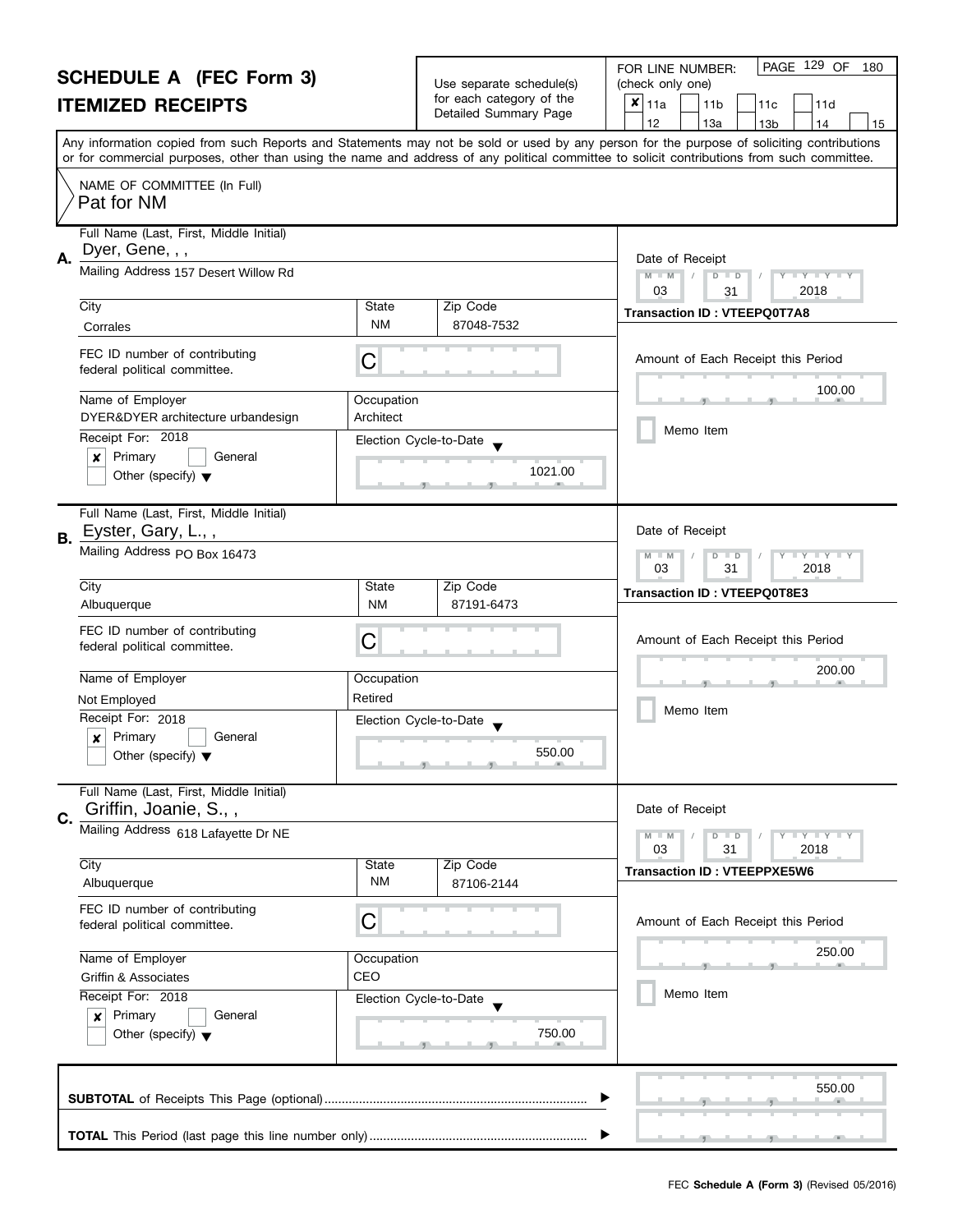#### **SCHEDULE A (FEC Form 3) ITEMIZED RECEIPTS** Any information copied from such Reports and Statements may not be sold or used by any person for the purpose of soliciting contributions or for commercial purposes, other than using the name and address of any political committee to solicit contributions from such committee. NAME OF COMMITTEE (In Full) Full Name (Last, First, Middle Initial) Mailing Address 11801 Suny Bay Rd SE City State Zip Code **A.** Date of Receipt Name of Employer and all the United States of Decupation FEC ID number of contributing<br>federal political committee. FOR LINE NUMBER: Use separate schedule(s) | (check only one) for each category of the The Detailed Summary Page  $\begin{array}{|c|c|c|c|c|c|c|c|}\n\hline\n & 11a & 11b & 11c & 11d \\
\hline\n & 12 & 13a & 13b & 14\n\end{array}$ |12 | |13a | |13b | |14 | |15 **M M / D D** Amount of Each Receipt this Period  $\frac{55.3}{2}$ PAGE 130 OF 180  $\overline{\mathbf{x}}$  | 11a Pat for NM Grilley, Robert, , , 03 31 2018 Albuquerque **NM** State 2lp Code Transaction ID : **VTEEPQ0TAG2**<br>Albuquerque MM 87123-2593

|    | FEC ID number of continuumy<br>federal political committee.                                                                                                                                                          | C                                                                        |                      | Amount of Each Receipt this Period                                                                                                                 |
|----|----------------------------------------------------------------------------------------------------------------------------------------------------------------------------------------------------------------------|--------------------------------------------------------------------------|----------------------|----------------------------------------------------------------------------------------------------------------------------------------------------|
|    | Name of Employer<br>Not Employed<br>Receipt For: 2018<br>Primary<br>General<br>x<br>Other (specify) $\blacktriangledown$                                                                                             | Occupation<br>Not Employed<br>Election Cycle-to-Date                     | 367.52               | 55.38<br>Memo Item<br>* In-Kind: Einestein's                                                                                                       |
| B. | Full Name (Last, First, Middle Initial)<br>Hartnett, Gregg, , ,<br>Mailing Address 941 Calle Mejia<br>Apt 410<br>City                                                                                                | <b>State</b>                                                             | Zip Code             | Date of Receipt<br>$M - M$<br>$D$ $D$<br>$\bot$ $\gamma$ $\bot$ $\gamma$ $\bot$ $\gamma$<br>2018<br>03<br>31<br><b>Transaction ID: VTEEPPXE5T0</b> |
|    | Santa Fe<br>FEC ID number of contributing<br>federal political committee.<br>Name of Employer<br>Self<br>Receipt For: 2018<br>Primary<br>General<br>×<br>Other (specify) $\blacktriangledown$                        | <b>NM</b><br>C<br>Occupation<br><b>Stylist</b><br>Election Cycle-to-Date | 87501-1464<br>589.00 | Amount of Each Receipt this Period<br>100.00<br>Memo Item                                                                                          |
| C. | Full Name (Last, First, Middle Initial)<br>Hoadley, William, F.,,<br>Mailing Address 118 E Coronado Rd<br>City                                                                                                       | State                                                                    | Zip Code             | Date of Receipt<br>$M - M$<br><b>LYLYL</b><br>$D$ $D$<br>03<br>2018<br>31<br>Transaction ID: VTEEPQ0T6H3                                           |
|    | Santa Fe<br>FEC ID number of contributing<br>federal political committee.<br>Name of Employer<br>Not employed<br>Receipt For: 2018<br>Primary<br>General<br>$\boldsymbol{x}$<br>Other (specify) $\blacktriangledown$ | <b>NM</b><br>C<br>Occupation<br>Not employed<br>Election Cycle-to-Date   | 87505-2602<br>900.00 | Amount of Each Receipt this Period<br>100.00<br>Memo Item                                                                                          |
|    |                                                                                                                                                                                                                      |                                                                          |                      | 255.38                                                                                                                                             |
|    |                                                                                                                                                                                                                      |                                                                          |                      |                                                                                                                                                    |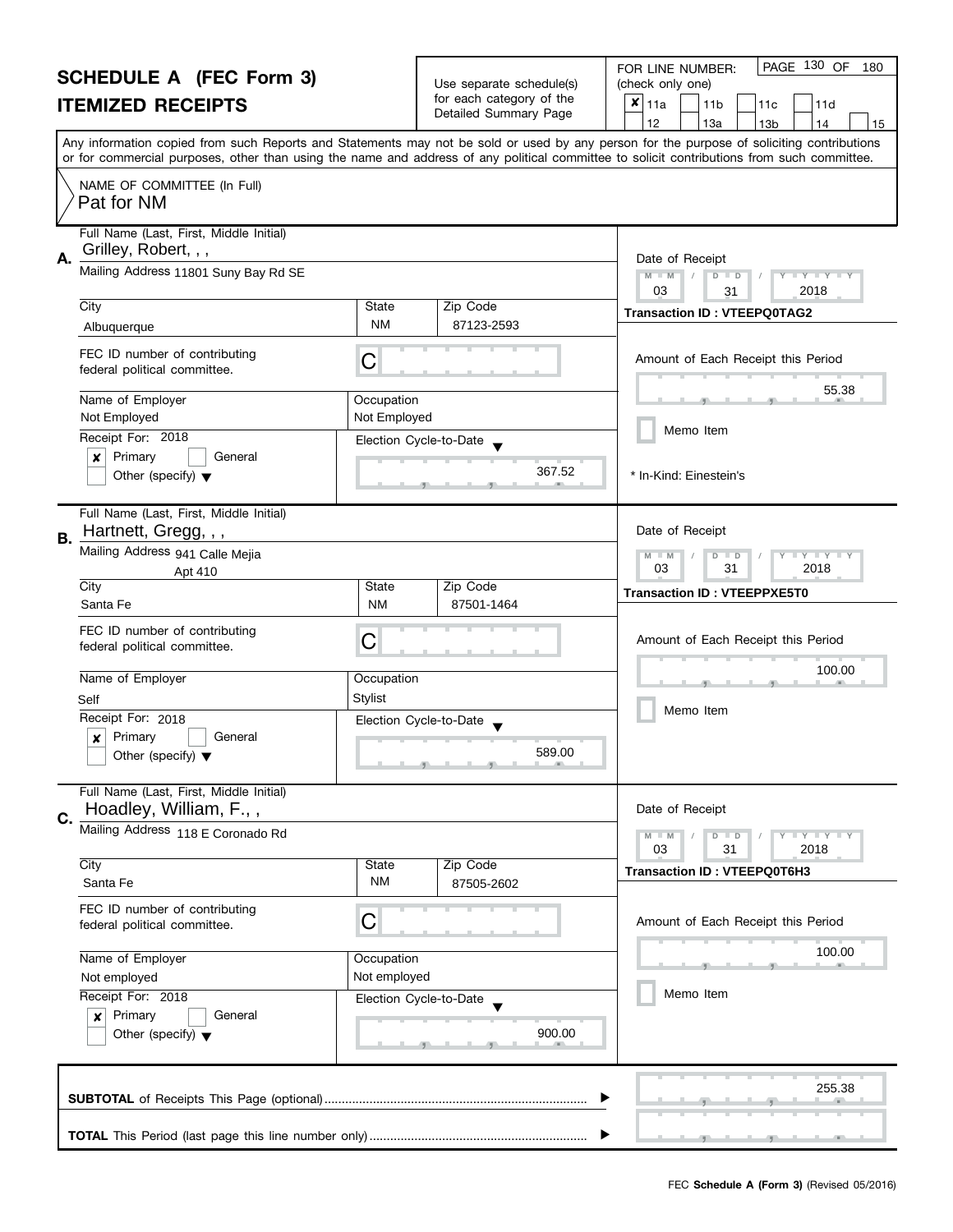Ī **Form/Schedule: SA11AI Transaction ID : VTEEPQ0TAG2**

Food for volunteers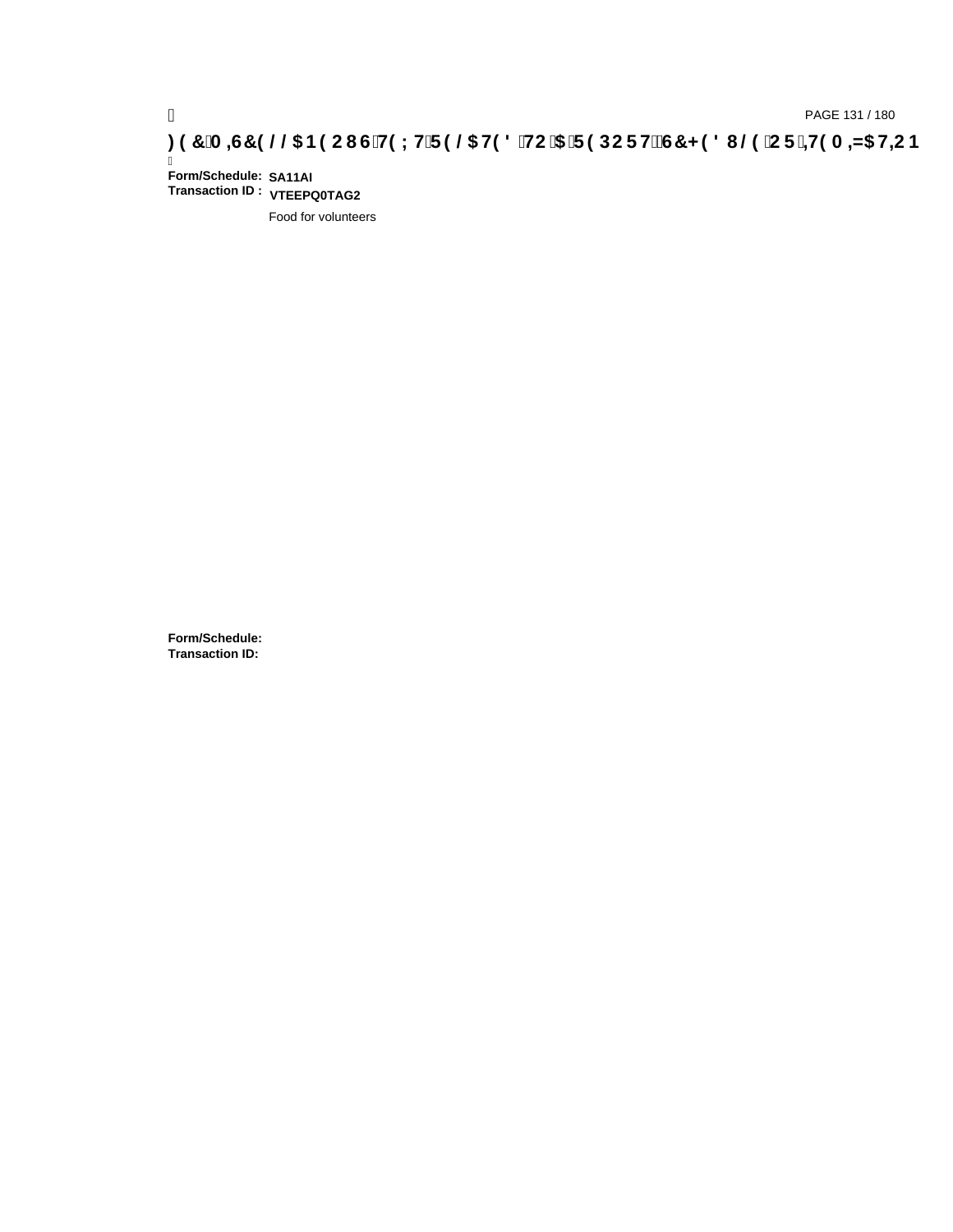#### **SCHEDULE A (FEC Form 3) ITEMIZED RECEIPTS**

|                                                   | FOR LINE NUMBER:   |
|---------------------------------------------------|--------------------|
| Use separate schedule(s)                          | (check only one)   |
| for each category of the<br>Detailed Summary Page | $x _{11a}$<br>111b |

| SUMEDULE A (FEU FORM 3)<br><b>ITEMIZED RECEIPTS</b>                                                            |                              | Use separate schedule(s)<br>for each category of the<br>Detailed Summary Page | (check only one)<br>$x _{11a}$<br>11 <sub>b</sub><br>11c<br>11d<br>12<br>13a<br>13 <sub>b</sub><br>15<br>14                                                                                                                                                                             |
|----------------------------------------------------------------------------------------------------------------|------------------------------|-------------------------------------------------------------------------------|-----------------------------------------------------------------------------------------------------------------------------------------------------------------------------------------------------------------------------------------------------------------------------------------|
|                                                                                                                |                              |                                                                               | Any information copied from such Reports and Statements may not be sold or used by any person for the purpose of soliciting contributions<br>or for commercial purposes, other than using the name and address of any political committee to solicit contributions from such committee. |
| NAME OF COMMITTEE (In Full)<br>Pat for NM                                                                      |                              |                                                                               |                                                                                                                                                                                                                                                                                         |
| Full Name (Last, First, Middle Initial)<br>Kloke, Daniel, H.,,<br>А.<br>Mailing Address 3804 Copper Ave NE     |                              |                                                                               | Date of Receipt<br>$M - M$<br>$Y$ $Y$ $Y$ $Y$<br>$D$ $D$                                                                                                                                                                                                                                |
| Apt 1<br>City<br>Albuquerque                                                                                   | State<br><b>NM</b>           | Zip Code<br>87108-1049                                                        | 2018<br>03<br>31<br><b>Transaction ID: VTEEPPW2417</b>                                                                                                                                                                                                                                  |
| FEC ID number of contributing<br>federal political committee.                                                  | C                            |                                                                               | Amount of Each Receipt this Period                                                                                                                                                                                                                                                      |
| Name of Employer<br>self                                                                                       | Occupation<br>consultant     |                                                                               | 6.00<br>Memo Item                                                                                                                                                                                                                                                                       |
| Receipt For: 2018<br>Primary<br>General<br>x<br>Other (specify) $\blacktriangledown$                           |                              | Election Cycle-to-Date<br>909.10                                              |                                                                                                                                                                                                                                                                                         |
| Full Name (Last, First, Middle Initial)<br>Lamphere, Louise, A.,,<br>Β.<br>Mailing Address 425 La Comunidad NW |                              |                                                                               | Date of Receipt<br>$M - M$<br>$\mathbb{F}$ Y<br>D<br>$\Box$                                                                                                                                                                                                                             |
| City<br>Albuquerque                                                                                            | State<br><b>NM</b>           | Zip Code<br>87114-2251                                                        | 03<br>2018<br>31<br><b>Transaction ID: VTEEPPXE631</b>                                                                                                                                                                                                                                  |
| FEC ID number of contributing<br>federal political committee.                                                  | C                            |                                                                               | Amount of Each Receipt this Period                                                                                                                                                                                                                                                      |
| Name of Employer<br>NOT EMPLOYED                                                                               | Occupation<br><b>RETIRED</b> |                                                                               | 200.00<br>Memo Item                                                                                                                                                                                                                                                                     |
| Receipt For: 2018<br>Primary<br>General<br>x<br>Other (specify) $\blacktriangledown$                           |                              | Election Cycle-to-Date<br>700.00                                              |                                                                                                                                                                                                                                                                                         |
| Full Name (Last, First, Middle Initial)<br>MacQueen, Christopher, , ,<br>C.                                    |                              |                                                                               | Date of Receipt                                                                                                                                                                                                                                                                         |
| Mailing Address 3926 Simms Ave SE                                                                              |                              |                                                                               | $\frac{1}{2} \left[ \frac{1}{2} \left( \frac{1}{2} \right) - \frac{1}{2} \left( \frac{1}{2} \right) \right] = \frac{1}{2} \left[ \frac{1}{2} \left( \frac{1}{2} \right) - \frac{1}{2} \left( \frac{1}{2} \right) \right]$<br>$M - M$<br>D<br>$\Box$<br>03<br>31<br>2018                 |
| City<br>Albuquerque                                                                                            | State<br><b>NM</b>           | Zip Code<br>87108-4338                                                        | <b>Transaction ID: VTEEPQ0T9V8</b>                                                                                                                                                                                                                                                      |
| FEC ID number of contributing<br>federal political committee.                                                  | С                            |                                                                               | Amount of Each Receipt this Period                                                                                                                                                                                                                                                      |
| Name of Employer<br>VSA N4th Art Center                                                                        | Occupation                   | Program Manager Teacher                                                       | 56.46                                                                                                                                                                                                                                                                                   |
| Receipt For: 2018                                                                                              |                              | Election Cycle-to-Date                                                        | Memo Item                                                                                                                                                                                                                                                                               |
| Primary<br>General<br>×<br>Other (specify) $\blacktriangledown$                                                |                              | 606.46                                                                        | * In-Kind: Costco                                                                                                                                                                                                                                                                       |
|                                                                                                                |                              |                                                                               | 262.46                                                                                                                                                                                                                                                                                  |
|                                                                                                                |                              |                                                                               |                                                                                                                                                                                                                                                                                         |

PAGE 132 OF 180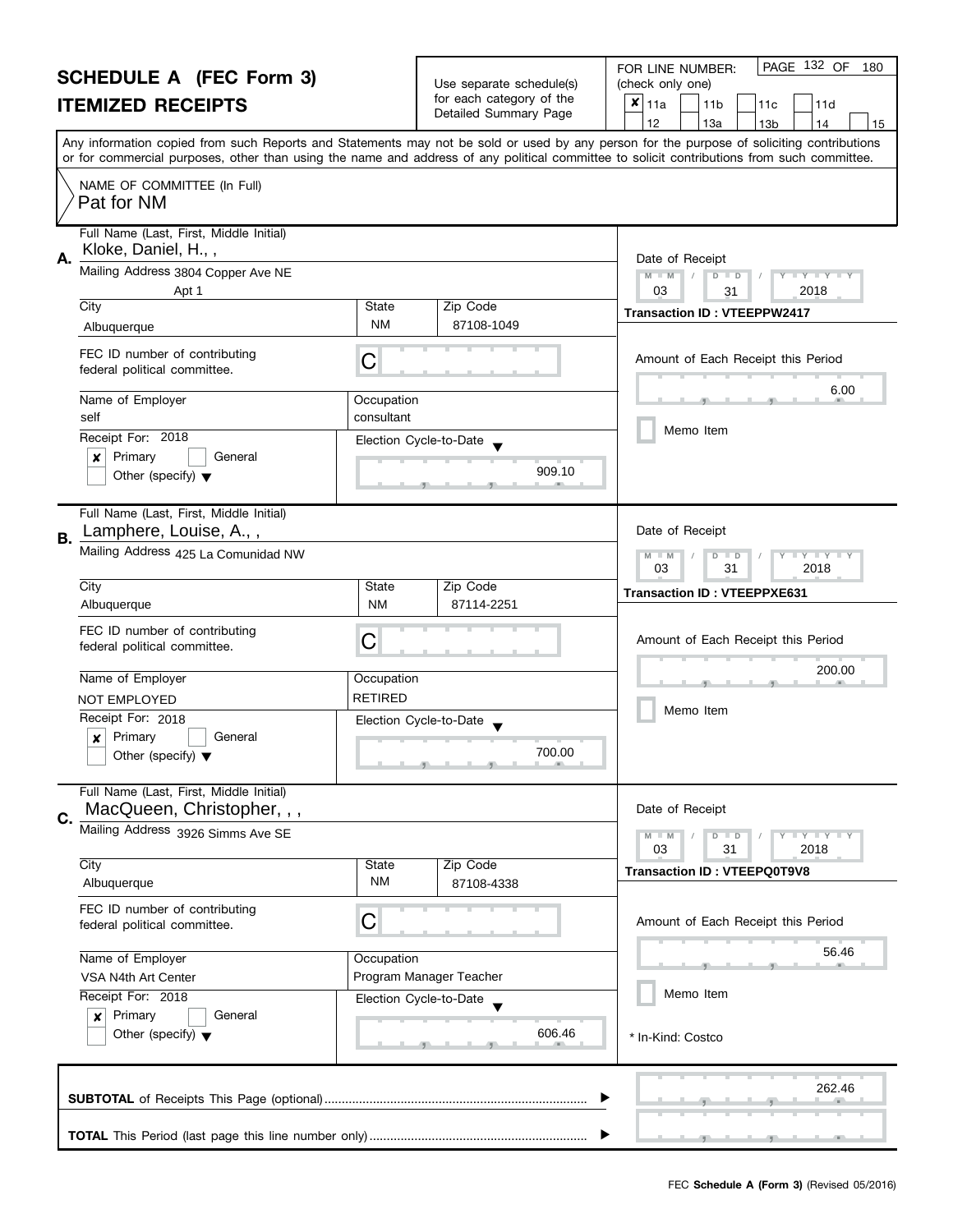# pAGE 133 / 180<br>**DAGE 133 / 180 PAGE 133 / 180 SPOC FOR THE 9 @S H98 `HC `5 `F9 DC FHžG7 < 98 I @9 `C F`<del>∔I</del>9 A =N5 H<del>L</del>CB .**

Ī **Form/Schedule: SA11AI Transaction ID : VTEEPQ0T9V8**

Pizza and Salad For Lunch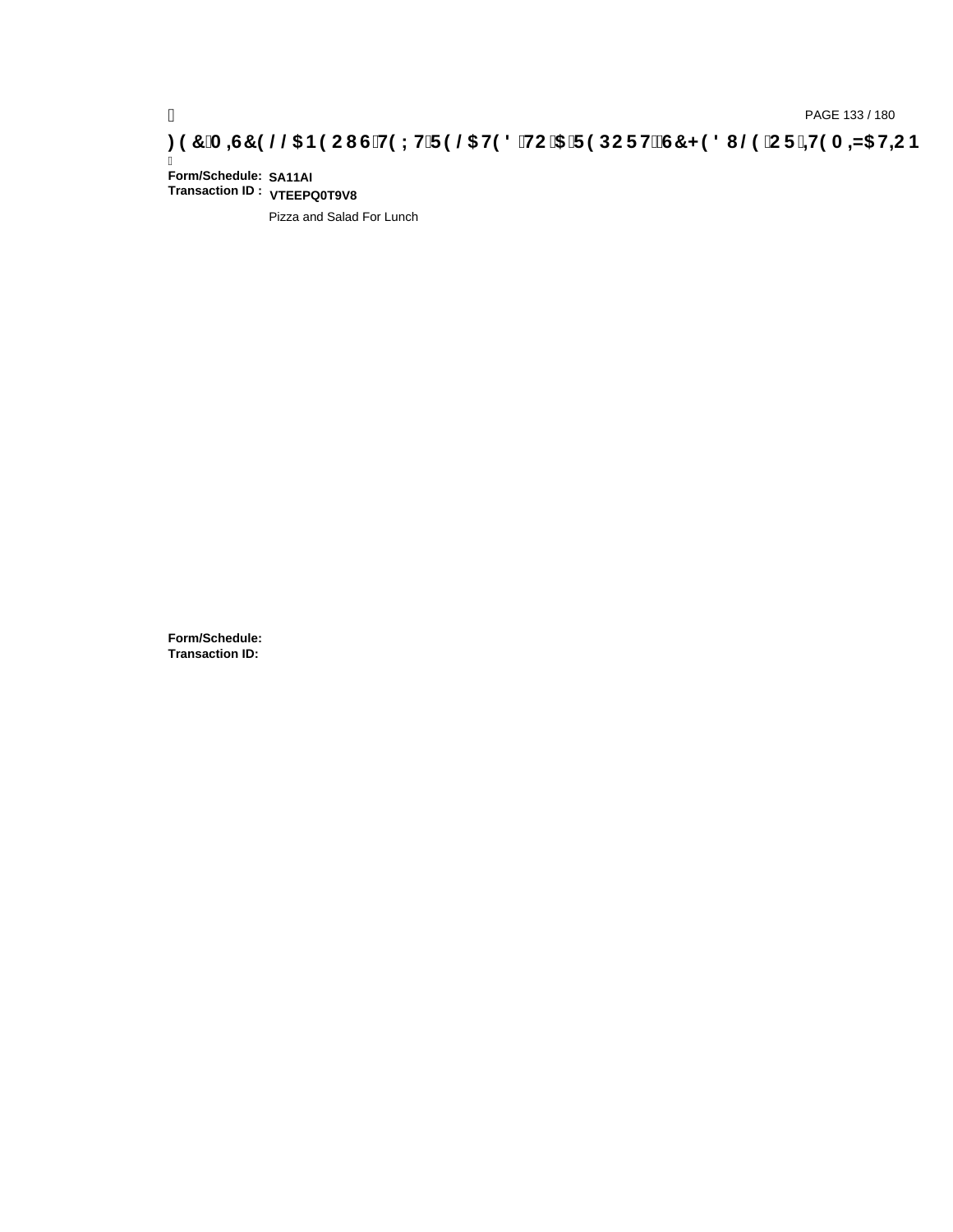|                                                                                | <b>SCHEDULE A (FEC Form 3)</b>                                      |                                                                                                                                                                                                                                                                                         | Use separate schedule(s)                  | PAGE 134 OF<br>180<br>FOR LINE NUMBER:<br>(check only one) |
|--------------------------------------------------------------------------------|---------------------------------------------------------------------|-----------------------------------------------------------------------------------------------------------------------------------------------------------------------------------------------------------------------------------------------------------------------------------------|-------------------------------------------|------------------------------------------------------------|
|                                                                                | <b>ITEMIZED RECEIPTS</b>                                            |                                                                                                                                                                                                                                                                                         | for each category of the                  | $\pmb{\times}$<br>11a<br>11 <sub>b</sub><br>11c<br>11d     |
|                                                                                |                                                                     |                                                                                                                                                                                                                                                                                         | Detailed Summary Page                     | 12<br>13a<br>13 <sub>b</sub><br>14<br>15                   |
|                                                                                |                                                                     | Any information copied from such Reports and Statements may not be sold or used by any person for the purpose of soliciting contributions<br>or for commercial purposes, other than using the name and address of any political committee to solicit contributions from such committee. |                                           |                                                            |
|                                                                                | NAME OF COMMITTEE (In Full)<br>Pat for NM                           |                                                                                                                                                                                                                                                                                         |                                           |                                                            |
|                                                                                | Full Name (Last, First, Middle Initial)                             |                                                                                                                                                                                                                                                                                         |                                           |                                                            |
| Α.                                                                             | Mauer, Joanna, , ,<br>Mailing Address 321 Dartmouth Dr SE           |                                                                                                                                                                                                                                                                                         |                                           | Date of Receipt                                            |
|                                                                                |                                                                     |                                                                                                                                                                                                                                                                                         |                                           | $M - M$<br>Y L Y L Y L<br>$D$ $D$<br>03<br>2018<br>31      |
|                                                                                | City                                                                | State                                                                                                                                                                                                                                                                                   | Zip Code                                  | <b>Transaction ID: VTEEPPW23X5</b>                         |
|                                                                                | Albuquerque                                                         | <b>NM</b>                                                                                                                                                                                                                                                                               | 87106-2221                                |                                                            |
|                                                                                | FEC ID number of contributing<br>federal political committee.       | С                                                                                                                                                                                                                                                                                       |                                           | Amount of Each Receipt this Period                         |
|                                                                                | Name of Employer                                                    | Occupation                                                                                                                                                                                                                                                                              |                                           | 27.00                                                      |
|                                                                                | American Council for an Energy-Efficie                              | Engineer                                                                                                                                                                                                                                                                                |                                           | Memo Item                                                  |
|                                                                                | Receipt For: 2018                                                   |                                                                                                                                                                                                                                                                                         | Election Cycle-to-Date                    |                                                            |
|                                                                                | Primary<br>General<br>×                                             |                                                                                                                                                                                                                                                                                         | 482.00                                    |                                                            |
|                                                                                | Other (specify) $\blacktriangledown$                                |                                                                                                                                                                                                                                                                                         |                                           |                                                            |
| В.                                                                             | Full Name (Last, First, Middle Initial)<br>Negrete III, Miguel, , , |                                                                                                                                                                                                                                                                                         |                                           | Date of Receipt                                            |
|                                                                                | Mailing Address 1020 Glorieta St NE                                 |                                                                                                                                                                                                                                                                                         |                                           | $Y$ $Y$<br>$-M$<br>D<br>$\blacksquare$                     |
|                                                                                | City                                                                | State                                                                                                                                                                                                                                                                                   | Zip Code                                  | 03<br>31<br>2018                                           |
|                                                                                | Albuquerque                                                         | <b>NM</b>                                                                                                                                                                                                                                                                               | 87112-5228                                | <b>Transaction ID: VTEEPPXE5S2</b>                         |
|                                                                                | FEC ID number of contributing                                       |                                                                                                                                                                                                                                                                                         |                                           |                                                            |
|                                                                                | federal political committee.                                        | С                                                                                                                                                                                                                                                                                       |                                           | Amount of Each Receipt this Period                         |
|                                                                                |                                                                     |                                                                                                                                                                                                                                                                                         |                                           | 250.00                                                     |
|                                                                                | Name of Employer                                                    | Occupation                                                                                                                                                                                                                                                                              | <b>Constituent Service Representative</b> |                                                            |
|                                                                                | Office of Senator Martin Heinrich<br>Receipt For: 2018              |                                                                                                                                                                                                                                                                                         | Election Cycle-to-Date                    | Memo Item                                                  |
|                                                                                | Primary<br>General<br>$\boldsymbol{x}$                              |                                                                                                                                                                                                                                                                                         |                                           |                                                            |
|                                                                                | Other (specify) $\blacktriangledown$                                |                                                                                                                                                                                                                                                                                         | 750.00                                    |                                                            |
|                                                                                | Full Name (Last, First, Middle Initial)                             |                                                                                                                                                                                                                                                                                         |                                           |                                                            |
| C.                                                                             | Ness, Scott, , ,                                                    |                                                                                                                                                                                                                                                                                         |                                           | Date of Receipt                                            |
|                                                                                | Mailing Address 13213 Manitoba Dr NE                                |                                                                                                                                                                                                                                                                                         |                                           | Y I Y I Y I Y<br>$D$ $D$<br>03<br>31<br>2018               |
|                                                                                | City                                                                | State                                                                                                                                                                                                                                                                                   | Zip Code                                  | <b>Transaction ID: VTEEPPXE608</b>                         |
|                                                                                | Albuquerque                                                         | NM                                                                                                                                                                                                                                                                                      | 87111-2954                                |                                                            |
|                                                                                | FEC ID number of contributing<br>federal political committee.       | С                                                                                                                                                                                                                                                                                       |                                           | Amount of Each Receipt this Period                         |
| Name of Employer<br>Occupation<br>Professor<br>Univ of NM<br>Receipt For: 2018 |                                                                     |                                                                                                                                                                                                                                                                                         |                                           | 100.00                                                     |
|                                                                                |                                                                     |                                                                                                                                                                                                                                                                                         |                                           |                                                            |
|                                                                                |                                                                     | Election Cycle-to-Date                                                                                                                                                                                                                                                                  | Memo Item                                 |                                                            |
|                                                                                | Primary<br>General<br>×                                             |                                                                                                                                                                                                                                                                                         | 550.00                                    |                                                            |
|                                                                                | Other (specify) $\blacktriangledown$                                |                                                                                                                                                                                                                                                                                         |                                           |                                                            |
|                                                                                |                                                                     |                                                                                                                                                                                                                                                                                         |                                           | 377.00                                                     |
|                                                                                |                                                                     |                                                                                                                                                                                                                                                                                         |                                           |                                                            |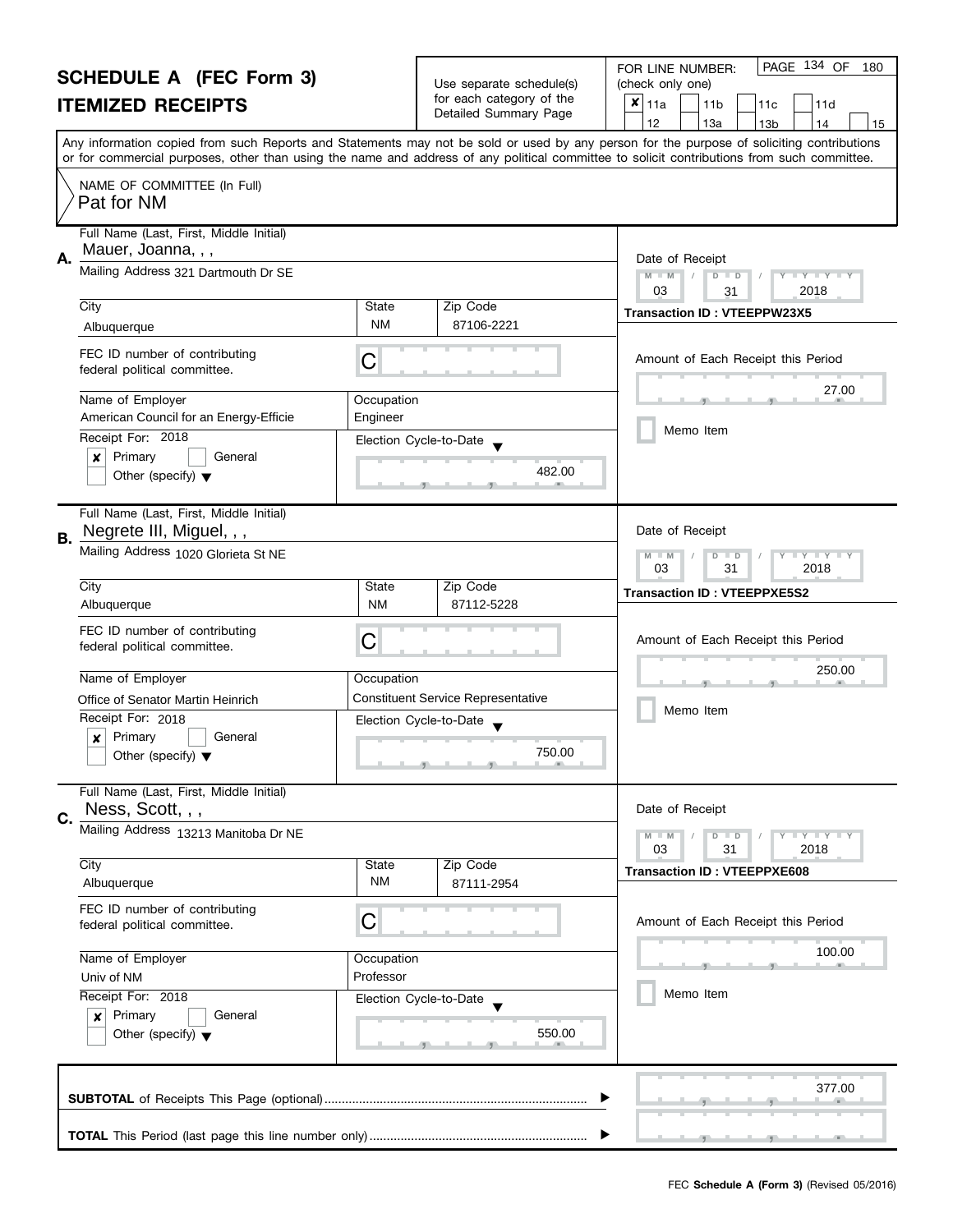|    | <b>SCHEDULE A (FEC Form 3)</b><br><b>ITEMIZED RECEIPTS</b>                                          |                    | Use separate schedule(s)<br>for each category of the<br>Detailed Summary Page  | PAGE 135 OF<br>FOR LINE NUMBER:<br>180<br>(check only one)<br>$\boldsymbol{x}$<br>11a<br>11 <sub>b</sub><br>11d<br>11c<br>12<br>13a<br>13 <sub>b</sub><br>14<br>15                                                                                                                      |
|----|-----------------------------------------------------------------------------------------------------|--------------------|--------------------------------------------------------------------------------|-----------------------------------------------------------------------------------------------------------------------------------------------------------------------------------------------------------------------------------------------------------------------------------------|
|    |                                                                                                     |                    |                                                                                | Any information copied from such Reports and Statements may not be sold or used by any person for the purpose of soliciting contributions<br>or for commercial purposes, other than using the name and address of any political committee to solicit contributions from such committee. |
|    | NAME OF COMMITTEE (In Full)<br>Pat for NM                                                           |                    |                                                                                |                                                                                                                                                                                                                                                                                         |
| Α. | Full Name (Last, First, Middle Initial)<br>Pellett, Clark, , ,                                      |                    |                                                                                | Date of Receipt                                                                                                                                                                                                                                                                         |
|    | Mailing Address 680 N Lake Shore Dr                                                                 |                    |                                                                                | $M - M$<br>$\overline{D}$<br>Y FY FY FY<br>$\Box$<br>03<br>2018<br>31                                                                                                                                                                                                                   |
|    | City<br>Chicago                                                                                     | State<br>IL        | Zip Code<br>60611-4546                                                         | <b>Transaction ID: VTEEPPXE5Y2</b>                                                                                                                                                                                                                                                      |
|    | FEC ID number of contributing<br>federal political committee.                                       | C                  |                                                                                | Amount of Each Receipt this Period                                                                                                                                                                                                                                                      |
|    | Name of Employer<br><b>SELF</b>                                                                     | Occupation         | ATTORNEY.CONSULTANT                                                            | 250.00                                                                                                                                                                                                                                                                                  |
|    | Receipt For: 2018<br>Primary<br>×<br>General                                                        |                    | Election Cycle-to-Date                                                         | Memo Item                                                                                                                                                                                                                                                                               |
|    | Other (specify) $\blacktriangledown$                                                                |                    | 1250.00                                                                        |                                                                                                                                                                                                                                                                                         |
| В. | Full Name (Last, First, Middle Initial)<br>Pineda, Juan De Dios, , ,                                |                    | Date of Receipt                                                                |                                                                                                                                                                                                                                                                                         |
|    | Mailing Address 1301 Cirrus Dr NW                                                                   |                    |                                                                                | T Y T Y T Y<br>$M - M$<br>$\overline{D}$<br>$\Box$<br>03<br>31<br>2018                                                                                                                                                                                                                  |
|    | City<br>Albuquerque                                                                                 | State<br><b>NM</b> | Zip Code<br>87120-3883                                                         | <b>Transaction ID: VTEEPPW23Z1</b>                                                                                                                                                                                                                                                      |
|    | FEC ID number of contributing<br>federal political committee.                                       | C                  |                                                                                | Amount of Each Receipt this Period                                                                                                                                                                                                                                                      |
|    | Name of Employer                                                                                    | Occupation         |                                                                                | 50.00                                                                                                                                                                                                                                                                                   |
|    | UNM<br>Receipt For: 2018                                                                            |                    | <b>RESEARCH PROFESSOR</b>                                                      | Memo Item                                                                                                                                                                                                                                                                               |
|    | Primary<br>General<br>Other (specify) $\blacktriangledown$                                          |                    | Election Cycle-to-Date<br>$\blacksquare$<br>350.00<br><u>ga kata ga kata m</u> |                                                                                                                                                                                                                                                                                         |
| C. | Full Name (Last, First, Middle Initial)<br>Printz-Feddersen, Virginia, , ,                          |                    |                                                                                | Date of Receipt                                                                                                                                                                                                                                                                         |
|    | Mailing Address 4401 Royene Ave NE                                                                  |                    |                                                                                | $Y - Y - Y - Y - Y$<br>$M - M$<br>$D$ $D$<br>03<br>31<br>2018                                                                                                                                                                                                                           |
|    | City<br>Albuquerque                                                                                 | State<br>NM        | Zip Code<br>87110-5729                                                         | <b>Transaction ID: VTEEPPXE673</b>                                                                                                                                                                                                                                                      |
|    | FEC ID number of contributing<br>federal political committee.                                       | С                  |                                                                                | Amount of Each Receipt this Period                                                                                                                                                                                                                                                      |
|    | Name of Employer<br>Occupation<br><b>RETIRED</b><br>NOT EMPLOYED                                    |                    |                                                                                | 27.00                                                                                                                                                                                                                                                                                   |
|    | Receipt For: 2018<br>Primary<br>General<br>$\boldsymbol{x}$<br>Other (specify) $\blacktriangledown$ |                    | Election Cycle-to-Date<br>1385.00                                              | Memo Item                                                                                                                                                                                                                                                                               |
|    |                                                                                                     |                    |                                                                                | 327.00                                                                                                                                                                                                                                                                                  |
|    |                                                                                                     |                    |                                                                                |                                                                                                                                                                                                                                                                                         |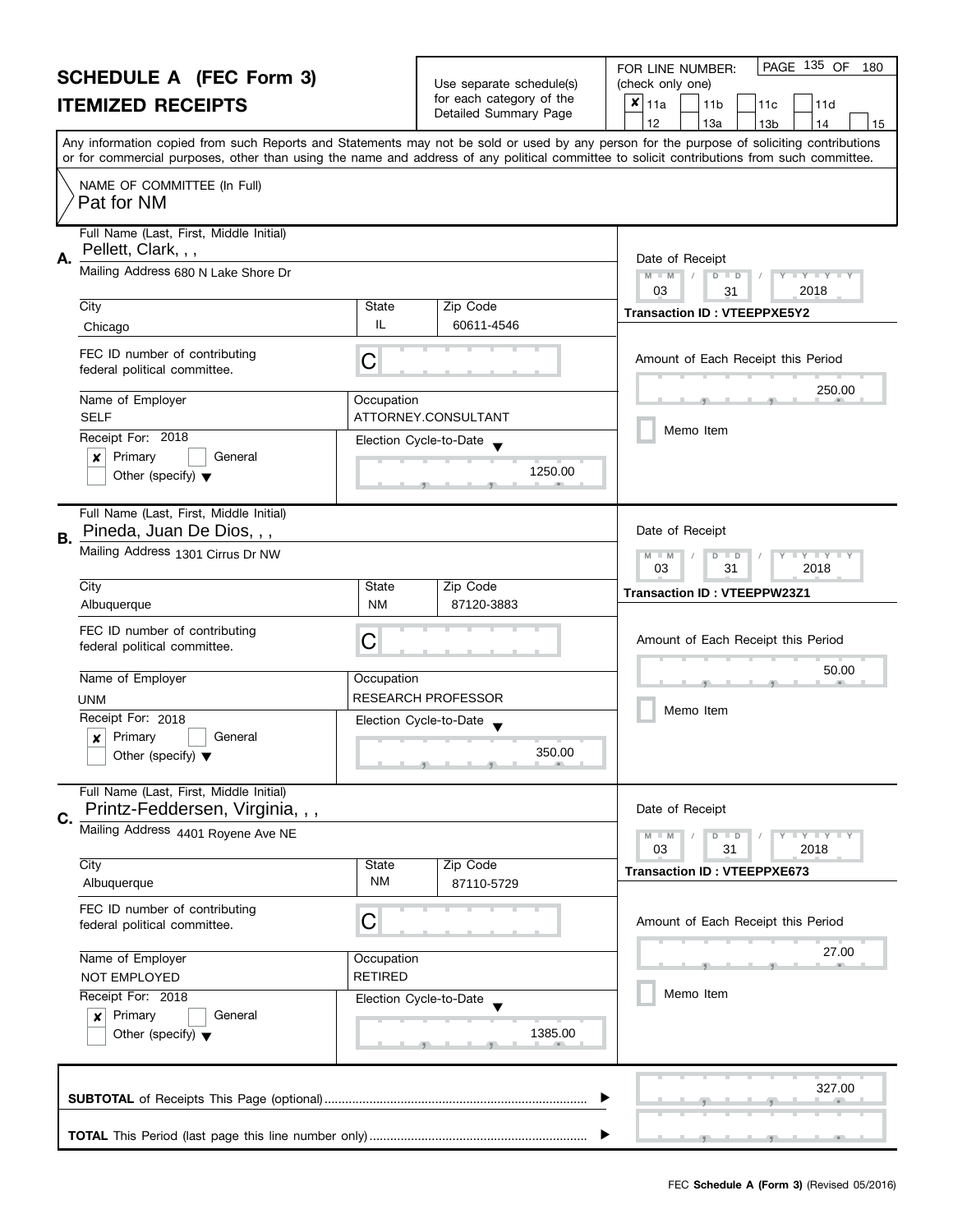|    | <b>SCHEDULE A (FEC Form 3)</b><br><b>ITEMIZED RECEIPTS</b>                                                       |                              | Use separate schedule(s)<br>for each category of the<br>Detailed Summary Page | PAGE 136 OF<br>FOR LINE NUMBER:<br>180<br>(check only one)<br>$x _{11a}$<br>11 <sub>b</sub><br>11d<br>11c<br>12<br>13a<br>13 <sub>b</sub><br>14<br>15                                                                                                                                   |
|----|------------------------------------------------------------------------------------------------------------------|------------------------------|-------------------------------------------------------------------------------|-----------------------------------------------------------------------------------------------------------------------------------------------------------------------------------------------------------------------------------------------------------------------------------------|
|    |                                                                                                                  |                              |                                                                               | Any information copied from such Reports and Statements may not be sold or used by any person for the purpose of soliciting contributions<br>or for commercial purposes, other than using the name and address of any political committee to solicit contributions from such committee. |
|    | NAME OF COMMITTEE (In Full)<br>Pat for NM                                                                        |                              |                                                                               |                                                                                                                                                                                                                                                                                         |
| Α. | Full Name (Last, First, Middle Initial)<br>Printz-Feddersen, Virginia, , ,<br>Mailing Address 4401 Royene Ave NE |                              |                                                                               | Date of Receipt                                                                                                                                                                                                                                                                         |
|    |                                                                                                                  |                              |                                                                               | $D$ $D$<br>Y TY TY TY<br>$M - M$<br>2018<br>03<br>31                                                                                                                                                                                                                                    |
|    | City<br>Albuquerque                                                                                              | State<br><b>NM</b>           | Zip Code<br>87110-5729                                                        | <b>Transaction ID: VTEEPPXE6T3</b>                                                                                                                                                                                                                                                      |
|    | FEC ID number of contributing<br>federal political committee.                                                    | С                            |                                                                               | Amount of Each Receipt this Period                                                                                                                                                                                                                                                      |
|    | Name of Employer<br>NOT EMPLOYED                                                                                 | Occupation<br><b>RETIRED</b> |                                                                               | 100.00                                                                                                                                                                                                                                                                                  |
|    | Receipt For: 2018                                                                                                |                              | Election Cycle-to-Date                                                        | Memo Item                                                                                                                                                                                                                                                                               |
|    | Primary<br>×<br>General<br>Other (specify) $\blacktriangledown$                                                  |                              | 1385.00                                                                       |                                                                                                                                                                                                                                                                                         |
| В. | Full Name (Last, First, Middle Initial)<br>Ricker, Susan, , ,                                                    |                              |                                                                               | Date of Receipt                                                                                                                                                                                                                                                                         |
|    | Mailing Address 635 Isleta Blvd SW                                                                               |                              |                                                                               | $T - Y = T - Y$<br>$M - M$<br>$D$ $D$<br>03<br>31<br>2018                                                                                                                                                                                                                               |
|    | City<br>Albuquerque                                                                                              | State<br><b>NM</b>           | Zip Code<br>87105-3827                                                        | <b>Transaction ID: VTEEPPXE5R5</b>                                                                                                                                                                                                                                                      |
|    | FEC ID number of contributing<br>federal political committee.                                                    | C                            |                                                                               | Amount of Each Receipt this Period                                                                                                                                                                                                                                                      |
|    | Name of Employer                                                                                                 | Occupation                   |                                                                               | 100.00                                                                                                                                                                                                                                                                                  |
|    | Off Broadway                                                                                                     | retail owner                 |                                                                               | Memo Item                                                                                                                                                                                                                                                                               |
|    | Receipt For: 2018                                                                                                |                              | Election Cycle-to-Date                                                        |                                                                                                                                                                                                                                                                                         |
|    | Primary<br>General<br>×<br>Other (specify) $\blacktriangledown$                                                  |                              | 1444.00<br><u>g and and graduate and an</u>                                   |                                                                                                                                                                                                                                                                                         |
| C. | Full Name (Last, First, Middle Initial)<br>Rodriquez, Duke, , ,                                                  |                              |                                                                               | Date of Receipt                                                                                                                                                                                                                                                                         |
|    | Mailing Address 16624 N 90th St                                                                                  |                              |                                                                               | $T + Y = Y + Y$<br>$M - M$<br>$D$ $D$                                                                                                                                                                                                                                                   |
|    | <b>Ste 200</b><br>City                                                                                           | <b>State</b>                 | Zip Code                                                                      | 03<br>31<br>2018<br><b>Transaction ID: VTEEPPXE5Z0</b>                                                                                                                                                                                                                                  |
|    | Scottsdale                                                                                                       | AZ                           | 85260-1501                                                                    |                                                                                                                                                                                                                                                                                         |
|    | FEC ID number of contributing<br>federal political committee.                                                    | C                            |                                                                               | Amount of Each Receipt this Period                                                                                                                                                                                                                                                      |
|    | Name of Employer<br>Occupation<br>Principal<br>Ultra Health LLC<br>Receipt For: 2018                             |                              |                                                                               | 500.00<br>用                                                                                                                                                                                                                                                                             |
|    |                                                                                                                  |                              |                                                                               | Memo Item                                                                                                                                                                                                                                                                               |
|    | Primary<br>General<br>$\boldsymbol{x}$<br>Other (specify) $\blacktriangledown$                                   |                              | Election Cycle-to-Date<br>1000.00                                             |                                                                                                                                                                                                                                                                                         |
|    |                                                                                                                  |                              |                                                                               | 700.00                                                                                                                                                                                                                                                                                  |
|    |                                                                                                                  |                              |                                                                               |                                                                                                                                                                                                                                                                                         |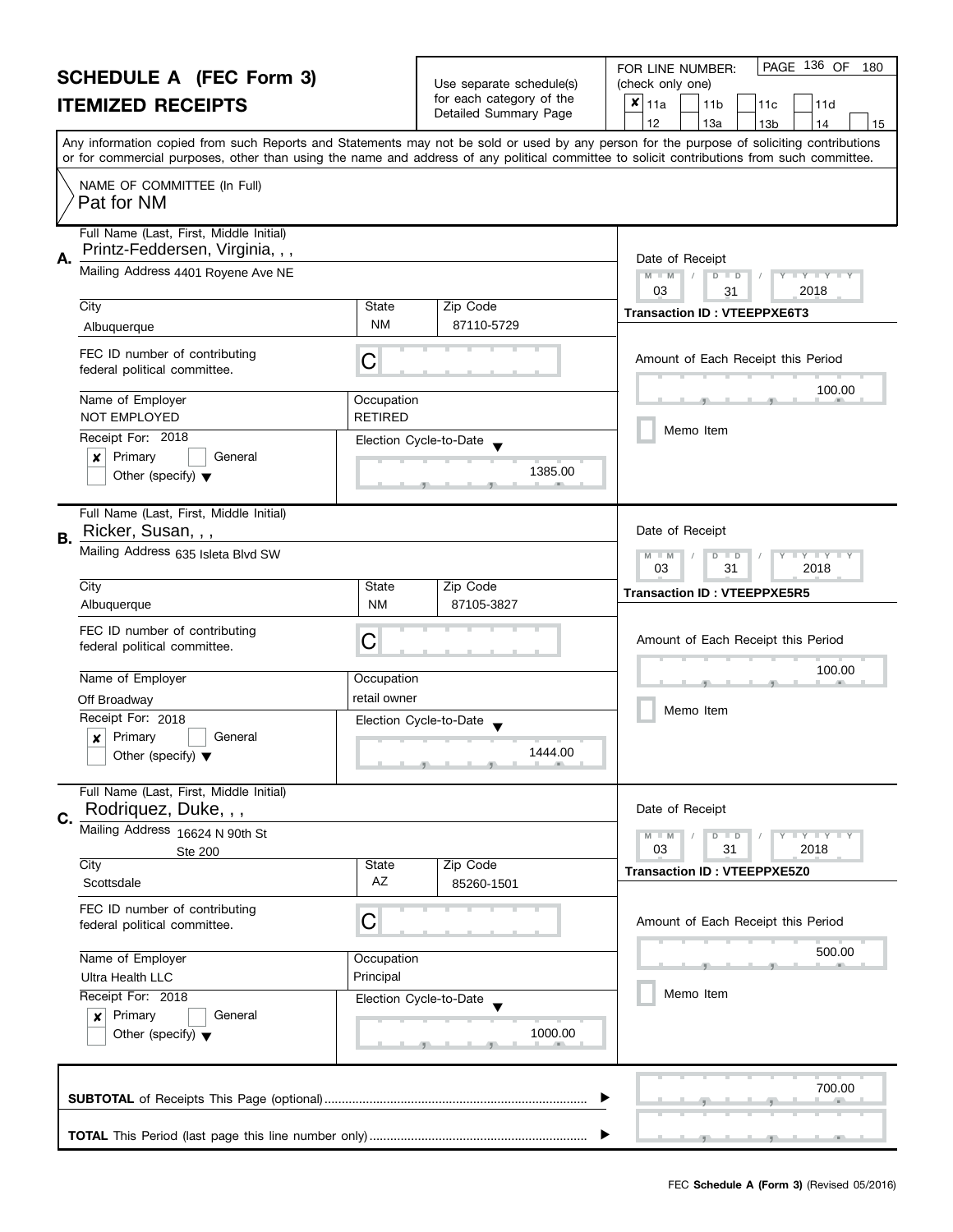| <b>SCHEDULE A (FEC Form 3)</b> |                                                                 |                                        |                                                        | PAGE 137 OF<br>180<br>FOR LINE NUMBER:                                                                                                                                                                                                                                                  |  |  |
|--------------------------------|-----------------------------------------------------------------|----------------------------------------|--------------------------------------------------------|-----------------------------------------------------------------------------------------------------------------------------------------------------------------------------------------------------------------------------------------------------------------------------------------|--|--|
|                                |                                                                 |                                        | Use separate schedule(s)<br>for each category of the   | (check only one)                                                                                                                                                                                                                                                                        |  |  |
| <b>ITEMIZED RECEIPTS</b>       |                                                                 | Detailed Summary Page                  | $\pmb{\times}$<br>11a<br>11 <sub>b</sub><br>11c<br>11d |                                                                                                                                                                                                                                                                                         |  |  |
|                                |                                                                 |                                        |                                                        | 12<br>13a<br>13 <sub>b</sub><br>14<br>15                                                                                                                                                                                                                                                |  |  |
|                                |                                                                 |                                        |                                                        | Any information copied from such Reports and Statements may not be sold or used by any person for the purpose of soliciting contributions<br>or for commercial purposes, other than using the name and address of any political committee to solicit contributions from such committee. |  |  |
|                                | NAME OF COMMITTEE (In Full)                                     |                                        |                                                        |                                                                                                                                                                                                                                                                                         |  |  |
|                                | Pat for NM                                                      |                                        |                                                        |                                                                                                                                                                                                                                                                                         |  |  |
|                                |                                                                 |                                        |                                                        |                                                                                                                                                                                                                                                                                         |  |  |
|                                | Full Name (Last, First, Middle Initial)                         |                                        |                                                        |                                                                                                                                                                                                                                                                                         |  |  |
| А.                             | Romero, Carlos, Rey,,                                           | Date of Receipt                        |                                                        |                                                                                                                                                                                                                                                                                         |  |  |
|                                | Mailing Address 4130 Cherrydale Ct NW                           | $M - M$<br>Y L Y L Y L<br>$D$ $D$      |                                                        |                                                                                                                                                                                                                                                                                         |  |  |
|                                | City                                                            | State                                  | Zip Code                                               | 03<br>2018<br>31                                                                                                                                                                                                                                                                        |  |  |
|                                | Albuquerque                                                     | <b>NM</b>                              | 87107-3205                                             | <b>Transaction ID: VTEEPPXE6P2</b>                                                                                                                                                                                                                                                      |  |  |
|                                |                                                                 |                                        |                                                        |                                                                                                                                                                                                                                                                                         |  |  |
|                                | FEC ID number of contributing<br>federal political committee.   | С                                      |                                                        | Amount of Each Receipt this Period                                                                                                                                                                                                                                                      |  |  |
|                                |                                                                 |                                        |                                                        | 100.00                                                                                                                                                                                                                                                                                  |  |  |
|                                | Name of Employer                                                | Occupation                             |                                                        |                                                                                                                                                                                                                                                                                         |  |  |
|                                | New Mexico Tech                                                 | Administrator                          |                                                        | Memo Item                                                                                                                                                                                                                                                                               |  |  |
|                                | Receipt For: 2018                                               | Election Cycle-to-Date                 |                                                        |                                                                                                                                                                                                                                                                                         |  |  |
|                                | Primary<br>General<br>×<br>Other (specify) $\blacktriangledown$ |                                        | 350.00                                                 |                                                                                                                                                                                                                                                                                         |  |  |
|                                |                                                                 |                                        |                                                        |                                                                                                                                                                                                                                                                                         |  |  |
|                                | Full Name (Last, First, Middle Initial)                         |                                        |                                                        |                                                                                                                                                                                                                                                                                         |  |  |
| В.                             | Taylor, Barbara, , ,                                            |                                        |                                                        | Date of Receipt                                                                                                                                                                                                                                                                         |  |  |
|                                | Mailing Address 1203 Iron Ave SW                                | $Y$ $Y$<br>$-M$<br>D<br>$\blacksquare$ |                                                        |                                                                                                                                                                                                                                                                                         |  |  |
|                                | Apt 1                                                           |                                        |                                                        | 03<br>31<br>2018                                                                                                                                                                                                                                                                        |  |  |
|                                | City                                                            | State                                  | Zip Code                                               | Transaction ID: VTEEPQ0T6V2                                                                                                                                                                                                                                                             |  |  |
|                                | Albuquerque                                                     | <b>NM</b>                              | 87102-3784                                             |                                                                                                                                                                                                                                                                                         |  |  |
|                                | FEC ID number of contributing                                   | С                                      |                                                        | Amount of Each Receipt this Period                                                                                                                                                                                                                                                      |  |  |
|                                | federal political committee.                                    |                                        |                                                        |                                                                                                                                                                                                                                                                                         |  |  |
|                                | Name of Employer                                                | Occupation                             |                                                        | 500.00                                                                                                                                                                                                                                                                                  |  |  |
|                                | Information Requested                                           | <b>Information Requested</b>           |                                                        |                                                                                                                                                                                                                                                                                         |  |  |
|                                | Receipt For: 2018                                               | Election Cycle-to-Date                 |                                                        | Memo Item                                                                                                                                                                                                                                                                               |  |  |
|                                | Primary<br>$\boldsymbol{x}$<br>General                          |                                        |                                                        |                                                                                                                                                                                                                                                                                         |  |  |
|                                | Other (specify) $\blacktriangledown$                            |                                        | 700.00<br>$-9$ and $-1$ and $-9$ and $-1$ and $-1$     |                                                                                                                                                                                                                                                                                         |  |  |
|                                | Full Name (Last, First, Middle Initial)                         |                                        |                                                        |                                                                                                                                                                                                                                                                                         |  |  |
|                                | Vallone, Donna, , ,                                             |                                        |                                                        | Date of Receipt                                                                                                                                                                                                                                                                         |  |  |
| C.                             | Mailing Address 3673 Upton St NW                                |                                        |                                                        | Y I Y I Y I Y<br>$D$ $D$                                                                                                                                                                                                                                                                |  |  |
|                                |                                                                 |                                        |                                                        | 2018<br>03<br>31                                                                                                                                                                                                                                                                        |  |  |
|                                | City                                                            | State                                  | Zip Code                                               | <b>Transaction ID: VTEEPQ0T775</b>                                                                                                                                                                                                                                                      |  |  |
|                                | Washington                                                      | DC                                     | 20008-3126                                             |                                                                                                                                                                                                                                                                                         |  |  |
|                                | FEC ID number of contributing                                   |                                        |                                                        |                                                                                                                                                                                                                                                                                         |  |  |
|                                | federal political committee.                                    | С                                      |                                                        | Amount of Each Receipt this Period                                                                                                                                                                                                                                                      |  |  |
|                                | Name of Employer                                                | Occupation                             |                                                        | 250.00                                                                                                                                                                                                                                                                                  |  |  |
|                                | <b>Truth Initiative</b>                                         | <b>Research Scientist</b>              |                                                        |                                                                                                                                                                                                                                                                                         |  |  |
|                                | Receipt For: 2018                                               | Election Cycle-to-Date                 |                                                        | Memo Item                                                                                                                                                                                                                                                                               |  |  |
|                                | Primary<br>General<br>×                                         |                                        |                                                        |                                                                                                                                                                                                                                                                                         |  |  |
|                                | Other (specify) $\blacktriangledown$                            |                                        |                                                        |                                                                                                                                                                                                                                                                                         |  |  |
|                                |                                                                 |                                        |                                                        |                                                                                                                                                                                                                                                                                         |  |  |
|                                |                                                                 |                                        |                                                        |                                                                                                                                                                                                                                                                                         |  |  |
|                                |                                                                 |                                        |                                                        | 850.00                                                                                                                                                                                                                                                                                  |  |  |
|                                |                                                                 |                                        |                                                        | 62415.78                                                                                                                                                                                                                                                                                |  |  |
|                                |                                                                 |                                        |                                                        |                                                                                                                                                                                                                                                                                         |  |  |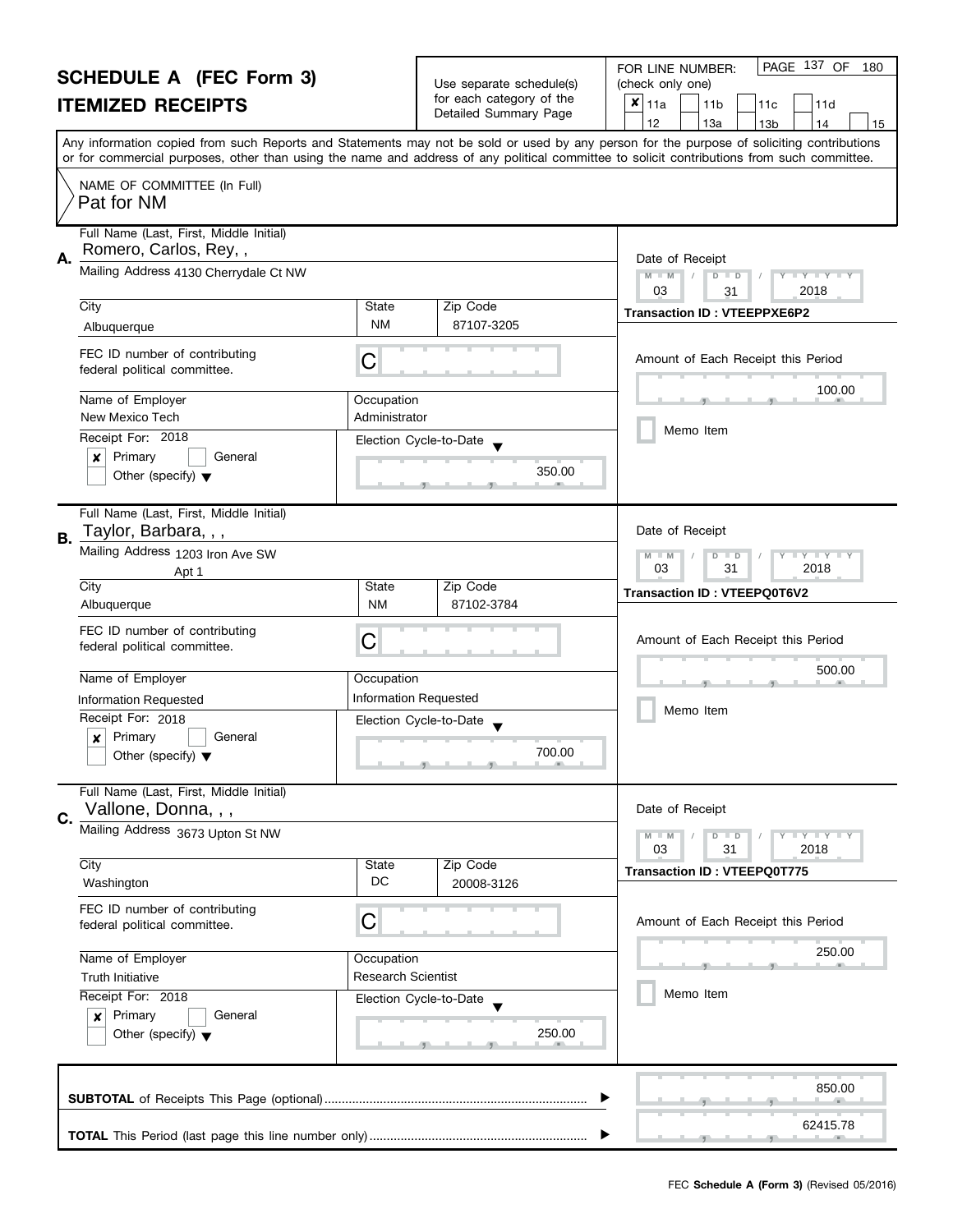| <b>SCHEDULE A (FEC Form 3)</b><br><b>ITEMIZED RECEIPTS</b>                                         |                                                                                      | Use separate schedule(s)<br>for each category of the<br>Detailed Summary Page | PAGE 138 OF<br>FOR LINE NUMBER:<br>180<br>(check only one)<br>$x _{11c}$<br>11a<br>11 <sub>b</sub><br>11d<br>12<br>13a<br>13 <sub>b</sub><br>14<br>15                                                                                          |                                                                                                                                                                                                                                                                                         |  |
|----------------------------------------------------------------------------------------------------|--------------------------------------------------------------------------------------|-------------------------------------------------------------------------------|------------------------------------------------------------------------------------------------------------------------------------------------------------------------------------------------------------------------------------------------|-----------------------------------------------------------------------------------------------------------------------------------------------------------------------------------------------------------------------------------------------------------------------------------------|--|
|                                                                                                    |                                                                                      |                                                                               |                                                                                                                                                                                                                                                | Any information copied from such Reports and Statements may not be sold or used by any person for the purpose of soliciting contributions<br>or for commercial purposes, other than using the name and address of any political committee to solicit contributions from such committee. |  |
|                                                                                                    | NAME OF COMMITTEE (In Full)<br>Pat for NM                                            |                                                                               |                                                                                                                                                                                                                                                |                                                                                                                                                                                                                                                                                         |  |
| Full Name (Last, First, Middle Initial)<br>UAW 5 Cap<br>А.<br>Mailing Address 8000 E Jefferson Ave |                                                                                      |                                                                               |                                                                                                                                                                                                                                                | Date of Receipt                                                                                                                                                                                                                                                                         |  |
|                                                                                                    |                                                                                      | $M - M$<br>$D$ $D$<br>Y I Y I Y I Y<br>03<br>2018<br>27                       |                                                                                                                                                                                                                                                |                                                                                                                                                                                                                                                                                         |  |
|                                                                                                    | City<br>Detroit                                                                      | State<br>MI                                                                   | Zip Code<br>48214-3963                                                                                                                                                                                                                         | <b>Transaction ID: VTEEPQ0T8A1</b>                                                                                                                                                                                                                                                      |  |
|                                                                                                    | FEC ID number of contributing<br>federal political committee.                        | C                                                                             | C00002840                                                                                                                                                                                                                                      | Amount of Each Receipt this Period                                                                                                                                                                                                                                                      |  |
|                                                                                                    | Name of Employer                                                                     | Occupation                                                                    |                                                                                                                                                                                                                                                | 2500.00                                                                                                                                                                                                                                                                                 |  |
|                                                                                                    | Receipt For: 2018<br>Primary<br>General<br>x<br>Other (specify) $\blacktriangledown$ |                                                                               | Election Cycle-to-Date<br>2500.00                                                                                                                                                                                                              | Memo Item                                                                                                                                                                                                                                                                               |  |
| В.                                                                                                 | Full Name (Last, First, Middle Initial)<br>Friends of Danny O'Donnell                | Date of Receipt                                                               |                                                                                                                                                                                                                                                |                                                                                                                                                                                                                                                                                         |  |
|                                                                                                    | Mailing Address 611 E 11th St<br>Ste                                                 | <b>LY LY LY</b><br>$M - M$<br>$D$ $D$<br>03<br>31<br>2018                     |                                                                                                                                                                                                                                                |                                                                                                                                                                                                                                                                                         |  |
|                                                                                                    | City<br>New York                                                                     | State<br><b>NY</b>                                                            | Zip Code<br>10009-4108                                                                                                                                                                                                                         | <b>Transaction ID: VTEEPQ0T885</b>                                                                                                                                                                                                                                                      |  |
|                                                                                                    | FEC ID number of contributing<br>federal political committee.                        | C                                                                             |                                                                                                                                                                                                                                                | Amount of Each Receipt this Period                                                                                                                                                                                                                                                      |  |
|                                                                                                    | Name of Employer                                                                     | Occupation                                                                    |                                                                                                                                                                                                                                                | 500.00                                                                                                                                                                                                                                                                                  |  |
|                                                                                                    | Receipt For: 2018<br>Primary<br>General<br>X                                         |                                                                               | Election Cycle-to-Date                                                                                                                                                                                                                         | Memo Item                                                                                                                                                                                                                                                                               |  |
|                                                                                                    | Other (specify) $\blacktriangledown$                                                 |                                                                               | 500.00<br><u>The contract of the contract of the contract of the contract of the contract of the contract of the contract of the contract of the contract of the contract of the contract of the contract of the contract of the contract </u> |                                                                                                                                                                                                                                                                                         |  |
|                                                                                                    | Full Name (Last, First, Middle Initial)                                              |                                                                               |                                                                                                                                                                                                                                                | Date of Receipt                                                                                                                                                                                                                                                                         |  |
| C.                                                                                                 | <b>Mailing Address</b>                                                               | $Y - Y - Y - Y - Y$<br>$D$ $D$<br>$M - M$                                     |                                                                                                                                                                                                                                                |                                                                                                                                                                                                                                                                                         |  |
|                                                                                                    | City                                                                                 | <b>State</b>                                                                  | Zip Code                                                                                                                                                                                                                                       |                                                                                                                                                                                                                                                                                         |  |
|                                                                                                    | FEC ID number of contributing<br>federal political committee.                        | C                                                                             |                                                                                                                                                                                                                                                | Amount of Each Receipt this Period                                                                                                                                                                                                                                                      |  |
|                                                                                                    | Name of Employer                                                                     | Occupation                                                                    |                                                                                                                                                                                                                                                |                                                                                                                                                                                                                                                                                         |  |
|                                                                                                    | Receipt For:<br>Primary<br>General<br>Other (specify) $\blacktriangledown$           |                                                                               | Election Cycle-to-Date<br>_____                                                                                                                                                                                                                | Memo Item                                                                                                                                                                                                                                                                               |  |
|                                                                                                    |                                                                                      |                                                                               |                                                                                                                                                                                                                                                | 3000.00                                                                                                                                                                                                                                                                                 |  |
|                                                                                                    |                                                                                      |                                                                               |                                                                                                                                                                                                                                                | 3000.00                                                                                                                                                                                                                                                                                 |  |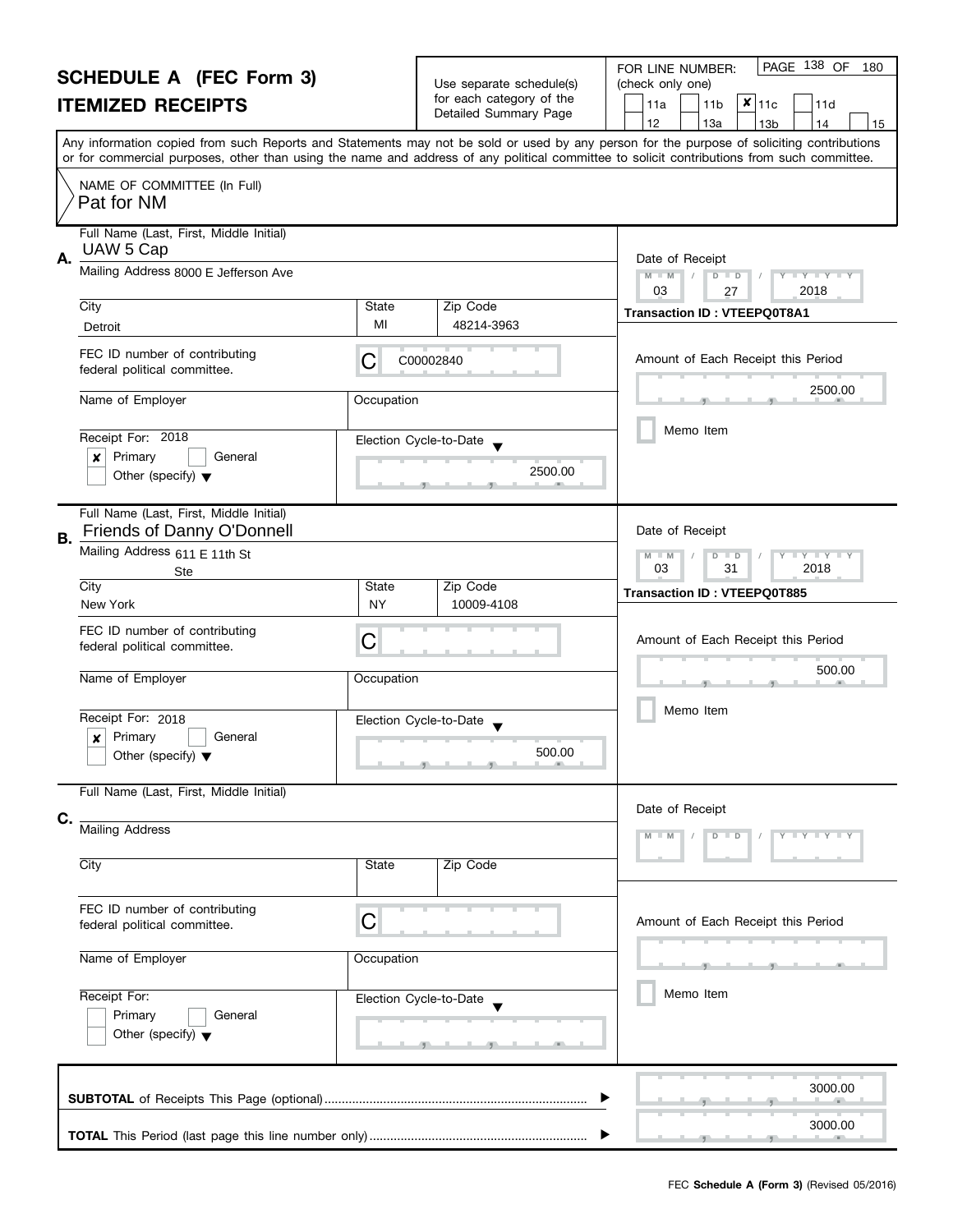| <b>SCHEDULE B (FEC Form 3)</b> |                                                                                                                                            | Use separate schedule(s)<br>for each category of the |                                                         | PAGE 139 OF<br>180<br>FOR LINE NUMBER:<br>(check only one) |                                                                                                                                           |
|--------------------------------|--------------------------------------------------------------------------------------------------------------------------------------------|------------------------------------------------------|---------------------------------------------------------|------------------------------------------------------------|-------------------------------------------------------------------------------------------------------------------------------------------|
| <b>ITEMIZED DISBURSEMENTS</b>  |                                                                                                                                            |                                                      | Detailed Summary Page                                   |                                                            | ×<br>17<br>19a<br>18<br>19b<br>20 <sub>b</sub><br>20 <sub>c</sub><br>21<br>20a                                                            |
|                                | or for commercial purposes, other than using the name and address of any political committee to solicit contributions from such committee. |                                                      |                                                         |                                                            | Any information copied from such Reports and Statements may not be sold or used by any person for the purpose of soliciting contributions |
|                                | NAME OF COMMITTEE (In Full)<br>Pat for NM                                                                                                  |                                                      |                                                         |                                                            |                                                                                                                                           |
|                                | Full Name (Last, First, Middle Initial)<br>A. Google Inc                                                                                   |                                                      |                                                         |                                                            | Date of Disbursement                                                                                                                      |
|                                | Mailing Address 1600 Amphitheatre Pkwy                                                                                                     |                                                      |                                                         |                                                            | $T - Y$ $T - Y$ $T - Y$<br>$D$ $D$<br>01<br>2018<br>02                                                                                    |
|                                | City<br><b>Mountain View</b>                                                                                                               | State<br>CA                                          | Zip Code<br>94043-1351                                  |                                                            | <b>FEC Identification Number</b>                                                                                                          |
|                                | Purpose of Disbursement<br>Google Apps January                                                                                             |                                                      |                                                         |                                                            | C                                                                                                                                         |
|                                | Candidate Name                                                                                                                             |                                                      |                                                         | Category/<br>Type                                          | Amount of Each Disbursement this Period                                                                                                   |
|                                | Office Sought:<br>House<br>Senate<br>x<br>President                                                                                        | Disbursement For: 2018<br>Primary                    | General<br>Other (specify) $\blacktriangledown$         |                                                            | 53.22<br><b>Transaction ID: VTDFEA54WD1</b><br>Memo Item                                                                                  |
|                                | District:<br>State:<br>Full Name (Last, First, Middle Initial)                                                                             |                                                      |                                                         |                                                            |                                                                                                                                           |
| <b>NGP Van</b><br><b>B.</b>    |                                                                                                                                            |                                                      |                                                         |                                                            | Date of Disbursement<br>$Y = Y$<br>Y<br>M<br>D<br>D<br>Υ<br>M                                                                             |
|                                | Mailing Address PO Box 392264                                                                                                              | 2018<br>02<br>01                                     |                                                         |                                                            |                                                                                                                                           |
|                                | City<br>Pittsburgh                                                                                                                         | Zip Code<br>15251-9264                               |                                                         | <b>FEC Identification Number</b>                           |                                                                                                                                           |
|                                | Purpose of Disbursement<br>Database Fee                                                                                                    |                                                      |                                                         |                                                            | C                                                                                                                                         |
|                                | Candidate Name                                                                                                                             |                                                      |                                                         | Category/<br>Type                                          | Amount of Each Disbursement this Period                                                                                                   |
|                                | Office Sought:<br>House<br>Senate<br>×<br>President<br>State:<br>District:                                                                 | Disbursement For:<br>Primary                         | 2018<br>General<br>Other (specify) $\blacktriangledown$ |                                                            | 900.00<br><b>Transaction ID: VTDFEA54WV2</b><br>Memo Item                                                                                 |
|                                | Full Name (Last, First, Middle Initial)                                                                                                    |                                                      |                                                         |                                                            |                                                                                                                                           |
|                                | c. Mattioli, Patricia, , ,                                                                                                                 |                                                      |                                                         |                                                            | Date of Disbursement<br>$Y = Y$<br>M<br>M<br>D<br>D                                                                                       |
|                                | Mailing Address 6801 Via Del Cerro NE                                                                                                      |                                                      |                                                         |                                                            | 2018<br>01<br>04                                                                                                                          |
|                                | City<br>Albuquerque                                                                                                                        | State<br><b>NM</b>                                   | Zip Code<br>87113-1029                                  |                                                            | <b>FEC Identification Number</b>                                                                                                          |
|                                | Purpose of Disbursement<br>Campaign Finance Consulting<br>Candidate Name                                                                   | Category/                                            | С<br>Amount of Each Disbursement this Period            |                                                            |                                                                                                                                           |
|                                |                                                                                                                                            |                                                      |                                                         |                                                            |                                                                                                                                           |
|                                | Office Sought:<br>House<br>Senate<br>×                                                                                                     | Disbursement For: 2018<br>Primary                    | General                                                 |                                                            | 262.00<br><b>Transaction ID: VTDFEA54N14</b>                                                                                              |
|                                | President<br>State:<br>District:                                                                                                           | Other (specify)                                      |                                                         |                                                            | Memo Item                                                                                                                                 |
|                                |                                                                                                                                            |                                                      |                                                         |                                                            | 1215.22                                                                                                                                   |
|                                |                                                                                                                                            |                                                      |                                                         |                                                            | ____                                                                                                                                      |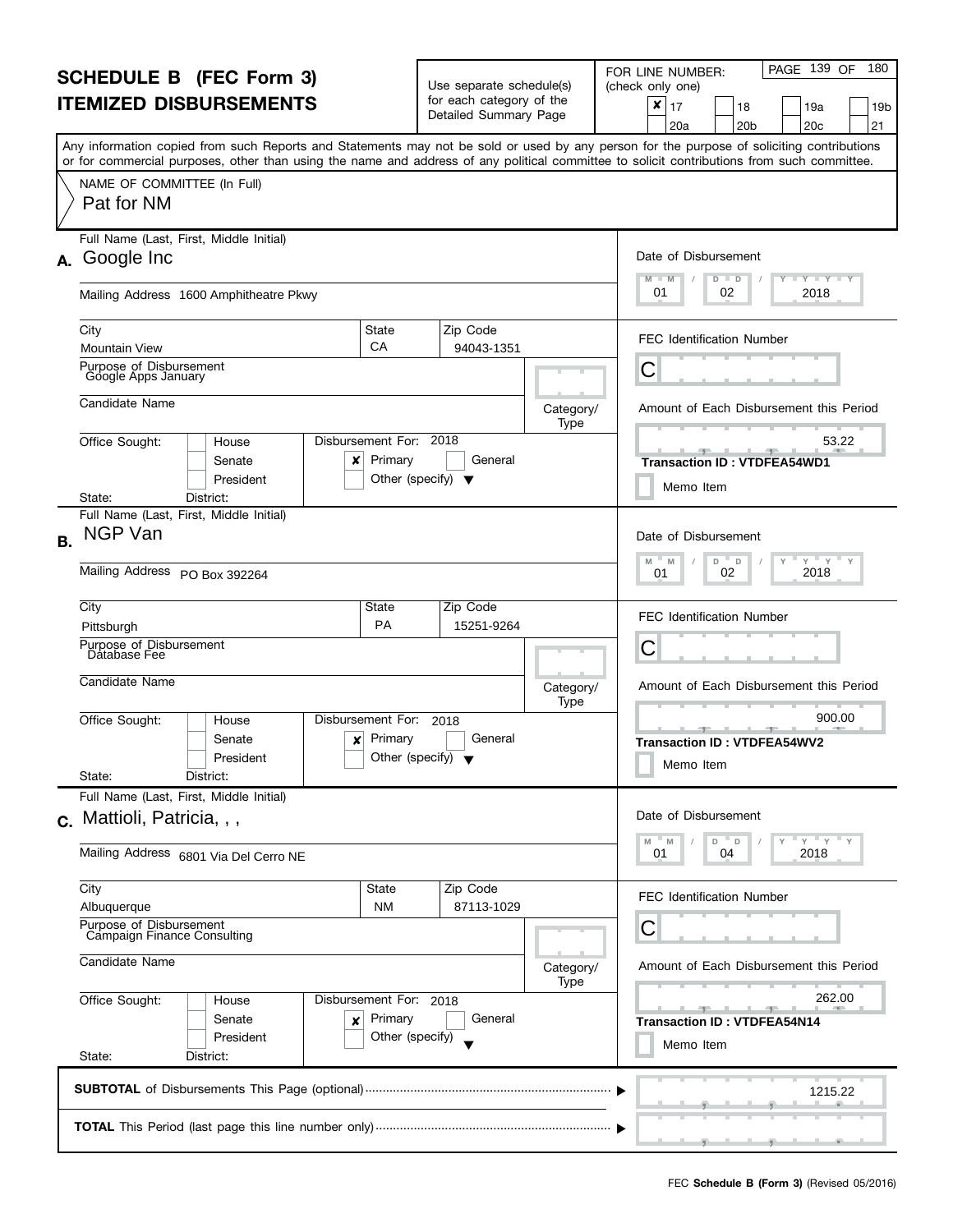| <b>SCHEDULE B (FEC Form 3)</b><br><b>ITEMIZED DISBURSEMENTS</b> |                                                                                                                                                                                                                                                                                         |                                                               | Use separate schedule(s)                          |                                                                 | PAGE 140 OF<br>180<br>FOR LINE NUMBER:<br>(check only one)                                                                                                                                                                                      |  |
|-----------------------------------------------------------------|-----------------------------------------------------------------------------------------------------------------------------------------------------------------------------------------------------------------------------------------------------------------------------------------|---------------------------------------------------------------|---------------------------------------------------|-----------------------------------------------------------------|-------------------------------------------------------------------------------------------------------------------------------------------------------------------------------------------------------------------------------------------------|--|
|                                                                 |                                                                                                                                                                                                                                                                                         |                                                               | for each category of the<br>Detailed Summary Page |                                                                 | ×<br>17<br>18<br>19a<br>19b<br>21<br>20 <sub>b</sub><br>20 <sub>c</sub><br>20a                                                                                                                                                                  |  |
|                                                                 | Any information copied from such Reports and Statements may not be sold or used by any person for the purpose of soliciting contributions<br>or for commercial purposes, other than using the name and address of any political committee to solicit contributions from such committee. |                                                               |                                                   |                                                                 |                                                                                                                                                                                                                                                 |  |
|                                                                 | NAME OF COMMITTEE (In Full)<br>Pat for NM                                                                                                                                                                                                                                               |                                                               |                                                   |                                                                 |                                                                                                                                                                                                                                                 |  |
|                                                                 | Full Name (Last, First, Middle Initial)                                                                                                                                                                                                                                                 |                                                               |                                                   |                                                                 |                                                                                                                                                                                                                                                 |  |
|                                                                 | A. Rio Strategies                                                                                                                                                                                                                                                                       | Date of Disbursement<br><b>LYLYLY</b><br>M<br>$D$ $D$<br>$-M$ |                                                   |                                                                 |                                                                                                                                                                                                                                                 |  |
|                                                                 | Mailing Address PO Box 40578                                                                                                                                                                                                                                                            | 01<br>2018<br>05                                              |                                                   |                                                                 |                                                                                                                                                                                                                                                 |  |
|                                                                 | City<br>State                                                                                                                                                                                                                                                                           |                                                               | Zip Code                                          |                                                                 | <b>FEC Identification Number</b>                                                                                                                                                                                                                |  |
|                                                                 | <b>NM</b><br>Albuquerque<br>Purpose of Disbursement                                                                                                                                                                                                                                     |                                                               | 87196-0578                                        |                                                                 | С                                                                                                                                                                                                                                               |  |
|                                                                 | Jahuary Campaign Consulting                                                                                                                                                                                                                                                             |                                                               |                                                   |                                                                 |                                                                                                                                                                                                                                                 |  |
|                                                                 | Candidate Name                                                                                                                                                                                                                                                                          |                                                               |                                                   | Category/<br>Type                                               | Amount of Each Disbursement this Period                                                                                                                                                                                                         |  |
|                                                                 | Disbursement For: 2018<br>Office Sought:<br>House                                                                                                                                                                                                                                       |                                                               |                                                   |                                                                 | 1075.00<br><u>and the state of the state of the state of the state of the state of the state of the state of the state of the state of the state of the state of the state of the state of the state of the state of the state of the state</u> |  |
|                                                                 | Primary<br>Senate<br>×                                                                                                                                                                                                                                                                  |                                                               | General                                           |                                                                 | <b>Transaction ID: VTDFEA54X27</b>                                                                                                                                                                                                              |  |
|                                                                 | President<br>District:<br>State:                                                                                                                                                                                                                                                        | Other (specify) $\blacktriangledown$                          |                                                   |                                                                 | Memo Item                                                                                                                                                                                                                                       |  |
|                                                                 | Full Name (Last, First, Middle Initial)                                                                                                                                                                                                                                                 |                                                               |                                                   |                                                                 |                                                                                                                                                                                                                                                 |  |
| <b>B.</b>                                                       | <b>Rio Strategies</b>                                                                                                                                                                                                                                                                   | Date of Disbursement                                          |                                                   |                                                                 |                                                                                                                                                                                                                                                 |  |
|                                                                 | Mailing Address PO Box 40578                                                                                                                                                                                                                                                            | $Y = Y$<br>M<br>D<br>M<br>D<br>2018<br>05<br>01               |                                                   |                                                                 |                                                                                                                                                                                                                                                 |  |
|                                                                 | City<br>State                                                                                                                                                                                                                                                                           |                                                               | Zip Code<br>87196-0578                            |                                                                 | <b>FEC Identification Number</b>                                                                                                                                                                                                                |  |
|                                                                 | <b>NM</b><br>Albuquerque<br>Purpose of Disbursement                                                                                                                                                                                                                                     | С                                                             |                                                   |                                                                 |                                                                                                                                                                                                                                                 |  |
|                                                                 | <b>Staff Salary</b>                                                                                                                                                                                                                                                                     |                                                               |                                                   |                                                                 |                                                                                                                                                                                                                                                 |  |
|                                                                 | Candidate Name                                                                                                                                                                                                                                                                          |                                                               |                                                   | Category/<br>Type                                               | Amount of Each Disbursement this Period                                                                                                                                                                                                         |  |
|                                                                 | Disbursement For:<br>Office Sought:<br>House                                                                                                                                                                                                                                            |                                                               | 2018                                              |                                                                 | 3640.00                                                                                                                                                                                                                                         |  |
|                                                                 | Primary<br>Senate<br>×<br>President                                                                                                                                                                                                                                                     | Other (specify) $\blacktriangledown$                          | General                                           |                                                                 | <b>Transaction ID: VTDFEA54X35</b>                                                                                                                                                                                                              |  |
|                                                                 | State:<br>District:                                                                                                                                                                                                                                                                     |                                                               |                                                   |                                                                 | Memo Item                                                                                                                                                                                                                                       |  |
|                                                                 | Full Name (Last, First, Middle Initial)                                                                                                                                                                                                                                                 |                                                               |                                                   |                                                                 |                                                                                                                                                                                                                                                 |  |
|                                                                 | c. Rio Strategies                                                                                                                                                                                                                                                                       |                                                               |                                                   |                                                                 | Date of Disbursement                                                                                                                                                                                                                            |  |
|                                                                 | Mailing Address PO Box 40578                                                                                                                                                                                                                                                            |                                                               |                                                   | $Y = Y = Y$<br>M<br>M<br>D T<br>$\mathsf D$<br>2018<br>05<br>01 |                                                                                                                                                                                                                                                 |  |
|                                                                 | City<br>State                                                                                                                                                                                                                                                                           |                                                               | Zip Code<br>87196-0578                            |                                                                 | <b>FEC Identification Number</b>                                                                                                                                                                                                                |  |
|                                                                 | <b>NM</b><br>Albuquerque<br>Purpose of Disbursement                                                                                                                                                                                                                                     |                                                               | С                                                 |                                                                 |                                                                                                                                                                                                                                                 |  |
|                                                                 | <b>Staff Salary</b>                                                                                                                                                                                                                                                                     |                                                               |                                                   |                                                                 |                                                                                                                                                                                                                                                 |  |
|                                                                 | Candidate Name                                                                                                                                                                                                                                                                          | Amount of Each Disbursement this Period<br>Category/          |                                                   |                                                                 |                                                                                                                                                                                                                                                 |  |
|                                                                 | Office Sought:<br>Disbursement For: 2018<br>House                                                                                                                                                                                                                                       |                                                               |                                                   | Type                                                            | 4200.00                                                                                                                                                                                                                                         |  |
|                                                                 | Senate<br>Primary<br>×                                                                                                                                                                                                                                                                  |                                                               | General                                           |                                                                 | <b>Transaction ID: VTDFEA54X43</b>                                                                                                                                                                                                              |  |
|                                                                 | President<br>State:<br>District:                                                                                                                                                                                                                                                        | Other (specify)                                               |                                                   |                                                                 | Memo Item                                                                                                                                                                                                                                       |  |
|                                                                 |                                                                                                                                                                                                                                                                                         |                                                               |                                                   |                                                                 | 8915.00                                                                                                                                                                                                                                         |  |
|                                                                 |                                                                                                                                                                                                                                                                                         |                                                               |                                                   |                                                                 |                                                                                                                                                                                                                                                 |  |
|                                                                 |                                                                                                                                                                                                                                                                                         |                                                               |                                                   |                                                                 |                                                                                                                                                                                                                                                 |  |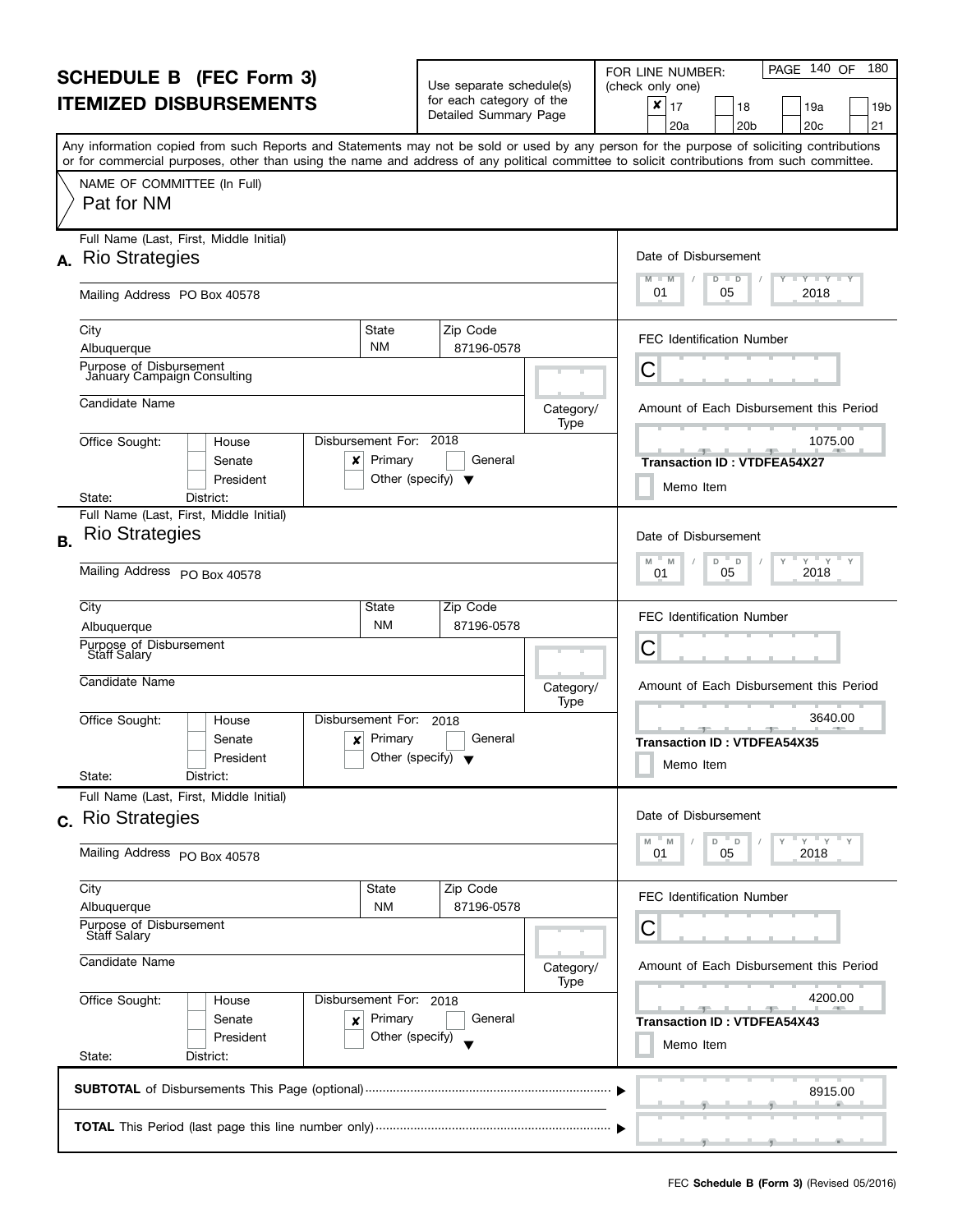| <b>SCHEDULE B (FEC Form 3)</b><br><b>ITEMIZED DISBURSEMENTS</b> |                                                                                                                                                                                                                                                                                         |                                                     | Use separate schedule(s)<br>for each category of the |                   | PAGE 141<br>180<br>OF<br>FOR LINE NUMBER:<br>(check only one)<br>×        |  |
|-----------------------------------------------------------------|-----------------------------------------------------------------------------------------------------------------------------------------------------------------------------------------------------------------------------------------------------------------------------------------|-----------------------------------------------------|------------------------------------------------------|-------------------|---------------------------------------------------------------------------|--|
|                                                                 |                                                                                                                                                                                                                                                                                         |                                                     | Detailed Summary Page                                |                   | 17<br>18<br>19a<br>19b<br>21<br>20 <sub>c</sub><br>20a<br>20 <sub>b</sub> |  |
|                                                                 | Any information copied from such Reports and Statements may not be sold or used by any person for the purpose of soliciting contributions<br>or for commercial purposes, other than using the name and address of any political committee to solicit contributions from such committee. |                                                     |                                                      |                   |                                                                           |  |
|                                                                 | NAME OF COMMITTEE (In Full)<br>Pat for NM                                                                                                                                                                                                                                               |                                                     |                                                      |                   |                                                                           |  |
|                                                                 | Full Name (Last, First, Middle Initial)<br>A. Rio Strategies                                                                                                                                                                                                                            |                                                     |                                                      |                   | Date of Disbursement<br><b>LYLYLY</b>                                     |  |
|                                                                 | Mailing Address PO Box 40578                                                                                                                                                                                                                                                            |                                                     |                                                      |                   | M<br>$D$ $D$<br>$-M$<br>01<br>2018<br>05                                  |  |
|                                                                 | City<br>State<br><b>NM</b><br>Albuquerque                                                                                                                                                                                                                                               |                                                     | Zip Code<br>87196-0578                               |                   | <b>FEC Identification Number</b>                                          |  |
|                                                                 | Purpose of Disbursement<br>January Office Space                                                                                                                                                                                                                                         |                                                     |                                                      |                   | С                                                                         |  |
|                                                                 | Candidate Name                                                                                                                                                                                                                                                                          |                                                     |                                                      | Category/<br>Type | Amount of Each Disbursement this Period                                   |  |
|                                                                 | Disbursement For: 2018<br>Office Sought:<br>House<br>Senate<br>×<br>President                                                                                                                                                                                                           | Primary<br>Other (specify) $\blacktriangledown$     | General                                              |                   | 250.00<br><b>Transaction ID: VTDFEA54X51</b><br>Memo Item                 |  |
|                                                                 | District:<br>State:<br>Full Name (Last, First, Middle Initial)                                                                                                                                                                                                                          |                                                     |                                                      |                   |                                                                           |  |
| <b>B.</b>                                                       | <b>Rio Strategies</b>                                                                                                                                                                                                                                                                   | Date of Disbursement<br>$Y = Y$<br>M<br>D<br>M<br>D |                                                      |                   |                                                                           |  |
|                                                                 | Mailing Address PO Box 40578                                                                                                                                                                                                                                                            | 2018<br>05<br>01                                    |                                                      |                   |                                                                           |  |
|                                                                 | City<br>State<br><b>NM</b><br>Albuquerque<br>Purpose of Disbursement<br>Camera Card Reader                                                                                                                                                                                              |                                                     | Zip Code<br>87196-0578                               |                   | <b>FEC Identification Number</b><br>С                                     |  |
|                                                                 | Candidate Name                                                                                                                                                                                                                                                                          |                                                     |                                                      | Category/<br>Type | Amount of Each Disbursement this Period                                   |  |
|                                                                 | Disbursement For:<br>Office Sought:<br>House<br>Senate<br>×<br>President                                                                                                                                                                                                                | Primary<br>Other (specify) $\blacktriangledown$     | 2018<br>General                                      |                   | 18.31<br><b>Transaction ID: VTDFEA54X69</b><br>Memo Item                  |  |
|                                                                 | District:<br>State:<br>Full Name (Last, First, Middle Initial)                                                                                                                                                                                                                          |                                                     |                                                      |                   |                                                                           |  |
|                                                                 | c. Rio Strategies                                                                                                                                                                                                                                                                       |                                                     |                                                      |                   | Date of Disbursement                                                      |  |
|                                                                 | Mailing Address PO Box 40578                                                                                                                                                                                                                                                            |                                                     |                                                      |                   | $Y = Y = Y$<br>M<br>M<br>D T<br>D<br>2018<br>05<br>01                     |  |
|                                                                 | City<br>State<br><b>NM</b><br>Albuquerque                                                                                                                                                                                                                                               |                                                     | Zip Code<br>87196-0578                               |                   | <b>FEC Identification Number</b>                                          |  |
|                                                                 | Purpose of Disbursement<br>Postage                                                                                                                                                                                                                                                      |                                                     |                                                      |                   | С                                                                         |  |
| Candidate Name                                                  |                                                                                                                                                                                                                                                                                         |                                                     |                                                      | Category/         | Amount of Each Disbursement this Period                                   |  |
|                                                                 | Office Sought:<br>Disbursement For: 2018<br>House<br>Senate<br>×<br>President                                                                                                                                                                                                           | Primary<br>Other (specify)                          | General                                              | Type              | 97.52<br><b>Transaction ID: VTDFEA54X77</b><br>Memo Item                  |  |
|                                                                 | State:<br>District:                                                                                                                                                                                                                                                                     |                                                     |                                                      |                   |                                                                           |  |
|                                                                 |                                                                                                                                                                                                                                                                                         |                                                     |                                                      |                   | 365.83                                                                    |  |
|                                                                 |                                                                                                                                                                                                                                                                                         |                                                     |                                                      |                   | للتقاطيل المستنبي                                                         |  |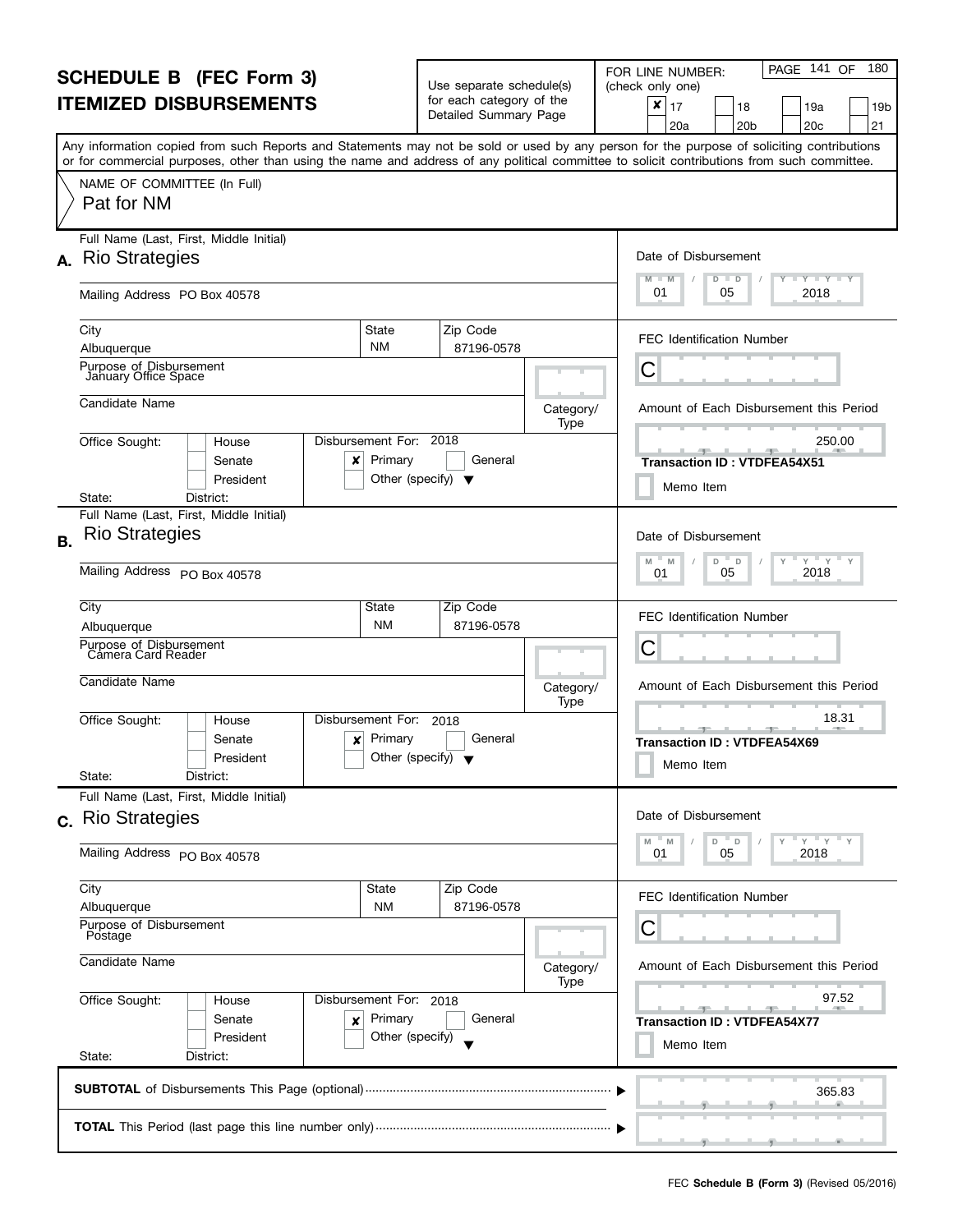| <b>SCHEDULE B (FEC Form 3)</b> |                                                                                                                                                                                                                                                                                         |                                                      | Use separate schedule(s)                                 |                   | PAGE 142 OF<br>180<br>FOR LINE NUMBER:<br>(check only one)                     |
|--------------------------------|-----------------------------------------------------------------------------------------------------------------------------------------------------------------------------------------------------------------------------------------------------------------------------------------|------------------------------------------------------|----------------------------------------------------------|-------------------|--------------------------------------------------------------------------------|
| <b>ITEMIZED DISBURSEMENTS</b>  |                                                                                                                                                                                                                                                                                         |                                                      | for each category of the<br>Detailed Summary Page        |                   | ×<br>17<br>18<br>19a<br>19b<br>21<br>20 <sub>c</sub><br>20a<br>20 <sub>b</sub> |
|                                | Any information copied from such Reports and Statements may not be sold or used by any person for the purpose of soliciting contributions<br>or for commercial purposes, other than using the name and address of any political committee to solicit contributions from such committee. |                                                      |                                                          |                   |                                                                                |
|                                | NAME OF COMMITTEE (In Full)<br>Pat for NM                                                                                                                                                                                                                                               |                                                      |                                                          |                   |                                                                                |
|                                | Full Name (Last, First, Middle Initial)<br>A. ActBlue                                                                                                                                                                                                                                   |                                                      |                                                          |                   | Date of Disbursement                                                           |
|                                | Mailing Address 366 Summer St                                                                                                                                                                                                                                                           | <b>LYLYLY</b><br>M<br>D<br>D<br>01<br>2018<br>07     |                                                          |                   |                                                                                |
|                                | City<br>State<br>MA<br>Somerville                                                                                                                                                                                                                                                       |                                                      | Zip Code<br>02144-3132                                   |                   | <b>FEC Identification Number</b>                                               |
|                                | Purpose of Disbursement<br>Merchant Account Fees                                                                                                                                                                                                                                        |                                                      |                                                          |                   | С                                                                              |
|                                | Candidate Name                                                                                                                                                                                                                                                                          |                                                      |                                                          | Category/<br>Type | Amount of Each Disbursement this Period                                        |
|                                | Disbursement For: 2018<br>Office Sought:<br>House<br>Senate<br>x<br>President                                                                                                                                                                                                           | Primary<br>Other (specify) $\blacktriangledown$      | General                                                  |                   | 26.50<br><b>Transaction ID: VTDFEA54VT3</b><br>Memo Item                       |
|                                | District:<br>State:<br>Full Name (Last, First, Middle Initial)                                                                                                                                                                                                                          |                                                      |                                                          |                   |                                                                                |
| R.                             | Square INC                                                                                                                                                                                                                                                                              | Date of Disbursement<br>$Y = Y$<br>M<br>D<br>M<br>D  |                                                          |                   |                                                                                |
|                                | Mailing Address<br>1455 Market St<br>Ste 600                                                                                                                                                                                                                                            | 2018<br>09<br>01                                     |                                                          |                   |                                                                                |
|                                | City<br>State<br>San Francisco                                                                                                                                                                                                                                                          | CA                                                   | Zip Code<br>94103-1332                                   |                   | <b>FEC Identification Number</b>                                               |
|                                | Purpose of Disbursement<br>Credit Card Processing                                                                                                                                                                                                                                       |                                                      |                                                          |                   | С                                                                              |
|                                | Candidate Name                                                                                                                                                                                                                                                                          |                                                      |                                                          | Category/<br>Type | Amount of Each Disbursement this Period                                        |
|                                | Office Sought:<br>Disbursement For:<br>House<br>Senate<br>×<br>President<br>State:<br>District:                                                                                                                                                                                         | Primary<br>Other (specify) $\blacktriangledown$      | 2018<br>General                                          |                   | 6.89<br><b>Transaction ID: VTDFEA54XE2</b><br>Memo Item                        |
|                                | Full Name (Last, First, Middle Initial)                                                                                                                                                                                                                                                 |                                                      |                                                          |                   |                                                                                |
|                                | c. ActBlue<br>Mailing Address 366 Summer St                                                                                                                                                                                                                                             |                                                      |                                                          |                   | Date of Disbursement<br>$Y$ $Y$ $Y$<br>M<br>M<br>D<br>D<br>2018<br>01<br>14    |
|                                |                                                                                                                                                                                                                                                                                         |                                                      |                                                          |                   |                                                                                |
|                                | City<br>Somerville                                                                                                                                                                                                                                                                      | State<br>МA                                          | Zip Code<br>02144-3132                                   |                   | <b>FEC Identification Number</b>                                               |
|                                | Purpose of Disbursement<br>Merchant Account Fees                                                                                                                                                                                                                                        |                                                      | C                                                        |                   |                                                                                |
|                                | Candidate Name                                                                                                                                                                                                                                                                          | Amount of Each Disbursement this Period<br>Category/ |                                                          |                   |                                                                                |
|                                | Office Sought:<br>Disbursement For: 2018<br>House<br>Senate<br>Primary<br>×<br>President<br>Other (specify)                                                                                                                                                                             | Type                                                 | 69.47<br><b>Transaction ID: VTDFEA54VV1</b><br>Memo Item |                   |                                                                                |
| State:<br>District:            |                                                                                                                                                                                                                                                                                         |                                                      |                                                          |                   |                                                                                |
|                                |                                                                                                                                                                                                                                                                                         |                                                      |                                                          |                   | 102.86                                                                         |
|                                |                                                                                                                                                                                                                                                                                         |                                                      |                                                          |                   |                                                                                |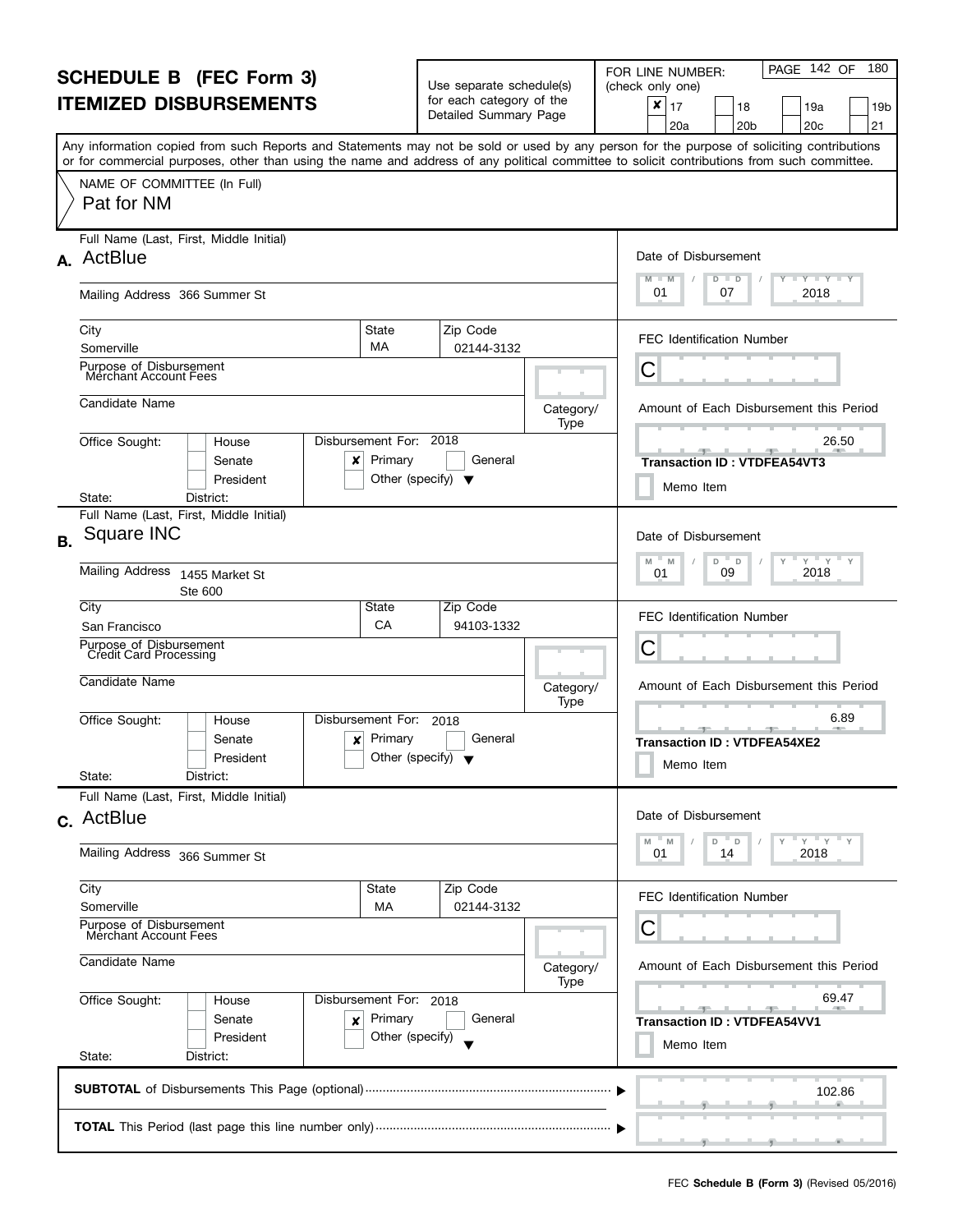| <b>SCHEDULE B (FEC Form 3)</b><br><b>ITEMIZED DISBURSEMENTS</b> |                                                                                                                                            |                                                                                           | Use separate schedule(s)                          |                   | PAGE 143 OF<br>180<br>FOR LINE NUMBER:<br>(check only one)                                                                                |  |
|-----------------------------------------------------------------|--------------------------------------------------------------------------------------------------------------------------------------------|-------------------------------------------------------------------------------------------|---------------------------------------------------|-------------------|-------------------------------------------------------------------------------------------------------------------------------------------|--|
|                                                                 |                                                                                                                                            |                                                                                           | for each category of the<br>Detailed Summary Page |                   | ×<br>17<br>18<br>19a<br>19b<br>20 <sub>c</sub><br>21<br>20a<br>20 <sub>b</sub>                                                            |  |
|                                                                 | or for commercial purposes, other than using the name and address of any political committee to solicit contributions from such committee. |                                                                                           |                                                   |                   | Any information copied from such Reports and Statements may not be sold or used by any person for the purpose of soliciting contributions |  |
|                                                                 | NAME OF COMMITTEE (In Full)<br>Pat for NM                                                                                                  |                                                                                           |                                                   |                   |                                                                                                                                           |  |
|                                                                 | Full Name (Last, First, Middle Initial)<br>A. Semiglia, Mario, M.,,                                                                        |                                                                                           |                                                   |                   | Date of Disbursement                                                                                                                      |  |
|                                                                 | Mailing Address 611 Lead Ave SW<br>Apt 430                                                                                                 | $\bot$ $\gamma$ $\bot$ $\gamma$ $\bot$ $\gamma$<br>$M - M$<br>$D$ $D$<br>01<br>15<br>2018 |                                                   |                   |                                                                                                                                           |  |
|                                                                 | City<br>Albuquerque                                                                                                                        | State<br><b>NM</b>                                                                        | Zip Code<br>87102-3167                            |                   | <b>FEC Identification Number</b>                                                                                                          |  |
|                                                                 | Purpose of Disbursement<br>Jimmy Johns                                                                                                     |                                                                                           |                                                   |                   | С                                                                                                                                         |  |
|                                                                 | Candidate Name                                                                                                                             |                                                                                           |                                                   | Category/<br>Type | Amount of Each Disbursement this Period                                                                                                   |  |
|                                                                 | Office Sought:<br>House<br>Senate<br>x<br>President                                                                                        | Disbursement For: 2018<br>Primary                                                         | General<br>Other (specify) $\blacktriangledown$   |                   | 17.93<br>$-1$<br>Transaction ID: VTEEPQ0T9J7I<br>* In-Kind Received<br>Memo Item                                                          |  |
|                                                                 | District:<br>State:<br>Full Name (Last, First, Middle Initial)                                                                             |                                                                                           |                                                   |                   |                                                                                                                                           |  |
| <b>B.</b>                                                       | ActBlue                                                                                                                                    |                                                                                           |                                                   |                   | Date of Disbursement                                                                                                                      |  |
|                                                                 | Mailing Address 366 Summer St                                                                                                              | $Y$ $Y$ $Y$<br>M<br>D<br>$\Box$<br>M<br>2018<br>21<br>01                                  |                                                   |                   |                                                                                                                                           |  |
|                                                                 | City<br>Somerville                                                                                                                         | State<br>МA                                                                               | Zip Code<br>02144-3132                            |                   | <b>FEC Identification Number</b>                                                                                                          |  |
|                                                                 | Purpose of Disbursement<br>Merchant Account Fees                                                                                           |                                                                                           |                                                   |                   | С                                                                                                                                         |  |
|                                                                 | Candidate Name                                                                                                                             |                                                                                           |                                                   | Category/<br>Type | Amount of Each Disbursement this Period                                                                                                   |  |
|                                                                 | Office Sought:<br>House<br>Senate<br>×<br>President<br>State:<br>District:                                                                 | Disbursement For:<br>Primary                                                              | 2018<br>General<br>Other (specify) $\sqrt{}$      |                   | 11.91<br><b>Transaction ID: VTDFEA54VW9</b><br>Memo Item                                                                                  |  |
|                                                                 | Full Name (Last, First, Middle Initial)                                                                                                    |                                                                                           |                                                   |                   |                                                                                                                                           |  |
|                                                                 | c. Fedex Office                                                                                                                            |                                                                                           |                                                   |                   | Date of Disbursement<br>" ү " ү " ү<br>$-M$<br>M<br>D<br>D                                                                                |  |
|                                                                 | Mailing Address 2706 Central Ave SE                                                                                                        |                                                                                           |                                                   |                   | 26<br>2018<br>01                                                                                                                          |  |
|                                                                 | City<br>Albuquerque                                                                                                                        | State<br><b>NM</b>                                                                        | Zip Code<br>87106-2810                            |                   | <b>FEC Identification Number</b>                                                                                                          |  |
|                                                                 | Purpose of Disbursement<br>Printing                                                                                                        |                                                                                           |                                                   | С                 |                                                                                                                                           |  |
|                                                                 | Candidate Name                                                                                                                             | Category/<br>Type                                                                         | Amount of Each Disbursement this Period           |                   |                                                                                                                                           |  |
|                                                                 | Office Sought:<br>House<br>Senate<br>×                                                                                                     | Disbursement For: 2018<br>Primary                                                         | General                                           |                   | 465.21<br><b>Transaction ID: VTDFEA54WB6</b>                                                                                              |  |
|                                                                 | President<br>State:<br>District:                                                                                                           | Other (specify)                                                                           |                                                   |                   | Memo Item                                                                                                                                 |  |
|                                                                 |                                                                                                                                            |                                                                                           |                                                   |                   | 495.05                                                                                                                                    |  |
|                                                                 |                                                                                                                                            |                                                                                           |                                                   |                   |                                                                                                                                           |  |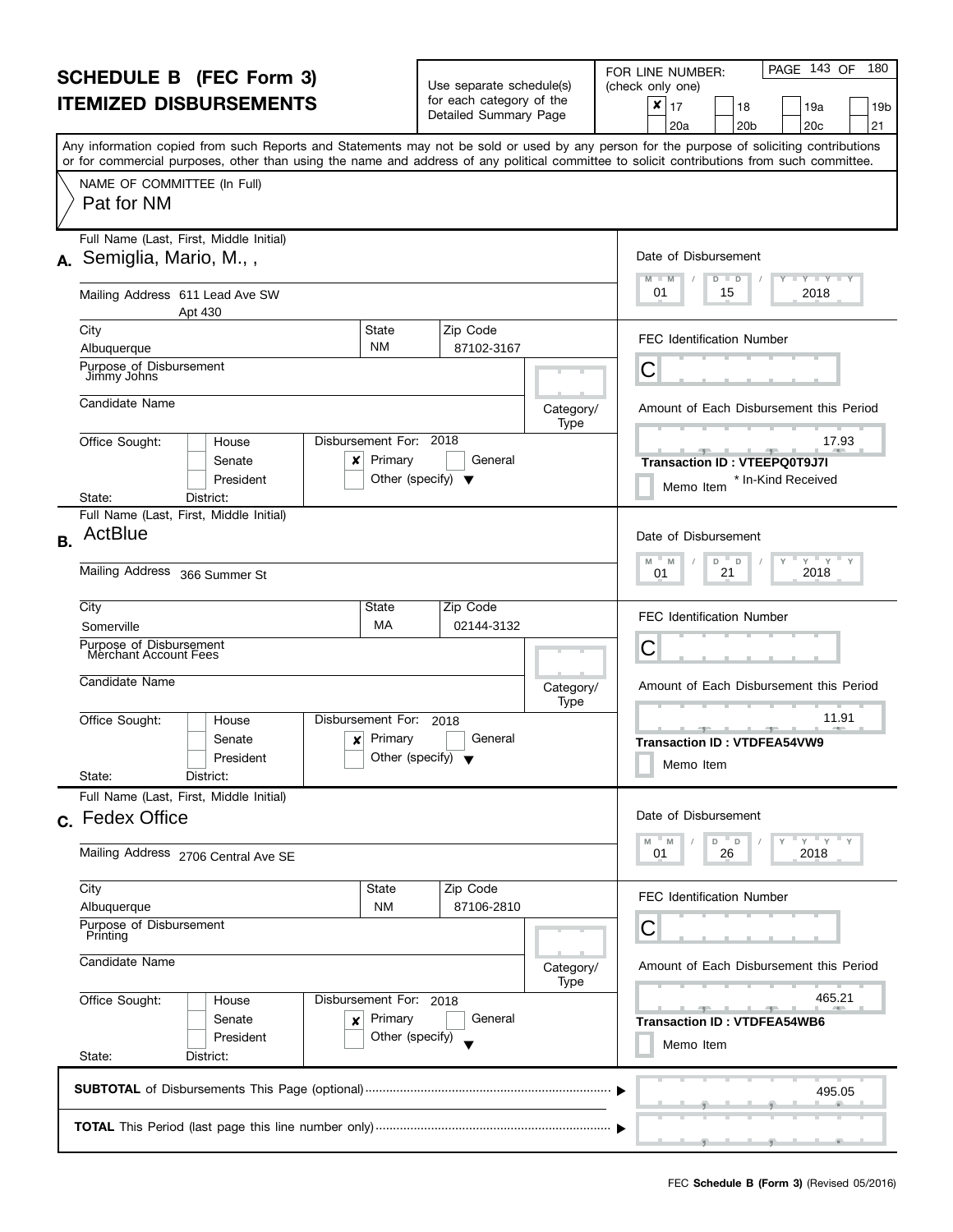| <b>SCHEDULE B (FEC Form 3)</b><br><b>ITEMIZED DISBURSEMENTS</b>        |                                                                                                                                            |                                   | Use separate schedule(s)<br>for each category of the<br>Detailed Summary Page |                                                   | PAGE 144 OF<br>180<br>FOR LINE NUMBER:<br>(check only one)<br>×<br>17<br>18<br>19a<br>19b<br>20 <sub>b</sub><br>20 <sub>c</sub><br>21<br>20a |
|------------------------------------------------------------------------|--------------------------------------------------------------------------------------------------------------------------------------------|-----------------------------------|-------------------------------------------------------------------------------|---------------------------------------------------|----------------------------------------------------------------------------------------------------------------------------------------------|
|                                                                        | or for commercial purposes, other than using the name and address of any political committee to solicit contributions from such committee. |                                   |                                                                               |                                                   | Any information copied from such Reports and Statements may not be sold or used by any person for the purpose of soliciting contributions    |
|                                                                        | NAME OF COMMITTEE (In Full)<br>Pat for NM                                                                                                  |                                   |                                                                               |                                                   |                                                                                                                                              |
|                                                                        | Full Name (Last, First, Middle Initial)<br>A. Office Depot                                                                                 |                                   |                                                                               | Date of Disbursement<br>$T - Y = T - Y$<br>D<br>D |                                                                                                                                              |
|                                                                        | Mailing Address 1409 N Renaissance Blvd NE                                                                                                 | 01<br>2018<br>26                  |                                                                               |                                                   |                                                                                                                                              |
|                                                                        | City<br>Albuquerque                                                                                                                        | State<br><b>NM</b>                | Zip Code<br>87107-7018                                                        |                                                   | <b>FEC Identification Number</b>                                                                                                             |
|                                                                        | Purpose of Disbursement<br>Office Supplies                                                                                                 |                                   |                                                                               |                                                   | C                                                                                                                                            |
|                                                                        | Candidate Name                                                                                                                             |                                   |                                                                               | Category/<br>Type                                 | Amount of Each Disbursement this Period                                                                                                      |
|                                                                        | Office Sought:<br>House<br>Senate<br>×<br>President                                                                                        | Disbursement For: 2018<br>Primary | General<br>Other (specify) $\blacktriangledown$                               |                                                   | 168.25<br><b>Transaction ID: VTDFEA54WY6</b><br>Memo Item                                                                                    |
|                                                                        | District:<br>State:<br>Full Name (Last, First, Middle Initial)                                                                             |                                   |                                                                               |                                                   |                                                                                                                                              |
| B <sub>1</sub>                                                         | <b>Silver Street Market</b>                                                                                                                |                                   |                                                                               |                                                   | Date of Disbursement<br>$Y = Y$<br>$\mathsf{Y}$<br>M<br>D<br>D<br>M                                                                          |
|                                                                        | <b>Mailing Address</b><br>205 Silver Ave SW<br>Ste A                                                                                       | 2018<br>26<br>01                  |                                                                               |                                                   |                                                                                                                                              |
|                                                                        | City<br>Albuquerque                                                                                                                        | Zip Code<br>87102-3593            |                                                                               | <b>FEC Identification Number</b>                  |                                                                                                                                              |
|                                                                        | Purpose of Disbursement<br>Office Supplies                                                                                                 |                                   |                                                                               |                                                   | C                                                                                                                                            |
|                                                                        | Candidate Name                                                                                                                             |                                   |                                                                               | Category/<br>Type                                 | Amount of Each Disbursement this Period                                                                                                      |
|                                                                        | Office Sought:<br>House<br>Senate<br>×<br>President<br>State:<br>District:                                                                 | Disbursement For:<br>Primary      | 2018<br>General<br>Other (specify) $\blacktriangledown$                       |                                                   | 0.71<br><b>Transaction ID: VTDFEA54XA1</b><br>Memo Item                                                                                      |
|                                                                        | Full Name (Last, First, Middle Initial)                                                                                                    |                                   |                                                                               |                                                   |                                                                                                                                              |
|                                                                        | c. Silver Street Market                                                                                                                    |                                   |                                                                               |                                                   | Date of Disbursement<br>M<br>$Y = Y = Y$<br>M<br>D<br>D                                                                                      |
|                                                                        | Mailing Address 205 Silver Ave SW<br>Ste A                                                                                                 |                                   |                                                                               |                                                   | 2018<br>26<br>01                                                                                                                             |
|                                                                        | City<br>Albuquerque                                                                                                                        |                                   | <b>FEC Identification Number</b>                                              |                                                   |                                                                                                                                              |
|                                                                        | Purpose of Disbursement<br>Office Supplies<br>Candidate Name                                                                               |                                   |                                                                               |                                                   | С                                                                                                                                            |
|                                                                        |                                                                                                                                            |                                   |                                                                               | Category/<br>Type                                 | Amount of Each Disbursement this Period                                                                                                      |
| Office Sought:<br>Disbursement For: 2018<br>House<br>Primary<br>Senate |                                                                                                                                            |                                   | General                                                                       |                                                   | 2.88                                                                                                                                         |
|                                                                        | ×<br>President<br>State:<br>District:                                                                                                      | Other (specify)                   |                                                                               |                                                   | <b>Transaction ID: VTDFEA54XB8</b><br>Memo Item                                                                                              |
|                                                                        |                                                                                                                                            |                                   |                                                                               |                                                   | 171.84                                                                                                                                       |
|                                                                        |                                                                                                                                            | ____                              |                                                                               |                                                   |                                                                                                                                              |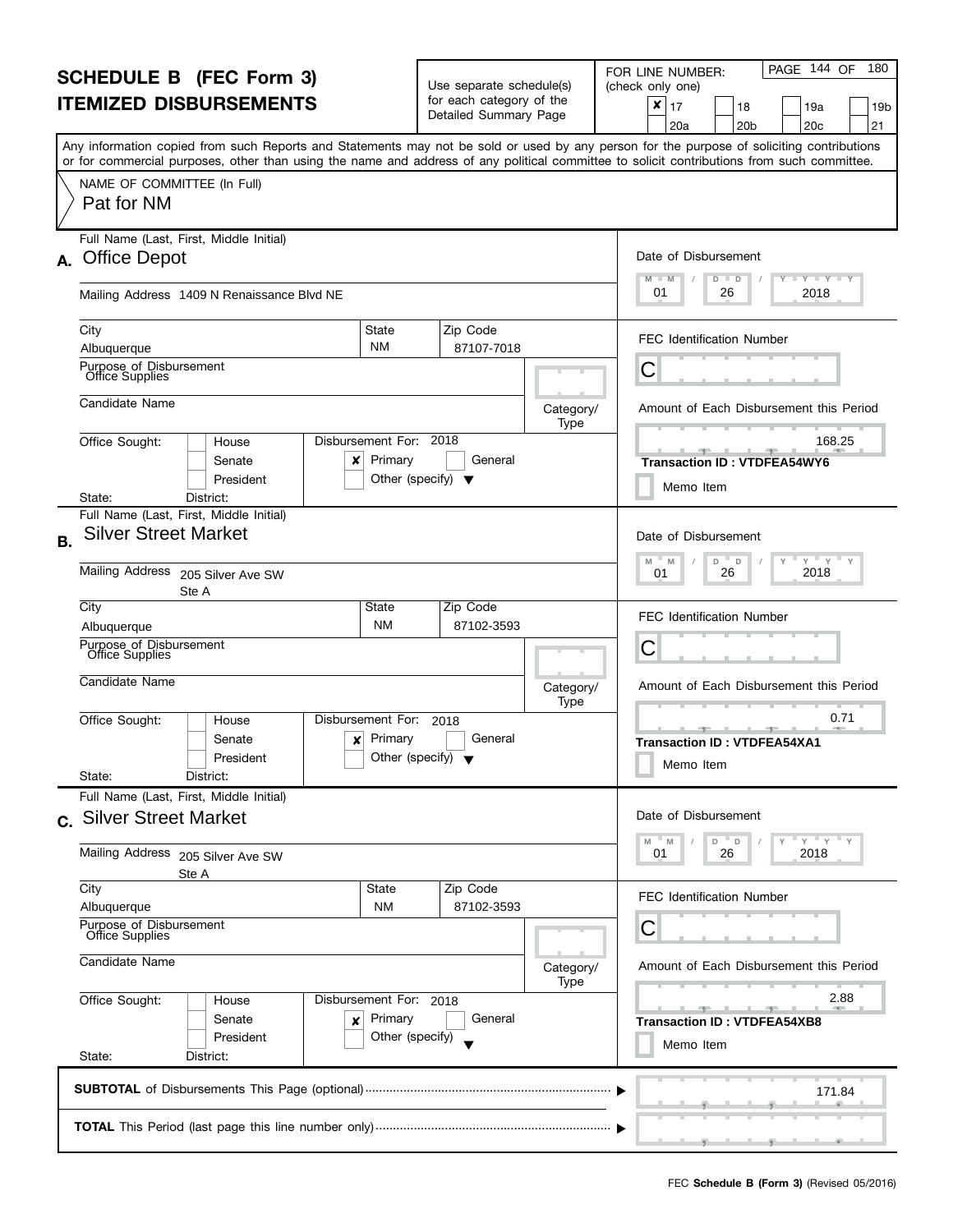| <b>SCHEDULE B (FEC Form 3)</b>                                |                                                                                                                                                                                                                                                                                         |                                                 | Use separate schedule(s)                          |                   | PAGE 145 OF<br>180<br>FOR LINE NUMBER:<br>(check only one)                                                                                                                                                                   |  |  |
|---------------------------------------------------------------|-----------------------------------------------------------------------------------------------------------------------------------------------------------------------------------------------------------------------------------------------------------------------------------------|-------------------------------------------------|---------------------------------------------------|-------------------|------------------------------------------------------------------------------------------------------------------------------------------------------------------------------------------------------------------------------|--|--|
|                                                               | <b>ITEMIZED DISBURSEMENTS</b>                                                                                                                                                                                                                                                           |                                                 | for each category of the<br>Detailed Summary Page |                   | ×<br>17<br>18<br>19a<br>19b<br>21<br>20 <sub>c</sub><br>20a<br>20 <sub>b</sub>                                                                                                                                               |  |  |
|                                                               | Any information copied from such Reports and Statements may not be sold or used by any person for the purpose of soliciting contributions<br>or for commercial purposes, other than using the name and address of any political committee to solicit contributions from such committee. |                                                 |                                                   |                   |                                                                                                                                                                                                                              |  |  |
|                                                               | NAME OF COMMITTEE (In Full)<br>Pat for NM                                                                                                                                                                                                                                               |                                                 |                                                   |                   |                                                                                                                                                                                                                              |  |  |
|                                                               | Full Name (Last, First, Middle Initial)<br>$\lambda$ . Davis, Pat, , ,                                                                                                                                                                                                                  |                                                 |                                                   |                   | Date of Disbursement                                                                                                                                                                                                         |  |  |
|                                                               | Mailing Address 3926 Simms Ave SE                                                                                                                                                                                                                                                       |                                                 |                                                   |                   | $T - Y = T - Y = T - Y$<br>M<br>D<br>$\Box$<br>01<br>2018<br>27                                                                                                                                                              |  |  |
|                                                               | City<br>Albuquerque                                                                                                                                                                                                                                                                     | State<br><b>NM</b>                              | Zip Code<br>87108-4338                            |                   | <b>FEC Identification Number</b>                                                                                                                                                                                             |  |  |
|                                                               | Purpose of Disbursement<br>Jimmy Johns                                                                                                                                                                                                                                                  |                                                 |                                                   |                   | С                                                                                                                                                                                                                            |  |  |
|                                                               | Candidate Name                                                                                                                                                                                                                                                                          |                                                 |                                                   | Category/<br>Type | Amount of Each Disbursement this Period                                                                                                                                                                                      |  |  |
|                                                               | Disbursement For: 2018<br>Office Sought:<br>House<br>Senate<br>×<br>President                                                                                                                                                                                                           | Primary<br>Other (specify) $\blacktriangledown$ | General                                           |                   | 23.68<br><u> 1959 - 1959 - 1959 - 1959 - 1959 - 1959 - 1959 - 1959 - 1959 - 1959 - 1959 - 1959 - 1959 - 1959 - 1959 - 195</u><br>$\overline{\phantom{a}}$<br>Transaction ID: VTEEPQ0T9N1I<br>* In-Kind Received<br>Memo Item |  |  |
|                                                               | District:<br>State:<br>Full Name (Last, First, Middle Initial)                                                                                                                                                                                                                          |                                                 |                                                   |                   |                                                                                                                                                                                                                              |  |  |
| <b>B.</b>                                                     | ActBlue                                                                                                                                                                                                                                                                                 |                                                 |                                                   |                   | Date of Disbursement<br>$Y$ $Y$                                                                                                                                                                                              |  |  |
|                                                               | Mailing Address 366 Summer St                                                                                                                                                                                                                                                           | M<br>D<br>M<br>D<br>2018<br>28<br>01            |                                                   |                   |                                                                                                                                                                                                                              |  |  |
|                                                               | City<br>Somerville                                                                                                                                                                                                                                                                      | State<br>МA                                     | Zip Code<br>02144-3132                            |                   | <b>FEC Identification Number</b>                                                                                                                                                                                             |  |  |
|                                                               | Purpose of Disbursement<br>Merchant Account Fees                                                                                                                                                                                                                                        | С                                               |                                                   |                   |                                                                                                                                                                                                                              |  |  |
|                                                               | Candidate Name                                                                                                                                                                                                                                                                          |                                                 |                                                   | Category/<br>Type | Amount of Each Disbursement this Period                                                                                                                                                                                      |  |  |
|                                                               | Office Sought:<br>Disbursement For:<br>House<br>Senate<br>×<br>President<br>State:<br>District:                                                                                                                                                                                         | Primary<br>Other (specify) $\blacktriangledown$ | 2018<br>General                                   |                   | 46.95<br><b>Transaction ID: VTDFEA54VX7</b><br>Memo Item                                                                                                                                                                     |  |  |
|                                                               | Full Name (Last, First, Middle Initial)                                                                                                                                                                                                                                                 |                                                 |                                                   |                   |                                                                                                                                                                                                                              |  |  |
|                                                               | $c.$ Davis, Pat, , ,                                                                                                                                                                                                                                                                    |                                                 |                                                   |                   | Date of Disbursement<br>$Y$ $Y$ $Y$<br>M<br>M<br>D<br>D                                                                                                                                                                      |  |  |
|                                                               | Mailing Address 3926 Simms Ave SE                                                                                                                                                                                                                                                       |                                                 |                                                   |                   |                                                                                                                                                                                                                              |  |  |
|                                                               | City<br>Albuquerque                                                                                                                                                                                                                                                                     | State<br><b>NM</b>                              | Zip Code<br>87108-4338                            |                   | <b>FEC Identification Number</b>                                                                                                                                                                                             |  |  |
| Purpose of Disbursement<br>Verizon Wireless<br>Candidate Name |                                                                                                                                                                                                                                                                                         |                                                 |                                                   |                   | С                                                                                                                                                                                                                            |  |  |
|                                                               |                                                                                                                                                                                                                                                                                         |                                                 |                                                   | Category/<br>Type | Amount of Each Disbursement this Period                                                                                                                                                                                      |  |  |
|                                                               | Office Sought:<br>Disbursement For: 2018<br>House<br>Senate<br>×<br>President<br>State:                                                                                                                                                                                                 | Primary<br>Other (specify)                      | General                                           |                   | 174.85<br><b>Transaction ID: VTEEPQ0T9P9I</b><br>* In-Kind Received<br>Memo Item                                                                                                                                             |  |  |
|                                                               | District:                                                                                                                                                                                                                                                                               |                                                 |                                                   |                   | 245.48                                                                                                                                                                                                                       |  |  |
|                                                               |                                                                                                                                                                                                                                                                                         |                                                 |                                                   |                   |                                                                                                                                                                                                                              |  |  |
|                                                               |                                                                                                                                                                                                                                                                                         |                                                 |                                                   |                   |                                                                                                                                                                                                                              |  |  |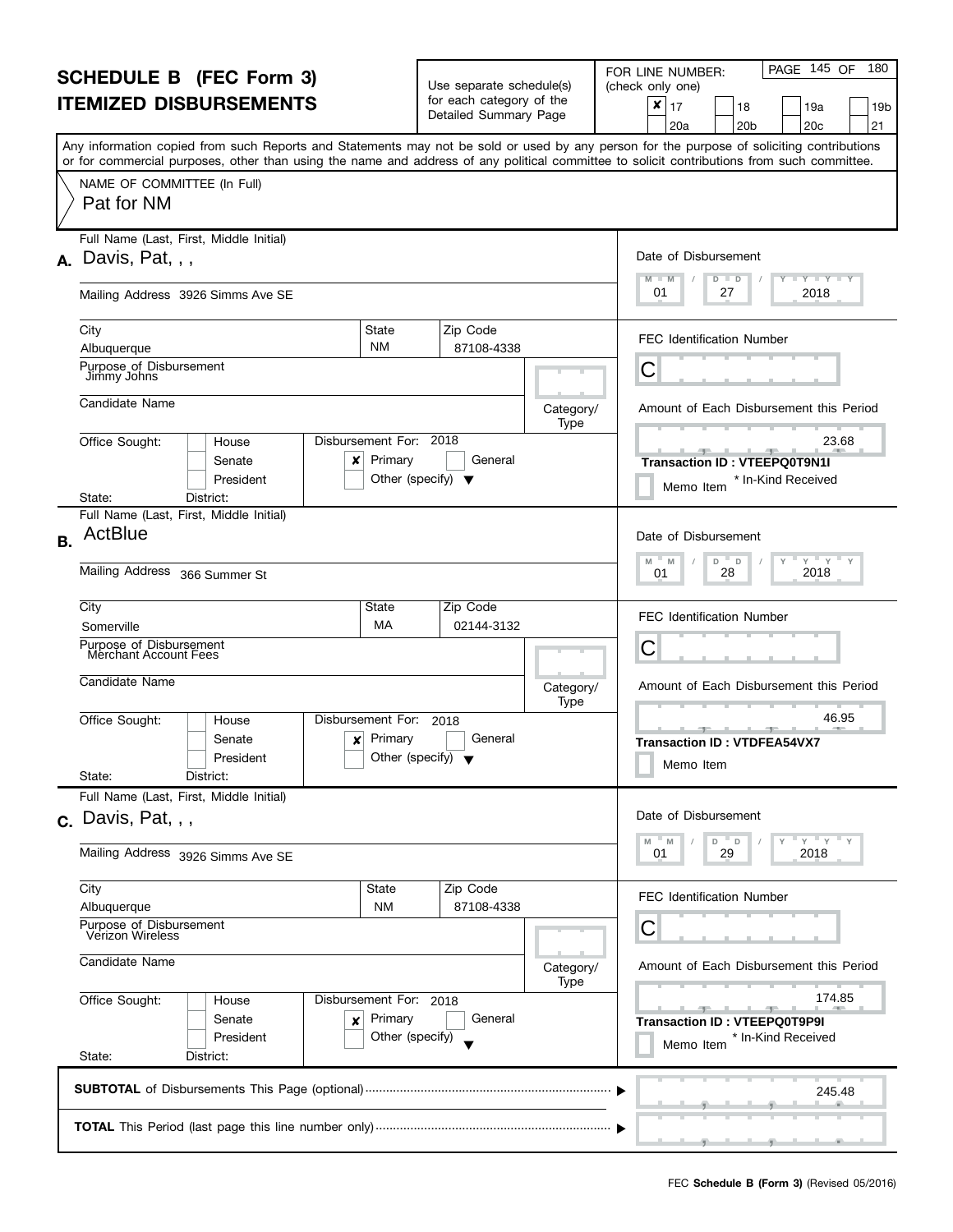| <b>SCHEDULE B</b> (FEC Form 3)<br><b>ITEMIZED DISBURSEMENTS</b>     |                                                                                                                                                                                                                                                                                         |                                      | Use separate schedule(s)<br>for each category of the<br>Detailed Summary Page |                   | PAGE 146 OF<br>180<br>FOR LINE NUMBER:<br>(check only one)<br>$\pmb{\times}$<br>17<br>18<br>19a<br>19b<br>20 <sub>c</sub><br>21<br>20a<br>20 <sub>b</sub> |
|---------------------------------------------------------------------|-----------------------------------------------------------------------------------------------------------------------------------------------------------------------------------------------------------------------------------------------------------------------------------------|--------------------------------------|-------------------------------------------------------------------------------|-------------------|-----------------------------------------------------------------------------------------------------------------------------------------------------------|
|                                                                     | Any information copied from such Reports and Statements may not be sold or used by any person for the purpose of soliciting contributions<br>or for commercial purposes, other than using the name and address of any political committee to solicit contributions from such committee. |                                      |                                                                               |                   |                                                                                                                                                           |
|                                                                     | NAME OF COMMITTEE (In Full)<br>Pat for NM                                                                                                                                                                                                                                               |                                      |                                                                               |                   |                                                                                                                                                           |
|                                                                     | Full Name (Last, First, Middle Initial)<br>A. Home Depot                                                                                                                                                                                                                                |                                      |                                                                               |                   | Date of Disbursement<br>$\mathbf{I} \mathbf{Y} \mathbf{I} \mathbf{Y} \mathbf{I} \mathbf{Y}$<br>$-M$<br>$\overline{D}$<br>D                                |
|                                                                     | Mailing Address 1220 N Renaissance Blvd NE                                                                                                                                                                                                                                              |                                      |                                                                               |                   | 01<br>2018<br>29                                                                                                                                          |
|                                                                     | State<br>City<br><b>NM</b><br>Albuquerque                                                                                                                                                                                                                                               |                                      | Zip Code<br>87107-7007                                                        |                   | <b>FEC Identification Number</b>                                                                                                                          |
|                                                                     | Purpose of Disbursement<br>Office Supplies                                                                                                                                                                                                                                              |                                      |                                                                               |                   | С                                                                                                                                                         |
|                                                                     | Candidate Name                                                                                                                                                                                                                                                                          |                                      |                                                                               | Category/<br>Type | Amount of Each Disbursement this Period                                                                                                                   |
|                                                                     | Disbursement For: 2018<br>Office Sought:<br>House<br>Primary<br>Senate<br>x<br>President                                                                                                                                                                                                | Other (specify) $\blacktriangledown$ | General                                                                       |                   | 43.94<br><b>Transaction ID: VTDFEA54WJ1</b><br>Memo Item                                                                                                  |
|                                                                     | District:<br>State:<br>Full Name (Last, First, Middle Initial)                                                                                                                                                                                                                          |                                      |                                                                               |                   |                                                                                                                                                           |
| <b>B.</b>                                                           | <b>ProgressNow NM Education Fund</b><br>Mailing Address 625 Silver Ave SW                                                                                                                                                                                                               |                                      |                                                                               |                   | Date of Disbursement<br>$Y = Y$<br>M<br>D<br>D<br>M<br>2018<br>29<br>01                                                                                   |
|                                                                     |                                                                                                                                                                                                                                                                                         |                                      |                                                                               |                   |                                                                                                                                                           |
|                                                                     | City<br>State<br><b>NM</b><br>Albuquerque                                                                                                                                                                                                                                               |                                      | Zip Code<br>87102-3123                                                        |                   | <b>FEC Identification Number</b>                                                                                                                          |
|                                                                     | Purpose of Disbursement<br>Event Ticket                                                                                                                                                                                                                                                 |                                      |                                                                               |                   | С                                                                                                                                                         |
|                                                                     | Candidate Name                                                                                                                                                                                                                                                                          |                                      |                                                                               | Category/<br>Type | Amount of Each Disbursement this Period                                                                                                                   |
|                                                                     | Disbursement For:<br>Office Sought:<br>House<br>Primary<br>Senate<br>x<br>President<br>State:<br>District:                                                                                                                                                                              | Other (specify) $\blacktriangledown$ | 2018<br>General                                                               |                   | 75.00<br><b>Transaction ID: VTDFEA54X02</b><br>Memo Item                                                                                                  |
|                                                                     | Full Name (Last, First, Middle Initial)<br>LA Harris and Associates                                                                                                                                                                                                                     |                                      |                                                                               |                   | Date of Disbursement                                                                                                                                      |
| $\mathbf{C}$ .                                                      | Mailing Address 100 Bleu Brook Dr                                                                                                                                                                                                                                                       |                                      |                                                                               |                   | " ү " ү " ү<br>$- M$<br>M<br>D<br>D<br>30<br>2018<br>01                                                                                                   |
|                                                                     | City<br>State<br>KY<br>Harrodsburg                                                                                                                                                                                                                                                      |                                      | Zip Code<br>40330-2239                                                        |                   | <b>FEC Identification Number</b>                                                                                                                          |
|                                                                     | Purpose of Disbursement<br>Campaign Finance Consulting                                                                                                                                                                                                                                  |                                      |                                                                               |                   | С                                                                                                                                                         |
| Candidate Name<br>Office Sought:<br>Disbursement For: 2018<br>House |                                                                                                                                                                                                                                                                                         |                                      |                                                                               | Category/<br>Type | Amount of Each Disbursement this Period                                                                                                                   |
|                                                                     |                                                                                                                                                                                                                                                                                         |                                      |                                                                               |                   | 3500.00                                                                                                                                                   |
|                                                                     | Primary<br>Senate<br>×<br>President<br>State:<br>District:                                                                                                                                                                                                                              | Other (specify)                      | General                                                                       |                   | <b>Transaction ID: VTDFEA54WN5</b><br>Memo Item                                                                                                           |
|                                                                     |                                                                                                                                                                                                                                                                                         |                                      |                                                                               |                   | 3618.94                                                                                                                                                   |
|                                                                     |                                                                                                                                                                                                                                                                                         |                                      |                                                                               |                   |                                                                                                                                                           |

l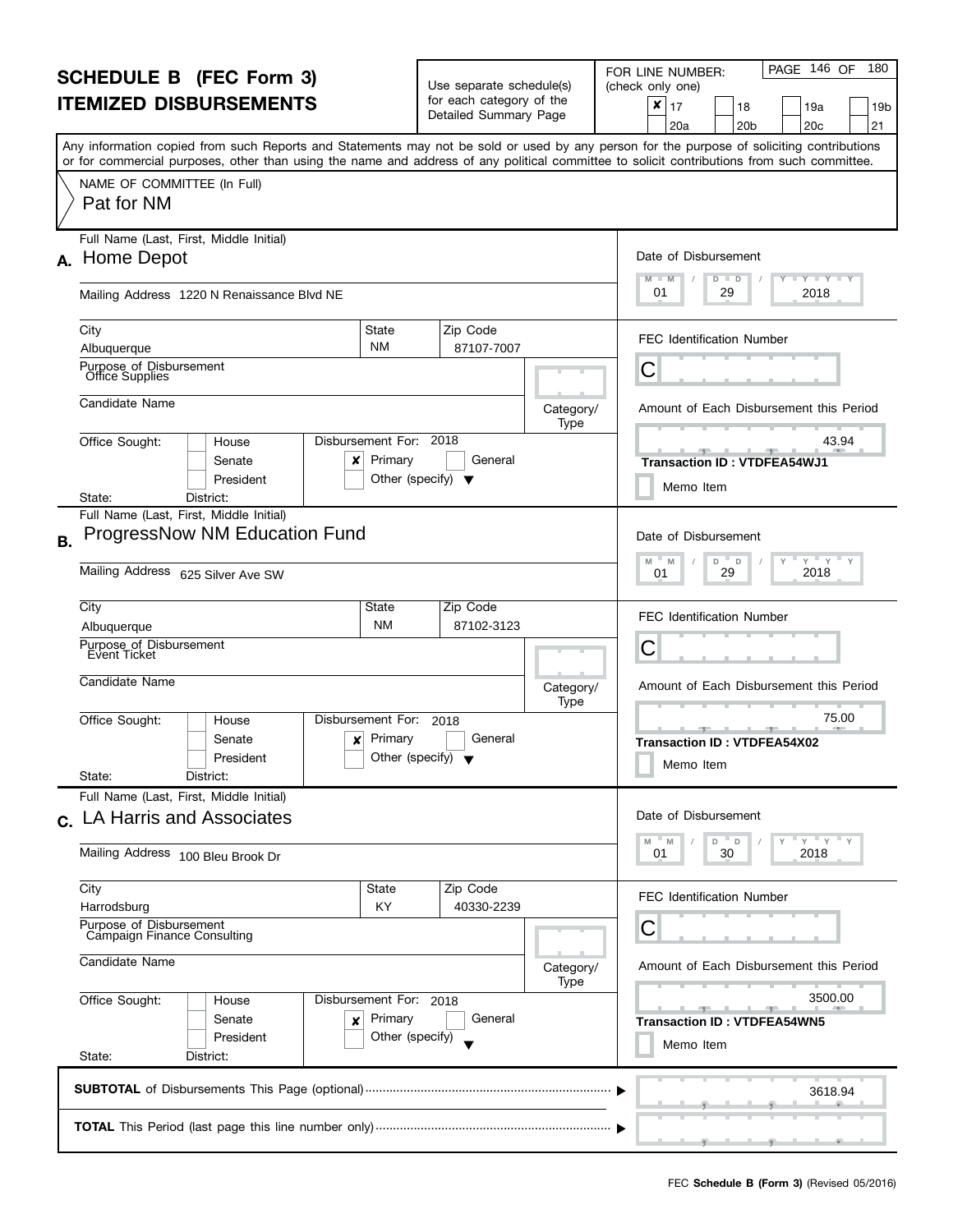| <b>SCHEDULE B</b> (FEC Form 3)                                                                                                                                                   |                                                                                                                                                                                                                                                                                         |                                                 | Use separate schedule(s)<br>for each category of the |                   | PAGE 147 OF<br>180<br>FOR LINE NUMBER:<br>(check only one)                     |
|----------------------------------------------------------------------------------------------------------------------------------------------------------------------------------|-----------------------------------------------------------------------------------------------------------------------------------------------------------------------------------------------------------------------------------------------------------------------------------------|-------------------------------------------------|------------------------------------------------------|-------------------|--------------------------------------------------------------------------------|
|                                                                                                                                                                                  | <b>ITEMIZED DISBURSEMENTS</b>                                                                                                                                                                                                                                                           |                                                 | Detailed Summary Page                                |                   | ×<br>17<br>18<br>19a<br>19b<br>21<br>20 <sub>b</sub><br>20 <sub>c</sub><br>20a |
|                                                                                                                                                                                  | Any information copied from such Reports and Statements may not be sold or used by any person for the purpose of soliciting contributions<br>or for commercial purposes, other than using the name and address of any political committee to solicit contributions from such committee. |                                                 |                                                      |                   |                                                                                |
|                                                                                                                                                                                  | NAME OF COMMITTEE (In Full)<br>Pat for NM                                                                                                                                                                                                                                               |                                                 |                                                      |                   |                                                                                |
|                                                                                                                                                                                  | Full Name (Last, First, Middle Initial)                                                                                                                                                                                                                                                 |                                                 |                                                      |                   | Date of Disbursement                                                           |
|                                                                                                                                                                                  | A. Public Policy Polling                                                                                                                                                                                                                                                                |                                                 |                                                      |                   | <b>LYLYLY</b><br>M<br>D<br>$\blacksquare$                                      |
|                                                                                                                                                                                  | Mailing Address 3020 Highwoods Blvd<br>Raleigh NC27604                                                                                                                                                                                                                                  |                                                 |                                                      |                   | 01<br>2018<br>30                                                               |
|                                                                                                                                                                                  | City<br>State<br><b>NC</b>                                                                                                                                                                                                                                                              |                                                 | Zip Code                                             |                   | <b>FEC Identification Number</b>                                               |
|                                                                                                                                                                                  | Raleigh<br>Purpose of Disbursement<br>Polling                                                                                                                                                                                                                                           |                                                 | 27604-1005                                           |                   | С                                                                              |
|                                                                                                                                                                                  | Candidate Name                                                                                                                                                                                                                                                                          |                                                 |                                                      |                   |                                                                                |
|                                                                                                                                                                                  |                                                                                                                                                                                                                                                                                         |                                                 |                                                      | Category/<br>Type | Amount of Each Disbursement this Period                                        |
|                                                                                                                                                                                  | Disbursement For: 2018<br>Office Sought:<br>House<br>Senate<br>×<br>President                                                                                                                                                                                                           | Primary<br>Other (specify) $\blacktriangledown$ | General                                              |                   | 3000.00<br><b>Transaction ID: VTDFEA54X19</b>                                  |
|                                                                                                                                                                                  | District:<br>State:                                                                                                                                                                                                                                                                     |                                                 |                                                      |                   | Memo Item                                                                      |
| <b>B.</b>                                                                                                                                                                        | Full Name (Last, First, Middle Initial)<br>Davis, Pat, , ,                                                                                                                                                                                                                              |                                                 |                                                      |                   | Date of Disbursement                                                           |
|                                                                                                                                                                                  | Mailing Address 3926 Simms Ave SE                                                                                                                                                                                                                                                       | $Y$ $Y$<br>M<br>D<br>D<br>2018<br>31<br>01      |                                                      |                   |                                                                                |
|                                                                                                                                                                                  | City<br>State                                                                                                                                                                                                                                                                           |                                                 | Zip Code<br>87108-4338                               |                   | <b>FEC Identification Number</b>                                               |
|                                                                                                                                                                                  | <b>NM</b><br>Albuquerque<br>Purpose of Disbursement                                                                                                                                                                                                                                     | С                                               |                                                      |                   |                                                                                |
|                                                                                                                                                                                  | Facebook                                                                                                                                                                                                                                                                                |                                                 |                                                      |                   |                                                                                |
|                                                                                                                                                                                  | Candidate Name                                                                                                                                                                                                                                                                          |                                                 |                                                      | Category/<br>Type | Amount of Each Disbursement this Period                                        |
|                                                                                                                                                                                  | Office Sought:<br>Disbursement For:<br>House                                                                                                                                                                                                                                            |                                                 | 2018                                                 |                   | 122.21                                                                         |
|                                                                                                                                                                                  | Senate<br>×<br>President<br>State:<br>District:                                                                                                                                                                                                                                         | Primary<br>Other (specify) $\blacktriangledown$ | General                                              |                   | Transaction ID: VTEEPQ0V7Q0I<br>* In-Kind Received<br>Memo Item                |
|                                                                                                                                                                                  | Full Name (Last, First, Middle Initial)                                                                                                                                                                                                                                                 |                                                 |                                                      |                   |                                                                                |
|                                                                                                                                                                                  | c. My Campaign Store                                                                                                                                                                                                                                                                    |                                                 |                                                      |                   | Date of Disbursement                                                           |
|                                                                                                                                                                                  | Mailing Address 304 Whittington Pkwy<br>Ste 201                                                                                                                                                                                                                                         |                                                 |                                                      |                   | $Y = Y$<br>M<br>M<br>D.<br>$\Box$<br>2018<br>01<br>02                          |
|                                                                                                                                                                                  | City<br>Louisville                                                                                                                                                                                                                                                                      | State                                           | Zip Code<br>40222-4924                               |                   | <b>FEC Identification Number</b>                                               |
| ΚY<br>Purpose of Disbursement<br><b>Buttons</b><br>Candidate Name<br>Office Sought:<br>Disbursement For: 2018<br>House<br>Senate<br>Primary<br>×<br>President<br>Other (specify) |                                                                                                                                                                                                                                                                                         |                                                 |                                                      |                   | С                                                                              |
|                                                                                                                                                                                  |                                                                                                                                                                                                                                                                                         |                                                 |                                                      | Category/<br>Type | Amount of Each Disbursement this Period                                        |
|                                                                                                                                                                                  |                                                                                                                                                                                                                                                                                         |                                                 |                                                      |                   | 199.80                                                                         |
|                                                                                                                                                                                  |                                                                                                                                                                                                                                                                                         |                                                 | General                                              |                   | <b>Transaction ID: VTDFEA54WT4</b>                                             |
|                                                                                                                                                                                  | State:<br>District:                                                                                                                                                                                                                                                                     |                                                 |                                                      |                   | Memo Item                                                                      |
|                                                                                                                                                                                  |                                                                                                                                                                                                                                                                                         |                                                 |                                                      |                   | 3322.01                                                                        |
|                                                                                                                                                                                  |                                                                                                                                                                                                                                                                                         |                                                 |                                                      |                   |                                                                                |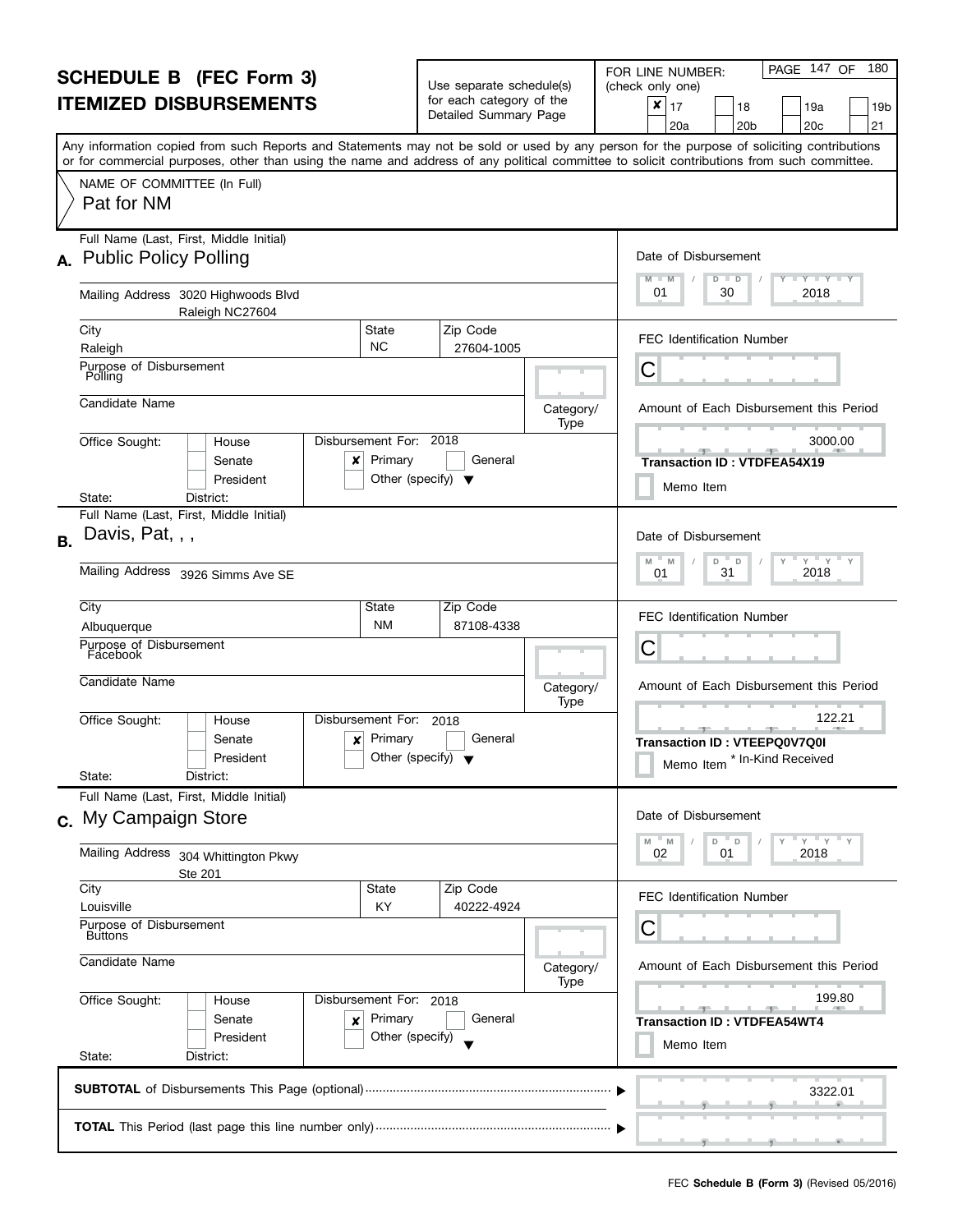| <b>SCHEDULE B (FEC Form 3)</b><br><b>ITEMIZED DISBURSEMENTS</b> |                                                                                                                                                                                                                                                                                         |                                   | Use separate schedule(s)<br>for each category of the<br>Detailed Summary Page |                   | PAGE 148 OF<br>180<br>FOR LINE NUMBER:<br>(check only one)<br>×<br>17<br>19a<br>18<br>19 <sub>b</sub><br>20 <sub>b</sub><br>20 <sub>c</sub><br>21<br>20a |
|-----------------------------------------------------------------|-----------------------------------------------------------------------------------------------------------------------------------------------------------------------------------------------------------------------------------------------------------------------------------------|-----------------------------------|-------------------------------------------------------------------------------|-------------------|----------------------------------------------------------------------------------------------------------------------------------------------------------|
|                                                                 | Any information copied from such Reports and Statements may not be sold or used by any person for the purpose of soliciting contributions<br>or for commercial purposes, other than using the name and address of any political committee to solicit contributions from such committee. |                                   |                                                                               |                   |                                                                                                                                                          |
|                                                                 | NAME OF COMMITTEE (In Full)<br>Pat for NM                                                                                                                                                                                                                                               |                                   |                                                                               |                   |                                                                                                                                                          |
|                                                                 | Full Name (Last, First, Middle Initial)<br>A. Google Inc                                                                                                                                                                                                                                |                                   |                                                                               |                   | Date of Disbursement<br>$T - Y = T - Y$<br>M<br>$-M$<br>$D$ $D$                                                                                          |
|                                                                 | Mailing Address 1600 Amphitheatre Pkwy                                                                                                                                                                                                                                                  |                                   |                                                                               |                   | 02<br>2018<br>02                                                                                                                                         |
|                                                                 | City<br><b>Mountain View</b>                                                                                                                                                                                                                                                            | State<br>CA                       | Zip Code<br>94043-1351                                                        |                   | <b>FEC Identification Number</b>                                                                                                                         |
|                                                                 | Purpose of Disbursement<br>Google Apps February                                                                                                                                                                                                                                         |                                   |                                                                               |                   | C                                                                                                                                                        |
|                                                                 | Candidate Name                                                                                                                                                                                                                                                                          |                                   |                                                                               | Category/<br>Type | Amount of Each Disbursement this Period                                                                                                                  |
|                                                                 | Office Sought:<br>House<br>Senate<br>x<br>President                                                                                                                                                                                                                                     | Disbursement For: 2018<br>Primary | General<br>Other (specify) $\blacktriangledown$                               |                   | 53.22<br>$-1 - 1 - 1 - 1$<br><b>Transaction ID: VTDFEA54WE9</b><br>Memo Item                                                                             |
|                                                                 | District:<br>State:<br>Full Name (Last, First, Middle Initial)                                                                                                                                                                                                                          |                                   |                                                                               |                   |                                                                                                                                                          |
| <b>B.</b>                                                       | <b>NGP Van</b>                                                                                                                                                                                                                                                                          |                                   |                                                                               |                   | Date of Disbursement<br>$Y$ $Y$<br>M<br>D<br>Y<br>M<br>D                                                                                                 |
|                                                                 | <b>Mailing Address</b><br>PO Box 392264                                                                                                                                                                                                                                                 | 2018<br>02<br>02                  |                                                                               |                   |                                                                                                                                                          |
|                                                                 | City<br>Pittsburgh                                                                                                                                                                                                                                                                      | State<br>PA                       | Zip Code<br>15251-9264                                                        |                   | <b>FEC Identification Number</b>                                                                                                                         |
|                                                                 | Purpose of Disbursement<br>Database Fee                                                                                                                                                                                                                                                 |                                   | C                                                                             |                   |                                                                                                                                                          |
|                                                                 | Candidate Name                                                                                                                                                                                                                                                                          |                                   |                                                                               | Category/<br>Type | Amount of Each Disbursement this Period                                                                                                                  |
|                                                                 | Office Sought:<br>House<br>Senate<br>×<br>President<br>State:<br>District:                                                                                                                                                                                                              | Disbursement For:<br>Primary      | 2018<br>General<br>Other (specify) $\blacktriangledown$                       |                   | 900.00<br><b>Transaction ID: VTDFEA54WW0</b><br>Memo Item                                                                                                |
|                                                                 | Full Name (Last, First, Middle Initial)                                                                                                                                                                                                                                                 |                                   |                                                                               |                   |                                                                                                                                                          |
|                                                                 | c. ActBlue                                                                                                                                                                                                                                                                              |                                   |                                                                               |                   | Date of Disbursement<br>$Y = Y$<br>M<br>M<br>D<br>D                                                                                                      |
|                                                                 | Mailing Address 366 Summer St                                                                                                                                                                                                                                                           |                                   |                                                                               |                   | 2018<br>02<br>04                                                                                                                                         |
|                                                                 | City<br>Somerville                                                                                                                                                                                                                                                                      | State<br>МA                       | Zip Code<br>02144-3132                                                        |                   | <b>FEC Identification Number</b>                                                                                                                         |
|                                                                 | Purpose of Disbursement<br>Merchant Account Fees                                                                                                                                                                                                                                        |                                   | С                                                                             |                   |                                                                                                                                                          |
|                                                                 | Candidate Name                                                                                                                                                                                                                                                                          |                                   |                                                                               | Category/<br>Type | Amount of Each Disbursement this Period                                                                                                                  |
| Office Sought:<br>Disbursement For: 2018<br>House               |                                                                                                                                                                                                                                                                                         |                                   |                                                                               |                   | 184.55                                                                                                                                                   |
|                                                                 | Senate<br>×<br>President<br>State:                                                                                                                                                                                                                                                      | Primary<br>Other (specify)        | General                                                                       |                   | <b>Transaction ID: VTDFEA54VY5</b><br>Memo Item                                                                                                          |
|                                                                 | District:                                                                                                                                                                                                                                                                               |                                   |                                                                               |                   |                                                                                                                                                          |
|                                                                 |                                                                                                                                                                                                                                                                                         |                                   |                                                                               |                   | 1137.77                                                                                                                                                  |
|                                                                 |                                                                                                                                                                                                                                                                                         |                                   |                                                                               |                   |                                                                                                                                                          |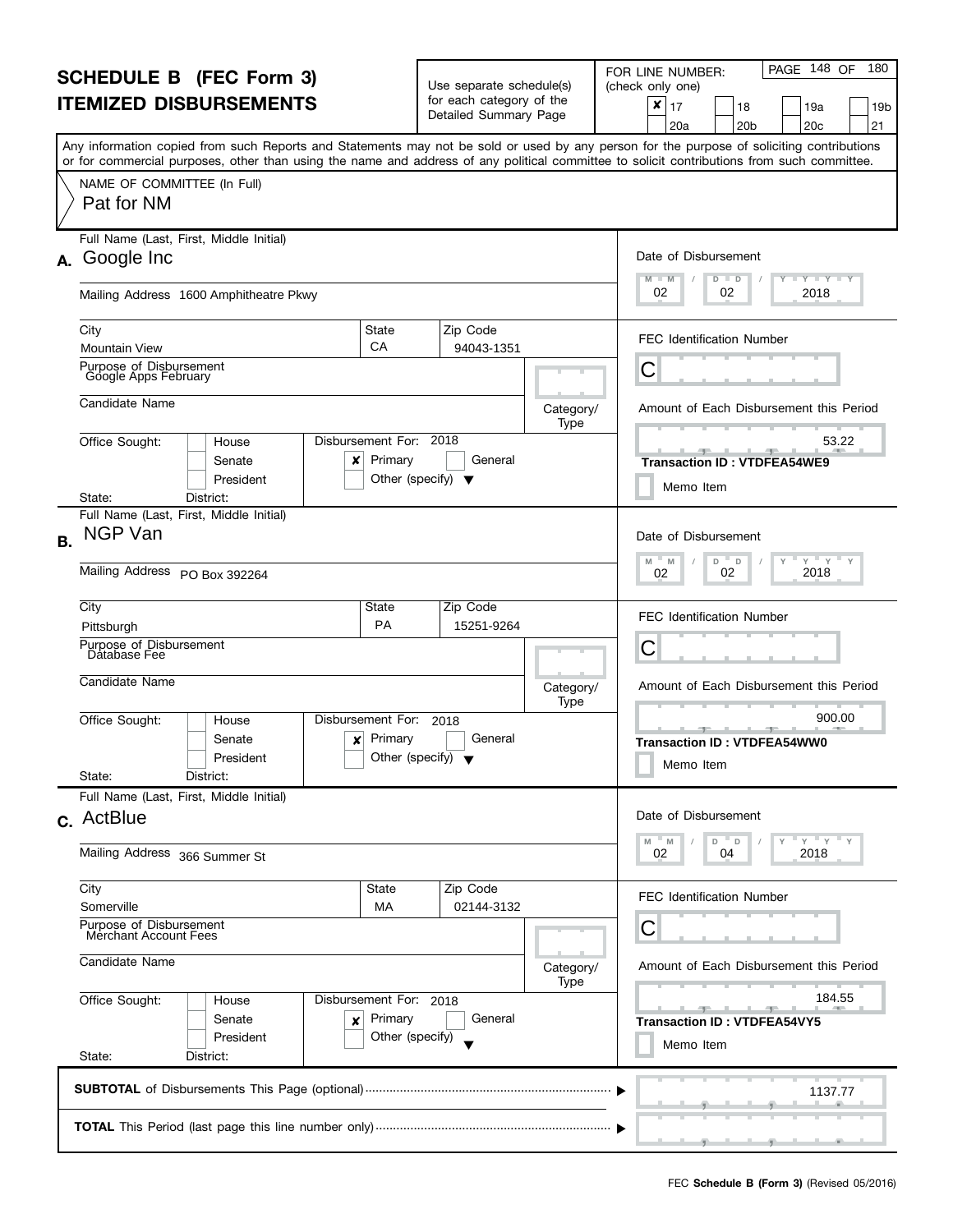|                                                                     | <b>SCHEDULE B (FEC Form 3)</b>                                                                                                                                                                                                                                                          |                                                       |                                                      |                   | PAGE 149 OF<br>180<br>FOR LINE NUMBER:                  |
|---------------------------------------------------------------------|-----------------------------------------------------------------------------------------------------------------------------------------------------------------------------------------------------------------------------------------------------------------------------------------|-------------------------------------------------------|------------------------------------------------------|-------------------|---------------------------------------------------------|
| <b>ITEMIZED DISBURSEMENTS</b>                                       |                                                                                                                                                                                                                                                                                         |                                                       | Use separate schedule(s)<br>for each category of the |                   | (check only one)<br>×<br>17<br>18<br>19a<br>19b         |
|                                                                     |                                                                                                                                                                                                                                                                                         |                                                       | Detailed Summary Page                                |                   | 21<br>20 <sub>c</sub><br>20a<br>20 <sub>b</sub>         |
|                                                                     | Any information copied from such Reports and Statements may not be sold or used by any person for the purpose of soliciting contributions<br>or for commercial purposes, other than using the name and address of any political committee to solicit contributions from such committee. |                                                       |                                                      |                   |                                                         |
|                                                                     | NAME OF COMMITTEE (In Full)                                                                                                                                                                                                                                                             |                                                       |                                                      |                   |                                                         |
|                                                                     | Pat for NM                                                                                                                                                                                                                                                                              |                                                       |                                                      |                   |                                                         |
|                                                                     | Full Name (Last, First, Middle Initial)                                                                                                                                                                                                                                                 |                                                       |                                                      |                   | Date of Disbursement                                    |
|                                                                     | $\lambda$ . Davis, Pat.,                                                                                                                                                                                                                                                                |                                                       |                                                      |                   | $M - M$<br>$Y + Y + Y + Y$<br>$D$ $D$                   |
|                                                                     | Mailing Address 3926 Simms Ave SE                                                                                                                                                                                                                                                       |                                                       |                                                      |                   | 02<br>2018<br>06                                        |
|                                                                     | City                                                                                                                                                                                                                                                                                    | State                                                 | Zip Code                                             |                   | <b>FEC Identification Number</b>                        |
|                                                                     | Albuquerque                                                                                                                                                                                                                                                                             | <b>NM</b>                                             | 87108-4338                                           |                   |                                                         |
|                                                                     | Purpose of Disbursement<br>Pizza 9                                                                                                                                                                                                                                                      |                                                       |                                                      |                   | С                                                       |
|                                                                     | Candidate Name                                                                                                                                                                                                                                                                          |                                                       |                                                      | Category/         | Amount of Each Disbursement this Period                 |
|                                                                     | Office Sought:<br>House                                                                                                                                                                                                                                                                 | Disbursement For: 2018                                |                                                      | Type              | 57.83                                                   |
|                                                                     | Senate<br>x                                                                                                                                                                                                                                                                             | Primary                                               | General                                              |                   | - 100<br>Transaction ID: VTEEPQ0T9Q7I                   |
|                                                                     | President                                                                                                                                                                                                                                                                               | Other (specify) $\blacktriangledown$                  |                                                      |                   | * In-Kind Received<br>Memo Item                         |
|                                                                     | District:<br>State:                                                                                                                                                                                                                                                                     |                                                       |                                                      |                   |                                                         |
| <b>B.</b>                                                           | Full Name (Last, First, Middle Initial)<br>Davis, Pat, , ,                                                                                                                                                                                                                              |                                                       |                                                      |                   | Date of Disbursement                                    |
|                                                                     | Mailing Address 3926 Simms Ave SE                                                                                                                                                                                                                                                       | $Y'$ $Y'$ $Y$<br>D<br>M<br>D<br>M<br>2018<br>09<br>02 |                                                      |                   |                                                         |
|                                                                     |                                                                                                                                                                                                                                                                                         |                                                       |                                                      |                   |                                                         |
|                                                                     | City<br>Albuquerque                                                                                                                                                                                                                                                                     | State<br><b>NM</b>                                    | Zip Code<br>87108-4338                               |                   | <b>FEC Identification Number</b>                        |
|                                                                     | Purpose of Disbursement                                                                                                                                                                                                                                                                 | С                                                     |                                                      |                   |                                                         |
|                                                                     | Fedex                                                                                                                                                                                                                                                                                   |                                                       |                                                      |                   |                                                         |
|                                                                     | Candidate Name                                                                                                                                                                                                                                                                          |                                                       |                                                      | Category/<br>Type | Amount of Each Disbursement this Period                 |
|                                                                     | Office Sought:<br>House                                                                                                                                                                                                                                                                 | Disbursement For:                                     | 2018                                                 |                   | 28.19<br>للموارد المستندر                               |
|                                                                     | Senate<br>×                                                                                                                                                                                                                                                                             | Primary<br>Other (specify) $\blacktriangledown$       | General                                              |                   | <b>Transaction ID: VTEEPQ0T9R5I</b>                     |
|                                                                     | President<br>State:<br>District:                                                                                                                                                                                                                                                        |                                                       |                                                      |                   | * In-Kind Received<br>Memo Item                         |
|                                                                     | Full Name (Last, First, Middle Initial)                                                                                                                                                                                                                                                 |                                                       |                                                      |                   |                                                         |
|                                                                     | c. Rio Strategies                                                                                                                                                                                                                                                                       |                                                       |                                                      |                   | Date of Disbursement                                    |
|                                                                     | Mailing Address PO Box 40578                                                                                                                                                                                                                                                            |                                                       |                                                      |                   | $Y = Y + Y$<br>$-M$<br>D.<br>M<br>D<br>09<br>2018<br>02 |
|                                                                     | City                                                                                                                                                                                                                                                                                    | State                                                 | Zip Code                                             |                   | <b>FEC Identification Number</b>                        |
|                                                                     | Albuquerque                                                                                                                                                                                                                                                                             | <b>NM</b>                                             | 87196-0578                                           |                   |                                                         |
|                                                                     | Purpose of Disbursement<br>February Consulting                                                                                                                                                                                                                                          |                                                       |                                                      |                   | С                                                       |
| Candidate Name<br>Office Sought:<br>Disbursement For: 2018<br>House |                                                                                                                                                                                                                                                                                         |                                                       |                                                      | Category/<br>Type | Amount of Each Disbursement this Period                 |
|                                                                     |                                                                                                                                                                                                                                                                                         |                                                       |                                                      |                   | 1075.00                                                 |
|                                                                     | Senate<br>×                                                                                                                                                                                                                                                                             | Primary                                               | General                                              |                   | <b>Transaction ID: VTDFEA58JF1</b>                      |
|                                                                     | President<br>State:<br>District:                                                                                                                                                                                                                                                        | Other (specify)                                       |                                                      |                   | Memo Item                                               |
|                                                                     |                                                                                                                                                                                                                                                                                         |                                                       |                                                      |                   |                                                         |
|                                                                     |                                                                                                                                                                                                                                                                                         |                                                       |                                                      |                   | 1161.02                                                 |
|                                                                     |                                                                                                                                                                                                                                                                                         |                                                       |                                                      |                   |                                                         |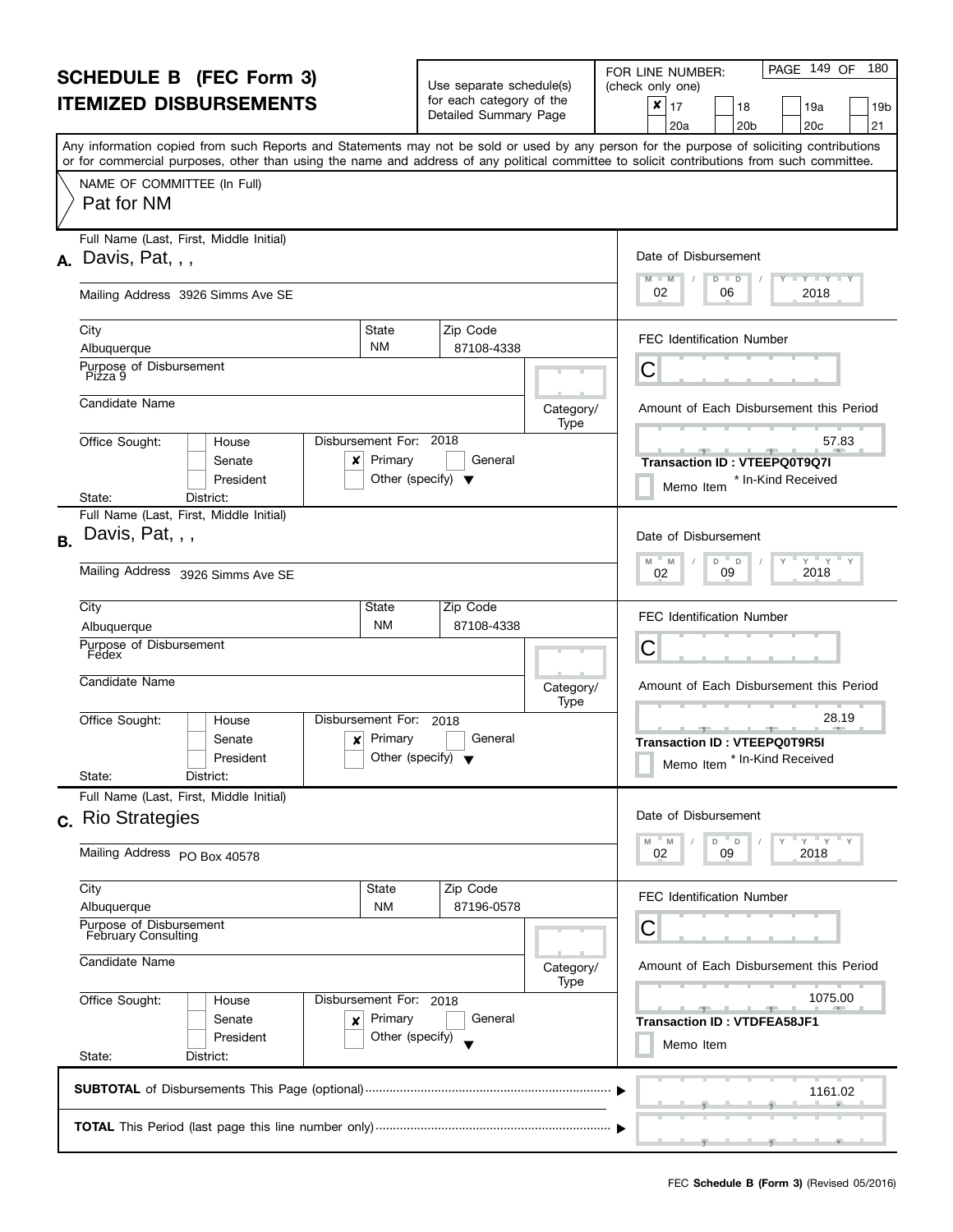| <b>SCHEDULE B</b> (FEC Form 3)                                                                                       |                                                                                                                                                                                                                                                                                         |                                                 | Use separate schedule(s)                          |                   | PAGE 150 OF<br>180<br>FOR LINE NUMBER:<br>(check only one)                     |
|----------------------------------------------------------------------------------------------------------------------|-----------------------------------------------------------------------------------------------------------------------------------------------------------------------------------------------------------------------------------------------------------------------------------------|-------------------------------------------------|---------------------------------------------------|-------------------|--------------------------------------------------------------------------------|
|                                                                                                                      | <b>ITEMIZED DISBURSEMENTS</b>                                                                                                                                                                                                                                                           |                                                 | for each category of the<br>Detailed Summary Page |                   | ×<br>17<br>18<br>19a<br>19b<br>21<br>20 <sub>b</sub><br>20 <sub>c</sub><br>20a |
|                                                                                                                      | Any information copied from such Reports and Statements may not be sold or used by any person for the purpose of soliciting contributions<br>or for commercial purposes, other than using the name and address of any political committee to solicit contributions from such committee. |                                                 |                                                   |                   |                                                                                |
|                                                                                                                      | NAME OF COMMITTEE (In Full)<br>Pat for NM                                                                                                                                                                                                                                               |                                                 |                                                   |                   |                                                                                |
|                                                                                                                      | Full Name (Last, First, Middle Initial)                                                                                                                                                                                                                                                 |                                                 |                                                   |                   |                                                                                |
|                                                                                                                      | A. Rio Strategies                                                                                                                                                                                                                                                                       |                                                 |                                                   |                   | Date of Disbursement<br><b>LYLYLY</b><br>$M - M$<br>$D$ $D$                    |
|                                                                                                                      | Mailing Address PO Box 40578                                                                                                                                                                                                                                                            |                                                 |                                                   |                   | 02<br>2018<br>09                                                               |
|                                                                                                                      | City<br>State                                                                                                                                                                                                                                                                           |                                                 | Zip Code                                          |                   | <b>FEC Identification Number</b>                                               |
|                                                                                                                      | <b>NM</b><br>Albuquerque                                                                                                                                                                                                                                                                |                                                 | 87196-0578                                        |                   |                                                                                |
|                                                                                                                      | Purpose of Disbursement<br>Staff Salary                                                                                                                                                                                                                                                 |                                                 |                                                   |                   | С                                                                              |
|                                                                                                                      | Candidate Name                                                                                                                                                                                                                                                                          |                                                 |                                                   | Category/<br>Type | Amount of Each Disbursement this Period                                        |
|                                                                                                                      | Disbursement For: 2018<br>Office Sought:<br>House<br>Senate<br>×                                                                                                                                                                                                                        | Primary                                         | General                                           |                   | 4200.00<br><b>Transaction ID: VTDFEA58JG9</b>                                  |
|                                                                                                                      | President                                                                                                                                                                                                                                                                               | Other (specify) $\blacktriangledown$            |                                                   |                   | Memo Item                                                                      |
|                                                                                                                      | District:<br>State:<br>Full Name (Last, First, Middle Initial)                                                                                                                                                                                                                          |                                                 |                                                   |                   |                                                                                |
| <b>B.</b>                                                                                                            | <b>Rio Strategies</b>                                                                                                                                                                                                                                                                   |                                                 |                                                   |                   | Date of Disbursement<br>$Y$ $Y$<br>M<br>D<br>M<br>D                            |
|                                                                                                                      | Mailing Address PO Box 40578                                                                                                                                                                                                                                                            | 2018<br>09<br>02                                |                                                   |                   |                                                                                |
|                                                                                                                      | City<br>State                                                                                                                                                                                                                                                                           |                                                 | Zip Code<br>87196-0578                            |                   | <b>FEC Identification Number</b>                                               |
|                                                                                                                      | <b>NM</b><br>Albuquerque<br>Purpose of Disbursement                                                                                                                                                                                                                                     |                                                 |                                                   |                   |                                                                                |
|                                                                                                                      | <b>Staff Salary</b>                                                                                                                                                                                                                                                                     |                                                 |                                                   |                   | С                                                                              |
|                                                                                                                      | Candidate Name                                                                                                                                                                                                                                                                          |                                                 |                                                   | Category/<br>Type | Amount of Each Disbursement this Period                                        |
|                                                                                                                      | Office Sought:<br>Disbursement For:<br>House                                                                                                                                                                                                                                            |                                                 | 2018                                              |                   | 4200.00                                                                        |
|                                                                                                                      | Senate<br>×<br>President                                                                                                                                                                                                                                                                | Primary<br>Other (specify) $\blacktriangledown$ | General                                           |                   | <b>Transaction ID: VTDFEA58JH6</b><br>Memo Item                                |
|                                                                                                                      | State:<br>District:                                                                                                                                                                                                                                                                     |                                                 |                                                   |                   |                                                                                |
|                                                                                                                      | Full Name (Last, First, Middle Initial)<br>c. Rio Strategies                                                                                                                                                                                                                            |                                                 |                                                   |                   | Date of Disbursement                                                           |
|                                                                                                                      | Mailing Address PO Box 40578                                                                                                                                                                                                                                                            |                                                 |                                                   |                   | $Y = Y + Y$<br>M<br>M<br>D T<br>D<br>2018<br>09<br>02                          |
|                                                                                                                      | City                                                                                                                                                                                                                                                                                    | State                                           | Zip Code                                          |                   | <b>FEC Identification Number</b>                                               |
|                                                                                                                      | Albuquerque<br>Purpose of Disbursement                                                                                                                                                                                                                                                  | <b>NM</b>                                       | 87196-0578                                        |                   | С                                                                              |
| <b>Staff Salary</b><br>Candidate Name<br>Office Sought:<br>Disbursement For: 2018<br>House<br>Senate<br>Primary<br>× |                                                                                                                                                                                                                                                                                         |                                                 |                                                   | Category/<br>Type | Amount of Each Disbursement this Period                                        |
|                                                                                                                      |                                                                                                                                                                                                                                                                                         |                                                 |                                                   |                   | 2240.00                                                                        |
|                                                                                                                      |                                                                                                                                                                                                                                                                                         |                                                 | General                                           |                   | <b>Transaction ID: VTDFEA58JJ4</b>                                             |
|                                                                                                                      | President                                                                                                                                                                                                                                                                               | Other (specify)                                 |                                                   |                   | Memo Item                                                                      |
|                                                                                                                      | State:<br>District:                                                                                                                                                                                                                                                                     |                                                 |                                                   |                   |                                                                                |
|                                                                                                                      |                                                                                                                                                                                                                                                                                         |                                                 |                                                   |                   | 10640.00                                                                       |
|                                                                                                                      |                                                                                                                                                                                                                                                                                         |                                                 |                                                   |                   |                                                                                |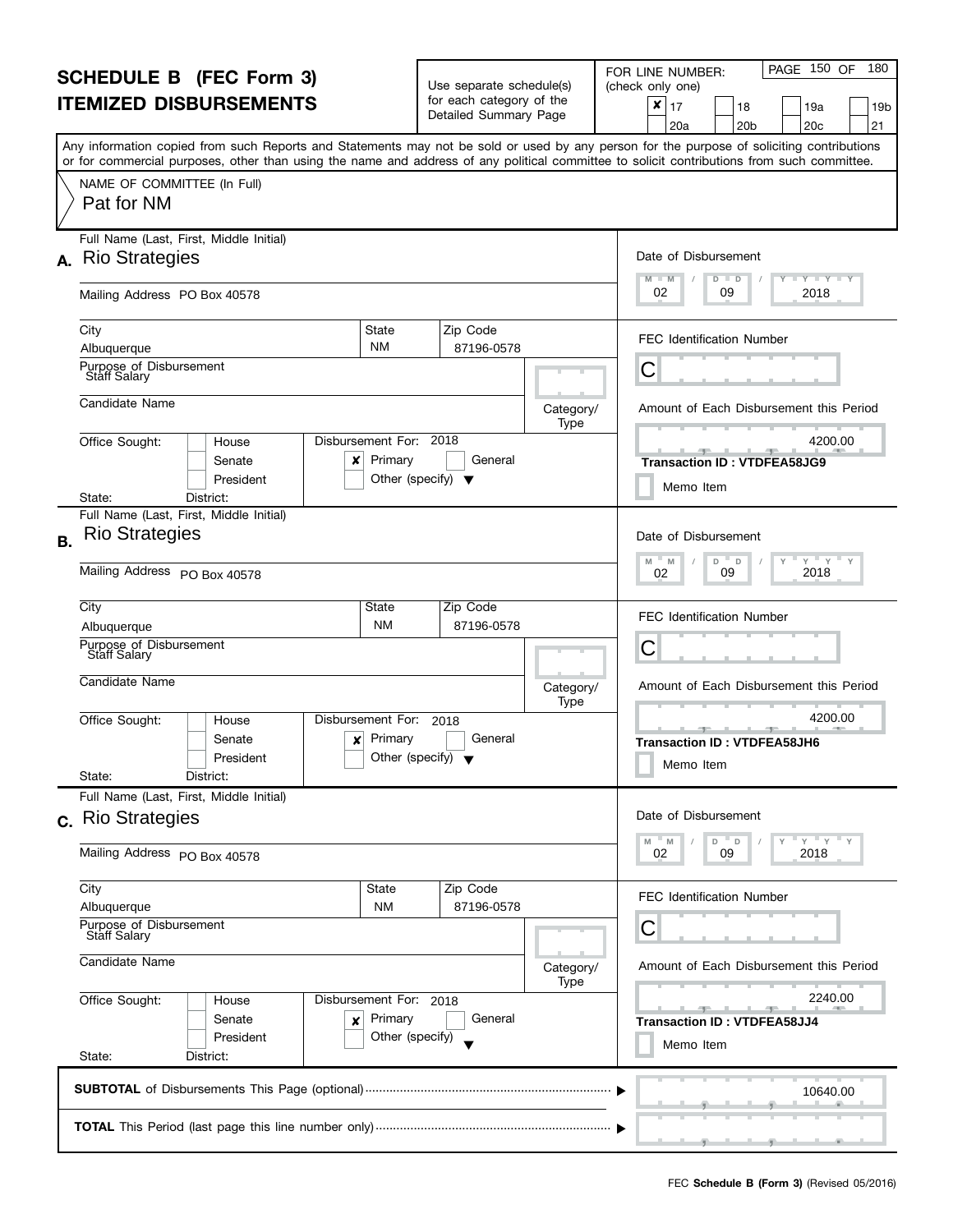### **)(&0,6&(//\$1(2867(;75(/\$7('72\$5(32576&+('8/(25,7(0,=\$7,21**

Ī **Form/Schedule: SB17 Transaction ID : VTDFEA58JG9**

Mario Semiglia - 611 Lead Ave SW, Apt 430 Albuquerque NM 87102

**Form/Schedule: SB17 Transaction ID: VTDFEA58JH6**David Parkinson Lead Ave SW, Apt 800 Albuquerque NM 87102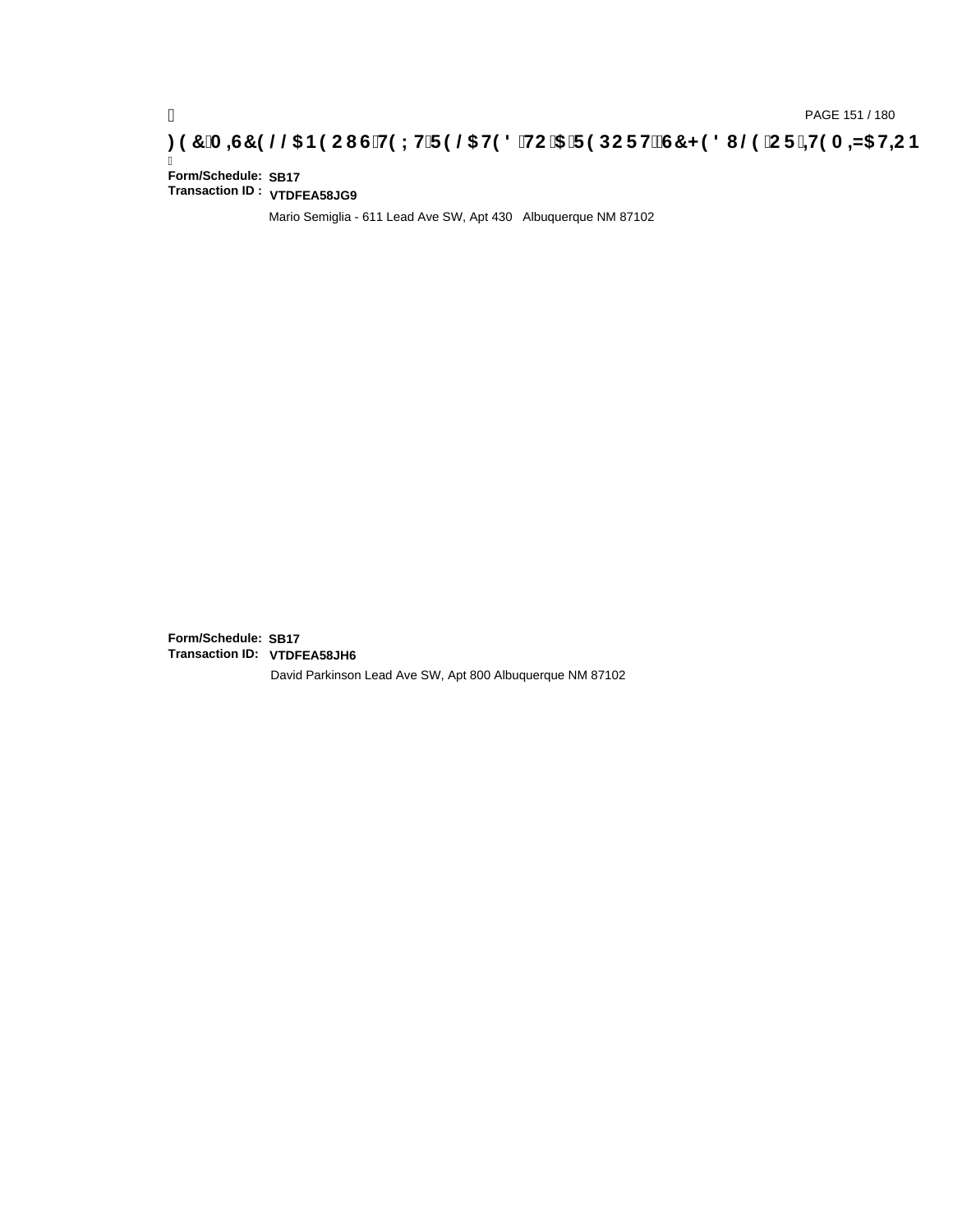# **)(&0,6&(//\$1(2867(;75(/\$7('72\$5(32576&+('8/(25,7(0,=\$7,21**

Ī **Form/Schedule: SB17 Transaction ID : VTDFEA58JJ4**

Michael Plantenberg 611 Lead Ave SW, Apt 800 Albuquerque NM 87102

**Form/Schedule: Transaction ID:**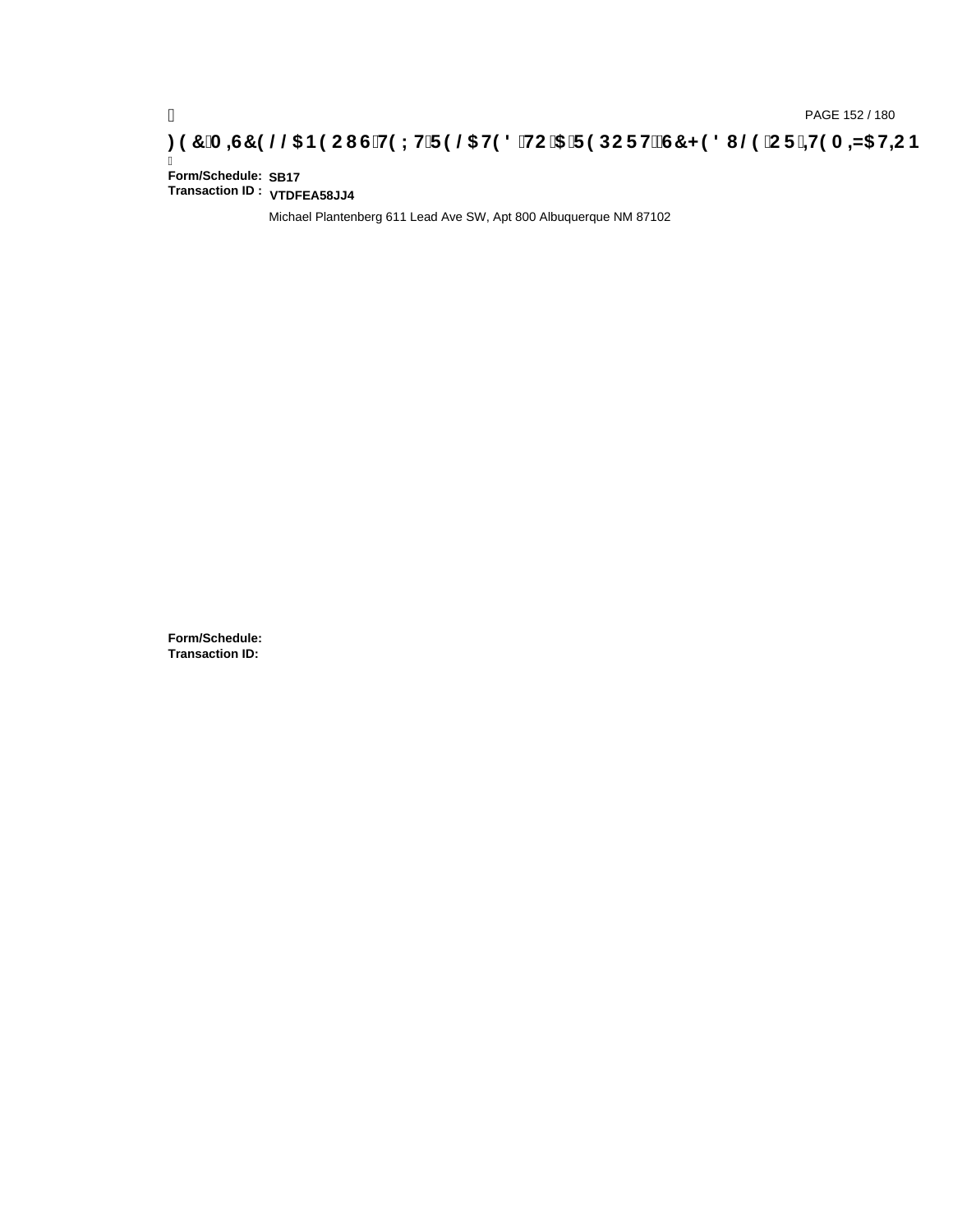| <b>SCHEDULE B</b> (FEC Form 3)                                                                                       |                                                                                                                                                                                                                                                                                         |                                                 | Use separate schedule(s)                          |                   | PAGE 153 OF<br>180<br>FOR LINE NUMBER:<br>(check only one)                     |
|----------------------------------------------------------------------------------------------------------------------|-----------------------------------------------------------------------------------------------------------------------------------------------------------------------------------------------------------------------------------------------------------------------------------------|-------------------------------------------------|---------------------------------------------------|-------------------|--------------------------------------------------------------------------------|
|                                                                                                                      | <b>ITEMIZED DISBURSEMENTS</b>                                                                                                                                                                                                                                                           |                                                 | for each category of the<br>Detailed Summary Page |                   | ×<br>17<br>18<br>19a<br>19b<br>21<br>20 <sub>b</sub><br>20 <sub>c</sub><br>20a |
|                                                                                                                      | Any information copied from such Reports and Statements may not be sold or used by any person for the purpose of soliciting contributions<br>or for commercial purposes, other than using the name and address of any political committee to solicit contributions from such committee. |                                                 |                                                   |                   |                                                                                |
|                                                                                                                      | NAME OF COMMITTEE (In Full)<br>Pat for NM                                                                                                                                                                                                                                               |                                                 |                                                   |                   |                                                                                |
|                                                                                                                      | Full Name (Last, First, Middle Initial)                                                                                                                                                                                                                                                 |                                                 |                                                   |                   |                                                                                |
|                                                                                                                      | A. Rio Strategies                                                                                                                                                                                                                                                                       |                                                 |                                                   |                   | Date of Disbursement<br><b>LYLYLY</b><br>M<br>$-M$<br>$D$ $D$                  |
|                                                                                                                      | Mailing Address PO Box 40578                                                                                                                                                                                                                                                            |                                                 |                                                   |                   | 02<br>2018<br>09                                                               |
|                                                                                                                      | City<br>State                                                                                                                                                                                                                                                                           |                                                 | Zip Code                                          |                   | <b>FEC Identification Number</b>                                               |
|                                                                                                                      | <b>NM</b><br>Albuquerque                                                                                                                                                                                                                                                                |                                                 | 87196-0578                                        |                   |                                                                                |
|                                                                                                                      | Purpose of Disbursement<br>February Office Space                                                                                                                                                                                                                                        |                                                 |                                                   |                   | С                                                                              |
|                                                                                                                      | Candidate Name                                                                                                                                                                                                                                                                          |                                                 |                                                   | Category/<br>Type | Amount of Each Disbursement this Period                                        |
|                                                                                                                      | Disbursement For: 2018<br>Office Sought:<br>House<br>Senate<br>×<br>President                                                                                                                                                                                                           | Primary<br>Other (specify) $\blacktriangledown$ | General                                           |                   | 250.00<br><b>Transaction ID: VTDFEA58JK2</b>                                   |
|                                                                                                                      | District:<br>State:                                                                                                                                                                                                                                                                     |                                                 |                                                   |                   | Memo Item                                                                      |
|                                                                                                                      | Full Name (Last, First, Middle Initial)                                                                                                                                                                                                                                                 |                                                 |                                                   |                   |                                                                                |
| <b>B.</b>                                                                                                            | <b>Rio Strategies</b>                                                                                                                                                                                                                                                                   |                                                 |                                                   |                   | Date of Disbursement                                                           |
|                                                                                                                      | Mailing Address PO Box 40578                                                                                                                                                                                                                                                            | $Y = Y$<br>M<br>D<br>M<br>D<br>2018<br>09<br>02 |                                                   |                   |                                                                                |
|                                                                                                                      | City<br>State                                                                                                                                                                                                                                                                           |                                                 | Zip Code<br>87196-0578                            |                   | <b>FEC Identification Number</b>                                               |
|                                                                                                                      | <b>NM</b><br>Albuquerque<br>Purpose of Disbursement                                                                                                                                                                                                                                     |                                                 |                                                   |                   |                                                                                |
|                                                                                                                      | Postage                                                                                                                                                                                                                                                                                 |                                                 |                                                   |                   | С                                                                              |
|                                                                                                                      | Candidate Name                                                                                                                                                                                                                                                                          |                                                 |                                                   | Category/<br>Type | Amount of Each Disbursement this Period                                        |
|                                                                                                                      | Office Sought:<br>Disbursement For:<br>House                                                                                                                                                                                                                                            |                                                 | 2018                                              |                   | 51.40                                                                          |
|                                                                                                                      | Senate<br>×                                                                                                                                                                                                                                                                             | Primary                                         | General                                           |                   | <b>Transaction ID: VTDFEA58JM0</b>                                             |
|                                                                                                                      | President<br>State:<br>District:                                                                                                                                                                                                                                                        | Other (specify) $\blacktriangledown$            |                                                   |                   | Memo Item                                                                      |
|                                                                                                                      | Full Name (Last, First, Middle Initial)                                                                                                                                                                                                                                                 |                                                 |                                                   |                   |                                                                                |
|                                                                                                                      | c. Rio Strategies                                                                                                                                                                                                                                                                       |                                                 |                                                   |                   | Date of Disbursement                                                           |
|                                                                                                                      | Mailing Address PO Box 40578                                                                                                                                                                                                                                                            |                                                 |                                                   |                   | $Y = Y + Y$<br>M<br>M<br>D T<br>D<br>2018<br>09<br>02                          |
|                                                                                                                      | City<br>State                                                                                                                                                                                                                                                                           |                                                 | Zip Code                                          |                   | <b>FEC Identification Number</b>                                               |
|                                                                                                                      | <b>NM</b><br>Albuquerque<br>Purpose of Disbursement                                                                                                                                                                                                                                     |                                                 | 87196-0578                                        |                   |                                                                                |
| <b>Staff Salary</b><br>Candidate Name<br>Office Sought:<br>Disbursement For: 2018<br>House<br>Senate<br>Primary<br>× |                                                                                                                                                                                                                                                                                         |                                                 |                                                   |                   | С                                                                              |
|                                                                                                                      |                                                                                                                                                                                                                                                                                         |                                                 |                                                   | Category/<br>Type | Amount of Each Disbursement this Period                                        |
|                                                                                                                      |                                                                                                                                                                                                                                                                                         |                                                 |                                                   |                   | 4200.00                                                                        |
|                                                                                                                      |                                                                                                                                                                                                                                                                                         |                                                 | General                                           |                   | <b>Transaction ID: VTDFEA58JP6</b>                                             |
|                                                                                                                      | President<br>State:<br>District:                                                                                                                                                                                                                                                        | Other (specify)                                 |                                                   |                   | Memo Item                                                                      |
|                                                                                                                      |                                                                                                                                                                                                                                                                                         |                                                 |                                                   |                   |                                                                                |
|                                                                                                                      |                                                                                                                                                                                                                                                                                         |                                                 |                                                   |                   | 4501.40                                                                        |
|                                                                                                                      |                                                                                                                                                                                                                                                                                         |                                                 |                                                   |                   |                                                                                |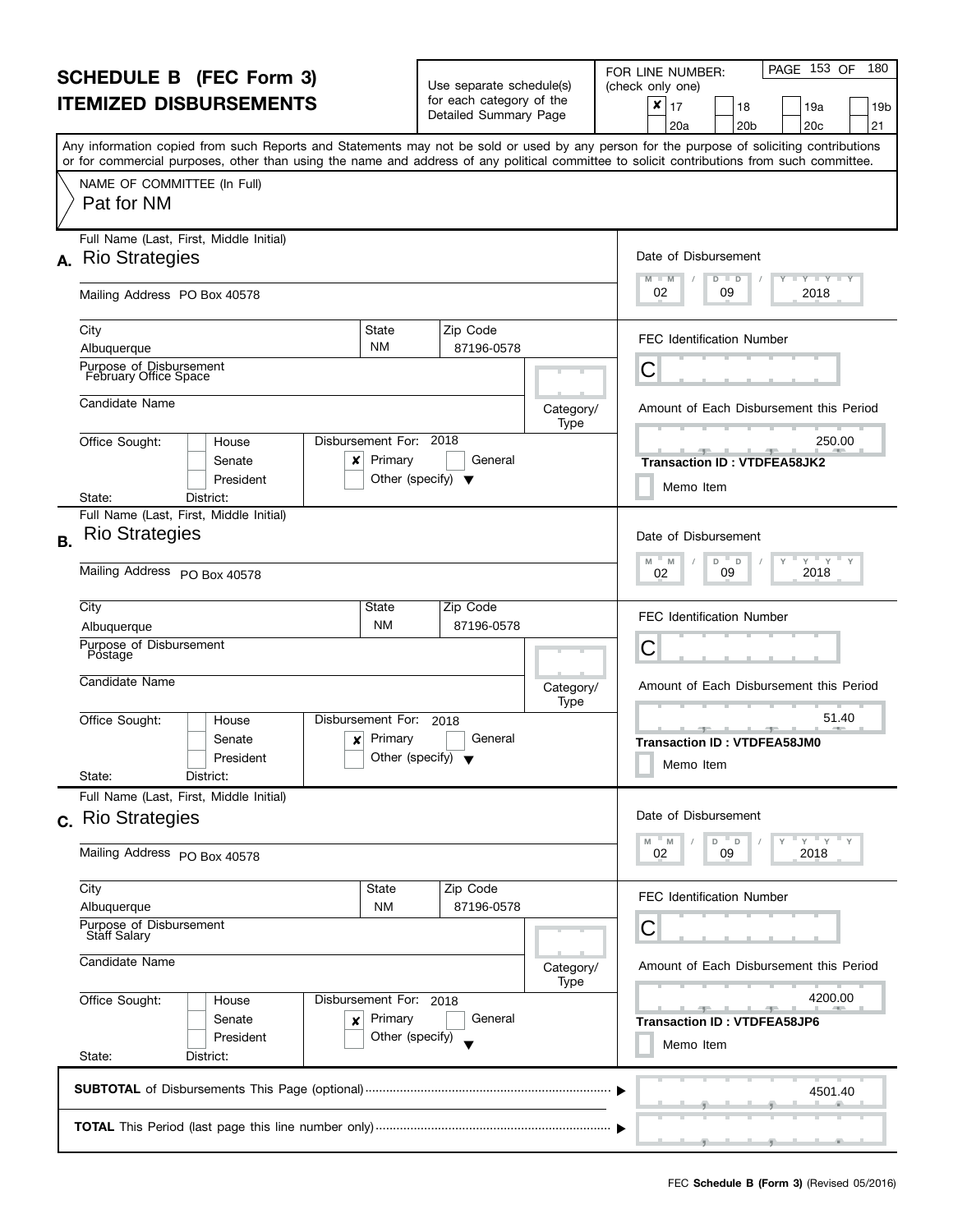# **)(&0,6&(//\$1(2867(;75(/\$7('72\$5(32576&+('8/(25,7(0,=\$7,21**

Ī **Form/Schedule: SB17 Transaction ID : VTDFEA58JP6**

Mario Semiglia - 611 Lead Ave SW, Apt 430 Albuquerque NM 87102

**Form/Schedule: Transaction ID:**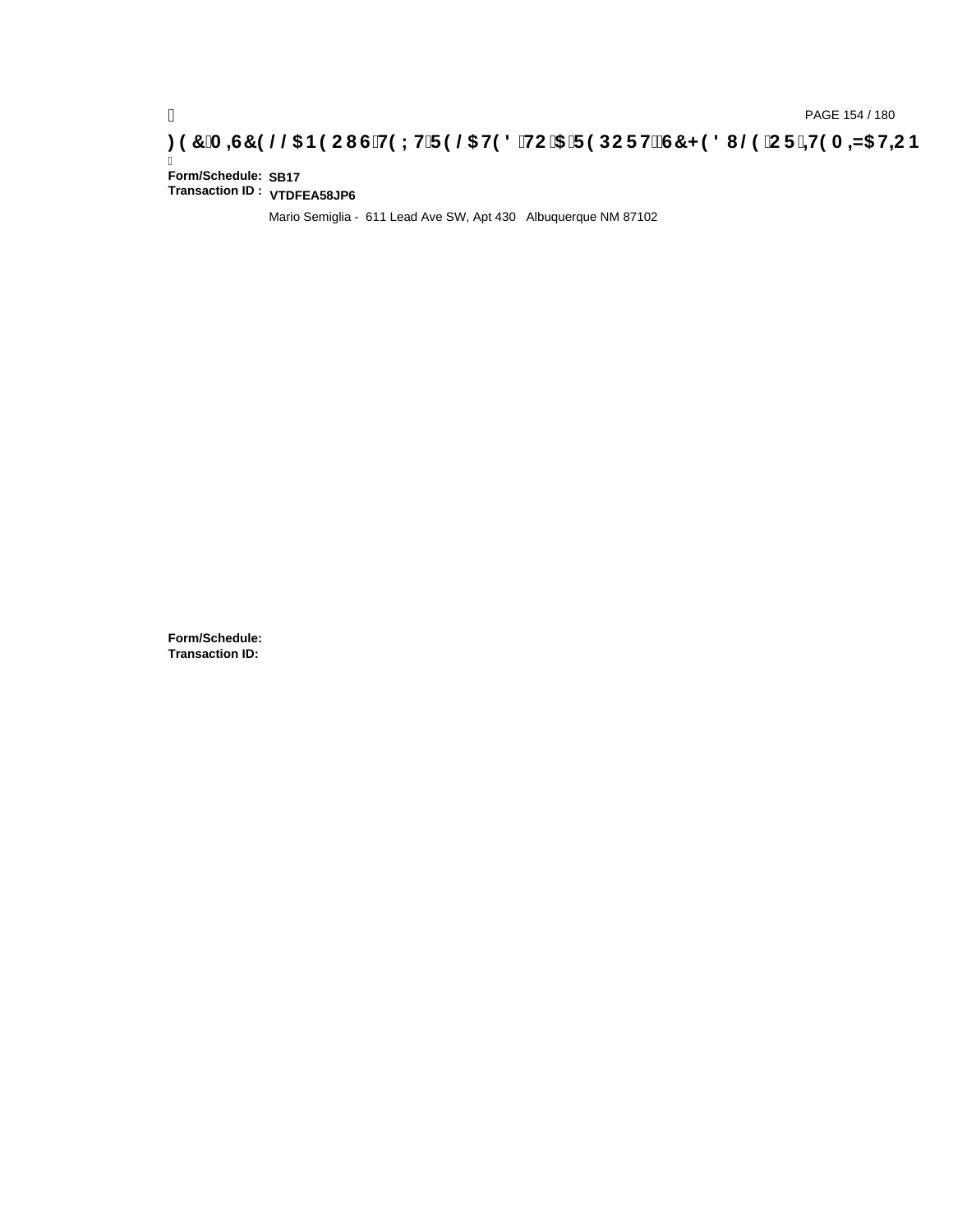| <b>SCHEDULE B</b> (FEC Form 3)<br><b>ITEMIZED DISBURSEMENTS</b> |                                                                                                                                                                                                                                                                                         |                                      | Use separate schedule(s)<br>for each category of the |                   | PAGE 155 OF<br>180<br>FOR LINE NUMBER:<br>(check only one)                     |  |  |  |  |
|-----------------------------------------------------------------|-----------------------------------------------------------------------------------------------------------------------------------------------------------------------------------------------------------------------------------------------------------------------------------------|--------------------------------------|------------------------------------------------------|-------------------|--------------------------------------------------------------------------------|--|--|--|--|
|                                                                 |                                                                                                                                                                                                                                                                                         |                                      | Detailed Summary Page                                |                   | ×<br>17<br>18<br>19a<br>19b<br>21<br>20 <sub>b</sub><br>20 <sub>c</sub><br>20a |  |  |  |  |
|                                                                 | Any information copied from such Reports and Statements may not be sold or used by any person for the purpose of soliciting contributions<br>or for commercial purposes, other than using the name and address of any political committee to solicit contributions from such committee. |                                      |                                                      |                   |                                                                                |  |  |  |  |
|                                                                 | NAME OF COMMITTEE (In Full)<br>Pat for NM                                                                                                                                                                                                                                               |                                      |                                                      |                   |                                                                                |  |  |  |  |
|                                                                 | Full Name (Last, First, Middle Initial)<br>A. Rio Strategies                                                                                                                                                                                                                            |                                      |                                                      |                   | Date of Disbursement                                                           |  |  |  |  |
|                                                                 | Mailing Address PO Box 40578                                                                                                                                                                                                                                                            |                                      |                                                      |                   | $T - Y = T - Y = T - Y$<br>$M - M$<br>$D$ $D$<br>02<br>2018<br>09              |  |  |  |  |
|                                                                 | City<br>State<br><b>NM</b><br>Albuquerque                                                                                                                                                                                                                                               |                                      | Zip Code<br>87196-0578                               |                   | <b>FEC Identification Number</b>                                               |  |  |  |  |
|                                                                 | Purpose of Disbursement<br>Staff Salary                                                                                                                                                                                                                                                 |                                      |                                                      |                   | С                                                                              |  |  |  |  |
|                                                                 | Candidate Name                                                                                                                                                                                                                                                                          |                                      |                                                      | Category/         | Amount of Each Disbursement this Period                                        |  |  |  |  |
|                                                                 | Disbursement For: 2018<br>Office Sought:<br>House<br>Senate<br>Primary<br>×<br>President                                                                                                                                                                                                | Other (specify) $\blacktriangledown$ | General                                              | Type              | 4200.00<br><b>Transaction ID: VTDFEA58JQ4</b><br>Memo Item                     |  |  |  |  |
|                                                                 | District:<br>State:<br>Full Name (Last, First, Middle Initial)                                                                                                                                                                                                                          |                                      |                                                      |                   |                                                                                |  |  |  |  |
| <b>B.</b>                                                       | <b>Rio Strategies</b>                                                                                                                                                                                                                                                                   |                                      |                                                      |                   | Date of Disbursement<br>$Y$ $Y$<br>M<br>D<br>M<br>D                            |  |  |  |  |
|                                                                 | Mailing Address PO Box 40578                                                                                                                                                                                                                                                            | 2018<br>09<br>02                     |                                                      |                   |                                                                                |  |  |  |  |
|                                                                 | City<br>State<br><b>NM</b><br>Albuquerque<br>Purpose of Disbursement                                                                                                                                                                                                                    |                                      | Zip Code<br>87196-0578                               |                   | <b>FEC Identification Number</b><br>С                                          |  |  |  |  |
|                                                                 | <b>Staff Salary</b><br>Candidate Name                                                                                                                                                                                                                                                   |                                      |                                                      | Category/<br>Type | Amount of Each Disbursement this Period                                        |  |  |  |  |
|                                                                 | Office Sought:<br>Disbursement For:<br>House<br>Primary<br>Senate<br>×<br>President                                                                                                                                                                                                     | Other (specify) $\blacktriangledown$ | 2018<br>General                                      |                   | 2240.00<br><b>Transaction ID: VTDFEA58JR2</b><br>Memo Item                     |  |  |  |  |
|                                                                 | State:<br>District:<br>Full Name (Last, First, Middle Initial)                                                                                                                                                                                                                          |                                      |                                                      |                   |                                                                                |  |  |  |  |
|                                                                 | c. Rio Strategies                                                                                                                                                                                                                                                                       |                                      |                                                      |                   | Date of Disbursement<br>$Y$ $Y$ $Y$<br>M<br>M<br>D T<br>D                      |  |  |  |  |
|                                                                 | Mailing Address PO Box 40578                                                                                                                                                                                                                                                            |                                      |                                                      |                   | 2018<br>09<br>02                                                               |  |  |  |  |
|                                                                 | City<br>State<br><b>NM</b><br>Albuquerque                                                                                                                                                                                                                                               |                                      | Zip Code<br>87196-0578                               |                   | <b>FEC Identification Number</b>                                               |  |  |  |  |
|                                                                 | Purpose of Disbursement<br>February Office Space                                                                                                                                                                                                                                        |                                      |                                                      |                   | С                                                                              |  |  |  |  |
| Candidate Name                                                  |                                                                                                                                                                                                                                                                                         |                                      |                                                      | Category/         | Amount of Each Disbursement this Period                                        |  |  |  |  |
|                                                                 | Office Sought:<br>Disbursement For: 2018<br>House<br>Senate<br>Primary<br>×<br>President                                                                                                                                                                                                | Other (specify)                      | General                                              | Type              | 250.00<br><b>Transaction ID: VTDFEA58JS0</b><br>Memo Item                      |  |  |  |  |
|                                                                 | State:<br>District:                                                                                                                                                                                                                                                                     |                                      |                                                      |                   |                                                                                |  |  |  |  |
|                                                                 |                                                                                                                                                                                                                                                                                         |                                      |                                                      |                   | 6690.00                                                                        |  |  |  |  |
|                                                                 | <u>, , , , , , , , , , , , ,</u>                                                                                                                                                                                                                                                        |                                      |                                                      |                   |                                                                                |  |  |  |  |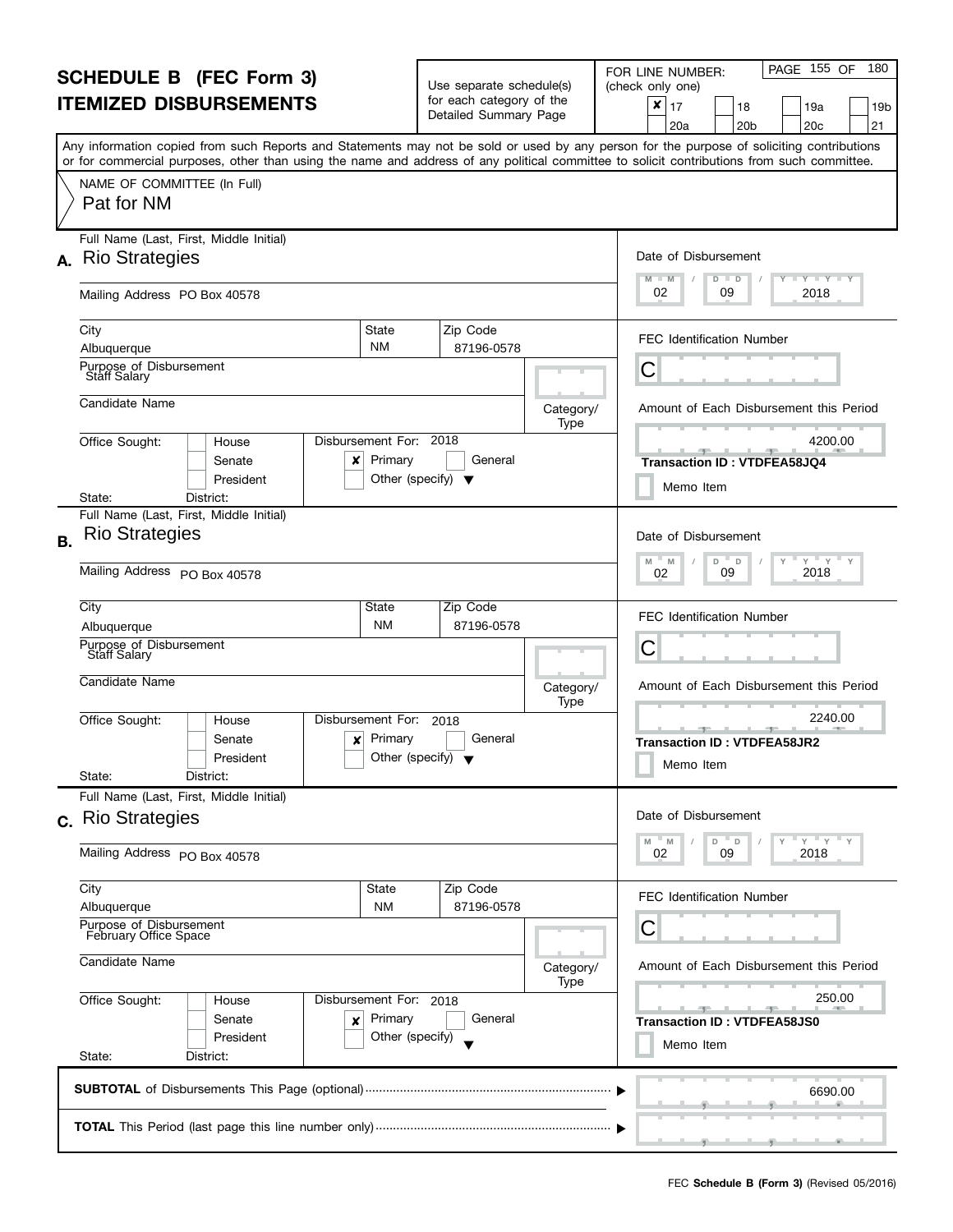### pAGE 156 / 180<br>【<mark>20H 3A+G7 9 @ & B9 CI G`H9 LH`F 9 @ H9 8 `HC`5 `F 9 DC F Hž G7 < 9 8 I @ `C F`<del>J I</del>9 A = N5 H<del>L</del>C B</mark>

Ī **Form/Schedule: SB17 Transaction ID : VTDFEA58JQ4**

David Parkinson - 611 Lead Ave SW, Apt 800 Albuquerque NM 87102

**Form/Schedule: SB17 Transaction ID: VTDFEA58JR2**Michael Plantenberg 611 Lead Ave SW, Apt 800 Albuquerque NM 87102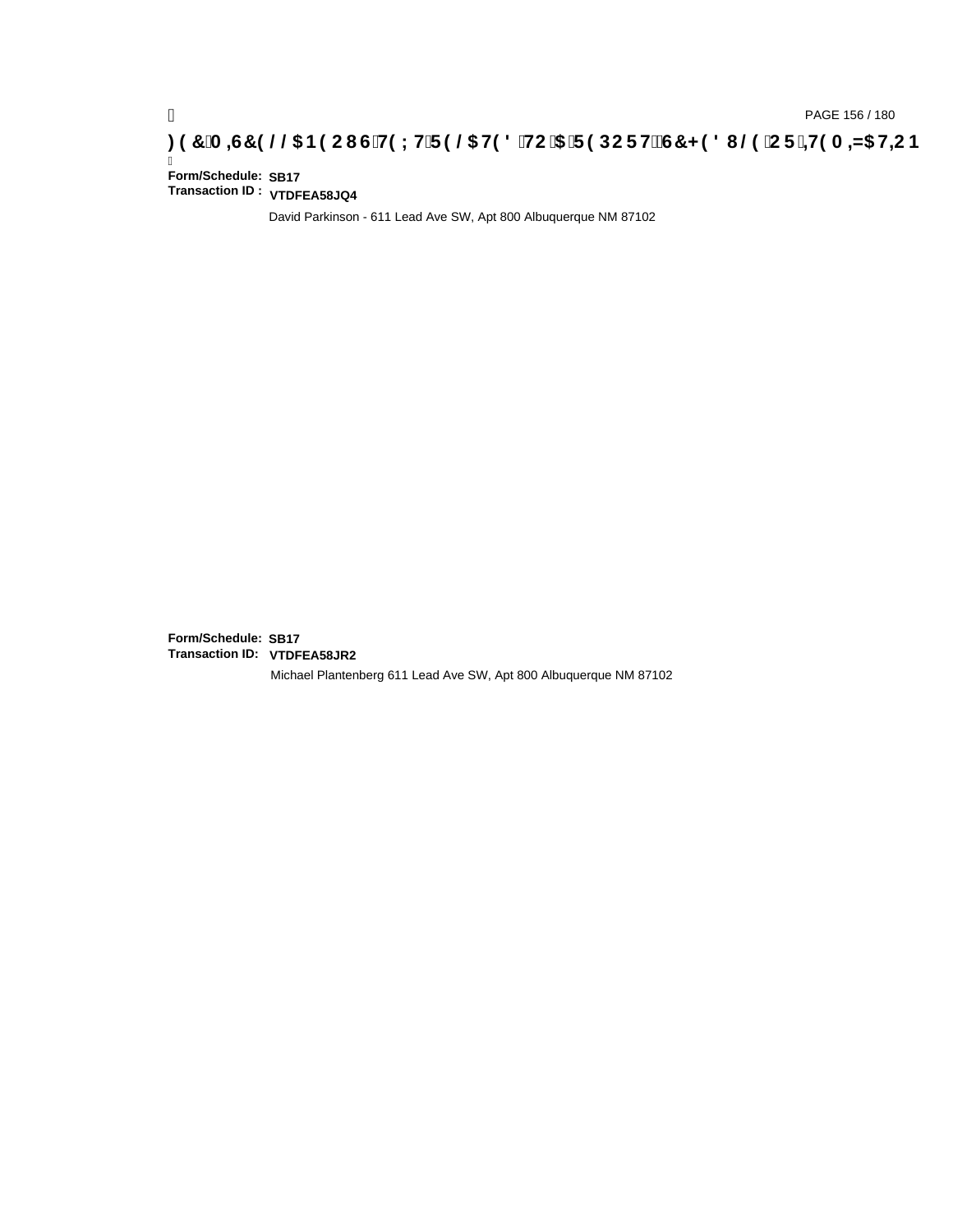| <b>SCHEDULE B</b> (FEC Form 3)<br><b>ITEMIZED DISBURSEMENTS</b> |                                                                                                                                                                                                                                                                                         |                                                          | Use separate schedule(s)<br>for each category of the |                   | PAGE 157 OF<br>180<br>FOR LINE NUMBER:<br>(check only one)                     |  |
|-----------------------------------------------------------------|-----------------------------------------------------------------------------------------------------------------------------------------------------------------------------------------------------------------------------------------------------------------------------------------|----------------------------------------------------------|------------------------------------------------------|-------------------|--------------------------------------------------------------------------------|--|
|                                                                 |                                                                                                                                                                                                                                                                                         |                                                          | Detailed Summary Page                                |                   | ×<br>17<br>18<br>19a<br>19b<br>21<br>20 <sub>c</sub><br>20a<br>20 <sub>b</sub> |  |
|                                                                 | Any information copied from such Reports and Statements may not be sold or used by any person for the purpose of soliciting contributions<br>or for commercial purposes, other than using the name and address of any political committee to solicit contributions from such committee. |                                                          |                                                      |                   |                                                                                |  |
|                                                                 | NAME OF COMMITTEE (In Full)<br>Pat for NM                                                                                                                                                                                                                                               |                                                          |                                                      |                   |                                                                                |  |
|                                                                 | Full Name (Last, First, Middle Initial)                                                                                                                                                                                                                                                 |                                                          |                                                      |                   |                                                                                |  |
|                                                                 | A. Rio Strategies                                                                                                                                                                                                                                                                       |                                                          |                                                      |                   | Date of Disbursement<br>$M - M$<br>$T$ $Y$ $T$ $Y$ $T$ $Y$                     |  |
|                                                                 | Mailing Address PO Box 40578                                                                                                                                                                                                                                                            |                                                          |                                                      |                   | $D$ $D$<br>02<br>09<br>2018                                                    |  |
|                                                                 | City<br>State                                                                                                                                                                                                                                                                           |                                                          | Zip Code                                             |                   | <b>FEC Identification Number</b>                                               |  |
|                                                                 | <b>NM</b><br>Albuquerque<br>Purpose of Disbursement                                                                                                                                                                                                                                     |                                                          | 87196-0578                                           |                   |                                                                                |  |
|                                                                 | Postage                                                                                                                                                                                                                                                                                 |                                                          |                                                      |                   | С                                                                              |  |
|                                                                 | Candidate Name                                                                                                                                                                                                                                                                          |                                                          |                                                      | Category/         | Amount of Each Disbursement this Period                                        |  |
|                                                                 | Disbursement For: 2018<br>Office Sought:<br>House                                                                                                                                                                                                                                       |                                                          |                                                      | Type              | 284.65                                                                         |  |
|                                                                 | Primary<br>Senate<br>x                                                                                                                                                                                                                                                                  |                                                          | General                                              |                   | <u> 1950 - Jan 1950</u><br><b>Transaction ID: VTDFEA58JT8</b>                  |  |
|                                                                 | President                                                                                                                                                                                                                                                                               | Other (specify) $\blacktriangledown$                     |                                                      |                   | Memo Item                                                                      |  |
|                                                                 | District:<br>State:<br>Full Name (Last, First, Middle Initial)                                                                                                                                                                                                                          |                                                          |                                                      |                   |                                                                                |  |
| <b>B.</b>                                                       | <b>Rio Strategies</b>                                                                                                                                                                                                                                                                   |                                                          |                                                      |                   | Date of Disbursement                                                           |  |
|                                                                 | Mailing Address PO Box 40578                                                                                                                                                                                                                                                            | $Y$ $Y$ $Y$<br>M<br>M<br>D<br>$\Box$<br>2018<br>09<br>02 |                                                      |                   |                                                                                |  |
|                                                                 | City<br>State                                                                                                                                                                                                                                                                           |                                                          | Zip Code                                             |                   | <b>FEC Identification Number</b>                                               |  |
|                                                                 | <b>NM</b><br>Albuquerque                                                                                                                                                                                                                                                                |                                                          | 87196-0578                                           |                   | С                                                                              |  |
|                                                                 | Purpose of Disbursement<br>Thank You Cards                                                                                                                                                                                                                                              |                                                          |                                                      |                   |                                                                                |  |
|                                                                 | Candidate Name                                                                                                                                                                                                                                                                          |                                                          |                                                      | Category/<br>Type | Amount of Each Disbursement this Period                                        |  |
|                                                                 | Disbursement For:<br>Office Sought:<br>House<br>Primary<br>Senate<br>×<br>President                                                                                                                                                                                                     | Other (specify) $\blacktriangledown$                     | 2018<br>General                                      |                   | 8.82<br><b>Transaction ID: VTDFEA58JV5</b>                                     |  |
|                                                                 | State:<br>District:                                                                                                                                                                                                                                                                     |                                                          |                                                      |                   | Memo Item                                                                      |  |
|                                                                 | Full Name (Last, First, Middle Initial)                                                                                                                                                                                                                                                 |                                                          |                                                      |                   |                                                                                |  |
|                                                                 | c. Rio Strategies                                                                                                                                                                                                                                                                       |                                                          |                                                      |                   | Date of Disbursement                                                           |  |
|                                                                 | Mailing Address PO Box 40578                                                                                                                                                                                                                                                            |                                                          |                                                      |                   | $Y$ $Y$ $Y$<br>$-M$<br>D =<br>M<br>$\mathsf D$<br>09<br>2018<br>02             |  |
|                                                                 | City<br>State                                                                                                                                                                                                                                                                           |                                                          | Zip Code                                             |                   | <b>FEC Identification Number</b>                                               |  |
|                                                                 | <b>NM</b><br>Albuquerque<br>Purpose of Disbursement<br>February Printing B/W                                                                                                                                                                                                            |                                                          | 87196-0578                                           |                   | С                                                                              |  |
|                                                                 |                                                                                                                                                                                                                                                                                         |                                                          |                                                      |                   |                                                                                |  |
| Candidate Name                                                  |                                                                                                                                                                                                                                                                                         |                                                          |                                                      | Category/<br>Type | Amount of Each Disbursement this Period                                        |  |
|                                                                 | Office Sought:<br>Disbursement For: 2018<br>House                                                                                                                                                                                                                                       |                                                          |                                                      |                   | 100.00                                                                         |  |
|                                                                 | Primary<br>Senate<br>×<br>President                                                                                                                                                                                                                                                     | Other (specify)                                          | General                                              |                   | <b>Transaction ID: VTDFEA58JW3</b><br>Memo Item                                |  |
|                                                                 | State:<br>District:                                                                                                                                                                                                                                                                     |                                                          |                                                      |                   |                                                                                |  |
|                                                                 |                                                                                                                                                                                                                                                                                         |                                                          |                                                      |                   | 393.47                                                                         |  |
|                                                                 |                                                                                                                                                                                                                                                                                         |                                                          |                                                      |                   | وسيتان ومستلمسين والمستشمسين والمسا                                            |  |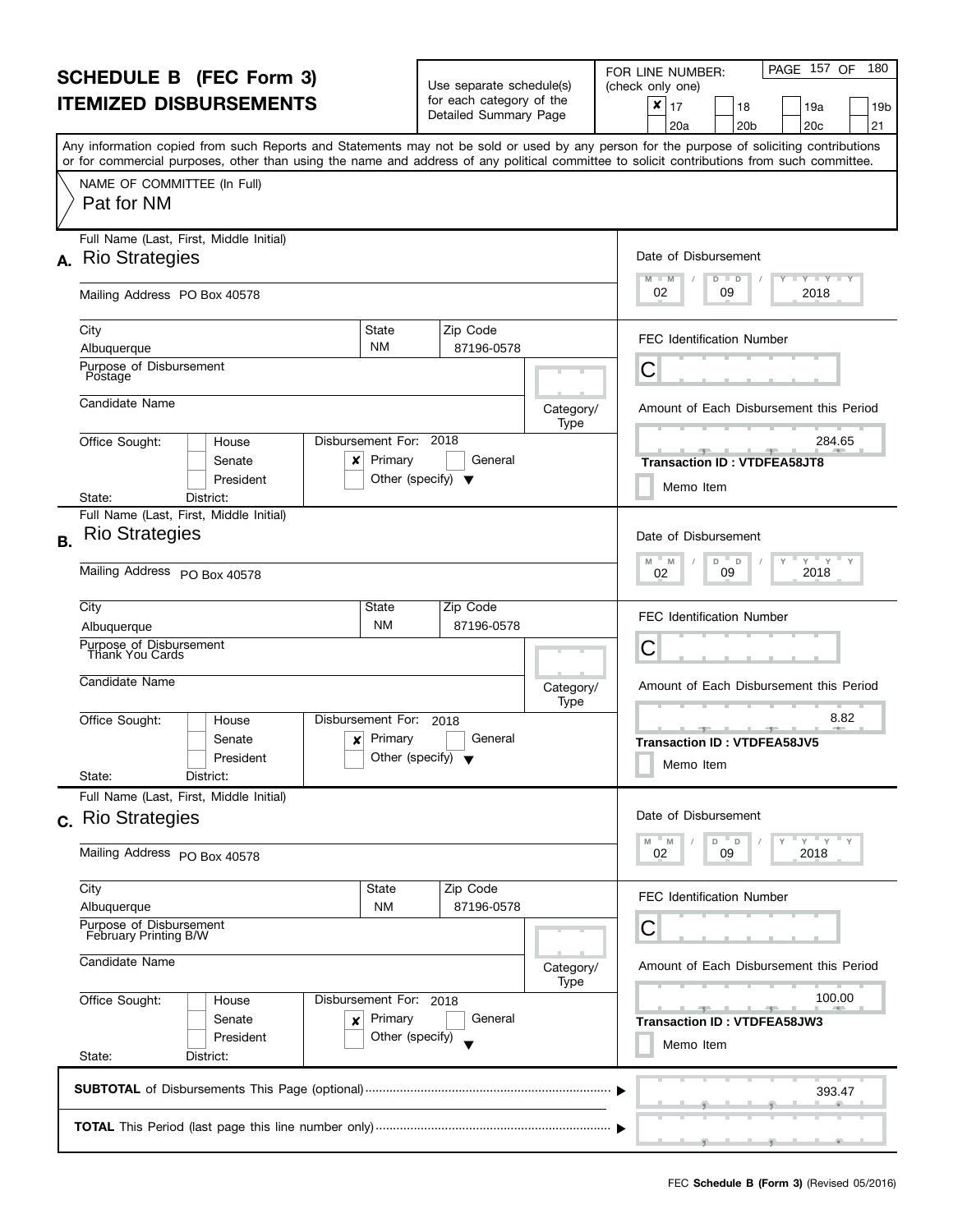| <b>SCHEDULE B (FEC Form 3)</b><br><b>ITEMIZED DISBURSEMENTS</b>     |                                                                                                                                                                                                                                                                                         |                                   | Use separate schedule(s)                                |                                  | PAGE 158 OF<br>180<br>FOR LINE NUMBER:<br>(check only one)                      |  |  |  |  |  |
|---------------------------------------------------------------------|-----------------------------------------------------------------------------------------------------------------------------------------------------------------------------------------------------------------------------------------------------------------------------------------|-----------------------------------|---------------------------------------------------------|----------------------------------|---------------------------------------------------------------------------------|--|--|--|--|--|
|                                                                     |                                                                                                                                                                                                                                                                                         |                                   | for each category of the<br>Detailed Summary Page       |                                  | ×<br>17<br>19a<br>18<br>19b<br>20 <sub>b</sub><br>20 <sub>c</sub><br>21<br>20a  |  |  |  |  |  |
|                                                                     | Any information copied from such Reports and Statements may not be sold or used by any person for the purpose of soliciting contributions<br>or for commercial purposes, other than using the name and address of any political committee to solicit contributions from such committee. |                                   |                                                         |                                  |                                                                                 |  |  |  |  |  |
|                                                                     | NAME OF COMMITTEE (In Full)<br>Pat for NM                                                                                                                                                                                                                                               |                                   |                                                         |                                  |                                                                                 |  |  |  |  |  |
|                                                                     | Full Name (Last, First, Middle Initial)<br>A. Rio Strategies                                                                                                                                                                                                                            |                                   |                                                         |                                  | Date of Disbursement                                                            |  |  |  |  |  |
|                                                                     | Mailing Address PO Box 40578                                                                                                                                                                                                                                                            |                                   |                                                         |                                  | $T - Y = T - Y = T - Y$<br>M<br>$-M$<br>D<br>D<br>02<br>2018<br>09              |  |  |  |  |  |
|                                                                     | City<br>Albuquerque                                                                                                                                                                                                                                                                     | State<br><b>NM</b>                | Zip Code<br>87196-0578                                  |                                  | <b>FEC Identification Number</b>                                                |  |  |  |  |  |
|                                                                     | Purpose of Disbursement<br>February Printing Color                                                                                                                                                                                                                                      |                                   |                                                         |                                  | C                                                                               |  |  |  |  |  |
|                                                                     | Candidate Name                                                                                                                                                                                                                                                                          |                                   |                                                         | Category/<br>Type                | Amount of Each Disbursement this Period                                         |  |  |  |  |  |
|                                                                     | Office Sought:<br>House<br>Senate<br>x<br>President                                                                                                                                                                                                                                     | Disbursement For: 2018<br>Primary | General<br>Other (specify) $\blacktriangledown$         |                                  | 150.00<br><b>SPACE LABOR</b><br><b>Transaction ID: VTDFEA58JX1</b><br>Memo Item |  |  |  |  |  |
|                                                                     | District:<br>State:<br>Full Name (Last, First, Middle Initial)                                                                                                                                                                                                                          |                                   |                                                         |                                  |                                                                                 |  |  |  |  |  |
| <b>B.</b>                                                           | <b>Rio Strategies</b>                                                                                                                                                                                                                                                                   |                                   |                                                         |                                  | Date of Disbursement<br>$Y = Y$<br>Y<br>M<br>D<br>M<br>D                        |  |  |  |  |  |
|                                                                     | Mailing Address PO Box 40578                                                                                                                                                                                                                                                            | 09<br>2018<br>02                  |                                                         |                                  |                                                                                 |  |  |  |  |  |
|                                                                     | City<br>State<br>Albuquerque                                                                                                                                                                                                                                                            | Zip Code<br>87196-0578            |                                                         | <b>FEC Identification Number</b> |                                                                                 |  |  |  |  |  |
|                                                                     | Purpose of Disbursement<br><b>Hourly Intern Costs</b>                                                                                                                                                                                                                                   | C                                 |                                                         |                                  |                                                                                 |  |  |  |  |  |
|                                                                     | Candidate Name                                                                                                                                                                                                                                                                          |                                   |                                                         | Category/<br>Type                | Amount of Each Disbursement this Period                                         |  |  |  |  |  |
|                                                                     | Office Sought:<br>House<br>Senate<br>×<br>President<br>State:<br>District:                                                                                                                                                                                                              | Disbursement For:<br>Primary      | 2018<br>General<br>Other (specify) $\blacktriangledown$ |                                  | 350.00<br><b>Transaction ID: VTDFEA58JY9</b><br>Memo Item                       |  |  |  |  |  |
|                                                                     | Full Name (Last, First, Middle Initial)                                                                                                                                                                                                                                                 |                                   |                                                         |                                  | Date of Disbursement                                                            |  |  |  |  |  |
|                                                                     | c. Southwest Capital Bank<br>Mailing Address 1410 Central Ave SW                                                                                                                                                                                                                        |                                   |                                                         |                                  | $Y = Y = Y$<br>M<br>M<br>D<br>D<br>2018<br>09<br>02                             |  |  |  |  |  |
|                                                                     | City<br>Albuquerque                                                                                                                                                                                                                                                                     | <b>State</b><br><b>NM</b>         | Zip Code<br>87104-1149                                  |                                  | <b>FEC Identification Number</b>                                                |  |  |  |  |  |
|                                                                     | Purpose of Disbursement<br>Wire Fee                                                                                                                                                                                                                                                     |                                   |                                                         |                                  | С                                                                               |  |  |  |  |  |
| Candidate Name<br>Office Sought:<br>Disbursement For: 2018<br>House |                                                                                                                                                                                                                                                                                         |                                   |                                                         | Category/<br>Type                | Amount of Each Disbursement this Period                                         |  |  |  |  |  |
|                                                                     |                                                                                                                                                                                                                                                                                         |                                   | General                                                 |                                  | 25.00                                                                           |  |  |  |  |  |
|                                                                     | Senate<br>×<br>President<br>State:<br>District:                                                                                                                                                                                                                                         | Primary<br>Other (specify)        |                                                         |                                  | <b>Transaction ID: VTDFEA58V18</b><br>Memo Item                                 |  |  |  |  |  |
|                                                                     |                                                                                                                                                                                                                                                                                         |                                   |                                                         |                                  | 525.00                                                                          |  |  |  |  |  |
|                                                                     | ___                                                                                                                                                                                                                                                                                     |                                   |                                                         |                                  |                                                                                 |  |  |  |  |  |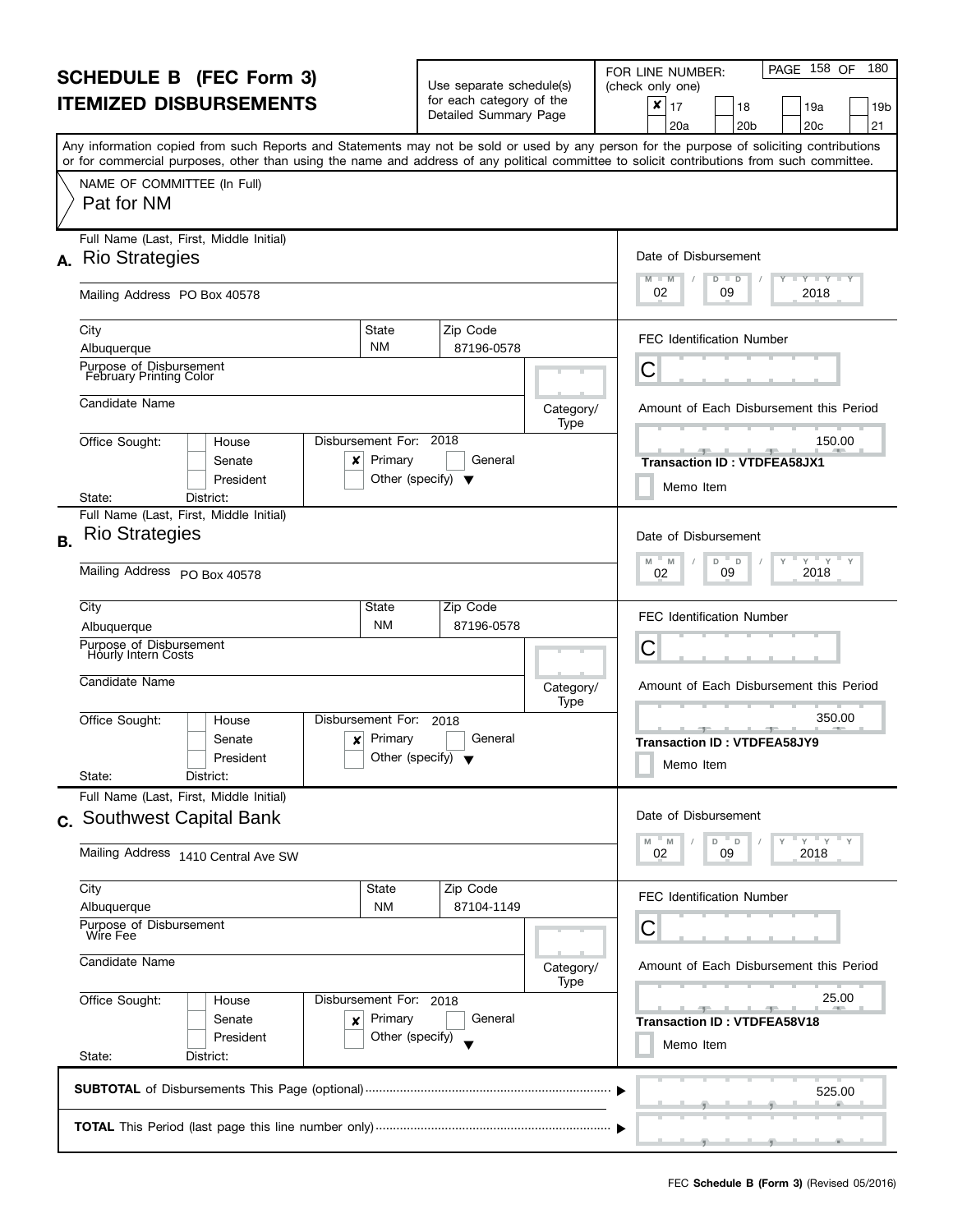| <b>SCHEDULE B</b> (FEC Form 3)                                      |                                                                                                                                                                                                                                                                                         |                                                                           | Use separate schedule(s)                          |                   | PAGE 159 OF<br>180<br>FOR LINE NUMBER:<br>(check only one)                     |
|---------------------------------------------------------------------|-----------------------------------------------------------------------------------------------------------------------------------------------------------------------------------------------------------------------------------------------------------------------------------------|---------------------------------------------------------------------------|---------------------------------------------------|-------------------|--------------------------------------------------------------------------------|
|                                                                     | <b>ITEMIZED DISBURSEMENTS</b>                                                                                                                                                                                                                                                           |                                                                           | for each category of the<br>Detailed Summary Page |                   | ×<br>17<br>18<br>19a<br>19b<br>21<br>20 <sub>b</sub><br>20 <sub>c</sub><br>20a |
|                                                                     | Any information copied from such Reports and Statements may not be sold or used by any person for the purpose of soliciting contributions<br>or for commercial purposes, other than using the name and address of any political committee to solicit contributions from such committee. |                                                                           |                                                   |                   |                                                                                |
|                                                                     | NAME OF COMMITTEE (In Full)<br>Pat for NM                                                                                                                                                                                                                                               |                                                                           |                                                   |                   |                                                                                |
|                                                                     | Full Name (Last, First, Middle Initial)                                                                                                                                                                                                                                                 |                                                                           |                                                   |                   | Date of Disbursement                                                           |
|                                                                     | A. Strother Nuckels Strategies                                                                                                                                                                                                                                                          |                                                                           |                                                   |                   | <b>LYLYLY</b><br>M<br>$D$ $D$<br>$-M$                                          |
|                                                                     | Mailing Address 9919 Meriden Rd                                                                                                                                                                                                                                                         |                                                                           |                                                   |                   | 02<br>2018<br>09                                                               |
|                                                                     | City                                                                                                                                                                                                                                                                                    | State<br><b>MD</b>                                                        | Zip Code                                          |                   | <b>FEC Identification Number</b>                                               |
|                                                                     | Potomac<br>Purpose of Disbursement<br>Media Buy                                                                                                                                                                                                                                         |                                                                           | 20854-4313                                        |                   | С                                                                              |
|                                                                     | Candidate Name                                                                                                                                                                                                                                                                          |                                                                           |                                                   |                   |                                                                                |
|                                                                     |                                                                                                                                                                                                                                                                                         |                                                                           |                                                   | Category/<br>Type | Amount of Each Disbursement this Period                                        |
|                                                                     | Office Sought:<br>House<br>Senate<br>×<br>President                                                                                                                                                                                                                                     | Disbursement For: 2018<br>Primary<br>Other (specify) $\blacktriangledown$ | General                                           |                   | 3002.00<br><b>Transaction ID: VTDFEA54XH6</b>                                  |
|                                                                     | District:<br>State:                                                                                                                                                                                                                                                                     |                                                                           |                                                   |                   | Memo Item                                                                      |
| <b>B.</b>                                                           | Full Name (Last, First, Middle Initial)<br>ActBlue                                                                                                                                                                                                                                      |                                                                           |                                                   |                   | Date of Disbursement                                                           |
|                                                                     | Mailing Address 366 Summer St                                                                                                                                                                                                                                                           | $Y = Y$<br>M<br>D<br>M<br>D<br>2018<br>11<br>02                           |                                                   |                   |                                                                                |
|                                                                     | City<br>Somerville                                                                                                                                                                                                                                                                      | State<br>МA                                                               | Zip Code<br>02144-3132                            |                   | <b>FEC Identification Number</b>                                               |
|                                                                     | Purpose of Disbursement<br>Merchant Account Fees                                                                                                                                                                                                                                        | С                                                                         |                                                   |                   |                                                                                |
|                                                                     | Candidate Name                                                                                                                                                                                                                                                                          |                                                                           |                                                   | Category/         | Amount of Each Disbursement this Period                                        |
|                                                                     | Disbursement For:<br>Office Sought:<br>House                                                                                                                                                                                                                                            |                                                                           | 2018                                              | Type              | 124.29                                                                         |
|                                                                     | Senate<br>×<br>President<br>State:<br>District:                                                                                                                                                                                                                                         | Primary<br>Other (specify) $\blacktriangledown$                           | General                                           |                   | <b>Transaction ID: VTDFEA54VZ3</b><br>Memo Item                                |
|                                                                     | Full Name (Last, First, Middle Initial)                                                                                                                                                                                                                                                 |                                                                           |                                                   |                   |                                                                                |
| $\mathbf{C}$ .                                                      | <b>Grassroots Utah Strategies</b>                                                                                                                                                                                                                                                       |                                                                           |                                                   |                   | Date of Disbursement                                                           |
|                                                                     | Mailing Address 825 N 300 W<br>Ste N138                                                                                                                                                                                                                                                 |                                                                           |                                                   |                   | $Y'$ $Y'$<br>M<br>M<br>D<br>D<br>2018<br>02<br>14                              |
|                                                                     | City<br>Salt Lake City                                                                                                                                                                                                                                                                  | State<br>UT                                                               | Zip Code<br>84103-1436                            |                   | <b>FEC Identification Number</b>                                               |
|                                                                     | Purpose of Disbursement<br>Field Organizing                                                                                                                                                                                                                                             |                                                                           |                                                   |                   | С                                                                              |
| Candidate Name<br>Office Sought:<br>Disbursement For: 2018<br>House |                                                                                                                                                                                                                                                                                         |                                                                           |                                                   | Category/<br>Type | Amount of Each Disbursement this Period                                        |
|                                                                     |                                                                                                                                                                                                                                                                                         |                                                                           |                                                   |                   | 15000.00                                                                       |
|                                                                     | Senate<br>×<br>President                                                                                                                                                                                                                                                                | Primary<br>Other (specify)                                                | General                                           |                   | <b>Transaction ID: VTDFEA54WG5</b><br>Memo Item                                |
|                                                                     | State:<br>District:                                                                                                                                                                                                                                                                     |                                                                           |                                                   |                   |                                                                                |
|                                                                     |                                                                                                                                                                                                                                                                                         |                                                                           |                                                   |                   | 18126.29                                                                       |
|                                                                     |                                                                                                                                                                                                                                                                                         |                                                                           |                                                   |                   |                                                                                |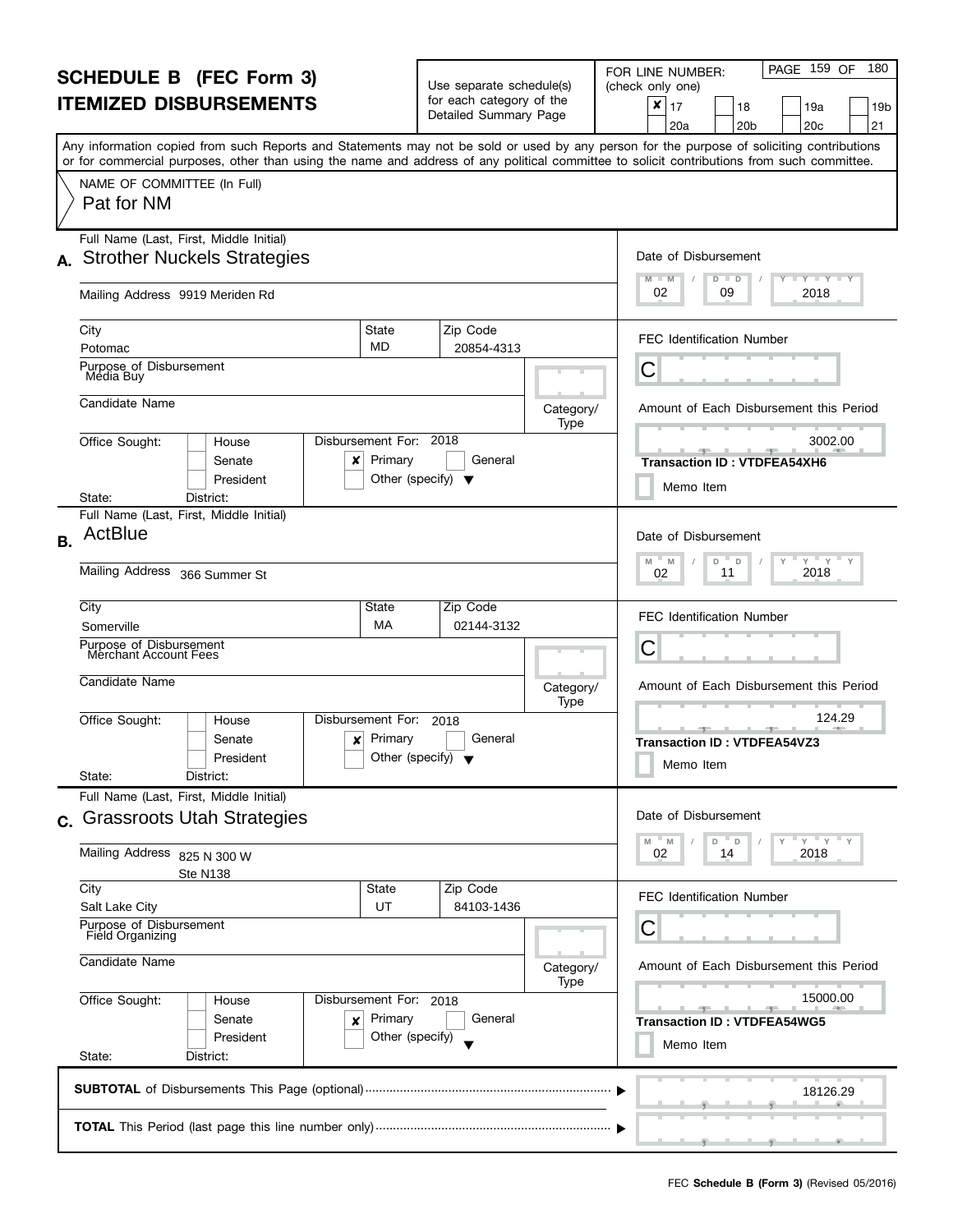| <b>SCHEDULE B (FEC Form 3)</b> |                                                                                                                                                                                                                                                                                         |                                                 | Use separate schedule(s)<br>for each category of the |                   | PAGE 160 OF<br>180<br>FOR LINE NUMBER:<br>(check only one)                      |
|--------------------------------|-----------------------------------------------------------------------------------------------------------------------------------------------------------------------------------------------------------------------------------------------------------------------------------------|-------------------------------------------------|------------------------------------------------------|-------------------|---------------------------------------------------------------------------------|
|                                | <b>ITEMIZED DISBURSEMENTS</b>                                                                                                                                                                                                                                                           |                                                 | Detailed Summary Page                                |                   | ×<br>17<br>18<br>19a<br>19b<br>20 <sub>c</sub><br>21<br>20a<br>20 <sub>b</sub>  |
|                                | Any information copied from such Reports and Statements may not be sold or used by any person for the purpose of soliciting contributions<br>or for commercial purposes, other than using the name and address of any political committee to solicit contributions from such committee. |                                                 |                                                      |                   |                                                                                 |
|                                | NAME OF COMMITTEE (In Full)<br>Pat for NM                                                                                                                                                                                                                                               |                                                 |                                                      |                   |                                                                                 |
|                                | Full Name (Last, First, Middle Initial)<br>A. Southwest Capital Bank                                                                                                                                                                                                                    |                                                 |                                                      |                   | Date of Disbursement                                                            |
|                                | Mailing Address 1410 Central Ave SW                                                                                                                                                                                                                                                     |                                                 |                                                      |                   | $- Y - Y - Y$<br>M<br>$-M$<br>D<br>D<br>02<br>2018<br>14                        |
|                                | City<br>State<br><b>NM</b><br>Albuquerque                                                                                                                                                                                                                                               |                                                 | Zip Code<br>87104-1149                               |                   | <b>FEC Identification Number</b>                                                |
|                                | Purpose of Disbursement<br>Wire Transfer Fee                                                                                                                                                                                                                                            |                                                 |                                                      |                   | С                                                                               |
|                                | Candidate Name                                                                                                                                                                                                                                                                          |                                                 |                                                      | Category/<br>Type | Amount of Each Disbursement this Period                                         |
|                                | Disbursement For: 2018<br>Office Sought:<br>House<br>Senate<br>x<br>President                                                                                                                                                                                                           | Primary<br>Other (specify) $\blacktriangledown$ | General                                              |                   | 25.00<br><b>Transaction ID: VTDFEA54XC6</b><br>Memo Item                        |
|                                | District:<br>State:<br>Full Name (Last, First, Middle Initial)                                                                                                                                                                                                                          |                                                 |                                                      |                   |                                                                                 |
| B <sub>1</sub>                 | Grilley, Robert, , ,                                                                                                                                                                                                                                                                    |                                                 |                                                      |                   | Date of Disbursement<br>$Y = Y$                                                 |
|                                | Mailing Address 11801 Suny Bay Rd SE                                                                                                                                                                                                                                                    | M<br>D<br>M<br>D<br>2018<br>15<br>02            |                                                      |                   |                                                                                 |
|                                | City<br>State<br>Albuquerque                                                                                                                                                                                                                                                            | <b>NM</b>                                       | Zip Code<br>87123-2593                               |                   | <b>FEC Identification Number</b>                                                |
|                                | Purpose of Disbursement<br>Einstein's, Smith's, Walmart                                                                                                                                                                                                                                 | С                                               |                                                      |                   |                                                                                 |
|                                | Candidate Name                                                                                                                                                                                                                                                                          |                                                 |                                                      | Category/<br>Type | Amount of Each Disbursement this Period                                         |
|                                | Disbursement For:<br>Office Sought:<br>House<br>Senate<br>×<br>President<br>State:<br>District:                                                                                                                                                                                         | Primary<br>Other (specify) $\blacktriangledown$ | 2018<br>General                                      |                   | 41.14<br><b>Transaction ID: VTEEPQ0T9S2I</b><br>* In-Kind Received<br>Memo Item |
|                                | Full Name (Last, First, Middle Initial)                                                                                                                                                                                                                                                 |                                                 |                                                      |                   | Date of Disbursement                                                            |
|                                | c. LA Harris and Associates<br>Mailing Address 100 Bleu Brook Dr                                                                                                                                                                                                                        |                                                 |                                                      |                   | $Y'$ $Y'$<br>M<br>M<br>D<br>D<br>2018<br>02<br>15                               |
|                                | City                                                                                                                                                                                                                                                                                    | State                                           | Zip Code                                             |                   | <b>FEC Identification Number</b>                                                |
|                                | Harrodsburg<br>Purpose of Disbursement<br>Campaign Finance Consulting                                                                                                                                                                                                                   | KY                                              | 40330-2239                                           |                   | С                                                                               |
| Candidate Name                 |                                                                                                                                                                                                                                                                                         |                                                 |                                                      | Category/<br>Type | Amount of Each Disbursement this Period                                         |
|                                | Office Sought:<br>Disbursement For: 2018<br>House<br>Senate<br>×<br>President                                                                                                                                                                                                           | Primary<br>Other (specify)                      | General                                              |                   | 3500.00<br><b>Transaction ID: VTDFEA54WP3</b><br>Memo Item                      |
|                                | State:<br>District:                                                                                                                                                                                                                                                                     |                                                 |                                                      |                   | 3566.14                                                                         |
|                                |                                                                                                                                                                                                                                                                                         |                                                 |                                                      |                   |                                                                                 |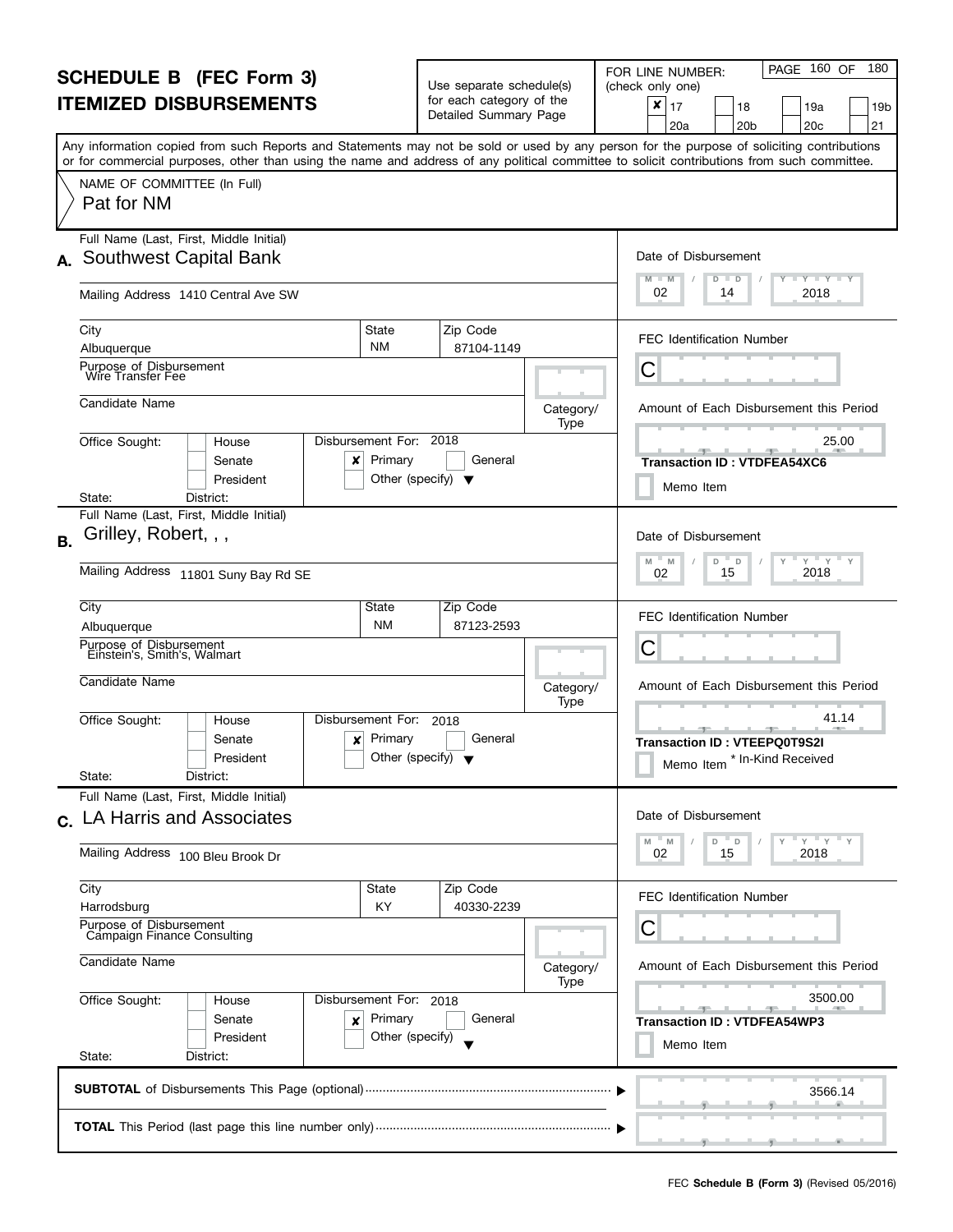| <b>SCHEDULE B</b> (FEC Form 3)<br><b>ITEMIZED DISBURSEMENTS</b>                                                                 |                                                                                                                                                                                                                                                                                         |                                                 | Use separate schedule(s)                          |                   | PAGE 161 OF<br>180<br>FOR LINE NUMBER:<br>(check only one)                      |
|---------------------------------------------------------------------------------------------------------------------------------|-----------------------------------------------------------------------------------------------------------------------------------------------------------------------------------------------------------------------------------------------------------------------------------------|-------------------------------------------------|---------------------------------------------------|-------------------|---------------------------------------------------------------------------------|
|                                                                                                                                 |                                                                                                                                                                                                                                                                                         |                                                 | for each category of the<br>Detailed Summary Page |                   | ×<br>17<br>18<br>19a<br>19b<br>21<br>20 <sub>b</sub><br>20 <sub>c</sub><br>20a  |
|                                                                                                                                 | Any information copied from such Reports and Statements may not be sold or used by any person for the purpose of soliciting contributions<br>or for commercial purposes, other than using the name and address of any political committee to solicit contributions from such committee. |                                                 |                                                   |                   |                                                                                 |
|                                                                                                                                 | NAME OF COMMITTEE (In Full)<br>Pat for NM                                                                                                                                                                                                                                               |                                                 |                                                   |                   |                                                                                 |
|                                                                                                                                 | Full Name (Last, First, Middle Initial)<br>A. ActBlue                                                                                                                                                                                                                                   |                                                 |                                                   |                   | Date of Disbursement                                                            |
|                                                                                                                                 | Mailing Address 366 Summer St                                                                                                                                                                                                                                                           |                                                 |                                                   |                   | $T - Y = T - Y = T - Y$<br>$M - M$<br>D<br>$\blacksquare$<br>02<br>2018<br>18   |
|                                                                                                                                 | City<br>State<br>MA<br>Somerville                                                                                                                                                                                                                                                       |                                                 | Zip Code<br>02144-3132                            |                   | <b>FEC Identification Number</b>                                                |
|                                                                                                                                 | Purpose of Disbursement<br>Merchant Account Fees                                                                                                                                                                                                                                        |                                                 |                                                   |                   | С                                                                               |
|                                                                                                                                 | Candidate Name                                                                                                                                                                                                                                                                          |                                                 |                                                   | Category/<br>Type | Amount of Each Disbursement this Period                                         |
|                                                                                                                                 | Disbursement For: 2018<br>Office Sought:<br>House<br>Senate<br>×<br>President                                                                                                                                                                                                           | Primary<br>Other (specify) $\blacktriangledown$ | General                                           |                   | 87.77<br><b>Transaction ID: VTDFEA54W01</b><br>Memo Item                        |
|                                                                                                                                 | District:<br>State:<br>Full Name (Last, First, Middle Initial)                                                                                                                                                                                                                          |                                                 |                                                   |                   |                                                                                 |
| <b>B.</b>                                                                                                                       | Davis, Pat, , ,                                                                                                                                                                                                                                                                         |                                                 |                                                   |                   | Date of Disbursement<br>$Y = Y$<br>M<br>D                                       |
|                                                                                                                                 | Mailing Address 3926 Simms Ave SE                                                                                                                                                                                                                                                       | M<br>D<br>2018<br>20<br>02                      |                                                   |                   |                                                                                 |
|                                                                                                                                 | City<br>State<br><b>NM</b><br>Albuquerque                                                                                                                                                                                                                                               |                                                 | Zip Code<br>87108-4338                            |                   | <b>FEC Identification Number</b>                                                |
|                                                                                                                                 | Purpose of Disbursement<br>Pizza 9                                                                                                                                                                                                                                                      | С                                               |                                                   |                   |                                                                                 |
|                                                                                                                                 | Candidate Name                                                                                                                                                                                                                                                                          |                                                 |                                                   | Category/<br>Type | Amount of Each Disbursement this Period                                         |
|                                                                                                                                 | Office Sought:<br>Disbursement For:<br>House<br>Senate<br>×<br>President<br>State:<br>District:                                                                                                                                                                                         | Primary<br>Other (specify) $\blacktriangledown$ | 2018<br>General                                   |                   | 23.08<br><b>Transaction ID: VTEEPQ0T9T0I</b><br>* In-Kind Received<br>Memo Item |
|                                                                                                                                 | Full Name (Last, First, Middle Initial)                                                                                                                                                                                                                                                 |                                                 |                                                   |                   |                                                                                 |
|                                                                                                                                 | c. East Mountains Democrats                                                                                                                                                                                                                                                             |                                                 |                                                   |                   | Date of Disbursement<br>$Y$ $Y$ $Y$<br>M<br>M<br>D<br>D                         |
|                                                                                                                                 | Mailing Address PO Box 51264                                                                                                                                                                                                                                                            |                                                 |                                                   |                   | 23<br>2018<br>02                                                                |
|                                                                                                                                 | City<br>State<br><b>NM</b><br>Albuquerque                                                                                                                                                                                                                                               |                                                 | Zip Code<br>87181-1264                            |                   | <b>FEC Identification Number</b>                                                |
| Purpose of Disbursement<br>Event Contribution<br>Candidate Name<br>Office Sought:<br>Disbursement For: 2018<br>House<br>Primary |                                                                                                                                                                                                                                                                                         |                                                 |                                                   |                   | С                                                                               |
|                                                                                                                                 |                                                                                                                                                                                                                                                                                         |                                                 |                                                   | Category/<br>Type | Amount of Each Disbursement this Period                                         |
|                                                                                                                                 |                                                                                                                                                                                                                                                                                         |                                                 | General                                           |                   | 40.00                                                                           |
|                                                                                                                                 | Senate<br>×<br>President<br>State:<br>District:                                                                                                                                                                                                                                         | Other (specify)                                 |                                                   |                   | <b>Transaction ID: VTDFEA54W90</b><br>Memo Item                                 |
|                                                                                                                                 |                                                                                                                                                                                                                                                                                         |                                                 |                                                   |                   | 150.85                                                                          |
|                                                                                                                                 |                                                                                                                                                                                                                                                                                         |                                                 |                                                   |                   |                                                                                 |

l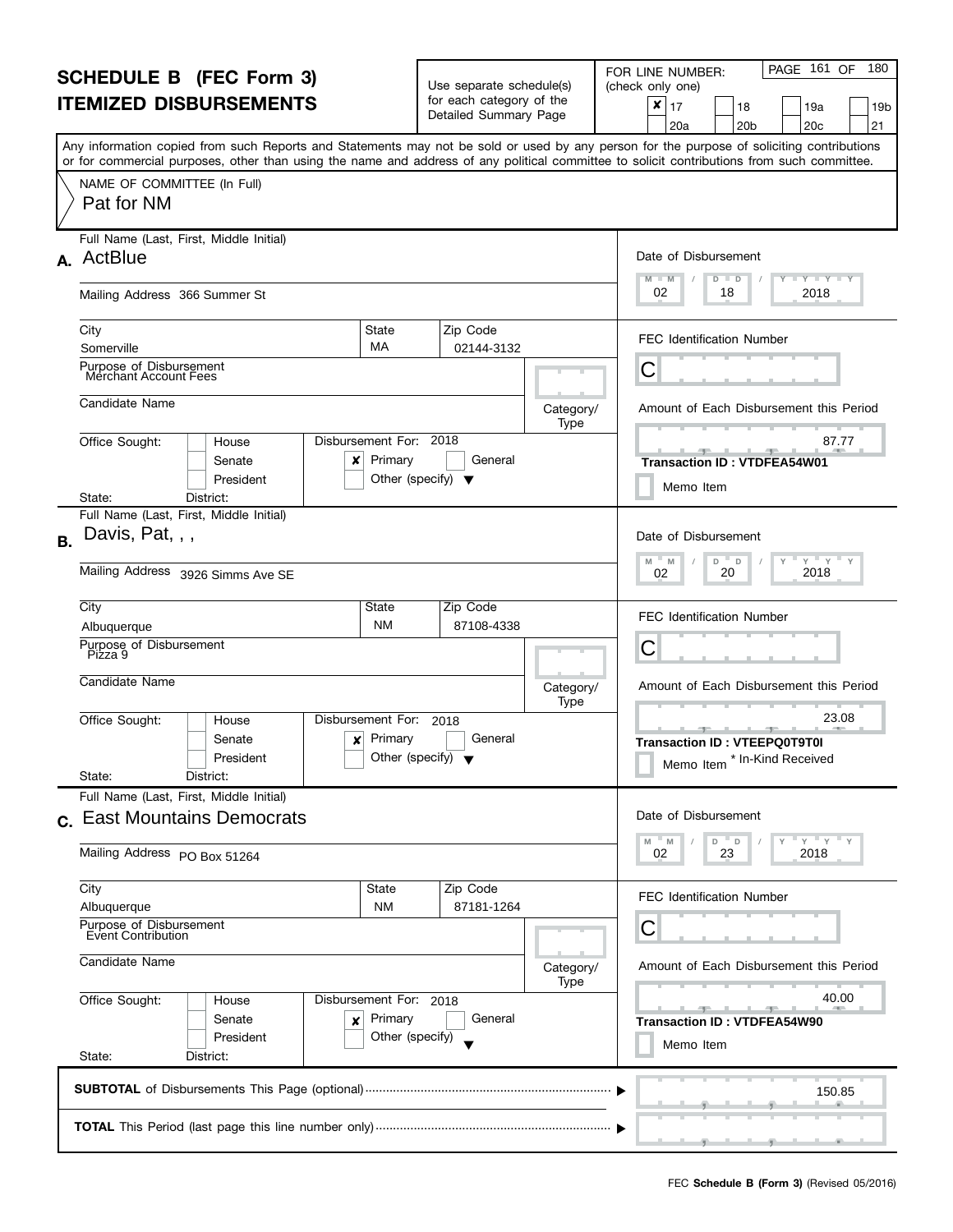|                | <b>SCHEDULE B (FEC Form 3)</b><br><b>ITEMIZED DISBURSEMENTS</b>                                                                                                                                                                                                                         |                                                 | Use separate schedule(s)<br>for each category of the<br>Detailed Summary Page |                   | PAGE 162 OF<br>180<br>FOR LINE NUMBER:<br>(check only one)<br>×<br>17<br>19a<br>18<br>19 <sub>b</sub><br>20 <sub>b</sub><br>20 <sub>c</sub><br>21<br>20a |  |  |  |
|----------------|-----------------------------------------------------------------------------------------------------------------------------------------------------------------------------------------------------------------------------------------------------------------------------------------|-------------------------------------------------|-------------------------------------------------------------------------------|-------------------|----------------------------------------------------------------------------------------------------------------------------------------------------------|--|--|--|
|                | Any information copied from such Reports and Statements may not be sold or used by any person for the purpose of soliciting contributions<br>or for commercial purposes, other than using the name and address of any political committee to solicit contributions from such committee. |                                                 |                                                                               |                   |                                                                                                                                                          |  |  |  |
|                | NAME OF COMMITTEE (In Full)<br>Pat for NM                                                                                                                                                                                                                                               |                                                 |                                                                               |                   |                                                                                                                                                          |  |  |  |
|                | Full Name (Last, First, Middle Initial)<br>A. Pizza9                                                                                                                                                                                                                                    |                                                 |                                                                               |                   | Date of Disbursement<br>$T - Y$ $T - Y$ $T - Y$                                                                                                          |  |  |  |
|                | Mailing Address 101 Gold Ave SW                                                                                                                                                                                                                                                         |                                                 |                                                                               |                   | M<br>$-M$<br>D<br>D<br>02<br>2018<br>23                                                                                                                  |  |  |  |
|                | City<br>State<br><b>NM</b><br>Albuquerque                                                                                                                                                                                                                                               |                                                 | Zip Code<br>87102-3327                                                        |                   | <b>FEC Identification Number</b>                                                                                                                         |  |  |  |
|                | Purpose of Disbursement<br>Volunteer Food & Beverage                                                                                                                                                                                                                                    |                                                 |                                                                               |                   | C                                                                                                                                                        |  |  |  |
|                | Candidate Name                                                                                                                                                                                                                                                                          |                                                 |                                                                               | Category/         | Amount of Each Disbursement this Period                                                                                                                  |  |  |  |
|                | Disbursement For: 2018<br>Office Sought:<br>House<br>Senate<br>x<br>President                                                                                                                                                                                                           | Primary<br>Other (specify) $\blacktriangledown$ | General                                                                       | Type              | 35.00<br><b>SPACE LABOR</b><br><b>Transaction ID: VTDFEA54WZ4</b><br>Memo Item                                                                           |  |  |  |
|                | District:<br>State:<br>Full Name (Last, First, Middle Initial)                                                                                                                                                                                                                          |                                                 |                                                                               |                   |                                                                                                                                                          |  |  |  |
| <b>B.</b>      | ActBlue                                                                                                                                                                                                                                                                                 |                                                 |                                                                               |                   | Date of Disbursement<br>$Y = Y$<br>$\mathsf{Y}$<br>M<br>D<br>D<br>M                                                                                      |  |  |  |
|                | Mailing Address 366 Summer St                                                                                                                                                                                                                                                           | 2018<br>25<br>02                                |                                                                               |                   |                                                                                                                                                          |  |  |  |
|                | City<br>State<br>МA<br>Somerville                                                                                                                                                                                                                                                       |                                                 | Zip Code<br>02144-3132                                                        |                   | <b>FEC Identification Number</b>                                                                                                                         |  |  |  |
|                | Purpose of Disbursement<br><b>Merchant Account Fees</b>                                                                                                                                                                                                                                 |                                                 |                                                                               |                   | C                                                                                                                                                        |  |  |  |
|                | Candidate Name                                                                                                                                                                                                                                                                          |                                                 |                                                                               | Category/<br>Type | Amount of Each Disbursement this Period                                                                                                                  |  |  |  |
|                | Disbursement For:<br>Office Sought:<br>House<br>Senate<br>×<br>President                                                                                                                                                                                                                | Primary<br>Other (specify) $\blacktriangledown$ | 2018<br>General                                                               |                   | 226.24<br>Transaction ID: VTDFEA54W19<br>Memo Item                                                                                                       |  |  |  |
|                | State:<br>District:<br>Full Name (Last, First, Middle Initial)                                                                                                                                                                                                                          |                                                 |                                                                               |                   |                                                                                                                                                          |  |  |  |
|                | $c.$ Davis, Pat, , ,                                                                                                                                                                                                                                                                    |                                                 |                                                                               |                   | Date of Disbursement<br>" γ " γ " γ<br>M<br>M<br>D<br>D                                                                                                  |  |  |  |
|                | Mailing Address 3926 Simms Ave SE                                                                                                                                                                                                                                                       |                                                 |                                                                               |                   | 2018<br>25<br>02                                                                                                                                         |  |  |  |
|                | City<br><b>State</b><br><b>NM</b><br>Albuquerque                                                                                                                                                                                                                                        |                                                 | Zip Code<br>87108-4338                                                        |                   | <b>FEC Identification Number</b>                                                                                                                         |  |  |  |
|                | Purpose of Disbursement<br>Fedex                                                                                                                                                                                                                                                        |                                                 |                                                                               |                   | С                                                                                                                                                        |  |  |  |
| Candidate Name |                                                                                                                                                                                                                                                                                         |                                                 |                                                                               | Category/<br>Type | Amount of Each Disbursement this Period                                                                                                                  |  |  |  |
|                | Office Sought:<br>Disbursement For: 2018<br>House<br>Senate<br>×<br>President<br>State:<br>District:                                                                                                                                                                                    | Primary<br>Other (specify)                      | General                                                                       |                   | 141.85<br><b>Transaction ID: VTEEPQ0T9Z0I</b><br>* In-Kind Received<br>Memo Item                                                                         |  |  |  |
|                |                                                                                                                                                                                                                                                                                         |                                                 |                                                                               |                   |                                                                                                                                                          |  |  |  |
|                |                                                                                                                                                                                                                                                                                         |                                                 |                                                                               |                   | 403.09                                                                                                                                                   |  |  |  |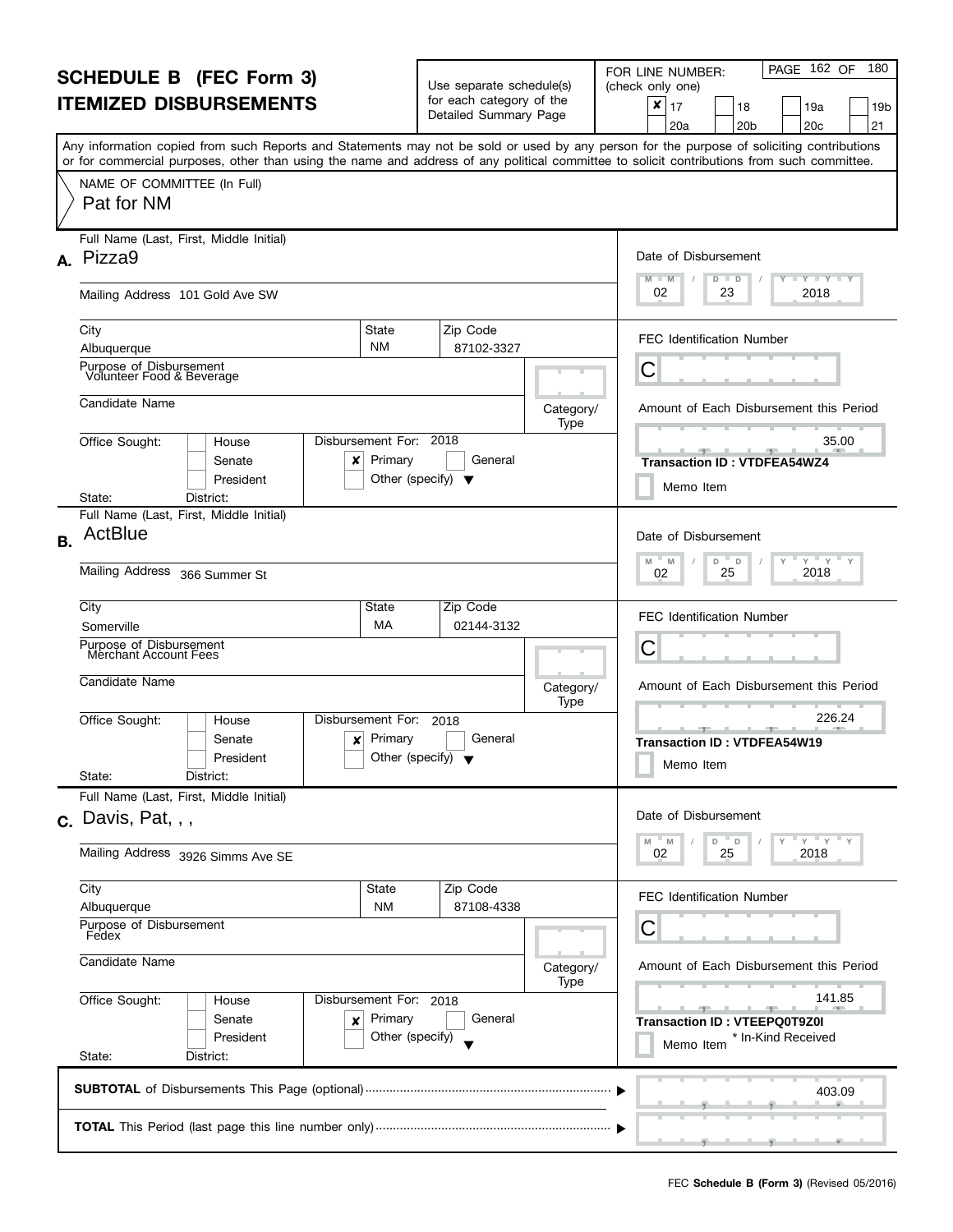| <b>SCHEDULE B</b> (FEC Form 3)                                                                                       |                                                                                                                                                                                                                                                                                         |                                                                           | Use separate schedule(s)                          |                   | PAGE 163 OF<br>180<br>FOR LINE NUMBER:<br>(check only one)                          |  |  |
|----------------------------------------------------------------------------------------------------------------------|-----------------------------------------------------------------------------------------------------------------------------------------------------------------------------------------------------------------------------------------------------------------------------------------|---------------------------------------------------------------------------|---------------------------------------------------|-------------------|-------------------------------------------------------------------------------------|--|--|
| <b>ITEMIZED DISBURSEMENTS</b>                                                                                        |                                                                                                                                                                                                                                                                                         |                                                                           | for each category of the<br>Detailed Summary Page |                   | ×<br>17<br>18<br>19a<br>19b<br>21<br>20 <sub>c</sub><br>20a<br>20 <sub>b</sub>      |  |  |
|                                                                                                                      | Any information copied from such Reports and Statements may not be sold or used by any person for the purpose of soliciting contributions<br>or for commercial purposes, other than using the name and address of any political committee to solicit contributions from such committee. |                                                                           |                                                   |                   |                                                                                     |  |  |
|                                                                                                                      | NAME OF COMMITTEE (In Full)<br>Pat for NM                                                                                                                                                                                                                                               |                                                                           |                                                   |                   |                                                                                     |  |  |
|                                                                                                                      | Full Name (Last, First, Middle Initial)<br>$A.$ Davis, Pat, , ,                                                                                                                                                                                                                         |                                                                           |                                                   |                   | Date of Disbursement<br>$M - M$<br>$T$ $Y$ $T$ $Y$ $T$ $Y$<br>$D$ $D$               |  |  |
|                                                                                                                      | Mailing Address 3926 Simms Ave SE                                                                                                                                                                                                                                                       |                                                                           |                                                   |                   | 02<br>28<br>2018                                                                    |  |  |
|                                                                                                                      | City<br>Albuquerque                                                                                                                                                                                                                                                                     | State<br><b>NM</b>                                                        | Zip Code<br>87108-4338                            |                   | <b>FEC Identification Number</b>                                                    |  |  |
|                                                                                                                      | Purpose of Disbursement<br>Facebook                                                                                                                                                                                                                                                     |                                                                           |                                                   |                   | С                                                                                   |  |  |
|                                                                                                                      | Candidate Name                                                                                                                                                                                                                                                                          |                                                                           |                                                   | Category/<br>Type | Amount of Each Disbursement this Period                                             |  |  |
|                                                                                                                      | Office Sought:<br>House<br>Senate<br>x<br>President                                                                                                                                                                                                                                     | Disbursement For: 2018<br>Primary<br>Other (specify) $\blacktriangledown$ | General                                           |                   | 4.01<br><u>.</u><br>Transaction ID: VTEEPQ0V7N4I<br>* In-Kind Received<br>Memo Item |  |  |
|                                                                                                                      | District:<br>State:<br>Full Name (Last, First, Middle Initial)                                                                                                                                                                                                                          |                                                                           |                                                   |                   |                                                                                     |  |  |
| <b>B.</b>                                                                                                            | Davis, Pat, , ,                                                                                                                                                                                                                                                                         |                                                                           |                                                   |                   | Date of Disbursement<br>$Y$ $Y$ $Y$                                                 |  |  |
|                                                                                                                      | Mailing Address 3926 Simms Ave SE                                                                                                                                                                                                                                                       | D<br>M<br>M<br>$\Box$<br>2018<br>02<br>28                                 |                                                   |                   |                                                                                     |  |  |
|                                                                                                                      | City<br>Albuquerque                                                                                                                                                                                                                                                                     | State<br><b>NM</b>                                                        | Zip Code<br>87108-4338                            |                   | <b>FEC Identification Number</b>                                                    |  |  |
|                                                                                                                      | Purpose of Disbursement<br>Facebook                                                                                                                                                                                                                                                     |                                                                           |                                                   |                   | С                                                                                   |  |  |
|                                                                                                                      | Candidate Name                                                                                                                                                                                                                                                                          |                                                                           |                                                   | Category/<br>Type | Amount of Each Disbursement this Period                                             |  |  |
|                                                                                                                      | Office Sought:<br>House<br>Senate<br>×<br>President<br>State:<br>District:                                                                                                                                                                                                              | Disbursement For:<br>Primary<br>Other (specify) $\blacktriangledown$      | 2018<br>General                                   |                   | 122.49<br>Transaction ID: VTEEPQ0V7P2I<br>* In-Kind Received<br>Memo Item           |  |  |
|                                                                                                                      | Full Name (Last, First, Middle Initial)                                                                                                                                                                                                                                                 |                                                                           |                                                   |                   |                                                                                     |  |  |
|                                                                                                                      | c. Salazar, Andrew, , ,                                                                                                                                                                                                                                                                 |                                                                           |                                                   |                   | Date of Disbursement<br>$Y = Y = Y$<br>$-M$<br>M<br>D<br>D                          |  |  |
|                                                                                                                      | Mailing Address 3003 Transport St SE<br>Unit 23C                                                                                                                                                                                                                                        |                                                                           |                                                   |                   | 01<br>2018<br>03                                                                    |  |  |
|                                                                                                                      | City<br>Albuquerque                                                                                                                                                                                                                                                                     | State<br><b>NM</b>                                                        | Zip Code<br>87106-4307                            |                   | <b>FEC Identification Number</b>                                                    |  |  |
| Purpose of Disbursement<br>Internship Stipend<br>Candidate Name<br>Office Sought:<br>Disbursement For: 2018<br>House |                                                                                                                                                                                                                                                                                         |                                                                           |                                                   |                   | С                                                                                   |  |  |
|                                                                                                                      |                                                                                                                                                                                                                                                                                         |                                                                           |                                                   | Category/<br>Type | Amount of Each Disbursement this Period                                             |  |  |
|                                                                                                                      |                                                                                                                                                                                                                                                                                         |                                                                           | General                                           |                   | 500.00                                                                              |  |  |
|                                                                                                                      | Senate<br>×<br>President<br>State:<br>District:                                                                                                                                                                                                                                         | Primary<br>Other (specify)                                                |                                                   |                   | <b>Transaction ID: VTDFEA54N30</b><br>Memo Item                                     |  |  |
|                                                                                                                      |                                                                                                                                                                                                                                                                                         |                                                                           |                                                   |                   | 626.50                                                                              |  |  |
|                                                                                                                      |                                                                                                                                                                                                                                                                                         |                                                                           |                                                   |                   |                                                                                     |  |  |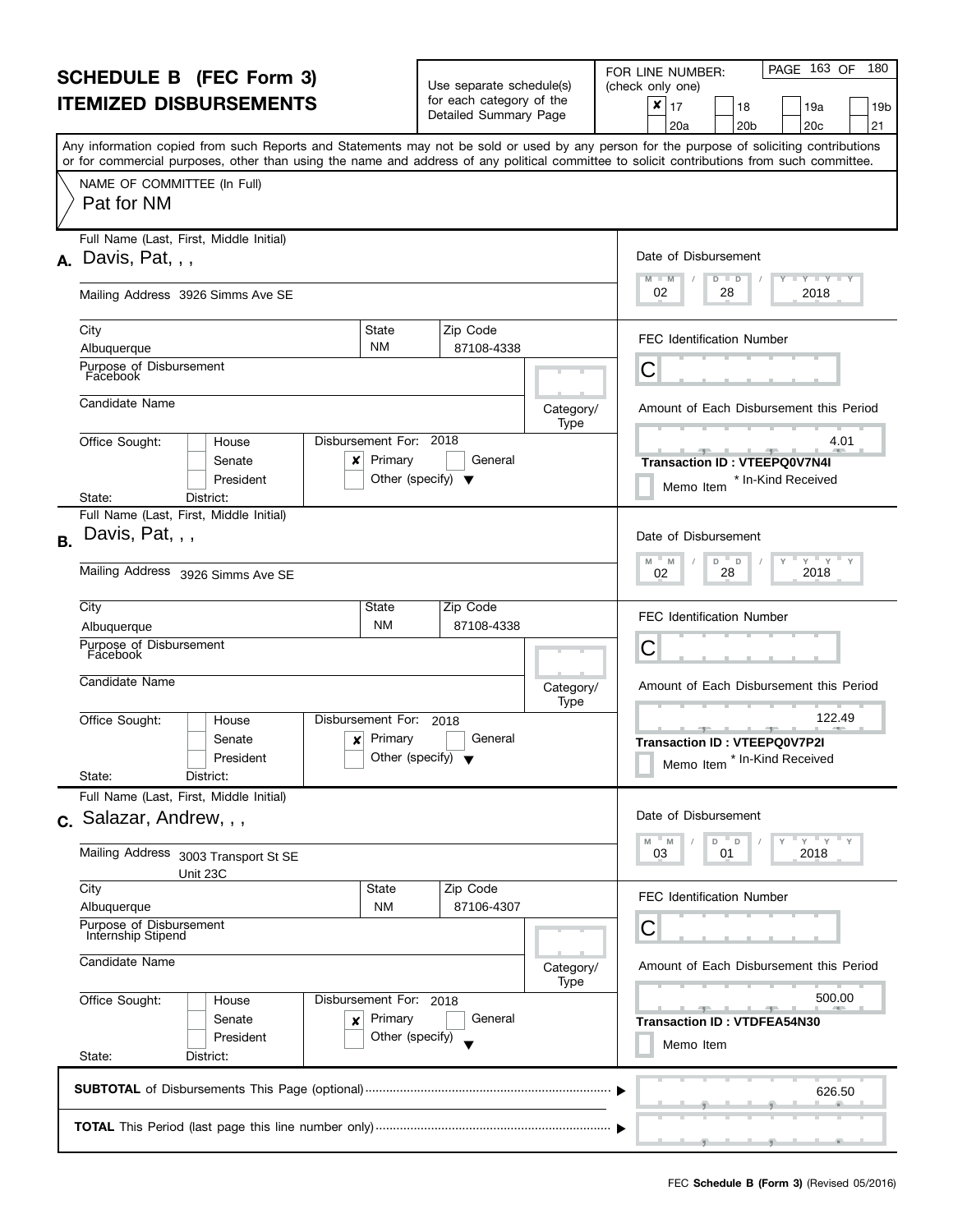| <b>SCHEDULE B (FEC Form 3)</b><br><b>ITEMIZED DISBURSEMENTS</b>                     |                                                                                                                                                                                                                                                                                         |                                                 | Use separate schedule(s)<br>for each category of the<br>Detailed Summary Page |                   | PAGE 164 OF<br>180<br>FOR LINE NUMBER:<br>(check only one)<br>$\pmb{\times}$<br>17<br>18<br>19a<br>19b<br>20 <sub>b</sub><br>20 <sub>c</sub><br>21<br>20a |
|-------------------------------------------------------------------------------------|-----------------------------------------------------------------------------------------------------------------------------------------------------------------------------------------------------------------------------------------------------------------------------------------|-------------------------------------------------|-------------------------------------------------------------------------------|-------------------|-----------------------------------------------------------------------------------------------------------------------------------------------------------|
|                                                                                     | Any information copied from such Reports and Statements may not be sold or used by any person for the purpose of soliciting contributions<br>or for commercial purposes, other than using the name and address of any political committee to solicit contributions from such committee. |                                                 |                                                                               |                   |                                                                                                                                                           |
|                                                                                     | NAME OF COMMITTEE (In Full)<br>Pat for NM                                                                                                                                                                                                                                               |                                                 |                                                                               |                   |                                                                                                                                                           |
|                                                                                     | Full Name (Last, First, Middle Initial)<br>$A.$ Davis, Pat, , ,                                                                                                                                                                                                                         |                                                 |                                                                               |                   | Date of Disbursement<br>$M - M$<br><b>LY LY LY</b><br>$D$ $D$                                                                                             |
|                                                                                     | Mailing Address 3926 Simms Ave SE                                                                                                                                                                                                                                                       |                                                 |                                                                               |                   | 03<br>2018<br>02                                                                                                                                          |
|                                                                                     | City<br>Albuquerque                                                                                                                                                                                                                                                                     | State<br><b>NM</b>                              | Zip Code<br>87108-4338                                                        |                   | <b>FEC Identification Number</b>                                                                                                                          |
|                                                                                     | Purpose of Disbursement<br>Piżza 9                                                                                                                                                                                                                                                      |                                                 |                                                                               |                   | С                                                                                                                                                         |
|                                                                                     | Candidate Name                                                                                                                                                                                                                                                                          |                                                 |                                                                               | Category/<br>Type | Amount of Each Disbursement this Period                                                                                                                   |
|                                                                                     | Disbursement For: 2018<br>Office Sought:<br>House<br>Senate<br>x<br>President                                                                                                                                                                                                           | Primary<br>Other (specify) $\blacktriangledown$ | General                                                                       |                   | 42.34<br><b>Transaction ID: VTEEPQ0TA08I</b><br>* In-Kind Received<br>Memo Item                                                                           |
|                                                                                     | District:<br>State:<br>Full Name (Last, First, Middle Initial)                                                                                                                                                                                                                          |                                                 |                                                                               |                   |                                                                                                                                                           |
| <b>B.</b>                                                                           | Google Inc                                                                                                                                                                                                                                                                              |                                                 |                                                                               |                   | Date of Disbursement<br>$Y$ $Y$ $Y$<br>$-M$<br>$D$ $D$<br>Y<br>M                                                                                          |
|                                                                                     | Mailing Address 1600 Amphitheatre Pkwy                                                                                                                                                                                                                                                  | 2018<br>02<br>03                                |                                                                               |                   |                                                                                                                                                           |
|                                                                                     | City<br><b>Mountain View</b>                                                                                                                                                                                                                                                            | State<br>CA                                     | Zip Code<br>94043-1351                                                        |                   | FEC Identification Number                                                                                                                                 |
|                                                                                     | Purpose of Disbursement<br>Google Apps March                                                                                                                                                                                                                                            |                                                 |                                                                               |                   | С                                                                                                                                                         |
|                                                                                     | Candidate Name                                                                                                                                                                                                                                                                          |                                                 |                                                                               | Category/<br>Type | Amount of Each Disbursement this Period                                                                                                                   |
|                                                                                     | Disbursement For:<br>Office Sought:<br>House<br>Senate<br>×<br>President<br>State:<br>District:                                                                                                                                                                                         | Primary<br>Other (specify) $\blacktriangledown$ | 2018<br>General                                                               |                   | 63.87<br>$-1$<br><b>Transaction ID: VTDFEA54WF7</b><br>Memo Item                                                                                          |
|                                                                                     | Full Name (Last, First, Middle Initial)<br>c. NGP Van                                                                                                                                                                                                                                   |                                                 |                                                                               |                   | Date of Disbursement                                                                                                                                      |
|                                                                                     | Mailing Address PO Box 392264                                                                                                                                                                                                                                                           |                                                 |                                                                               |                   | " ү " ү " ү<br>M<br>- M<br>$D$ $D$<br>03<br>02<br>2018                                                                                                    |
|                                                                                     | City<br>Pittsburgh                                                                                                                                                                                                                                                                      | State<br>PA                                     | Zip Code<br>15251-9264                                                        |                   | FEC Identification Number                                                                                                                                 |
| Purpose of Disbursement<br>Database Fee<br>Candidate Name<br>Disbursement For: 2018 |                                                                                                                                                                                                                                                                                         |                                                 |                                                                               | Category/         | С<br>Amount of Each Disbursement this Period                                                                                                              |
|                                                                                     |                                                                                                                                                                                                                                                                                         |                                                 |                                                                               | Type              | 900.00                                                                                                                                                    |
|                                                                                     | Office Sought:<br>House<br>Senate<br>×<br>President                                                                                                                                                                                                                                     | Primary<br>Other (specify)                      | General                                                                       |                   | $-10-1$<br>$-1$<br><b>Transaction ID: VTDFEA54WX8</b><br>Memo Item                                                                                        |
|                                                                                     | State:<br>District:                                                                                                                                                                                                                                                                     |                                                 |                                                                               |                   |                                                                                                                                                           |
|                                                                                     |                                                                                                                                                                                                                                                                                         |                                                 |                                                                               |                   | 1006.21                                                                                                                                                   |
|                                                                                     |                                                                                                                                                                                                                                                                                         |                                                 |                                                                               |                   |                                                                                                                                                           |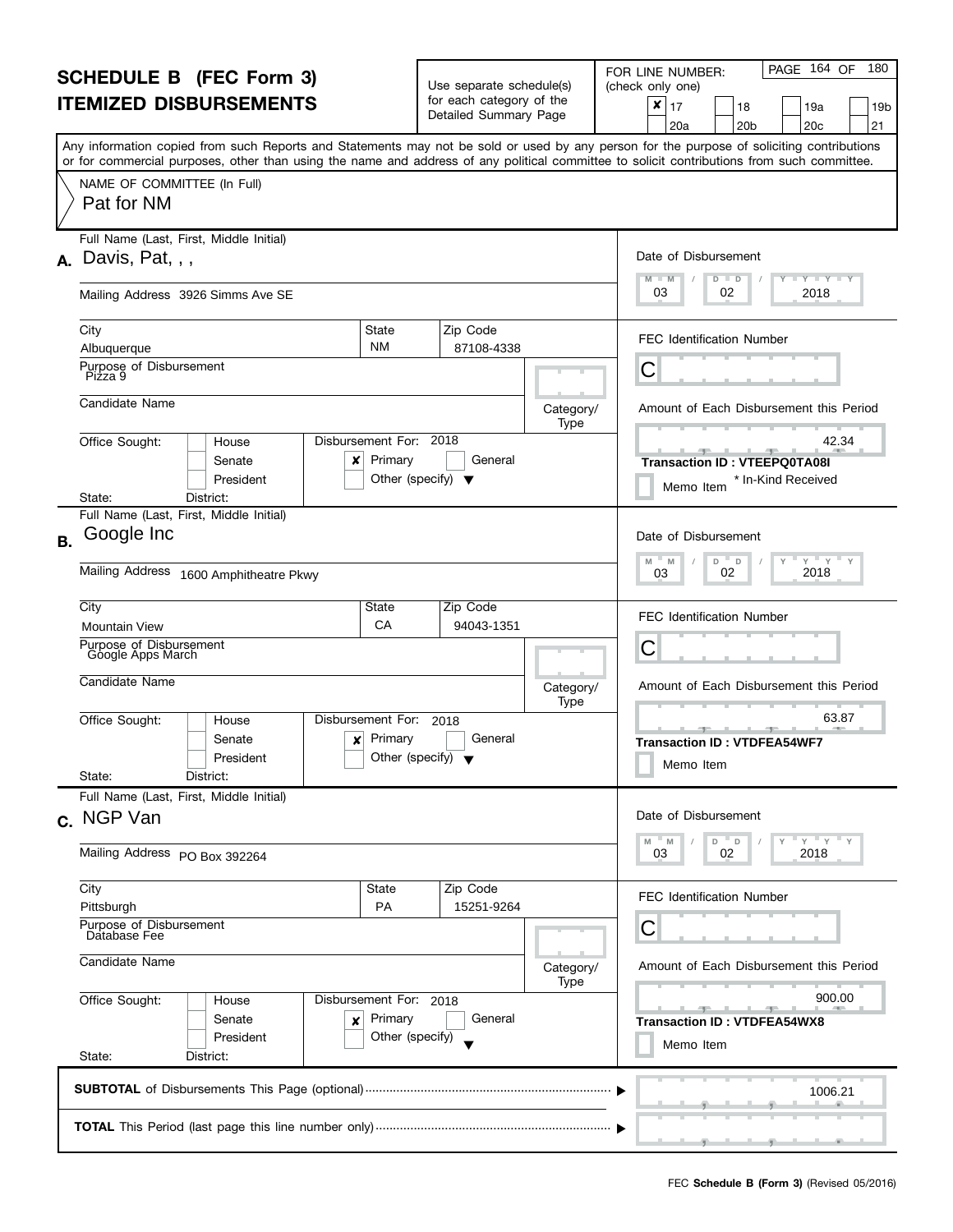| <b>SCHEDULE B</b> (FEC Form 3)                                                                |                                                                                                                                                                                                                                                                                         |                                                 | Use separate schedule(s)                              |                   | PAGE 165 OF<br>180<br>FOR LINE NUMBER:<br>(check only one)                     |  |  |
|-----------------------------------------------------------------------------------------------|-----------------------------------------------------------------------------------------------------------------------------------------------------------------------------------------------------------------------------------------------------------------------------------------|-------------------------------------------------|-------------------------------------------------------|-------------------|--------------------------------------------------------------------------------|--|--|
|                                                                                               | <b>ITEMIZED DISBURSEMENTS</b>                                                                                                                                                                                                                                                           |                                                 | for each category of the<br>Detailed Summary Page     |                   | ×<br>17<br>18<br>19a<br>19b<br>21<br>20 <sub>b</sub><br>20 <sub>c</sub><br>20a |  |  |
|                                                                                               | Any information copied from such Reports and Statements may not be sold or used by any person for the purpose of soliciting contributions<br>or for commercial purposes, other than using the name and address of any political committee to solicit contributions from such committee. |                                                 |                                                       |                   |                                                                                |  |  |
|                                                                                               | NAME OF COMMITTEE (In Full)<br>Pat for NM                                                                                                                                                                                                                                               |                                                 |                                                       |                   |                                                                                |  |  |
|                                                                                               | Full Name (Last, First, Middle Initial)                                                                                                                                                                                                                                                 |                                                 |                                                       |                   |                                                                                |  |  |
|                                                                                               | A. Rio Strategies                                                                                                                                                                                                                                                                       |                                                 |                                                       |                   | Date of Disbursement<br><b>LYLYLY</b><br>$M - M$<br>D<br>$\blacksquare$        |  |  |
|                                                                                               | Mailing Address PO Box 40578                                                                                                                                                                                                                                                            |                                                 |                                                       |                   | 03<br>2018<br>02                                                               |  |  |
|                                                                                               | City<br>State                                                                                                                                                                                                                                                                           |                                                 | Zip Code                                              |                   | <b>FEC Identification Number</b>                                               |  |  |
|                                                                                               | <b>NM</b><br>Albuquerque<br>Purpose_of Disbursement                                                                                                                                                                                                                                     |                                                 | 87196-0578                                            |                   |                                                                                |  |  |
|                                                                                               | March Consulting                                                                                                                                                                                                                                                                        |                                                 |                                                       |                   | С                                                                              |  |  |
|                                                                                               | Candidate Name                                                                                                                                                                                                                                                                          |                                                 |                                                       | Category/<br>Type | Amount of Each Disbursement this Period                                        |  |  |
|                                                                                               | Disbursement For: 2018<br>Office Sought:<br>House<br>Senate<br>×<br>President                                                                                                                                                                                                           | Primary                                         | General                                               |                   | 1075.00<br><b>Transaction ID: VTDFEA58JN8</b>                                  |  |  |
|                                                                                               | District:<br>State:                                                                                                                                                                                                                                                                     | Other (specify) $\blacktriangledown$            |                                                       |                   | Memo Item                                                                      |  |  |
| <b>B.</b>                                                                                     | Full Name (Last, First, Middle Initial)<br>ActBlue                                                                                                                                                                                                                                      |                                                 |                                                       |                   | Date of Disbursement                                                           |  |  |
|                                                                                               | Mailing Address 366 Summer St                                                                                                                                                                                                                                                           | $Y = Y$<br>M<br>D<br>M<br>D<br>2018<br>04<br>03 |                                                       |                   |                                                                                |  |  |
|                                                                                               | City<br>State                                                                                                                                                                                                                                                                           |                                                 | Zip Code<br>02144-3132                                |                   | <b>FEC Identification Number</b>                                               |  |  |
|                                                                                               | МA<br>Somerville<br>Purpose of Disbursement                                                                                                                                                                                                                                             |                                                 |                                                       |                   |                                                                                |  |  |
|                                                                                               | Merchant Account Fees                                                                                                                                                                                                                                                                   |                                                 |                                                       |                   | С                                                                              |  |  |
|                                                                                               | Candidate Name                                                                                                                                                                                                                                                                          |                                                 |                                                       | Category/<br>Type | Amount of Each Disbursement this Period                                        |  |  |
|                                                                                               | Office Sought:<br>Disbursement For:<br>House                                                                                                                                                                                                                                            |                                                 | 2018                                                  |                   | 296.15                                                                         |  |  |
|                                                                                               | Senate<br>×<br>President                                                                                                                                                                                                                                                                | Primary<br>Other (specify) $\blacktriangledown$ | General                                               |                   | <b>Transaction ID: VTDFEA54W27</b><br>Memo Item                                |  |  |
|                                                                                               | State:<br>District:<br>Full Name (Last, First, Middle Initial)                                                                                                                                                                                                                          |                                                 |                                                       |                   |                                                                                |  |  |
|                                                                                               | c. Sprain, Lynn, , ,                                                                                                                                                                                                                                                                    |                                                 |                                                       |                   | Date of Disbursement                                                           |  |  |
|                                                                                               | Mailing Address 1713 Lena Rd SW                                                                                                                                                                                                                                                         |                                                 | $Y$ $Y$ $Y$<br>M<br>M<br>D T<br>D<br>2018<br>08<br>03 |                   |                                                                                |  |  |
|                                                                                               | City<br>State                                                                                                                                                                                                                                                                           |                                                 | Zip Code                                              |                   | FEC Identification Number                                                      |  |  |
|                                                                                               | <b>NM</b><br>Albuquerque<br>Purpose of Disbursement<br><b>Family Dollar</b>                                                                                                                                                                                                             |                                                 | 87105-3141                                            |                   | С                                                                              |  |  |
| Candidate Name<br>Office Sought:<br>Disbursement For: 2018<br>House<br>Senate<br>Primary<br>× |                                                                                                                                                                                                                                                                                         |                                                 |                                                       | Category/<br>Type | Amount of Each Disbursement this Period                                        |  |  |
|                                                                                               |                                                                                                                                                                                                                                                                                         |                                                 |                                                       |                   | 19.24                                                                          |  |  |
|                                                                                               |                                                                                                                                                                                                                                                                                         |                                                 | General                                               |                   | <b>Transaction ID: VTEEPQ0TA89I</b>                                            |  |  |
|                                                                                               | President<br>State:<br>District:                                                                                                                                                                                                                                                        | Other (specify)                                 |                                                       |                   | * In-Kind Received<br>Memo Item                                                |  |  |
|                                                                                               |                                                                                                                                                                                                                                                                                         |                                                 |                                                       |                   | 1390.39                                                                        |  |  |
|                                                                                               |                                                                                                                                                                                                                                                                                         |                                                 |                                                       |                   |                                                                                |  |  |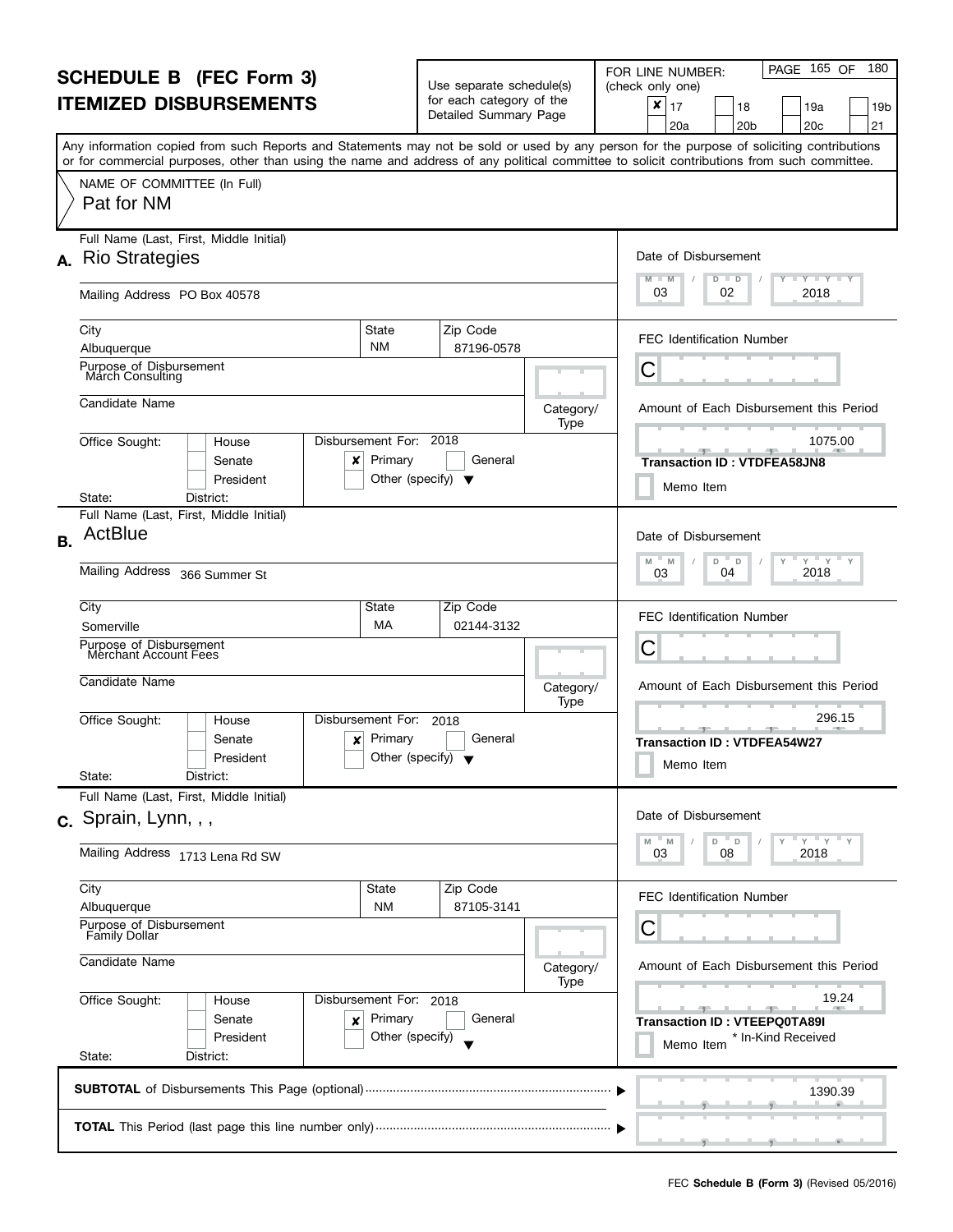| <b>SCHEDULE B</b> (FEC Form 3)                                                                |                                                                                                                                                                                                                                                                                         |                                                 | Use separate schedule(s)                          |                   | PAGE 166 OF<br>180<br>FOR LINE NUMBER:<br>(check only one)                                                                                                                                                                            |  |  |
|-----------------------------------------------------------------------------------------------|-----------------------------------------------------------------------------------------------------------------------------------------------------------------------------------------------------------------------------------------------------------------------------------------|-------------------------------------------------|---------------------------------------------------|-------------------|---------------------------------------------------------------------------------------------------------------------------------------------------------------------------------------------------------------------------------------|--|--|
|                                                                                               | <b>ITEMIZED DISBURSEMENTS</b>                                                                                                                                                                                                                                                           |                                                 | for each category of the<br>Detailed Summary Page |                   | ×<br>17<br>18<br>19a<br>19b<br>21<br>20 <sub>c</sub><br>20a<br>20 <sub>b</sub>                                                                                                                                                        |  |  |
|                                                                                               | Any information copied from such Reports and Statements may not be sold or used by any person for the purpose of soliciting contributions<br>or for commercial purposes, other than using the name and address of any political committee to solicit contributions from such committee. |                                                 |                                                   |                   |                                                                                                                                                                                                                                       |  |  |
|                                                                                               | NAME OF COMMITTEE (In Full)<br>Pat for NM                                                                                                                                                                                                                                               |                                                 |                                                   |                   |                                                                                                                                                                                                                                       |  |  |
|                                                                                               | Full Name (Last, First, Middle Initial)                                                                                                                                                                                                                                                 |                                                 |                                                   |                   | Date of Disbursement                                                                                                                                                                                                                  |  |  |
|                                                                                               | $A.$ Sprain, Lynn, , ,                                                                                                                                                                                                                                                                  |                                                 |                                                   |                   | <b>LYLYLY</b><br>$M - M$<br>$D$ $D$                                                                                                                                                                                                   |  |  |
|                                                                                               | Mailing Address 1713 Lena Rd SW                                                                                                                                                                                                                                                         |                                                 |                                                   |                   | 03<br>2018<br>08                                                                                                                                                                                                                      |  |  |
|                                                                                               | City                                                                                                                                                                                                                                                                                    | State                                           | Zip Code                                          |                   | <b>FEC Identification Number</b>                                                                                                                                                                                                      |  |  |
|                                                                                               | Albuquerque<br>Purpose_of Disbursement                                                                                                                                                                                                                                                  | <b>NM</b>                                       | 87105-3141                                        |                   |                                                                                                                                                                                                                                       |  |  |
|                                                                                               | <b>Family Dollar</b>                                                                                                                                                                                                                                                                    |                                                 |                                                   |                   | С                                                                                                                                                                                                                                     |  |  |
|                                                                                               | Candidate Name                                                                                                                                                                                                                                                                          |                                                 |                                                   | Category/<br>Type | Amount of Each Disbursement this Period                                                                                                                                                                                               |  |  |
|                                                                                               | Disbursement For: 2018<br>Office Sought:<br>House                                                                                                                                                                                                                                       |                                                 |                                                   |                   | 40.69<br>$\begin{array}{c} \begin{array}{c} \text{ } \\ \text{ } \\ \text{ } \\ \text{ } \\ \end{array} \end{array} \qquad \begin{array}{c} \begin{array}{c} \text{ } \\ \text{ } \\ \text{ } \\ \text{ } \\ \end{array} \end{array}$ |  |  |
|                                                                                               | Senate<br>×                                                                                                                                                                                                                                                                             | Primary                                         | General                                           |                   | <b>Transaction ID: VTEEPQ0TAC1I</b>                                                                                                                                                                                                   |  |  |
|                                                                                               | President<br>District:<br>State:                                                                                                                                                                                                                                                        | Other (specify) $\blacktriangledown$            |                                                   |                   | * In-Kind Received<br>Memo Item                                                                                                                                                                                                       |  |  |
|                                                                                               | Full Name (Last, First, Middle Initial)                                                                                                                                                                                                                                                 |                                                 |                                                   |                   |                                                                                                                                                                                                                                       |  |  |
| <b>B.</b>                                                                                     | Democratic Party of NM                                                                                                                                                                                                                                                                  |                                                 |                                                   |                   | Date of Disbursement<br>$Y$ $Y$<br>M<br>D<br>M<br>D                                                                                                                                                                                   |  |  |
|                                                                                               | Mailing Address 322 Adams St SE                                                                                                                                                                                                                                                         | 2018<br>09<br>03                                |                                                   |                   |                                                                                                                                                                                                                                       |  |  |
|                                                                                               | City                                                                                                                                                                                                                                                                                    | State<br><b>NM</b>                              | Zip Code<br>87108-5575                            |                   | <b>FEC Identification Number</b>                                                                                                                                                                                                      |  |  |
|                                                                                               | Albuquerque<br>Purpose of Disbursement                                                                                                                                                                                                                                                  | С                                               |                                                   |                   |                                                                                                                                                                                                                                       |  |  |
|                                                                                               | Convention Sponsorship                                                                                                                                                                                                                                                                  |                                                 |                                                   |                   |                                                                                                                                                                                                                                       |  |  |
|                                                                                               | Candidate Name                                                                                                                                                                                                                                                                          |                                                 |                                                   | Category/<br>Type | Amount of Each Disbursement this Period                                                                                                                                                                                               |  |  |
|                                                                                               | Disbursement For:<br>Office Sought:<br>House                                                                                                                                                                                                                                            |                                                 | 2018                                              |                   | 675.00                                                                                                                                                                                                                                |  |  |
|                                                                                               | Senate<br>×<br>President                                                                                                                                                                                                                                                                | Primary<br>Other (specify) $\blacktriangledown$ | General                                           |                   | <b>Transaction ID: VTDFEA54W76</b>                                                                                                                                                                                                    |  |  |
|                                                                                               | District:<br>State:                                                                                                                                                                                                                                                                     |                                                 |                                                   |                   | Memo Item                                                                                                                                                                                                                             |  |  |
|                                                                                               | Full Name (Last, First, Middle Initial)                                                                                                                                                                                                                                                 |                                                 |                                                   |                   |                                                                                                                                                                                                                                       |  |  |
|                                                                                               | c. Dollar Tree                                                                                                                                                                                                                                                                          |                                                 |                                                   |                   | Date of Disbursement                                                                                                                                                                                                                  |  |  |
|                                                                                               | Mailing Address 300 Menaul Blvd NW<br>Ste 101                                                                                                                                                                                                                                           |                                                 |                                                   |                   | $Y$ $Y$ $Y$<br>M<br>M<br>D T<br>D<br>2018<br>09<br>03                                                                                                                                                                                 |  |  |
|                                                                                               | City                                                                                                                                                                                                                                                                                    | State                                           | Zip Code                                          |                   | <b>FEC Identification Number</b>                                                                                                                                                                                                      |  |  |
|                                                                                               | Albuquerque<br>Purpose of Disbursement                                                                                                                                                                                                                                                  | <b>NM</b>                                       | 87107-1348                                        |                   | С                                                                                                                                                                                                                                     |  |  |
|                                                                                               | Office Supplies                                                                                                                                                                                                                                                                         |                                                 |                                                   |                   |                                                                                                                                                                                                                                       |  |  |
| Candidate Name<br>Office Sought:<br>Disbursement For: 2018<br>House<br>Senate<br>Primary<br>× |                                                                                                                                                                                                                                                                                         |                                                 |                                                   | Category/<br>Type | Amount of Each Disbursement this Period                                                                                                                                                                                               |  |  |
|                                                                                               |                                                                                                                                                                                                                                                                                         |                                                 |                                                   |                   | 5.38                                                                                                                                                                                                                                  |  |  |
|                                                                                               |                                                                                                                                                                                                                                                                                         |                                                 | General                                           |                   | <b>Transaction ID: VTDFEA54W82</b>                                                                                                                                                                                                    |  |  |
|                                                                                               | President<br>State:<br>District:                                                                                                                                                                                                                                                        | Other (specify)                                 |                                                   |                   | Memo Item                                                                                                                                                                                                                             |  |  |
|                                                                                               |                                                                                                                                                                                                                                                                                         |                                                 |                                                   |                   |                                                                                                                                                                                                                                       |  |  |
|                                                                                               |                                                                                                                                                                                                                                                                                         |                                                 |                                                   |                   | 721.07                                                                                                                                                                                                                                |  |  |
|                                                                                               |                                                                                                                                                                                                                                                                                         |                                                 |                                                   |                   |                                                                                                                                                                                                                                       |  |  |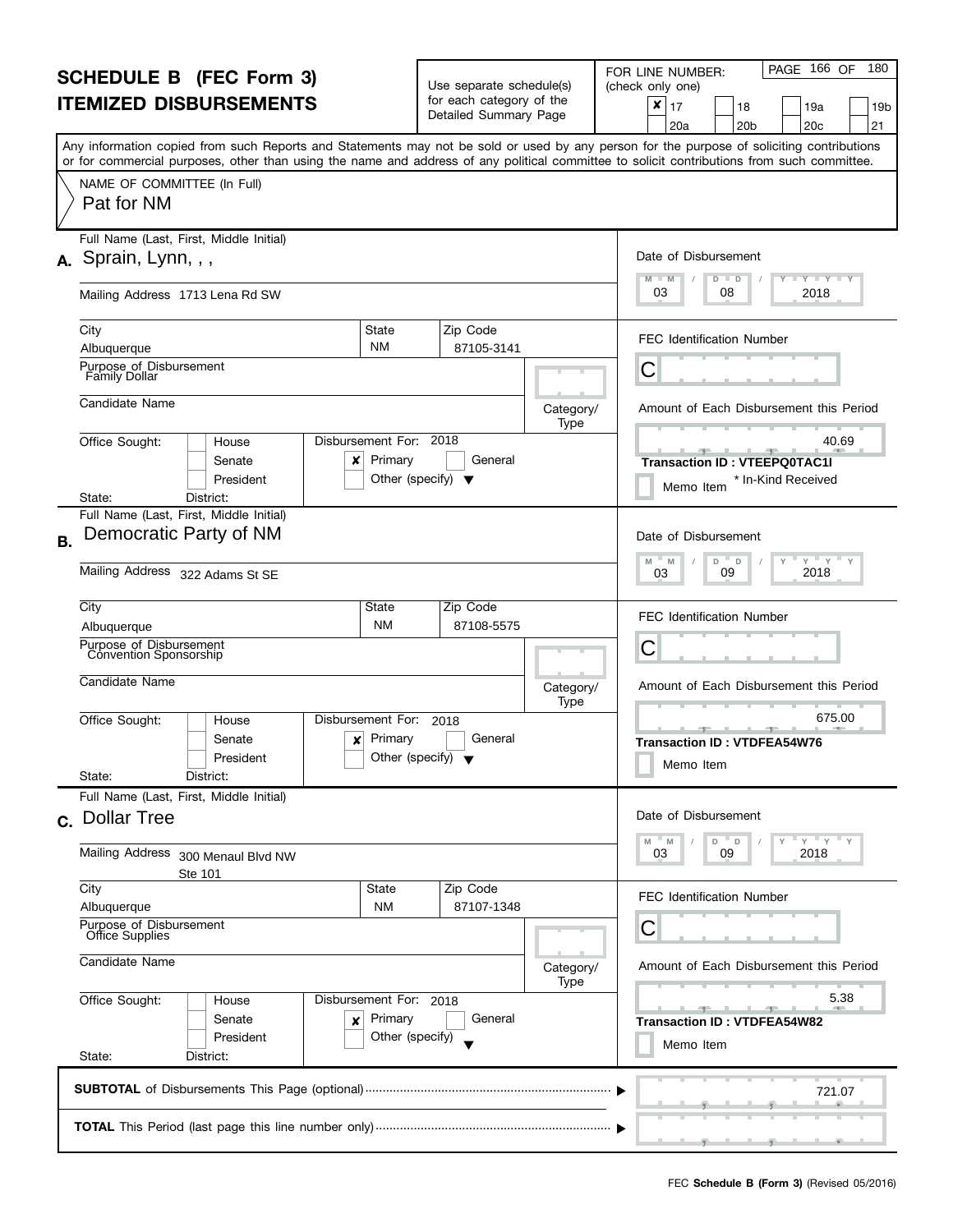| <b>SCHEDULE B</b> (FEC Form 3)                                                                |                                                                                                                                                                                                                                                                                         |                                                      | Use separate schedule(s)                          |                   | PAGE 167 OF<br>180<br>FOR LINE NUMBER:<br>(check only one)                     |
|-----------------------------------------------------------------------------------------------|-----------------------------------------------------------------------------------------------------------------------------------------------------------------------------------------------------------------------------------------------------------------------------------------|------------------------------------------------------|---------------------------------------------------|-------------------|--------------------------------------------------------------------------------|
|                                                                                               | <b>ITEMIZED DISBURSEMENTS</b>                                                                                                                                                                                                                                                           |                                                      | for each category of the<br>Detailed Summary Page |                   | ×<br>17<br>18<br>19a<br>19b<br>21<br>20 <sub>b</sub><br>20 <sub>c</sub><br>20a |
|                                                                                               | Any information copied from such Reports and Statements may not be sold or used by any person for the purpose of soliciting contributions<br>or for commercial purposes, other than using the name and address of any political committee to solicit contributions from such committee. |                                                      |                                                   |                   |                                                                                |
|                                                                                               | NAME OF COMMITTEE (In Full)<br>Pat for NM                                                                                                                                                                                                                                               |                                                      |                                                   |                   |                                                                                |
|                                                                                               | Full Name (Last, First, Middle Initial)                                                                                                                                                                                                                                                 |                                                      |                                                   |                   | Date of Disbursement                                                           |
|                                                                                               | A. Indivisible Nob Hill                                                                                                                                                                                                                                                                 |                                                      |                                                   |                   | $T - Y = T - Y = T - Y$<br>$M - M$<br>D<br>$\blacksquare$                      |
|                                                                                               | Mailing Address Best Effort                                                                                                                                                                                                                                                             |                                                      |                                                   |                   | 03<br>2018<br>10                                                               |
|                                                                                               | City<br>State                                                                                                                                                                                                                                                                           |                                                      | Zip Code                                          |                   | <b>FEC Identification Number</b>                                               |
|                                                                                               | <b>NM</b><br>Albuquerque<br>Purpose of Disbursement                                                                                                                                                                                                                                     |                                                      | 87106                                             |                   |                                                                                |
|                                                                                               | Scholarship                                                                                                                                                                                                                                                                             |                                                      |                                                   |                   | С                                                                              |
|                                                                                               | Candidate Name                                                                                                                                                                                                                                                                          |                                                      |                                                   | Category/<br>Type | Amount of Each Disbursement this Period                                        |
|                                                                                               | Disbursement For: 2018<br>Office Sought:<br>House<br>Senate<br>×                                                                                                                                                                                                                        | Primary                                              | General                                           |                   | 100.00<br><b>Transaction ID: VTDFEA54WK9</b>                                   |
|                                                                                               | President<br>District:<br>State:                                                                                                                                                                                                                                                        | Other (specify) $\blacktriangledown$                 |                                                   |                   | Memo Item                                                                      |
|                                                                                               | Full Name (Last, First, Middle Initial)                                                                                                                                                                                                                                                 |                                                      |                                                   |                   |                                                                                |
| <b>B.</b>                                                                                     | ActBlue                                                                                                                                                                                                                                                                                 |                                                      |                                                   |                   | Date of Disbursement                                                           |
|                                                                                               | Mailing Address 366 Summer St                                                                                                                                                                                                                                                           | $Y = Y$<br>M<br>D<br>D<br>Y<br>M<br>2018<br>11<br>03 |                                                   |                   |                                                                                |
|                                                                                               | City<br>State                                                                                                                                                                                                                                                                           |                                                      | Zip Code<br>02144-3132                            |                   | <b>FEC Identification Number</b>                                               |
|                                                                                               | МA<br>Somerville<br>Purpose of Disbursement                                                                                                                                                                                                                                             |                                                      | С                                                 |                   |                                                                                |
|                                                                                               | Merchant Account Fees                                                                                                                                                                                                                                                                   |                                                      |                                                   |                   |                                                                                |
|                                                                                               | Candidate Name                                                                                                                                                                                                                                                                          |                                                      |                                                   | Category/<br>Type | Amount of Each Disbursement this Period                                        |
|                                                                                               | Office Sought:<br>Disbursement For:<br>House                                                                                                                                                                                                                                            |                                                      | 2018                                              |                   | 64.71                                                                          |
|                                                                                               | Senate<br>×<br>President                                                                                                                                                                                                                                                                | Primary<br>Other (specify) $\blacktriangledown$      | General                                           |                   | <b>Transaction ID: VTDFEA54W34</b>                                             |
|                                                                                               | State:<br>District:                                                                                                                                                                                                                                                                     |                                                      |                                                   |                   | Memo Item                                                                      |
|                                                                                               | Full Name (Last, First, Middle Initial)<br>c. Family Dollar                                                                                                                                                                                                                             |                                                      |                                                   |                   | Date of Disbursement                                                           |
|                                                                                               |                                                                                                                                                                                                                                                                                         |                                                      |                                                   |                   | $Y = Y = Y$<br>M<br>M<br>D.<br>D                                               |
|                                                                                               | Mailing Address 7100 San Pedro Dr NE                                                                                                                                                                                                                                                    |                                                      |                                                   |                   | 2018<br>12<br>03                                                               |
|                                                                                               | City<br>State<br>Albuquerque                                                                                                                                                                                                                                                            | <b>NM</b>                                            | Zip Code<br>87109-4658                            |                   | <b>FEC Identification Number</b>                                               |
|                                                                                               | Purpose of Disbursement<br>Office Supplies                                                                                                                                                                                                                                              |                                                      |                                                   |                   | С                                                                              |
| Candidate Name<br>Office Sought:<br>Disbursement For: 2018<br>House<br>Senate<br>Primary<br>× |                                                                                                                                                                                                                                                                                         |                                                      |                                                   | Category/<br>Type | Amount of Each Disbursement this Period                                        |
|                                                                                               |                                                                                                                                                                                                                                                                                         |                                                      |                                                   |                   | 11.45                                                                          |
|                                                                                               |                                                                                                                                                                                                                                                                                         |                                                      | General                                           |                   | <b>Transaction ID: VTDFEA54WA8</b>                                             |
|                                                                                               | President<br>State:<br>District:                                                                                                                                                                                                                                                        | Other (specify)                                      |                                                   |                   | Memo Item                                                                      |
|                                                                                               |                                                                                                                                                                                                                                                                                         |                                                      |                                                   |                   | 176.16                                                                         |
|                                                                                               |                                                                                                                                                                                                                                                                                         |                                                      |                                                   |                   |                                                                                |
|                                                                                               |                                                                                                                                                                                                                                                                                         |                                                      |                                                   |                   |                                                                                |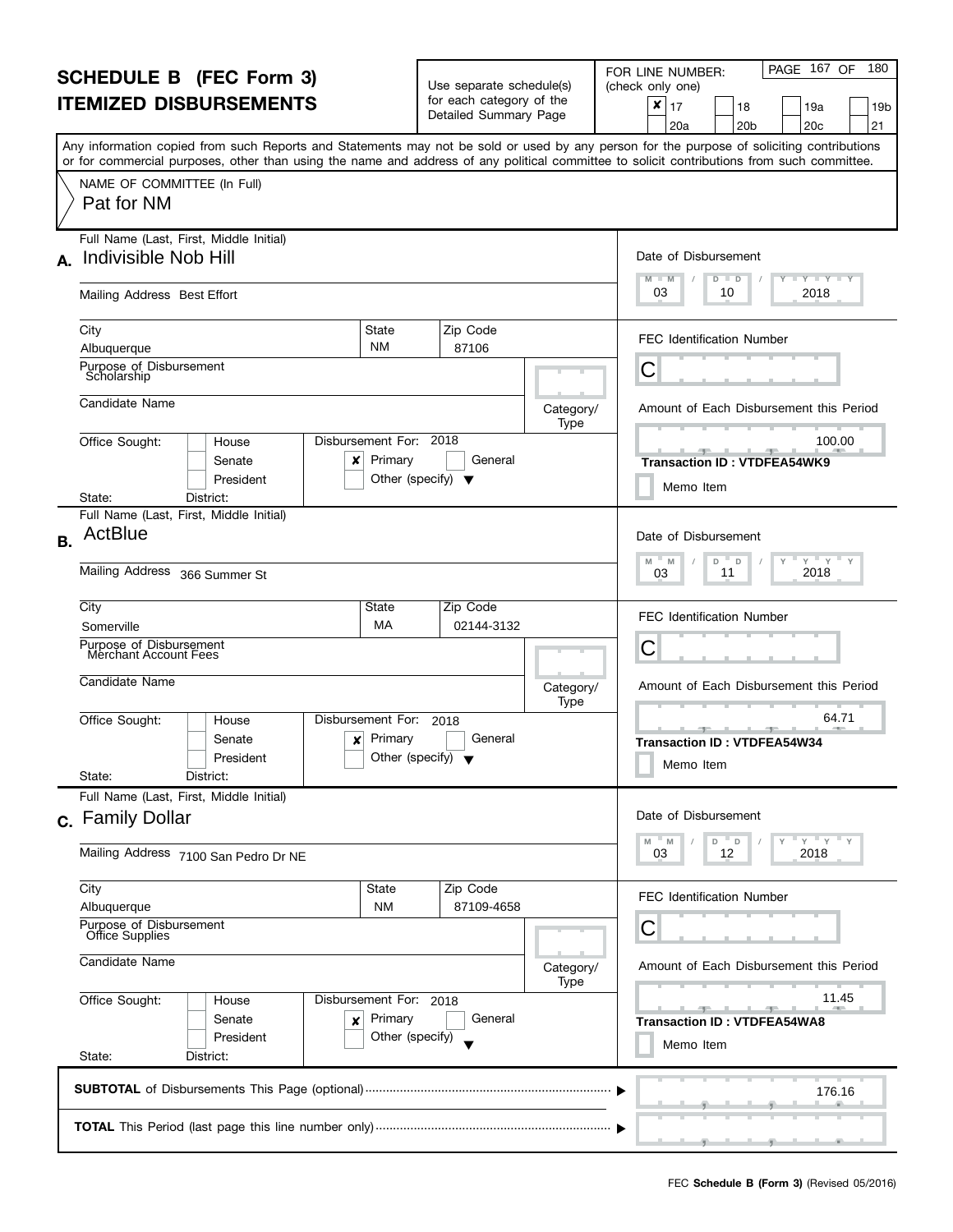| <b>SCHEDULE B</b> (FEC Form 3)<br><b>ITEMIZED DISBURSEMENTS</b> |                                                                                                                                                                                                                                                                                                                                    |                                                     | Use separate schedule(s)<br>for each category of the |                   | PAGE 168 OF<br>180<br>FOR LINE NUMBER:<br>(check only one)                     |  |  |  |  |  |
|-----------------------------------------------------------------|------------------------------------------------------------------------------------------------------------------------------------------------------------------------------------------------------------------------------------------------------------------------------------------------------------------------------------|-----------------------------------------------------|------------------------------------------------------|-------------------|--------------------------------------------------------------------------------|--|--|--|--|--|
|                                                                 |                                                                                                                                                                                                                                                                                                                                    |                                                     | Detailed Summary Page                                |                   | ×<br>17<br>18<br>19a<br>19b<br>21<br>20 <sub>c</sub><br>20a<br>20 <sub>b</sub> |  |  |  |  |  |
|                                                                 | Any information copied from such Reports and Statements may not be sold or used by any person for the purpose of soliciting contributions<br>or for commercial purposes, other than using the name and address of any political committee to solicit contributions from such committee.                                            |                                                     |                                                      |                   |                                                                                |  |  |  |  |  |
|                                                                 | NAME OF COMMITTEE (In Full)<br>Pat for NM                                                                                                                                                                                                                                                                                          |                                                     |                                                      |                   |                                                                                |  |  |  |  |  |
|                                                                 | Full Name (Last, First, Middle Initial)                                                                                                                                                                                                                                                                                            |                                                     |                                                      |                   |                                                                                |  |  |  |  |  |
|                                                                 | $A.$ Davis, Pat, , ,                                                                                                                                                                                                                                                                                                               |                                                     |                                                      |                   | Date of Disbursement<br>$M - M$<br>$Y + Y + Y + Y$<br>$D$ $D$                  |  |  |  |  |  |
|                                                                 | Mailing Address 3926 Simms Ave SE                                                                                                                                                                                                                                                                                                  |                                                     |                                                      |                   | 03<br>2018<br>13                                                               |  |  |  |  |  |
|                                                                 | City<br>State                                                                                                                                                                                                                                                                                                                      |                                                     | Zip Code                                             |                   | <b>FEC Identification Number</b>                                               |  |  |  |  |  |
|                                                                 | <b>NM</b><br>Albuquerque<br>Purpose of Disbursement                                                                                                                                                                                                                                                                                |                                                     | 87108-4338                                           |                   |                                                                                |  |  |  |  |  |
|                                                                 | Fedex                                                                                                                                                                                                                                                                                                                              |                                                     |                                                      |                   | С                                                                              |  |  |  |  |  |
|                                                                 | Candidate Name                                                                                                                                                                                                                                                                                                                     |                                                     |                                                      | Category/         | Amount of Each Disbursement this Period                                        |  |  |  |  |  |
|                                                                 | Disbursement For: 2018<br>Office Sought:<br>House                                                                                                                                                                                                                                                                                  |                                                     |                                                      | Type              | 199.85                                                                         |  |  |  |  |  |
|                                                                 | Primary<br>Senate<br>x                                                                                                                                                                                                                                                                                                             |                                                     | General                                              |                   | $-$<br><b>Transaction ID: VTEEPQ0TA57I</b>                                     |  |  |  |  |  |
|                                                                 | President                                                                                                                                                                                                                                                                                                                          | Other (specify) $\blacktriangledown$                |                                                      |                   | * In-Kind Received<br>Memo Item                                                |  |  |  |  |  |
|                                                                 | District:<br>State:<br>Full Name (Last, First, Middle Initial)                                                                                                                                                                                                                                                                     |                                                     |                                                      |                   |                                                                                |  |  |  |  |  |
| <b>B.</b>                                                       | Davis, Pat, , ,                                                                                                                                                                                                                                                                                                                    |                                                     |                                                      |                   | Date of Disbursement                                                           |  |  |  |  |  |
|                                                                 | Mailing Address 3926 Simms Ave SE                                                                                                                                                                                                                                                                                                  | $Y = Y = Y$<br>D<br>M<br>D<br>M<br>2018<br>13<br>03 |                                                      |                   |                                                                                |  |  |  |  |  |
|                                                                 | City<br>State                                                                                                                                                                                                                                                                                                                      |                                                     | Zip Code                                             |                   | <b>FEC Identification Number</b>                                               |  |  |  |  |  |
|                                                                 | <b>NM</b><br>Albuquerque<br>Purpose of Disbursement                                                                                                                                                                                                                                                                                |                                                     | 87108-4338                                           |                   |                                                                                |  |  |  |  |  |
|                                                                 | Fedex                                                                                                                                                                                                                                                                                                                              |                                                     |                                                      |                   | С                                                                              |  |  |  |  |  |
|                                                                 | Candidate Name                                                                                                                                                                                                                                                                                                                     |                                                     |                                                      | Category/<br>Type | Amount of Each Disbursement this Period                                        |  |  |  |  |  |
|                                                                 | Disbursement For:<br>Office Sought:<br>House<br>Primary<br>Senate<br>×                                                                                                                                                                                                                                                             |                                                     | 2018<br>General                                      |                   | 105.52<br>للموارد المراسي<br><b>Transaction ID: VTEEPQ0TAD8I</b>               |  |  |  |  |  |
|                                                                 | President                                                                                                                                                                                                                                                                                                                          | Other (specify) $\sqrt{}$                           |                                                      |                   | * In-Kind Received<br>Memo Item                                                |  |  |  |  |  |
|                                                                 | State:<br>District:                                                                                                                                                                                                                                                                                                                |                                                     |                                                      |                   |                                                                                |  |  |  |  |  |
|                                                                 | Full Name (Last, First, Middle Initial)<br><b>Grassroots Utah Strategies</b>                                                                                                                                                                                                                                                       |                                                     |                                                      |                   | Date of Disbursement                                                           |  |  |  |  |  |
| $\mathbf{C}$ .                                                  |                                                                                                                                                                                                                                                                                                                                    |                                                     |                                                      |                   | $Y = Y = Y$<br>M<br>M<br>D<br>D                                                |  |  |  |  |  |
|                                                                 | Mailing Address 825 N 300 W<br>Ste N138                                                                                                                                                                                                                                                                                            |                                                     |                                                      |                   | 13<br>2018<br>03                                                               |  |  |  |  |  |
|                                                                 | City<br>State                                                                                                                                                                                                                                                                                                                      |                                                     | Zip Code                                             |                   | <b>FEC Identification Number</b>                                               |  |  |  |  |  |
|                                                                 | UT<br>Salt Lake City<br>Purpose of Disbursement<br>Field Organizing                                                                                                                                                                                                                                                                |                                                     | 84103-1436                                           |                   | С                                                                              |  |  |  |  |  |
|                                                                 | Candidate Name                                                                                                                                                                                                                                                                                                                     |                                                     |                                                      |                   |                                                                                |  |  |  |  |  |
|                                                                 |                                                                                                                                                                                                                                                                                                                                    |                                                     |                                                      | Category/<br>Type | Amount of Each Disbursement this Period                                        |  |  |  |  |  |
|                                                                 | Office Sought:<br>Disbursement For: 2018<br>House                                                                                                                                                                                                                                                                                  |                                                     |                                                      |                   | 10000.00                                                                       |  |  |  |  |  |
|                                                                 | Primary<br>Senate<br>×<br>President                                                                                                                                                                                                                                                                                                | Other (specify)                                     | General                                              |                   | <b>Transaction ID: VTDFEA54WH3</b><br>Memo Item                                |  |  |  |  |  |
|                                                                 | State:<br>District:                                                                                                                                                                                                                                                                                                                |                                                     |                                                      |                   |                                                                                |  |  |  |  |  |
|                                                                 |                                                                                                                                                                                                                                                                                                                                    |                                                     |                                                      |                   | 10305.37                                                                       |  |  |  |  |  |
|                                                                 | $\overline{1}$ and $\overline{1}$ and $\overline{1}$ and $\overline{1}$ and $\overline{1}$ and $\overline{1}$ and $\overline{1}$ and $\overline{1}$ and $\overline{1}$ and $\overline{1}$ and $\overline{1}$ and $\overline{1}$ and $\overline{1}$ and $\overline{1}$ and $\overline{1}$ and $\overline{1}$ and $\overline{1}$ and |                                                     |                                                      |                   |                                                                                |  |  |  |  |  |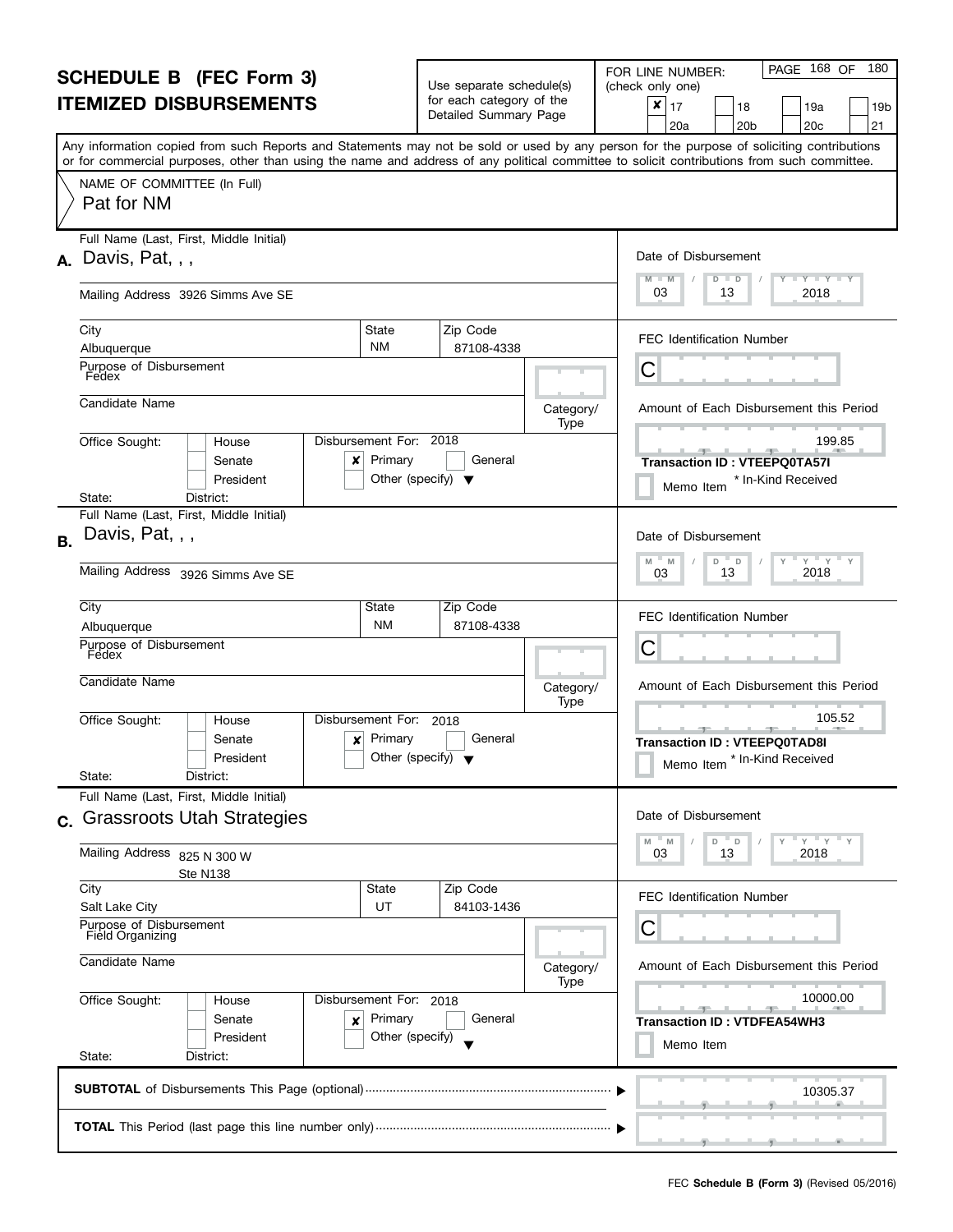| <b>SCHEDULE B (FEC Form 3)</b>                    |                                                                                                                                                                                                                                                                                         |                                                 | Use separate schedule(s)                          |                   | PAGE 169 OF<br>180<br>FOR LINE NUMBER:<br>(check only one)                                                                                                                        |  |  |
|---------------------------------------------------|-----------------------------------------------------------------------------------------------------------------------------------------------------------------------------------------------------------------------------------------------------------------------------------------|-------------------------------------------------|---------------------------------------------------|-------------------|-----------------------------------------------------------------------------------------------------------------------------------------------------------------------------------|--|--|
|                                                   | <b>ITEMIZED DISBURSEMENTS</b>                                                                                                                                                                                                                                                           |                                                 | for each category of the<br>Detailed Summary Page |                   | ×<br>17<br>18<br>19a<br>19b<br>20 <sub>c</sub><br>21<br>20a<br>20 <sub>b</sub>                                                                                                    |  |  |
|                                                   | Any information copied from such Reports and Statements may not be sold or used by any person for the purpose of soliciting contributions<br>or for commercial purposes, other than using the name and address of any political committee to solicit contributions from such committee. |                                                 |                                                   |                   |                                                                                                                                                                                   |  |  |
|                                                   | NAME OF COMMITTEE (In Full)<br>Pat for NM                                                                                                                                                                                                                                               |                                                 |                                                   |                   |                                                                                                                                                                                   |  |  |
|                                                   | Full Name (Last, First, Middle Initial)<br>A. Southwest Capital Bank                                                                                                                                                                                                                    |                                                 |                                                   |                   | Date of Disbursement                                                                                                                                                              |  |  |
|                                                   |                                                                                                                                                                                                                                                                                         |                                                 |                                                   |                   | $- Y - Y - Y$<br>M<br>D<br>D                                                                                                                                                      |  |  |
|                                                   | Mailing Address 1410 Central Ave SW                                                                                                                                                                                                                                                     |                                                 |                                                   |                   | 03<br>2018<br>13                                                                                                                                                                  |  |  |
|                                                   | City<br>State<br><b>NM</b><br>Albuquerque                                                                                                                                                                                                                                               |                                                 | Zip Code<br>87104-1149                            |                   | <b>FEC Identification Number</b>                                                                                                                                                  |  |  |
|                                                   | Purpose of Disbursement<br>Wire Transfer Fee                                                                                                                                                                                                                                            |                                                 |                                                   |                   | С                                                                                                                                                                                 |  |  |
|                                                   | Candidate Name                                                                                                                                                                                                                                                                          |                                                 |                                                   | Category/<br>Type | Amount of Each Disbursement this Period                                                                                                                                           |  |  |
|                                                   | Disbursement For: 2018<br>Office Sought:<br>House<br>Senate<br>x<br>President                                                                                                                                                                                                           | Primary<br>Other (specify) $\blacktriangledown$ | General                                           |                   | 25.00<br><u> 2001 - Jan 2001 - Alban 2001 - Alban 2001 - Alban 2001 - Alban 2001 - Alban 2001 - Alban 2001 - Alban 2001 - </u><br><b>Transaction ID: VTDFEA54XD4</b><br>Memo Item |  |  |
|                                                   | District:<br>State:<br>Full Name (Last, First, Middle Initial)                                                                                                                                                                                                                          |                                                 |                                                   |                   |                                                                                                                                                                                   |  |  |
| B <sub>1</sub>                                    | Grilley, Robert, , ,                                                                                                                                                                                                                                                                    |                                                 |                                                   |                   | Date of Disbursement<br>$Y = Y$<br>M<br>D<br>M<br>D                                                                                                                               |  |  |
|                                                   | Mailing Address 11801 Suny Bay Rd SE                                                                                                                                                                                                                                                    | 2018<br>15<br>03                                |                                                   |                   |                                                                                                                                                                                   |  |  |
|                                                   | City<br>State<br>Albuquerque                                                                                                                                                                                                                                                            | <b>NM</b>                                       | Zip Code<br>87123-2593                            |                   | <b>FEC Identification Number</b>                                                                                                                                                  |  |  |
|                                                   | Purpose of Disbursement<br>Einstein's, Smith's, Walmart, Dollar Tree, Office Depot                                                                                                                                                                                                      | С                                               |                                                   |                   |                                                                                                                                                                                   |  |  |
|                                                   | Candidate Name                                                                                                                                                                                                                                                                          |                                                 |                                                   | Category/<br>Type | Amount of Each Disbursement this Period                                                                                                                                           |  |  |
|                                                   | Disbursement For:<br>Office Sought:<br>House<br>Senate<br>×<br>President<br>State:<br>District:                                                                                                                                                                                         | Primary<br>Other (specify) $\blacktriangledown$ | 2018<br>General                                   |                   | 244.00<br><b>Transaction ID: VTEEPQ0TA65I</b><br>* In-Kind Received<br>Memo Item                                                                                                  |  |  |
|                                                   | Full Name (Last, First, Middle Initial)                                                                                                                                                                                                                                                 |                                                 |                                                   |                   |                                                                                                                                                                                   |  |  |
|                                                   | c. Peters, Gerald, , ,                                                                                                                                                                                                                                                                  |                                                 |                                                   |                   | Date of Disbursement<br>$Y'$ $Y'$<br>M<br>D<br>M<br>D                                                                                                                             |  |  |
|                                                   | Mailing Address 414 Old Santa Fe Trl                                                                                                                                                                                                                                                    |                                                 |                                                   |                   |                                                                                                                                                                                   |  |  |
|                                                   | City<br>State<br>Santa Fe                                                                                                                                                                                                                                                               | <b>NM</b>                                       | Zip Code<br>87501-2770                            |                   | <b>FEC Identification Number</b>                                                                                                                                                  |  |  |
| Purpose of Disbursement<br>Rio Chama Steakhouse   |                                                                                                                                                                                                                                                                                         |                                                 |                                                   |                   | С                                                                                                                                                                                 |  |  |
|                                                   | Candidate Name                                                                                                                                                                                                                                                                          |                                                 |                                                   | Category/<br>Type | Amount of Each Disbursement this Period                                                                                                                                           |  |  |
| Office Sought:<br>Disbursement For: 2018<br>House |                                                                                                                                                                                                                                                                                         |                                                 |                                                   |                   | 1178.46                                                                                                                                                                           |  |  |
|                                                   | Senate<br>×<br>President<br>State:<br>District:                                                                                                                                                                                                                                         | Primary<br>Other (specify)                      | General                                           |                   | <b>Transaction ID: VTEEPQ0TA16I</b><br>* In-Kind Received<br>Memo Item                                                                                                            |  |  |
|                                                   |                                                                                                                                                                                                                                                                                         |                                                 |                                                   |                   |                                                                                                                                                                                   |  |  |
|                                                   |                                                                                                                                                                                                                                                                                         |                                                 |                                                   |                   | 1447.46                                                                                                                                                                           |  |  |
|                                                   |                                                                                                                                                                                                                                                                                         |                                                 |                                                   |                   |                                                                                                                                                                                   |  |  |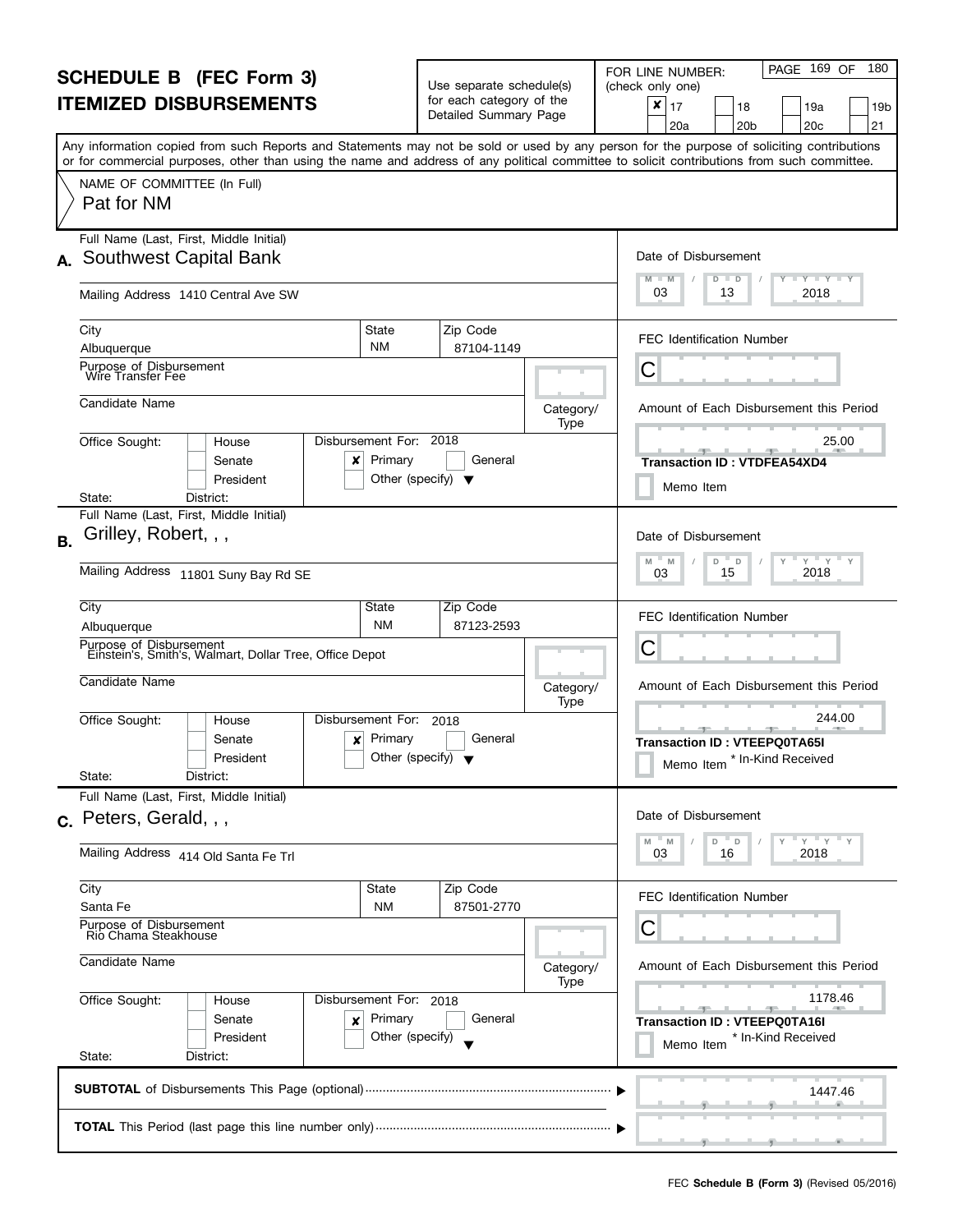| <b>SCHEDULE B</b> (FEC Form 3)                       |                                                                                                                                                                                                                                                                                         |                                                 | Use separate schedule(s)                          |                   | PAGE 170 OF<br>180<br>FOR LINE NUMBER:<br>(check only one)                       |
|------------------------------------------------------|-----------------------------------------------------------------------------------------------------------------------------------------------------------------------------------------------------------------------------------------------------------------------------------------|-------------------------------------------------|---------------------------------------------------|-------------------|----------------------------------------------------------------------------------|
|                                                      | <b>ITEMIZED DISBURSEMENTS</b>                                                                                                                                                                                                                                                           |                                                 | for each category of the<br>Detailed Summary Page |                   | ×<br>17<br>18<br>19a<br>19b<br>21<br>20 <sub>c</sub><br>20a<br>20 <sub>b</sub>   |
|                                                      | Any information copied from such Reports and Statements may not be sold or used by any person for the purpose of soliciting contributions<br>or for commercial purposes, other than using the name and address of any political committee to solicit contributions from such committee. |                                                 |                                                   |                   |                                                                                  |
|                                                      | NAME OF COMMITTEE (In Full)<br>Pat for NM                                                                                                                                                                                                                                               |                                                 |                                                   |                   |                                                                                  |
|                                                      | Full Name (Last, First, Middle Initial)<br>A. ActBlue                                                                                                                                                                                                                                   |                                                 |                                                   |                   | Date of Disbursement                                                             |
|                                                      | Mailing Address 366 Summer St                                                                                                                                                                                                                                                           |                                                 |                                                   |                   | $T - Y = T - Y = T - Y$<br>$M - M$<br>D<br>$\blacksquare$<br>03<br>2018<br>18    |
|                                                      | City<br>MA<br>Somerville                                                                                                                                                                                                                                                                | State                                           | Zip Code<br>02144-3132                            |                   | <b>FEC Identification Number</b>                                                 |
|                                                      | Purpose of Disbursement<br>Merchant Account Fees                                                                                                                                                                                                                                        |                                                 |                                                   |                   | С                                                                                |
|                                                      | Candidate Name                                                                                                                                                                                                                                                                          |                                                 |                                                   | Category/<br>Type | Amount of Each Disbursement this Period                                          |
|                                                      | Disbursement For: 2018<br>Office Sought:<br>House<br>Senate<br>×<br>President                                                                                                                                                                                                           | Primary<br>Other (specify) $\blacktriangledown$ | General                                           |                   | 118.38<br><b>Transaction ID: VTDFEA54W42</b><br>Memo Item                        |
|                                                      | District:<br>State:<br>Full Name (Last, First, Middle Initial)                                                                                                                                                                                                                          |                                                 |                                                   |                   |                                                                                  |
| <b>B.</b>                                            | Davis, Pat, , ,                                                                                                                                                                                                                                                                         |                                                 |                                                   |                   | Date of Disbursement<br>$Y = Y$<br>M<br>D<br>D<br>M                              |
|                                                      | Mailing Address 3926 Simms Ave SE                                                                                                                                                                                                                                                       | 2018<br>18<br>03                                |                                                   |                   |                                                                                  |
|                                                      | City<br>Albuquerque                                                                                                                                                                                                                                                                     | State<br><b>NM</b>                              | Zip Code<br>87108-4338                            |                   | <b>FEC Identification Number</b>                                                 |
|                                                      | Purpose of Disbursement<br>Verizon Wireless                                                                                                                                                                                                                                             | С                                               |                                                   |                   |                                                                                  |
|                                                      | Candidate Name                                                                                                                                                                                                                                                                          |                                                 |                                                   | Category/<br>Type | Amount of Each Disbursement this Period                                          |
|                                                      | Office Sought:<br>Disbursement For:<br>House<br>Senate<br>×<br>President<br>State:<br>District:                                                                                                                                                                                         | Primary<br>Other (specify) $\blacktriangledown$ | 2018<br>General                                   |                   | 389.54<br><b>Transaction ID: VTEEPQ0TA73I</b><br>* In-Kind Received<br>Memo Item |
|                                                      | Full Name (Last, First, Middle Initial)                                                                                                                                                                                                                                                 |                                                 |                                                   |                   |                                                                                  |
|                                                      | c. Fuentes, Marie, , ,                                                                                                                                                                                                                                                                  |                                                 |                                                   |                   | Date of Disbursement<br>$Y = Y$<br>M<br>M<br>D.<br>$\Box$                        |
|                                                      | Mailing Address 3709 Smith Ave SE                                                                                                                                                                                                                                                       |                                                 |                                                   |                   | 2018<br>19<br>03                                                                 |
|                                                      | City<br>Albuquerque                                                                                                                                                                                                                                                                     | State<br><b>NM</b>                              | Zip Code<br>87108-4343                            |                   | <b>FEC Identification Number</b>                                                 |
| Purpose of Disbursement<br>Piżza 9<br>Candidate Name |                                                                                                                                                                                                                                                                                         |                                                 |                                                   |                   | С                                                                                |
|                                                      |                                                                                                                                                                                                                                                                                         |                                                 |                                                   | Category/<br>Type | Amount of Each Disbursement this Period                                          |
|                                                      | Office Sought:<br>Disbursement For: 2018<br>House<br>Senate<br>×<br>President                                                                                                                                                                                                           | Primary<br>Other (specify)                      | General                                           |                   | 28.89<br><b>Transaction ID: VTEEPQ0TA24I</b><br>* In-Kind Received<br>Memo Item  |
|                                                      | State:<br>District:                                                                                                                                                                                                                                                                     |                                                 |                                                   |                   |                                                                                  |
|                                                      |                                                                                                                                                                                                                                                                                         |                                                 |                                                   |                   | 536.81                                                                           |
|                                                      |                                                                                                                                                                                                                                                                                         |                                                 |                                                   |                   |                                                                                  |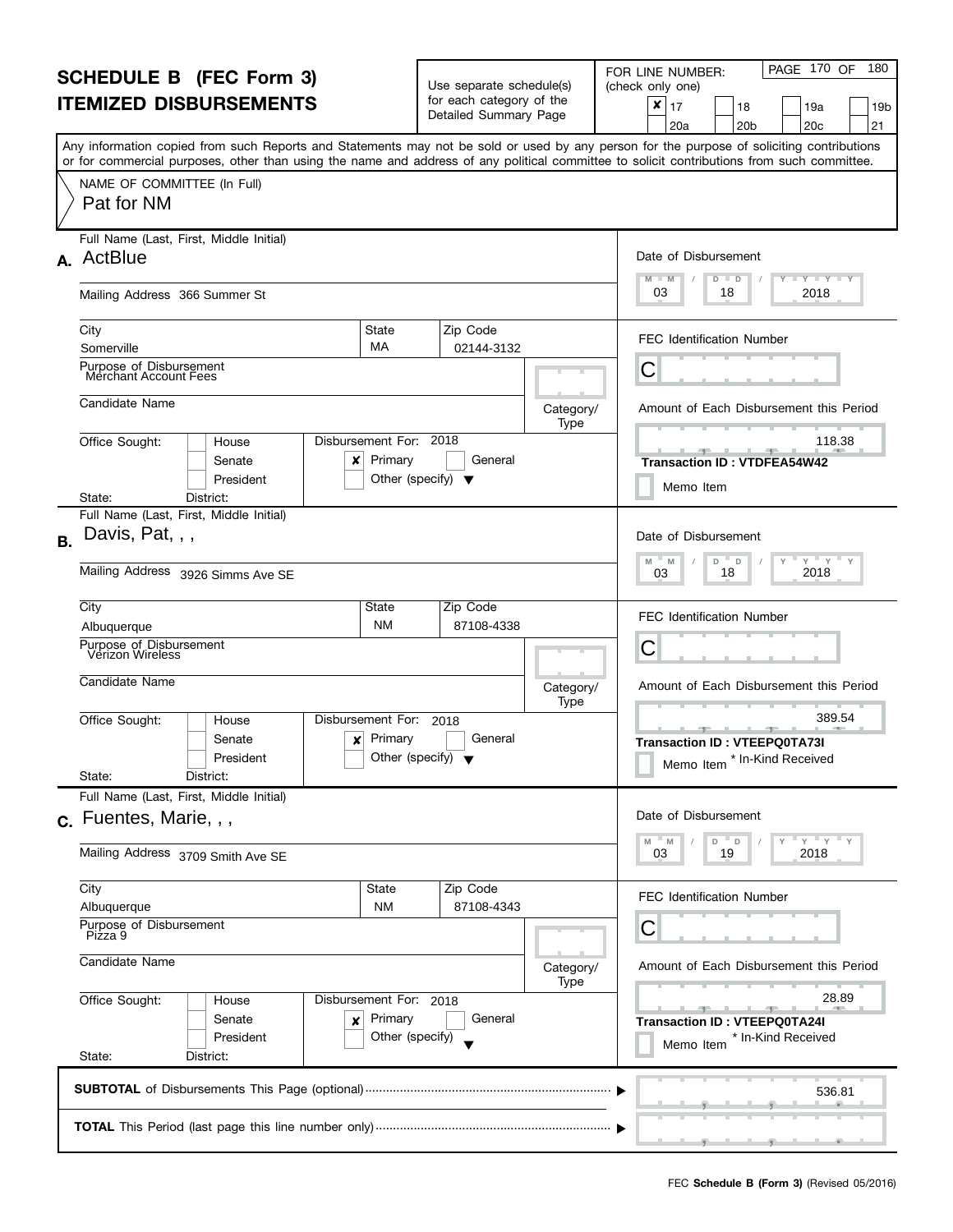| <b>SCHEDULE B (FEC Form 3)</b><br><b>ITEMIZED DISBURSEMENTS</b>                                                             |                                                                                                                                                                                                                                                                                         |                                                 | Use separate schedule(s)                          |                   | PAGE 171 OF<br>180<br>FOR LINE NUMBER:<br>(check only one)                                 |  |
|-----------------------------------------------------------------------------------------------------------------------------|-----------------------------------------------------------------------------------------------------------------------------------------------------------------------------------------------------------------------------------------------------------------------------------------|-------------------------------------------------|---------------------------------------------------|-------------------|--------------------------------------------------------------------------------------------|--|
|                                                                                                                             |                                                                                                                                                                                                                                                                                         |                                                 | for each category of the<br>Detailed Summary Page |                   | ×<br>17<br>18<br>19a<br>19 <sub>b</sub><br>20 <sub>b</sub><br>20 <sub>c</sub><br>21<br>20a |  |
|                                                                                                                             | Any information copied from such Reports and Statements may not be sold or used by any person for the purpose of soliciting contributions<br>or for commercial purposes, other than using the name and address of any political committee to solicit contributions from such committee. |                                                 |                                                   |                   |                                                                                            |  |
|                                                                                                                             | NAME OF COMMITTEE (In Full)<br>Pat for NM                                                                                                                                                                                                                                               |                                                 |                                                   |                   |                                                                                            |  |
|                                                                                                                             | Full Name (Last, First, Middle Initial)<br>A. Jetblue                                                                                                                                                                                                                                   |                                                 |                                                   |                   | Date of Disbursement                                                                       |  |
|                                                                                                                             | Mailing Address 2701 Queens Plz N<br>Ste 1                                                                                                                                                                                                                                              |                                                 |                                                   |                   | $T - Y = T - Y$<br>$M - M$<br>D<br>$\Box$<br>03<br>2018<br>19                              |  |
|                                                                                                                             | City<br>Long Island City                                                                                                                                                                                                                                                                | State<br><b>NY</b>                              | Zip Code<br>11101-4021                            |                   | <b>FEC Identification Number</b>                                                           |  |
|                                                                                                                             | Purpose of Disbursement<br>Airfare                                                                                                                                                                                                                                                      |                                                 |                                                   |                   | C                                                                                          |  |
|                                                                                                                             | Candidate Name                                                                                                                                                                                                                                                                          |                                                 |                                                   | Category/<br>Type | Amount of Each Disbursement this Period                                                    |  |
|                                                                                                                             | Disbursement For: 2018<br>Office Sought:<br>House<br>Senate<br>x<br>President                                                                                                                                                                                                           | Primary<br>Other (specify) $\blacktriangledown$ | General                                           |                   | 782.24<br><b>Transaction ID: VTDFEA54WM7</b><br>Memo Item                                  |  |
|                                                                                                                             | District:<br>State:<br>Full Name (Last, First, Middle Initial)                                                                                                                                                                                                                          |                                                 |                                                   |                   |                                                                                            |  |
| <b>B.</b>                                                                                                                   | <b>Lowe's Corner Market</b>                                                                                                                                                                                                                                                             |                                                 |                                                   |                   | Date of Disbursement<br>$Y = Y$<br>$\mathsf{Y}$<br>M<br>D<br>D<br>M                        |  |
|                                                                                                                             | Mailing Address 701 11th St NW                                                                                                                                                                                                                                                          | 2018<br>19<br>03                                |                                                   |                   |                                                                                            |  |
|                                                                                                                             | City<br>Albuquerque                                                                                                                                                                                                                                                                     | State<br><b>NM</b>                              | Zip Code<br>87102-1809                            |                   | <b>FEC Identification Number</b>                                                           |  |
|                                                                                                                             | Purpose of Disbursement<br><b>Öffice Supplies</b>                                                                                                                                                                                                                                       |                                                 |                                                   |                   | C                                                                                          |  |
|                                                                                                                             | Candidate Name                                                                                                                                                                                                                                                                          |                                                 |                                                   | Category/<br>Type | Amount of Each Disbursement this Period                                                    |  |
|                                                                                                                             | Disbursement For:<br>Office Sought:<br>House<br>Senate<br>×<br>President<br>State:<br>District:                                                                                                                                                                                         | Primary<br>Other (specify) $\blacktriangledown$ | 2018<br>General                                   |                   | 4.99<br><b>Transaction ID: VTDFEA54WS6</b><br>Memo Item                                    |  |
|                                                                                                                             | Full Name (Last, First, Middle Initial)                                                                                                                                                                                                                                                 |                                                 |                                                   |                   | Date of Disbursement                                                                       |  |
|                                                                                                                             | c. United Airlines<br>Mailing Address 233 S Wacker Dr                                                                                                                                                                                                                                   |                                                 |                                                   |                   | $Y = Y = Y$<br>M<br>M<br>D<br>D<br>2018<br>19<br>03                                        |  |
|                                                                                                                             | City                                                                                                                                                                                                                                                                                    | State                                           | Zip Code                                          |                   | <b>FEC Identification Number</b>                                                           |  |
| Chicago<br>IL.<br>Purpose of Disbursement<br>Airfare<br>Candidate Name<br>Office Sought:<br>Disbursement For: 2018<br>House |                                                                                                                                                                                                                                                                                         |                                                 | 60606-7147                                        |                   | С                                                                                          |  |
|                                                                                                                             |                                                                                                                                                                                                                                                                                         |                                                 |                                                   | Category/<br>Type | Amount of Each Disbursement this Period                                                    |  |
|                                                                                                                             |                                                                                                                                                                                                                                                                                         |                                                 |                                                   |                   | 152.00                                                                                     |  |
|                                                                                                                             | Senate<br>×<br>President<br>State:<br>District:                                                                                                                                                                                                                                         | Primary<br>Other (specify)                      | General                                           |                   | <b>Transaction ID: VTDFEA54XJ4</b><br>Memo Item                                            |  |
|                                                                                                                             |                                                                                                                                                                                                                                                                                         |                                                 |                                                   |                   | 939.23                                                                                     |  |
|                                                                                                                             |                                                                                                                                                                                                                                                                                         |                                                 |                                                   |                   | ____                                                                                       |  |

L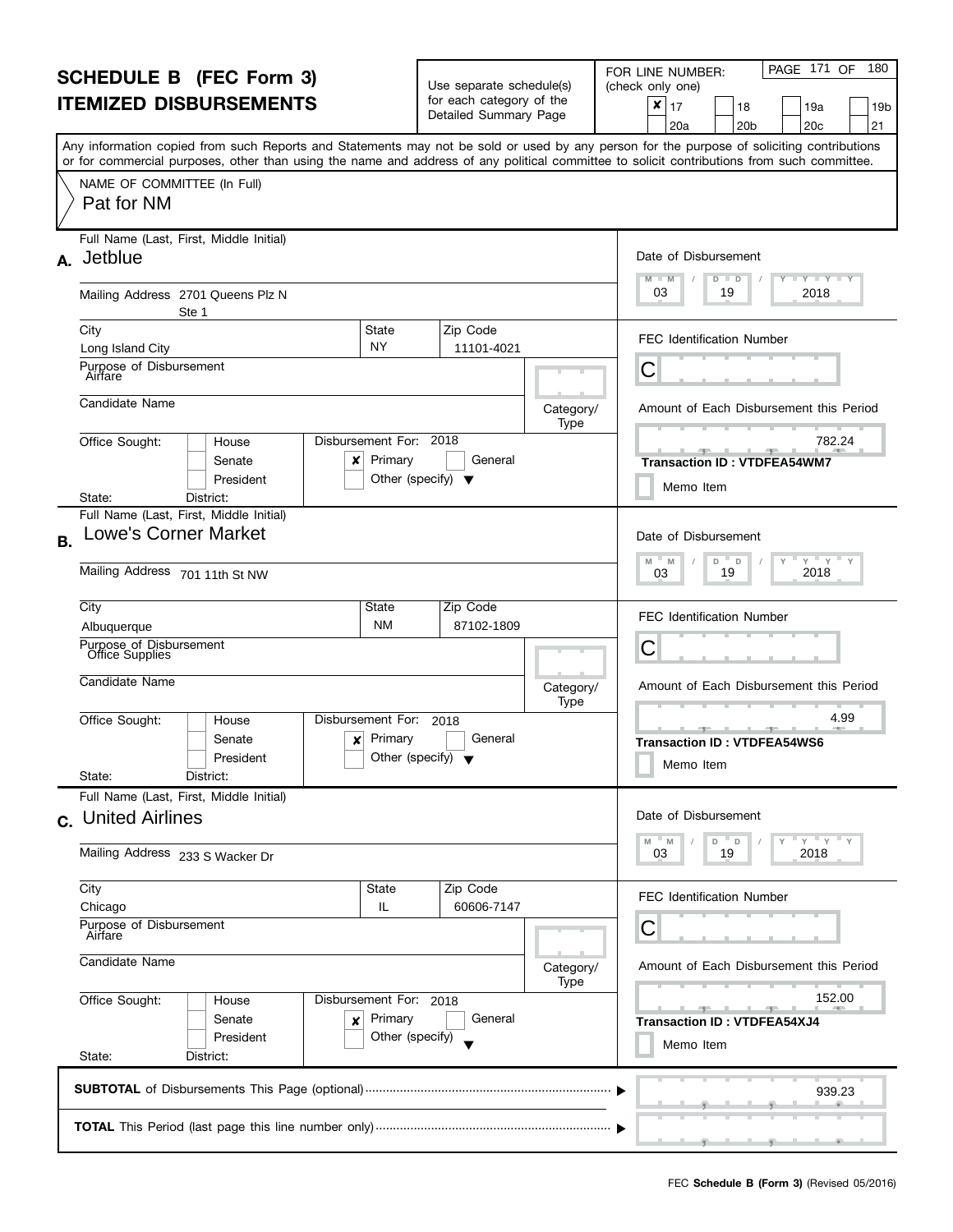| <b>SCHEDULE B</b> (FEC Form 3) |                                                                                                                                                                                                                                                                                         |                                                 | Use separate schedule(s)                          |                   | PAGE 172 OF<br>180<br>FOR LINE NUMBER:<br>(check only one)                      |
|--------------------------------|-----------------------------------------------------------------------------------------------------------------------------------------------------------------------------------------------------------------------------------------------------------------------------------------|-------------------------------------------------|---------------------------------------------------|-------------------|---------------------------------------------------------------------------------|
|                                | <b>ITEMIZED DISBURSEMENTS</b>                                                                                                                                                                                                                                                           |                                                 | for each category of the<br>Detailed Summary Page |                   | ×<br>17<br>18<br>19a<br>19b<br>21<br>20 <sub>b</sub><br>20 <sub>c</sub><br>20a  |
|                                | Any information copied from such Reports and Statements may not be sold or used by any person for the purpose of soliciting contributions<br>or for commercial purposes, other than using the name and address of any political committee to solicit contributions from such committee. |                                                 |                                                   |                   |                                                                                 |
|                                | NAME OF COMMITTEE (In Full)<br>Pat for NM                                                                                                                                                                                                                                               |                                                 |                                                   |                   |                                                                                 |
|                                | Full Name (Last, First, Middle Initial)<br>A. United Airlines                                                                                                                                                                                                                           |                                                 |                                                   |                   | Date of Disbursement                                                            |
|                                | Mailing Address 233 S Wacker Dr                                                                                                                                                                                                                                                         |                                                 |                                                   |                   | $T - Y = T - Y = T - Y$<br>$M - M$<br>D<br>$\blacksquare$<br>03<br>2018<br>19   |
|                                | City<br>State<br>IL.<br>Chicago                                                                                                                                                                                                                                                         |                                                 | Zip Code<br>60606-7147                            |                   | <b>FEC Identification Number</b>                                                |
|                                | Purpose of Disbursement<br>Airfare                                                                                                                                                                                                                                                      |                                                 |                                                   |                   | С                                                                               |
|                                | Candidate Name                                                                                                                                                                                                                                                                          |                                                 |                                                   | Category/<br>Type | Amount of Each Disbursement this Period                                         |
|                                | Disbursement For: 2018<br>Office Sought:<br>House<br>Senate<br>×<br>President                                                                                                                                                                                                           | Primary<br>Other (specify) $\blacktriangledown$ | General                                           |                   | 152.00<br><b>Transaction ID: VTDFEA54XK2</b><br>Memo Item                       |
|                                | District:<br>State:<br>Full Name (Last, First, Middle Initial)                                                                                                                                                                                                                          |                                                 |                                                   |                   |                                                                                 |
| B.                             | Fuentes, Marie, , ,                                                                                                                                                                                                                                                                     |                                                 |                                                   |                   | Date of Disbursement<br>$Y$ $Y$<br>M<br>D<br>D<br>M                             |
|                                | Mailing Address 3709 Smith Ave SE                                                                                                                                                                                                                                                       | 2018<br>20<br>03                                |                                                   |                   |                                                                                 |
|                                | City<br>State<br>Albuquerque                                                                                                                                                                                                                                                            | <b>NM</b>                                       | Zip Code<br>87108-4343                            |                   | <b>FEC Identification Number</b>                                                |
|                                | Purpose of Disbursement<br>Office Depot                                                                                                                                                                                                                                                 |                                                 |                                                   |                   | С                                                                               |
|                                | Candidate Name                                                                                                                                                                                                                                                                          |                                                 |                                                   | Category/<br>Type | Amount of Each Disbursement this Period                                         |
|                                | Office Sought:<br>Disbursement For:<br>House<br>Senate<br>×<br>President<br>State:<br>District:                                                                                                                                                                                         | Primary<br>Other (specify) $\blacktriangledown$ | 2018<br>General                                   |                   | 45.83<br><b>Transaction ID: VTEEPQ0TA31I</b><br>* In-Kind Received<br>Memo Item |
|                                | Full Name (Last, First, Middle Initial)                                                                                                                                                                                                                                                 |                                                 |                                                   |                   |                                                                                 |
|                                | c. Fuentes, Marie,<br>Mailing Address 3709 Smith Ave SE                                                                                                                                                                                                                                 |                                                 |                                                   |                   | Date of Disbursement<br>$Y'$ $Y'$<br>M<br>M<br>D T<br>D<br>20<br>2018<br>03     |
|                                | City                                                                                                                                                                                                                                                                                    | State                                           | Zip Code                                          |                   | <b>FEC Identification Number</b>                                                |
|                                | Albuquerque<br>Purpose of Disbursement<br>Sammons Supply                                                                                                                                                                                                                                | <b>NM</b>                                       | 87108-4343                                        |                   | С                                                                               |
| Candidate Name                 |                                                                                                                                                                                                                                                                                         |                                                 |                                                   | Category/<br>Type | Amount of Each Disbursement this Period                                         |
|                                | Office Sought:<br>Disbursement For: 2018<br>House<br>Senate<br>×<br>President<br>State:<br>District:                                                                                                                                                                                    | Primary<br>Other (specify)                      | General                                           |                   | 48.77<br><b>Transaction ID: VTEEPQ0TA49I</b><br>* In-Kind Received<br>Memo Item |
|                                |                                                                                                                                                                                                                                                                                         |                                                 |                                                   |                   | 246.60                                                                          |
|                                |                                                                                                                                                                                                                                                                                         |                                                 |                                                   |                   |                                                                                 |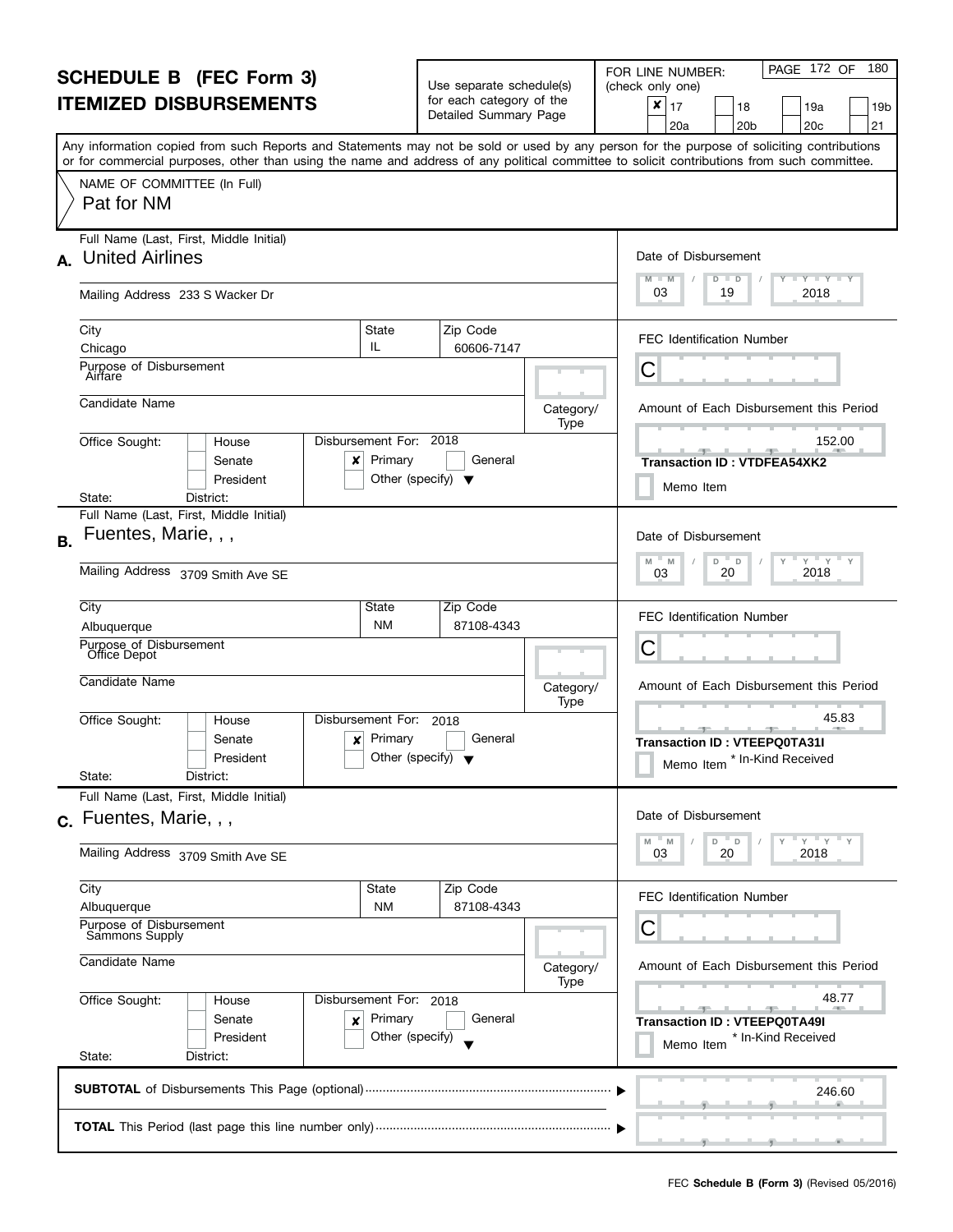| <b>SCHEDULE B</b> (FEC Form 3)<br><b>ITEMIZED DISBURSEMENTS</b>                                  |                                                                                                                                                                                                                                                                                         |                                                                          | Use separate schedule(s)<br>for each category of the<br>Detailed Summary Page |                   | PAGE 173 OF<br>180<br>FOR LINE NUMBER:<br>(check only one)                                   |  |
|--------------------------------------------------------------------------------------------------|-----------------------------------------------------------------------------------------------------------------------------------------------------------------------------------------------------------------------------------------------------------------------------------------|--------------------------------------------------------------------------|-------------------------------------------------------------------------------|-------------------|----------------------------------------------------------------------------------------------|--|
|                                                                                                  |                                                                                                                                                                                                                                                                                         |                                                                          |                                                                               |                   | ×<br>17<br>18<br>19a<br>19b<br>21<br>20 <sub>c</sub><br>20a<br>20 <sub>b</sub>               |  |
|                                                                                                  | Any information copied from such Reports and Statements may not be sold or used by any person for the purpose of soliciting contributions<br>or for commercial purposes, other than using the name and address of any political committee to solicit contributions from such committee. |                                                                          |                                                                               |                   |                                                                                              |  |
|                                                                                                  | NAME OF COMMITTEE (In Full)<br>Pat for NM                                                                                                                                                                                                                                               |                                                                          |                                                                               |                   |                                                                                              |  |
|                                                                                                  | Full Name (Last, First, Middle Initial)<br>$A.$ Ivory, Patti, , ,                                                                                                                                                                                                                       |                                                                          |                                                                               |                   | Date of Disbursement<br>$M - M$<br>$T$ $Y$ $T$ $Y$ $T$ $Y$<br>$D$ $D$                        |  |
|                                                                                                  | Mailing Address 4060 Mercury Cir SE<br># A                                                                                                                                                                                                                                              |                                                                          |                                                                               |                   | 03<br>20<br>2018                                                                             |  |
|                                                                                                  | City<br>Albuquerque                                                                                                                                                                                                                                                                     | State<br><b>NM</b>                                                       | Zip Code<br>87116-3024                                                        |                   | <b>FEC Identification Number</b>                                                             |  |
|                                                                                                  | Purpose of Disbursement<br>Amazon                                                                                                                                                                                                                                                       |                                                                          |                                                                               |                   | С                                                                                            |  |
|                                                                                                  | Candidate Name                                                                                                                                                                                                                                                                          |                                                                          |                                                                               | Category/<br>Type | Amount of Each Disbursement this Period                                                      |  |
|                                                                                                  | Office Sought:<br>House<br>Senate<br>x<br>President                                                                                                                                                                                                                                     | Disbursement For: 2018<br>Primary                                        | General<br>Other (specify) $\blacktriangledown$                               |                   | 92.91<br>一<br><b>Transaction ID: VTEEPQ0T9W6I</b><br>* In-Kind Received<br>Memo Item         |  |
| District:<br>State:<br>Full Name (Last, First, Middle Initial)<br>Ivory, Patti, , ,<br><b>B.</b> |                                                                                                                                                                                                                                                                                         |                                                                          |                                                                               |                   | Date of Disbursement<br>$Y = Y = Y$                                                          |  |
|                                                                                                  | Mailing Address 4060 Mercury Cir SE<br># A                                                                                                                                                                                                                                              | D<br>M<br>M<br>D<br>2018<br>20<br>03                                     |                                                                               |                   |                                                                                              |  |
|                                                                                                  | City<br>Albuquerque                                                                                                                                                                                                                                                                     | State<br><b>NM</b>                                                       | Zip Code<br>87116-3024                                                        |                   | <b>FEC Identification Number</b>                                                             |  |
|                                                                                                  | Purpose of Disbursement<br>Amazon                                                                                                                                                                                                                                                       |                                                                          |                                                                               |                   | С                                                                                            |  |
|                                                                                                  | Candidate Name                                                                                                                                                                                                                                                                          |                                                                          |                                                                               | Category/<br>Type | Amount of Each Disbursement this Period                                                      |  |
|                                                                                                  | Office Sought:<br>House<br>Senate<br>×<br>President<br>State:<br>District:                                                                                                                                                                                                              | Disbursement For:<br>Primary                                             | 2018<br>General<br>Other (specify) $\blacktriangledown$                       |                   | 182.09<br>للموارد المراسي<br>Transaction ID: VTEEPQ0T9X4I<br>* In-Kind Received<br>Memo Item |  |
|                                                                                                  | Full Name (Last, First, Middle Initial)<br>c. LA Harris and Associates                                                                                                                                                                                                                  |                                                                          |                                                                               |                   | Date of Disbursement                                                                         |  |
|                                                                                                  | Mailing Address 100 Bleu Brook Dr                                                                                                                                                                                                                                                       |                                                                          |                                                                               |                   | $Y = Y = Y$<br>$-M$<br>M<br>D T<br>D<br>20<br>2018<br>03                                     |  |
|                                                                                                  | City<br>Harrodsburg                                                                                                                                                                                                                                                                     | State<br>ΚY                                                              | Zip Code<br>40330-2239                                                        |                   | <b>FEC Identification Number</b>                                                             |  |
| Purpose of Disbursement<br><b>Travel Reimbursement</b>                                           |                                                                                                                                                                                                                                                                                         |                                                                          |                                                                               |                   | С                                                                                            |  |
|                                                                                                  | Candidate Name                                                                                                                                                                                                                                                                          |                                                                          |                                                                               | Category/<br>Type | Amount of Each Disbursement this Period                                                      |  |
|                                                                                                  | Office Sought:<br>Senate<br>×<br>President<br>State:<br>District:                                                                                                                                                                                                                       | Disbursement For: 2018<br>House<br>Primary<br>General<br>Other (specify) |                                                                               |                   | 928.34<br><b>Transaction ID: VTDFEA54WQ0</b><br>Memo Item                                    |  |
|                                                                                                  |                                                                                                                                                                                                                                                                                         |                                                                          |                                                                               |                   | 1203.34                                                                                      |  |
|                                                                                                  |                                                                                                                                                                                                                                                                                         |                                                                          |                                                                               |                   |                                                                                              |  |

L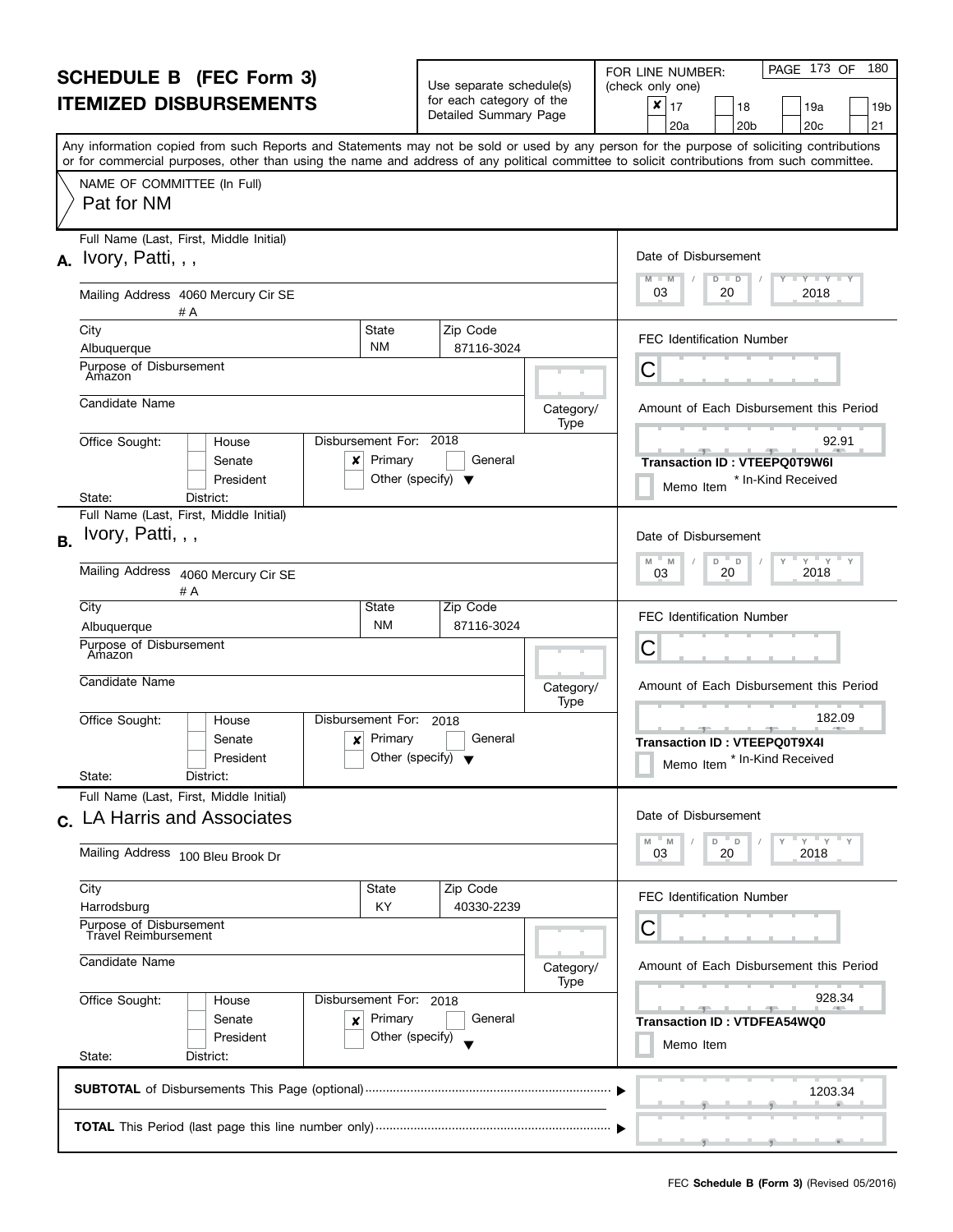| <b>SCHEDULE B</b> (FEC Form 3) |                                                                                                                                                                                                                                                                                         |                                                      | Use separate schedule(s)                                             |                   | PAGE 174 OF<br>180<br>FOR LINE NUMBER:<br>(check only one)                     |  |  |
|--------------------------------|-----------------------------------------------------------------------------------------------------------------------------------------------------------------------------------------------------------------------------------------------------------------------------------------|------------------------------------------------------|----------------------------------------------------------------------|-------------------|--------------------------------------------------------------------------------|--|--|
| <b>ITEMIZED DISBURSEMENTS</b>  |                                                                                                                                                                                                                                                                                         |                                                      | for each category of the<br>Detailed Summary Page                    |                   | ×<br>17<br>18<br>19a<br>19b<br>21<br>20 <sub>c</sub><br>20a<br>20 <sub>b</sub> |  |  |
|                                | Any information copied from such Reports and Statements may not be sold or used by any person for the purpose of soliciting contributions<br>or for commercial purposes, other than using the name and address of any political committee to solicit contributions from such committee. |                                                      |                                                                      |                   |                                                                                |  |  |
|                                | NAME OF COMMITTEE (In Full)<br>Pat for NM                                                                                                                                                                                                                                               |                                                      |                                                                      |                   |                                                                                |  |  |
|                                | Full Name (Last, First, Middle Initial)                                                                                                                                                                                                                                                 |                                                      |                                                                      |                   |                                                                                |  |  |
|                                | $A.$ Sprain, Lynn, , ,                                                                                                                                                                                                                                                                  |                                                      | Date of Disbursement<br>$T - Y = T - Y = T - Y$<br>$M - M$<br>D<br>D |                   |                                                                                |  |  |
|                                | Mailing Address 1713 Lena Rd SW                                                                                                                                                                                                                                                         |                                                      |                                                                      |                   | 03<br>2018<br>21                                                               |  |  |
|                                | City<br>State                                                                                                                                                                                                                                                                           |                                                      | Zip Code                                                             |                   | <b>FEC Identification Number</b>                                               |  |  |
|                                | <b>NM</b><br>Albuquerque                                                                                                                                                                                                                                                                |                                                      | 87105-3141                                                           |                   |                                                                                |  |  |
|                                | Purpose of Disbursement<br><b>Walmart</b>                                                                                                                                                                                                                                               |                                                      |                                                                      |                   | С                                                                              |  |  |
|                                | Candidate Name                                                                                                                                                                                                                                                                          |                                                      |                                                                      | Category/<br>Type | Amount of Each Disbursement this Period                                        |  |  |
|                                | Disbursement For: 2018<br>Office Sought:<br>House<br>Senate<br>×                                                                                                                                                                                                                        | Primary                                              | General                                                              |                   | 37.34<br>$-1$ $-7$<br><b>Transaction ID: VTEEPQ0TA97I</b>                      |  |  |
|                                | President                                                                                                                                                                                                                                                                               | Other (specify) $\blacktriangledown$                 |                                                                      |                   | * In-Kind Received<br>Memo Item                                                |  |  |
|                                | District:<br>State:<br>Full Name (Last, First, Middle Initial)                                                                                                                                                                                                                          |                                                      |                                                                      |                   |                                                                                |  |  |
| R.                             | Square INC                                                                                                                                                                                                                                                                              |                                                      |                                                                      |                   | Date of Disbursement<br>$Y$ $Y$<br>M<br>D<br>D<br>M                            |  |  |
|                                | <b>Mailing Address</b><br>1455 Market St<br>Ste 600                                                                                                                                                                                                                                     |                                                      |                                                                      |                   | 2018<br>21<br>03                                                               |  |  |
|                                | City<br>State<br>CA                                                                                                                                                                                                                                                                     |                                                      | Zip Code<br>94103-1332                                               |                   | <b>FEC Identification Number</b>                                               |  |  |
|                                | San Francisco<br>Purpose of Disbursement<br>Credit Card Processing                                                                                                                                                                                                                      |                                                      |                                                                      |                   | С                                                                              |  |  |
|                                |                                                                                                                                                                                                                                                                                         |                                                      |                                                                      |                   |                                                                                |  |  |
|                                | Candidate Name                                                                                                                                                                                                                                                                          |                                                      |                                                                      | Category/<br>Type | Amount of Each Disbursement this Period                                        |  |  |
|                                | Office Sought:<br>Disbursement For:<br>House                                                                                                                                                                                                                                            |                                                      | 2018                                                                 |                   | 5.50                                                                           |  |  |
|                                | Senate<br>×<br>President                                                                                                                                                                                                                                                                | Primary<br>Other (specify) $\blacktriangledown$      | General                                                              |                   | <b>Transaction ID: VTDFEA54XF0</b>                                             |  |  |
|                                | State:<br>District:                                                                                                                                                                                                                                                                     |                                                      |                                                                      |                   | Memo Item                                                                      |  |  |
|                                | Full Name (Last, First, Middle Initial)                                                                                                                                                                                                                                                 |                                                      |                                                                      |                   |                                                                                |  |  |
|                                | c. Sprain, Lynn, , ,                                                                                                                                                                                                                                                                    |                                                      |                                                                      |                   | Date of Disbursement                                                           |  |  |
|                                | Mailing Address 1713 Lena Rd SW                                                                                                                                                                                                                                                         |                                                      | $Y$ $Y$ $Y$<br>M<br>M<br>D<br>D<br>22<br>2018<br>03                  |                   |                                                                                |  |  |
|                                | City<br>State                                                                                                                                                                                                                                                                           |                                                      | Zip Code                                                             |                   | <b>FEC Identification Number</b>                                               |  |  |
|                                | <b>NM</b><br>Albuquerque<br>Purpose of Disbursement                                                                                                                                                                                                                                     |                                                      | 87105-3141                                                           |                   | С                                                                              |  |  |
|                                | <b>Bare Bones Graphics</b>                                                                                                                                                                                                                                                              |                                                      |                                                                      |                   |                                                                                |  |  |
|                                | Candidate Name                                                                                                                                                                                                                                                                          | Amount of Each Disbursement this Period<br>Category/ |                                                                      |                   |                                                                                |  |  |
|                                | Office Sought:<br>Disbursement For: 2018<br>House                                                                                                                                                                                                                                       | Type                                                 | 361.20                                                               |                   |                                                                                |  |  |
|                                | Senate<br>×                                                                                                                                                                                                                                                                             | Primary                                              | General                                                              |                   | <b>Transaction ID: VTEEPQ0TAA5I</b>                                            |  |  |
|                                | President<br>State:<br>District:                                                                                                                                                                                                                                                        | Other (specify)                                      |                                                                      |                   | * In-Kind Received<br>Memo Item                                                |  |  |
|                                |                                                                                                                                                                                                                                                                                         |                                                      |                                                                      |                   |                                                                                |  |  |
|                                |                                                                                                                                                                                                                                                                                         |                                                      |                                                                      |                   | 404.04                                                                         |  |  |
|                                |                                                                                                                                                                                                                                                                                         |                                                      |                                                                      |                   |                                                                                |  |  |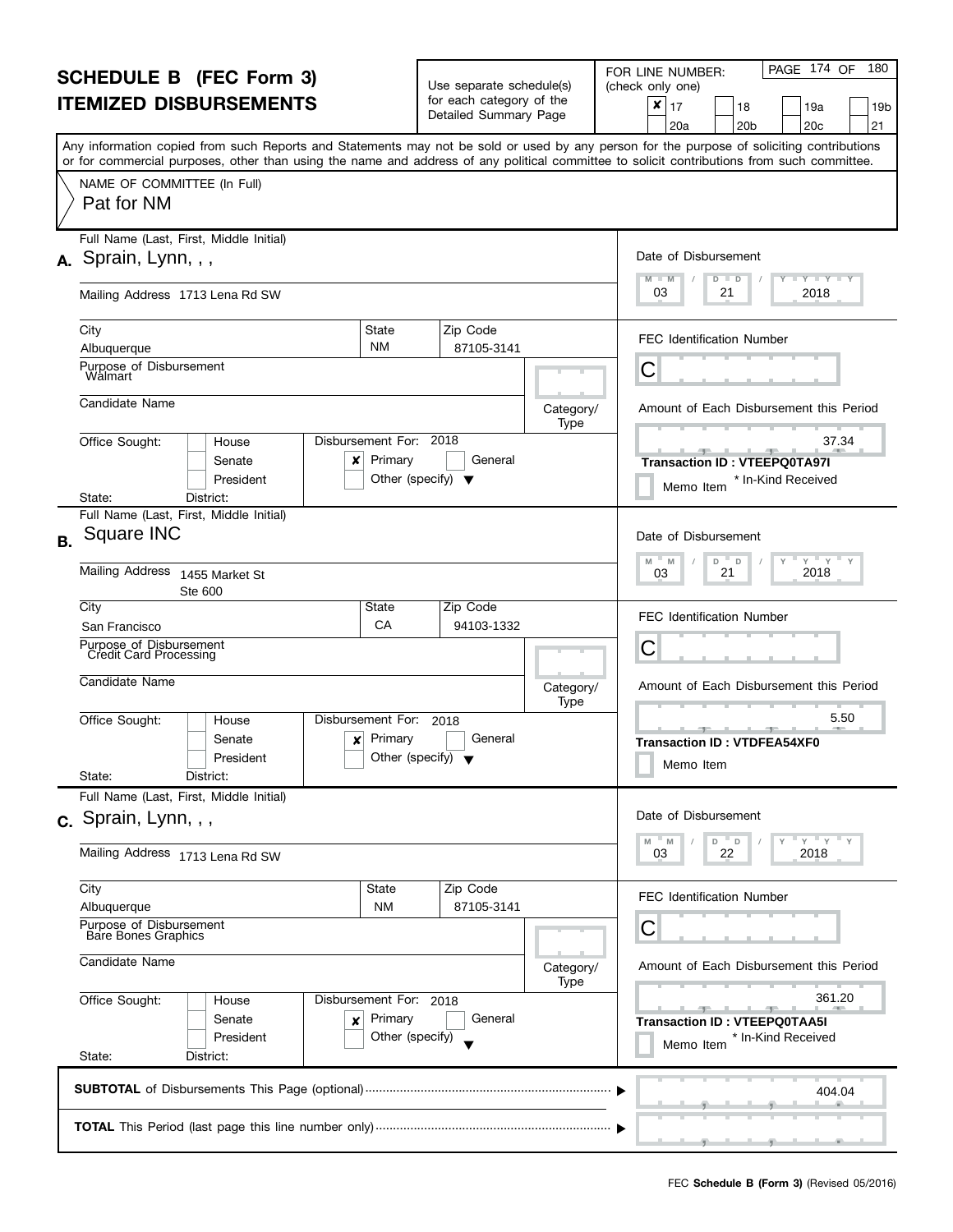| <b>SCHEDULE B</b> (FEC Form 3)                        |                                                                                                                                                                                                                                                                                         |                                                 | Use separate schedule(s)                          |                   | PAGE 175 OF<br>180<br>FOR LINE NUMBER:<br>(check only one)                                                                                                                                                                                                                                       |  |
|-------------------------------------------------------|-----------------------------------------------------------------------------------------------------------------------------------------------------------------------------------------------------------------------------------------------------------------------------------------|-------------------------------------------------|---------------------------------------------------|-------------------|--------------------------------------------------------------------------------------------------------------------------------------------------------------------------------------------------------------------------------------------------------------------------------------------------|--|
| <b>ITEMIZED DISBURSEMENTS</b>                         |                                                                                                                                                                                                                                                                                         |                                                 | for each category of the<br>Detailed Summary Page |                   | ×<br>17<br>18<br>19a<br>19b<br>21<br>20 <sub>b</sub><br>20 <sub>c</sub><br>20a                                                                                                                                                                                                                   |  |
|                                                       | Any information copied from such Reports and Statements may not be sold or used by any person for the purpose of soliciting contributions<br>or for commercial purposes, other than using the name and address of any political committee to solicit contributions from such committee. |                                                 |                                                   |                   |                                                                                                                                                                                                                                                                                                  |  |
|                                                       | NAME OF COMMITTEE (In Full)<br>Pat for NM                                                                                                                                                                                                                                               |                                                 |                                                   |                   |                                                                                                                                                                                                                                                                                                  |  |
| Full Name (Last, First, Middle Initial)<br>A. ActBlue |                                                                                                                                                                                                                                                                                         |                                                 |                                                   |                   | Date of Disbursement                                                                                                                                                                                                                                                                             |  |
|                                                       | Mailing Address 366 Summer St                                                                                                                                                                                                                                                           |                                                 |                                                   |                   | $T - Y = T - Y = T - Y$<br>$M - M$<br>D<br>$\blacksquare$<br>03<br>2018<br>25                                                                                                                                                                                                                    |  |
|                                                       | City<br>State<br>MA<br>Somerville                                                                                                                                                                                                                                                       |                                                 | Zip Code<br>02144-3132                            |                   | <b>FEC Identification Number</b>                                                                                                                                                                                                                                                                 |  |
|                                                       | Purpose of Disbursement<br>Merchant Account Fees                                                                                                                                                                                                                                        |                                                 |                                                   |                   | С                                                                                                                                                                                                                                                                                                |  |
|                                                       | Candidate Name                                                                                                                                                                                                                                                                          |                                                 |                                                   | Category/<br>Type | Amount of Each Disbursement this Period                                                                                                                                                                                                                                                          |  |
|                                                       | Disbursement For: 2018<br>Office Sought:<br>House<br>Senate<br>×<br>President                                                                                                                                                                                                           | Primary<br>Other (specify) $\blacktriangledown$ | General                                           |                   | 98.85<br><u> 2001 - 1 200 - 200 - 200 - 200 - 200 - 200 - 200 - 200 - 200 - 200 - 200 - 200 - 200 - 200 - 200 - 200 - 200 - 200 - 200 - 200 - 200 - 200 - 200 - 200 - 200 - 200 - 200 - 200 - 200 - 200 - 200 - 200 - 200 - 200 - 200 - 2</u><br><b>Transaction ID: VTDFEA54W50</b><br>Memo Item |  |
|                                                       | District:<br>State:<br>Full Name (Last, First, Middle Initial)                                                                                                                                                                                                                          |                                                 |                                                   |                   |                                                                                                                                                                                                                                                                                                  |  |
| B <sub>r</sub>                                        | <b>Fedex Office</b>                                                                                                                                                                                                                                                                     |                                                 |                                                   |                   | Date of Disbursement<br>$Y = Y$<br>M<br>D<br>D<br>M                                                                                                                                                                                                                                              |  |
|                                                       | Mailing Address 2020 K St NW                                                                                                                                                                                                                                                            |                                                 |                                                   |                   | 2018<br>26<br>03                                                                                                                                                                                                                                                                                 |  |
|                                                       | City<br>State<br>DC<br>Washington                                                                                                                                                                                                                                                       |                                                 | Zip Code<br>20006-1817                            |                   | <b>FEC Identification Number</b>                                                                                                                                                                                                                                                                 |  |
|                                                       | Purpose of Disbursement<br>Printing                                                                                                                                                                                                                                                     | С                                               |                                                   |                   |                                                                                                                                                                                                                                                                                                  |  |
|                                                       | Candidate Name                                                                                                                                                                                                                                                                          |                                                 |                                                   | Category/<br>Type | Amount of Each Disbursement this Period                                                                                                                                                                                                                                                          |  |
|                                                       | Office Sought:<br>Disbursement For:<br>House<br>Senate<br>×<br>President<br>State:<br>District:                                                                                                                                                                                         | Primary<br>Other (specify) $\blacktriangledown$ | 2018<br>General                                   |                   | 91.90<br><b>Transaction ID: VTDFEA54WC4</b><br>Memo Item                                                                                                                                                                                                                                         |  |
|                                                       | Full Name (Last, First, Middle Initial)<br>$c.$ Nava, Erick, $,$ ,                                                                                                                                                                                                                      |                                                 |                                                   |                   | Date of Disbursement                                                                                                                                                                                                                                                                             |  |
|                                                       | Mailing Address 904 Teagan Ct NE                                                                                                                                                                                                                                                        |                                                 |                                                   |                   | $Y$ $Y$ $Y$<br>M<br>M<br>D<br>D<br>2018<br>26<br>03                                                                                                                                                                                                                                              |  |
|                                                       | City<br>State<br>Albuquerque                                                                                                                                                                                                                                                            | <b>NM</b>                                       | Zip Code<br>87112-8112                            |                   | <b>FEC Identification Number</b>                                                                                                                                                                                                                                                                 |  |
|                                                       | Purpose of Disbursement<br>Internship Stipend                                                                                                                                                                                                                                           | С                                               |                                                   |                   |                                                                                                                                                                                                                                                                                                  |  |
|                                                       | Candidate Name                                                                                                                                                                                                                                                                          | Category/<br>Type                               |                                                   |                   | Amount of Each Disbursement this Period                                                                                                                                                                                                                                                          |  |
|                                                       | Office Sought:<br>Disbursement For: 2018<br>House<br>Senate<br>×<br>President                                                                                                                                                                                                           | Primary<br>Other (specify)                      | General                                           |                   | 500.00<br><b>Transaction ID: VTDFEA54N56</b><br>Memo Item                                                                                                                                                                                                                                        |  |
|                                                       | State:<br>District:                                                                                                                                                                                                                                                                     |                                                 |                                                   |                   |                                                                                                                                                                                                                                                                                                  |  |
|                                                       |                                                                                                                                                                                                                                                                                         |                                                 |                                                   |                   | 690.75                                                                                                                                                                                                                                                                                           |  |
|                                                       |                                                                                                                                                                                                                                                                                         |                                                 |                                                   |                   |                                                                                                                                                                                                                                                                                                  |  |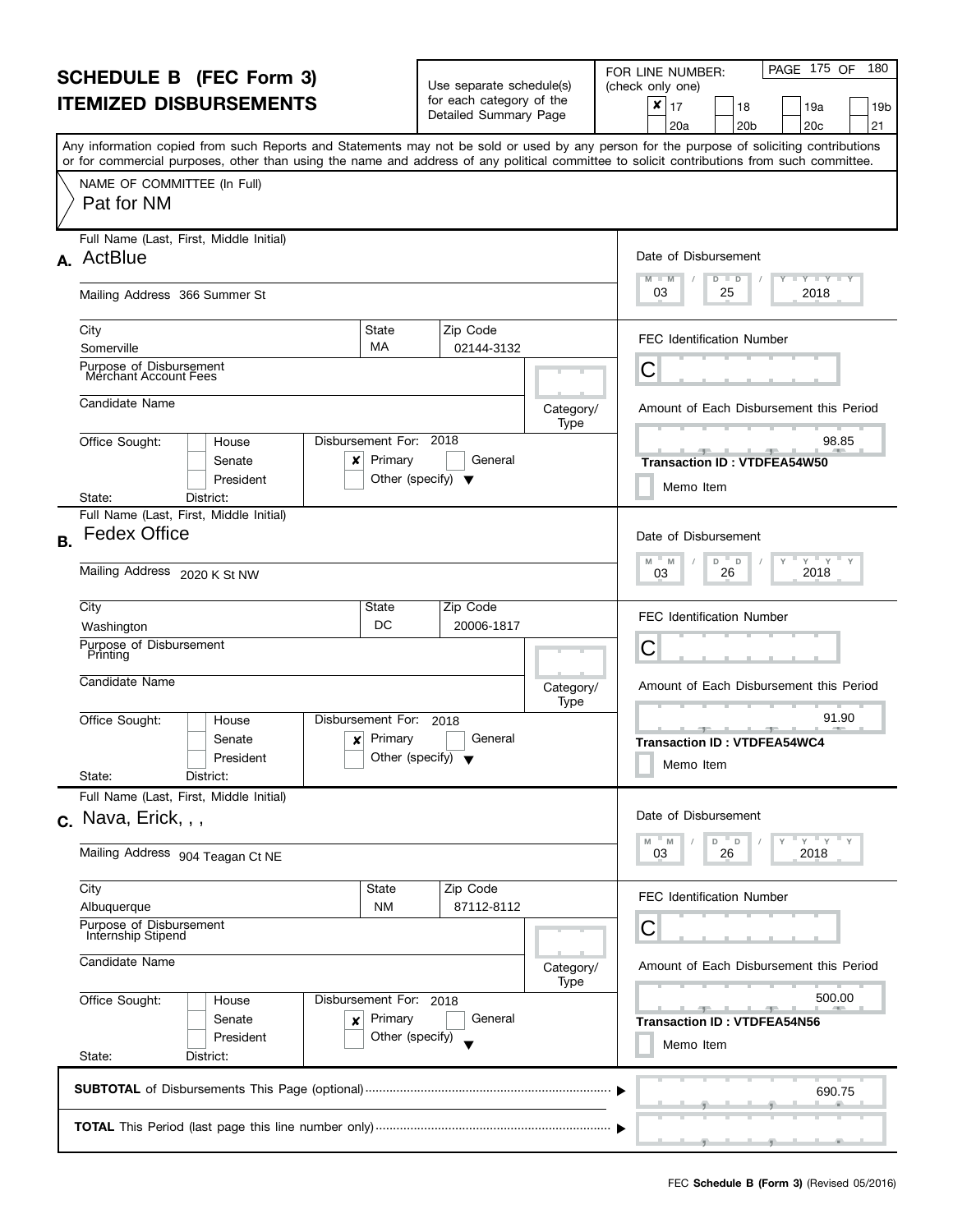| <b>SCHEDULE B</b> (FEC Form 3)<br><b>ITEMIZED DISBURSEMENTS</b> |                                                                                                                                                                                                                                                                                         |                                                          | Use separate schedule(s)<br>for each category of the |                                     | PAGE 176 OF<br>180<br>FOR LINE NUMBER:<br>(check only one)<br>$\pmb{\times}$<br>17<br>18<br>19a<br>19b                                                                                                                                        |
|-----------------------------------------------------------------|-----------------------------------------------------------------------------------------------------------------------------------------------------------------------------------------------------------------------------------------------------------------------------------------|----------------------------------------------------------|------------------------------------------------------|-------------------------------------|-----------------------------------------------------------------------------------------------------------------------------------------------------------------------------------------------------------------------------------------------|
|                                                                 |                                                                                                                                                                                                                                                                                         |                                                          | Detailed Summary Page                                |                                     | 21<br>20 <sub>c</sub><br>20a<br>20 <sub>b</sub>                                                                                                                                                                                               |
|                                                                 | Any information copied from such Reports and Statements may not be sold or used by any person for the purpose of soliciting contributions<br>or for commercial purposes, other than using the name and address of any political committee to solicit contributions from such committee. |                                                          |                                                      |                                     |                                                                                                                                                                                                                                               |
|                                                                 | NAME OF COMMITTEE (In Full)<br>Pat for NM                                                                                                                                                                                                                                               |                                                          |                                                      |                                     |                                                                                                                                                                                                                                               |
|                                                                 | Full Name (Last, First, Middle Initial)                                                                                                                                                                                                                                                 |                                                          |                                                      |                                     |                                                                                                                                                                                                                                               |
|                                                                 | A. Hunt, Jessie, Lane,                                                                                                                                                                                                                                                                  |                                                          |                                                      |                                     | Date of Disbursement<br>$- Y - Y - Y$<br>M<br>$-M$<br>D<br>D                                                                                                                                                                                  |
|                                                                 | Mailing Address 7505 McNerney Ave NE                                                                                                                                                                                                                                                    |                                                          |                                                      |                                     | 03<br>2018<br>27                                                                                                                                                                                                                              |
|                                                                 | City                                                                                                                                                                                                                                                                                    | State                                                    | Zip Code                                             |                                     | <b>FEC Identification Number</b>                                                                                                                                                                                                              |
|                                                                 | Albuquerque                                                                                                                                                                                                                                                                             | <b>NM</b>                                                | 87110-2223                                           |                                     |                                                                                                                                                                                                                                               |
|                                                                 | Purpose of Disbursement<br>Office Depot                                                                                                                                                                                                                                                 |                                                          |                                                      |                                     | С                                                                                                                                                                                                                                             |
|                                                                 | Candidate Name                                                                                                                                                                                                                                                                          |                                                          |                                                      | Category/<br>Type                   | Amount of Each Disbursement this Period                                                                                                                                                                                                       |
|                                                                 | Office Sought:<br>House<br>Senate<br>×                                                                                                                                                                                                                                                  | Disbursement For: 2018<br>Primary                        | General                                              |                                     | 75.00<br><u>and the state of the state of the state of the state of the state of the state of the state of the state of the state of the state of the state of the state of the state of the state of the state of the state of the state</u> |
|                                                                 | President                                                                                                                                                                                                                                                                               | Other (specify) $\blacktriangledown$                     |                                                      |                                     | <b>Transaction ID: VTEEPQ0TAB3I</b><br>* In-Kind Received<br>Memo Item                                                                                                                                                                        |
|                                                                 | District:<br>State:                                                                                                                                                                                                                                                                     |                                                          |                                                      |                                     |                                                                                                                                                                                                                                               |
| <b>B.</b>                                                       | Full Name (Last, First, Middle Initial)<br>LA Harris and Associates                                                                                                                                                                                                                     |                                                          |                                                      |                                     | Date of Disbursement                                                                                                                                                                                                                          |
|                                                                 | Mailing Address 100 Bleu Brook Dr                                                                                                                                                                                                                                                       | $Y$ $Y$ $Y$<br>M<br>D<br>$\Box$<br>M<br>2018<br>27<br>03 |                                                      |                                     |                                                                                                                                                                                                                                               |
|                                                                 | City                                                                                                                                                                                                                                                                                    | State                                                    | Zip Code                                             |                                     | <b>FEC Identification Number</b>                                                                                                                                                                                                              |
|                                                                 | Harrodsburg                                                                                                                                                                                                                                                                             | KY                                                       | 40330-2239                                           |                                     |                                                                                                                                                                                                                                               |
|                                                                 | Purpose of Disbursement<br>Campaign Finance Consulting                                                                                                                                                                                                                                  |                                                          |                                                      |                                     | С                                                                                                                                                                                                                                             |
|                                                                 | Candidate Name                                                                                                                                                                                                                                                                          |                                                          |                                                      | Category/<br>Type                   | Amount of Each Disbursement this Period                                                                                                                                                                                                       |
|                                                                 | Disbursement For:<br>Office Sought:<br>House                                                                                                                                                                                                                                            |                                                          | 2018                                                 |                                     | 3500.00                                                                                                                                                                                                                                       |
|                                                                 | Senate<br>×<br>President                                                                                                                                                                                                                                                                | Primary<br>Other (specify) $\blacktriangledown$          | General                                              |                                     | <b>Transaction ID: VTDFEA54WR8</b>                                                                                                                                                                                                            |
|                                                                 | State:<br>District:                                                                                                                                                                                                                                                                     |                                                          |                                                      |                                     | Memo Item                                                                                                                                                                                                                                     |
|                                                                 | Full Name (Last, First, Middle Initial)                                                                                                                                                                                                                                                 |                                                          |                                                      |                                     | Date of Disbursement                                                                                                                                                                                                                          |
|                                                                 | c. Fuentes, Marie, , ,                                                                                                                                                                                                                                                                  |                                                          |                                                      |                                     |                                                                                                                                                                                                                                               |
|                                                                 | Mailing Address 3709 Smith Ave SE                                                                                                                                                                                                                                                       |                                                          |                                                      |                                     | $Y = Y = Y$<br>M<br>M<br>D.<br>D<br>29<br>2018<br>03                                                                                                                                                                                          |
|                                                                 | City                                                                                                                                                                                                                                                                                    | State<br><b>NM</b>                                       | Zip Code<br>87108-4343                               |                                     | <b>FEC Identification Number</b>                                                                                                                                                                                                              |
|                                                                 | Albuquerque<br>Purpose of Disbursement<br><b>Staples</b>                                                                                                                                                                                                                                | С                                                        |                                                      |                                     |                                                                                                                                                                                                                                               |
|                                                                 | Candidate Name                                                                                                                                                                                                                                                                          |                                                          |                                                      | Category/<br>Type                   | Amount of Each Disbursement this Period                                                                                                                                                                                                       |
|                                                                 | Office Sought:<br>House                                                                                                                                                                                                                                                                 | Disbursement For: 2018                                   |                                                      |                                     | 90.91                                                                                                                                                                                                                                         |
|                                                                 | Senate<br>Primary<br>×                                                                                                                                                                                                                                                                  | General                                                  |                                                      | <b>Transaction ID: VTEEPQ0TAE6I</b> |                                                                                                                                                                                                                                               |
|                                                                 | President<br>State:<br>District:                                                                                                                                                                                                                                                        | Other (specify)                                          |                                                      |                                     | * In-Kind Received<br>Memo Item                                                                                                                                                                                                               |
|                                                                 |                                                                                                                                                                                                                                                                                         |                                                          |                                                      |                                     |                                                                                                                                                                                                                                               |
|                                                                 |                                                                                                                                                                                                                                                                                         |                                                          |                                                      |                                     | 3665.91                                                                                                                                                                                                                                       |
|                                                                 |                                                                                                                                                                                                                                                                                         |                                                          |                                                      |                                     |                                                                                                                                                                                                                                               |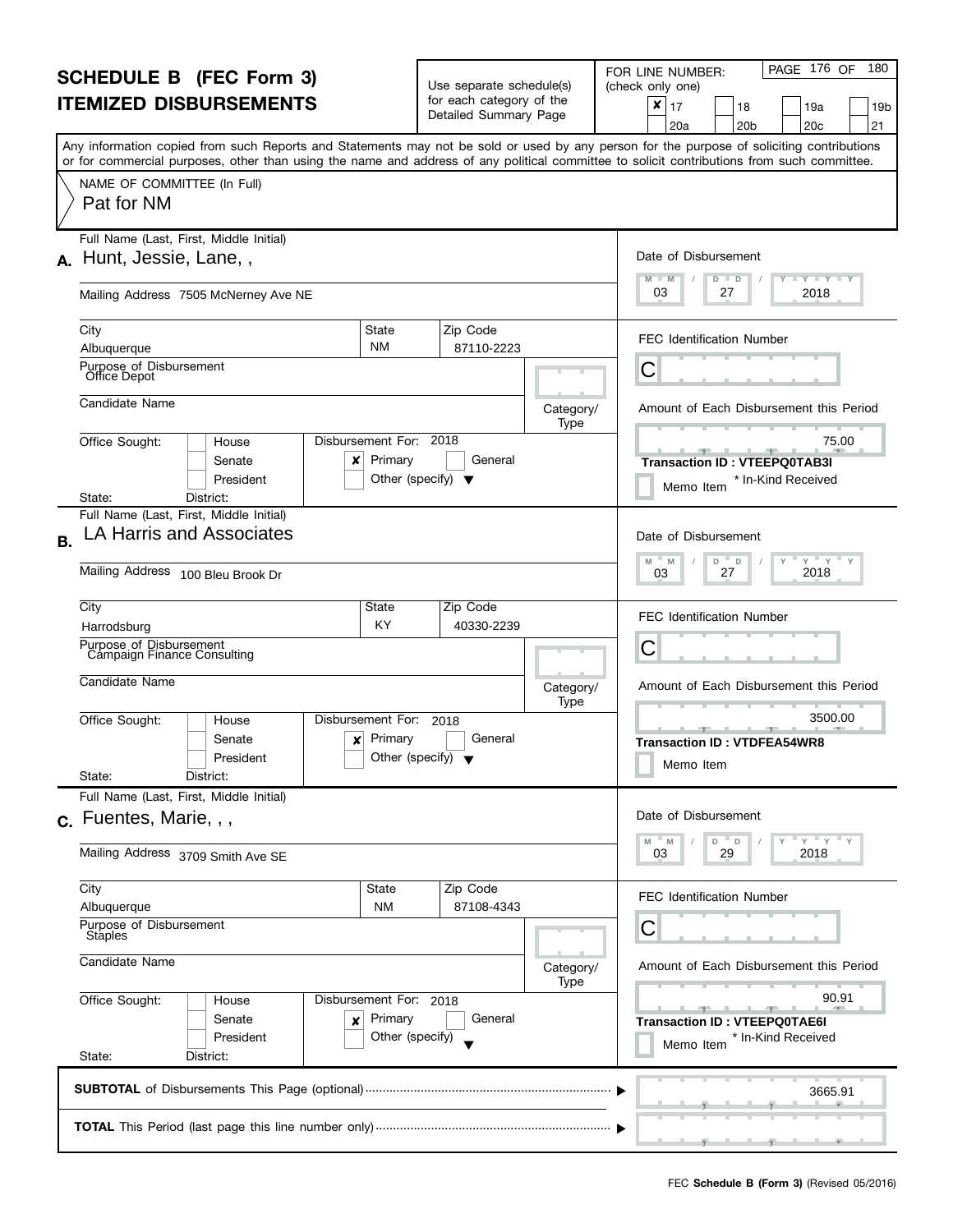| <b>SCHEDULE B</b> (FEC Form 3) |                                                                                                                                                                                                                                                                                         |                                                                                | Use separate schedule(s)<br>for each category of the |                   | PAGE 177 OF<br>180<br>FOR LINE NUMBER:<br>(check only one)                                                     |  |
|--------------------------------|-----------------------------------------------------------------------------------------------------------------------------------------------------------------------------------------------------------------------------------------------------------------------------------------|--------------------------------------------------------------------------------|------------------------------------------------------|-------------------|----------------------------------------------------------------------------------------------------------------|--|
| <b>ITEMIZED DISBURSEMENTS</b>  |                                                                                                                                                                                                                                                                                         |                                                                                | Detailed Summary Page                                |                   | ×<br>17<br>18<br>19a<br>19b<br>21<br>20 <sub>c</sub><br>20a<br>20 <sub>b</sub>                                 |  |
|                                | Any information copied from such Reports and Statements may not be sold or used by any person for the purpose of soliciting contributions<br>or for commercial purposes, other than using the name and address of any political committee to solicit contributions from such committee. |                                                                                |                                                      |                   |                                                                                                                |  |
|                                | NAME OF COMMITTEE (In Full)<br>Pat for NM                                                                                                                                                                                                                                               |                                                                                |                                                      |                   |                                                                                                                |  |
|                                | Full Name (Last, First, Middle Initial)<br>$A.$ Sprain, Lynn, , ,                                                                                                                                                                                                                       |                                                                                |                                                      |                   | Date of Disbursement                                                                                           |  |
|                                | Mailing Address 1713 Lena Rd SW                                                                                                                                                                                                                                                         |                                                                                |                                                      |                   | $M - M$<br><b>LYLYLY</b><br>D<br>$\blacksquare$<br>03<br>2018<br>29                                            |  |
|                                | City<br>State<br><b>NM</b><br>Albuquerque                                                                                                                                                                                                                                               |                                                                                | Zip Code<br>87105-3141                               |                   | <b>FEC Identification Number</b>                                                                               |  |
|                                | Purpose of Disbursement<br>Shirt Whole Sales                                                                                                                                                                                                                                            |                                                                                |                                                      |                   | С                                                                                                              |  |
|                                | Candidate Name                                                                                                                                                                                                                                                                          |                                                                                |                                                      | Category/<br>Type | Amount of Each Disbursement this Period                                                                        |  |
|                                | Disbursement For: 2018<br>Office Sought:<br>House<br>Senate<br>×<br>President                                                                                                                                                                                                           | Primary<br>Other (specify) $\blacktriangledown$                                | General                                              |                   | 115.00<br><b>The Contract Office</b><br><b>Transaction ID: VTEEPQ0TAF4I</b><br>* In-Kind Received<br>Memo Item |  |
|                                | District:<br>State:<br>Full Name (Last, First, Middle Initial)                                                                                                                                                                                                                          |                                                                                |                                                      |                   |                                                                                                                |  |
| <b>B.</b>                      | ActBlue                                                                                                                                                                                                                                                                                 |                                                                                |                                                      |                   | Date of Disbursement<br>$Y$ $Y$                                                                                |  |
|                                | Mailing Address 366 Summer St                                                                                                                                                                                                                                                           | M<br>D<br>$\mathsf D$<br>M<br>2018<br>31<br>03                                 |                                                      |                   |                                                                                                                |  |
|                                | City<br>State<br>МA<br>Somerville                                                                                                                                                                                                                                                       |                                                                                | Zip Code<br>02144-3132                               |                   | <b>FEC Identification Number</b>                                                                               |  |
|                                | Purpose of Disbursement<br>Merchant Account Fees                                                                                                                                                                                                                                        |                                                                                | С                                                    |                   |                                                                                                                |  |
|                                | Candidate Name                                                                                                                                                                                                                                                                          |                                                                                |                                                      | Category/<br>Type | Amount of Each Disbursement this Period                                                                        |  |
|                                | Office Sought:<br>Disbursement For:<br>House<br>Senate<br>×<br>President<br>State:<br>District:                                                                                                                                                                                         | Primary<br>Other (specify) $\blacktriangledown$                                | 2018<br>General                                      |                   | 431.05<br><b>Transaction ID: VTDFEA54W68</b><br>Memo Item                                                      |  |
|                                | Full Name (Last, First, Middle Initial)                                                                                                                                                                                                                                                 |                                                                                |                                                      |                   |                                                                                                                |  |
|                                | $c.$ Davis, Pat, , ,                                                                                                                                                                                                                                                                    |                                                                                |                                                      |                   | Date of Disbursement                                                                                           |  |
|                                | Mailing Address 3926 Simms Ave SE                                                                                                                                                                                                                                                       | $Y = Y = Y$<br>M<br>M<br>D.<br>D<br>31<br>2018<br>03                           |                                                      |                   |                                                                                                                |  |
|                                | City<br>State<br><b>NM</b><br>Albuquerque                                                                                                                                                                                                                                               |                                                                                | Zip Code<br>87108-4338                               |                   | <b>FEC Identification Number</b>                                                                               |  |
|                                | Purpose of Disbursement<br>Facebook                                                                                                                                                                                                                                                     | С                                                                              |                                                      |                   |                                                                                                                |  |
|                                | Candidate Name                                                                                                                                                                                                                                                                          | Amount of Each Disbursement this Period<br>Category/                           |                                                      |                   |                                                                                                                |  |
|                                | Office Sought:<br>Disbursement For: 2018<br>House<br>Senate<br>Primary<br>×<br>Other (specify)<br>President<br>State:<br>District:                                                                                                                                                      | 3.87<br><b>Transaction ID: VTEEPQ0V7J0I</b><br>* In-Kind Received<br>Memo Item |                                                      |                   |                                                                                                                |  |
|                                |                                                                                                                                                                                                                                                                                         |                                                                                |                                                      |                   | 549.92                                                                                                         |  |
|                                |                                                                                                                                                                                                                                                                                         |                                                                                |                                                      |                   |                                                                                                                |  |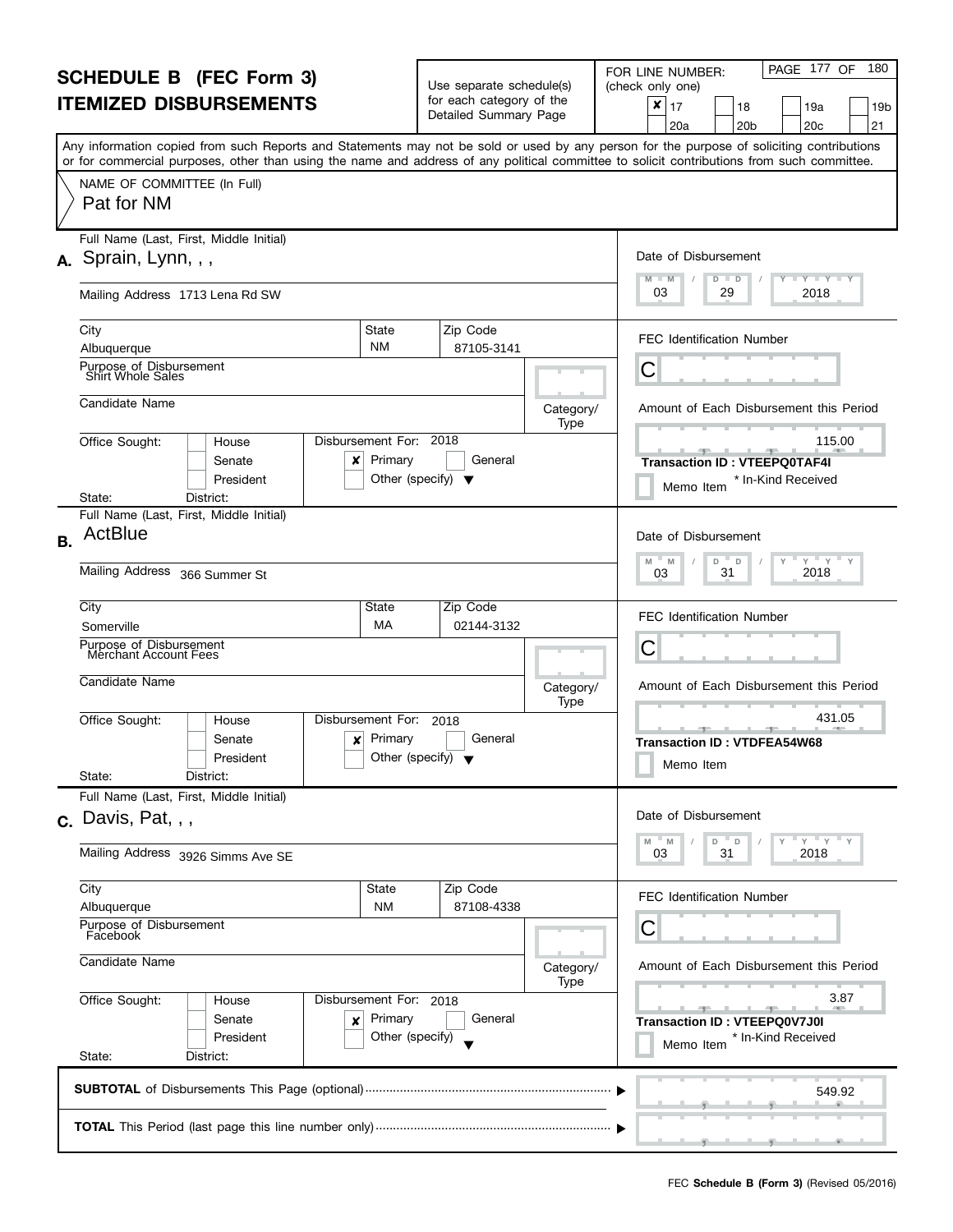| for each category of the<br>×<br>17<br>18<br>19a<br>19b<br>Detailed Summary Page<br>21<br>20 <sub>c</sub><br>20a<br>20 <sub>b</sub><br>Any information copied from such Reports and Statements may not be sold or used by any person for the purpose of soliciting contributions<br>or for commercial purposes, other than using the name and address of any political committee to solicit contributions from such committee.<br>NAME OF COMMITTEE (In Full)<br>Pat for NM<br>Full Name (Last, First, Middle Initial)<br>Date of Disbursement<br>$A.$ Davis, Pat, , ,<br>$M - M$<br><b>LY LY LY</b><br>D<br>D<br>03<br>2018<br>31<br>Mailing Address 3926 Simms Ave SE<br>Zip Code<br>City<br>State<br><b>FEC Identification Number</b><br><b>NM</b><br>87108-4338<br>Albuquerque<br>Purpose of Disbursement<br>С<br>Facebook<br>Candidate Name<br>Category/<br>Amount of Each Disbursement this Period<br>Type<br>Disbursement For: 2018<br>Office Sought:<br>212.62<br>House<br><u> 1959 - 1959 - 1959 - 1959 - 1959 - 1959 - 1959 - 1959 - 1959 - 1959 - 1959 - 1959 - 1959 - 1959 - 1959 - 195</u><br>Senate<br>Primary<br>General<br>×<br>Transaction ID: VTEEPQ0V7K8I<br>President<br>Other (specify) $\blacktriangledown$<br>* In-Kind Received<br>Memo Item<br>District:<br>State:<br>Full Name (Last, First, Middle Initial)<br>Grilley, Robert, , ,<br>Date of Disbursement<br>$Y$ $Y$<br>M<br>D<br>M<br>D<br>Mailing Address 11801 Suny Bay Rd SE<br>2018<br>31<br>03<br>City<br>Zip Code<br>State<br><b>FEC Identification Number</b><br><b>NM</b><br>87123-2593<br>Albuquerque<br>Purpose of Disbursement<br>С<br>Einestein's<br>Candidate Name<br>Amount of Each Disbursement this Period<br>Category/<br>Type<br>55.38<br>Disbursement For:<br>Office Sought:<br>2018<br>House<br>Primary<br>General<br>Senate<br>×<br><b>Transaction ID: VTEEPQ0TAG2I</b><br>President<br>Other (specify) $\blacktriangledown$<br>* In-Kind Received<br>Memo Item<br>State:<br>District:<br>Full Name (Last, First, Middle Initial)<br>Date of Disbursement<br>c. MacQueen, Christopher, , ,<br>$Y'$ $Y'$<br>M<br>M<br>D<br>D<br>Mailing Address 3926 Simms Ave SE<br>31<br>2018<br>03<br>City<br>State<br>Zip Code<br><b>FEC Identification Number</b><br><b>NM</b><br>87108-4338<br>Albuquerque<br>Purpose of Disbursement<br>С<br>Costco<br>Candidate Name<br>Amount of Each Disbursement this Period<br>Category/<br>Type<br>Office Sought:<br>56.46<br>Disbursement For: 2018<br>House<br>Senate<br>Primary<br>General<br><b>Transaction ID: VTEEPQ0T9V8I</b><br>×<br>Other (specify)<br>President<br>* In-Kind Received<br>Memo Item<br>State:<br>District:<br>324.46<br>89981.48 | <b>SCHEDULE B (FEC Form 3)</b> |  |  | Use separate schedule(s) |  | PAGE 178 OF<br>180<br>FOR LINE NUMBER:<br>(check only one) |  |
|------------------------------------------------------------------------------------------------------------------------------------------------------------------------------------------------------------------------------------------------------------------------------------------------------------------------------------------------------------------------------------------------------------------------------------------------------------------------------------------------------------------------------------------------------------------------------------------------------------------------------------------------------------------------------------------------------------------------------------------------------------------------------------------------------------------------------------------------------------------------------------------------------------------------------------------------------------------------------------------------------------------------------------------------------------------------------------------------------------------------------------------------------------------------------------------------------------------------------------------------------------------------------------------------------------------------------------------------------------------------------------------------------------------------------------------------------------------------------------------------------------------------------------------------------------------------------------------------------------------------------------------------------------------------------------------------------------------------------------------------------------------------------------------------------------------------------------------------------------------------------------------------------------------------------------------------------------------------------------------------------------------------------------------------------------------------------------------------------------------------------------------------------------------------------------------------------------------------------------------------------------------------------------------------------------------------------------------------------------------------------------------------------------------------------------------------------------------------------------------------------------------------------------------------------------------------------------------------------------------------------------------------------------------------------------------|--------------------------------|--|--|--------------------------|--|------------------------------------------------------------|--|
|                                                                                                                                                                                                                                                                                                                                                                                                                                                                                                                                                                                                                                                                                                                                                                                                                                                                                                                                                                                                                                                                                                                                                                                                                                                                                                                                                                                                                                                                                                                                                                                                                                                                                                                                                                                                                                                                                                                                                                                                                                                                                                                                                                                                                                                                                                                                                                                                                                                                                                                                                                                                                                                                                          | <b>ITEMIZED DISBURSEMENTS</b>  |  |  |                          |  |                                                            |  |
|                                                                                                                                                                                                                                                                                                                                                                                                                                                                                                                                                                                                                                                                                                                                                                                                                                                                                                                                                                                                                                                                                                                                                                                                                                                                                                                                                                                                                                                                                                                                                                                                                                                                                                                                                                                                                                                                                                                                                                                                                                                                                                                                                                                                                                                                                                                                                                                                                                                                                                                                                                                                                                                                                          |                                |  |  |                          |  |                                                            |  |
|                                                                                                                                                                                                                                                                                                                                                                                                                                                                                                                                                                                                                                                                                                                                                                                                                                                                                                                                                                                                                                                                                                                                                                                                                                                                                                                                                                                                                                                                                                                                                                                                                                                                                                                                                                                                                                                                                                                                                                                                                                                                                                                                                                                                                                                                                                                                                                                                                                                                                                                                                                                                                                                                                          |                                |  |  |                          |  |                                                            |  |
|                                                                                                                                                                                                                                                                                                                                                                                                                                                                                                                                                                                                                                                                                                                                                                                                                                                                                                                                                                                                                                                                                                                                                                                                                                                                                                                                                                                                                                                                                                                                                                                                                                                                                                                                                                                                                                                                                                                                                                                                                                                                                                                                                                                                                                                                                                                                                                                                                                                                                                                                                                                                                                                                                          |                                |  |  |                          |  |                                                            |  |
|                                                                                                                                                                                                                                                                                                                                                                                                                                                                                                                                                                                                                                                                                                                                                                                                                                                                                                                                                                                                                                                                                                                                                                                                                                                                                                                                                                                                                                                                                                                                                                                                                                                                                                                                                                                                                                                                                                                                                                                                                                                                                                                                                                                                                                                                                                                                                                                                                                                                                                                                                                                                                                                                                          |                                |  |  |                          |  |                                                            |  |
|                                                                                                                                                                                                                                                                                                                                                                                                                                                                                                                                                                                                                                                                                                                                                                                                                                                                                                                                                                                                                                                                                                                                                                                                                                                                                                                                                                                                                                                                                                                                                                                                                                                                                                                                                                                                                                                                                                                                                                                                                                                                                                                                                                                                                                                                                                                                                                                                                                                                                                                                                                                                                                                                                          |                                |  |  |                          |  |                                                            |  |
|                                                                                                                                                                                                                                                                                                                                                                                                                                                                                                                                                                                                                                                                                                                                                                                                                                                                                                                                                                                                                                                                                                                                                                                                                                                                                                                                                                                                                                                                                                                                                                                                                                                                                                                                                                                                                                                                                                                                                                                                                                                                                                                                                                                                                                                                                                                                                                                                                                                                                                                                                                                                                                                                                          |                                |  |  |                          |  |                                                            |  |
|                                                                                                                                                                                                                                                                                                                                                                                                                                                                                                                                                                                                                                                                                                                                                                                                                                                                                                                                                                                                                                                                                                                                                                                                                                                                                                                                                                                                                                                                                                                                                                                                                                                                                                                                                                                                                                                                                                                                                                                                                                                                                                                                                                                                                                                                                                                                                                                                                                                                                                                                                                                                                                                                                          |                                |  |  |                          |  |                                                            |  |
|                                                                                                                                                                                                                                                                                                                                                                                                                                                                                                                                                                                                                                                                                                                                                                                                                                                                                                                                                                                                                                                                                                                                                                                                                                                                                                                                                                                                                                                                                                                                                                                                                                                                                                                                                                                                                                                                                                                                                                                                                                                                                                                                                                                                                                                                                                                                                                                                                                                                                                                                                                                                                                                                                          |                                |  |  |                          |  |                                                            |  |
|                                                                                                                                                                                                                                                                                                                                                                                                                                                                                                                                                                                                                                                                                                                                                                                                                                                                                                                                                                                                                                                                                                                                                                                                                                                                                                                                                                                                                                                                                                                                                                                                                                                                                                                                                                                                                                                                                                                                                                                                                                                                                                                                                                                                                                                                                                                                                                                                                                                                                                                                                                                                                                                                                          |                                |  |  |                          |  |                                                            |  |
|                                                                                                                                                                                                                                                                                                                                                                                                                                                                                                                                                                                                                                                                                                                                                                                                                                                                                                                                                                                                                                                                                                                                                                                                                                                                                                                                                                                                                                                                                                                                                                                                                                                                                                                                                                                                                                                                                                                                                                                                                                                                                                                                                                                                                                                                                                                                                                                                                                                                                                                                                                                                                                                                                          | <b>B.</b>                      |  |  |                          |  |                                                            |  |
|                                                                                                                                                                                                                                                                                                                                                                                                                                                                                                                                                                                                                                                                                                                                                                                                                                                                                                                                                                                                                                                                                                                                                                                                                                                                                                                                                                                                                                                                                                                                                                                                                                                                                                                                                                                                                                                                                                                                                                                                                                                                                                                                                                                                                                                                                                                                                                                                                                                                                                                                                                                                                                                                                          |                                |  |  |                          |  |                                                            |  |
|                                                                                                                                                                                                                                                                                                                                                                                                                                                                                                                                                                                                                                                                                                                                                                                                                                                                                                                                                                                                                                                                                                                                                                                                                                                                                                                                                                                                                                                                                                                                                                                                                                                                                                                                                                                                                                                                                                                                                                                                                                                                                                                                                                                                                                                                                                                                                                                                                                                                                                                                                                                                                                                                                          |                                |  |  |                          |  |                                                            |  |
|                                                                                                                                                                                                                                                                                                                                                                                                                                                                                                                                                                                                                                                                                                                                                                                                                                                                                                                                                                                                                                                                                                                                                                                                                                                                                                                                                                                                                                                                                                                                                                                                                                                                                                                                                                                                                                                                                                                                                                                                                                                                                                                                                                                                                                                                                                                                                                                                                                                                                                                                                                                                                                                                                          |                                |  |  |                          |  |                                                            |  |
|                                                                                                                                                                                                                                                                                                                                                                                                                                                                                                                                                                                                                                                                                                                                                                                                                                                                                                                                                                                                                                                                                                                                                                                                                                                                                                                                                                                                                                                                                                                                                                                                                                                                                                                                                                                                                                                                                                                                                                                                                                                                                                                                                                                                                                                                                                                                                                                                                                                                                                                                                                                                                                                                                          |                                |  |  |                          |  |                                                            |  |
|                                                                                                                                                                                                                                                                                                                                                                                                                                                                                                                                                                                                                                                                                                                                                                                                                                                                                                                                                                                                                                                                                                                                                                                                                                                                                                                                                                                                                                                                                                                                                                                                                                                                                                                                                                                                                                                                                                                                                                                                                                                                                                                                                                                                                                                                                                                                                                                                                                                                                                                                                                                                                                                                                          |                                |  |  |                          |  |                                                            |  |
|                                                                                                                                                                                                                                                                                                                                                                                                                                                                                                                                                                                                                                                                                                                                                                                                                                                                                                                                                                                                                                                                                                                                                                                                                                                                                                                                                                                                                                                                                                                                                                                                                                                                                                                                                                                                                                                                                                                                                                                                                                                                                                                                                                                                                                                                                                                                                                                                                                                                                                                                                                                                                                                                                          |                                |  |  |                          |  |                                                            |  |
|                                                                                                                                                                                                                                                                                                                                                                                                                                                                                                                                                                                                                                                                                                                                                                                                                                                                                                                                                                                                                                                                                                                                                                                                                                                                                                                                                                                                                                                                                                                                                                                                                                                                                                                                                                                                                                                                                                                                                                                                                                                                                                                                                                                                                                                                                                                                                                                                                                                                                                                                                                                                                                                                                          |                                |  |  |                          |  |                                                            |  |
|                                                                                                                                                                                                                                                                                                                                                                                                                                                                                                                                                                                                                                                                                                                                                                                                                                                                                                                                                                                                                                                                                                                                                                                                                                                                                                                                                                                                                                                                                                                                                                                                                                                                                                                                                                                                                                                                                                                                                                                                                                                                                                                                                                                                                                                                                                                                                                                                                                                                                                                                                                                                                                                                                          |                                |  |  |                          |  |                                                            |  |
|                                                                                                                                                                                                                                                                                                                                                                                                                                                                                                                                                                                                                                                                                                                                                                                                                                                                                                                                                                                                                                                                                                                                                                                                                                                                                                                                                                                                                                                                                                                                                                                                                                                                                                                                                                                                                                                                                                                                                                                                                                                                                                                                                                                                                                                                                                                                                                                                                                                                                                                                                                                                                                                                                          |                                |  |  |                          |  |                                                            |  |
|                                                                                                                                                                                                                                                                                                                                                                                                                                                                                                                                                                                                                                                                                                                                                                                                                                                                                                                                                                                                                                                                                                                                                                                                                                                                                                                                                                                                                                                                                                                                                                                                                                                                                                                                                                                                                                                                                                                                                                                                                                                                                                                                                                                                                                                                                                                                                                                                                                                                                                                                                                                                                                                                                          |                                |  |  |                          |  |                                                            |  |
|                                                                                                                                                                                                                                                                                                                                                                                                                                                                                                                                                                                                                                                                                                                                                                                                                                                                                                                                                                                                                                                                                                                                                                                                                                                                                                                                                                                                                                                                                                                                                                                                                                                                                                                                                                                                                                                                                                                                                                                                                                                                                                                                                                                                                                                                                                                                                                                                                                                                                                                                                                                                                                                                                          |                                |  |  |                          |  |                                                            |  |
|                                                                                                                                                                                                                                                                                                                                                                                                                                                                                                                                                                                                                                                                                                                                                                                                                                                                                                                                                                                                                                                                                                                                                                                                                                                                                                                                                                                                                                                                                                                                                                                                                                                                                                                                                                                                                                                                                                                                                                                                                                                                                                                                                                                                                                                                                                                                                                                                                                                                                                                                                                                                                                                                                          |                                |  |  |                          |  |                                                            |  |
|                                                                                                                                                                                                                                                                                                                                                                                                                                                                                                                                                                                                                                                                                                                                                                                                                                                                                                                                                                                                                                                                                                                                                                                                                                                                                                                                                                                                                                                                                                                                                                                                                                                                                                                                                                                                                                                                                                                                                                                                                                                                                                                                                                                                                                                                                                                                                                                                                                                                                                                                                                                                                                                                                          |                                |  |  |                          |  |                                                            |  |
|                                                                                                                                                                                                                                                                                                                                                                                                                                                                                                                                                                                                                                                                                                                                                                                                                                                                                                                                                                                                                                                                                                                                                                                                                                                                                                                                                                                                                                                                                                                                                                                                                                                                                                                                                                                                                                                                                                                                                                                                                                                                                                                                                                                                                                                                                                                                                                                                                                                                                                                                                                                                                                                                                          |                                |  |  |                          |  |                                                            |  |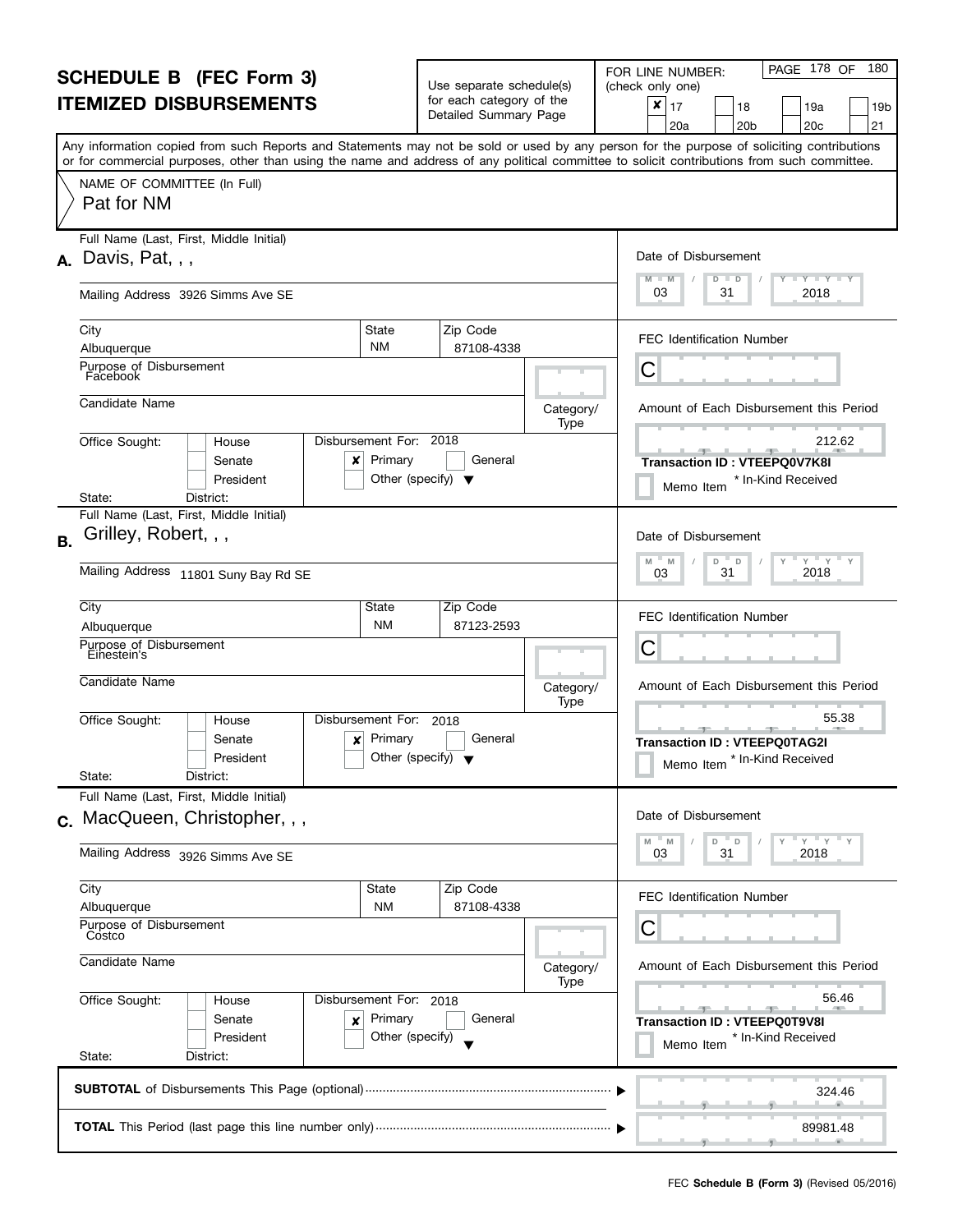|           | <b>SCHEDULE B (FEC Form 3)</b><br><b>ITEMIZED DISBURSEMENTS</b>                                                                                                                                                                                                                         | Use separate schedule(s)<br>for each category of the<br>Detailed Summary Page |                                         | PAGE 179 OF<br>180<br>FOR LINE NUMBER:<br>(check only one)<br>x<br>19a<br>19 <sub>b</sub><br>17<br>18<br>20 <sub>b</sub><br>20 <sub>c</sub><br>21<br>20a |
|-----------|-----------------------------------------------------------------------------------------------------------------------------------------------------------------------------------------------------------------------------------------------------------------------------------------|-------------------------------------------------------------------------------|-----------------------------------------|----------------------------------------------------------------------------------------------------------------------------------------------------------|
|           | Any information copied from such Reports and Statements may not be sold or used by any person for the purpose of soliciting contributions<br>or for commercial purposes, other than using the name and address of any political committee to solicit contributions from such committee. |                                                                               |                                         |                                                                                                                                                          |
|           | NAME OF COMMITTEE (In Full)<br>Pat for NM                                                                                                                                                                                                                                               |                                                                               |                                         |                                                                                                                                                          |
|           | Full Name (Last, First, Middle Initial)<br>$\lambda$ . Davis, Pat, , ,                                                                                                                                                                                                                  |                                                                               |                                         | Date of Disbursement<br><b>LYLYLY</b><br>M<br>$-M$<br>$D$ $D$                                                                                            |
|           | Mailing Address 3926 Simms Ave SE                                                                                                                                                                                                                                                       | 02<br>2018<br>02                                                              |                                         |                                                                                                                                                          |
|           | City<br>State<br><b>NM</b><br>Albuquerque                                                                                                                                                                                                                                               | Zip Code<br>87108-4338                                                        |                                         | FEC Identification Number                                                                                                                                |
|           | Purpose of Disbursement<br>Loan Repayment                                                                                                                                                                                                                                               |                                                                               |                                         | С                                                                                                                                                        |
|           | Candidate Name                                                                                                                                                                                                                                                                          |                                                                               | Category/<br>Type                       | Amount of Each Disbursement this Period                                                                                                                  |
|           | Office Sought:<br>Disbursement For: 2018<br>House<br>Primary<br>Senate<br>×<br>President                                                                                                                                                                                                | General<br>Other (specify) $\blacktriangledown$                               |                                         | 2500.00<br><b>Transaction ID: VTDFEA54N22</b><br>Memo Item                                                                                               |
|           | State:<br>District:<br>Full Name (Last, First, Middle Initial)                                                                                                                                                                                                                          |                                                                               |                                         |                                                                                                                                                          |
| <b>B.</b> | Davis, Pat, , ,                                                                                                                                                                                                                                                                         |                                                                               |                                         | Date of Disbursement<br>$Y$ $Y$<br>M<br>D<br>$\Box$<br>M                                                                                                 |
|           | Mailing Address 3926 Simms Ave SE                                                                                                                                                                                                                                                       | 2018<br>06<br>03                                                              |                                         |                                                                                                                                                          |
|           | City<br>State<br><b>NM</b><br>Albuquerque                                                                                                                                                                                                                                               | Zip Code<br>87108-4338                                                        |                                         | <b>FEC Identification Number</b>                                                                                                                         |
|           | Purpose of Disbursement<br>Loan Repayment                                                                                                                                                                                                                                               | C                                                                             |                                         |                                                                                                                                                          |
|           | Candidate Name                                                                                                                                                                                                                                                                          | Category/<br>Type                                                             | Amount of Each Disbursement this Period |                                                                                                                                                          |
|           | Disbursement For:<br>Office Sought:<br>House<br>Primary<br>Senate<br>×<br>President<br>State:<br>District:                                                                                                                                                                              | 2018<br>General<br>Other (specify) $\blacktriangledown$                       |                                         | 2500.00<br><b>Transaction ID: VTDFEA54N48</b><br>Memo Item                                                                                               |
|           | Full Name (Last, First, Middle Initial)                                                                                                                                                                                                                                                 |                                                                               |                                         |                                                                                                                                                          |
| C.        |                                                                                                                                                                                                                                                                                         |                                                                               |                                         | Date of Disbursement<br>M                                                                                                                                |
|           | <b>Mailing Address</b>                                                                                                                                                                                                                                                                  |                                                                               |                                         |                                                                                                                                                          |
|           | City<br>State                                                                                                                                                                                                                                                                           | Zip Code                                                                      |                                         | FEC Identification Number                                                                                                                                |
|           | Purpose of Disbursement                                                                                                                                                                                                                                                                 | С                                                                             |                                         |                                                                                                                                                          |
|           | Candidate Name                                                                                                                                                                                                                                                                          | Amount of Each Disbursement this Period<br>Category/                          |                                         |                                                                                                                                                          |
|           | Office Sought:<br>Disbursement For:<br>House<br>Primary<br>Senate                                                                                                                                                                                                                       |                                                                               |                                         |                                                                                                                                                          |
|           | President<br>State:<br>District:                                                                                                                                                                                                                                                        | Other (specify)                                                               |                                         | Memo Item                                                                                                                                                |
|           |                                                                                                                                                                                                                                                                                         |                                                                               |                                         | 5000.00                                                                                                                                                  |
|           |                                                                                                                                                                                                                                                                                         |                                                                               |                                         | 5000.00                                                                                                                                                  |